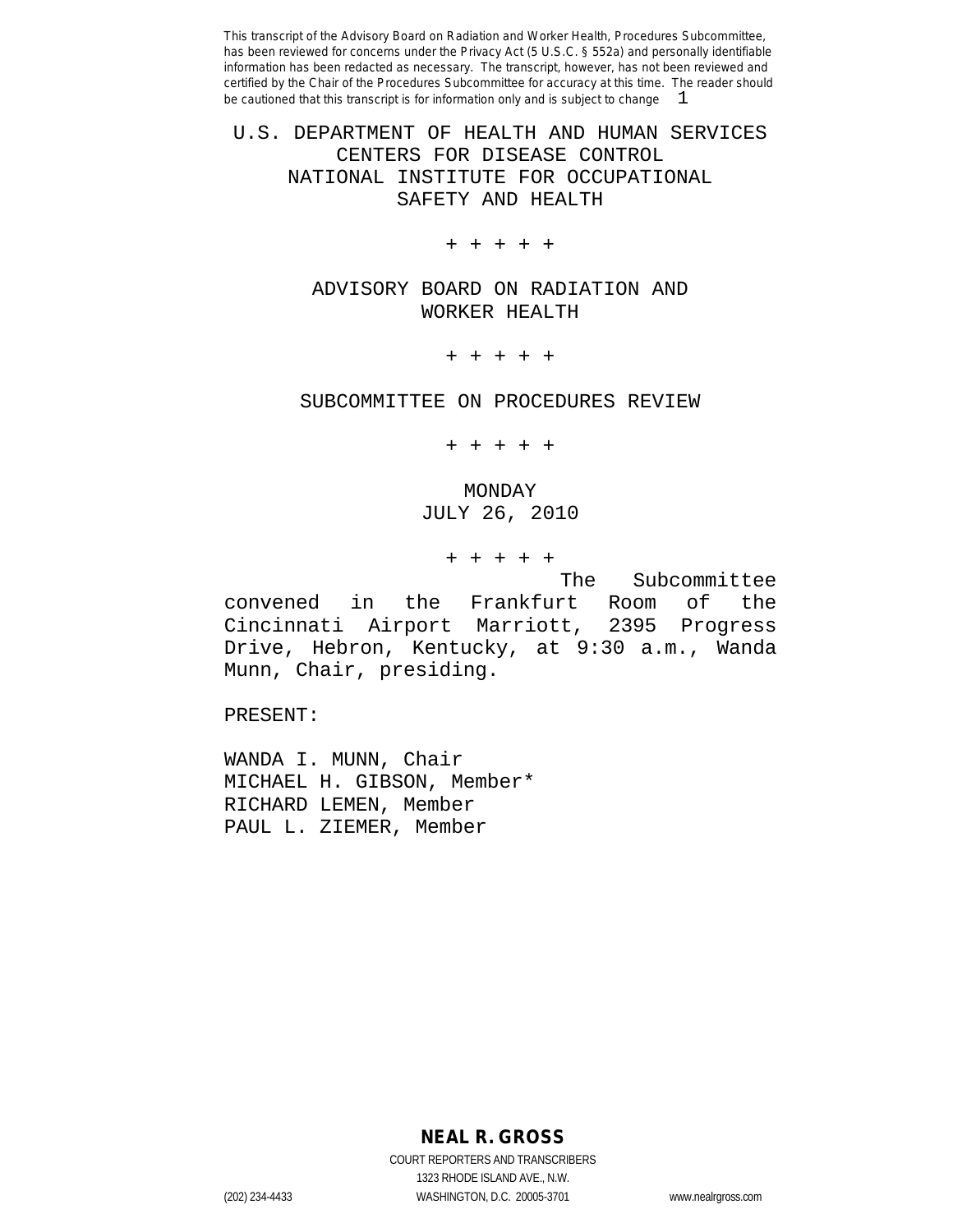ALSO PRESENT:

TED KATZ, Designated Federal Official NANCY ADAMS, NIOSH Contractor\* HANS BEHLING, SC&A\* STUART HINNEFELD, DCAS EMILY HOWELL, HHS STEPHEN MARSCHKE, SC&A JOHN MAURO, SC&A MUTTY SHARFI, ORAU Team\* ELYSE THOMAS, ORAU Team\* BRANT ULSH, DCAS

\*Participating via telephone

## **NEAL R. GROSS**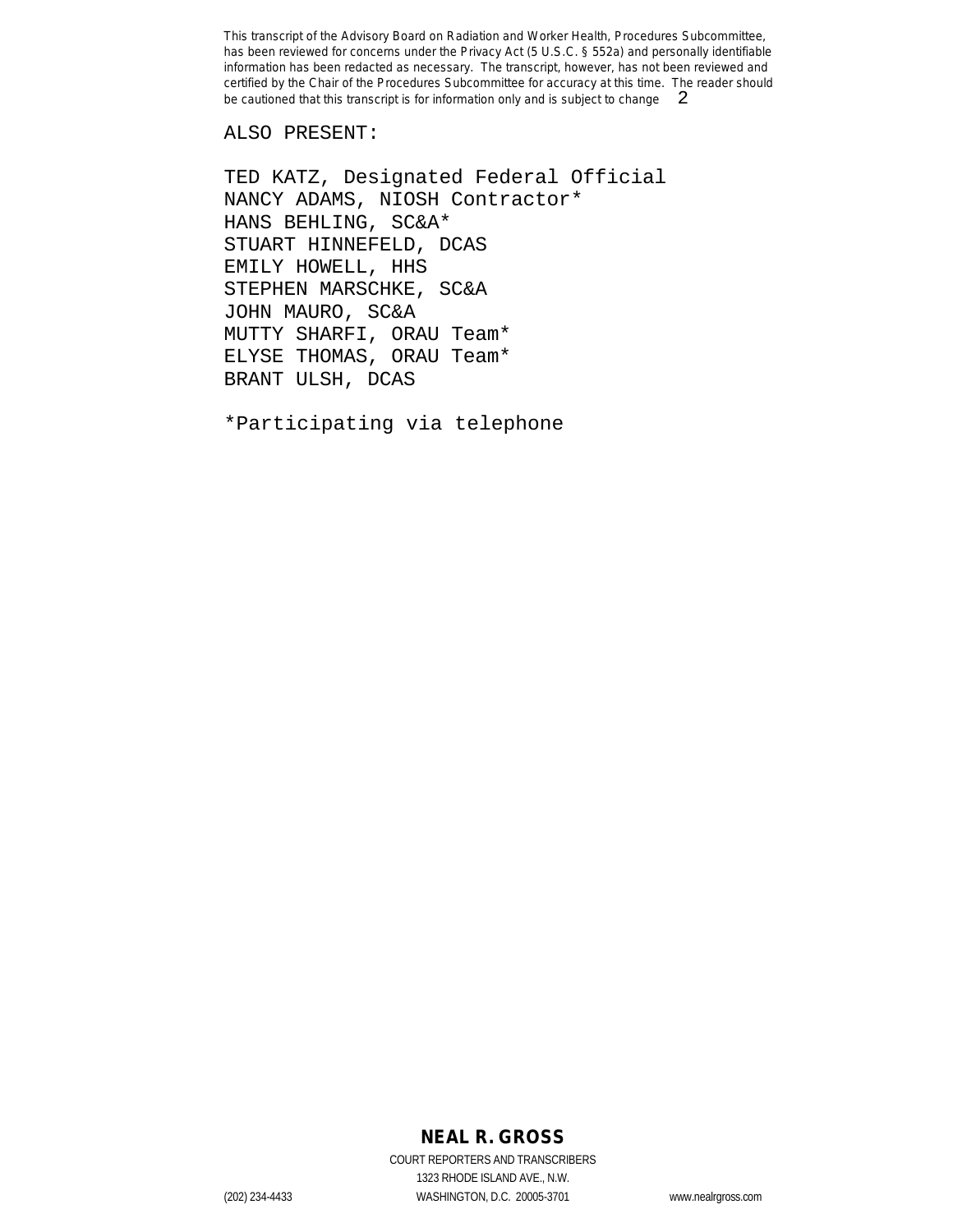C-O-N-T-E-N-T-S

| Call to Order and Welcome                                                                                                             | 5       |
|---------------------------------------------------------------------------------------------------------------------------------------|---------|
| Roll Call                                                                                                                             | 5       |
| Overview of Agenda                                                                                                                    | 8       |
| Status report on outstanding IT issues<br>related to new system<br>NIOSH/SC&A                                                         | $10 \,$ |
| Discussion and proposed approval of<br>two-page archive format and content<br>All                                                     | 119     |
| Report on whether TIB-0014 is<br>going to be canceled<br>Thomas                                                                       | 134     |
| Review of carryover items                                                                                                             | 155     |
| Check PR-12 status and complete<br>coverage of PROC-97 (nine<br>findings)<br><b>SC&amp;A</b>                                          | 155     |
| 192, 241<br>Check completion of responses<br>loaded into database and<br>paragraphs numbered properly<br>for TIB-0013<br><b>NIOSH</b> |         |
| OTIB-0049-01, response re Pu<br>retained in lung<br>Thomas                                                                            | 254     |
| OTIB-0054, response due                                                                                                               | 269     |
| PROC-0042, scaling factor finding<br>status change<br>NIOSH                                                                           | 271     |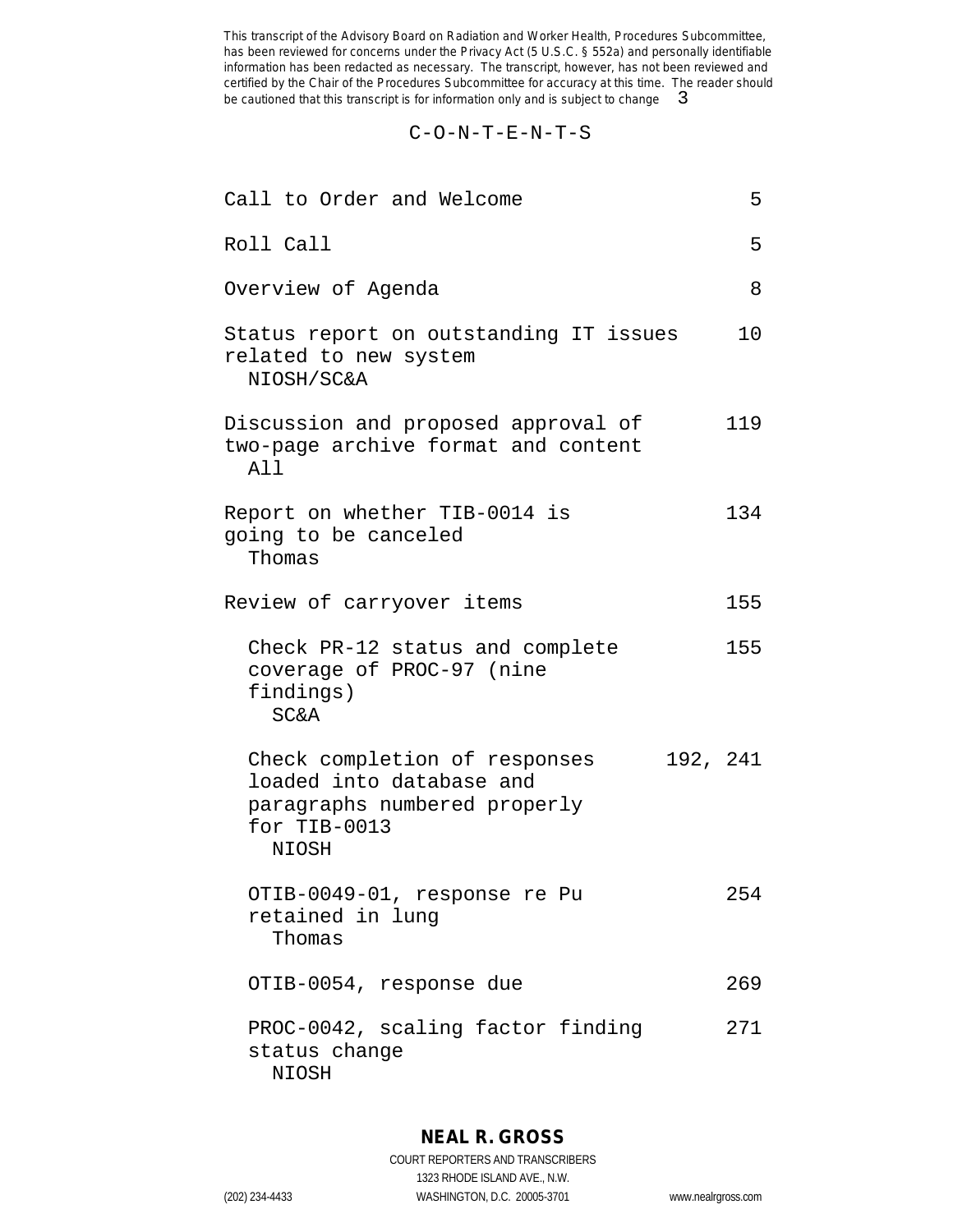C-O-N-T-E-N-T-S (CONTINUED)

| Review of carryover items (Continued)                                                                                                        |     |
|----------------------------------------------------------------------------------------------------------------------------------------------|-----|
| TIB-0010-08, ready for closure?                                                                                                              | 272 |
| Provide revised OTIB-0029-02<br>response<br>NIOSH                                                                                            | 277 |
| Status of OTIB-0070, 15 issues<br>priority<br>NIOSH                                                                                          | 282 |
| OTIB-0021<br>-02, response to SC&A calculation<br>differences and sources<br>-04, response to SC&A documentation<br>question<br><b>NIOSH</b> | 310 |
| Verify OTIB-0051-01 link is complete 315<br>and item closed<br>NIOSH                                                                         |     |
| Status of OTIB-0047-02<br>NIOSH                                                                                                              | 316 |
| Review of PER 12 issues<br><b>SC&amp;A</b>                                                                                                   | 212 |
| Discuss proper tracking of<br>OTIB-0019<br>All                                                                                               | 316 |
| RPRT-44 issues                                                                                                                               | 317 |
| Review of open database items and    328, 346<br>discussion on next steps<br>All                                                             |     |
| Administrative detail and calendar<br>All                                                                                                    | 343 |

## **NEAL R. GROSS**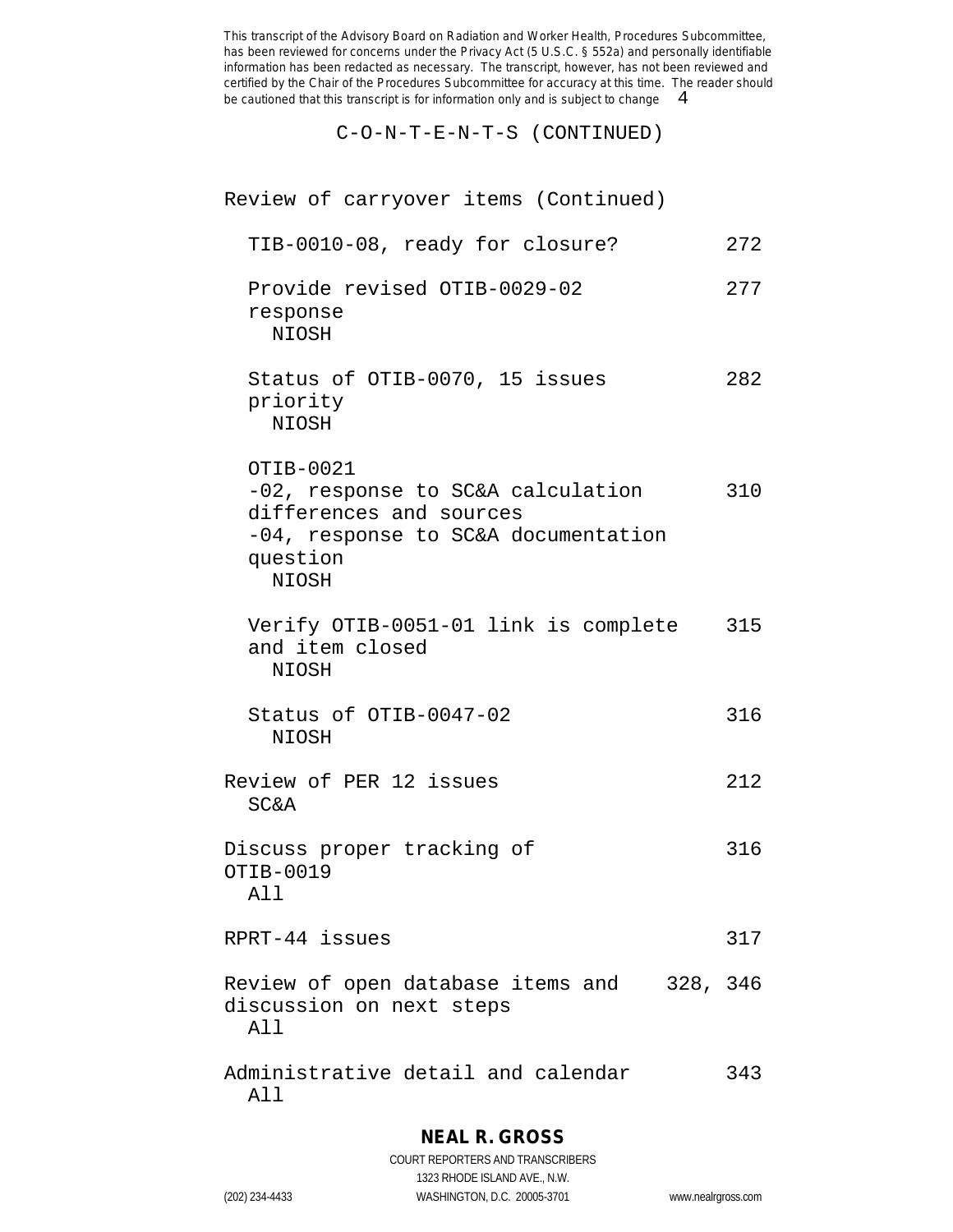| $\mathbf 1$    | $P-R-O-C-E-E-D-I-N-G-S$                       |
|----------------|-----------------------------------------------|
| $\overline{2}$ | $9:37$ a.m.                                   |
| 3              | MR. KATZ: Do you want me to begin             |
| 4              | roll call, or do you want to wait?            |
| 5              | CHAIR MUNN: Please do. Please go              |
| 6              | ahead.                                        |
| 7              | MR. KATZ: So good morning,                    |
| 8              | everyone in the room and on the line.         |
| 9              | This is the Advisory Board<br>on              |
| 10             | Radiation and Worker Health, the Subcommittee |
| 11             | on Procedures Review. We're just getting      |
| 12             | started.                                      |
| 13             | We will begin, as usual, with roll            |
| 14             | call, beginning with Board members in the     |
| 15             | room.                                         |
| 16             | CHAIR MUNN: This is Wanda Munn,               |
| 17             | Chair of this Subcommittee.                   |
| 18             | MEMBER ZIEMER: Paul Ziemer, Board             |
| 19             | member.                                       |
| 20             | Richard<br>MEMBER<br>$\tt LEMEN$ :<br>Lemen,  |
| 21             | Board member.                                 |
| 22             | MR. KATZ:<br>And Board members<br>on          |

**NEAL R. GROSS** COURT REPORTERS AND TRANSCRIBERS

1323 RHODE ISLAND AVE., N.W.

(202) 234-4433 WASHINGTON, D.C. 20005-3701 www.nealrgross.com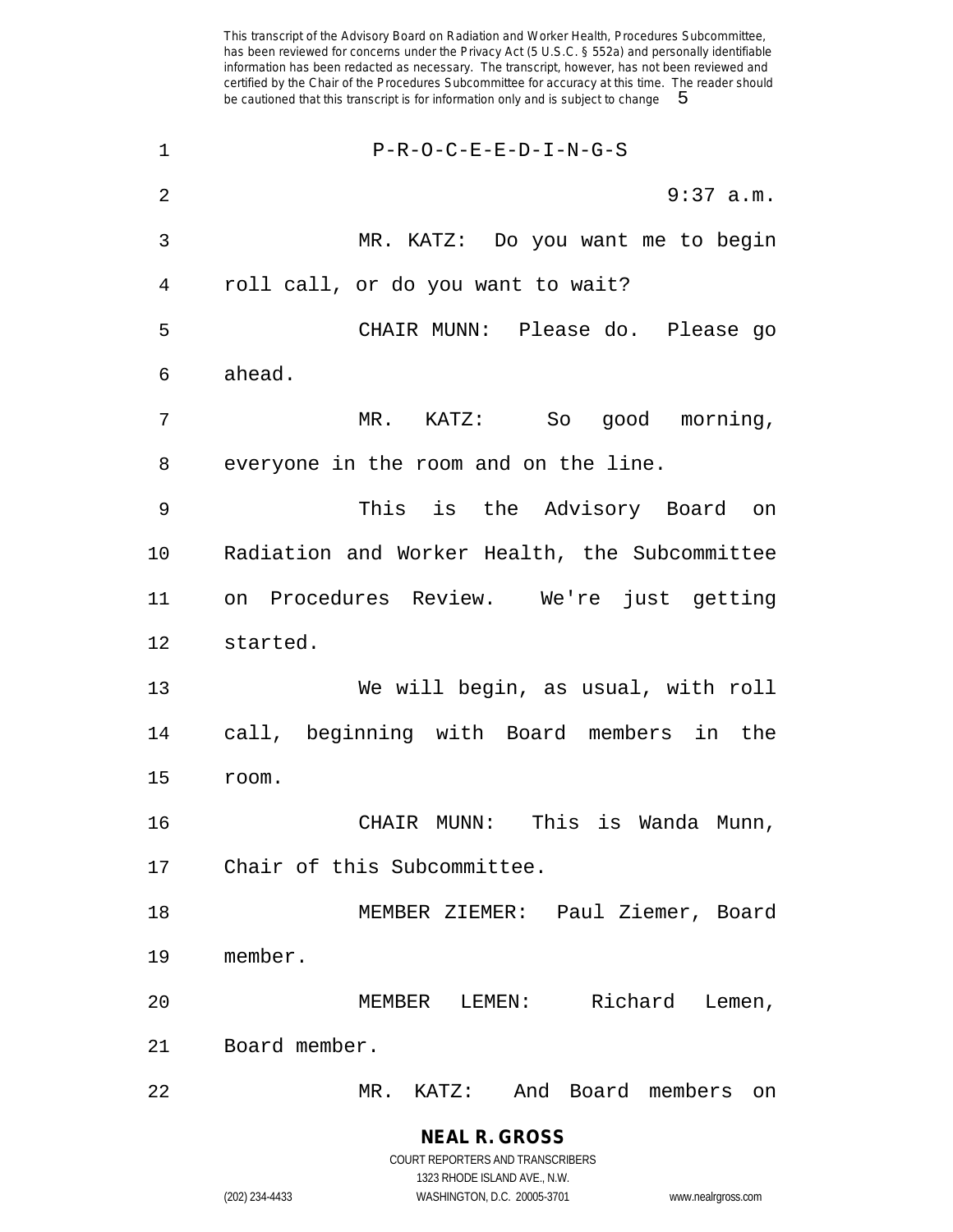| 1              | the line?                         |
|----------------|-----------------------------------|
| $\overline{2}$ | MEMBER GIBSON: This is Mike       |
| 3              | Gibson, Board member.             |
| 4              | MR. KATZ: Welcome, Mike.          |
| 5              | CHAIR MUNN: Good morning, Mike.   |
| 6              | MR. KATZ: Do we have Mark Griffon |
| 7              | yet?                              |
| 8              | (No response.)                    |
| 9              | Okay. And, Bob Presley, are you   |
| 10             | with us?                          |
| 11             | (No response.)                    |
| 12             | Okay. No other Board members on   |
| 13             | the line.                         |
| 14             | NIOSH ORAU Team in the room?      |
| 15             | MR. HINNEFELD: Stu Hinnefeld,     |
| 16             | Interim Director of DCAS.         |
| 17             | DR. ULSH: Brant Ulsh with DCAS.   |
| 18             | MS. THOMAS: Elyse Thomas, ORAU    |
| 19             | Team.                             |
| 20             | MR. KATZ: Okay. Is that it for    |
| 21             | the NIOSH ORAU Team?              |
| 22             | MR. SHARFI: Mutty Sharfi, ORAU    |

1323 RHODE ISLAND AVE., N.W.

(202) 234-4433 WASHINGTON, D.C. 20005-3701 www.nealrgross.com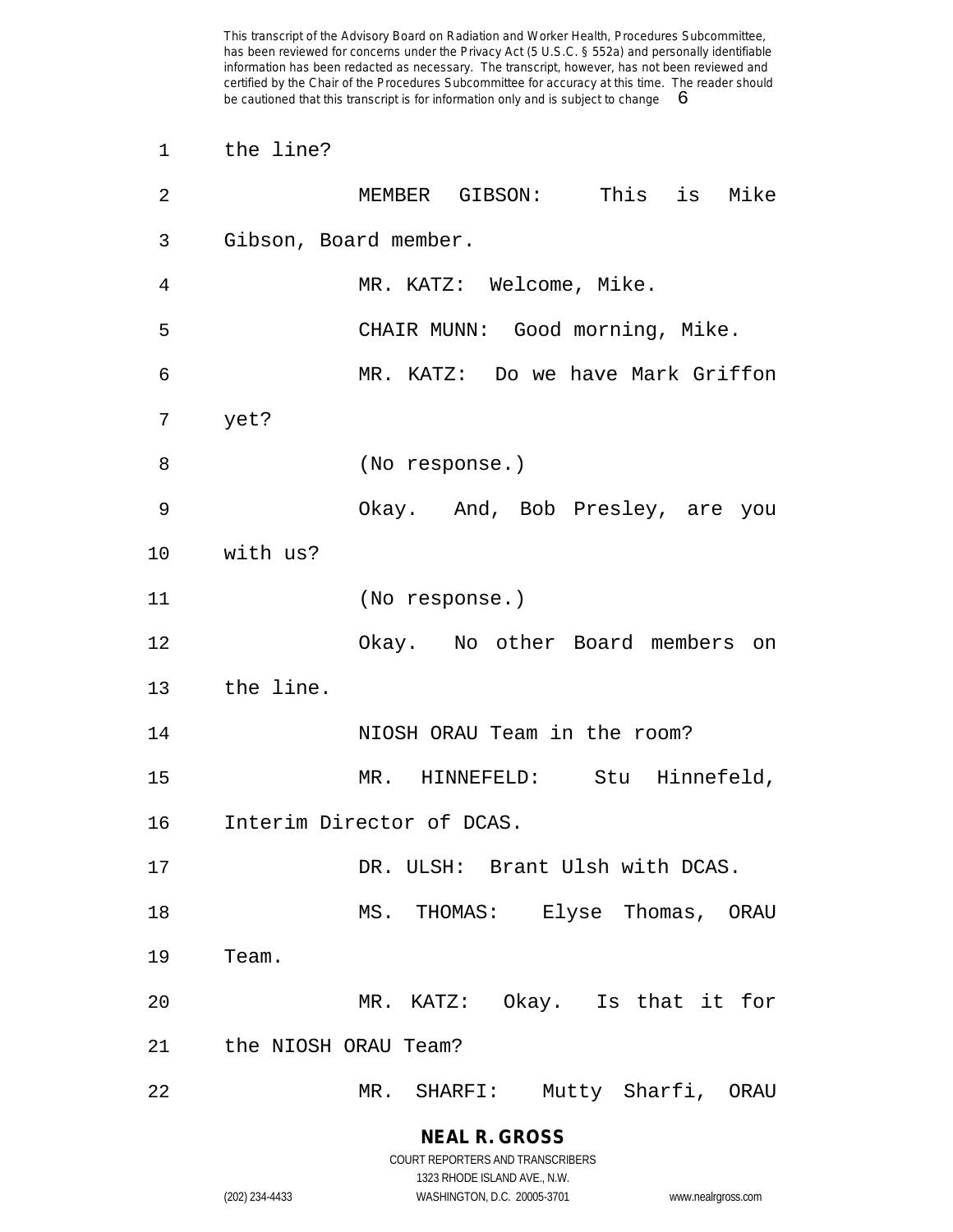| 1              | Team.                                         |
|----------------|-----------------------------------------------|
| $\overline{2}$ | MR. KATZ: SC&A in the room?                   |
| 3              | MR. MARSCHKE: Steve Marschke,                 |
| 4              | SC&A.                                         |
| 5              | MR. KATZ: And SC&A on the line?               |
| 6              | (No response.)                                |
| 7              | John Mauro, do we have you?                   |
| 8              | MR. MARSCHKE: John Mauro is in                |
| 9              | transit. His flight is delayed about an hour. |
| 10             | MR. KATZ: Oh, he's coming?                    |
| 11             | MR. MARSCHKE: He should<br>be                 |
| 12             | landing just about now.                       |
| 13             | MR. KATZ: Okay. Very good.                    |
| 14             | All right. Then, how about                    |
| 15             | federal officials from HHS or other           |
| 16             | departments or contractors to feds in the     |
| 17 room?       |                                               |
| 18             | MS. HOWELL: Emily Howell, HHS.                |
| 19             | MR. KATZ: And on the line?                    |
| 20             | (No response.)                                |
| 21             | Okay, and I probably should have              |
| 22             | introduced myself. I'm Ted Katz. I'm the      |

# **NEAL R. GROSS**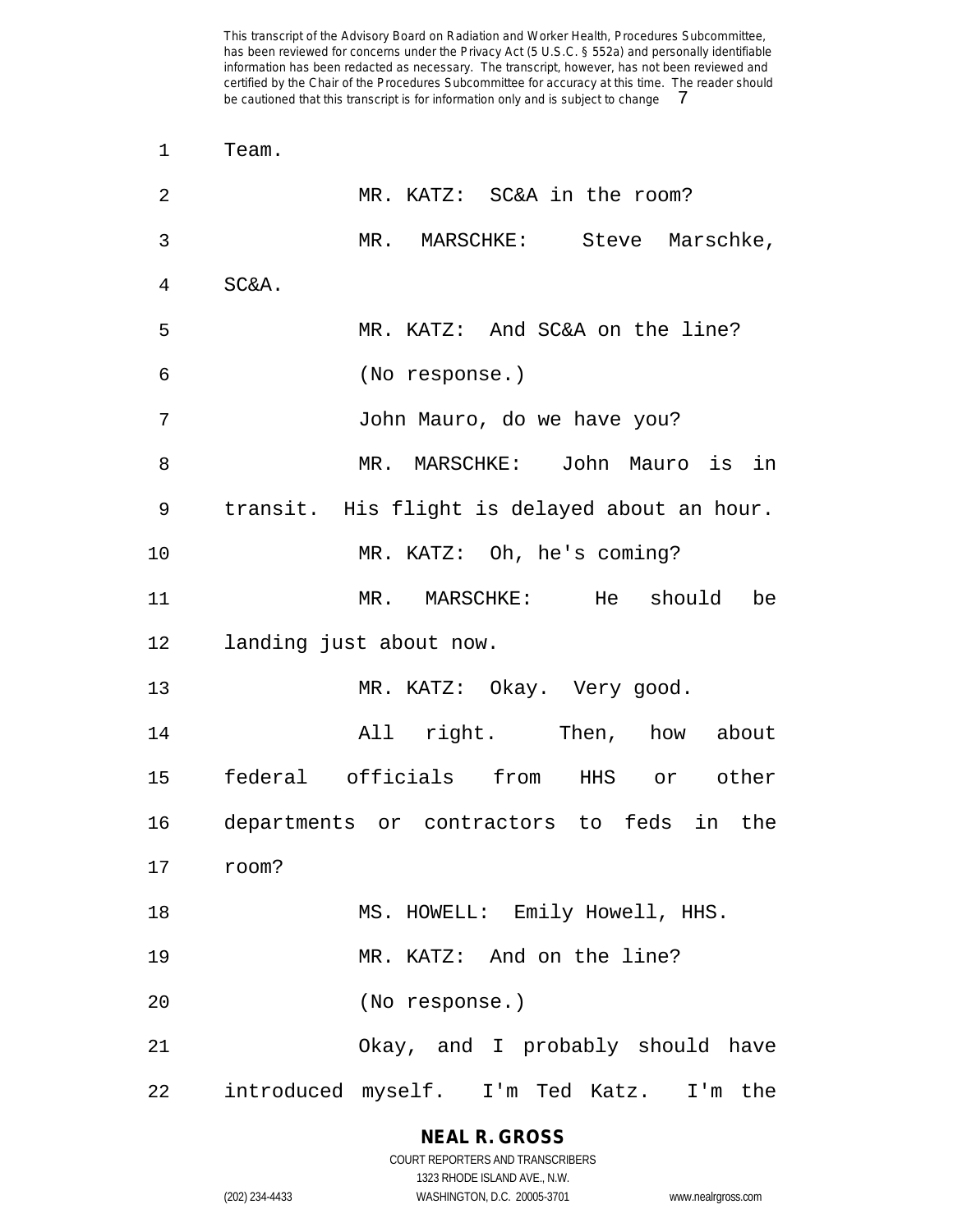Designated Federal Official for the Advisory Board.

 And that's it for roll call. Oh, any members of the public on the line? (No response.) Okay. That does it for roll call. 7 The agenda is yours, Wanda. CHAIR MUNN: Thank you, Ted. You all, I trust, have the agenda that I sent out last week, along with what we've been calling the two-pager archive document, which we've been working on for the last month or so. That's our attempt to try to have a wrap-up document which we can place on our public website for people who are interested to get an overview of what we have done when we have looked at specific documents. As a little bit of background, you

a straw man for us to take a look at for this

probably recall SC&A was asked to put together

document. Yes, Steve?

# **NEAL R. GROSS**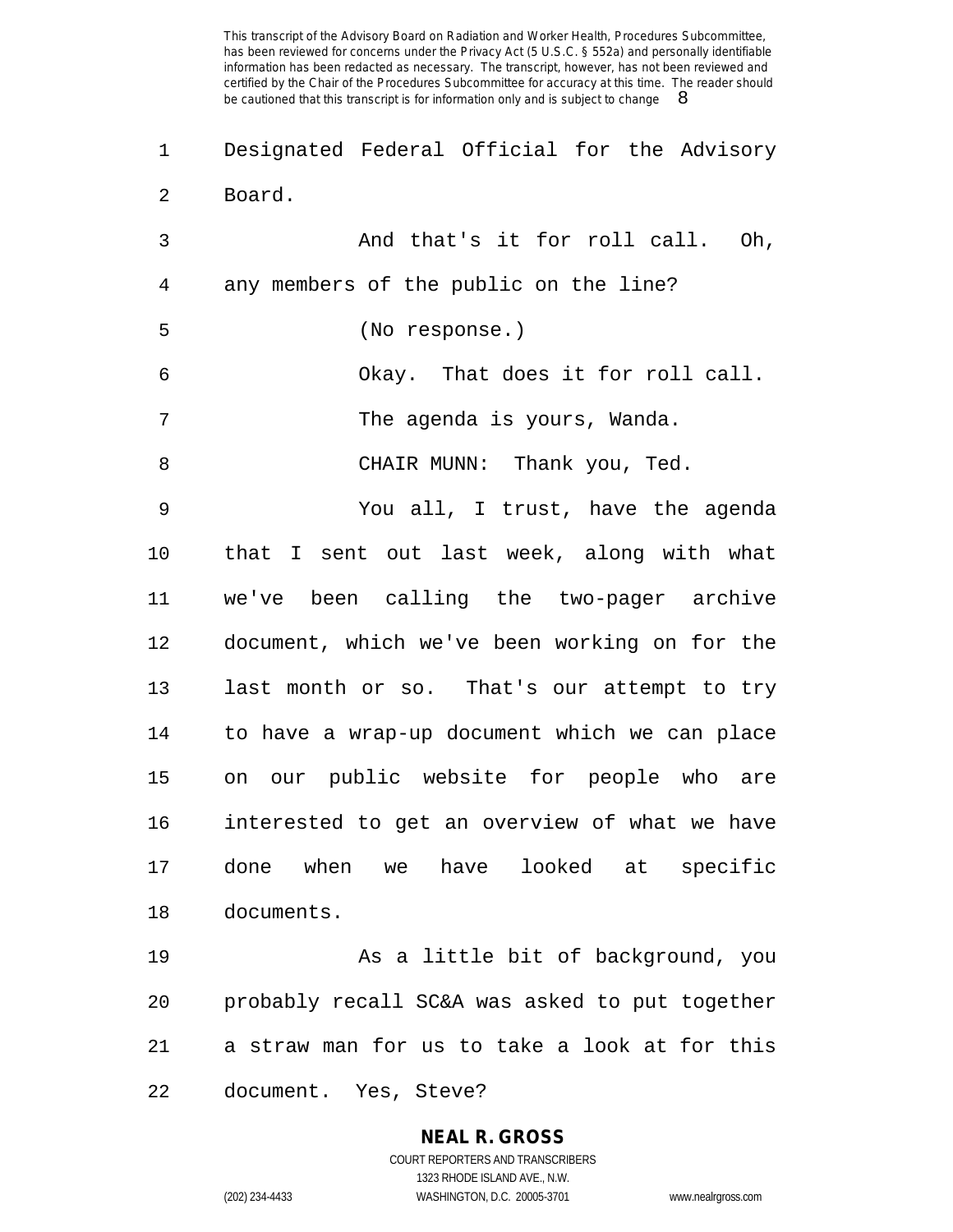| 1              | MR. MARSCHKE: Wanda, before we                 |
|----------------|------------------------------------------------|
| $\overline{2}$ | got too far down with the two-pagers, could I  |
| 3              | request that we just kind of maybe skip down   |
| 4              | to the next one? Because John Mauro I know is  |
| 5              | very interested in the two-pagers, and he's in |
| 6              | transit at this point. He should be here, his  |
| 7              | flight got delayed about an hour, so he should |
| 8              | be landing right about now.                    |
| 9              | CHAIR MUNN: I<br>have<br>no problem            |
| $10 \,$        | with that.                                     |
| 11             | MR. MARSCHKE: So would it be                   |
| 12             | possible to go to status of outstanding IT     |
| 13             | issues?                                        |
| 14             | That's quite all<br>CHAIR MUNN:                |
| 15             | right. As a matter of fact, one of the things  |
| 16             | I should have asked is whether anyone has      |
|                | 17 anything to add to the agenda before we     |
| 18             | actually get underway.                         |
| 19             | Hello?                                         |
| 20             | MEMBER LEMEN: No. I'm sorry.                   |
| 21             | CHAIR MUNN: No? Oh, Steve had                  |
| 22             | earlier asked that we include the status on    |

**NEAL R. GROSS** COURT REPORTERS AND TRANSCRIBERS

1323 RHODE ISLAND AVE., N.W. (202) 234-4433 WASHINGTON, D.C. 20005-3701 www.nealrgross.com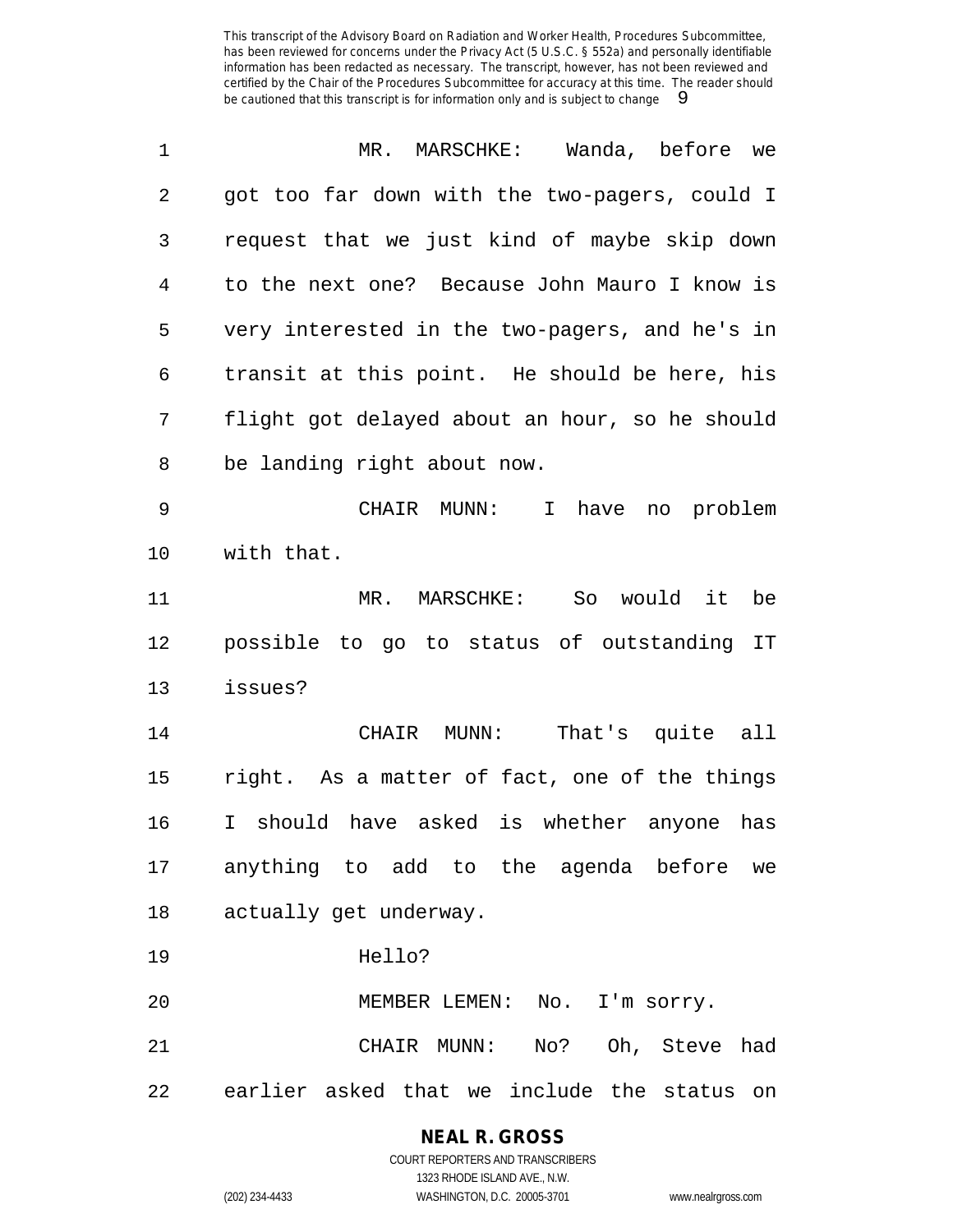| $\mathbf{1}$  | what's going on with RPRT-44 issues and has a |
|---------------|-----------------------------------------------|
| $\mathcal{L}$ | document that he wants to discuss on that.    |
| 3             | And in the afternoon, where we had indicated  |
| 4             | that we would have a review of the PER-0012   |
| 5             | issues; PER-0009 probably we will<br>be       |
| 6             | discussing that as well. But those are the    |
| 7             | only two additions that I have had suggested  |
| 8             | from anyone so far.                           |
|               |                                               |

 Does anyone else have anything else we should be looking at on the agenda? 11 MEMBER ZIEMER: I have none.

 CHAIR MUNN: All right, fine. Then, let's just simply postpone the archive document until we are sure that John is here and has gotten settled, so that he can contribute to this discussion, which I hope will be our final discussion on this matter and that we can put to bed once and for all what we anticipate and what our process is going to be in the future.

 That would move us to our next item on the agenda, which is the status report

## **NEAL R. GROSS**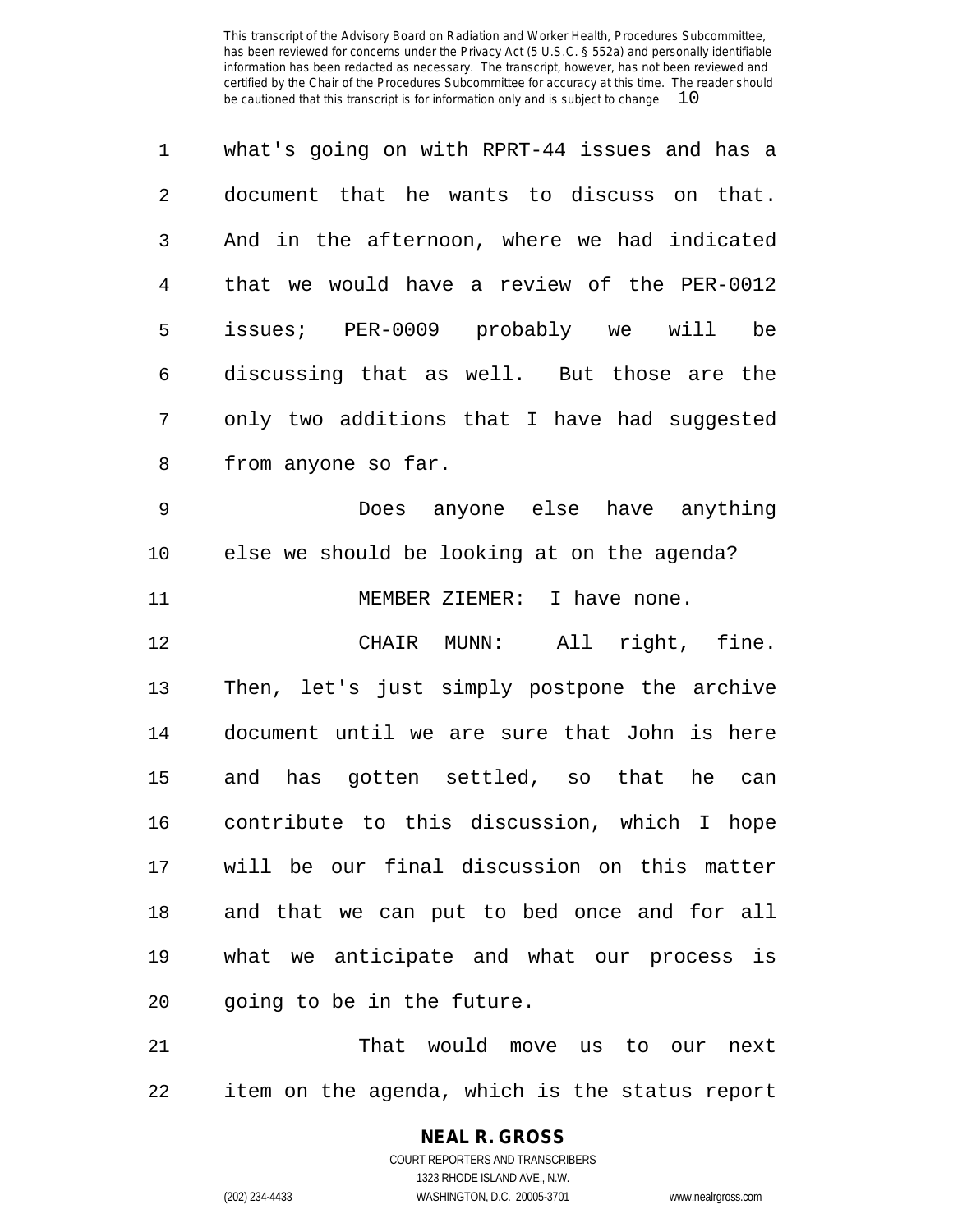| $\mathbf{1}$    | on outstanding issues that we have related to |
|-----------------|-----------------------------------------------|
| $\mathbf{2}$    | the new system. I still have some problems    |
| 3 <sup>7</sup>  | with it, and I don't know whether it's just   |
| $4\overline{ }$ | in<br>because of my lack of expertise         |
| 5               | manipulating it or not. But I'm assuming that |
| 6               | others also have a little bit of a problem.   |

 My real concern is where we are in terms of the discussions we have had previously relative to links that we're going to be able to establish. One of the reasons I am particularly concerned with this is the fact that I have been postponing making formal transfer from this document to Work Groups of several things that we have been working on, based primarily on the fact that we have indicated earlier we were going to, once this new SQL system was operating, we were going to try to identify exactly what kind of form we would use to transmit to the Working Groups for their response to us, in our efforts to keep this basic database up-to-date with what the Work Groups are doing as well.

#### **NEAL R. GROSS**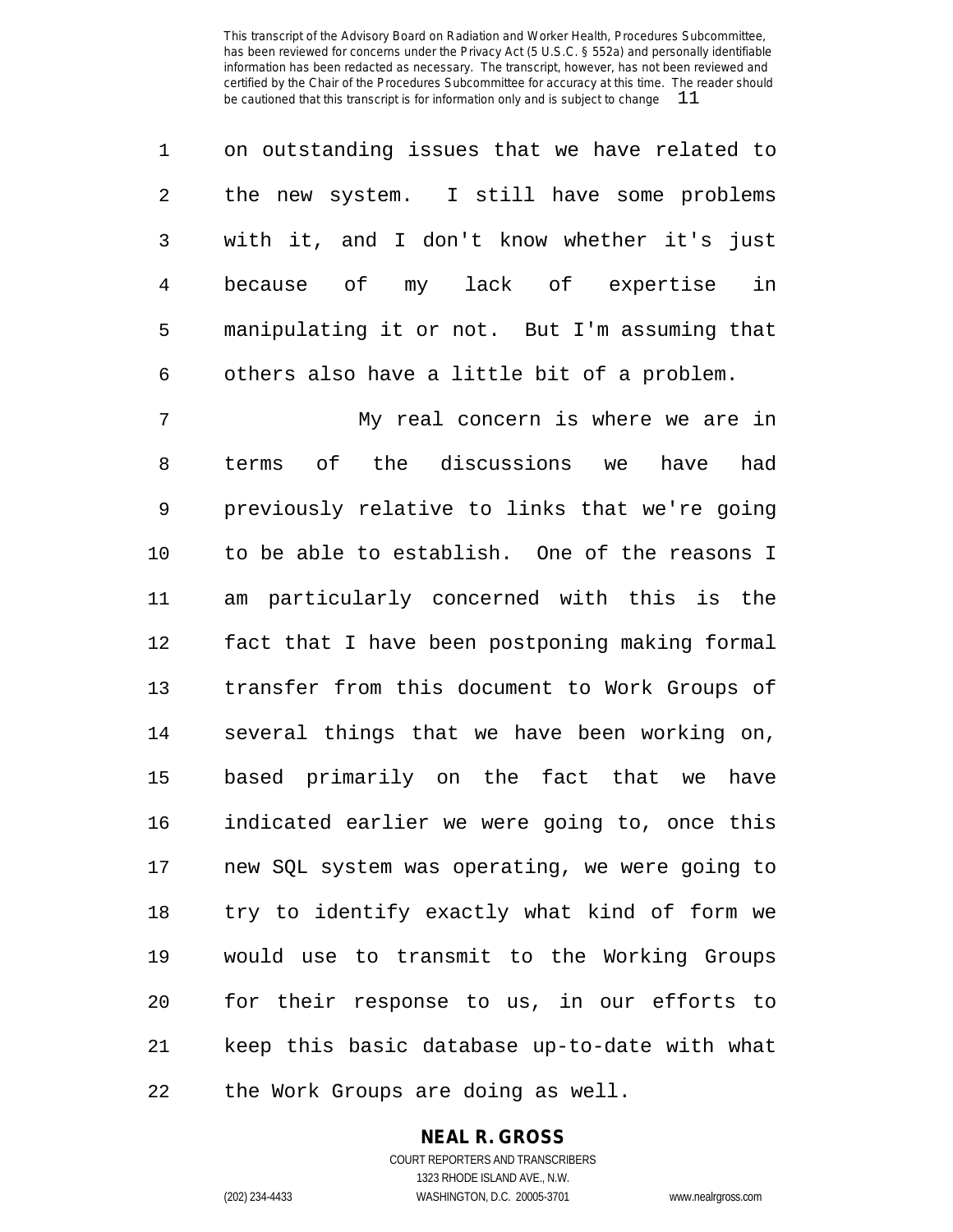| $\mathbf 1$ | We haven't tied that down, and I                |
|-------------|-------------------------------------------------|
| 2           | don't think we probably can until we are        |
| 3           | fairly sure that what we send them is going to  |
| 4           | be usable when they send it back and that we    |
| 5           | have these links together. If someone can       |
| 6           | give us an update on where we are with the      |
| 7           | potential links, and if we are to a point now   |
| 8           | where we can begin to take a look at what that  |
| 9           | transmittal form needs to look like, I would    |
| 10          | certainly appreciate it.                        |
| 11          | Do we have any input?                           |
|             |                                                 |
| 12          | MR. HINNEFELD: Not from<br>me.                  |
| 13          | Brant, do you have any? I wasn't at the last    |
| 14          | Procedures meeting. So I don't.                 |
| 15          | DR. ULSH: I wasn't either.                      |
| 16          | MR. HINNEFELD: Oh, that's right,                |
|             | 17 you weren't here. Dave was here and Elyse. I |
| 18          | don't know if Elyse has anything, but I         |
| 19          | doubt she's been talking --                     |
| 20          | CHAIR MUNN: Elyse?                              |
| 21          | MS. THOMAS: Yes, Wanda, this is                 |

Elyse.

**NEAL R. GROSS**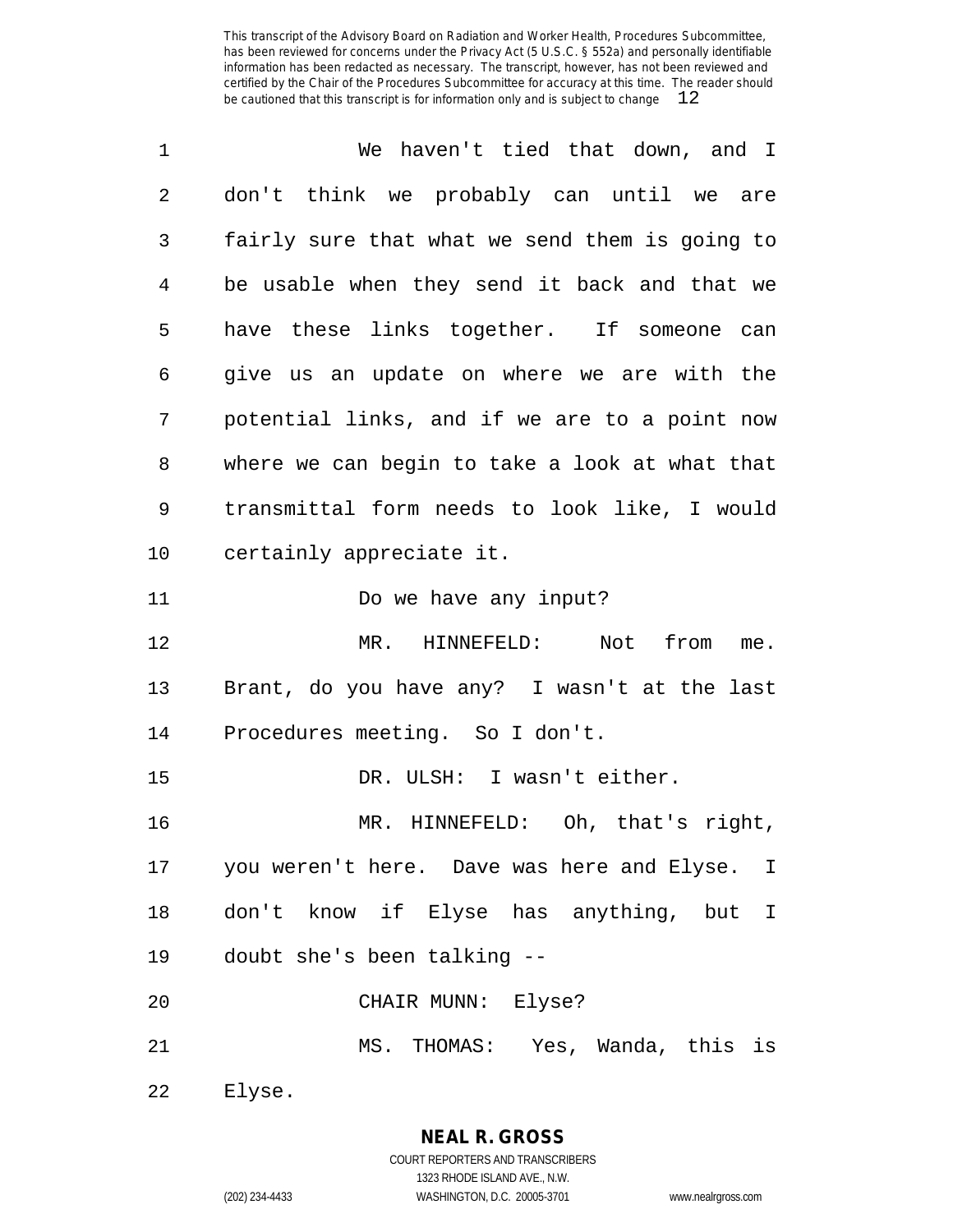| $\mathbf 1$    | CHAIR MUNN: Yes.                               |
|----------------|------------------------------------------------|
| $\overline{2}$ | MS. THOMAS: I know that the                    |
| 3              | links, and I'm assuming you mean links to      |
| 4              | attached documents, I don't believe that's     |
| 5              | working. But I think NIOSH is still working    |
| 6              | on that, and they are also working with some   |
| 7              | of the ORAU Team IT people to get that         |
| 8              | working. But it's not functional yet.          |
| 9              | CHAIR MUNN: How can we relay to                |
| 10             | them our very sincere and deep desire for some |
| 11             | additional priority on that?                   |
| 12             | MR. HINNEFELD: You just did.                   |
| 13             | DR. ULSH: You just did.                        |
| 14             | CHAIR MUNN: All right. Very                    |
| 15             | good.                                          |
| 16             | MR. MARSCHKE: There's a couple of              |
| 17             | other -- I mean SC&A, we haven't used the new  |
| 18             | system a lot, but when we have tried to use    |
| 19             | it, we found a couple of things that we would  |
| 20             | suggest maybe need to be looked at.            |
| 21             | One of them is we're not sure how              |
| 22             | it functions when you have to enter comments   |

## **NEAL R. GROSS**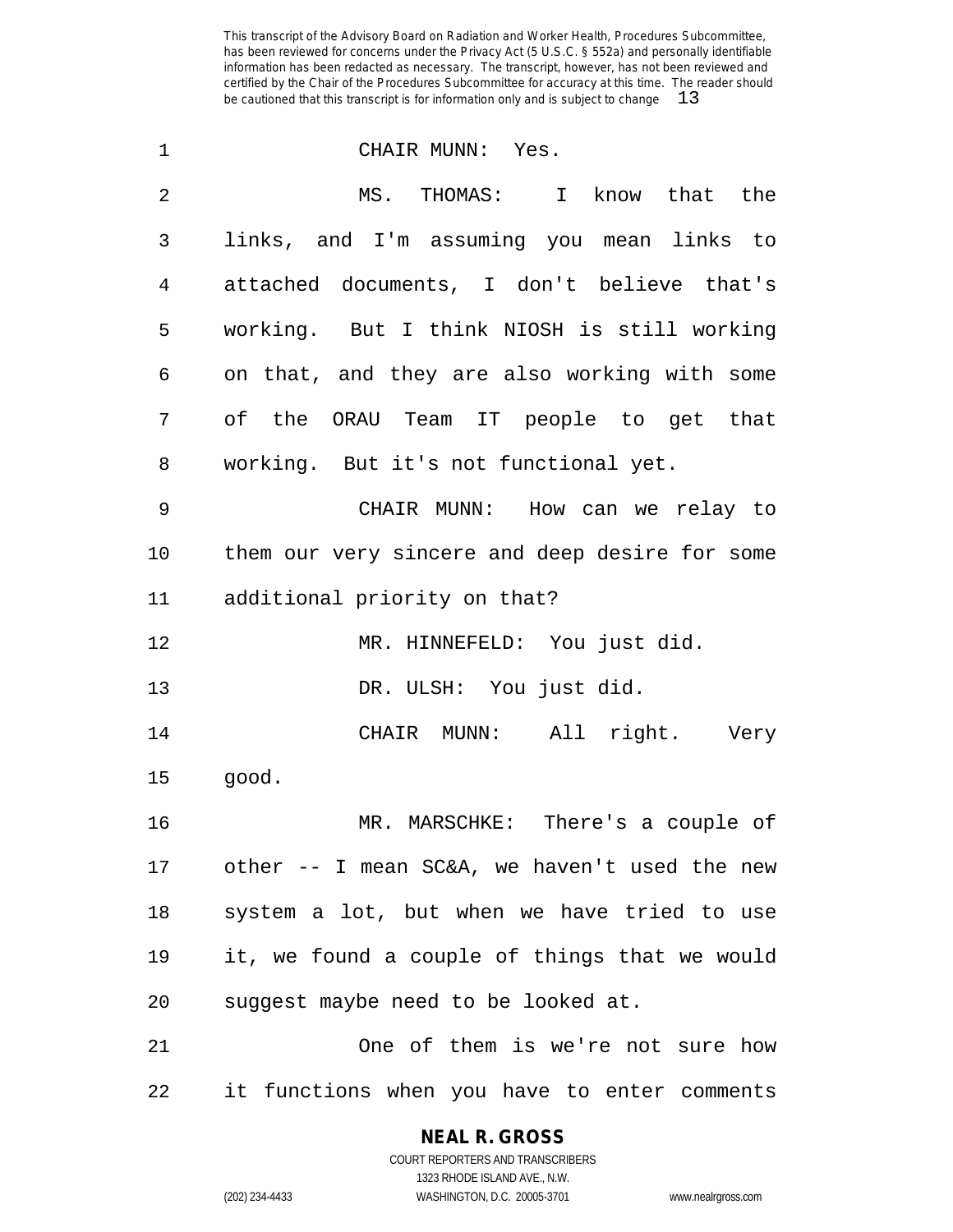| $\mathbf 1$ | for a new document. Existing documents, okay,  |
|-------------|------------------------------------------------|
| 2           | we know how to enter additional comments for   |
| 3           | existing documents, a new comment for an       |
| 4           | existing document. But when we were trying to  |
| 5           | enter comments for PERs, PER 9, PER 12, in     |
| 6           | preparation for this meeting, they were not in |
| 7           | the database, and we had to contact Leroy      |
| 8           | Turner, and he was jumping through some hoops, |
| 9           | I guess, last Friday trying to get those up    |
| $10 \,$     | and running. So that didn't work out too       |
| 11          | well.                                          |
| 12          | CHAIR MUNN: Do we know if he was               |
| 13          | successful?                                    |
| 14          | MR. MARSCHKE: We will when<br>John             |
| 15          | gets here maybe.                               |
| 16          | CHAIR MUNN: All right.                         |
| 17          | MR. MARSCHKE: The other thing                  |
| 18          | that I think Nicole Briggs, when she was       |
| 19          | trying to enter stuff for SC&A, and I think    |
| 20          | what we also found out was that it is          |
| 21          | difficult, or whenever you try to enter a      |
| 22          | previously-entered comment or description or   |

#### **NEAL R. GROSS**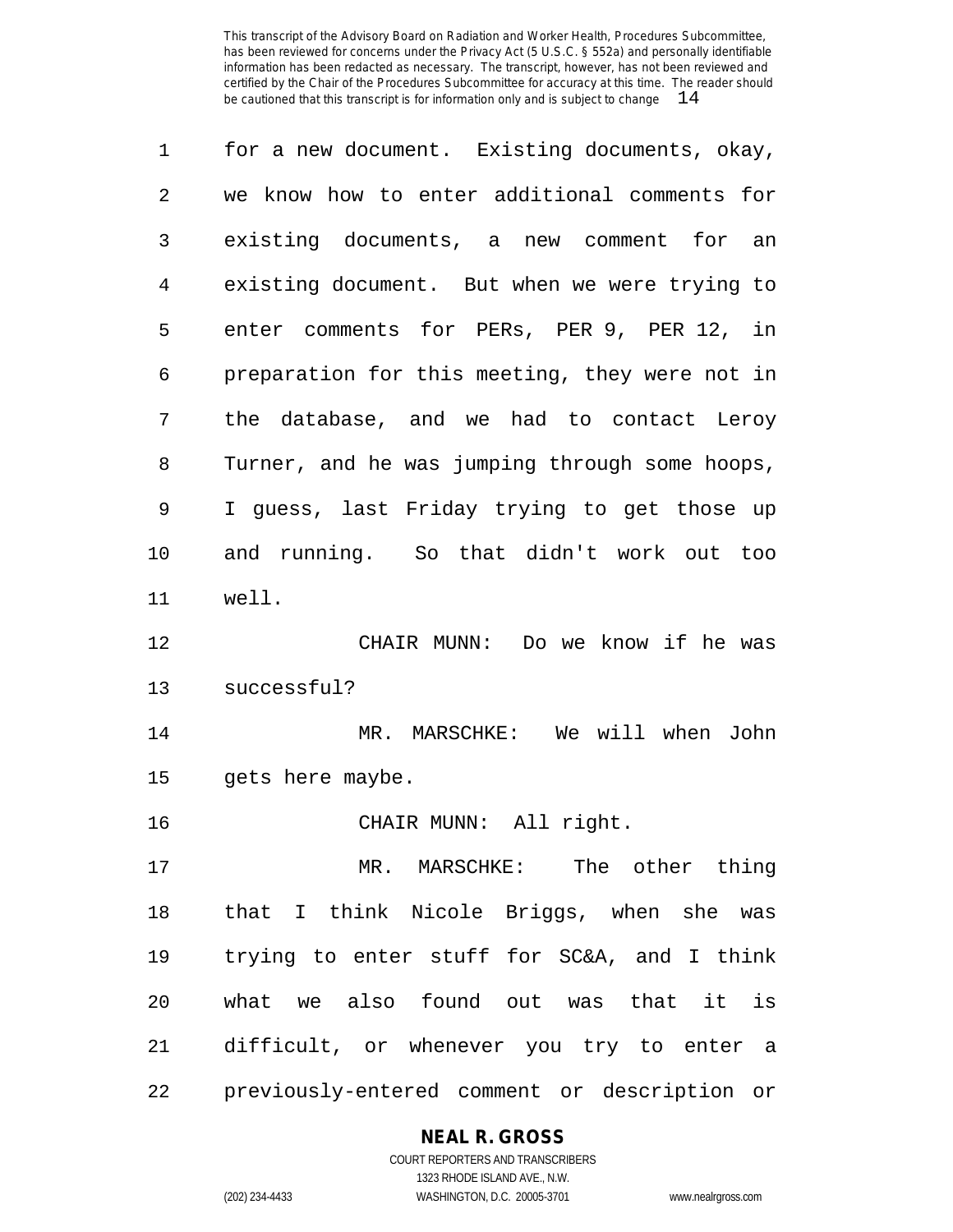| 1              | response, or something like that, the system     |
|----------------|--------------------------------------------------|
| 2              | will automatically -- it won't update the        |
| 3              | existing comment. What it will do is it will     |
| $\overline{4}$ | enter it as a new comment.                       |
| 5              | You can see right here, this is a                |
| 6              | perfect example. What was it? I think it was     |
| 7              | 70, TIB-70. When this comment was entered,       |
| 8              | there was probably a typo entered into it, and   |
| 9              | let's see if we can bring it up.                 |
| 10             | When Elyse entered this comment,                 |
| 11             | at the end of a very long $--$ at 9:30 or 11:29, |
| 12             | and then I think she probably went back and      |
| 13             | made some editorial changes to it, and went      |
| 14             | back a few seconds later and entered it again,   |
| 15             | because you see it's 11:29:27, and then she      |
| 16             | entered it at 11:29:34.<br>So you have           |
| 17             | essentially the same comment repeating itself.   |
| 18             | So instead of editing this comment, what         |
| 19             | happened was this became a new comment.          |
| 20             | I know Nicole Briggs, when she was               |
| 21             | trying to enter the comments for PER 9, she      |
| 22             | also ran into the same thing. So she ended up    |

**NEAL R. GROSS**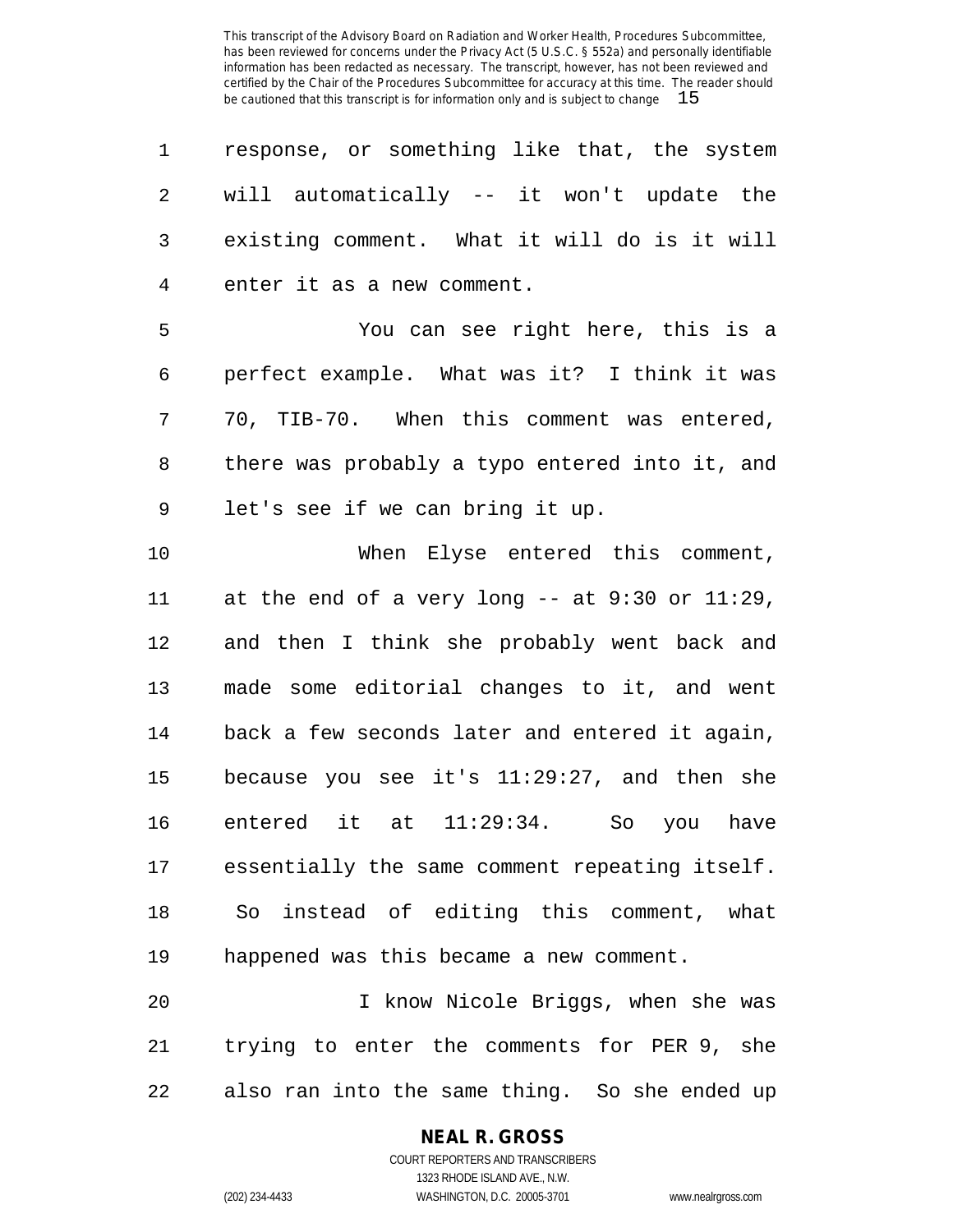| 1              | with two, sometimes three duplicates.         |
|----------------|-----------------------------------------------|
| $\overline{2}$ | MEMBER ZIEMER: Every time<br>she              |
| 3              | edited it?                                    |
| 4              | MR. MARSCHKE: Every time<br>she               |
| 5              | edited, it thought it was a new comment. So   |
| 6              | that's basically something that has to be     |
| 7              | looked into.                                  |
| 8              | CHAIR MUNN: So it doesn't have an             |
| 9              | edit function?                                |
| 10             | MR. MARSCHKE: It really doesn't               |
| 11             | have an edit function. You can edit an        |
| 12             | existing comment, but it saves it as a new -- |
| 13             | it doesn't save it as an existing. It gives   |
| 14             | it a new timestamp.                           |
| 15             | CHAIR MUNN: We don't want that.               |
| 16             | MR. MARSCHKE: We don't want that.             |
| 17             | We want the timestamp when it was --          |
| 18             | CHAIR MUNN: Absolutely, yes.                  |
| 19             | MR. MARSCHKE: Yes. Once it's                  |
| 20             | been a given a timestamp, that timestamp      |
| 21             | should stand.                                 |
| 22             | Well, the<br>edit<br>MUNN :<br>CHAIR          |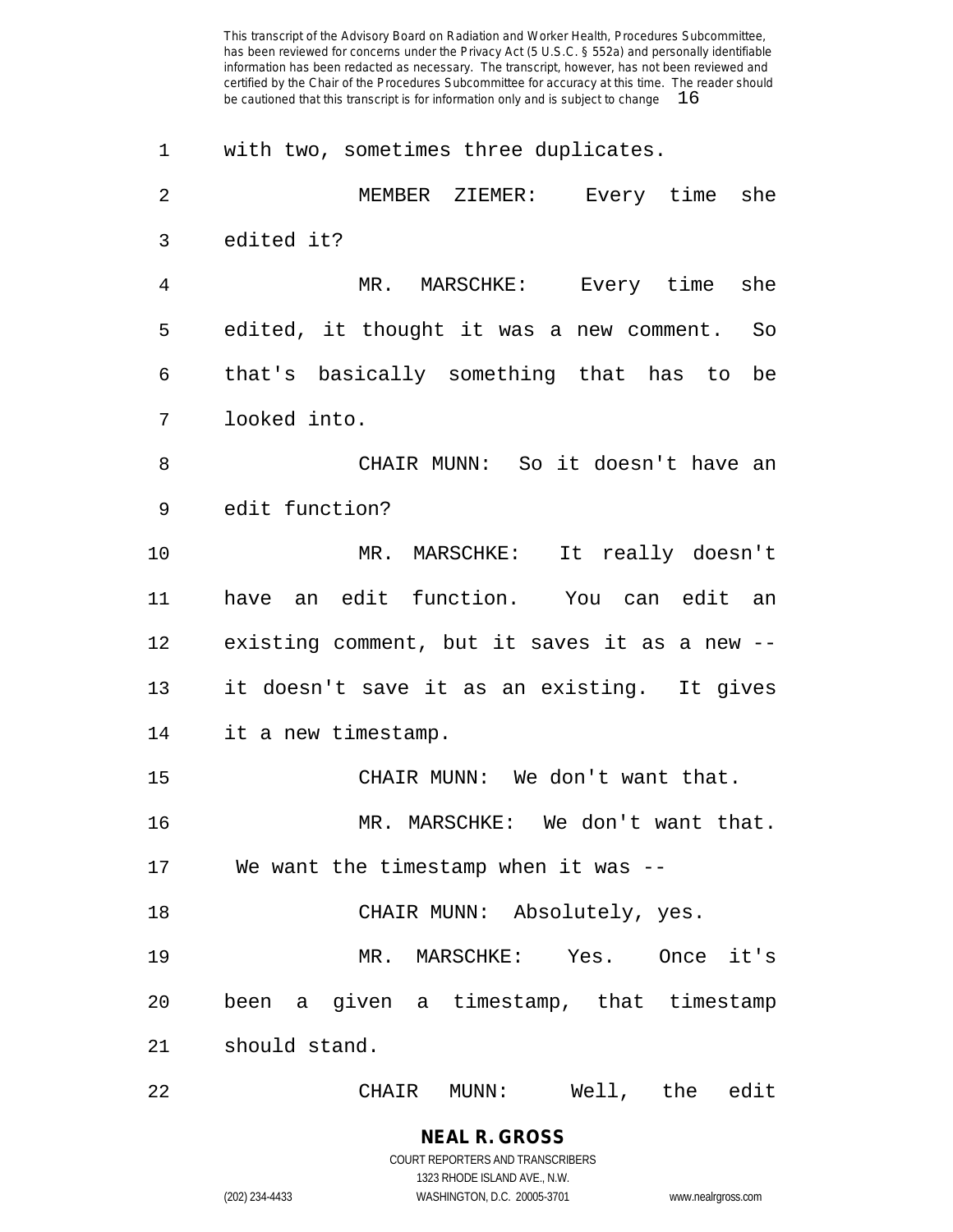function seems to be necessary from my viewpoint. It would appear to me that there may need to be some restriction on it.

 For example, it may be that the individual who made the initial comment, the editing function might be limited to that individual.

 MR. MARSCHKE: Right now, I think, Wanda, from talking, from getting it kind of second-hand from Leroy, I think the number of individuals who have write capabilities to this system is limited to maybe myself and Nicole at SC&A and maybe just Elyse at NIOSH.

 MR. HINNEFELD: I think Elyse is the only one at ORAU. I think Brant and I probably can.

 MR. MARSCHKE: You probably can, too. Because I remember at the last Board meeting or the last Subcommittee meeting I think you, Wanda, made it clear that you didn't want the Subcommittee to have that write capability.

#### **NEAL R. GROSS**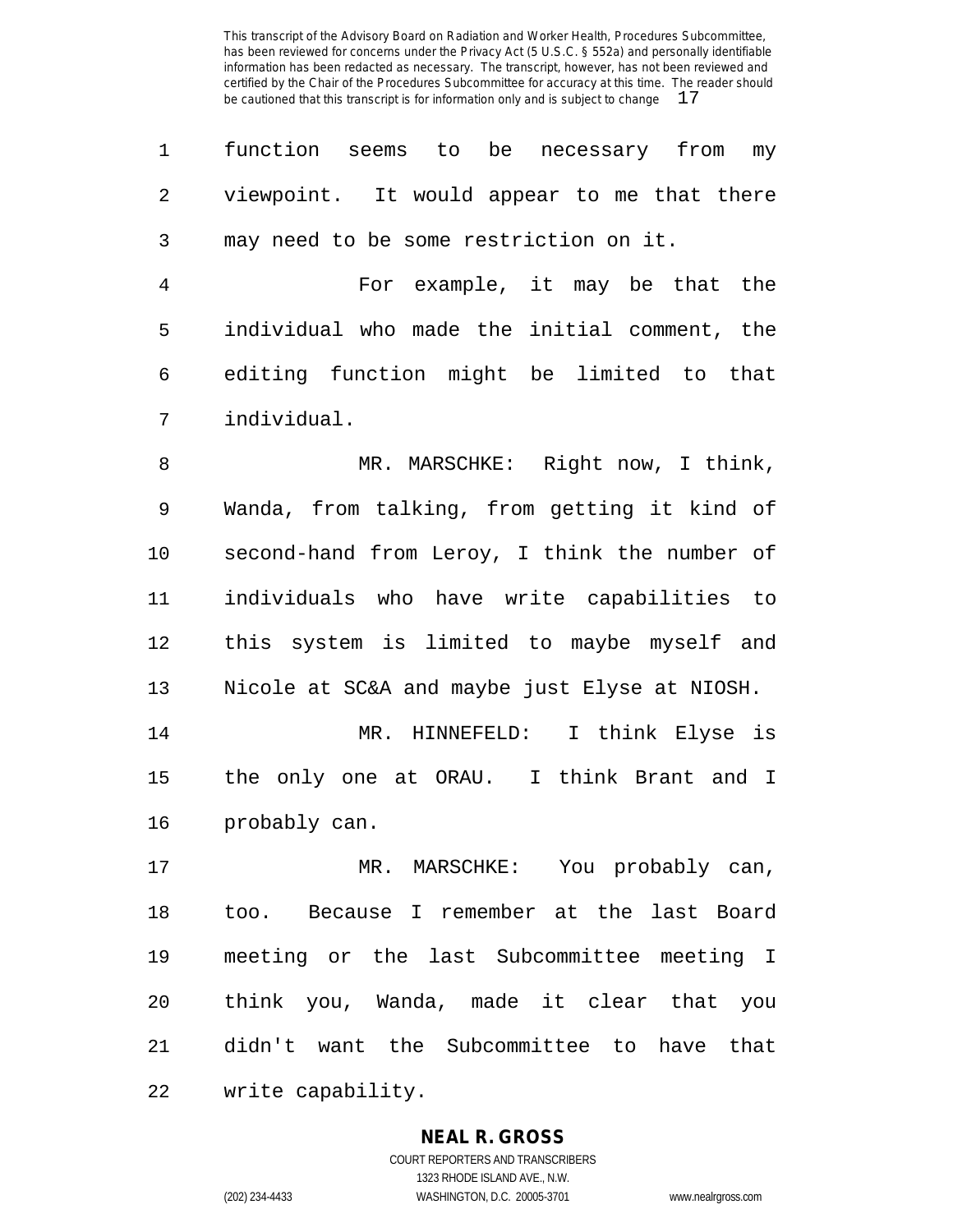| 1              | CHAIR MUNN: Absolutely, no.<br>$\mathbf{I}$     |
|----------------|-------------------------------------------------|
| 2              | really feel that would be a serious --          |
| $\mathfrak{Z}$ | MR. MARSCHKE: I think we have had               |
| 4              | it so it is very limited as to who can          |
| 5              | actually do any editing on this at all.         |
| 6              | CHAIR MUNN: Well, we need to make               |
| 7              | sure that the function is so configured that    |
| 8              | the same individuals who have write function    |
| 9              | have edit function as well. Apparently, the     |
| 10             | edit function just doesn't even exist, if your  |
| 11             | description is accurate, or else it isn't       |
| 12             | obvious how to access it. So we need help,      |
| 13             | one way or the other.                           |
| 14             | DR. ULSH: Okay. So, Wanda, I                    |
| 15             | just want to make sure I've captured all the    |
| 16             | I think I might have missed one that<br>issues. |
|                | 17 you mentioned.                               |
| 18             | The one that you mentioned that is              |
| 19             | the highest priority is the linking.            |
| 20             | CHAIR MUNN: Yes.                                |
| 21             | DR. ULSH: In other words, getting               |
| 22             | the documents that are referenced in the        |

**NEAL R. GROSS** COURT REPORTERS AND TRANSCRIBERS 1323 RHODE ISLAND AVE., N.W.

(202) 234-4433 WASHINGTON, D.C. 20005-3701 www.nealrgross.com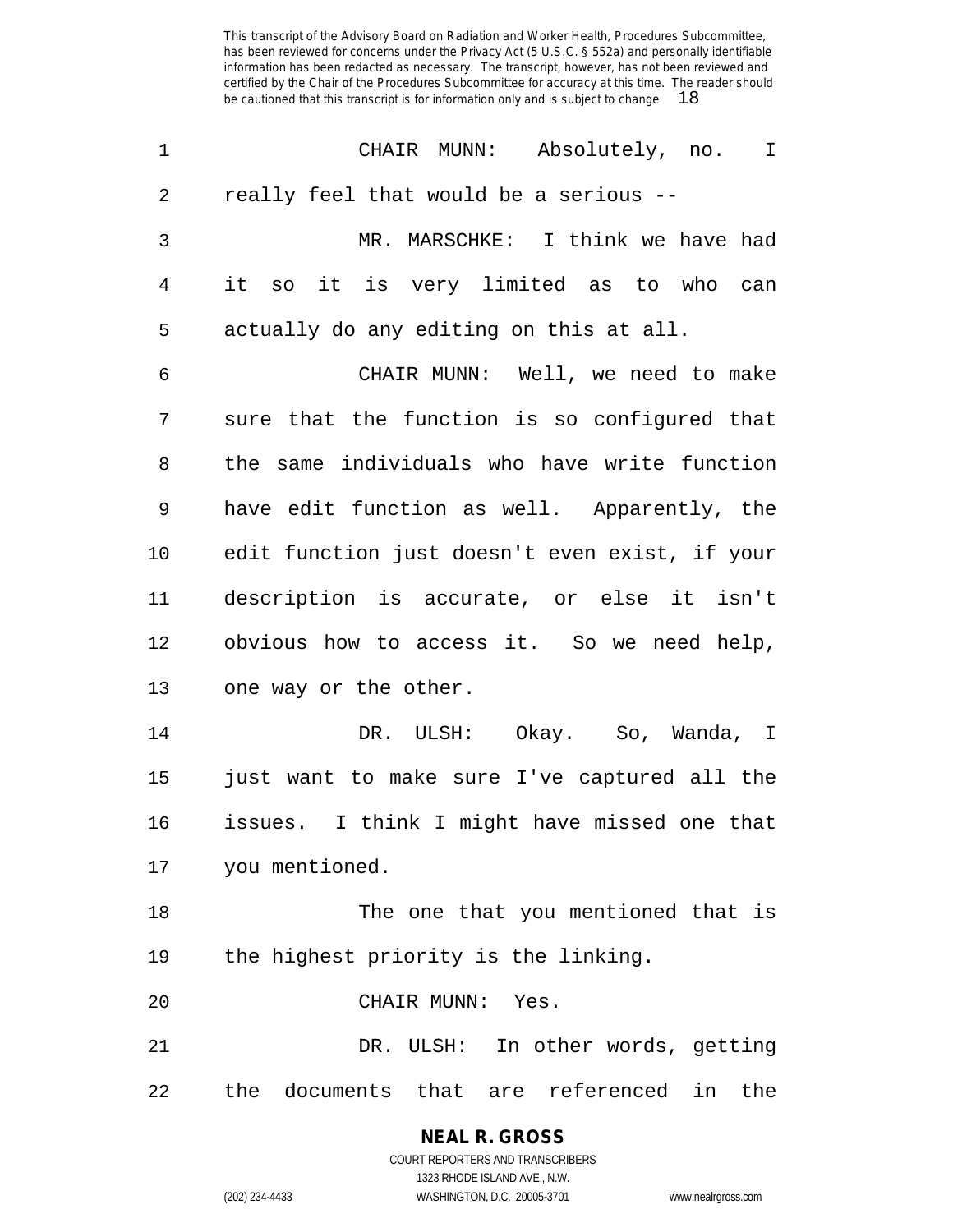| 1              | comments, to have them linked in.              |
|----------------|------------------------------------------------|
| $\overline{2}$ | CHAIR MUNN: Yes.                               |
| 3              | DR. ULSH: You mentioned something              |
| 4              | about a transfer form?                         |
| 5              | CHAIR MUNN: Yes. Before this was               |
| 6              | your responsibility, Brant, we<br>had<br>long  |
| 7              | discussions about how to transfer, about the   |
| 8              | actual process of transferring the             |
| 9              | responsibility for one or more of our comment  |
| 10             | items to another Work Group or a Subcommittee. |
| 11             | We agreed on the format of the transmittal     |
| 12             | notice that would go to them, but a part of    |
| 13             | the transmittal notice was agreed should refer |
| 14             | to an attached form, so that we could advise   |
| 15             | the receiving group how to report to us as     |
| 16             | they made progress on these items. Otherwise,  |
| 17             | we don't have a way to maintain our matrix up- |
| 18             | to-date.                                       |
|                |                                                |

 We didn't do anything at the time because we were still using the old format. We wanted to make sure that our new format was in place and that we were comfortable with it

#### **NEAL R. GROSS**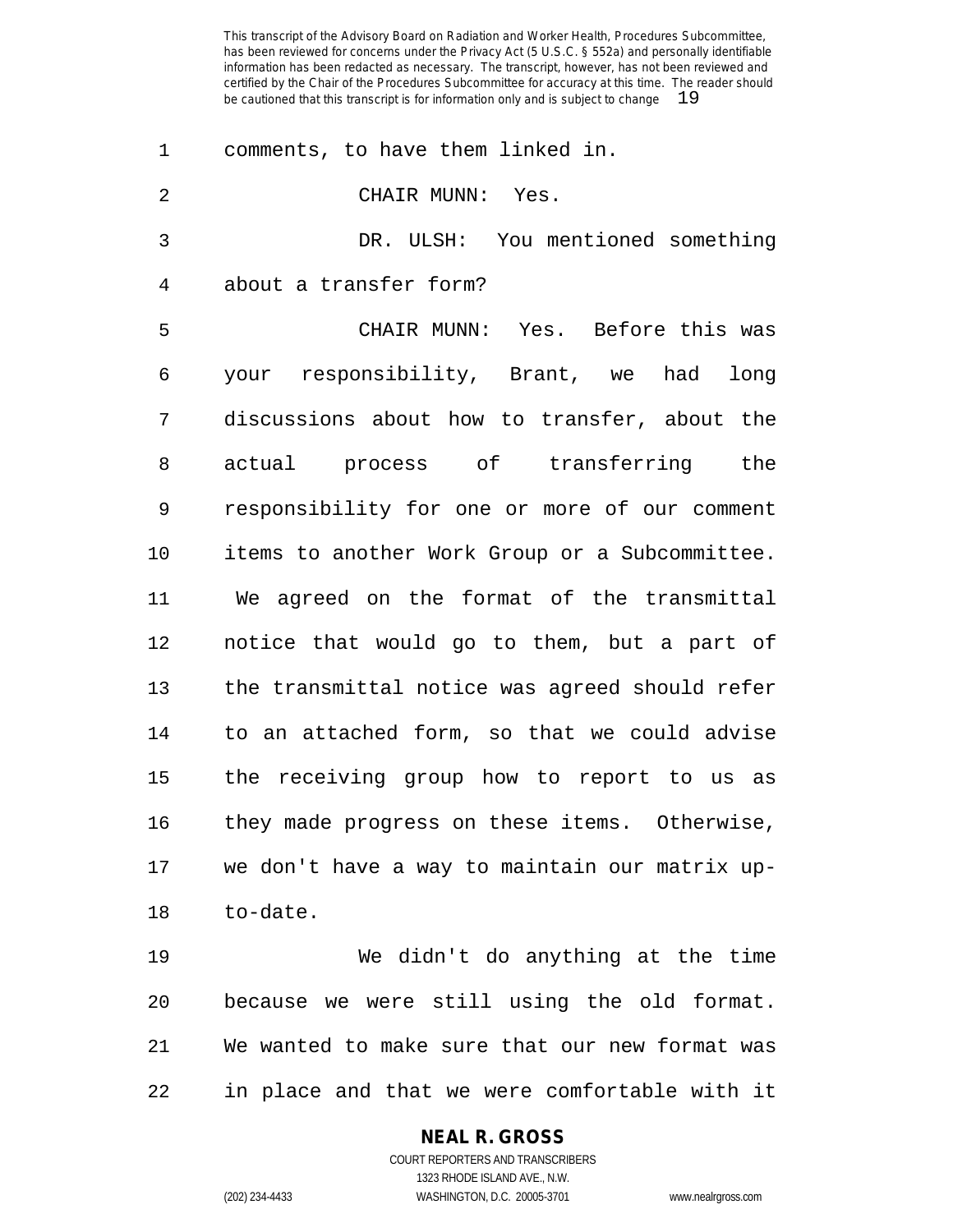| 1              | before we started sending forms to other      |
|----------------|-----------------------------------------------|
| 2              | people about how to fill in information.      |
| 3              | DR. ULSH: Okay.                               |
| $\overline{4}$ | CHAIR MUNN: So we don't have a                |
| 5              | form put together yet that tells Work Groups  |
| 6              | and other Subcommittees how to populate that  |
| 7              | data to send it back to us.                   |
| 8              | DR. ULSH: So the thing that needs             |
| 9              | to happen, I guess, is this linking issue     |
| $10 \,$        | needs to be settled. And at that point, then  |
| 11             | this Subcommittee will come up with a         |
| 12             | transmittal form. Is that --                  |
| 13             | CHAIR MUNN: Someone needs to come             |
| 14             | up with a transmittal form. Whether we, as    |
| 15             | the Subcommittee, are knowledgeable enough    |
| 16             | about the internal workings of the database   |
| 17             | itself is another question. I kind of doubt   |
| 18             | we are. I suspect that the people who have    |
| 19             | access to it and who populate it normally are |
| 20             | going to have to be the ones who will give us |
| 21             | the form.                                     |
|                |                                               |

MR. HINNEFELD: How many meetings

(202) 234-4433 WASHINGTON, D.C. 20005-3701 www.nealrgross.com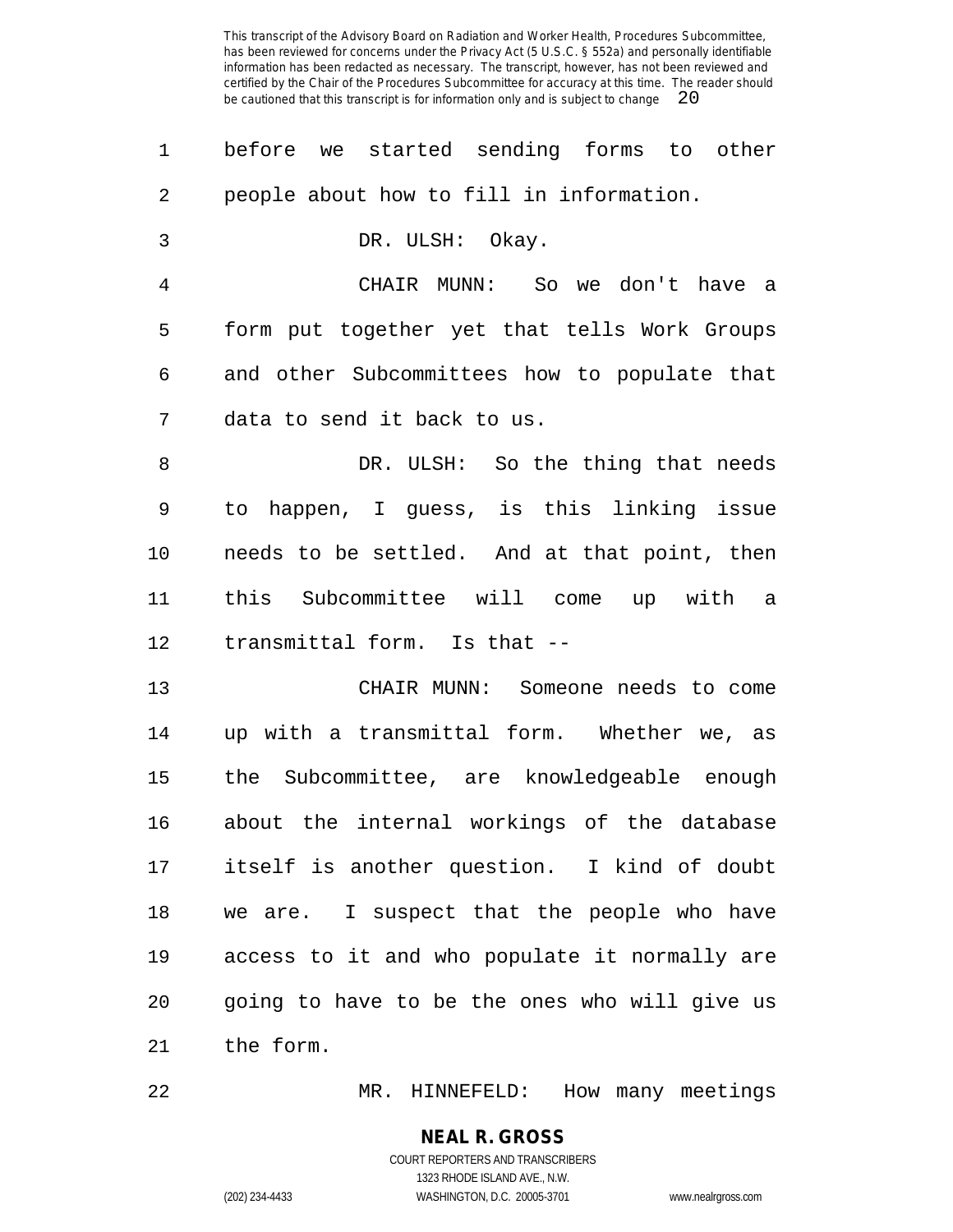ago was this discussed in terms of the process? Rather than repeat the process here, if we can review the discussion of what the process was going to be -- CHAIR MUNN: Three or four meetings ago. MR. HINNEFELD: So if we can find it in the transcript or reconstruct the process, that should instruct us then on it. CHAIR MUNN: I think we first started talking about it a year ago. 12 MR. HINNEFELD: Okay. CHAIR MUNN: Because it has taken us a long time, you know, to get this new format up and running. So I think it's been about a year since we first started talking about it. And as I said, I have several transfer items that I'm holding in abeyance simply because I don't have a form to send with them. MR. HINNEFELD: And your

discussion was about the receiving group, Work

## **NEAL R. GROSS**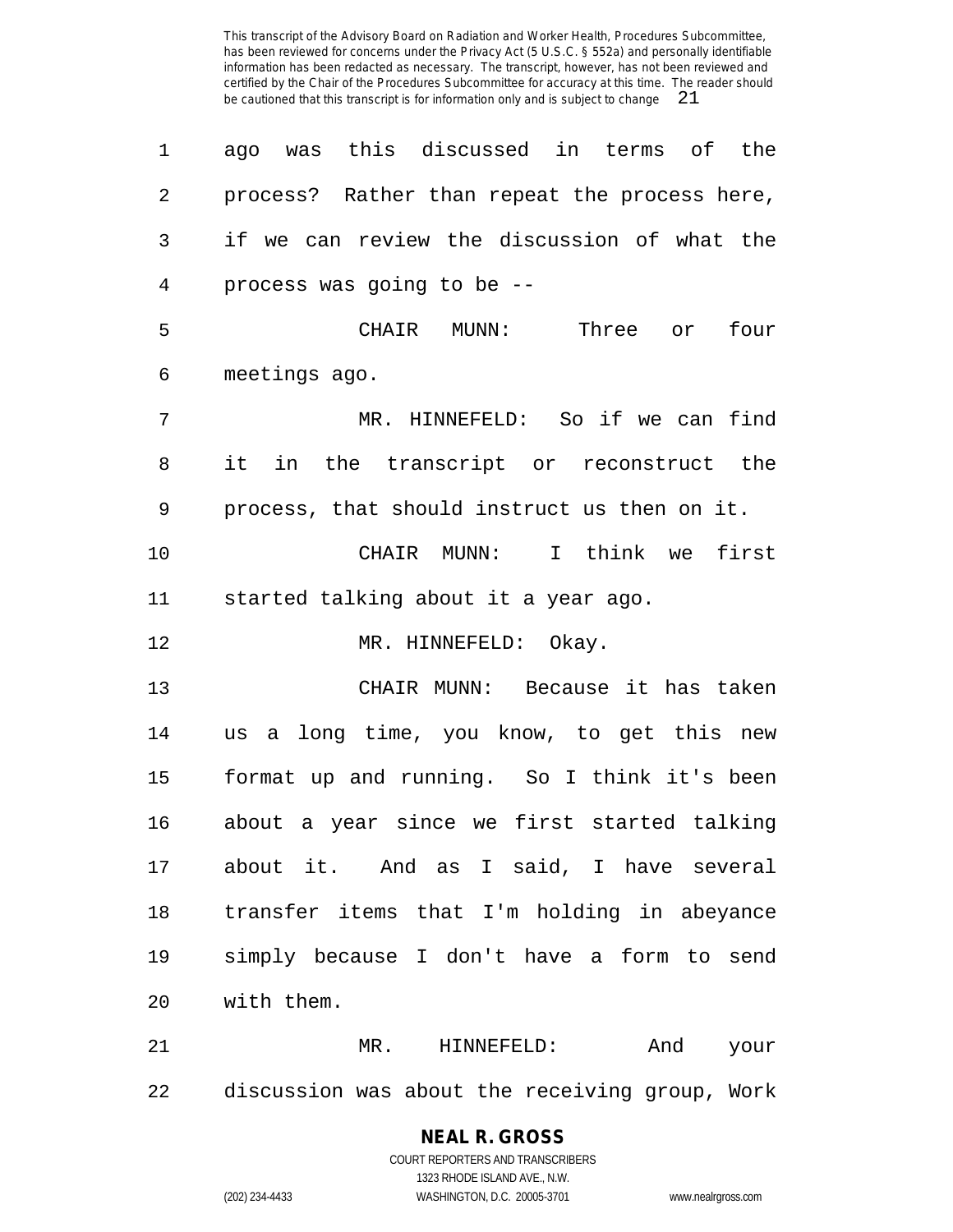| 1  | Group or whatever, reporting back to here      |
|----|------------------------------------------------|
| 2  | about what was done?                           |
| 3  | CHAIR MUNN: Correct. Correct.                  |
| 4  | MR. HINNEFELD: So the intention                |
| 5  | is to continue to track the findings status    |
| 6  | after they are transferred --                  |
| 7  | CHAIR MUNN: Correct.                           |
| 8  | MR. HINNEFELD: -- in this                      |
| 9  | database?                                      |
| 10 | CHAIR MUNN: Correct.                           |
| 11 | MR. HINNEFELD: In the Procedures?              |
| 12 | CHAIR MUNN: Yes. But in order to               |
| 13 | do that, we have people provide the Working    |
| 14 | Group with instructions on how to report back  |
| 15 | to us and under what circumstances.            |
| 16 | Otherwise, we are going to continue to         |
| 17 | maintain on this database a long list of items |
| 18 | that simply say transferred.                   |
| 19 | MR. HINNEFELD: Okay.                           |
| 20 | CHAIR MUNN: As they're working                 |
| 21 | through them, we would like to be advised that |
| 22 | they are working through them. But how for     |

**NEAL R. GROSS** COURT REPORTERS AND TRANSCRIBERS

1323 RHODE ISLAND AVE., N.W. (202) 234-4433 WASHINGTON, D.C. 20005-3701 www.nealrgross.com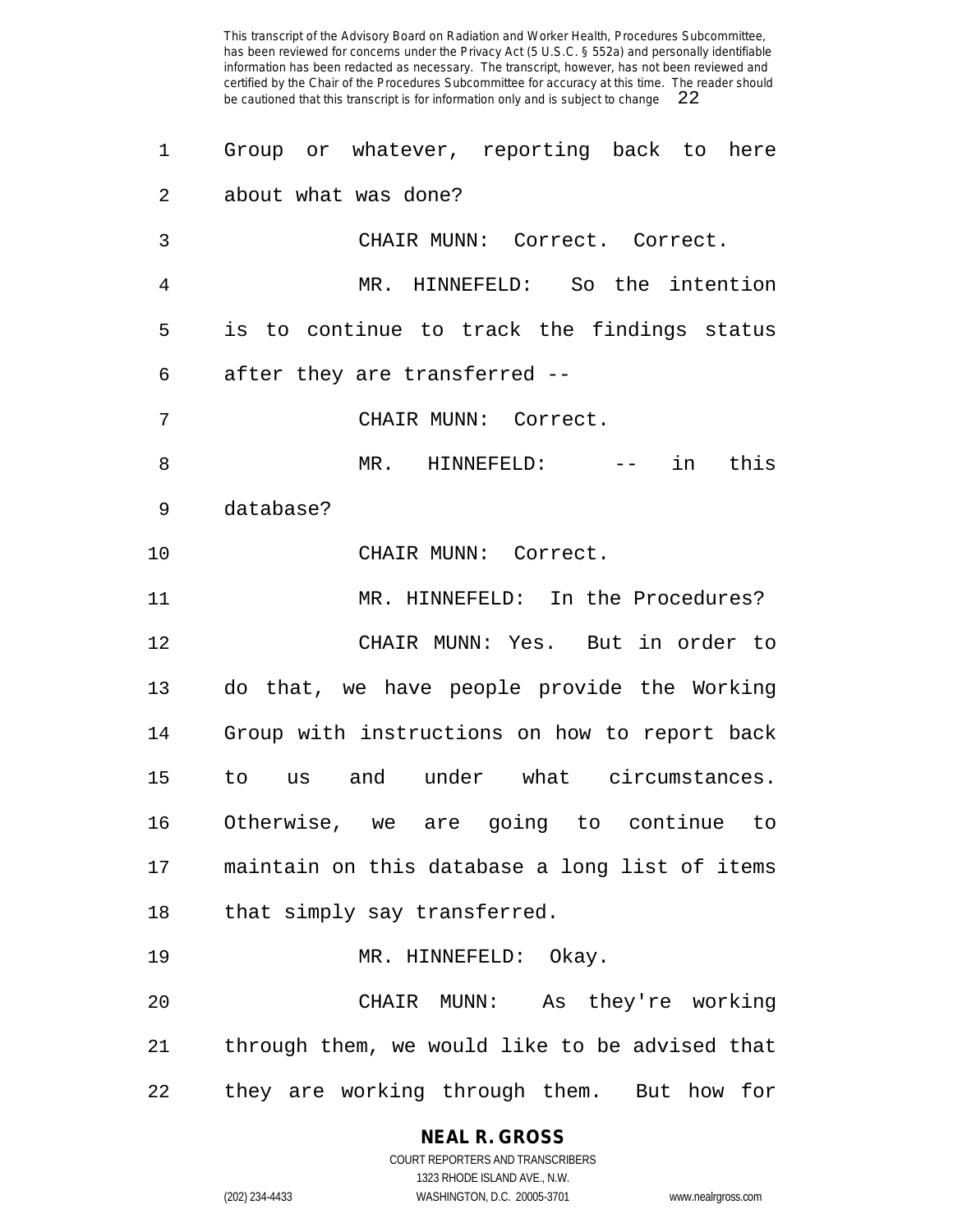them to advise us is important as well. That's why we were discussing the form.

 DR. ULSH: It seems to me this might be an interim measure until this system docket is adopted by all of the Working Groups and Subcommittees. Because once that happens, let's say something is transferred to Rocky Flats Working Group, they can go into DCTA and update the database, which could be accessed by us. But that hasn't happened because this is the only Subcommittee that is using this system right now.

 CHAIR MUNN: Here again, we have the problem of who is going to be authorized to make these updates because we can't just simply have a Work Group or someone -- we have multiple Work Groups, as you know.

18 MR. HINNEFELD: Right. CHAIR MUNN: And we will have to have a person in charge of the updates. MR. KATZ: It seems to me, I mean

if Procedures transfers an item to another

### **NEAL R. GROSS**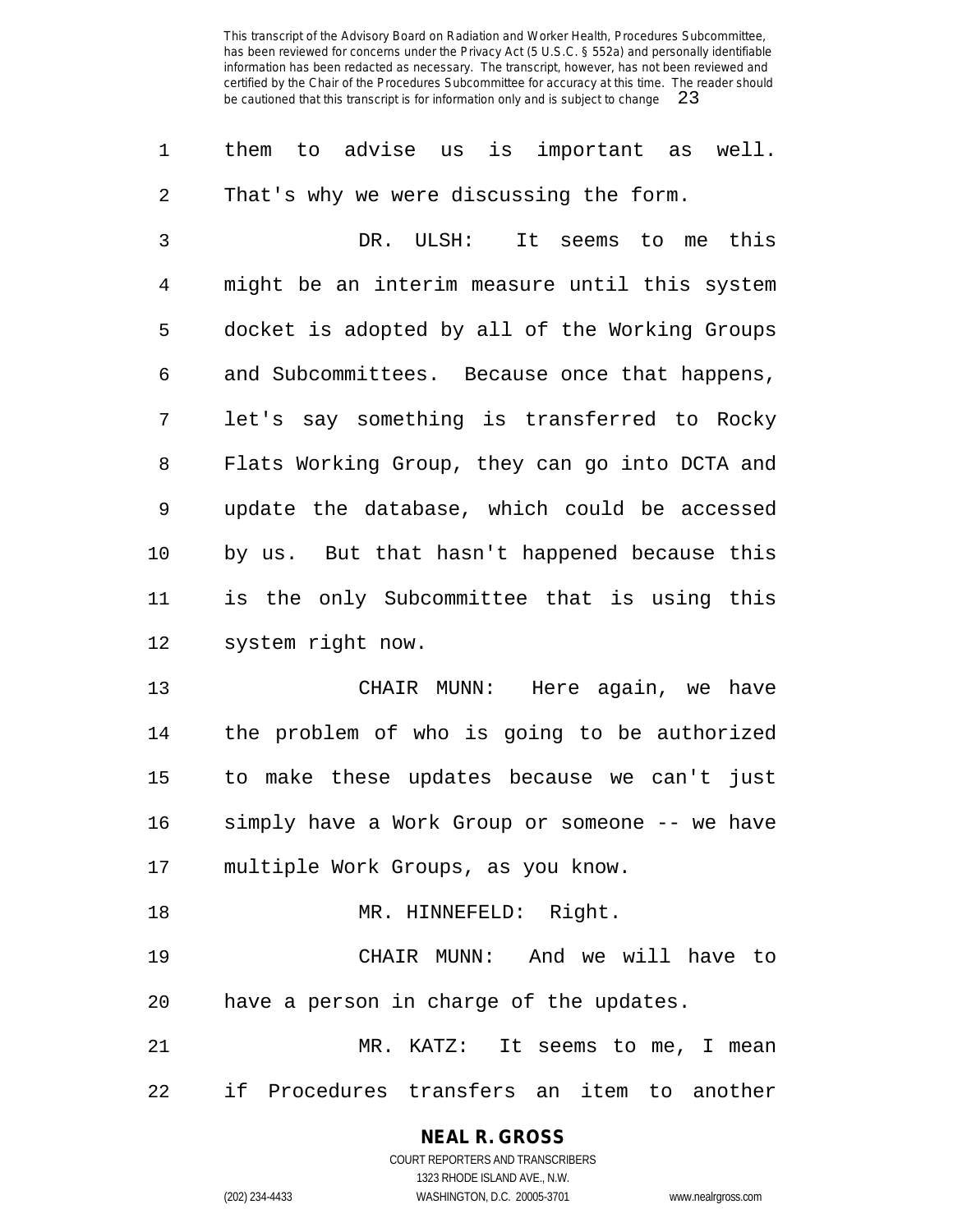Work Group, it is then that Work Group's responsibility. And if they want to have one or several members of the Work Group authorized to make the changes, that's really their decision for that Work Group as to how they want to handle the updating of the documentation, rather than the Procedures. It is no longer really your worry. When you've transferred it, it's their issue. If the Chair wants to handle that or if they want SC&A to do their updating, it seems like that is really just the issue of that Work Group because they own that issue. So I don't think Procedures really needs to worry about that so much.

 CHAIR MUNN: Well, I think it is reasonable for us to have major concern with regard to the accessibility of the data because if we are not extremely rigid in how this database is accessed and how it's manipulated, then we all lose control.

MR. KATZ: Well, I mean, but a new

**NEAL R. GROSS** COURT REPORTERS AND TRANSCRIBERS

1323 RHODE ISLAND AVE., N.W. (202) 234-4433 WASHINGTON, D.C. 20005-3701 www.nealrgross.com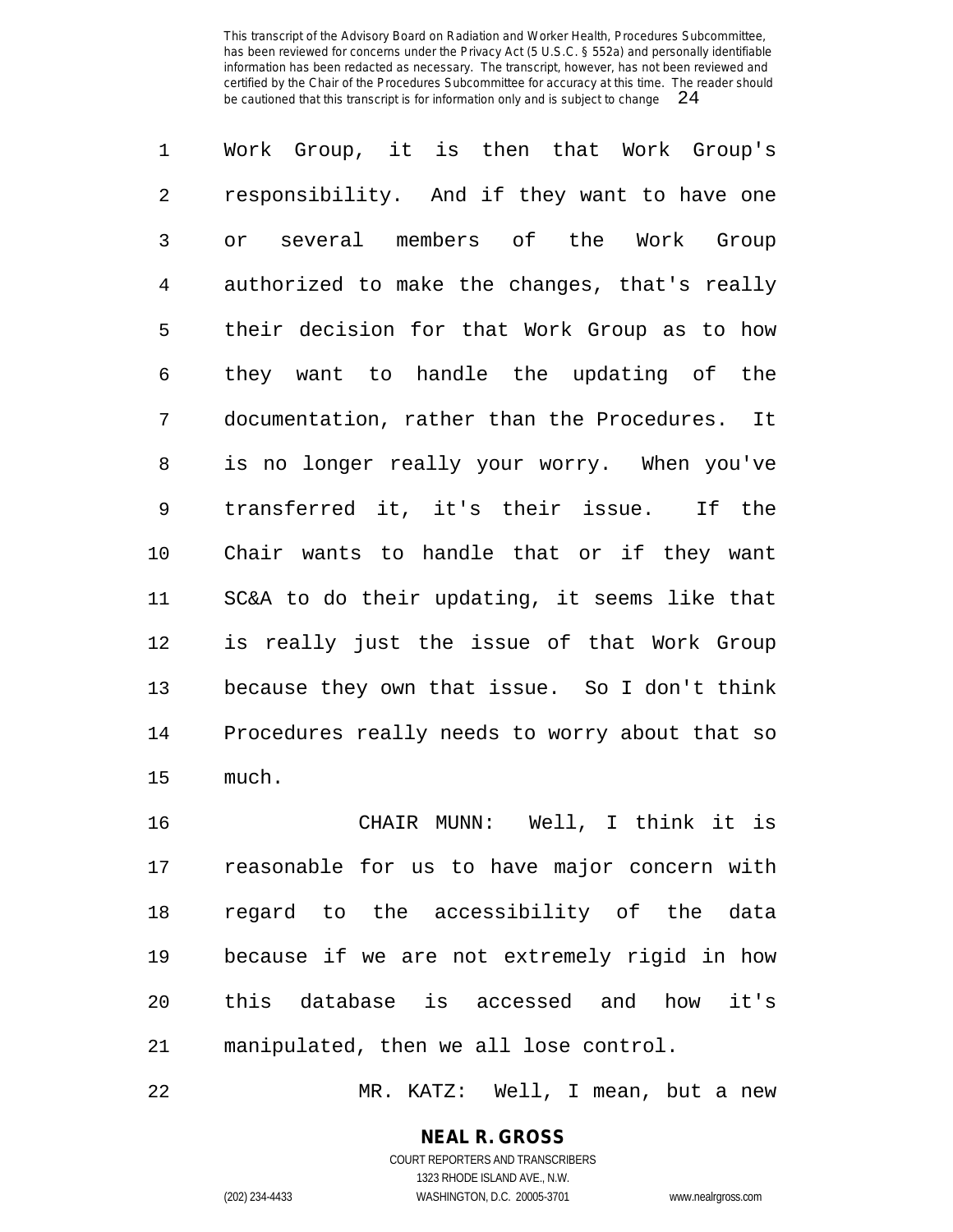Work Group that receives an issue, they are not going to be editing past actions of this Procedures. They are only, going forward, going to be adding to it their narrative, in effect, of how they have resolved that issue. So, I mean, as long as it is set up in such a way that the author, whoever it is, the author of the new comment, the Work Group that is offering a new comment or resolution of a comment is clear, you have a complete history. And they won't be messing with what the Procedures has accomplished, but they will be going forward from there.

 And if you have transferred it, you are handing over sort of responsibility 16 for that issue and you really have to do that. Plainly, you can't have joint parentship, or whatever you want to call it.

 MEMBER ZIEMER: But that does raise an issue about the edit function and the ability of somebody to go back into the system to an earlier date and manipulate something.

#### **NEAL R. GROSS** COURT REPORTERS AND TRANSCRIBERS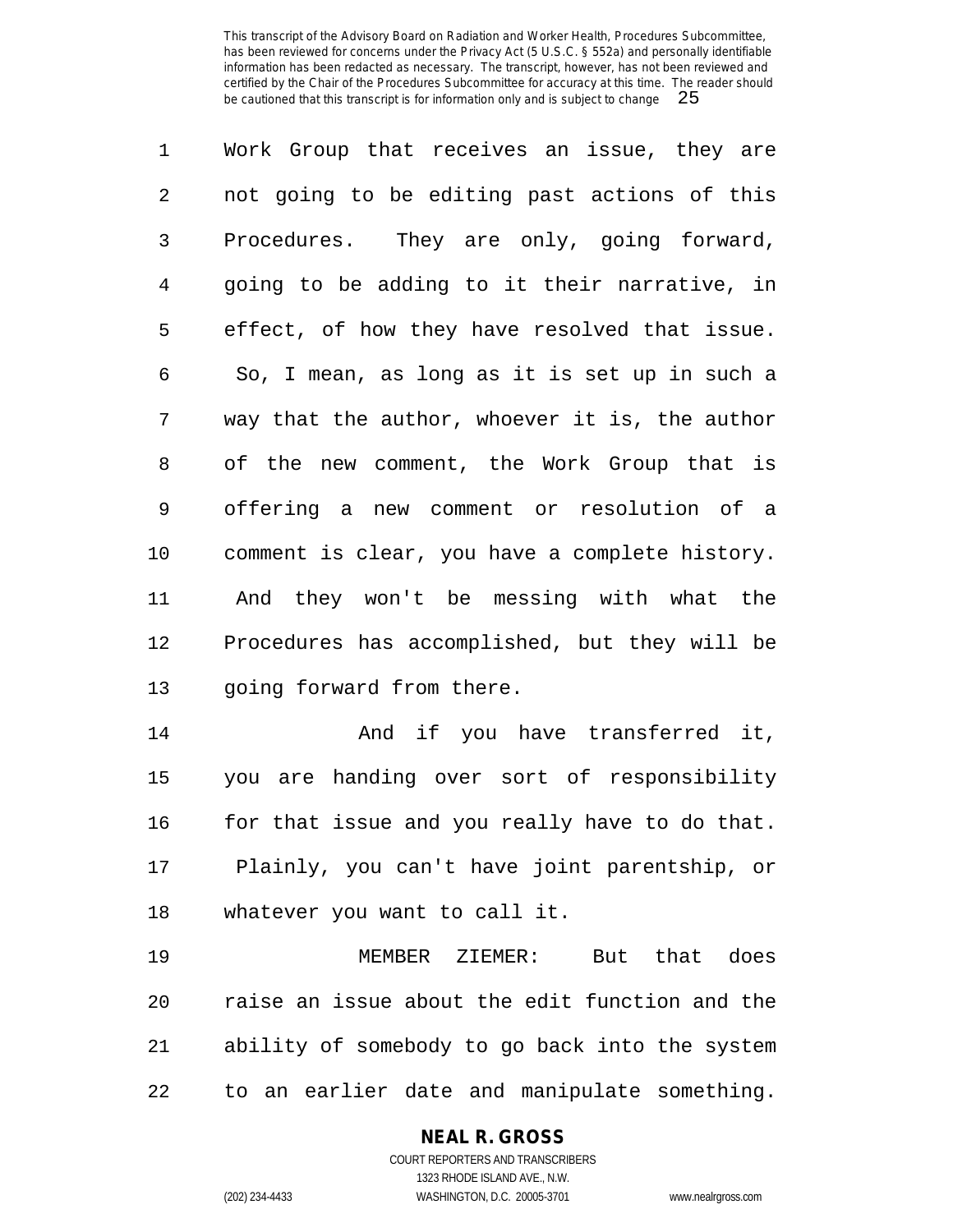I mean, once it's handed over, the new group should not be able to go back into the previous -- MR. KATZ: Exactly. Right. MEMBER ZIEMER: Someone who is authorized to edit for that group should not have the ability to go back and fiddle with what was done before the transfer. So there has to be some way to build that in. And may I make an additional edit comment? CHAIR MUNN: Sure. MEMBER ZIEMER: One of the reasons it's doing what it's doing now, I think, is probably good, and that is that you don't lose what was there and have somebody edit in a manner which is inappropriate. It's one thing to add a semicolon or correct a misspelled word, but if somebody has the ability to go in and say, you know, that's not the right number, and it may not be the right number, but if it's what people were working with at

#### **NEAL R. GROSS** COURT REPORTERS AND TRANSCRIBERS

1323 RHODE ISLAND AVE., N.W. (202) 234-4433 WASHINGTON, D.C. 20005-3701 www.nealrgross.com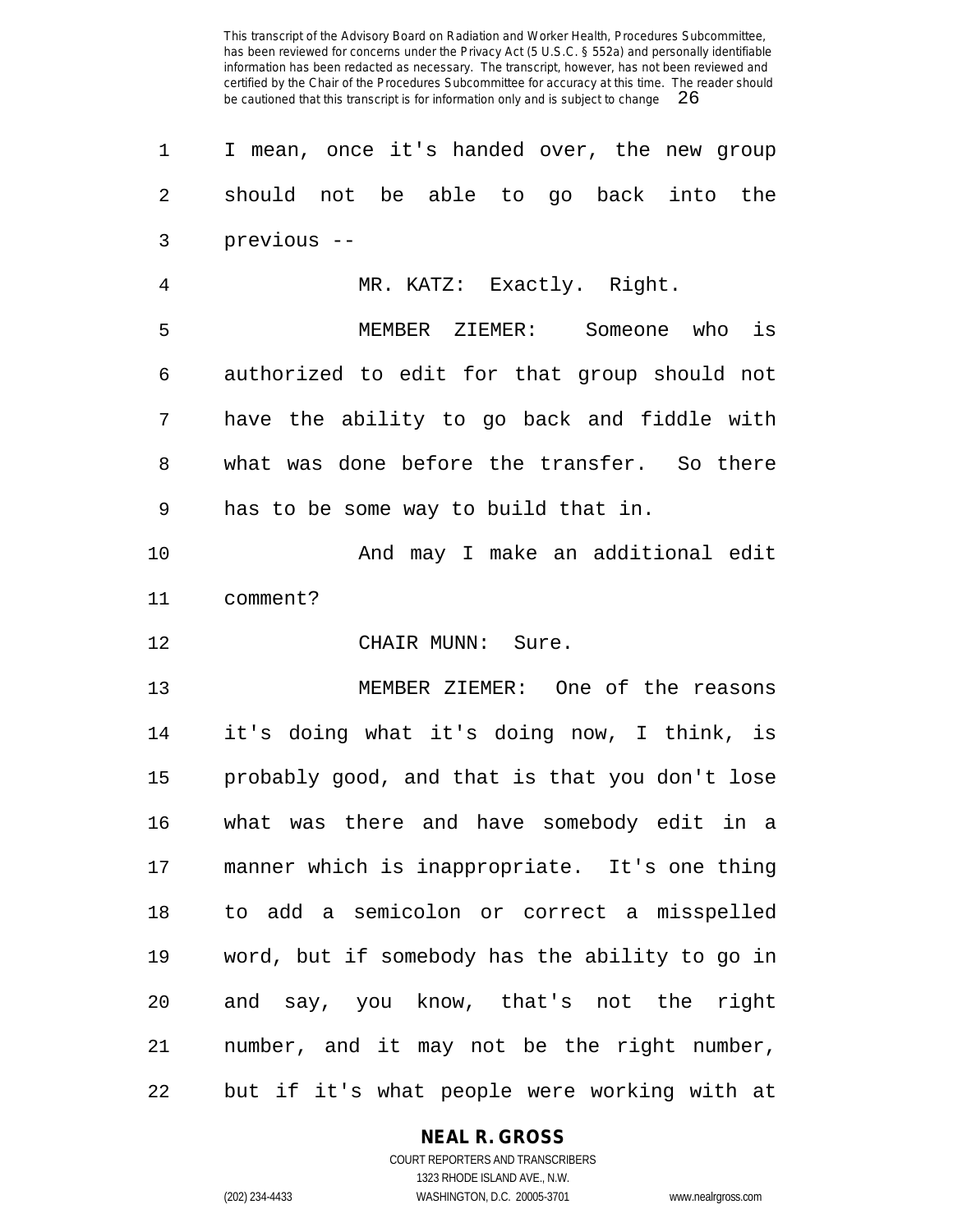some time, we may need a record of that, and you don't want to lose it.

 So there's an important differential on what is that you can edit freely and at what point do you want to keep the old comment? Or does the edit function somehow explain why the edit was made, sort of like a correction sheet on a standard procedure where it explains what the corrections were, and then you have the new document?

 MR. KATZ: It seems like if the author of a comment simply had a button, or whatever, a way of saying, final, I'm done with this comment, but until they're done with that comment, they can continue to edit it, that would work. Because, then, once they are final on what their comment is, it should stand like that until someone makes a correction, and then that should be done through a new comment. Right?

CHAIR MUNN: However, Ted, in your

**NEAL R. GROSS** COURT REPORTERS AND TRANSCRIBERS 1323 RHODE ISLAND AVE., N.W.

(202) 234-4433 WASHINGTON, D.C. 20005-3701 www.nealrgross.com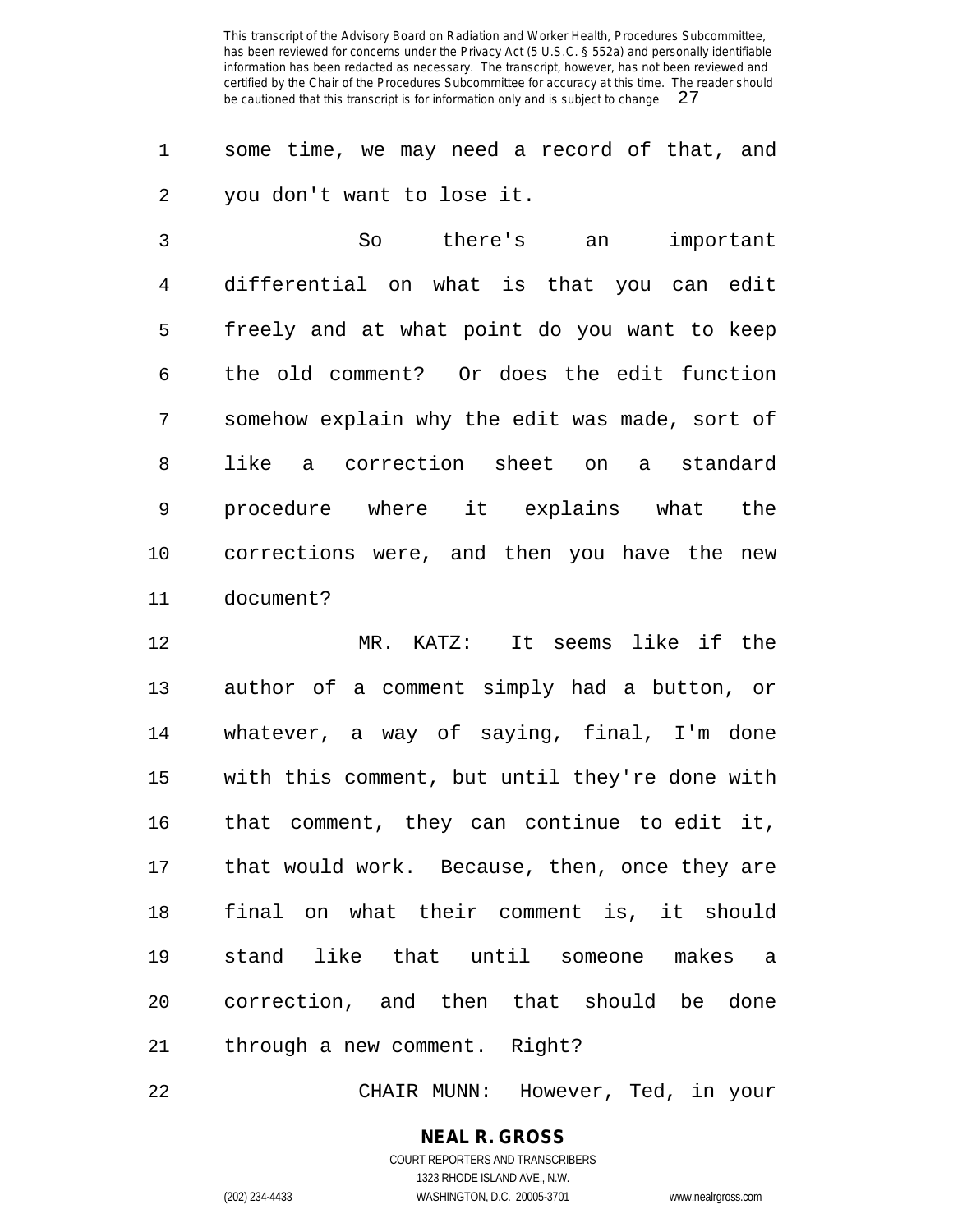| 1              | earlier comments, you indicated as long as we |
|----------------|-----------------------------------------------|
| $\overline{2}$ | know who is making an entry. At this          |
| 3              | juncture, so far as I know, we have no way of |
| $\overline{4}$ | identifying who has made that entry. Am I --  |
| 5              | MR. MARSCHKE: Oh, no, actually,               |
| 6              | on the database, the way it's set up now, it  |
| 7              | does identify who --                          |
| $\,8\,$        | CHAIR MUNN: Good. Good. Okay.                 |
| $\mathsf 9$    | You see, I'm not getting that.                |
| 10             | MR. MARSCHKE: The last meeting I              |
| 11             | thought we were going to skip over this       |
| 12             | screen. We were going to change the -- Leroy  |
| 13             | I thought indicated we were going to change   |
| 14             | the way the system operated because, really,  |
| 15             | the Subcommittee really has nothing to -- no  |
| 16             | use for this screen. Let's put it that way.   |
| 17             | That would be another comment.                |
| 18             | But if we go back to, again, using            |
| 19             | OTIB-70 as the example, if you go back and    |
| 20             | click on comment No. 2, finding No. 2 --      |
| 21             | CHAIR MUNN: See, my screen                    |
| 22             | doesn't look anything like that.              |

**NEAL R. GROSS** COURT REPORTERS AND TRANSCRIBERS

1323 RHODE ISLAND AVE., N.W.

(202) 234-4433 WASHINGTON, D.C. 20005-3701 www.nealrgross.com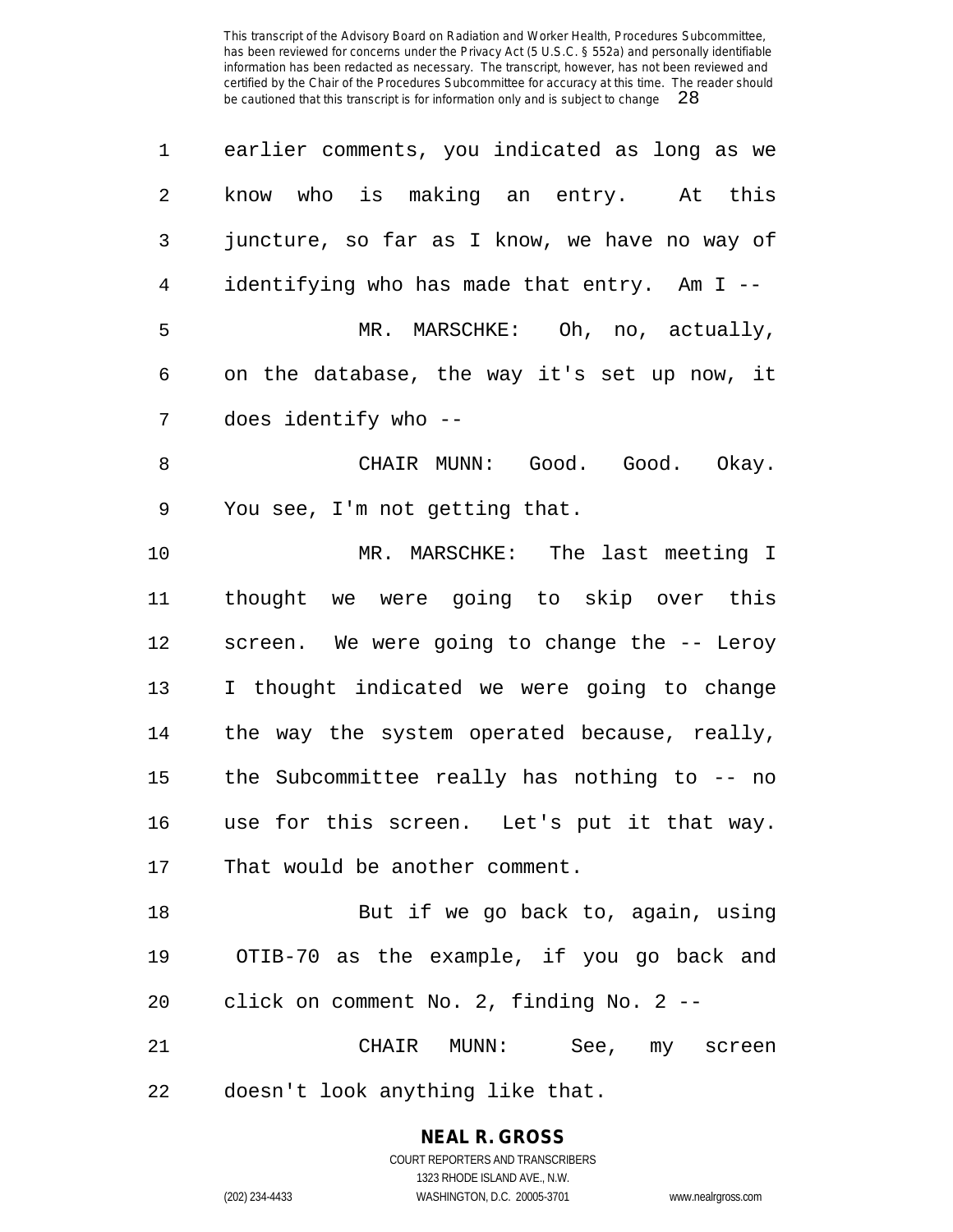| 1              | MR. MARSCHKE: You see, basically,              |
|----------------|------------------------------------------------|
| 2              | you get unidentified SC&A user. That's         |
| 3              | because it came over. It was pulled over from  |
| $\overline{4}$ | the old database, which really didn't identify |
| 5              | it.                                            |
| 6              | But now on the new database, when              |
| 7              | Elyse entered this information -- see, it's    |
| 8              | identified as Elyse Thomas. ORAU, the date,    |
| 9              | the subject, and the finding. So, that         |
| 10             | information does get -- the person who made    |
| 11             | the entry does get saved. The identity of the  |
| 12             | person who made the entry does get saved.      |
| 13             | MS. THOMAS: This is Elyse, and I               |
| 14             | do apologize for that. It was just a learning  |
| 15             | curve error. That response got entered three   |
| 16             | times.                                         |
| 17             | MR. MARSCHKE: The same thing                   |
| 18             | happened when we were trying to do it, Elyse.  |
| 19             | So it's no apology necessary.                  |
| 20             | MR. KATZ: Elyse, it sounds like                |
| 21             | that is a technical problem, right? Elyse,     |

every time you edit it, it creates it as a new

### **NEAL R. GROSS**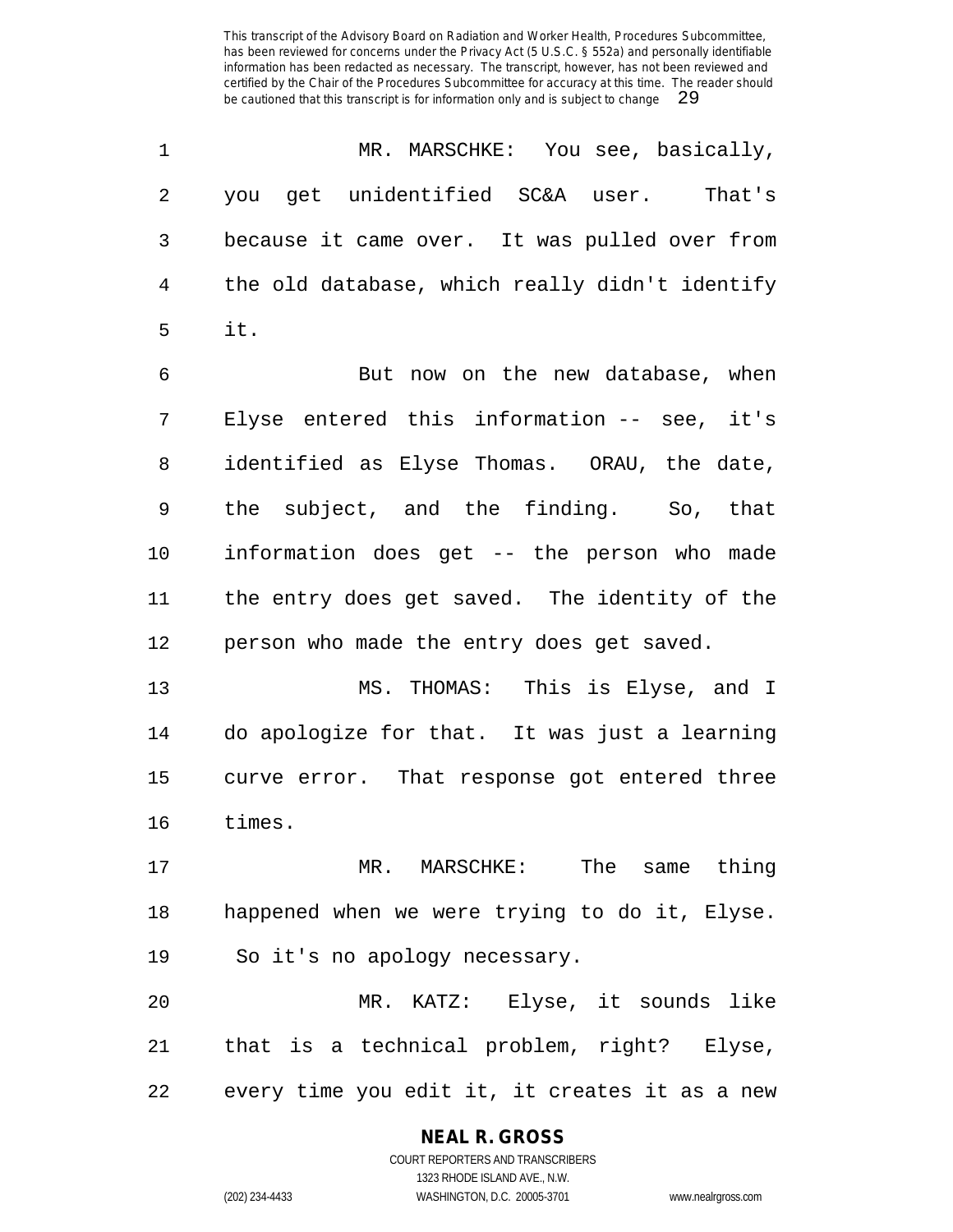comment. Is that correct? MS. THOMAS: It actually wasn't an edit. I hit the "Add Response" button because I didn't see the response added when I initially entered it. It doesn't add in until after you hit the "Add Response" button. So it wasn't an edit type of thing. 8 MR. MARSCHKE: Oh, okay. MS. THOMAS: It was just I didn't understand how the response got added. MR. KATZ: So that's helpful. MS. THOMAS: Now I do. MR. KATZ: That's helpful, Elyse. So I wonder if SC&A was making the same mistake. MR. MARSCHKE: I don't know. Is Nicole on the phone? (No response.) MR. KATZ: Okay. So, Elyse, have you done this the other way where you do it correctly and you can edit it in real time? MS. THOMAS: Yes.

#### **NEAL R. GROSS**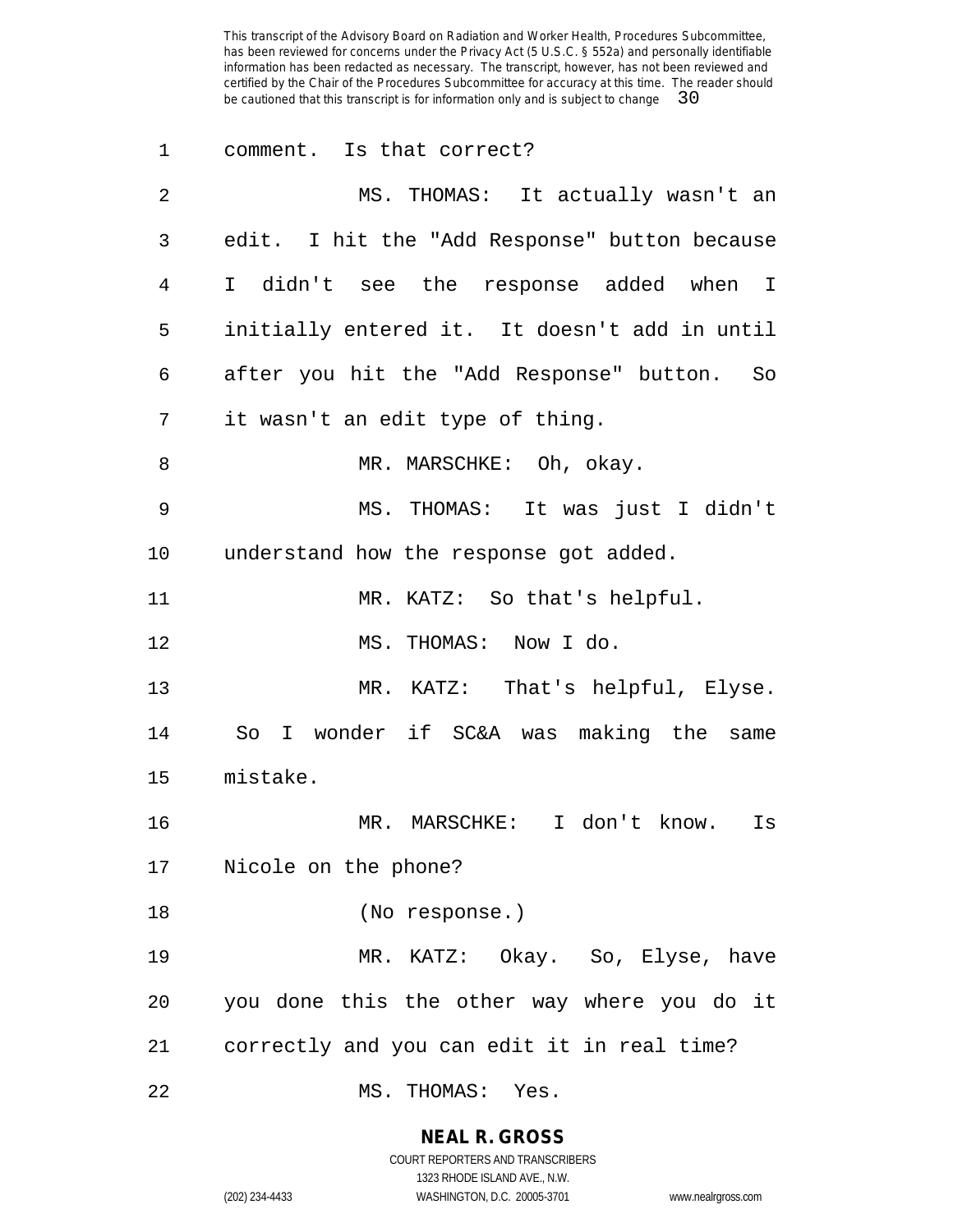| 1              | MR. KATZ: And without it creating            |
|----------------|----------------------------------------------|
| 2              | a new comment?                               |
| 3              | MS. THOMAS: I've entered                     |
| $\overline{4}$ | correctly, but there is no edit function.    |
| 5              | Once it's entered, you can't go in and --    |
| 6              | MR. KATZ: And edit?                          |
| 7              | MS. THOMAS:<br>-- correct a                  |
| 8              | misspelled word. I think there was one where |
| 9              | I misspelled the word NIOSH, and I apologize |
| 10             | about that, too.                             |
| 11             | So I think NIOSH is aware that               |
| 12             | they need to create an edit function for     |
| 13             | correcting typos, et cetera.                 |
| 14             | MR. KATZ: Okay. Thanks, Elyse.               |
| 15             | CHAIR MUNN: Before we go any                 |
| 16             | further, Stu tells me I'm not on the right   |
| 17             | screen, and I'm certainly not on the right   |
| 18             | screen.                                      |
| 19             | MR. HINNEFELD: From your Citrix              |
| 20             | logon, you know your application there, look |
| 21             | to see, do you see intranet?                 |
| 22             | This may be<br>CHAIR MUNN:<br>one            |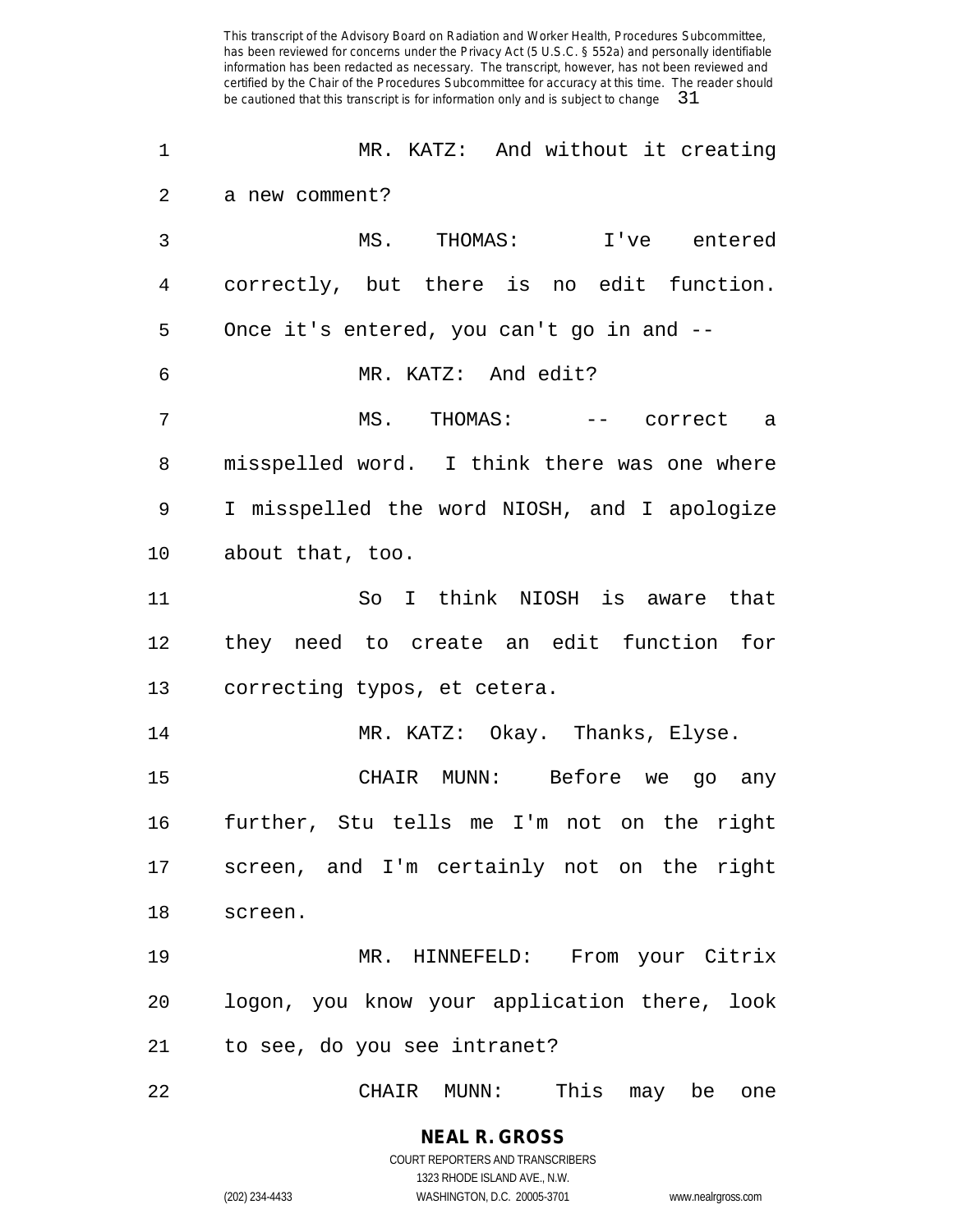explanation why I was having so much trouble last week.

 MR. HINNEFELD: I don't know a better way to do this than to enter this entire long address, but it brings up the intranet page.

CHAIR MUNN: Okay.

 MR. HINNEFELD: Okay. So, in your internet address bar, just erase what's up there on the http line. Erase what's there and enter this internet address here.

 MR. KATZ: You can go off the record for this.

 (Whereupon, the above-entitled matter went off the record at 10:04 a.m. and resumed at 10:08 a.m.)

17 MR. KATZ: On the record.

 DR. ULSH: Okay. So to kind of summarize where we are, a number of issues have been brought up that we would like to fix. The most pressing is to get the linking issue fixed, so that we're able to link

**NEAL R. GROSS**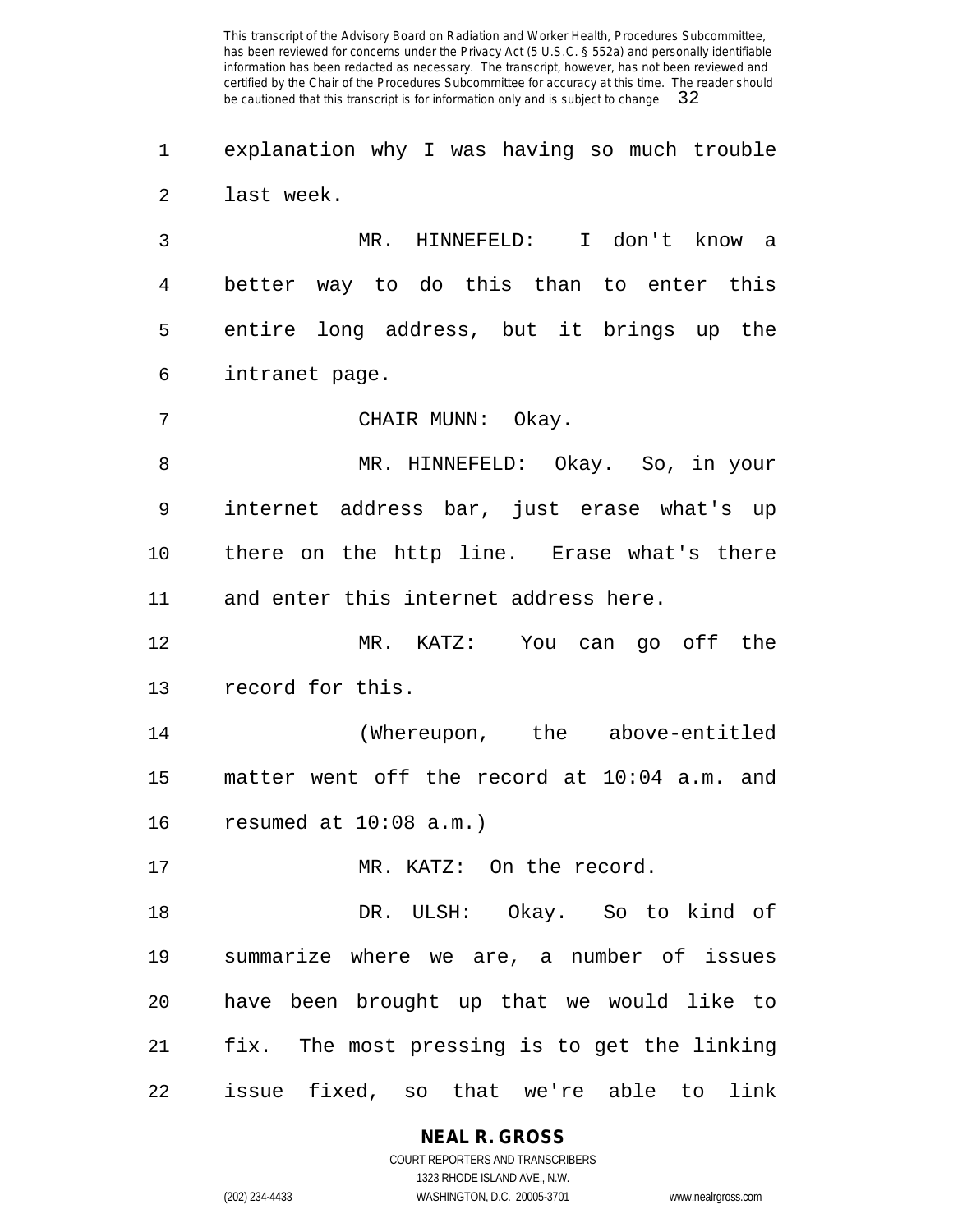documents.

| 2  | The<br>mechanism for transfer of               |
|----|------------------------------------------------|
| 3  | items to other groups or Subcommittees of the  |
| 4  | Board, I don't know where we are with that.    |
| 5  | There was some discussion between Ted and      |
| 6  | Wanda about maintaining tracking authority or  |
| 7  | not. Do we have a resolution on that?          |
| 8  | CHAIR MUNN:<br>No, we do not, and              |
| 9  | this is as good a time as any to do that.      |
| 10 | my perspective, it is clearly in our<br>From   |
| 11 | purview to make that decision. Whether we are  |
| 12 | going to expect to maintain control of this or |
| 13 | whether we are going to disseminate that       |
| 14 | control to the other Work Groups and           |
| 15 | Subcommittees is really the question on the    |
| 16 | table.                                         |
| 17 | Has Mark happened to join us yet?              |
| 18 | MR. KATZ: Mark? Mark, have you                 |
| 19 | joined us?                                     |
| 20 | (No response.)                                 |
| 21 | CHAIR MUNN: No, apparently not.                |
| 22 | I really would like to have Mark               |

**NEAL R. GROSS** COURT REPORTERS AND TRANSCRIBERS

1323 RHODE ISLAND AVE., N.W.

(202) 234-4433 WASHINGTON, D.C. 20005-3701 www.nealrgross.com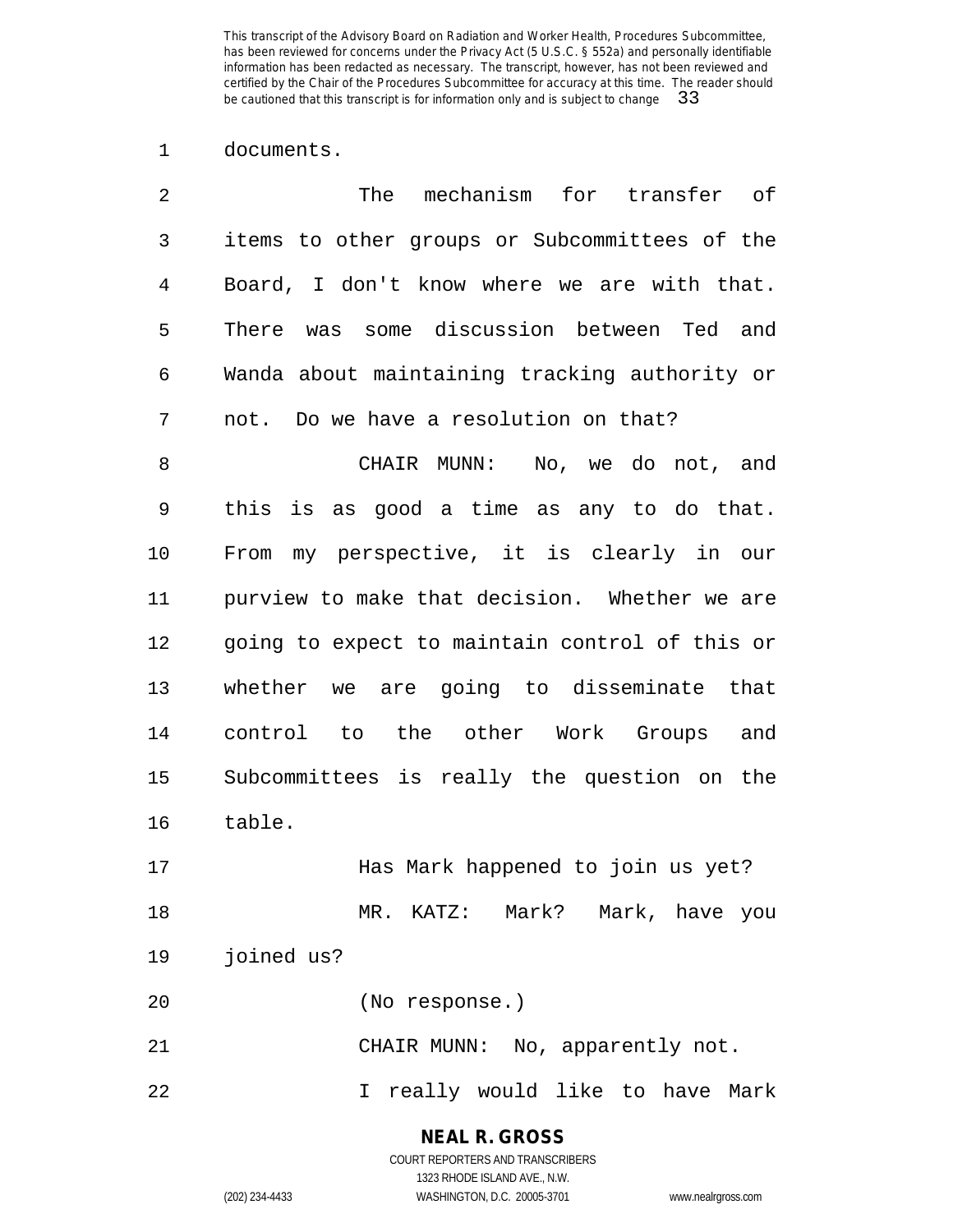| $1 \quad$      | in on this discussion, if it at all possible, |
|----------------|-----------------------------------------------|
| 2              | since his Subcommittee will be handling       |
| $\overline{3}$ | several of the things that we're discussing,  |
| 4              | but the Work Groups right now are the ones    |
| 5              | that we're looking at most closely.           |

 The Work Groups are unaccustomed to dealing with this. This is unfamiliar territory to the Work Groups. We are all involved in other Work Groups ourselves, but the matrices that they have before them are so much smaller and so much easier to manipulate that, up to this point at any rate, they have been able to do that quite easily with paper matrices, and it hasn't really gotten out of hand.

 So if we're suggesting that they are going to end up using this same database to maintain their matrices as well, then there's some concern in my mind about that simply because, for one thing, I don't believe that our matrix here incorporates all of the Work Groups and all of the matrices that are

#### **NEAL R. GROSS**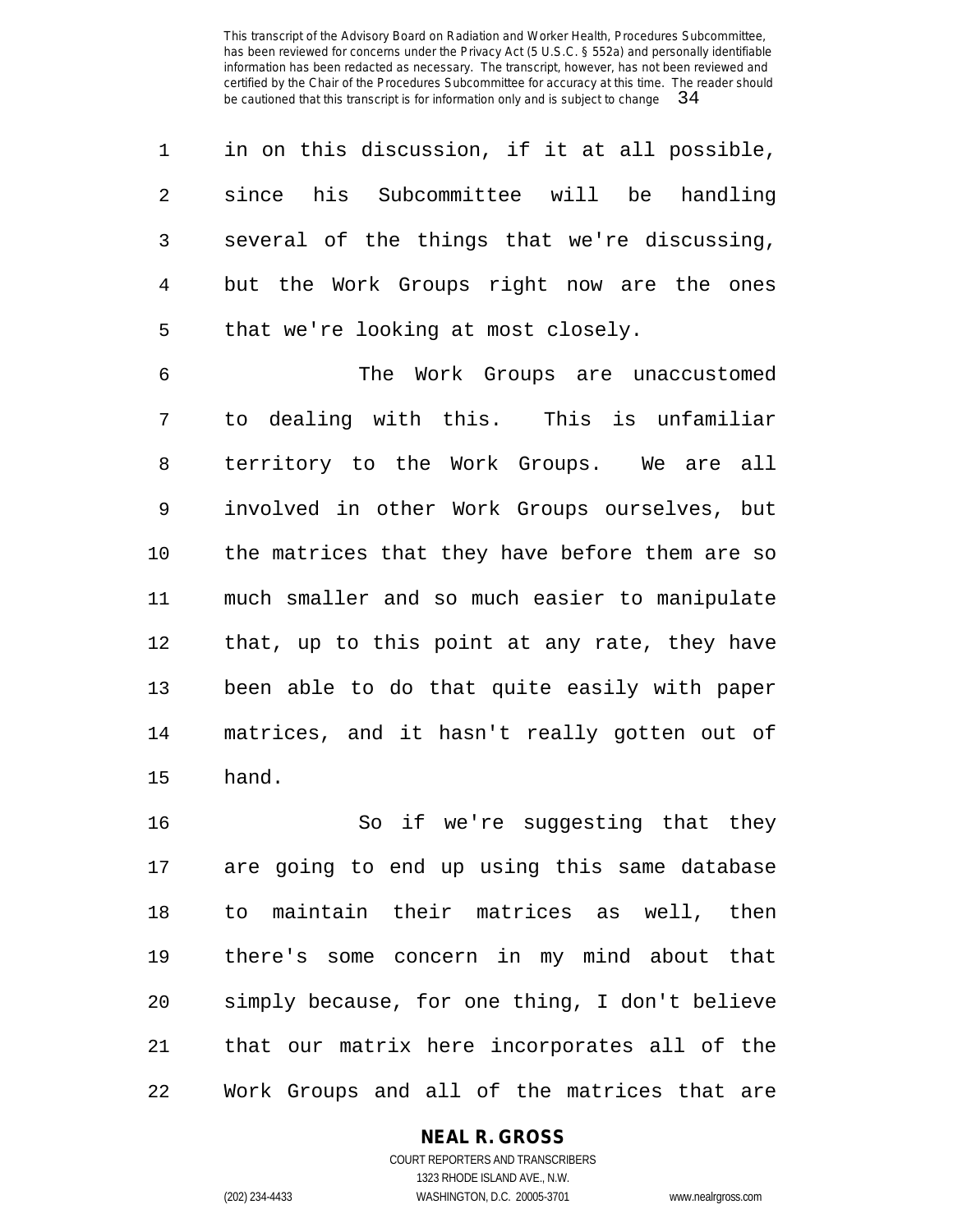out there.

| 2              | The question now becomes, so are               |
|----------------|------------------------------------------------|
| 3              | they going to join this or are they going to   |
| $\overline{4}$ | use this same format but have their own matrix |
| 5              | instead? That is the different issue.          |
| 6              | DR. ULSH: Well, I don't think                  |
| 7              | that issue has been entirely settled yet, but  |
| 8              | the idea was to roll out DCTA to this          |
| 9              | Subcommittee, work out all the kinks, like     |
| 10             | we're doing now, and then at that point, at    |
| 11             | least encourage the other subsets of the       |
| 12             | Advisory Board, the DR Subcommittee, for       |
| 13             | instance, and the various Working Groups to    |
| 14             | then migrate onto this system. So to take      |
| 15             | their existing matrices, go through the effort |
| 16             | up front to enter all those into DCTA, and     |
| 17             | then begin tracking them through DCTA, that    |
| 18             | was the idea.                                  |
| $\sim$         | Note that is asiss to take as                  |

 Now that is going to take some time, and there might even be some resistance. I don't know.

CHAIR MUNN: Well, there's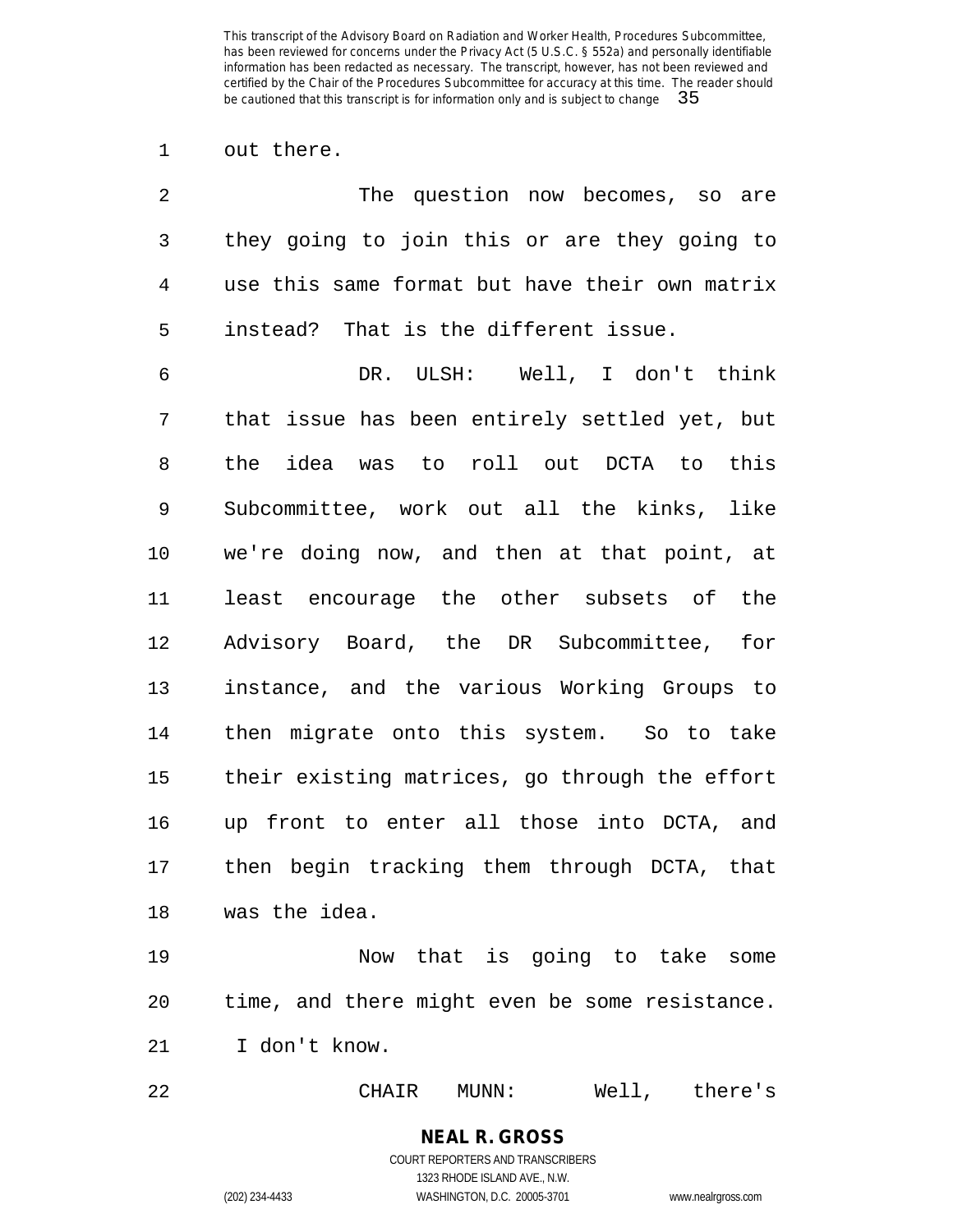resistance here, and the reason there's resistance here is very simple. This Subcommittee is charged with a specific list that we are looking at, and it does not incorporate all of the activities that are going on inside --

 DR. MAURO: May I say something? I guess I never thought in terms that there would be a single matrix. I thought that the software as developed by NIOSH was a platform, a platform that could be used by any one of the Work Groups as they see fit and if they want to. Clearly, the platform has been adopted and is being used by this Procedures Subcommittee, and we're using it and we have our bumps and lumps, but we're cruising along and we're getting it done.

 Now if all of a sudden Mark decides, like we met on Friday, that he would like to use something similar to this as a platform to track his, which it can get unwieldy even in his case --

## **NEAL R. GROSS**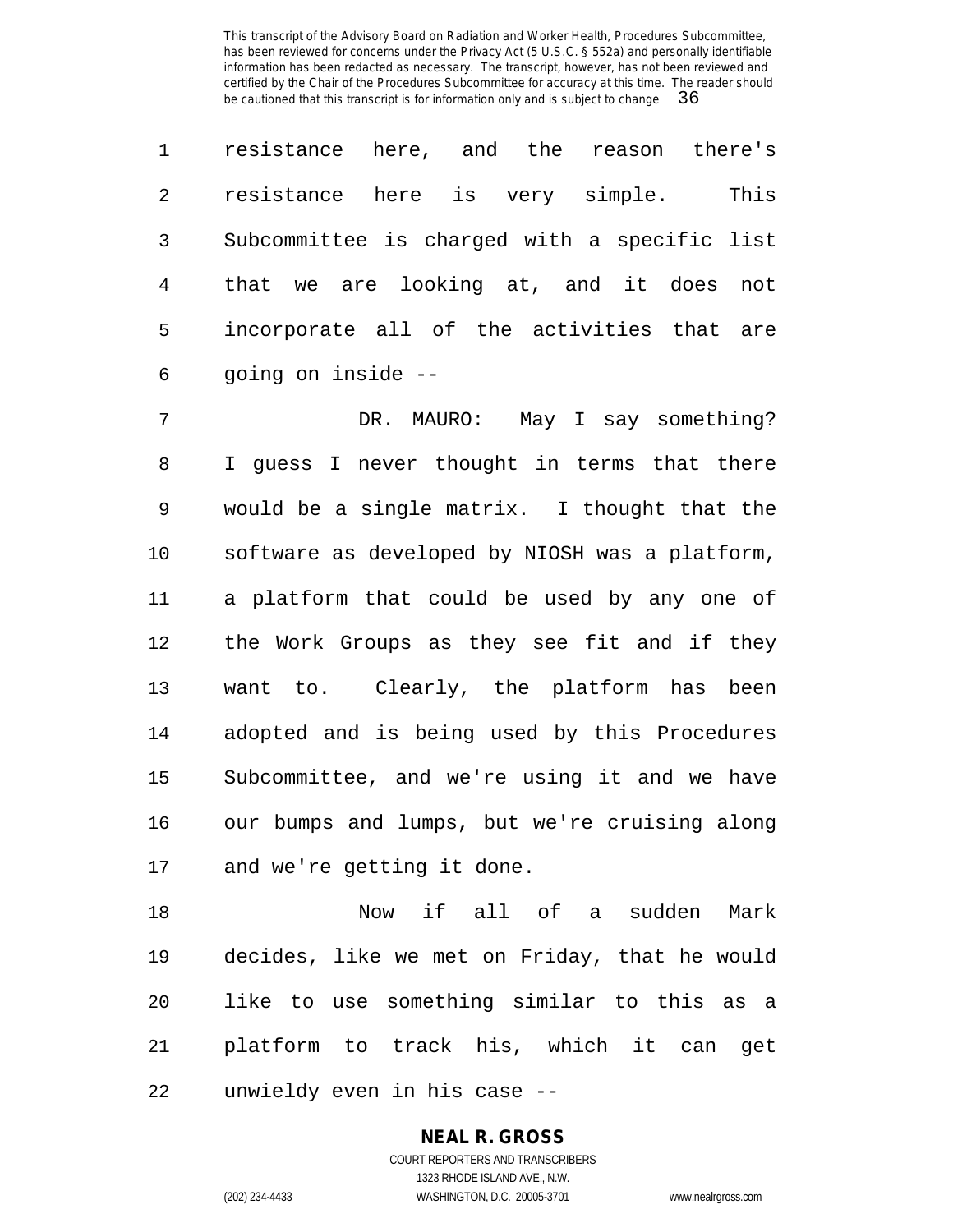| $\overline{1}$ | CHAIR MUNN: It is very unwieldy.            |
|----------------|---------------------------------------------|
| -2             | Yes, but that's his<br>DR. MAURO:           |
| $\mathbf{3}$   | call and the Work Group's call.<br>It has   |
| 4              | nothing to do with us. It's just a platform |
| 5              | that they would use, and there would not be |
| 6              | any linkage.                                |

 Now the next step is during Mark's meeting we all agreed that, gee, there were a couple of items there that he could transfer to the Procedures Subcommittee, which is a mechanical problem. Where Mark said yes and he would send it out, that has nothing to do with the linkage between what he is doing. MR. MARSCHKE: You're assuming that you have two different, separate things.

DR. MAURO: I'm assuming it all --

yes.

 MR. MARSCHKE: But I don't hear that from NIOSH.

 CHAIR MUNN: No, that's not what I was hearing, either.

DR. MAURO: You're saying that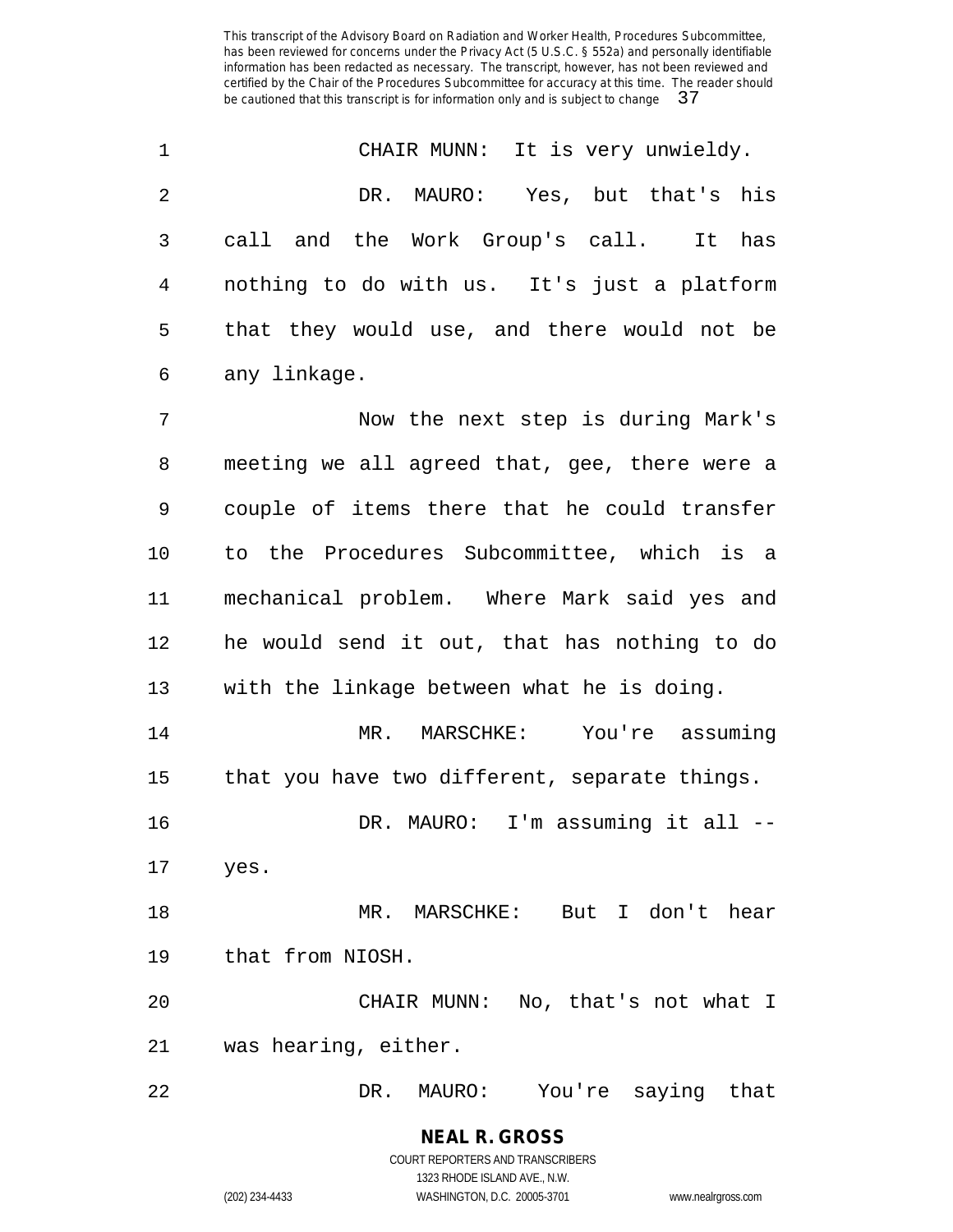they have to be --

| $\overline{2}$ | MR. MARSCHKE:<br>They don't                   |
|----------------|-----------------------------------------------|
| 3              | necessarily have to be, but they are being -- |
| 4              | DR. MAURO: Now the day may come               |
| 5              | when you want to make this master, wholly-    |
| 6              | integrated system. But I don't know.<br>That  |
| 7              | seems to be a leap.                           |
| 8              | CHAIR MUNN:<br>That's<br>an enormous          |
| 9              | leap for me.                                  |
| 10             | DR. MAURO: Yes.                               |
| 11             | CHAIR MUNN: But one of the things             |
| 12             | am trying to clarify here in my<br>that I     |
| 13             | conversation with Brant is it is one thing to |
| 14             | have each Work Group have its own matrix, its |
| 15             | electronic matrix, based on this platform.    |
| 16             | It's an entirely different thing to have them |
| 17             | merged.                                       |
| 18             | And if they have their own                    |
| 19             | platform of this sort, then transferring      |
| 20             | things to them is a much simpler thing than   |
| 21             | the situation we have now.                    |
|                |                                               |

I think Brant's earlier comment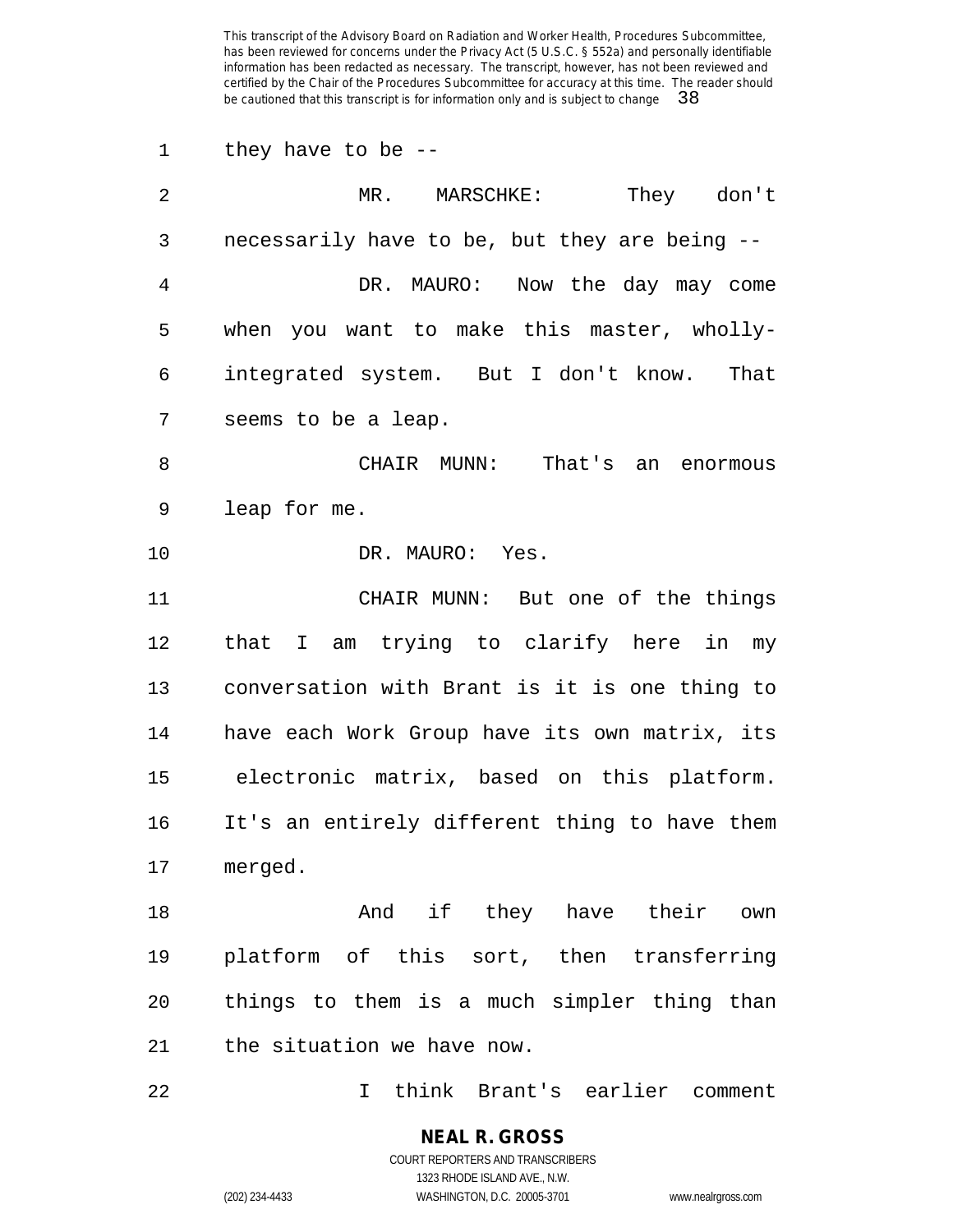that what we're talking about here is a transitional thing right now, an interim thing, that will go away when the day comes that the decision is made that each Work Group will have this kind of matrix and this is what they're going to operate from. So far as I know, that decision has not been made, and it probably is a full Board decision to make, is it not? Is it one that we should suggest? We can always suggest it.

 DR. ULSH: Well, it's an idea that NIOSH was going to suggest at some point. I mean, once we get this system fully operational. But, clearly, this is an issue for the full Board to talk about, to weigh in on. It affects the way the Board does its business. I would say, clearly, it is a Board decision.

 So what is clear, though, is that this Subcommittee is leading the process, at least on this issue. And there will be a time -- it might be just a transition; it might be

# **NEAL R. GROSS**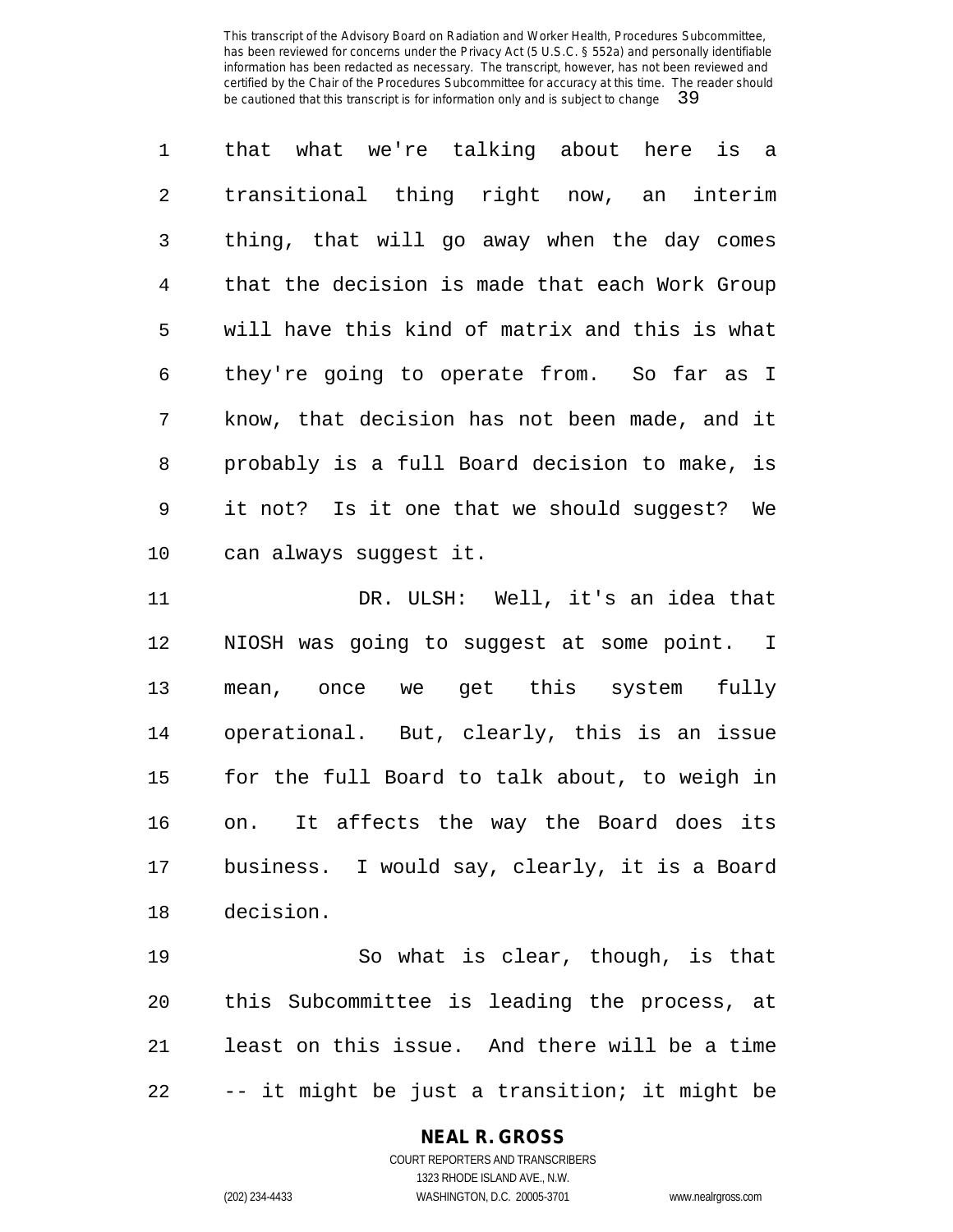permanent, depending on what the Board decides -- there will be a time where we are going to be using this, and other entities of the Board that are not using this, we are going to have to transfer items to them. So we have to have an effective mechanism in place to be able to send items to them. Until that happy day comes, if it ever comes, when everyone is on the same thing.

 CHAIR MUNN: Apparently, it's in abeyance right now. I'm holding several things that have not been officially transferred, even though verbally the members of the Work Group know that it's their responsibility, but there is no document anywhere; there's no record on here other than just transfer.

 DR. ULSH: So I guess my question to you, Wanda, then, is I don't know if you want to cover this now, but what would you need to be able to make those transfers happen? What would you need from us or SC&A

**NEAL R. GROSS**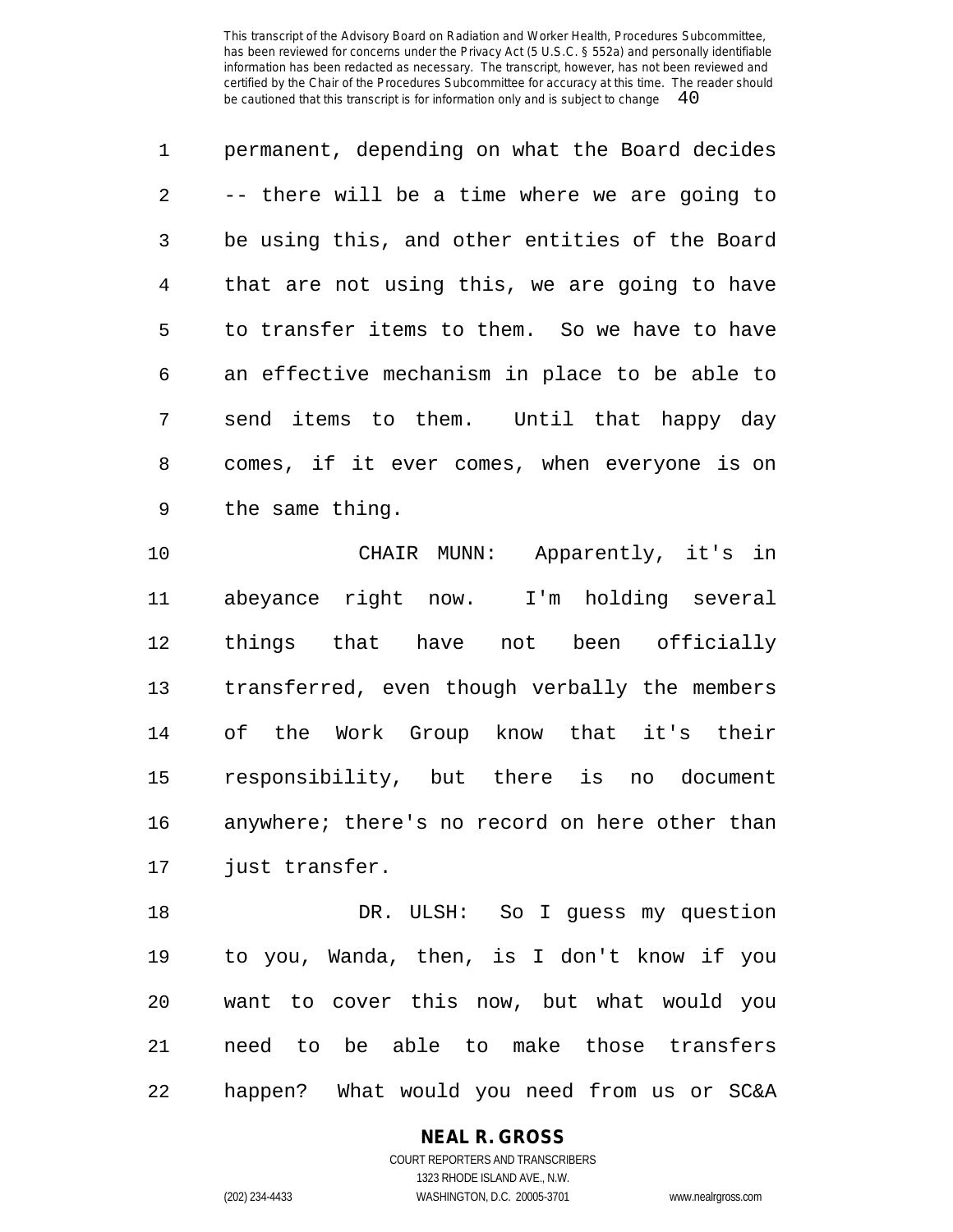| 1              | or whoever to be able to do those transfers?   |
|----------------|------------------------------------------------|
| $\overline{2}$ | CHAIR MUNN: Well, what I have                  |
| 3              | been waiting for is something that perhaps     |
| 4              | isn't even necessary, and that's the format to |
| 5              | ask them to respond to us. Perhaps all I need  |
| 6              | to do is just incorporate in the transfer      |
| 7              | letter one or two bullets of this is what we   |
| 8              | anticipate you will do as action occurs on     |
| 9              | these items.                                   |
| 10             | MR. MARSCHKE: Wanda?                           |
| 11             | CHAIR MUNN: Yes, Steve.                        |
| 12             | MR. MARSCHKE:<br>In the old system             |
| 13             | we were able to print out -- usually, we       |
| 14             | transfer procedures in total to the Work       |
| 15             | Groups and say that they are responsible, as I |
| 16             | recall, for the finding, for resolution of the |
| 17             | findings for such-and-such a procedure.<br>In  |
| 18             | the old database we had the capability of      |
| 19             | printing out a summary sheet or a detailed     |
| 20             | sheet, actually, for a particular procedure.   |
| 21             | So we could print out all the back-and-forth   |
| 22             | findings and responses and SC&A responses and  |

# **NEAL R. GROSS**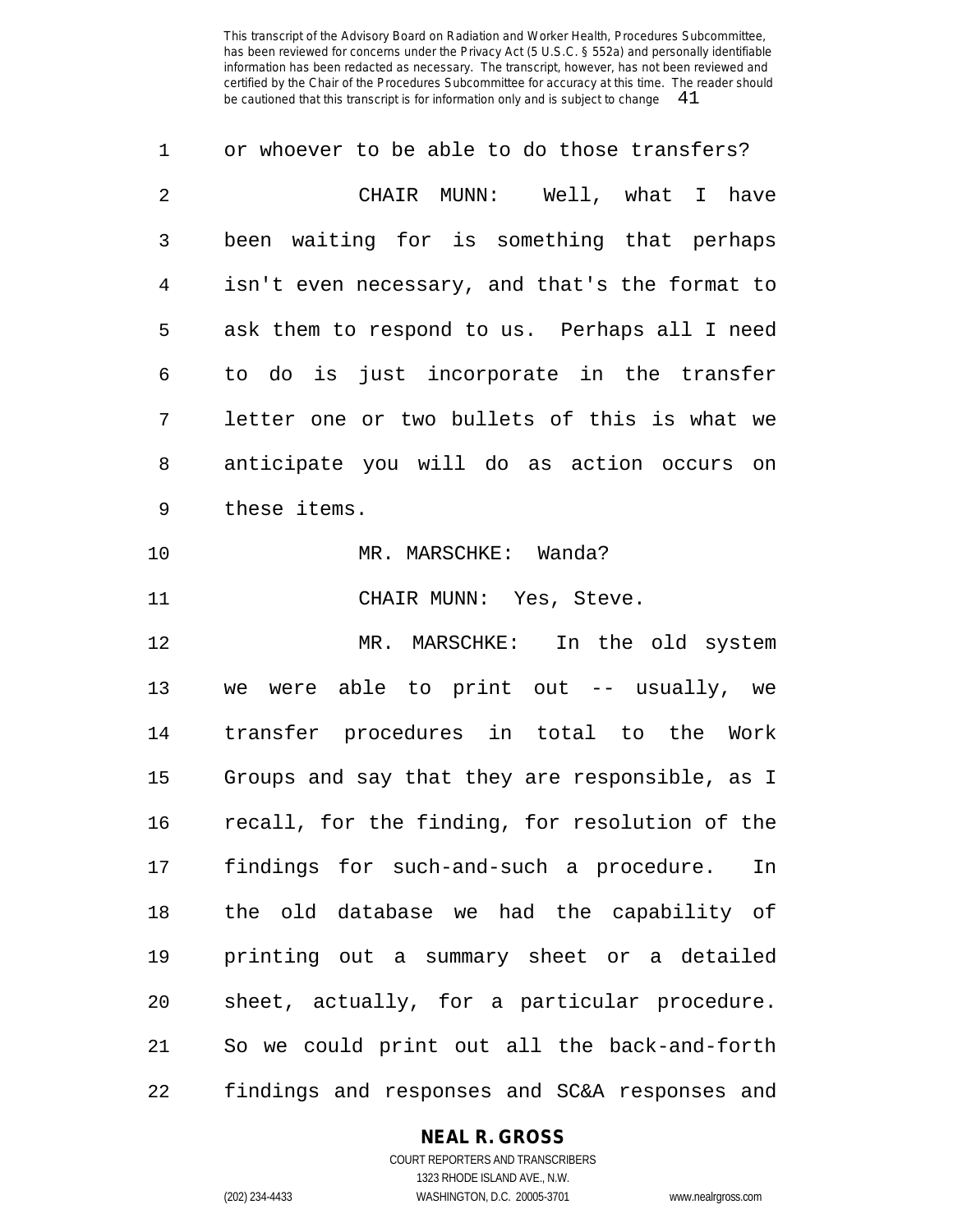| $\mathbf 1$    | the Subcommittee meetings and anything. We     |
|----------------|------------------------------------------------|
| $\overline{2}$ | could print all that out into a PDF file,      |
| 3              | which, then, you took and can attach to your   |
| 4              | transmittal letter and provide that.           |
| 5              | CHAIR MUNN: Yes.                               |
| 6              | MR. MARSCHKE: And I don't see                  |
| 7              | that capability in this new system.            |
| 8              | CHAIR MUNN: I don't either.                    |
| 9              | MR. MARSCHKE: I'm showing here on              |
| 10             | the screen, again, it is the TIB $-$ - I don't |
| 11             | even know what because it doesn't show what    |
| 12             | TIB number it is, but I think it's TIB-70 --   |
| 13             | CHAIR MUNN: It is.                             |
| 14             | MR. MARSCHKE: -- up here on the                |
| 15             | screen, and there's no button up there that I  |
| 16             | can press -- that I see that I can press that  |
| 17             | creates a PDF file that summarizes everything  |
| 18             | that is on the screen and everything that      |
| 19             | really is on the next layer down as well.      |
| 20             | Basically, what we want to do is               |
| 21             | we really want, for each one of the findings,  |
| 22             | we want to print out all this information into |

#### **NEAL R. GROSS** COURT REPORTERS AND TRANSCRIBERS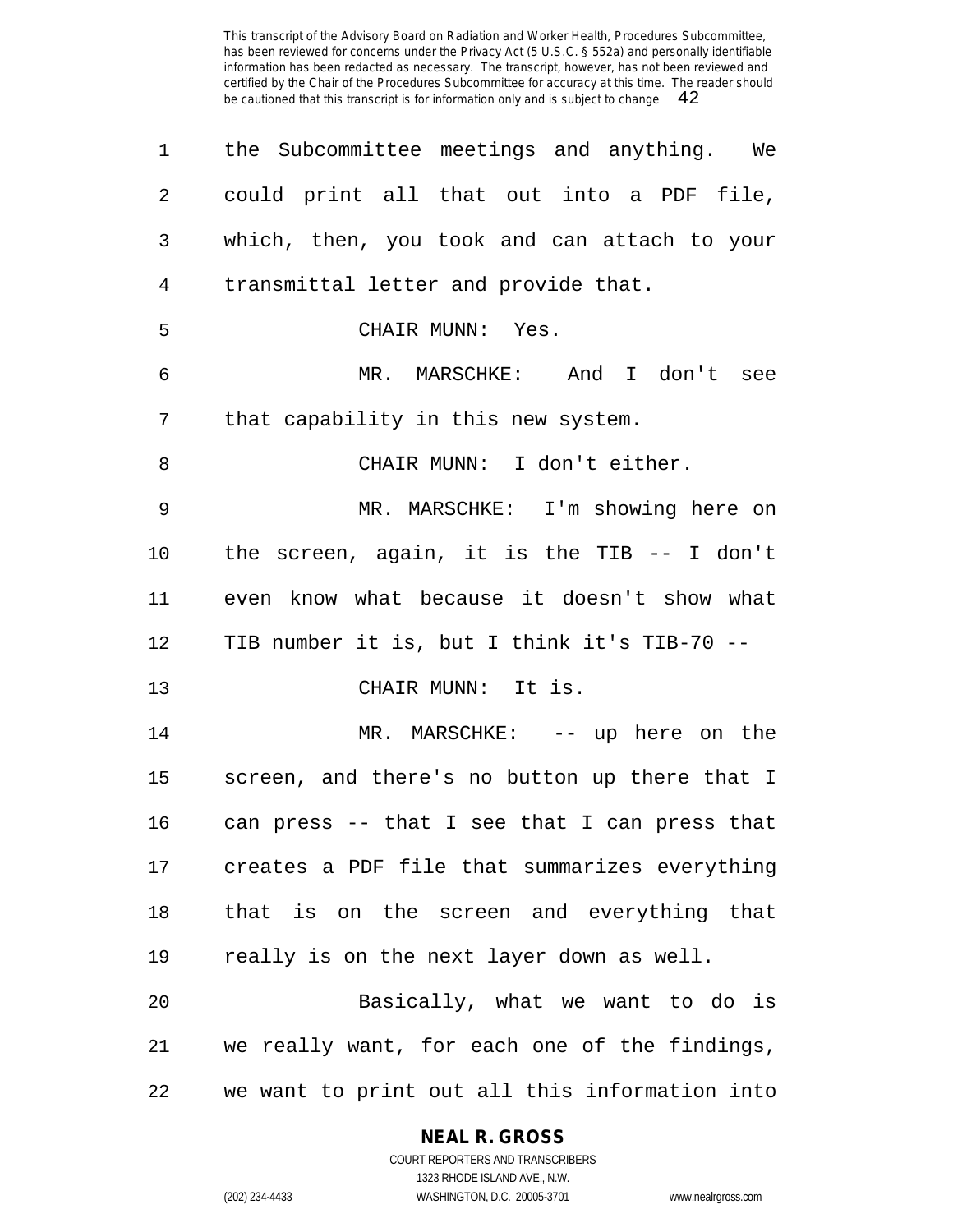| $\mathbf{1}$    | one PDF file for this particular document,     |
|-----------------|------------------------------------------------|
| $\overline{2}$  | whatever document it happens to be. So, then,  |
| 3               | that's a handy tool to have. We find that not  |
| 4               | only for Wanda's transmittal letters, but from |
| 5               | time to time somebody from SC&A will ask me,   |
| 6               | well, what is the status of TIB-70, and I will |
| 7               | be able to go in, print out this PDF file, and |
| 8               | send it to them and say this is the status of  |
| 9               | TIB-70. So that's, again, another feature we   |
| 10 <sub>1</sub> | would like to see brought back, I guess.       |

11 DR. ULSH: Is that separate from the transfer thing that you're talking about or is that --

 MR. MARSCHKE: I think it could be a way to perform the transfer. Once we get that PDF file, then Wanda can attach that to her transfer letter, send it over to the Work Group, and if the Work Group wants to respond back with a piece of paper, as opposed to electronically, that's fine, too, because then somebody, you know, Wanda can forward it to me, and I can cut and paste and put it into on

## **NEAL R. GROSS**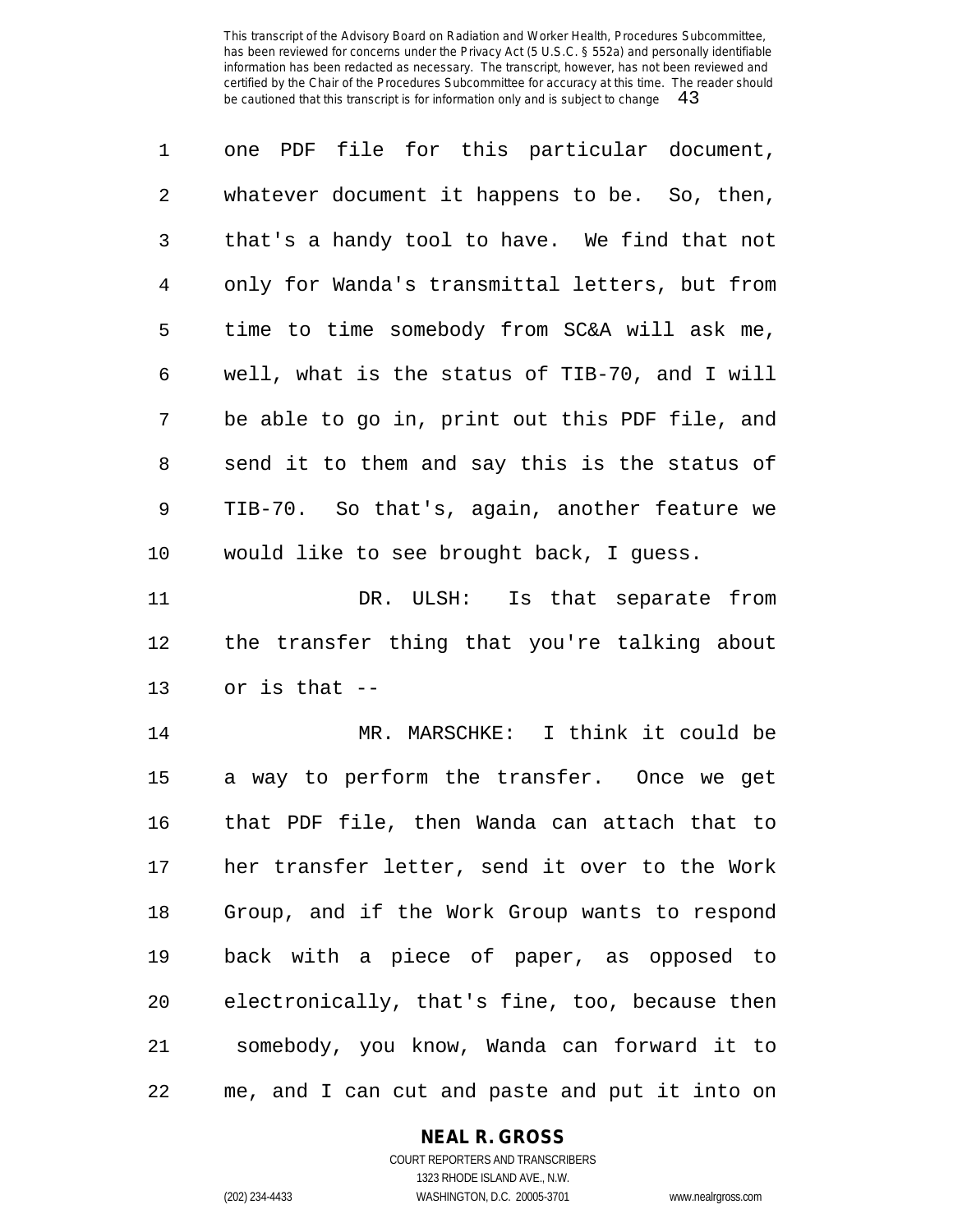| $\mathbf 1$    | such-and-such a<br>date we<br>received this    |
|----------------|------------------------------------------------|
| $\overline{2}$ | response; the Subcommittee received this       |
| 3              | response from the Work Group, and then put it  |
| $\overline{4}$ | right in like that.                            |
| 5              | And<br>I would assume that the                 |
| 6              | Subcommittee would then take a vote and say    |
| 7              | that they agree with the Work Group's          |
| 8              | disposition of the finding, whatever it        |
| 9              | happens to be.                                 |
| 10             | MEMBER ZIEMER: Well, if I could                |
| 11             | comment, I wasn't going to comment on that,    |
| 12             | but the last part I'm not sure we need to      |
| 13             | validate the Work Group's comments because we  |
| 14             | wouldn't be expert in what they're doing. But  |
| 15             | let me back up.                                |
| 16             | Let's take a specific example                  |
| 17             | where we've gotten the transfer, and it's been |
| 18             | initiated, and it's TBD-6000. It's the bottom  |
| 19             | of your screen list. Go back to the previous   |
| 20             | screen.                                        |
| 21             | And if you click on that, then the             |
| 22             | screen comes up, and it tells -- yes, the very |

# **NEAL R. GROSS**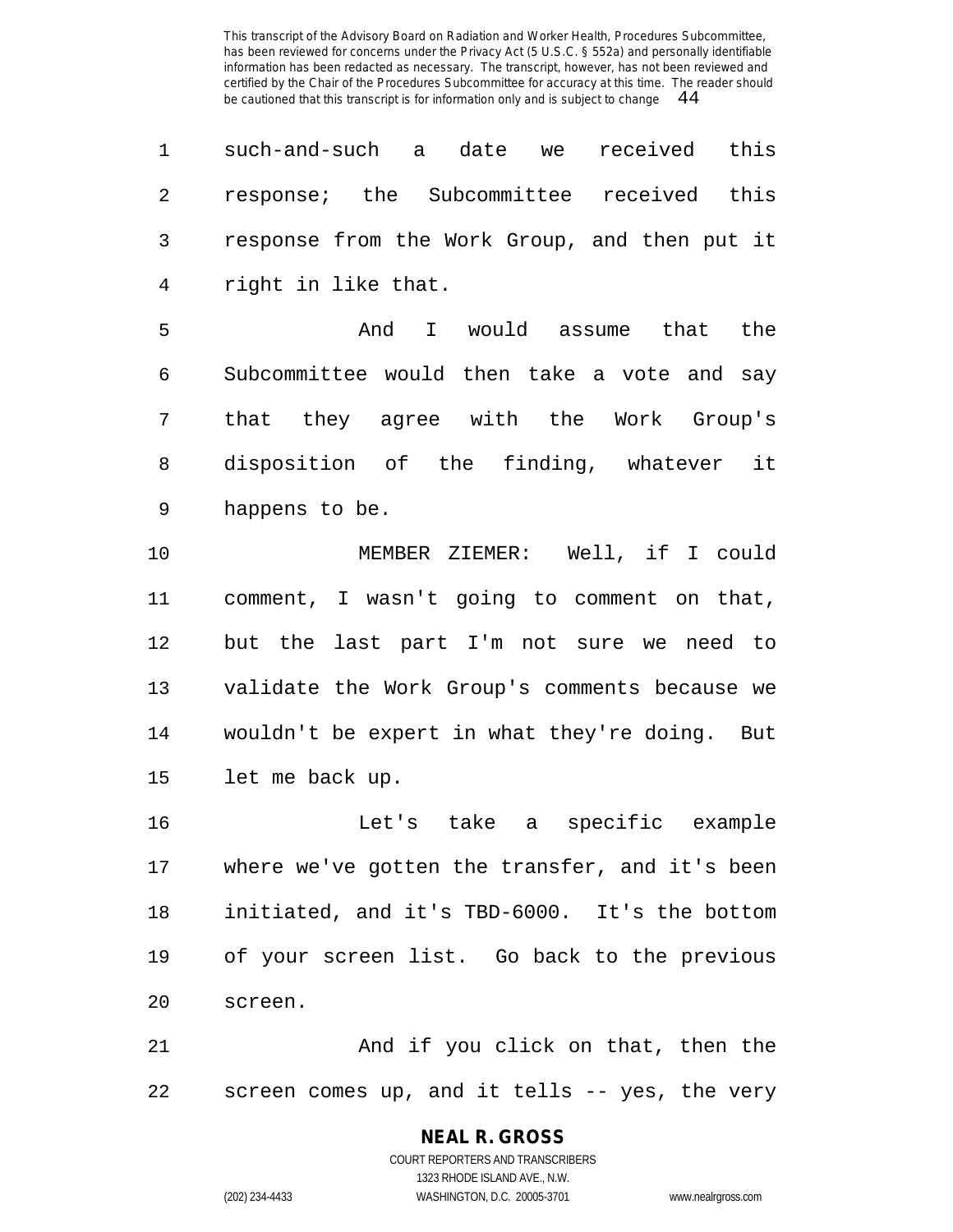last one because that's the TBD-6000 matrix; the whole thing has been transferred to a Work Group. If you click on that, you get the sheet, and then there's a Board review thing you can click on that comes up. MR. MARSCHKE: Too many people were clicking on it. MR. HINNEFELD: Yes, the more people that nose around on it, the slower it's going to run. (Laughter.) MEMBER ZIEMER: Yes, click -- MR. MARSCHKE: Click on Board review comments? MEMBER ZIEMER: Yes, Board review, and it puts you into the sheet which gives the SC&A finding and NIOSH comments, and it tracks it on through. MR. MARSCHKE: Yes, but how do you make a hard copy of this? MEMBER ZIEMER: Well, I don't know

1323 RHODE ISLAND AVE., N.W.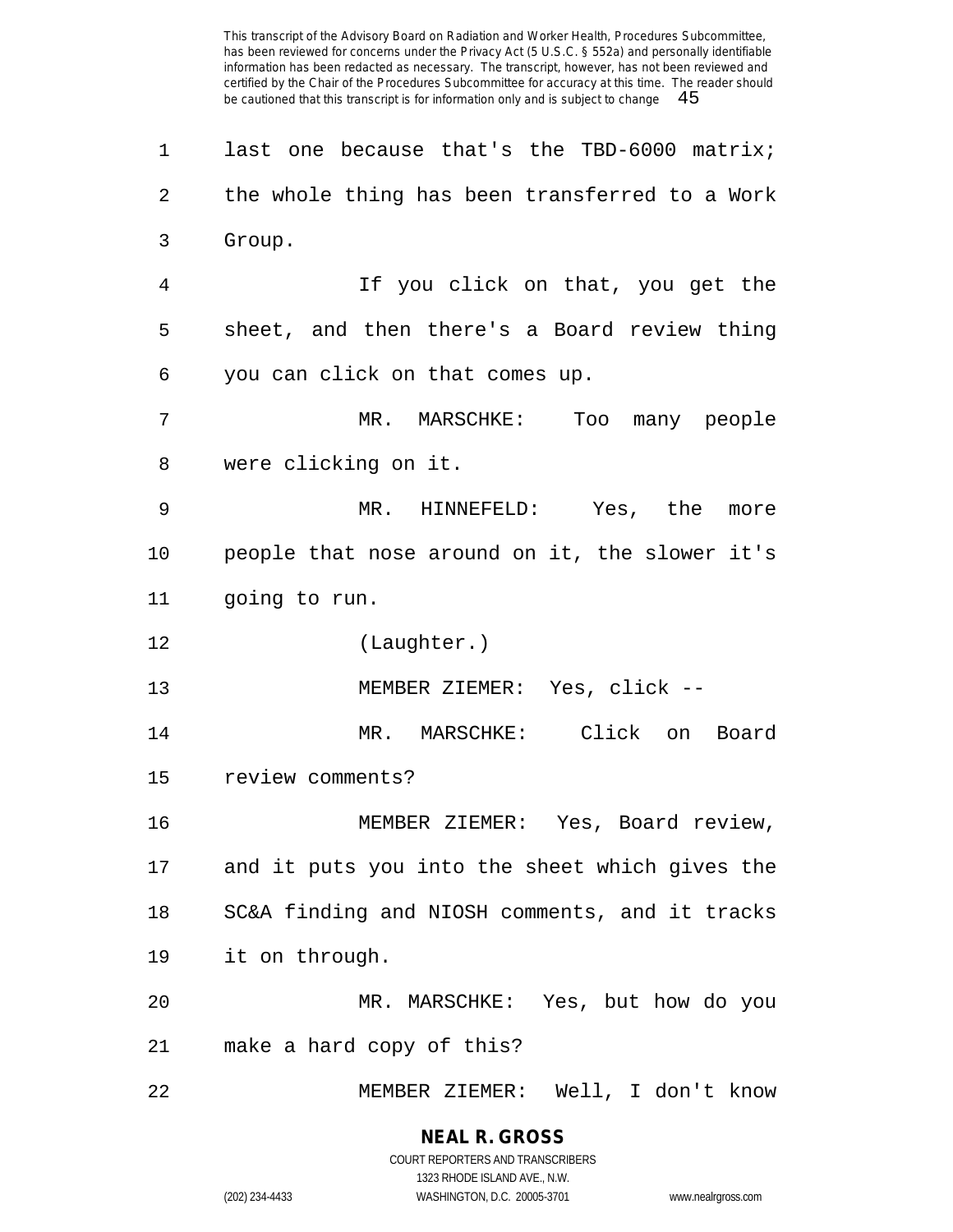about that part of it, but the point is that I think, in principle, now, if you had someone from that Work Group now authorized to input the succeeding information -- now how you get that back out in summary sheet I think is a mechanical problem. But isn't this how we're talking about it? Once something is formally transferred, now somebody has to be authorized to work in that space there. MR. KATZ: And I was just going to suggest there's two routes, and this is one of them. MEMBER ZIEMER: Right. MR. KATZ: For them to just continue on and add the narrative as it goes forward, once it's transferred. 18 MEMBER ZIEMER: Right. MR. KATZ: So it can be done electronically like this. MEMBER ZIEMER: You can track it through this system.

# **NEAL R. GROSS**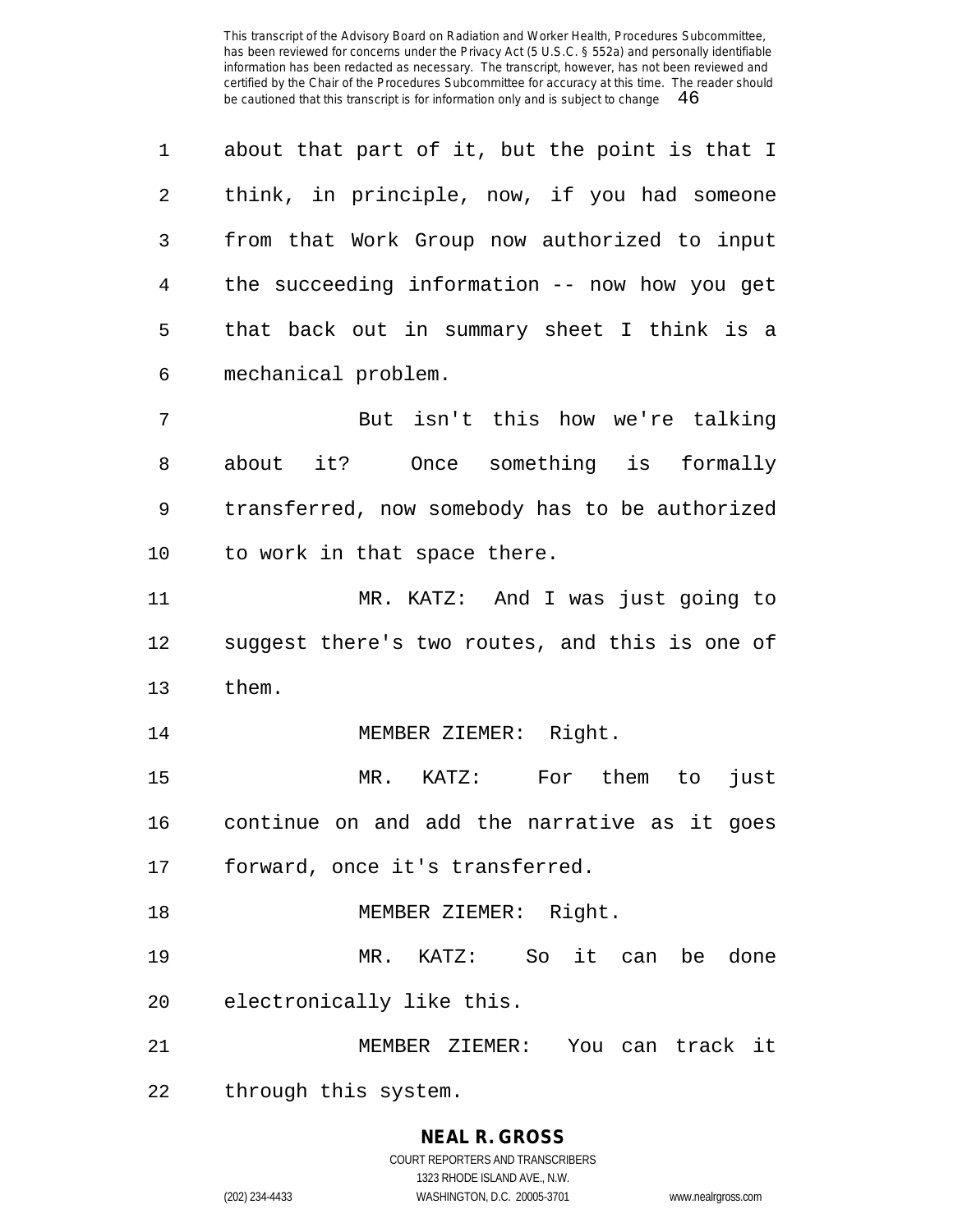| $\mathbf 1$    | MR. KATZ: And that's one way, and              |
|----------------|------------------------------------------------|
| $\overline{2}$ | then the second thing that has been asked that |
| 3              | Steve asked is that the alternate route would  |
| 4              | be to print out the dialog that was completed  |
| 5              | at the Procedures Subcommittee, send that      |
| 6              | printed-out narrative to a Work Group, when a  |
| 7              | Work Group doesn't want to deal in this, and   |
| 8              | let them deal with it, then, independently and |
| $\mathsf 9$    | report back at the end of their process.       |
| 10             | I think you could give Work Groups             |
| 11             | either path to take. If they don't want to     |
| 12             | fool with this database, they could do it      |
| 13             | their own way with their own matrix and at the |
| 14             | end report back. And if they are willing to    |
| 15             | go into and use this, then you have it all in  |
| 16             | line, this narrative.                          |
| 17             | Either way,<br>MEMBER ZIEMER:                  |

 somebody has to be able to input the information.

MR. KATZ: Right.

 CHAIR MUNN: Well, I would suggest that the latter might be the better pathway

#### **NEAL R. GROSS** COURT REPORTERS AND TRANSCRIBERS 1323 RHODE ISLAND AVE., N.W.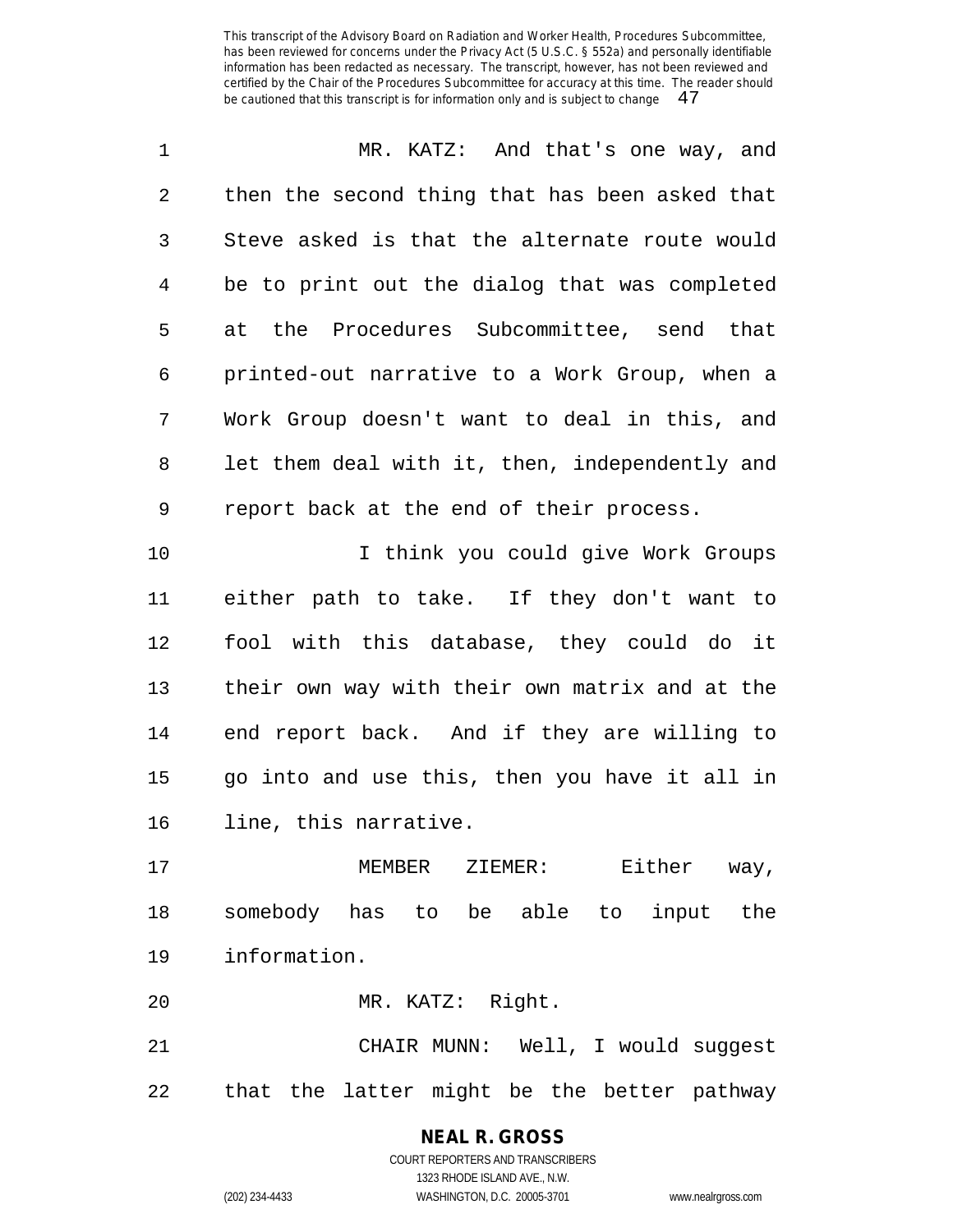simply because if the Work Group itself manipulates this database and does not in some way notify us that that's been done, then we still are unaware of what's transpired, unless we're checking. DR. MAURO: I'm going to give my opinion. We've got to keep control of the Subcommittee's tracking system. It's ours. It's yours. CHAIR MUNN: That's my feeling as well. 12 DR. MAURO: Now we have control. The degree to which we accept something that might come in from Dose Reconstruction, they hand off the baton to us, and we have it, then we take it and we run with it. Or the degree to which we let one go, we let it go, and it's gone. But I don't think that anybody from another Work Group or a Subcommittee should be fooling around in our sand pile because it is too many people, too many things

## **NEAL R. GROSS**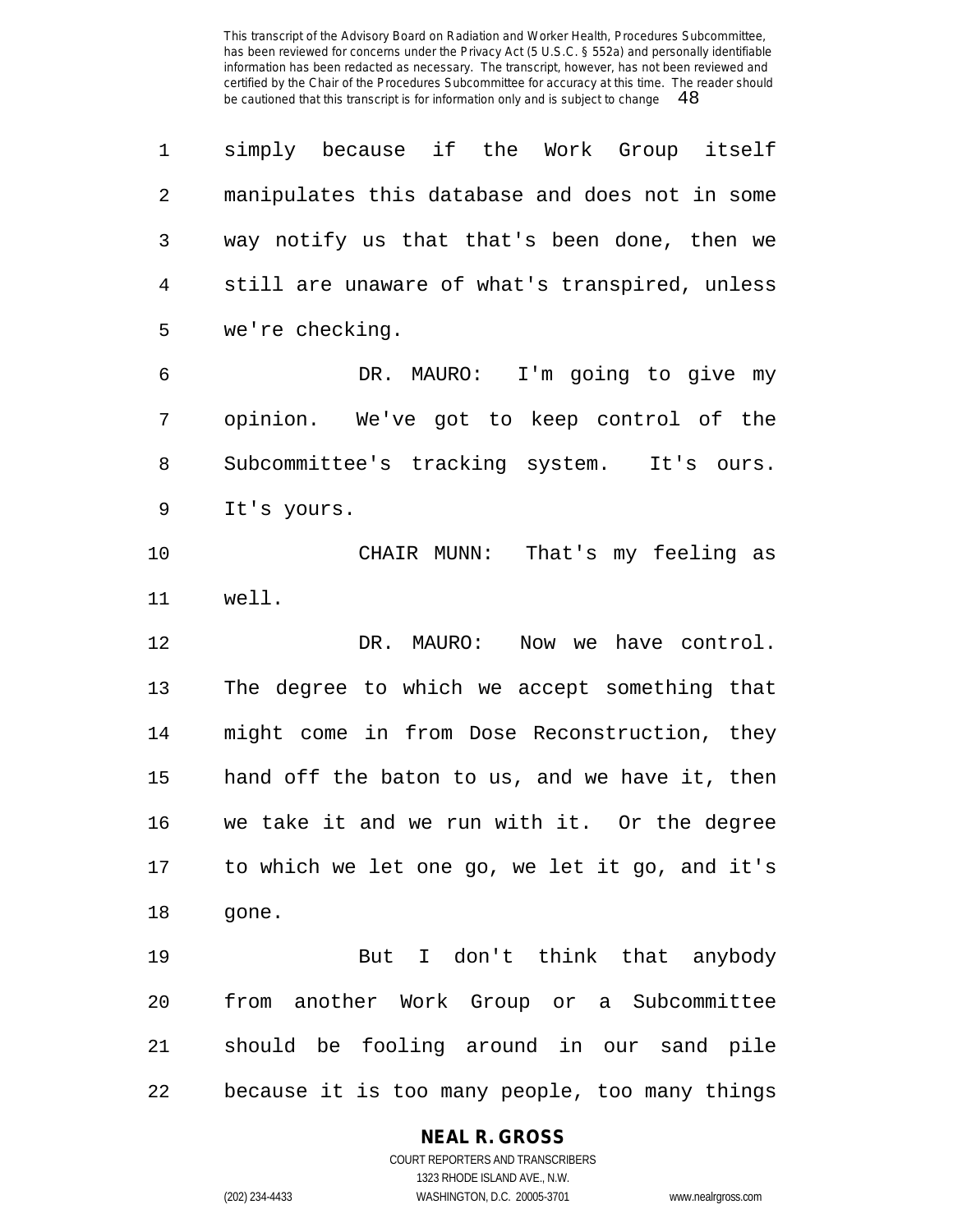| 1              | going on, and you lose control. I like the     |
|----------------|------------------------------------------------|
| $\overline{2}$ | idea there's a limited number of people within |
| 3              | Work Group that have access to this<br>this    |
| $\overline{4}$ | particular material. This is, when all is      |
| 5              | said and done, our posterity.                  |
| 6              | is<br>MEMBER GIBSON: Wanda, this               |
| 7              | Mike. Can I make a comment?                    |
| 8              | CHAIR MUNN: Please do.                         |
| 9              | MEMBER GIBSON: It's<br>just my                 |
| 10             | opinion, but there's been so much effort put   |
| 11             | into this database and it seems like it's      |
| 12             | finally coming to life and it's going to be a  |
| 13             | I don't believe this<br>valuable tool.         |
| 14             | Subcommittee should have proprietary rights.   |
| 15             | This should be something that is used by all   |
| 16             | of our Board member colleagues and all the     |
| 17             | Subcommittees and Work Groups.                 |
| 18             | You know, Ted was saying earlier               |
| 19             | that if the Subcommittees or other Work Groups |
| 20             | make a change, it's from this date forward.    |
| 21             | It's from things that have been transferred to |

them or whatever. So I don't see the damage.

**NEAL R. GROSS**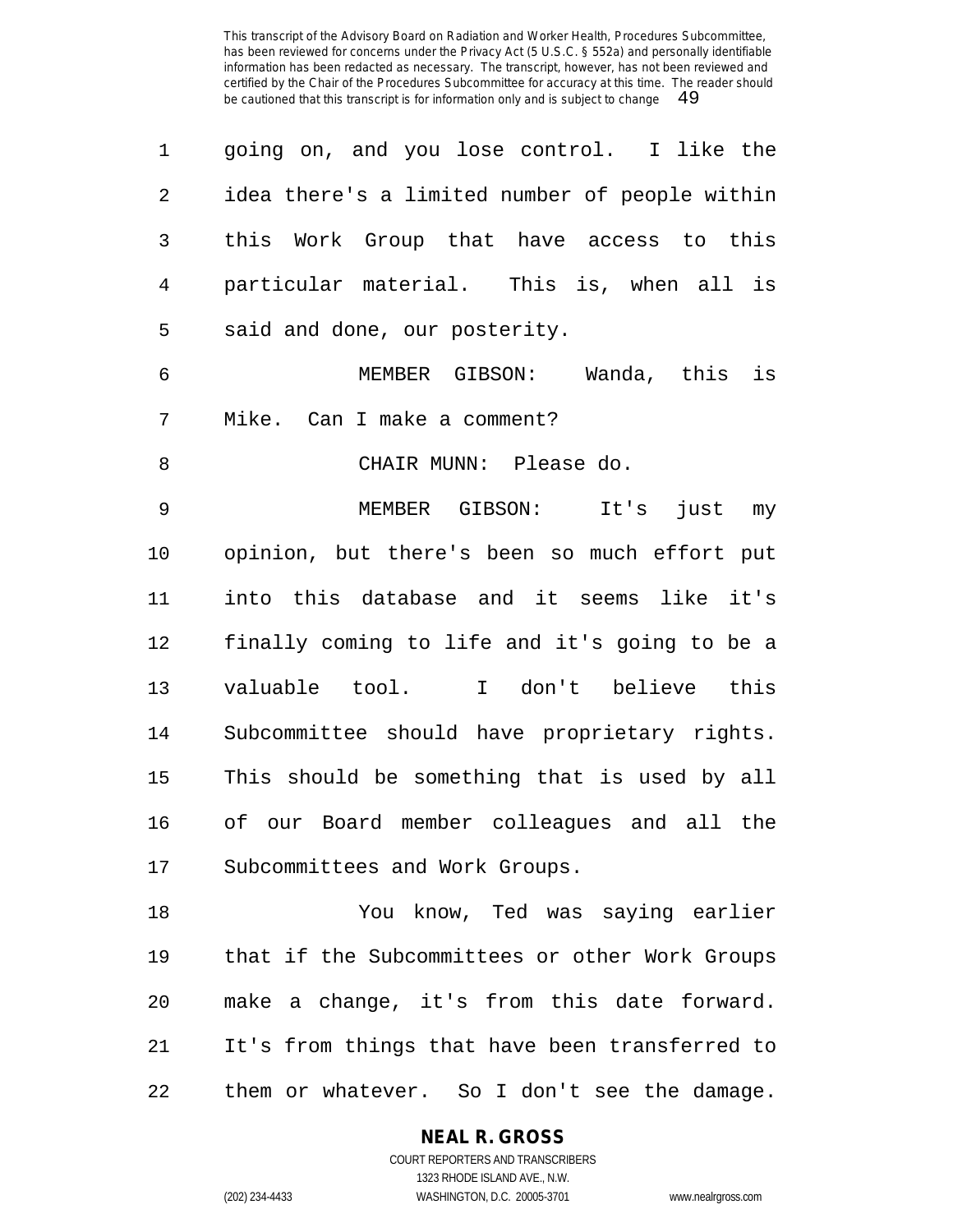I don't see the damage of someone manipulating or going back into an historic record.

 I think there's been a lot of money and time put into this, and I think it is a valuable tool that should be shared and used with all of our colleagues, not try to take proprietary control of this thing.

 CHAIR MUNN: It's certainly available for view and for use to all of our colleagues. What has been the proposal toward which I am leaning is that the platform, that the method be available to everybody. No one is arguing that, I think.

 The question is access to this particular responsibility that has been given to Procedures, and how we are going to control and make sure that we know what's going on inside the items, only these items that we are looking at that are ours. That is a key function, I think.

No one has any objection to, and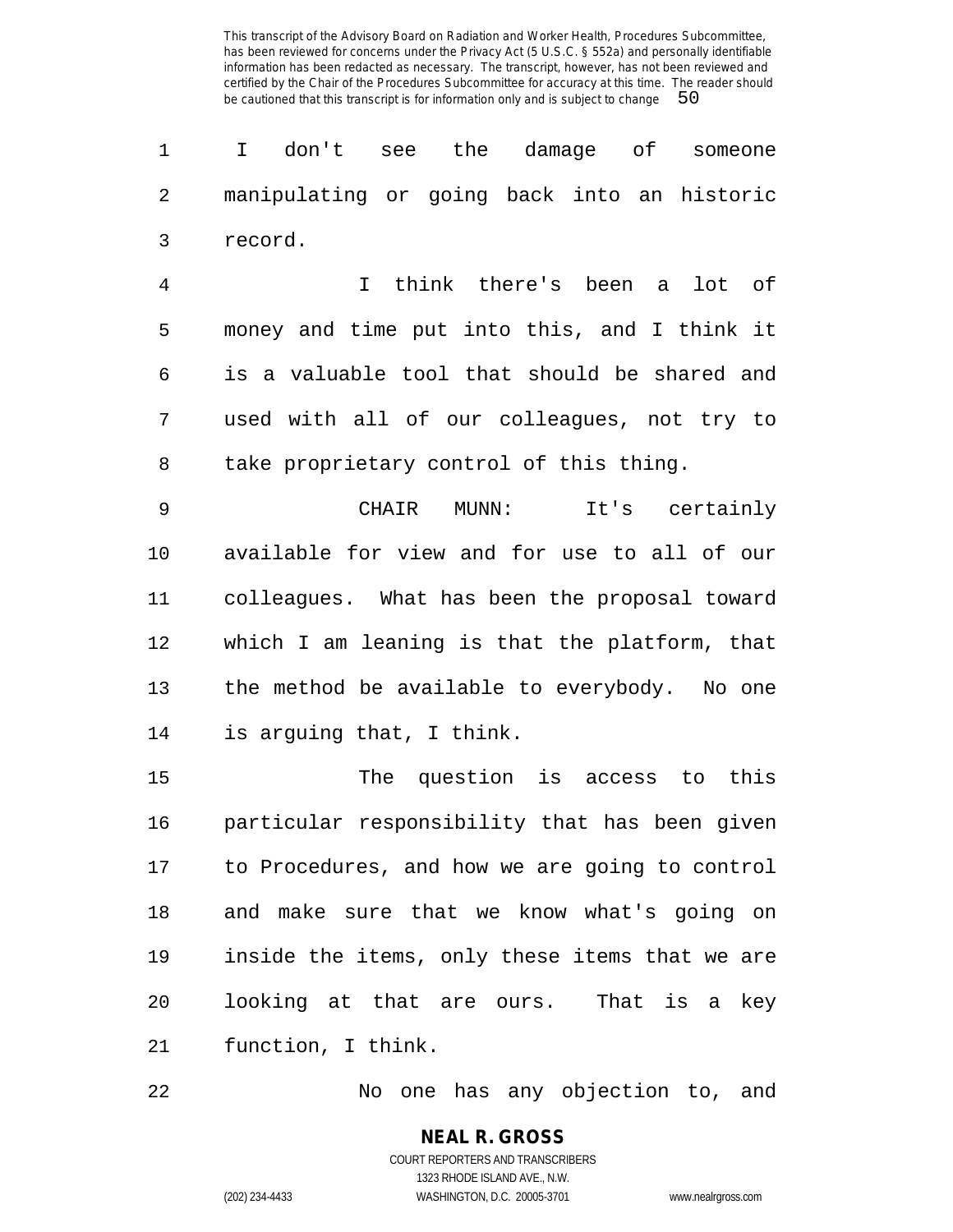as a matter of fact, I think from what Ted has said, I gather that it is preferred, the platform, this type of electronic database should be and will be available to any Work Group and any Subcommittee that wants to use it.

 But once the work of that Subcommittee and that group is done, then their response to the items that were transferred to them then needs to come back here for this database alone so that we can assure ourselves that we have done the job that has been assigned to this specific Subcommittee, not to others.

15 I guess one of the concerns that I have, for example, is right now in our IG-004, I believe we have closed all but two of those items, and those two, item 3 and item 7, out of IG-004 have been transferred to the Surrogate Work Group, which is a logical place for them to reside.

But what we are debating here now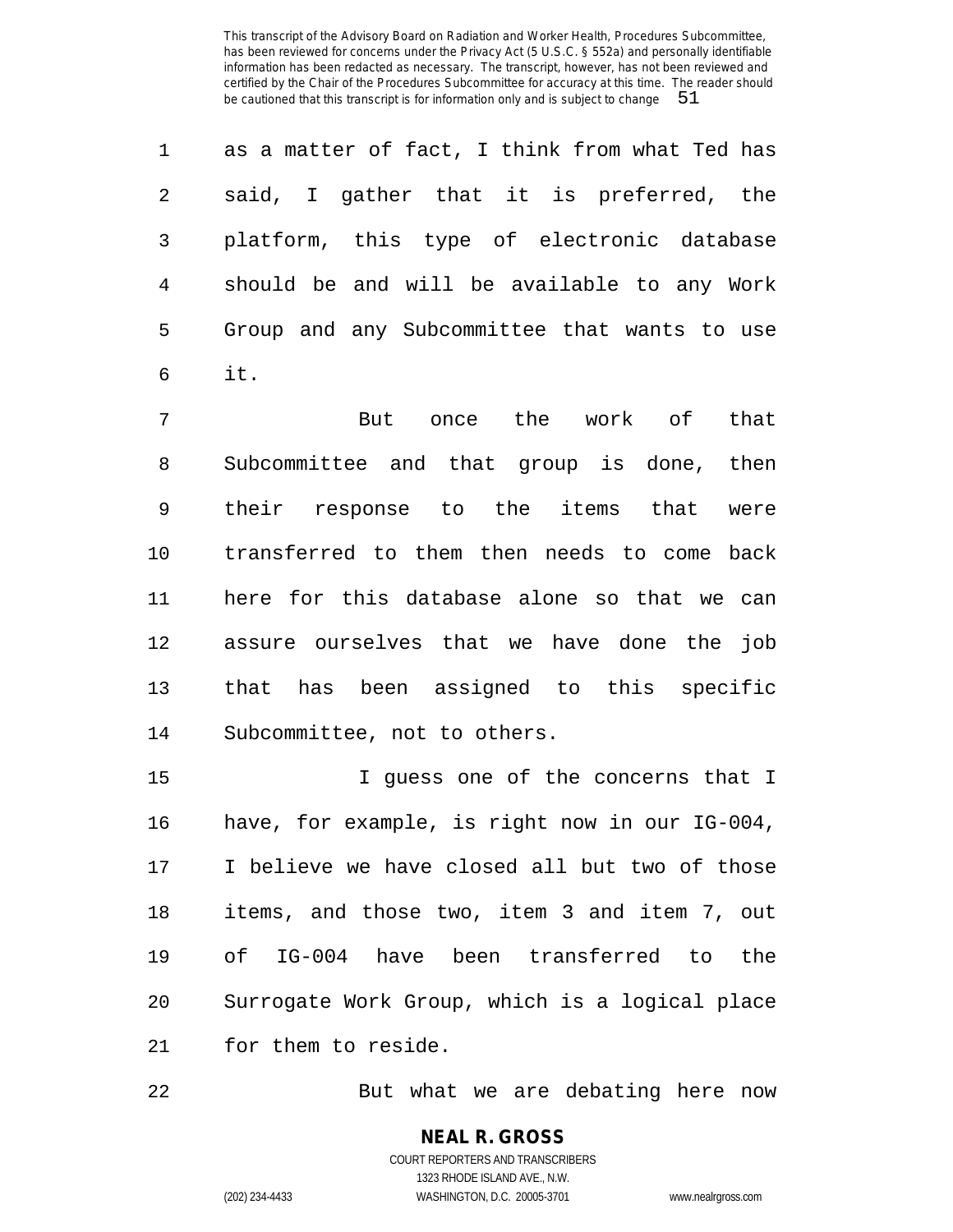is how the Surrogate Work Group will respond to us, how we will ask them to respond to us when they have completed their addressing of those items.

 MEMBER GIBSON: I guess all I am saying is it still seems like, unless I am wrong, this Subcommittee is for reviewing procedures. I know we need a logical process and structured process to go through, but if there are, you know, just the examples you just mentioned that have been transferred to another Work Group, ownership of resolving those issues belongs to that Work Group.

 CHAIR MUNN: But you see, Mike, we don't review all procedures.

MEMBER GIBSON: Correct.

 CHAIR MUNN: The procedures that we review are those that have specifically been assigned to us to pursue. And the Work Group will have many other procedures that do not have any responsibility at all through our Procedures Subcommittee. That's where the

**NEAL R. GROSS**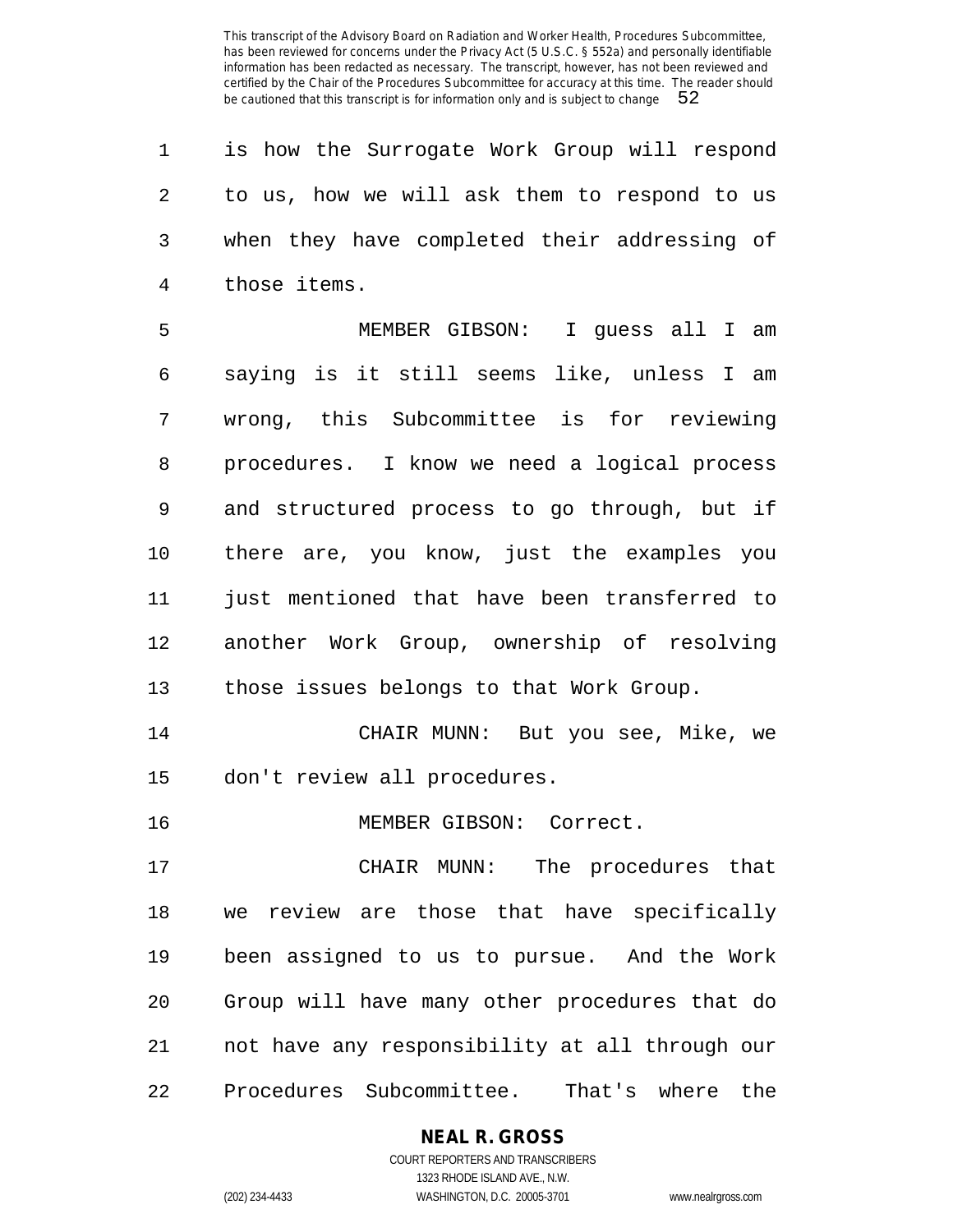| 1              | confusion might possibly lie. If we were      |
|----------------|-----------------------------------------------|
| 2              | trying to utilize only one master database,   |
| 3              | then this Committee, this Subcommittee could  |
| $\overline{4}$ | not keep track very well of what's ours and   |
| 5              | what isn't ours. We don't want to be taking   |
| 6              | on the responsibility for other people's      |
| 7              | procedures when they haven't been assigned to |
| 8              | us.                                           |
| $\mathsf 9$    | MEMBER GIBSON: Well, let me just              |
| 10             | leave it at this. It's just my opinion.       |
| 11             | It seems that this database has               |
| 12             | come far enough that it has probably got legs |
| 13             | under it now. We can start branching it out   |
| 14             | to the other groups and everything else, and  |
| 15             | it just seems like -- and, again, this is my  |
| 16             | opinion -- the more the Subcommittee tries to |
| 17             | control that database, it creates all these   |
| 18             | problems that, well, how are they going to    |
| 19             | report to us? Well, how is this going to      |
| 20             | happen? Well, how is this going to happen?    |
| 21             | Instead of just floating it out there and     |
| 22             | let's put it in use and use it. You know, I   |

## **NEAL R. GROSS**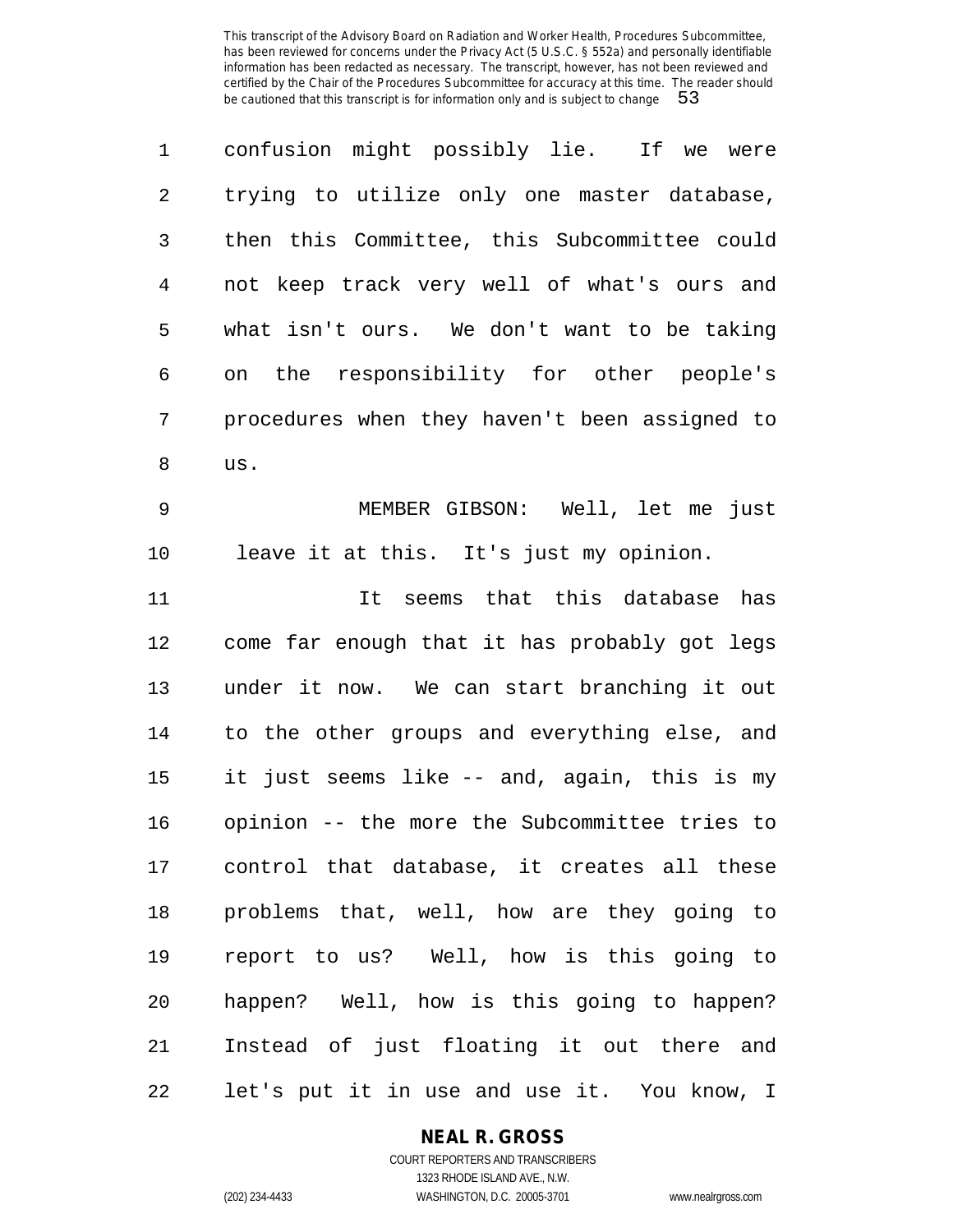| 1              | mean it's a constantly revolving process of    |
|----------------|------------------------------------------------|
| $\overline{2}$ | solving problems by trying to control this     |
| 3              | database, in my opinion, but that's just my    |
| 4              | two cents.                                     |
| 5              | CHAIR MUNN: Well, we appreciate                |
| 6              | it.                                            |
| 7              | Steve?                                         |
| 8              | MR. MARSCHKE: Wanda, I<br>just                 |
| 9              | wanted to point out that the database does     |
| 10             | have this summary table which it does track    |
| 11             | the number of findings that have been          |
| 12             | transferred. Now if you were to look in here   |
| 13             | -- and you spoke about IG-004 got two          |
| 14             | transfers.                                     |
| 15             | CHAIR MUNN: Yes.                               |
| 16             | MR. MARSCHKE: If the Work Group                |
| 17             | that they were transferred to were to all of a |
| 18             | sudden close those, it would show up when you  |
| 19             | did this. So then there would be a way in      |
| 20             | here to identify, if you knew that you had     |
| 21             | transferred to, and then all of a sudden this  |
| 22             | number went to zero, you would know that the   |

#### **NEAL R. GROSS** COURT REPORTERS AND TRANSCRIBERS

1323 RHODE ISLAND AVE., N.W.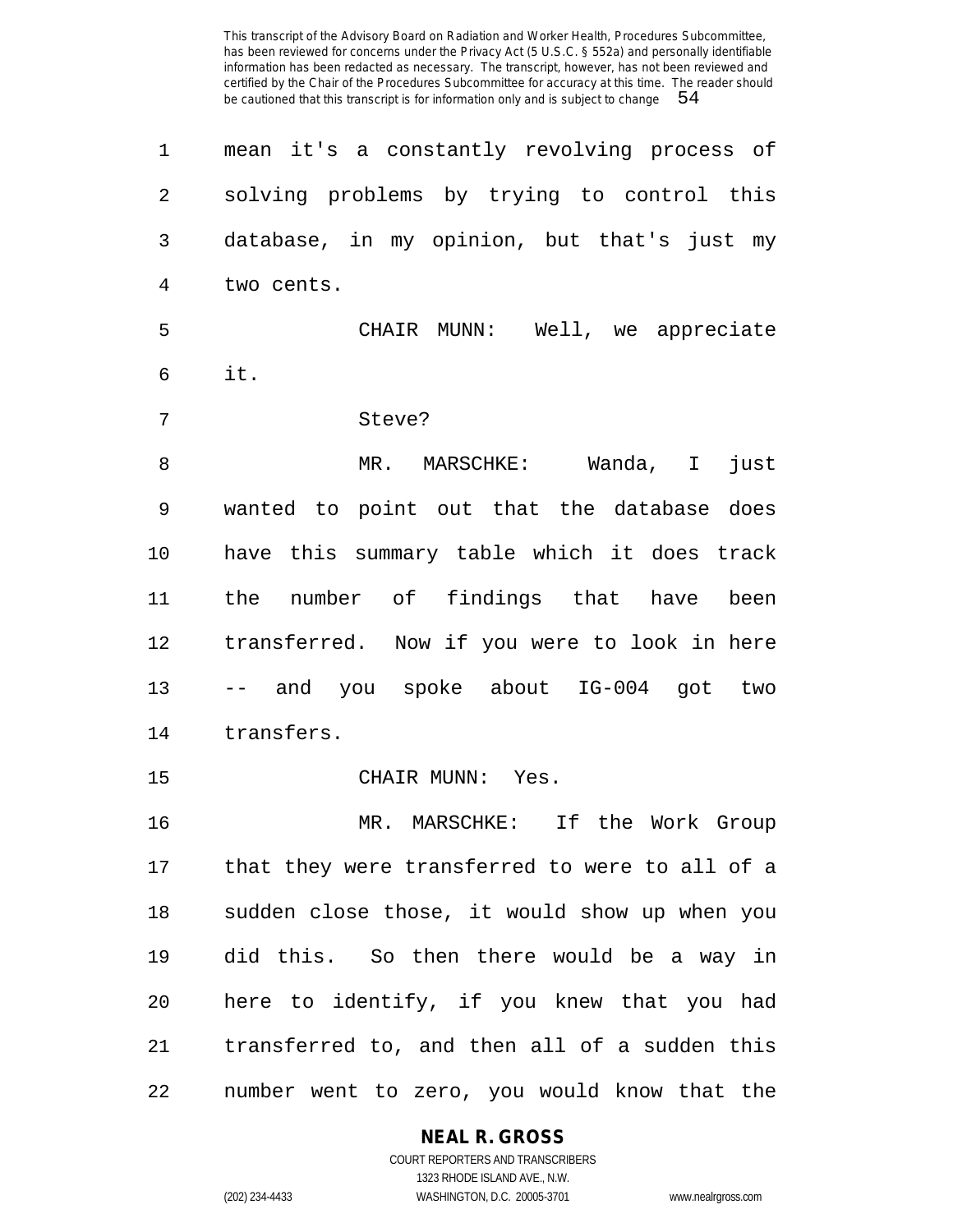Work Group had done some work on this.

 It's not maybe perfect, but there is at least something in the database that would help you identify when issues have been closed by other Work Groups, if they were to utilize this database.

 CHAIR MUNN: That would require one more step of oversight on our part in terms of reviewing this particular status report, this sheet --

11 MR. MARSCHKE: Yes.

 CHAIR MUNN: -- every time. That might not be a bad idea.

14 DR. ULSH: Well, you might have just, from an outside observer's point of view, Mike alluded to it, and the issue that you're struggling with, Wanda, is once you transfer an item to another Work Group, are the responsibilities of this Subcommittee finished? Or do we have a further responsibility to monitor what they do with it? If you're comfortable saying to that

# **NEAL R. GROSS**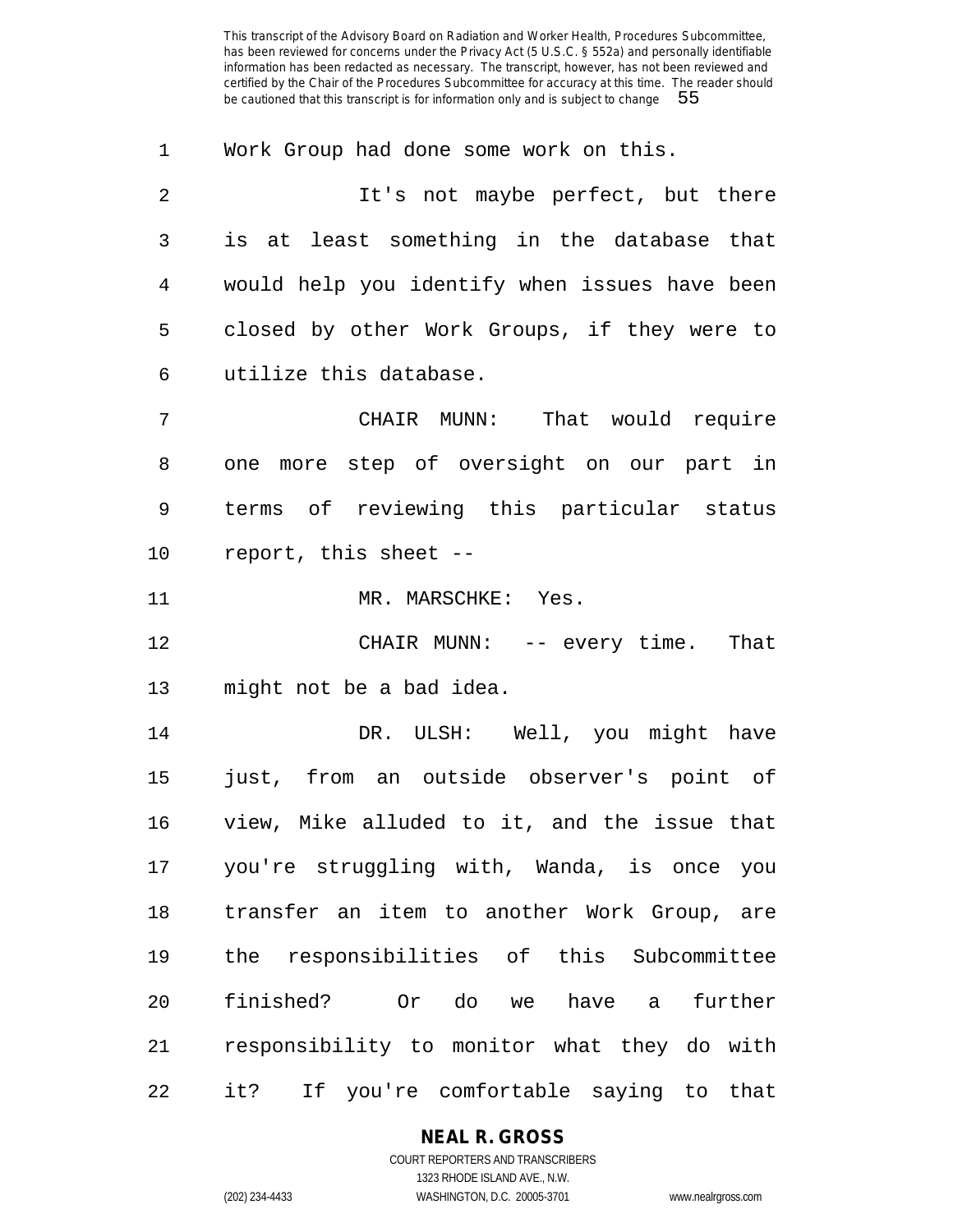| 1              | other Work Group, this is yours now, and       |
|----------------|------------------------------------------------|
| $\overline{2}$ | either they continue it on or they close it,   |
| 3              | do we, does this Subcommittee need to track    |
| $\overline{4}$ | it?                                            |
| 5              | I'm not going to offer an opinion.             |
| 6              | That's for you guys to decide.                 |
| 7              | CHAIR MUNN: Yes, yes. I think it               |
| 8              | was the general feeling of all involved that   |
| 9              | we would not track what they were doing, but   |
| 10             | when they were done with it, we wanted to be   |
| 11             | notified, and that's when we incorporate it    |
| 12             | into the database.                             |
| 13             | DR. MAURO: That's a decision that              |
| 14             | the Board would make in terms of does the      |
| 15             | Board want the Procedures Subcommittee to sort |
| 16             | of be the librarian for all the Subcommittees? |
| 17             | In other words, it is almost like provide a    |
| 18             | service.                                       |
| 19             | What I'm thinking of is right now,             |
| 20             | for example, Mike has PER-0012, the outreach,  |
| 21             | and it's completely his. He's been running it  |
| 22             | at his meetings; they have issues; they are    |

## **NEAL R. GROSS**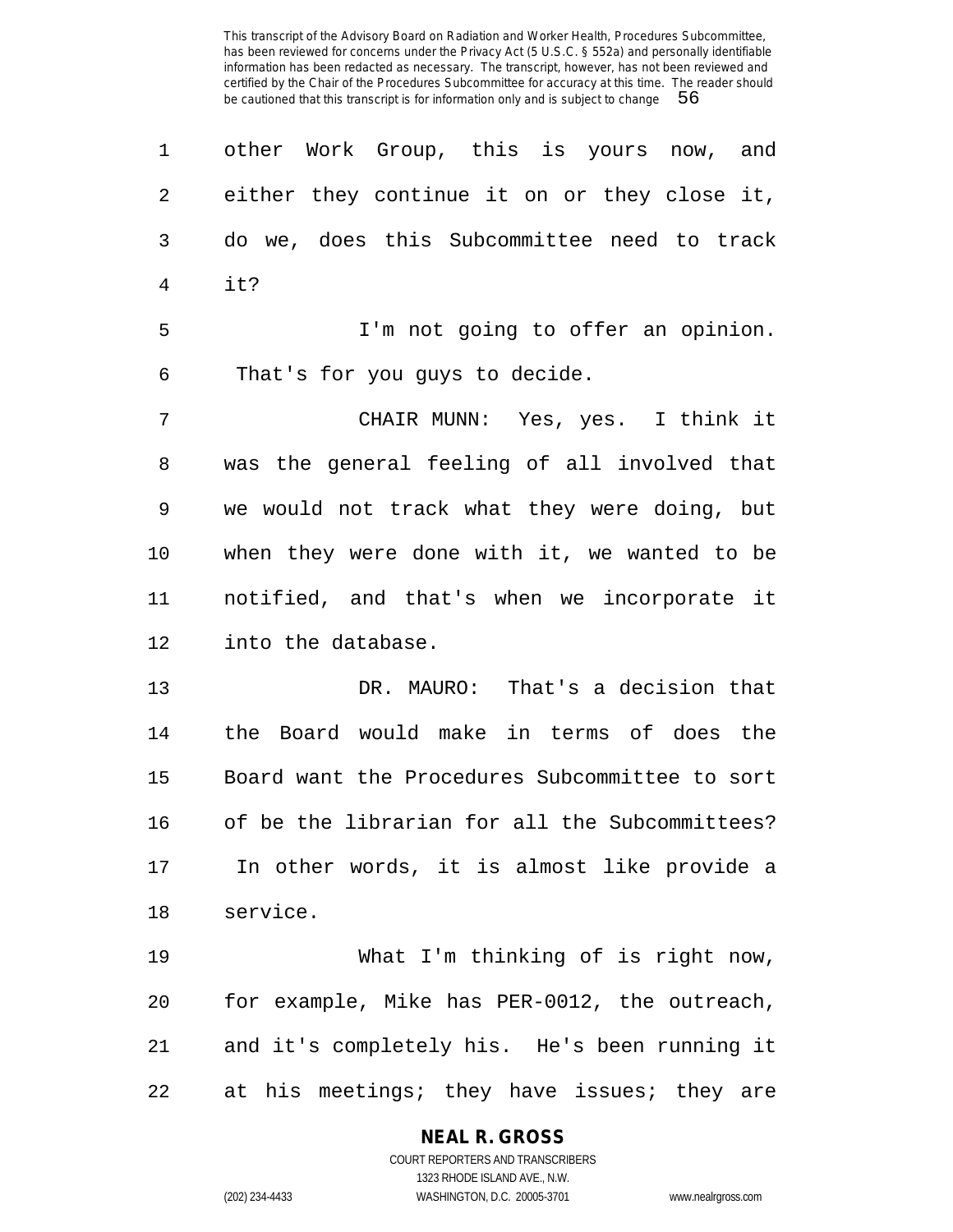going to close it. And now he could run that as he sees fit -- CHAIR MUNN: Absolutely. DR. MAURO: -- which means whether a handwritten matrix, a list of issues -- CHAIR MUNN: Yes, that's right. DR. MAURO: -- on a piece of paper or, in theory, he could try to access this platform, not the data that is in this particular -- but the platform is out there for him to say, "I'll start using this." Okay? 13 And it will all look like this. I mean it will be tracking it. CHAIR MUNN: It would be his. DR. MAURO: Now the question then becomes at what point -- so I think that that is always available to any Work Group and any Subcommittee to go ahead and use the platform when they want to and how they want to. In fact, they could even ask for a different format. They could probably go to some of you

#### **NEAL R. GROSS**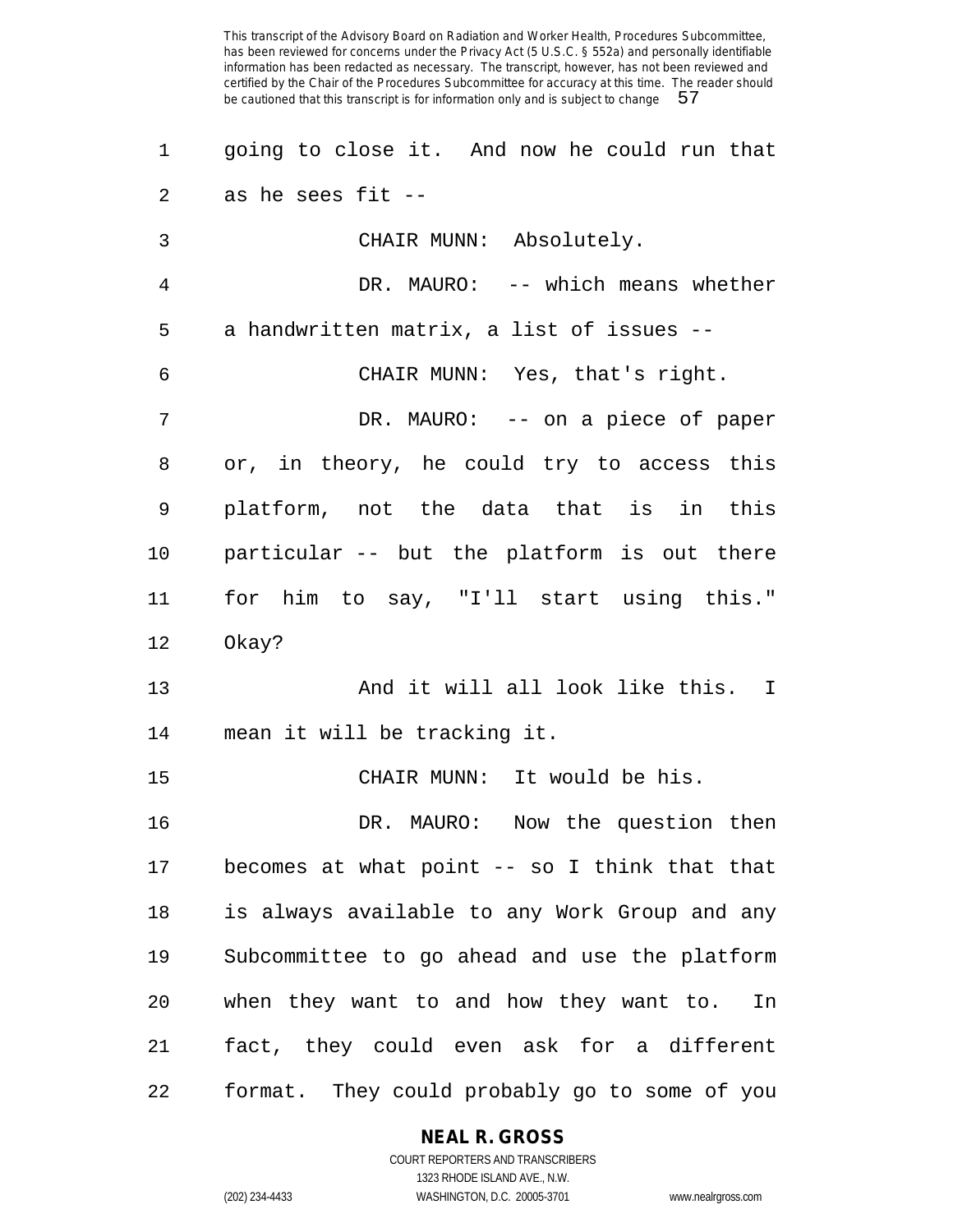or go to Leroy and say, listen -- MR. HINNEFELD: Leroy might say no. MR. KATZ: That will multiply our problems. (Laughter.) DR. MAURO: Okay, but I'm saying, listen, we're letting this take over. This is just a little thing. It's like I like to write with a pen instead of a pencil. So I think we're giving too much -- you know, I think it's a convenience to us right now, and it is serving us. And we're having some of our problems, but it's serving us. Now the degree to which another Work Group or Subcommittee decides it wants to have something to serve it like this, great. Now the thing that I can't imagine is that if everyone and every Subcommittee is loading its data and they can go into any place here and change things, I think that that is a leap that is too big. I think that -- let each

## **NEAL R. GROSS**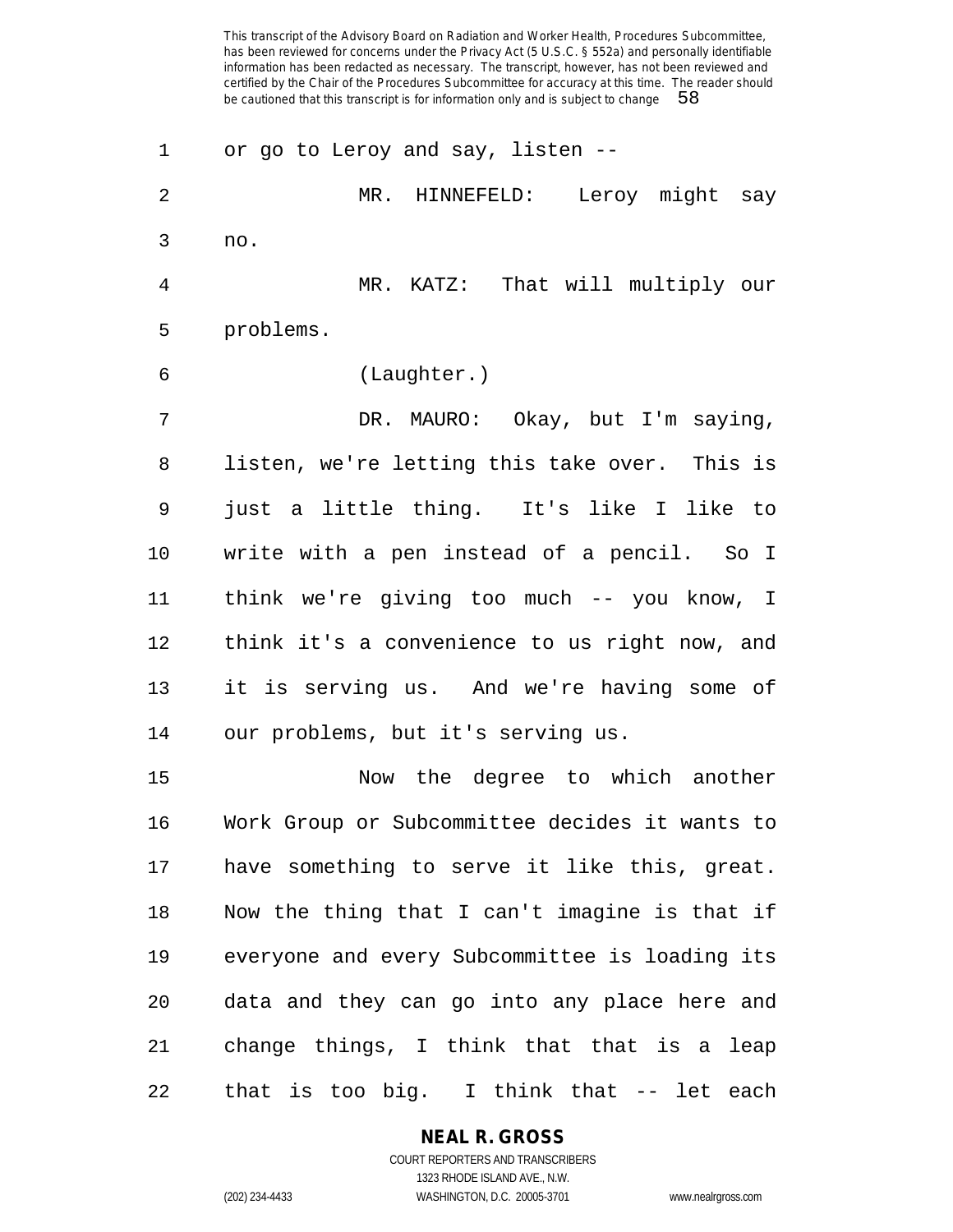| 1  | Subcommittee and each Work Group play with    |
|----|-----------------------------------------------|
| 2  | this thing, use it, make the transition from  |
| 3  | handwritten matrices like right now Mark is   |
| 4  | using. Mark is using his matrix --            |
| 5  | CHAIR MUNN: It's working.                     |
| 6  | DR. MAURO: It's working.<br>It's              |
| 7  | big. We get through the day.                  |
| 8  | Now whether or not he wants to                |
| 9  | adopt this and use something like that from   |
| 10 | his platform, from a platform, you know,      |
| 11 | great, that's his call.                       |
| 12 | Now but the real next step is this            |
| 13 | full integration where we would go into his   |
| 14 | and he would come into ours to keep this      |
| 15 | machine going, as if now it's one single,     |
| 16 | fully integrated system. I think that we're   |
| 17 | not there yet.                                |
| 18 | CHAIR MUNN: No, I don't think so              |
| 19 | either.                                       |
| 20 | MR. HINNEFELD: Well, I don't know             |
| 21 | the intimate details, but I do know that this |
| 22 | system has the capability of limiting access  |

**NEAL R. GROSS** COURT REPORTERS AND TRANSCRIBERS

1323 RHODE ISLAND AVE., N.W. (202) 234-4433 WASHINGTON, D.C. 20005-3701 www.nealrgross.com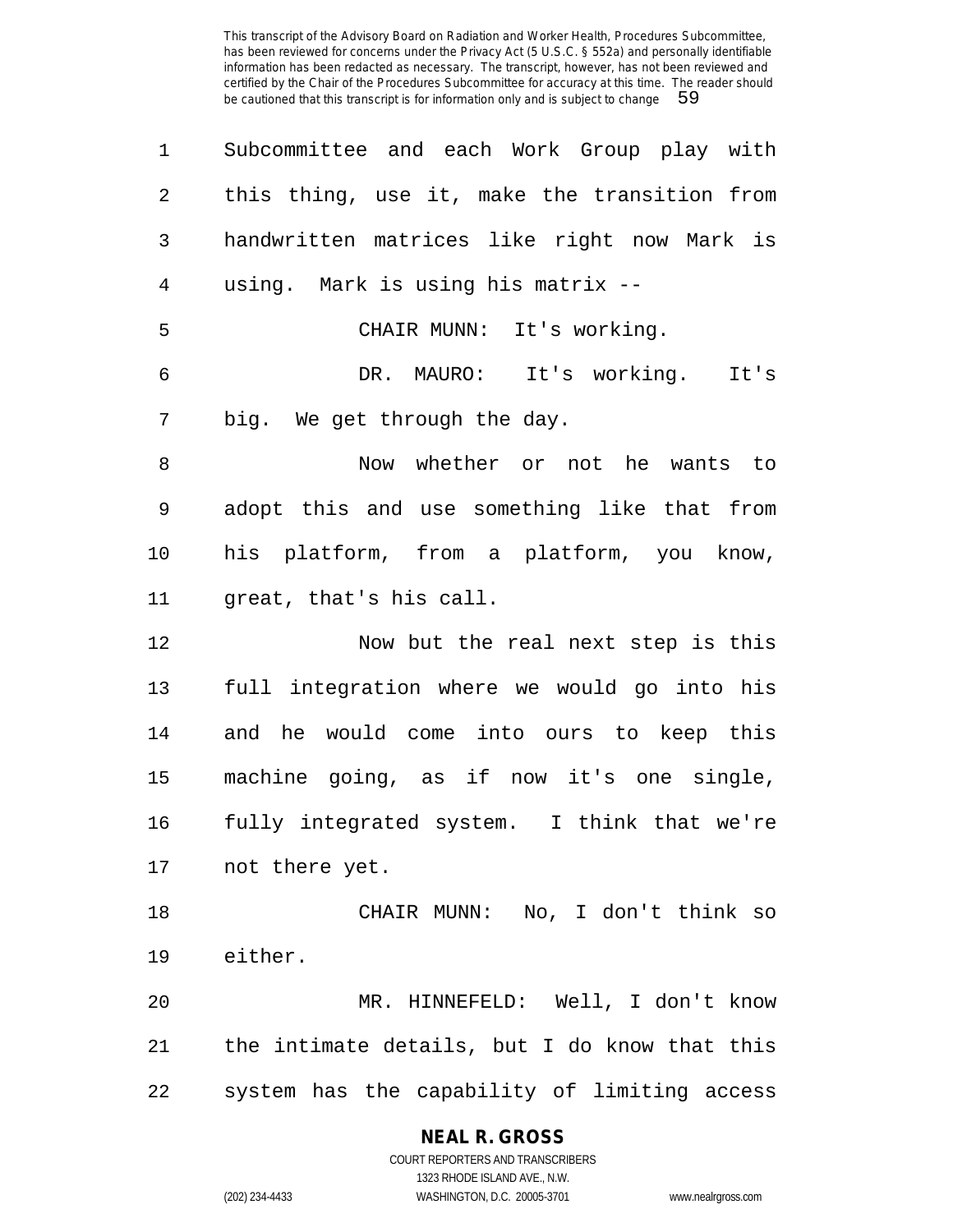| $\mathbf 1$ | to certain people. Say, for instance, this    |
|-------------|-----------------------------------------------|
| 2           | Subcommittee decides Elyse and Steve are the  |
| 3           | ones that are going to have access. Now       |
| 4           | transfer it over to, I don't know, the DR     |
| 5           | Subcommittee. And let's say Mark and that     |
| 6           | Subcommittee decide Mark and Doug Farver and  |
| 7           | me want to have access to that. That can be   |
| 8           | set up that way. So it might address the      |
| 9           | concern that you are expressing now.          |
| 10          | DR. MAURO: Right now in the left              |
| 11          | hand column we have each of the procedures    |
| 12          | that are captured and being processed, and we |
|             |                                               |

 continue adding to it. All of a sudden, you are saying we would have what? Let's say it's the Mound Work Group. All of a sudden, there would be Mound issue number 1, Mound issue number 2 along the lefthand column? And that would be somehow in here?

CHAIR MUNN: No.

 DR. MAURO: I think that would be chaos.

CHAIR MUNN: No. Time out. It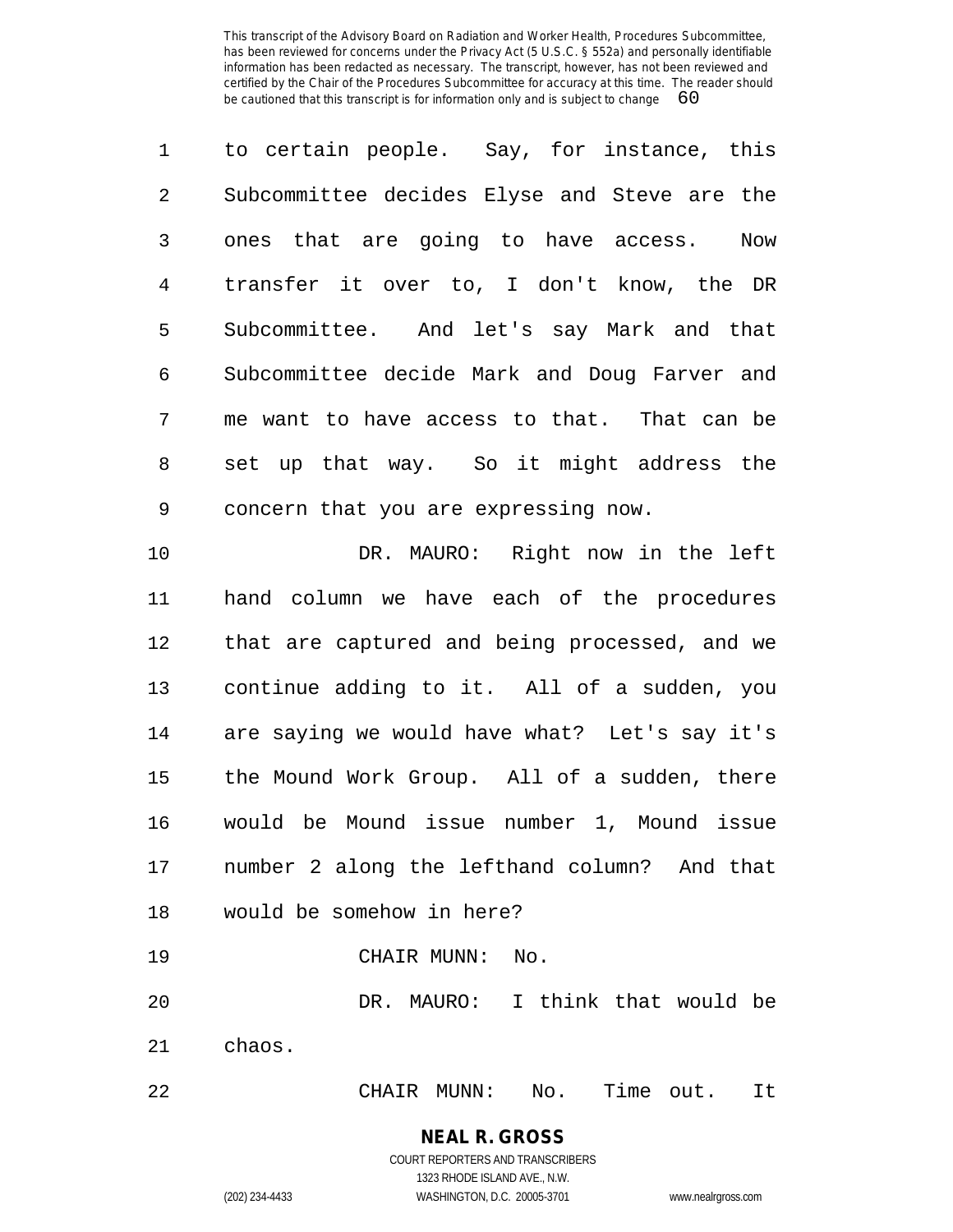| $\mathbf{1}$ | would be chaos, and I don't think anyone has  |
|--------------|-----------------------------------------------|
| 2            | seriously suggested that we pursue that.      |
| 3            | The platform needs to be available            |
| 4            | to everybody. I don't know whether our IT     |
| 5            | folks are ready to make that step or not. I   |
| 6            | would like to know if they are. But if they   |
| 7            | are, then I would like to recommend that to   |
| 8            | the Board.                                    |
| 9            | If<br>someone can get to<br>me                |
| 10           | information from IT as to whether or not they |

 are willing and ready to offer this platform to all of the Work Groups, then that is something I would like to do at the next Board meeting, is let all of the Work Groups know that that is the case.

 If not, then what I propose to do at this juncture is to simply, in absence of a forum and in absence of surety of our format, I'm just simply going to write transfer letters and ask them, as they close these items, each individual item, to please give us a written or electronically written notice

## **NEAL R. GROSS**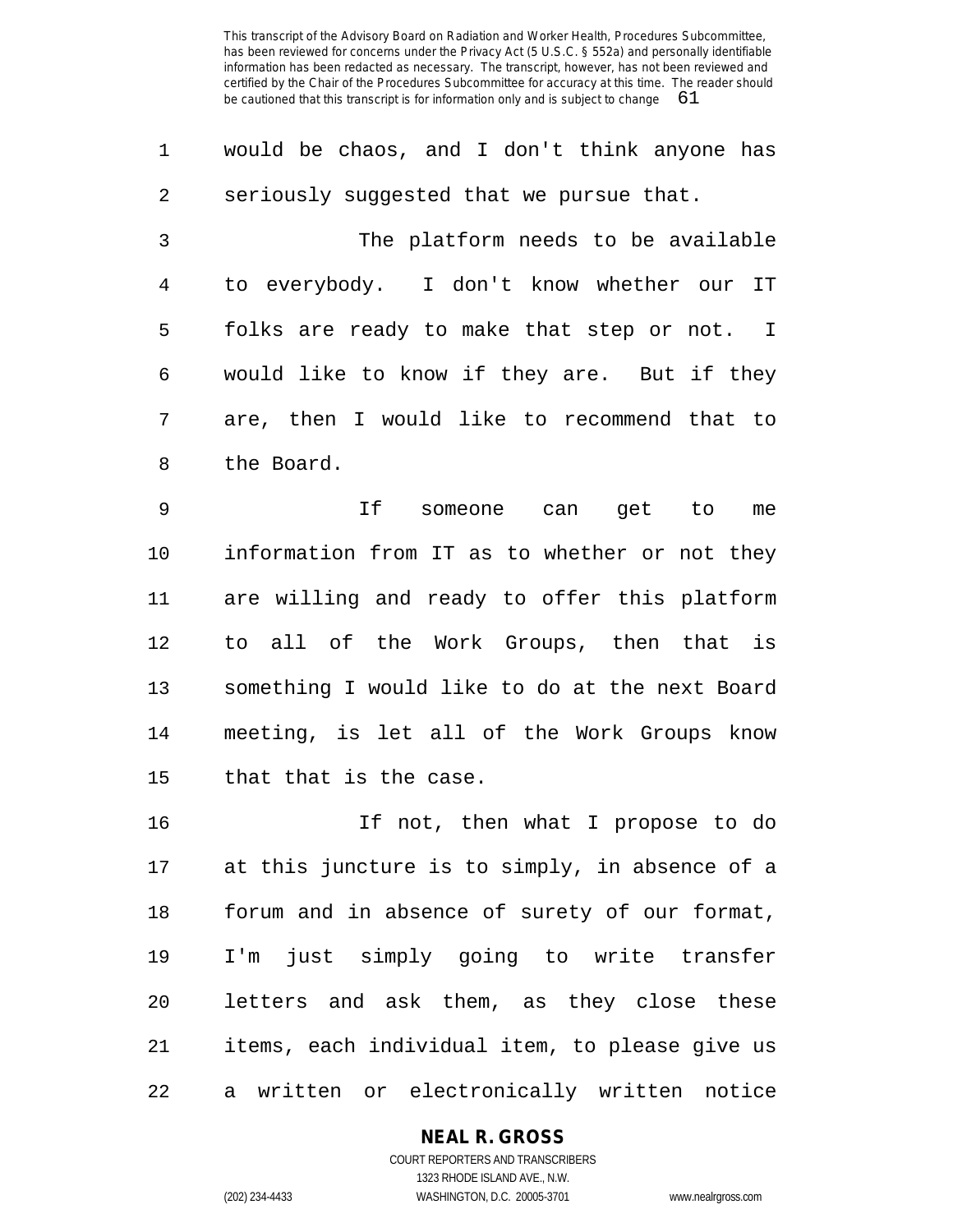that that has been closed and how and a brief description.

 It seems to me the simplest and most direct way to address what we have right now, and that will be our interim. If we decide to do something different later, then we can decide to do something later.

 DR. ULSH: Okay. I'm going to take another shot at asking about linking docs is the highest priority?

 Transfer mechanism, it sounds like you've just described an alternative pathway, and that's not something that we necessarily have to address inside of DCTA.

CHAIR MUNN: No.

16 DR. ULSH: Okay.

 CHAIR MUNN: But I do want to hear from IT as to whether or not this platform is ready for us to offer to the other Work Groups. We don't want to offer something that isn't available to them, and they need to have a person in charge, a contact --

## **NEAL R. GROSS**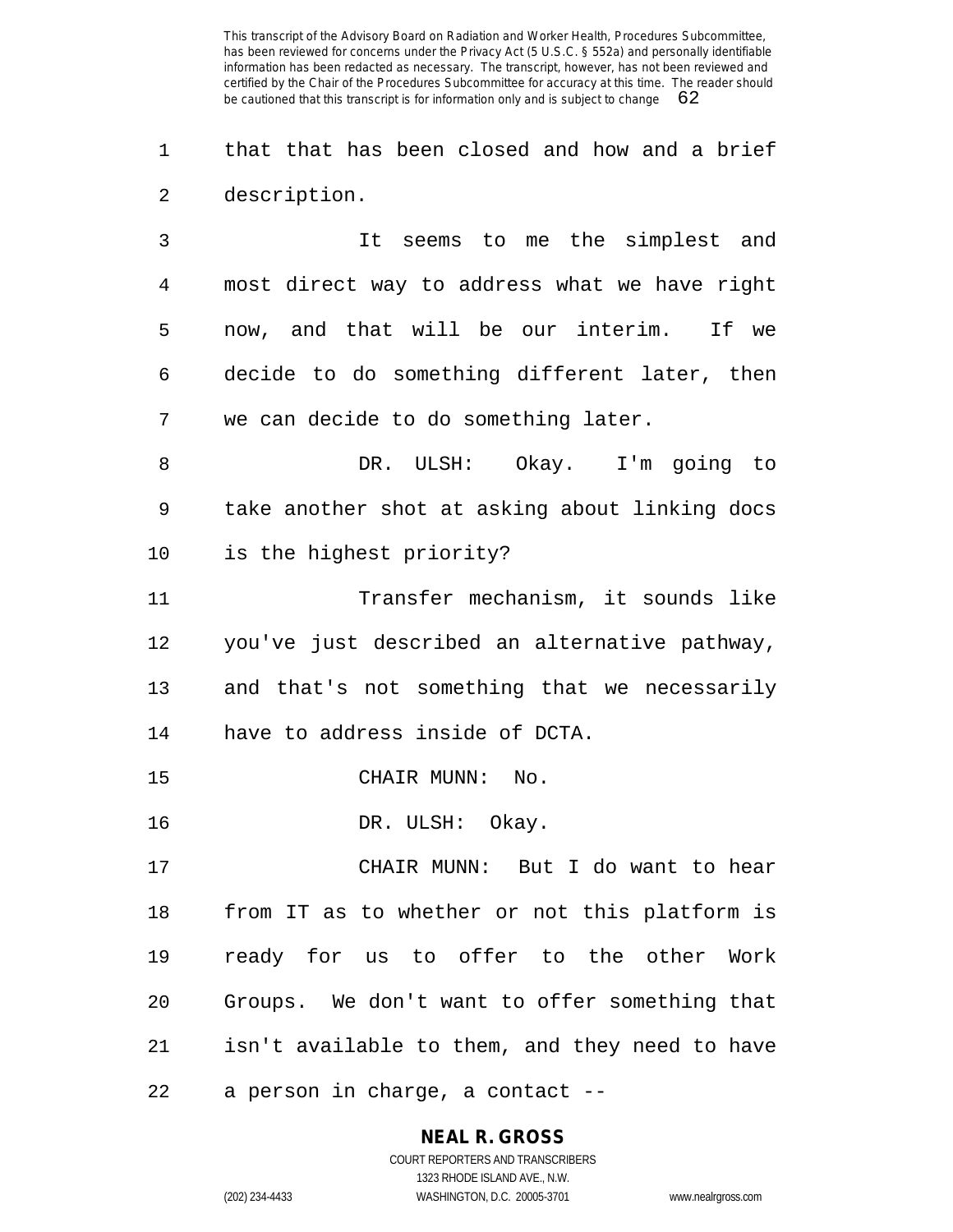1 DR. ULSH: Okay. CHAIR MUNN: -- in order to do that. DR. ULSH: The third item is how to enter comments for new documents, and that's one that you expressed, Steve. MR. MARSCHKE: Yes. DR. ULSH: The fourth item, I'm not sure if this is still in play now. Edits on existing comments. Was it that we were hitting the wrong button or is that an issue? MR. MARSCHKE: I think it's still an issue. 14 DR. ULSH: Okay. CHAIR MUNN: Yes. DR. ULSH: The next item, I have written down skip intro screen or some screen, Steve, that you described. MR. MARSCHKE: Yes, basically, when you click on this screen or click on a document, you come to this interim screen, which really we want to go directly to the

> **NEAL R. GROSS** COURT REPORTERS AND TRANSCRIBERS 1323 RHODE ISLAND AVE., N.W.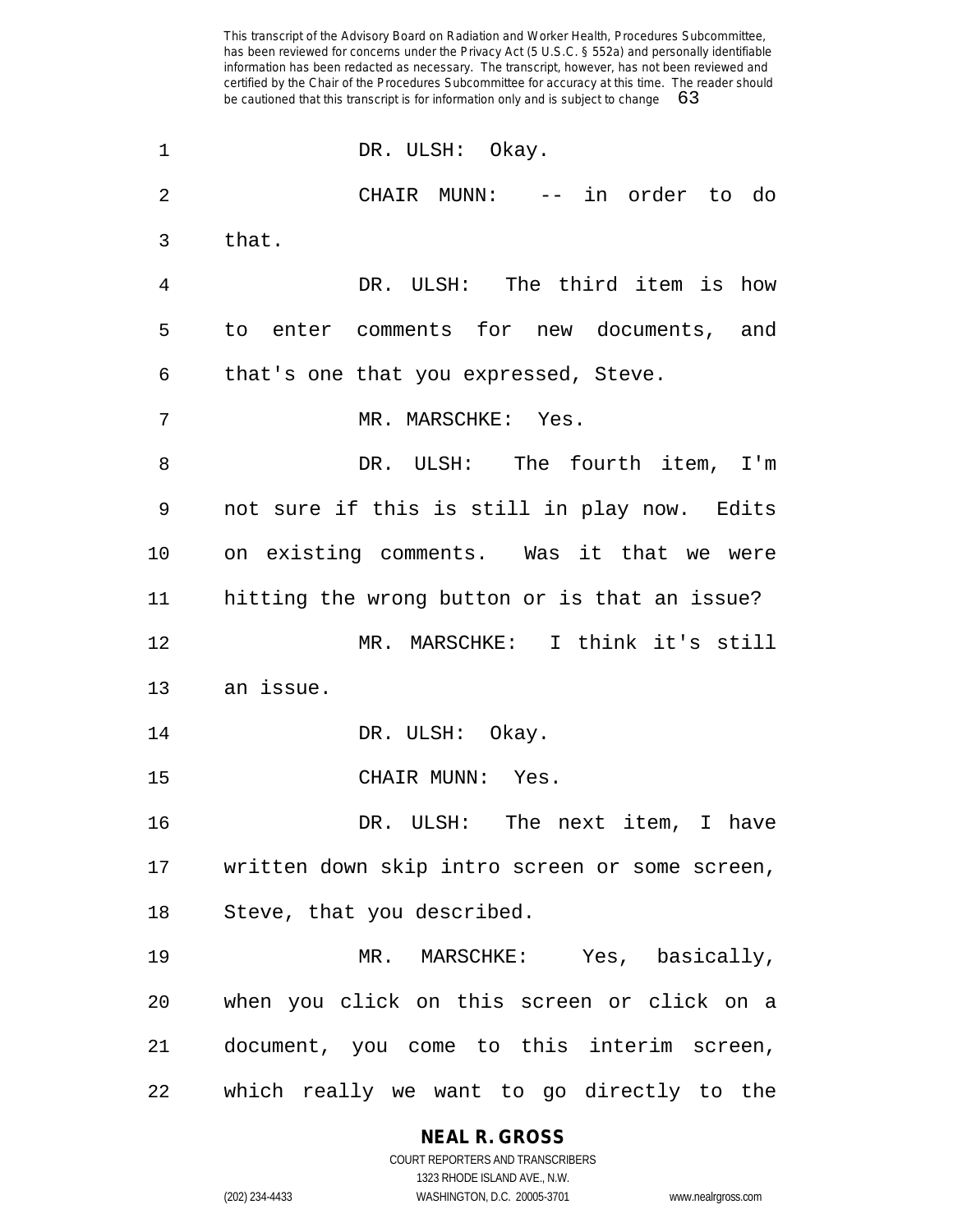Board review comments. We don't want to go to this document here. And that was discussed at the previous meeting. DR. ULSH: Okay. MR. MARSCHKE: And so, basically, you can get rid of this. I don't know what screen you call it. The document details screen. DR. ULSH: The document details screen, all right. MR. MARSCHKE: And go directly to the Board review comments. CHAIR MUNN: Well, now wait. Hold on. Hold on. Just before you do that, there is one item on there that would be very valuable to me, and that is the view document. MR. MARSCHKE: That may be available on the next screen as well. View document details. MEMBER ZIEMER: Yes, that's the same link.

> **NEAL R. GROSS** COURT REPORTERS AND TRANSCRIBERS

> > 1323 RHODE ISLAND AVE., N.W.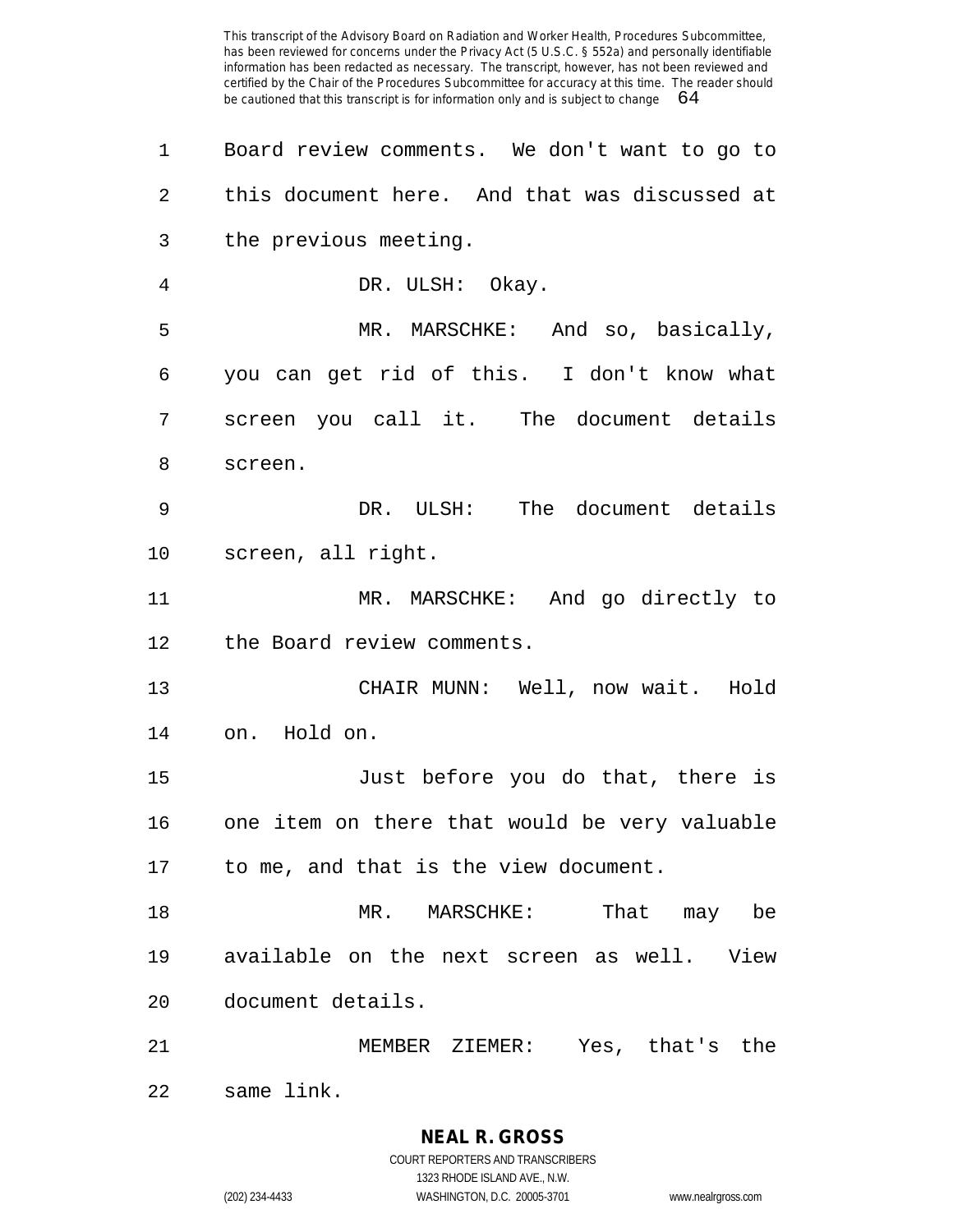| $\mathbf 1$ | MR. MARSCHKE: The same link.                  |
|-------------|-----------------------------------------------|
| 2           | CHAIR MUNN: Is it? Does it pull               |
| 3           | up the original document?                     |
| 4           | MR. MARSCHKE: Well, let's click               |
| 5           | on it and find what it does. It goes back to  |
| 6           | this details screen.                          |
| 7           | CHAIR MUNN: Now hold on.                      |
| 8           | MR. HINNEFELD: Now if you click               |
| 9           | on the title of the document -- I just did    |
| 10          | that -- let's see what happens.               |
| 11          | MR. MARSCHKE: Yes, it goes to a               |
| 12          | PDF.                                          |
| 13          | CHAIR MUNN: Now that is very                  |
| 14          | helpful for me. I don't know whether it is    |
| 15          | for others.                                   |
| 16          | MR. HINNEFELD: Yes. If you click              |
| 17          | on the title of the document right there on   |
| 18          | that page, click on the title of the document |
| 19          | right there where Steve is, it will bring up  |
| 20          | the document.                                 |
| 21          | MR. MARSCHKE: I click on that.                |
|             |                                               |

CHAIR MUNN: Okay.

**NEAL R. GROSS** COURT REPORTERS AND TRANSCRIBERS 1323 RHODE ISLAND AVE., N.W.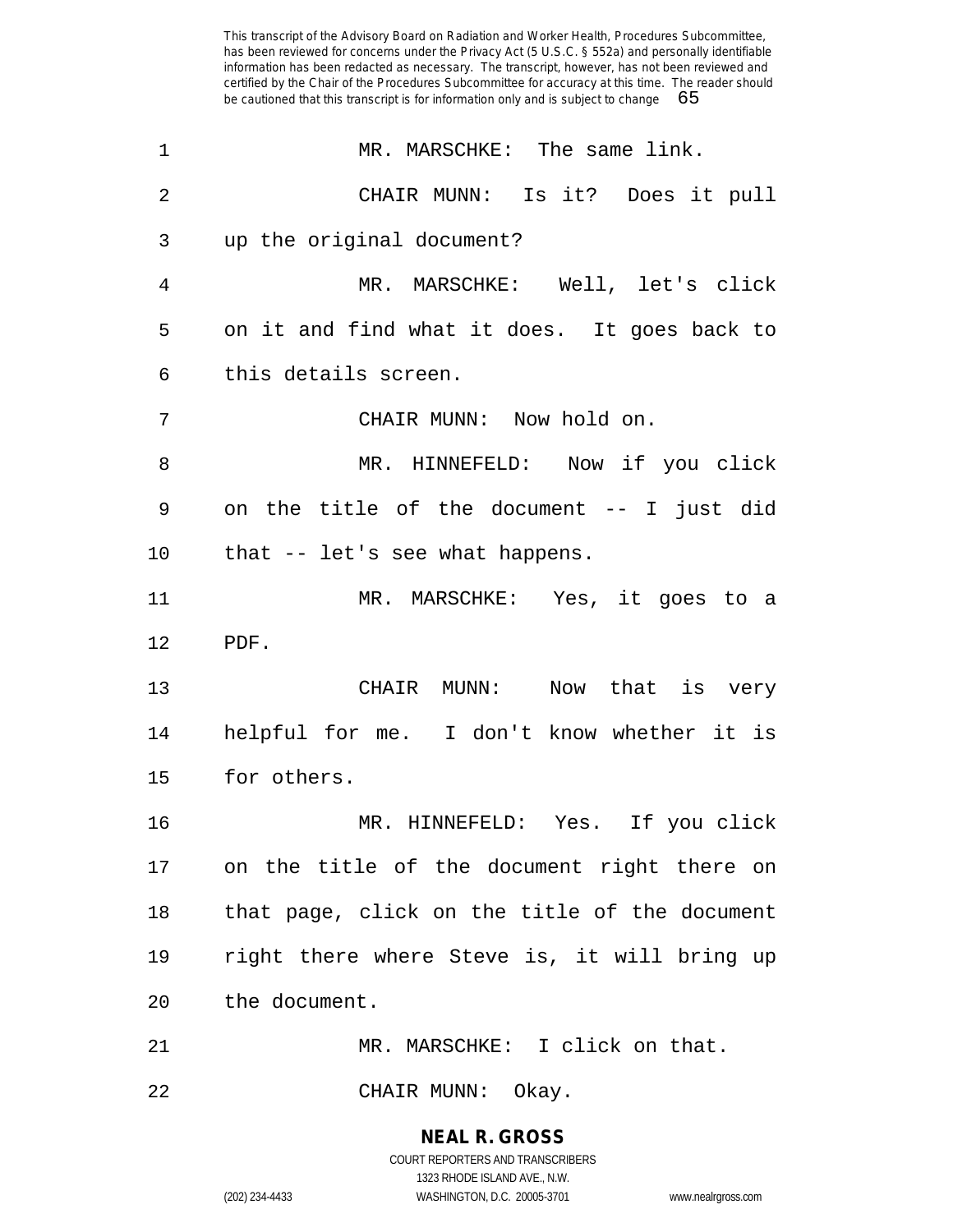DR. MAURO: That's a great feature. MR. MARSCHKE: And now it's bringing up the document in a -- MR. HINNEFELD: PDF. MR. MARSCHKE: -- PDF file in a separate window. 8 CHAIR MUNN: Okay. MEMBER ZIEMER: I just want to clarify in my mind the issue of who can enter things into the database. There's only three kinds of entries. There's NIOSH comments; there's SC&A comments; and there's Work Group or Board comments, right? DR. MAURO: And there's loading new material from new procedures. MEMBER ZIEMER: Yes. Yes, I understand that. I understand that. But, for example, if NIOSH develops comments on some issue, you have a person -- I mean you will develop those outside this in your group. You don't sit

> **NEAL R. GROSS** COURT REPORTERS AND TRANSCRIBERS

1323 RHODE ISLAND AVE., N.W. (202) 234-4433 WASHINGTON, D.C. 20005-3701 www.nealrgross.com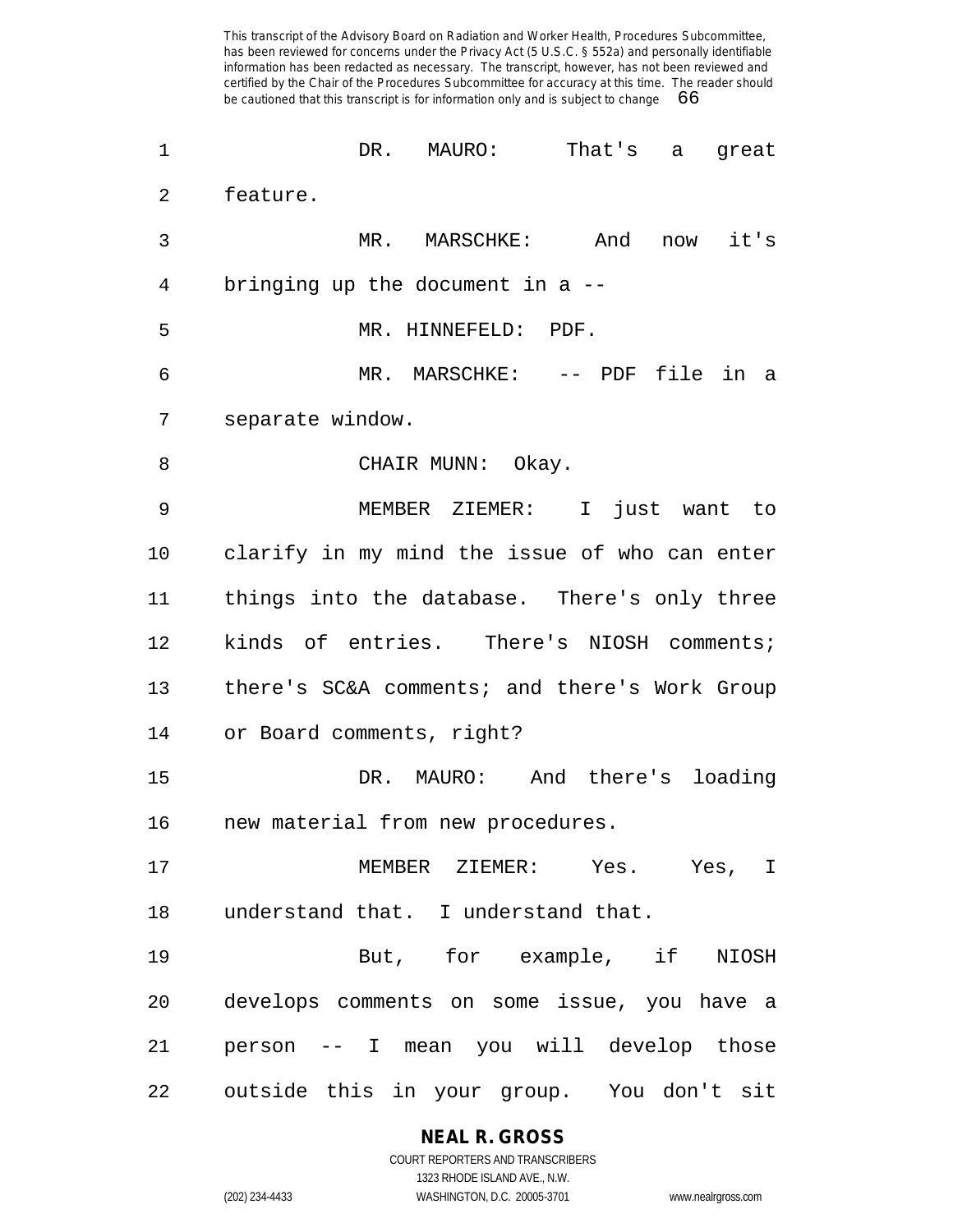| 1              | down with this database, work on comments.     |
|----------------|------------------------------------------------|
| $\overline{2}$ | Then you have somebody like Elyse or somebody  |
| 3              | that will load them, right?                    |
| $\overline{4}$ | MR. HINNEFELD: Correct.                        |
| 5              | MEMBER ZIEMER: Into the right                  |
| 6              | place, regardless of whether it's a Work Group |
| 7              | or this Subcommittee? If SC&A develops         |
| 8              | comments, you know, on whatever, for TBD-6000  |
| 9              | or for any of these procedures, then there can |
| $10 \,$        | be a person designated to load those. I mean   |
| 11             | we don't need a Work Group person for all      |
| 12             | these different or we don't need different     |
| 13             | people to do those two things, right?          |
| 14             | MR. HINNEFELD: Right.                          |
| 15             | MEMBER ZIEMER: The only other                  |
| 16             | thing that happens in real time, I think, is   |
| 17             | if we're sitting here at the meeting and the   |
| 18             | Work Group makes a decision that we accept     |
| 19             | these comments, and it seems to me it would be |
| 20             | worth considering to have an authorized person |
| 21             | on the Work Group that could enter into the    |
| 22             | database live. And the only thing they could   |

# **NEAL R. GROSS**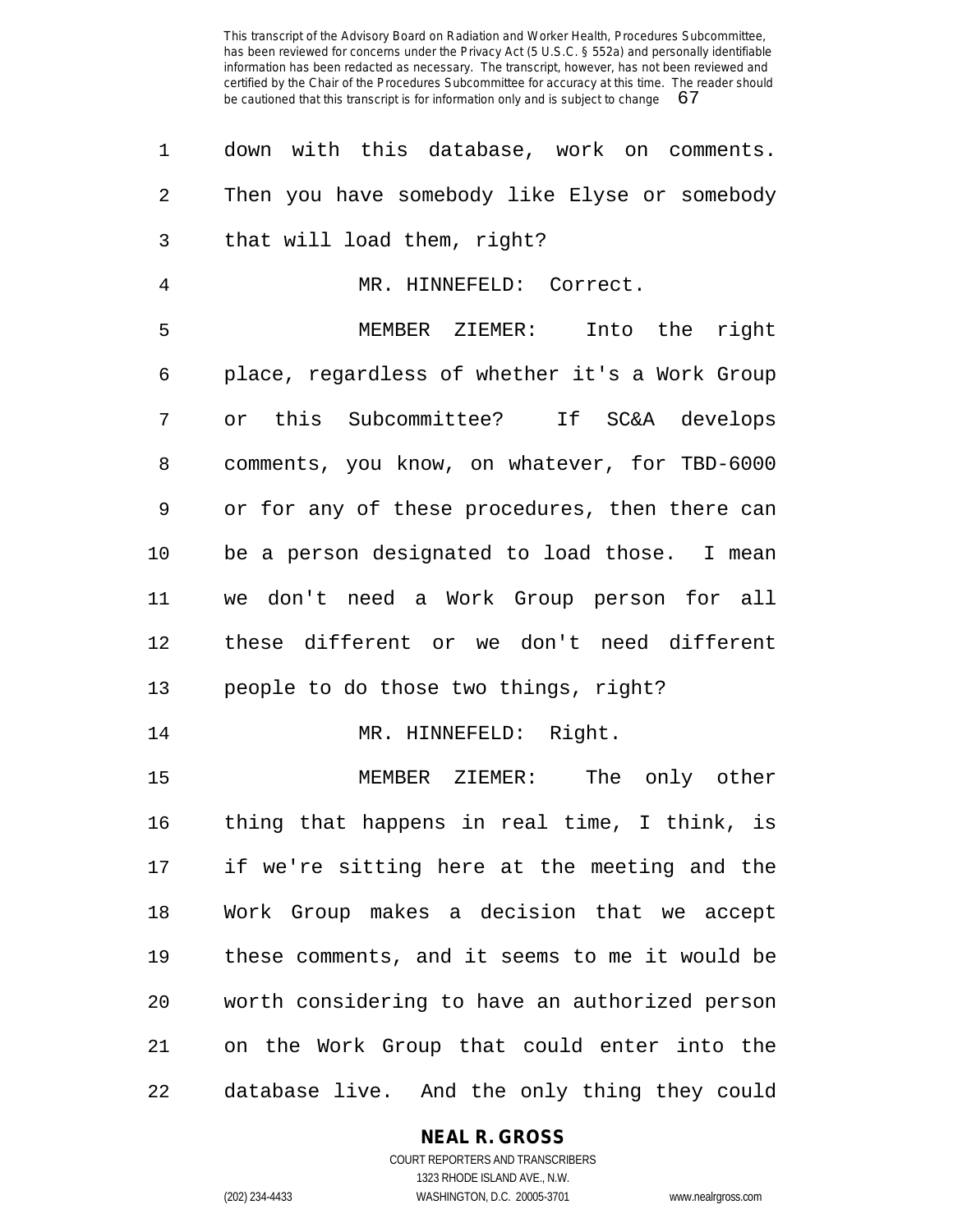| enter would be, for example, if there were a   |
|------------------------------------------------|
| TBD-6000 person, and it may be an SC&A person. |
| I don't think it has to be a Board member.     |
| But we sit here and we say, "Okay, Steve enter |
| this." Right?                                  |
| CHAIR MUNN: And he does.                       |
| MEMBER ZIEMER: And he does.                    |
| CHAIR MUNN: Magic.                             |
| MEMBER ZIEMER: And as Brant said,              |
| you don't want every person -- or I guess you  |
| didn't, John -- you don't want everybody in    |
| there being able to manipulate things. And     |
| the only thing that they could manipulate at   |
| that point would be the Board or Work Group    |
| comments. They could enter those.              |
| That's something we could at least             |
| think about, to have the ability, if the Work  |
| Group wanted it, the ability to enter it.      |
| Otherwise, they've got to make up a piece of   |
| paper and a document and submit it, which may  |
|                                                |

and say, okay, either the NIOSH person or the

be all right as an alternative, and submit it

## **NEAL R. GROSS**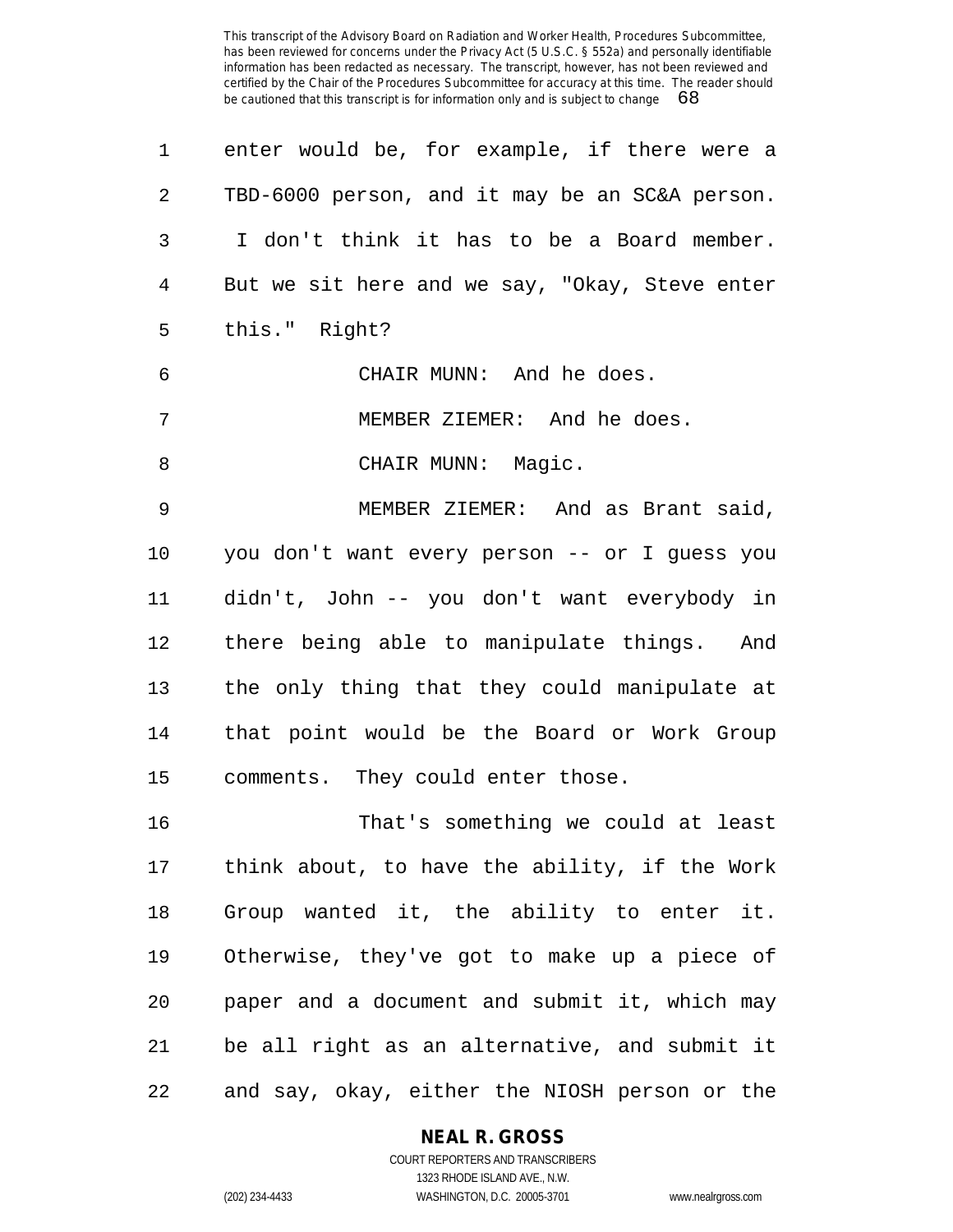SC&A person -- it would probably be SC&A 2 because they're the Board's contractor please enter this into the system.

 MR. HINNEFELD: Just from the default design, and I worked with TST on this, it had the Chairman of the Work Group or the Subcommittee as that person, as being authorized to write for the Board to the database.

 MEMBER ZIEMER: For that particular subset?

 MR. HINNEFELD: Yes. Now the way this is structured, if I'm not mistaken, the way this is structured is that one Work -- well, no, more than one Work Group can have responsibility for a procedure. You know, any time you have a procedure in here that is completed and it is into the Board's arena, there is something that links that. It is logically linked to the Work Group or Subcommittee or Work Groups or Subcommittees that have responsibility for it.

## **NEAL R. GROSS**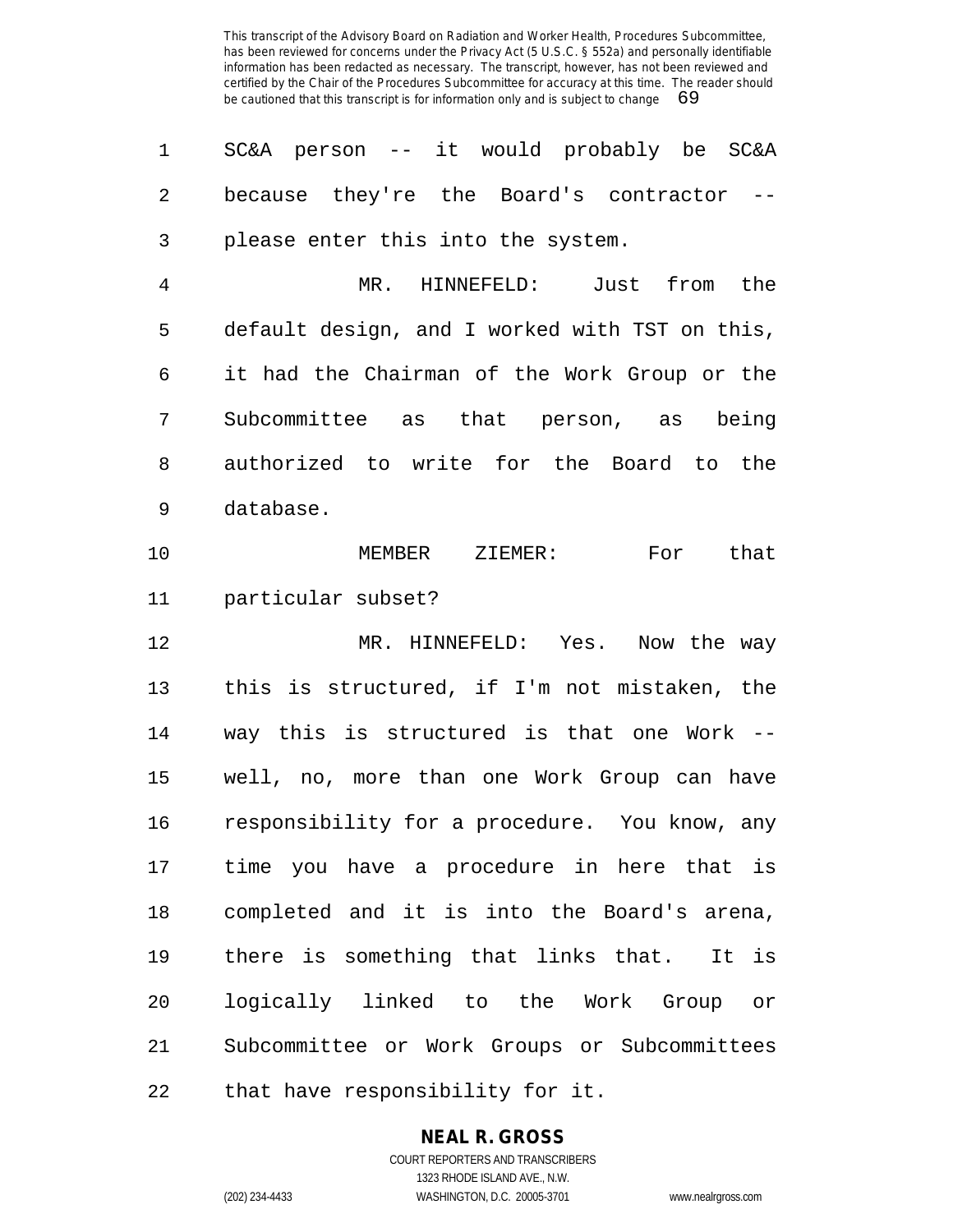| 2<br>3<br>$\overline{4}$<br>5<br>6<br>7<br>8<br>9<br>10<br>11<br>is how those are done.<br>12<br>Chairman -- gave the Chairman the ability.<br>13<br>14<br>15<br>16<br>to do it. I want Dick to do it."<br>17<br>18<br>19<br>of.<br>20<br>21<br>MEMBER ZIEMER: They can't get | $\mathbf 1$ | So the authorizations to write are             |
|-------------------------------------------------------------------------------------------------------------------------------------------------------------------------------------------------------------------------------------------------------------------------------|-------------|------------------------------------------------|
|                                                                                                                                                                                                                                                                               |             | linked to the Work Group or Subcommittee. So   |
|                                                                                                                                                                                                                                                                               |             | if there is a procedure that is assigned to    |
|                                                                                                                                                                                                                                                                               |             | this Subcommittee, the defaults that we define |
|                                                                                                                                                                                                                                                                               |             | -- and we set them, and we put in what SC&A    |
|                                                                                                                                                                                                                                                                               |             | tells us to put in, and we put in what we put  |
|                                                                                                                                                                                                                                                                               |             | in, and our default was the Chairman has the   |
|                                                                                                                                                                                                                                                                               |             | right to write comments related to the         |
|                                                                                                                                                                                                                                                                               |             | procedure that is linked to the responsibility |
|                                                                                                                                                                                                                                                                               |             | of that Subcommittee or Work Group. So that    |
|                                                                                                                                                                                                                                                                               |             |                                                |
|                                                                                                                                                                                                                                                                               |             | So the default design had the                  |
|                                                                                                                                                                                                                                                                               |             |                                                |
|                                                                                                                                                                                                                                                                               |             | The Chairman can designate, can say, if it's   |
|                                                                                                                                                                                                                                                                               |             | Wanda, take it away. They can say, "I want     |
|                                                                                                                                                                                                                                                                               |             | somebody else to do it." "Wanda, I don't want  |
|                                                                                                                                                                                                                                                                               |             |                                                |
|                                                                                                                                                                                                                                                                               |             | Just let us know, and we will set              |
|                                                                                                                                                                                                                                                                               |             | the authorization. So that can be taken care   |
|                                                                                                                                                                                                                                                                               |             |                                                |
|                                                                                                                                                                                                                                                                               |             |                                                |

into other parts of the system?

#### **NEAL R. GROSS** COURT REPORTERS AND TRANSCRIBERS 1323 RHODE ISLAND AVE., N.W.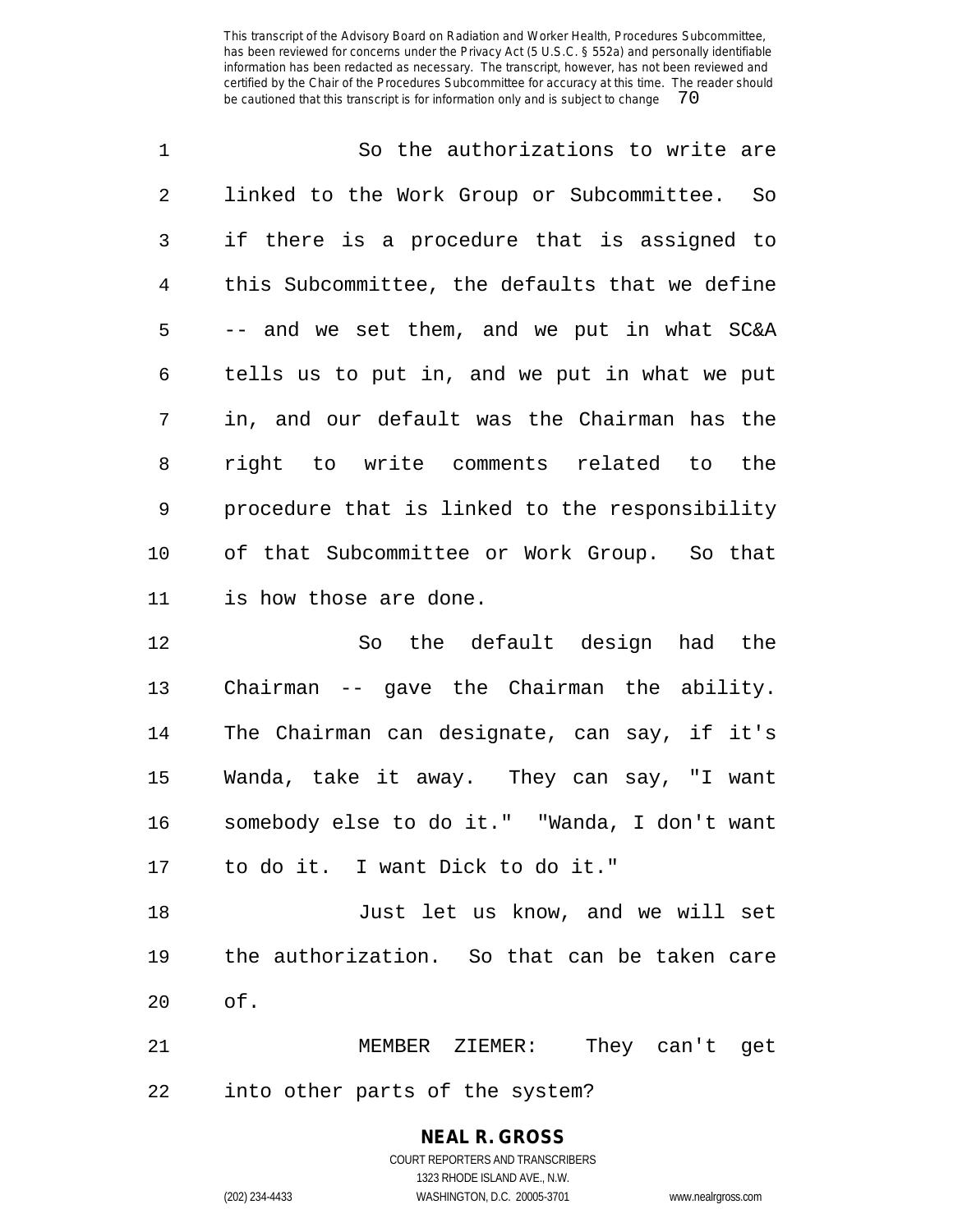| 1              | MR. HINNEFELD: No, they can only               |
|----------------|------------------------------------------------|
| 2              | write to the procedures stuff or for their     |
| 3              | Subcommittee or Work Group, but I'm pretty     |
| $\overline{4}$ | sure I said there might be more than one Work  |
| 5              | Group or Subcommittee that has responsibility  |
| 6              | for the same document. So you've got to have   |
| 7              | multiple to one, many-to-one.                  |
| 8              | DR. MAURO: Now let's talk about                |
| 9              | right now we're sitting around here. We want   |
| $10 \,$        | to get into, for example, PER-0009.            |
| 11             | MR. HINNEFELD: Okay.                           |
| 12             | DR. MAURO: We're going to talk                 |
| 13             | about that, PER-0012, later this afternoon.    |
| 14             | Okay? Well, I know it's going to happen. Now   |
| 15             | I was hoping -- this is a perfect example; all |
| 16             | of this was triggered this week. What I was    |
| 17             | hoping we could do is SC&A has completed its   |
| 18             | report, delivered; it's got its findings.      |
| 19             | Okay? Uses the title and everything. And it    |
| 20             | says, you know -- and also with PER-0012 -- so |
| 21             | you know what would be really good, if we      |
| 22             | could load that. There's no page for that      |

**NEAL R. GROSS**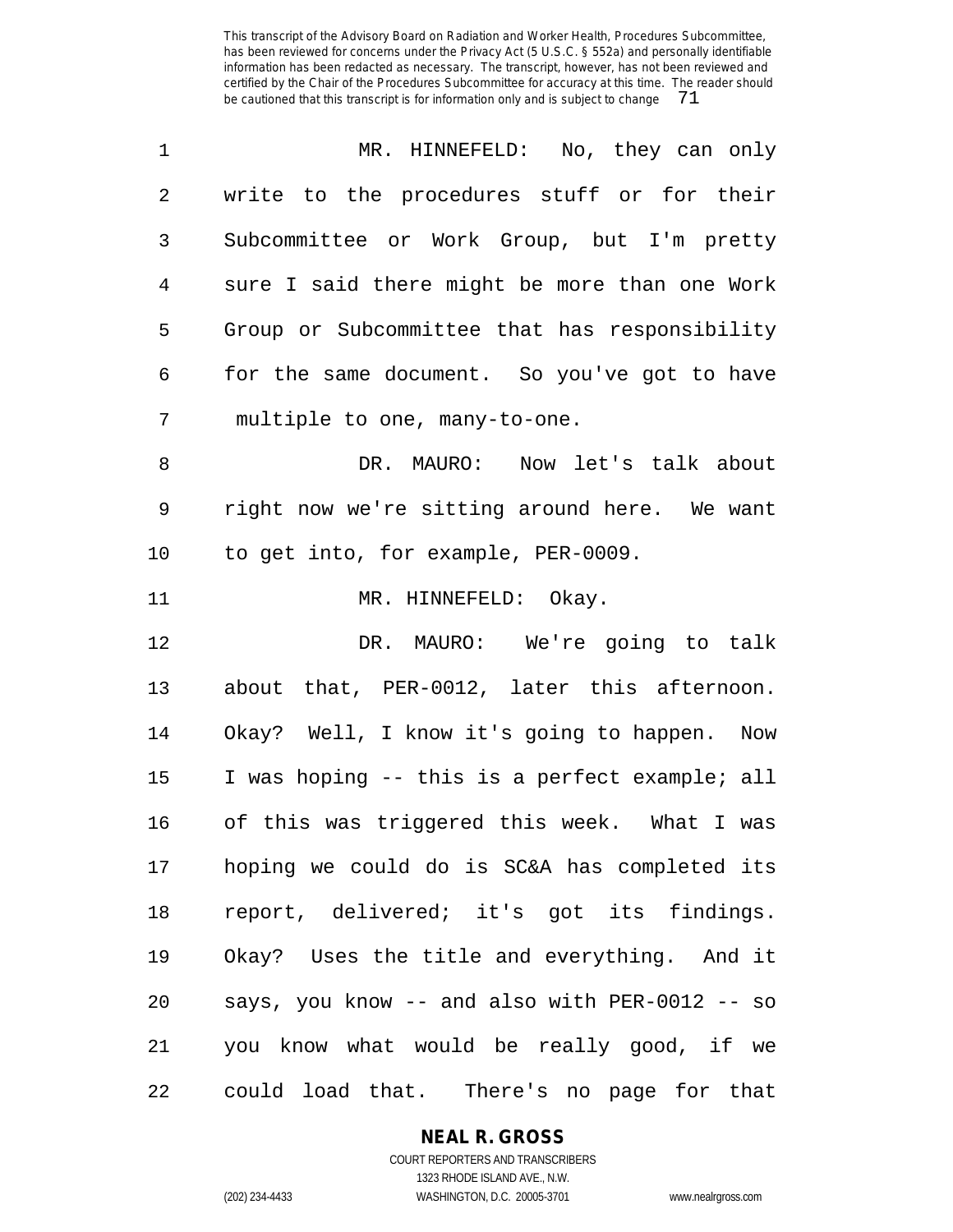here. It's not here. It might be now. I don't know.

 But I said it would be good to load it, and I emailed you, and I said, "Ted, should we load it?" This has nothing to do with the dialogue that occurs around the table. Just get it in the system, the title, and what normally would be loaded, along with the title, the date, and everything, the document that we reviewed, is here's SC&A's findings. It's there. Because this is what we wrote. It's not anything new. It's in the report. And we just go, right, bam, it's in there.

 So that when we sit down at the table, we can say, okay, let's talk about PER- 0009. Boom, up comes PER-0009 on the screen, and you can see issue number 1. And right around the table, what I know is going to happen is we had two issues, and here they are, boom, boom. Well, I'm going to tell you what's going to happen. We're going to close

## **NEAL R. GROSS**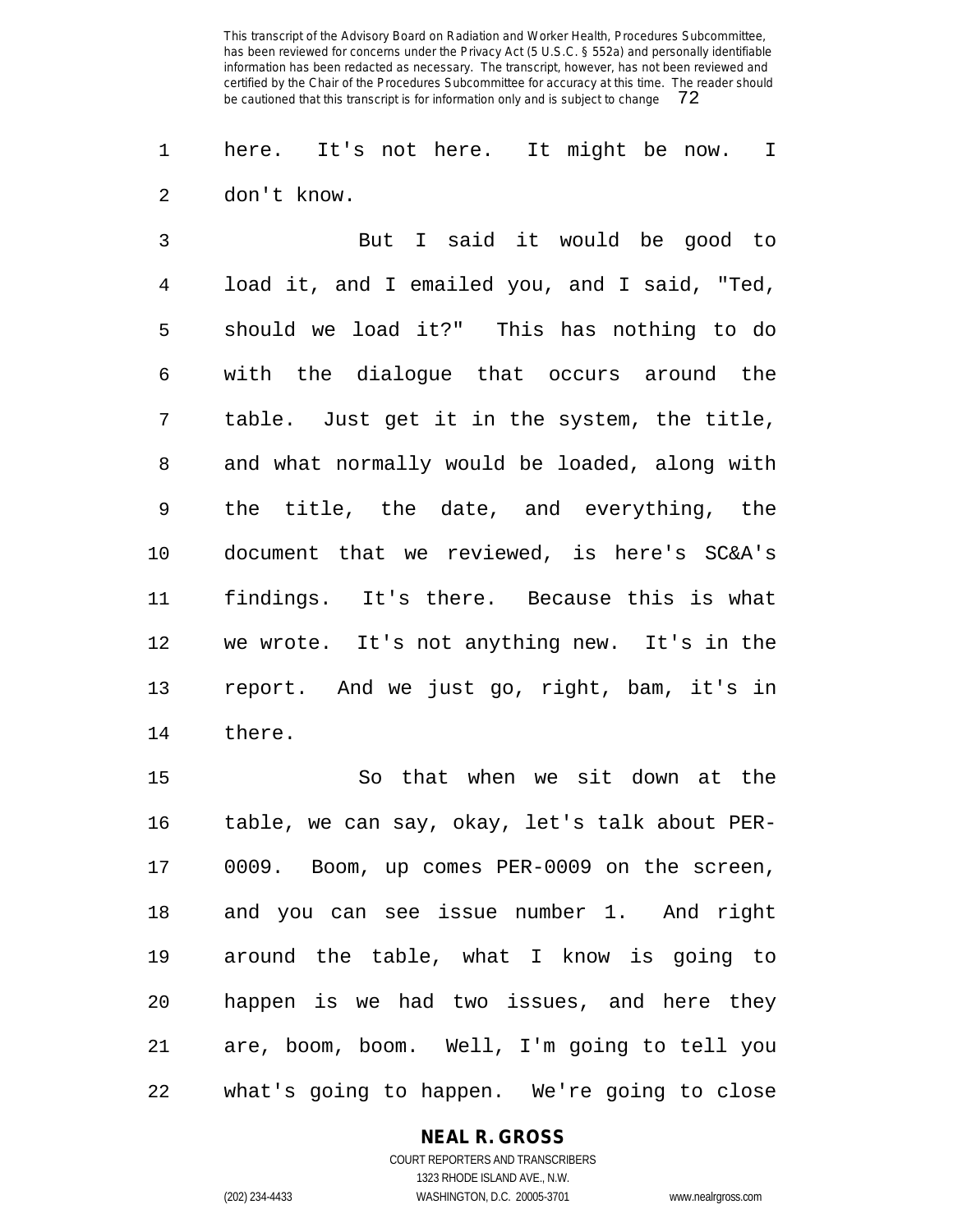| $\mathbf 1$    | both of those issues today, and I want Steve   |
|----------------|------------------------------------------------|
| 2              | to be able to say we talked about it; everyone |
| 3              | agreed this is the reason why, and you cite    |
| 4              | why everyone around the Subcommittee agreed    |
| 5              | it's reasonable to close it for this reason.   |
| 6              | You vote and say, yes, that's closed.          |
| $\overline{7}$ | MR. MARSCHKE: That's doable.                   |
| 8              | DR. MAURO: And it's all doable?                |
| 9              | MR. MARSCHKE: That's the plan.                 |
| 10             | That's the plan the way things were set up. I  |
| 11             | think we just stumbled a little bit on getting |
| 12             | the PER document in. I think Nicole was        |
| 13             | getting the SC&A findings in and getting the   |
| 14             | initial responses and so on and so forth. I    |
| 15             | think it is just, basically, this is more of   |
| 16             | a learning curve issue than it is a technical  |
| 17             | issue from the point of view of programming or |
| 18             | whatnot.                                       |
| 19             | But back to what Stu was talking               |

 But back to what Stu was talking about a little bit, back at the last meeting, part of the part that was off-record I think Leroy had indicated, because Wanda wanted to

# **NEAL R. GROSS**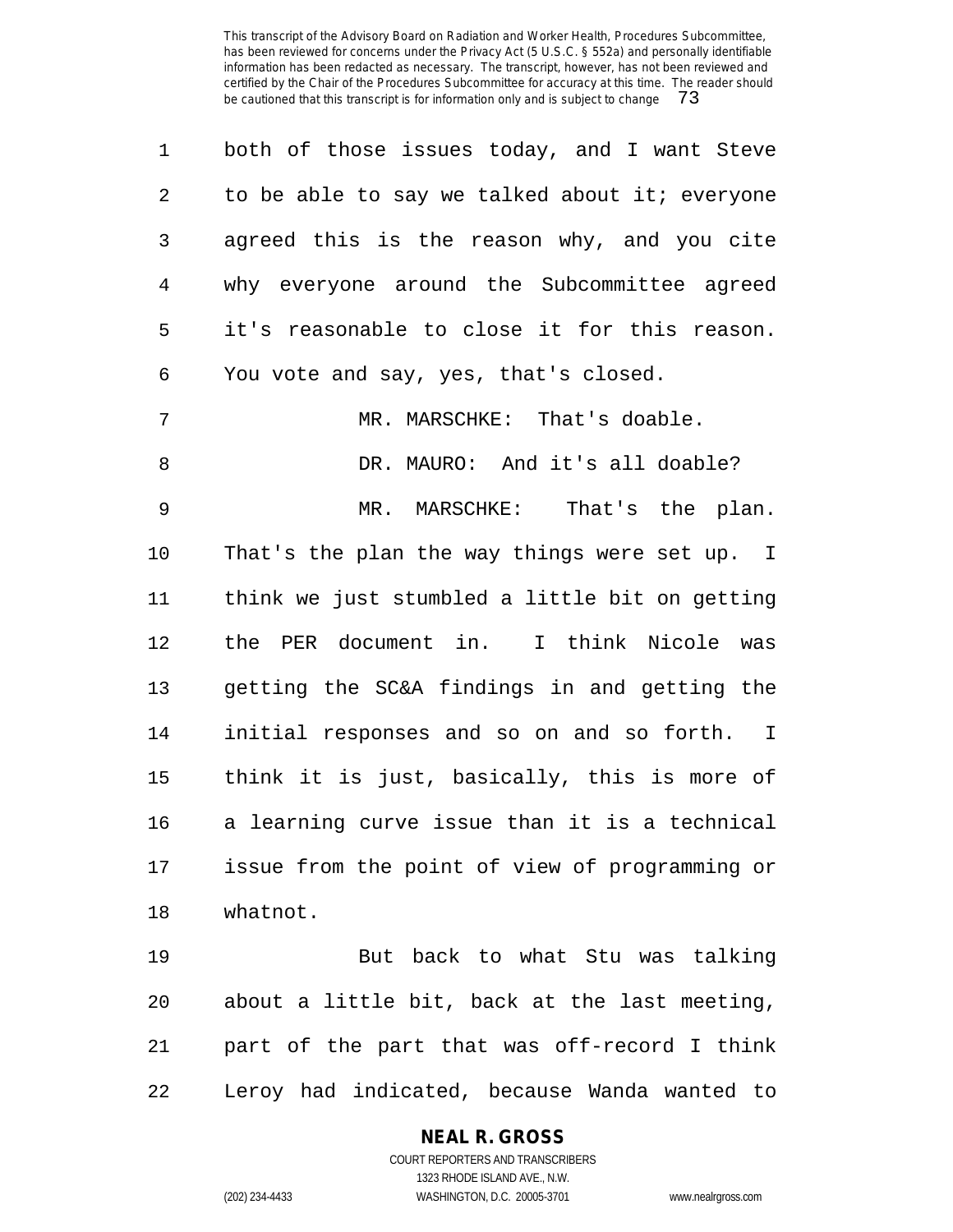delegate her responsibility to myself, Leroy had indicated that I could have kind of like dual citizenship. When I'm sitting here at the Board meetings, I could be identified as a member of the Subcommittee, and as I'm sitting at my home office, I could be identified as an SC&A employee.

8 And the other thing, while we have this screen up here, the other thing that I would like to see is I would like to see this basically disappear and just have the status and not have the change status, except for on those people who are authorized to actually perform the change.

 And also, I don't know. Maybe this already does occur because I probably do have write status, but this "Add Response" key should also only appear when the individual has write capabilities.

 MEMBER ZIEMER: Otherwise, it's dead or doesn't show up --

MR. MARSCHKE: Otherwise, it just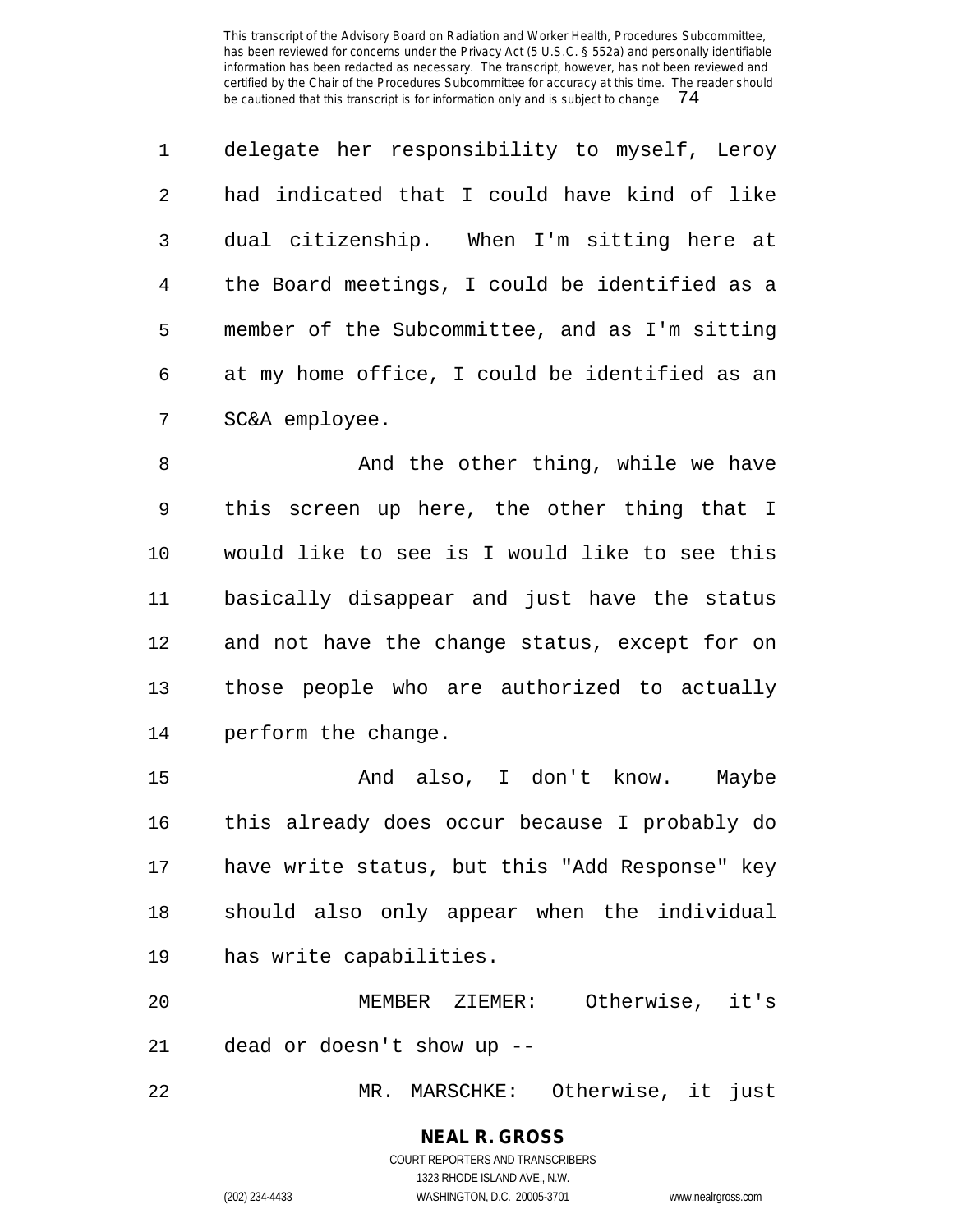| 1  | basically doesn't show up or it's a shaded     |
|----|------------------------------------------------|
| 2  | color or something like that.                  |
| 3  | MEMBER ZIEMER: Right. You can't                |
| 4  | click on it unless you're authorized.          |
| 5  | MR. MARSCHKE: Yes, exactly. So                 |
| 6  | that, basically, nobody can have change status |
| 7  | capability except for -- or this is very       |
| 8  | limited, and this is a little bit<br>more      |
| 9  | unlimited, but it still is only limited to the |
| 10 | people who can write. This may be a subset of  |
| 11 | the people who can write.                      |
| 12 | CHAIR MUNN: Right. All right.                  |
| 13 | DR. ULSH: I see what seems to be               |
| 14 | general agreement.                             |
| 15 | CHAIR MUNN: Yes, I think so.                   |
| 16 | DR. ULSH: So I'm going to write                |
| 17 | that down.                                     |
| 18 | CHAIR MUNN: Yes. I think that's                |
| 19 | okay. At least this time around, that is       |
| 20 | okay.                                          |
| 21 | MS. HOWELL: Can I make a general               |
| 22 | statement? If it is something where the full   |

**NEAL R. GROSS** COURT REPORTERS AND TRANSCRIBERS 1323 RHODE ISLAND AVE., N.W.

(202) 234-4433 WASHINGTON, D.C. 20005-3701 www.nealrgross.com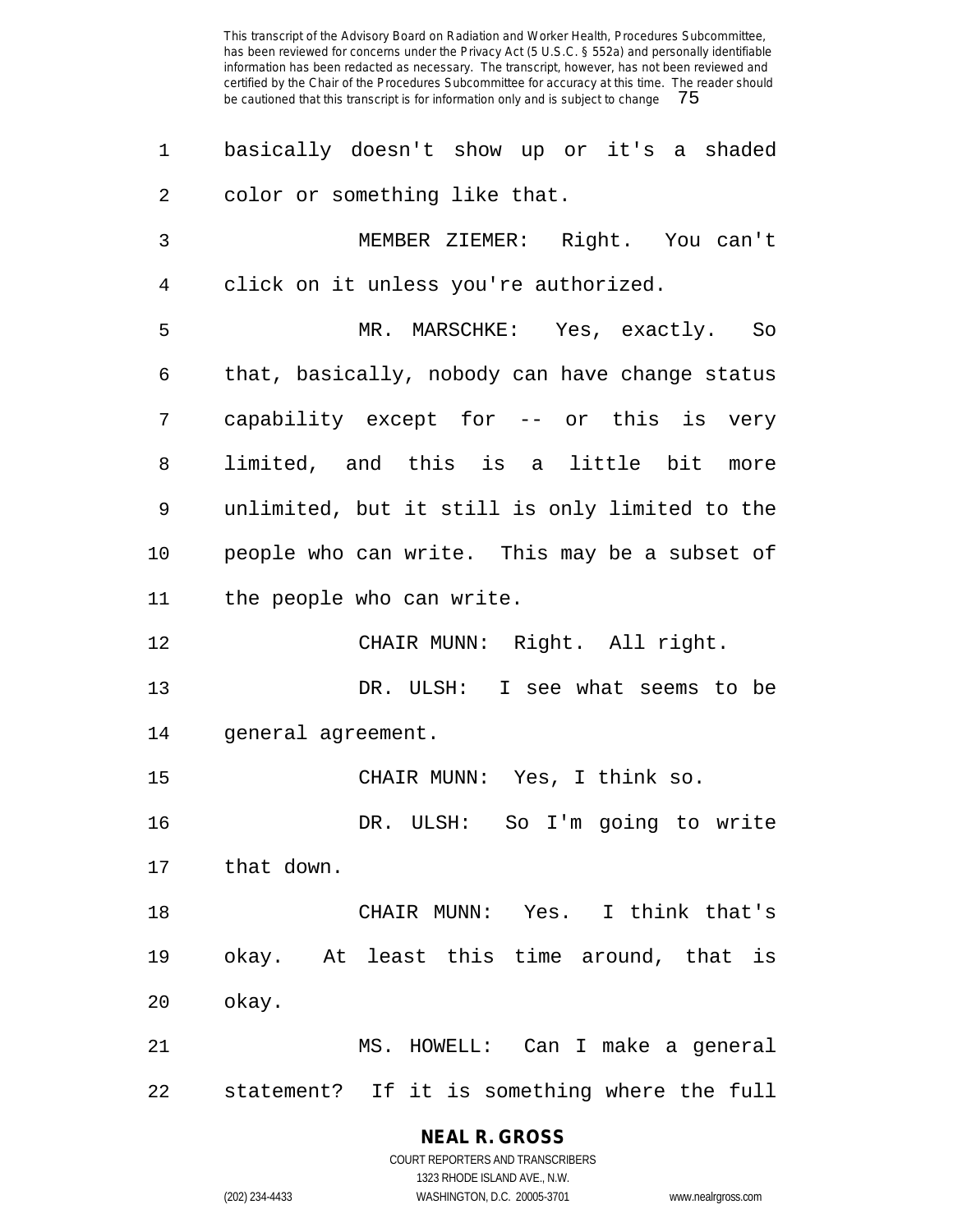Board and various Work Groups and Subcommittees start using this system, I think right now it is set up this way, I'm not really sure, but just make sure that you can still go in and view documents solely by the group because we've got to be careful about, under FACA and everything, maintaining, especially for the Subcommittees, a clear set of what was only theirs because that's a record. And I just don't want it to become this muddied record where you're pulling multiple things, but it looked like that was okay.

 There was a screen earlier where you indicated that you might have everything. I can understand the need for that, as long as there's still a screen that's everything just for Procedures, everything just for the Dose Reconstruction group, et cetera.

 CHAIR MUNN: Yes, and that's why it's so important for us to make sure that we do maintain this database as a segregate from

# **NEAL R. GROSS**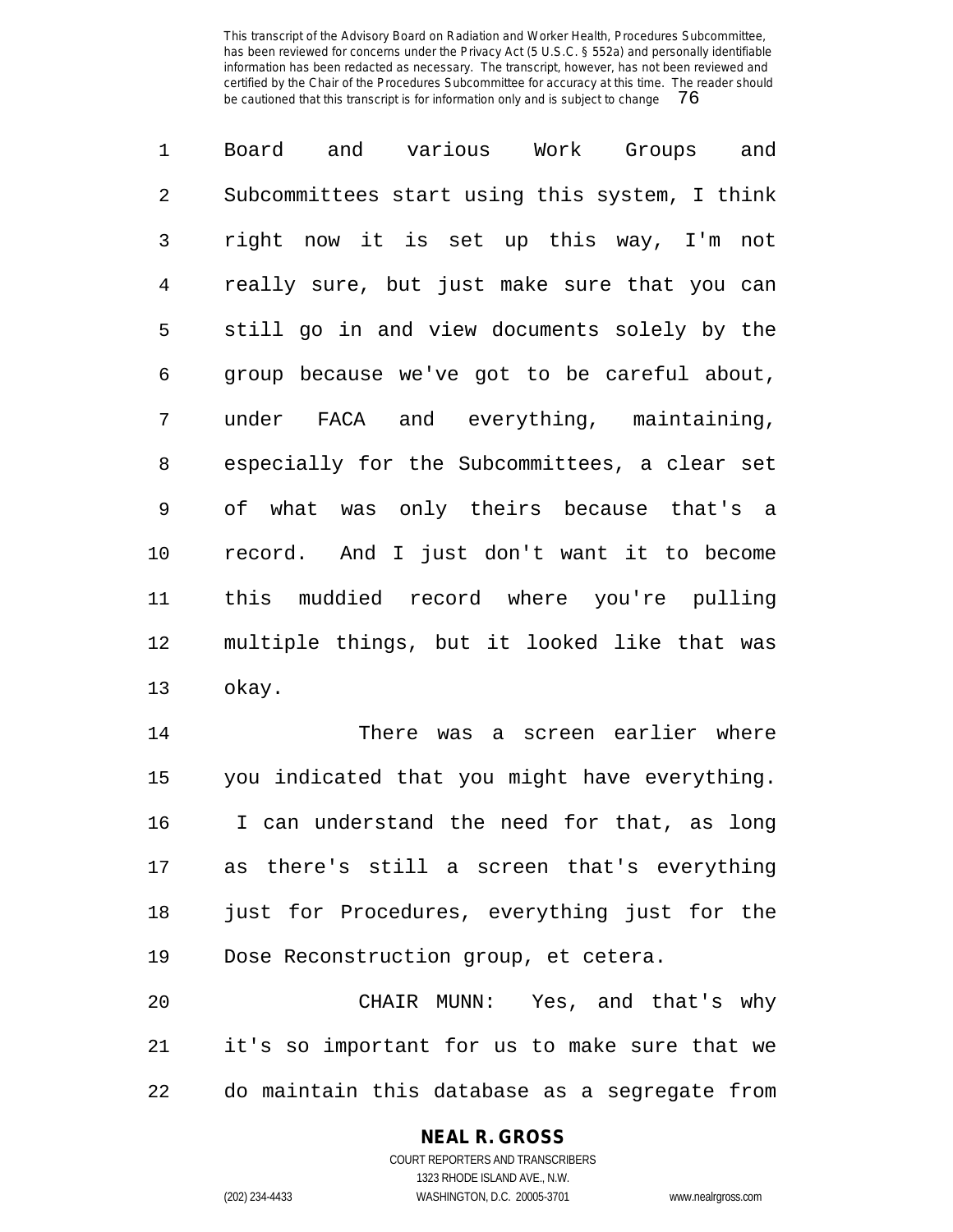the others, simply because we have to keep track of what has been assigned to us. And PER-0009 and 0012 are fine because they have been assigned to us, but others that have not been specifically covered by SC&A and assigned to us for review, we really should not have on this.

 MR. MARSCHKE: Can I have one more, just on the documents thing? I am a little bit confused as to how this system works because if you go through this screen here, which basically supposedly lists all the documents that this Subcommittee has access to, you can see here we have TBD, PRs, TIBs, OTIBs, PROCs, more OTIBs. But we don't have any PERs.

 But if you go and you look at, click on this SC&A findings status report button, and you can also see that there's 91 documents here, if you click on the SC&A findings status report button and you look at the document list, we have, you can see we

**NEAL R. GROSS**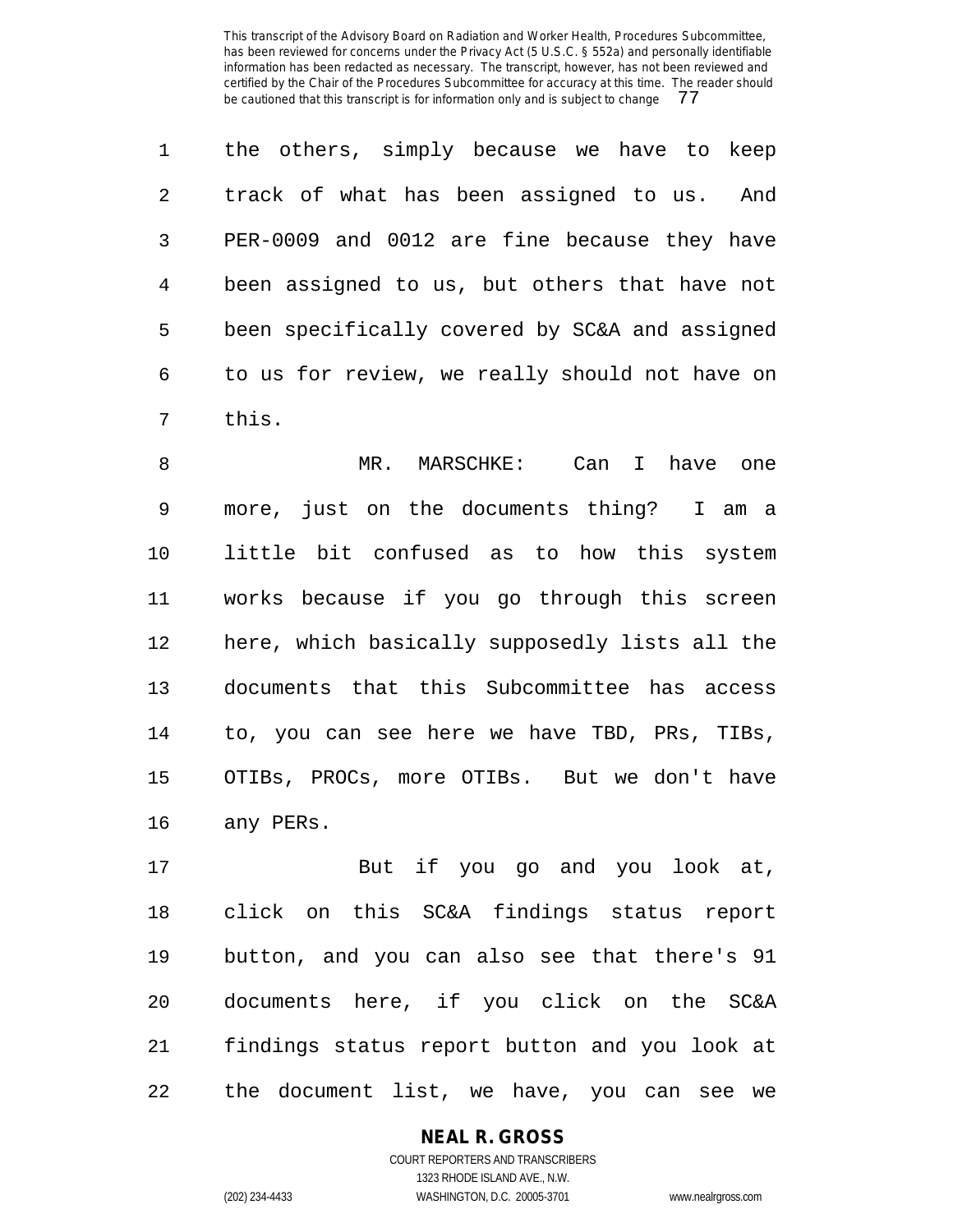| 1       | have PER-0003, PER-0004, PER-0007, 0006. We    |
|---------|------------------------------------------------|
| 2       | have a slightly different list of documents    |
| 3       | that come out under this status report table   |
| 4       | than we do from the original table. And I      |
| 5       | don't understand how that happens.             |
| 6       | CHAIR MUNN: No, that's a little                |
| 7       | strange. On the old table, when we added       |
| 8       | something to it, we added them down at the     |
| 9       | bottom, by date down at the bottom as a new    |
| $10 \,$ | $set --$                                       |
| 11      | MR. MARSCHKE: The old table used               |
| 12      | to look like this.                             |
| 13      | CHAIR MUNN: Yes, so that we had                |
| 14      | the date showing us that we had<br>new         |
| 15      | assignments as of that date.                   |
| 16      | MR. MARSCHKE: Again, at the                    |
| 17      | previous meeting we talked to Leroy about      |
| 18      | this, and he was going to look into whether or |
| 19      | not we could make a summary table like this.   |
| 20      | I would say in addition to this summary table  |
| 21      | that is already there.                         |
|         |                                                |

CHAIR MUNN: Yes, I agree. I

**NEAL R. GROSS** COURT REPORTERS AND TRANSCRIBERS 1323 RHODE ISLAND AVE., N.W.

(202) 234-4433 WASHINGTON, D.C. 20005-3701 www.nealrgross.com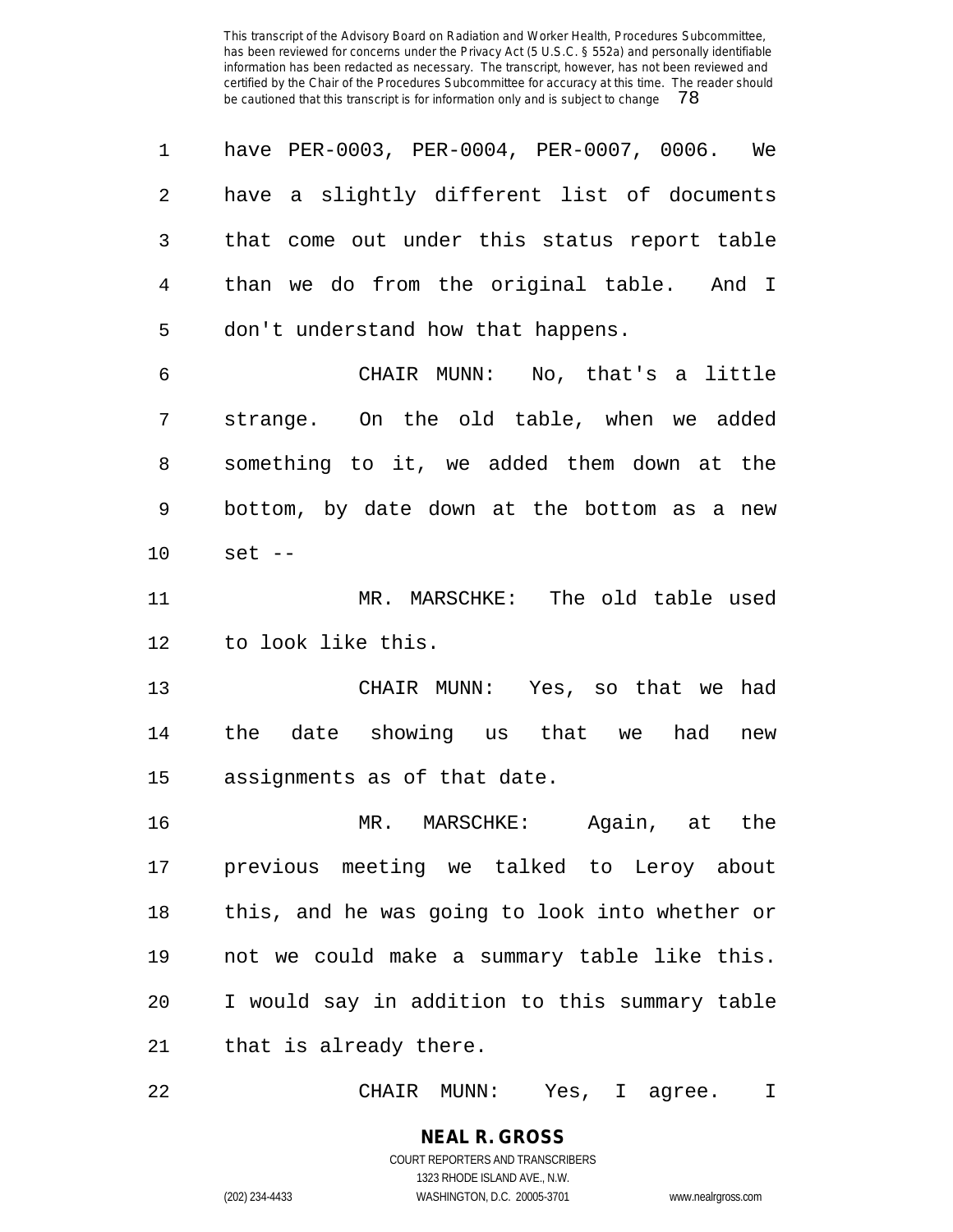| 1  | agree because the other one is very useful in |
|----|-----------------------------------------------|
| 2. | terms of our record of when we received items |
| 3  | for coverage.                                 |
| 4  | MARSCHKE: It is kind of the<br>MR.            |
| 5  | way this Subcommittee has been operating.     |
| 6  | CHAIR MUNN:<br>Yes.                           |
|    | MR. MARSCHKE: We have been kind               |
|    |                                               |

 CHAIR MUNN: And that's very helpful. But, to date, so far as we know, Leroy hasn't done that. I guess that's something we need to make sure happens because we need to have assignment dates as of our previous meeting or the last Board meeting, whichever, so that the PERs that were assigned at that time show up under our finding date and the total number of findings.

 DR. MAURO: There was a question that was asked earlier that I'm not sure if I heard the answer. Once we transfer something over, for example, PER-0012, that went over to -- for some reason, we had it --

## **NEAL R. GROSS** COURT REPORTERS AND TRANSCRIBERS

1323 RHODE ISLAND AVE., N.W.

(202) 234-4433 WASHINGTON, D.C. 20005-3701 www.nealrgross.com

of working off these.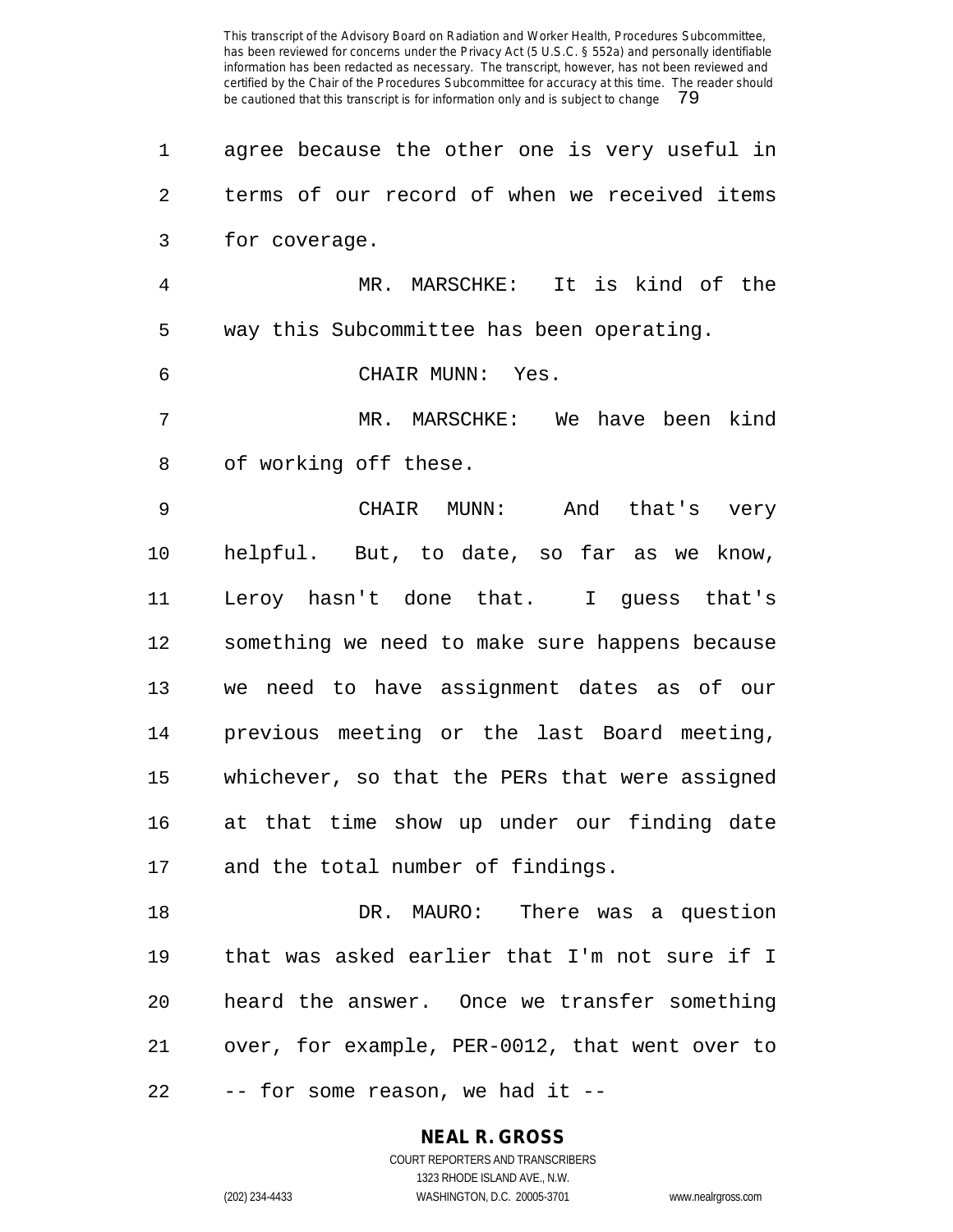CHAIR MUNN: Yes. 2 DR. MAURO: -- and it went over to -- CHAIR MUNN: It went over to Worker Outreach. DR. MAURO: -- Worker Outreach. Do we just erase it from here? 8 CHAIR MUNN: No. DR. MAURO: No, we don't? So we're going to provide a service to them? CHAIR MUNN: No. We will continue to hold this as transferred. It shows on our list as transferred. 14 DR. MAURO: And it stops there, though? Do we do anything after that? CHAIR MUNN: It stops until they give us the information. That's what I was concerned about earlier. DR. MAURO: Okay. Okay. CHAIR MUNN: Until they feed back to us the information, the action they have taken, and then it's closed.

# **NEAL R. GROSS**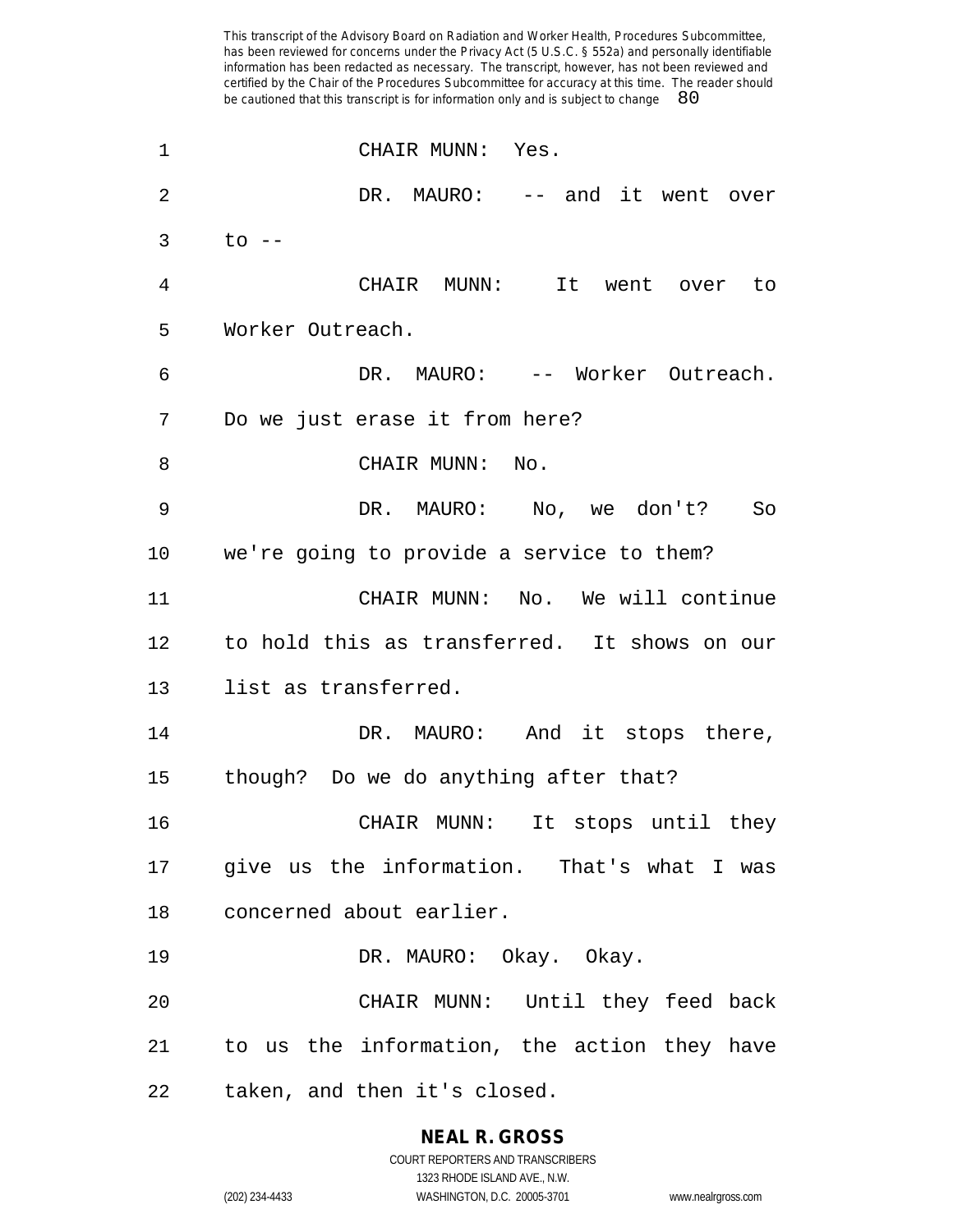1 DR. MAURO: Okay. CHAIR MUNN: Then we incorporate it. DR. MAURO: Right. Now in closing that record, there's certainly going to be paperwork at the Outreach Work Group meeting that tracks, in whatever form they decide to use -- CHAIR MUNN: Yes. 10 DR. MAURO: -- how they got to close that issue 1, issue 2, issue 3. CHAIR MUNN: Correct. DR. MAURO: And there's a history there. CHAIR MUNN: Correct. DR. MAURO: Now is that history captured in our system? Or is the only thing we capture the fact that on this date we have closed all issues related to PER-0012? CHAIR MUNN: It was my perception that the only thing that would be captured is their response to us, how they close it.

**NEAL R. GROSS**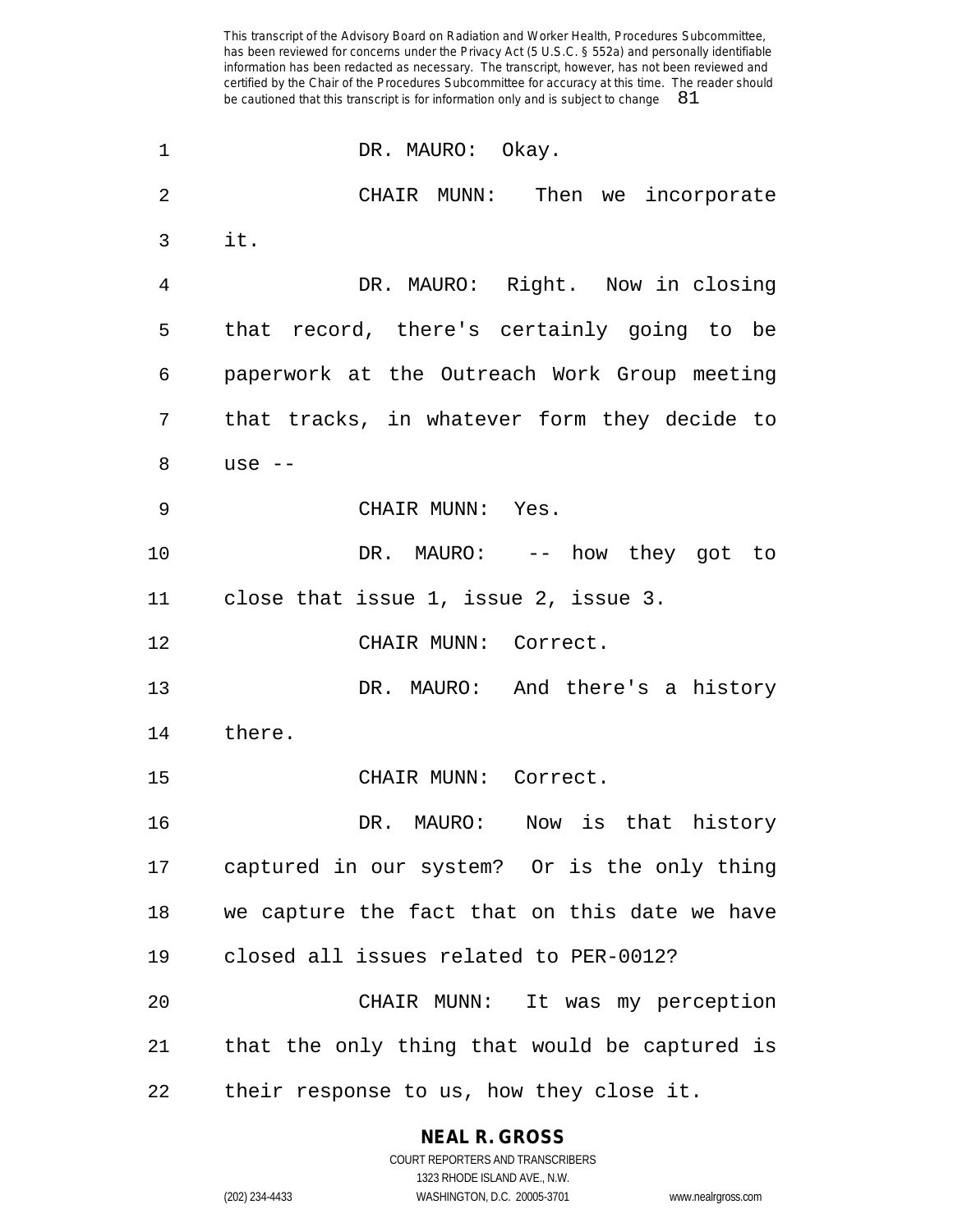| $\mathbf 1$ | MR. MARSCHKE: I think I'm not                  |
|-------------|------------------------------------------------|
| 2           | sure $--$                                      |
| 3           | MR. KATZ: The substance, too.                  |
| 4           | DR. MAURO: Both? I know both.                  |
| 5           | MR. KATZ: That is closed --                    |
| 6           | DR. MAURO: As if we did it?                    |
| 7           | MR. KATZ: And then on the basis                |
| 8           | it was closed.                                 |
| 9           | DR. MAURO: In other words, it                  |
| 10          | will be a complete record, almost as if we did |
| 11          | it ourselves.                                  |
| 12          | CHAIR MUNN: Yes, very much.                    |
| 13          | DR. MAURO: And that's fine.                    |
| 14          | MEMBER GIBSON: Wanda, this is                  |
| 15          | Mike. Can I make a comment?                    |
| 16          | CHAIR MUNN: Yes, Mike.                         |
| 17          | MEMBER GIBSON: Based on what I                 |
| 18          | just heard here, you know, getting back to the |
| 19          | Worker Outreach Work Group, for example, that  |
| 20          | John was just mentioning, if we just say an    |
| 21          | issue is closed and then I would report it     |
| 22          | back to you and the database would show it's   |

# **NEAL R. GROSS**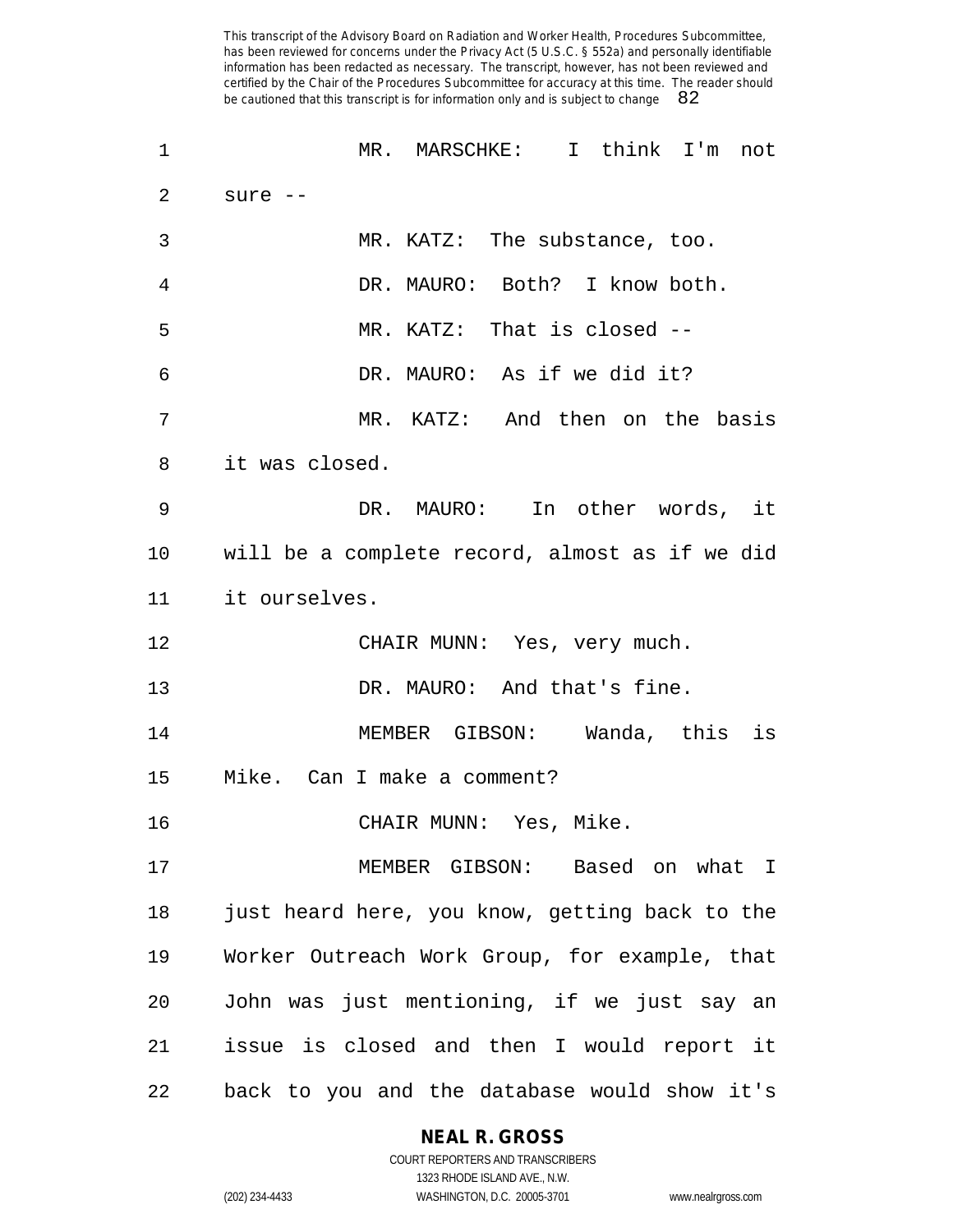closed, that seems incomplete to me. I mean, you know, everything else in this database, looking at it from a Procedures Review Subcommittee, we have tried to include the complete history. So, then, if you transfer something and I just say it's closed, or my Work Group says it's closed, it looks like the database would be incomplete.

 CHAIR MUNN: No, we want your basis for it. That will be included in my instructions, Mike. We want the basis for it. We want you to give, essentially, the same kind of response that we have in this Subcommittee's database. Tell us what you did and why it's closed.

 MR. MARSCHKE: Mike, this is Steve.

 My understanding of the way this would work is you, as the Outreach Work Group, would respond to Wanda's transmittal letter with saying that it has been closed and maybe attach a reason why you closed it. And it

## **NEAL R. GROSS** COURT REPORTERS AND TRANSCRIBERS

1323 RHODE ISLAND AVE., N.W. (202) 234-4433 WASHINGTON, D.C. 20005-3701 www.nealrgross.com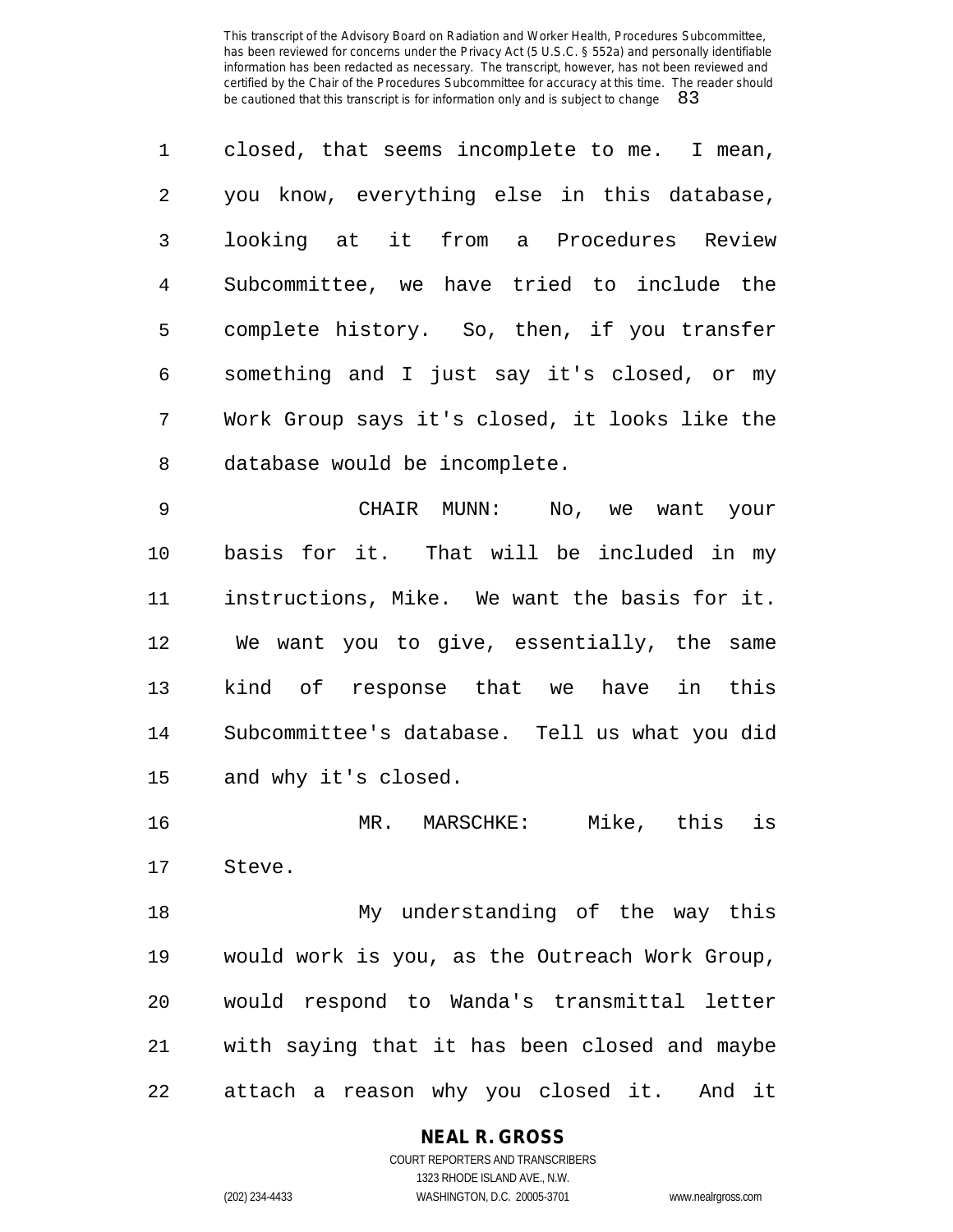could be a PDF file of any size that you wanted or a document of any size that you wanted. When we get the linking capabilities up and running off this system, what we would do is, we would identify that the file, the issue has been closed, and we would include the whole response PDF file or Word file, or whatever you provided us to document that that had been closed, would be inserted into the database.

 MEMBER GIBSON: Well, again, it seems like a more complicated process than it needs to be, if that's the way we're going to do it. Whereas, if this tool, this database, could be used and shared by every Work Group of the Advisory Board, that me, as Chairman of that Work Group, would just enter that in the database. It wouldn't be messing with anything in the past. So it would just be here's what we've done and here's why, and it would be over and done with, rather than creating a file, sending it electronically to

# **NEAL R. GROSS**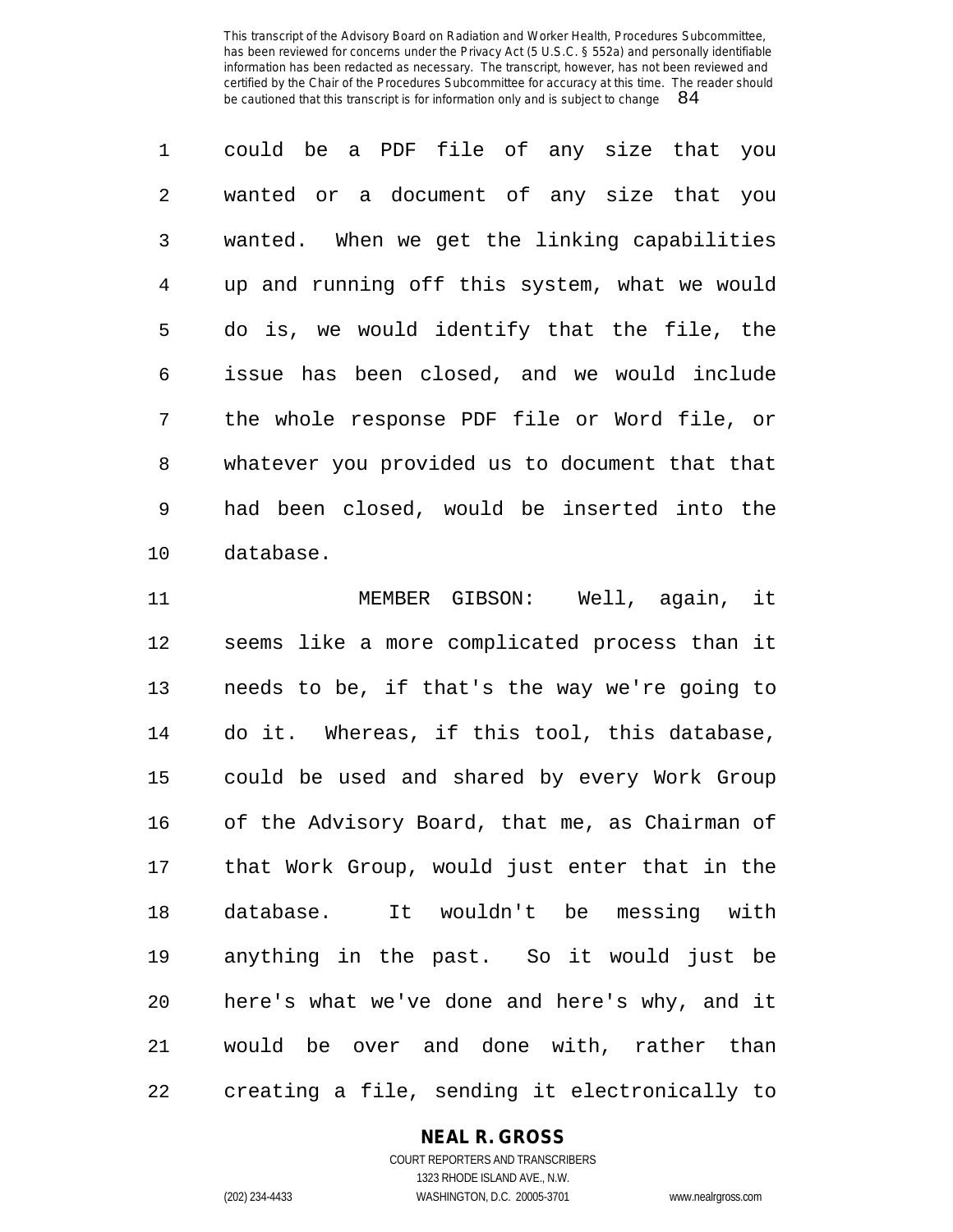Wanda, let this Work Group or this Subcommittee look at it, and then enter it into the database. It just seems a more growing, complicated process rather than just using this database as an asset.

 CHAIR MUNN: Well, we can't do anything in any case until we have assurance from our IT folks that this platform is available. I have asked that that be done as soon as possible for me because I don't want to write the transfer letters and then write additional instructions afterwards.

 So once we know for sure that it's going to be okay and we know who the contact person is, then I want to make sure that the Work Groups are notified of that.

 MEMBER ZIEMER: Wanda, I think I was thinking along the same lines as Mike when I said that it seemed to make sense to be able to enter the Work Group findings in real time. I think, Mike, that's what you're suggesting rather than create a set of

# **NEAL R. GROSS**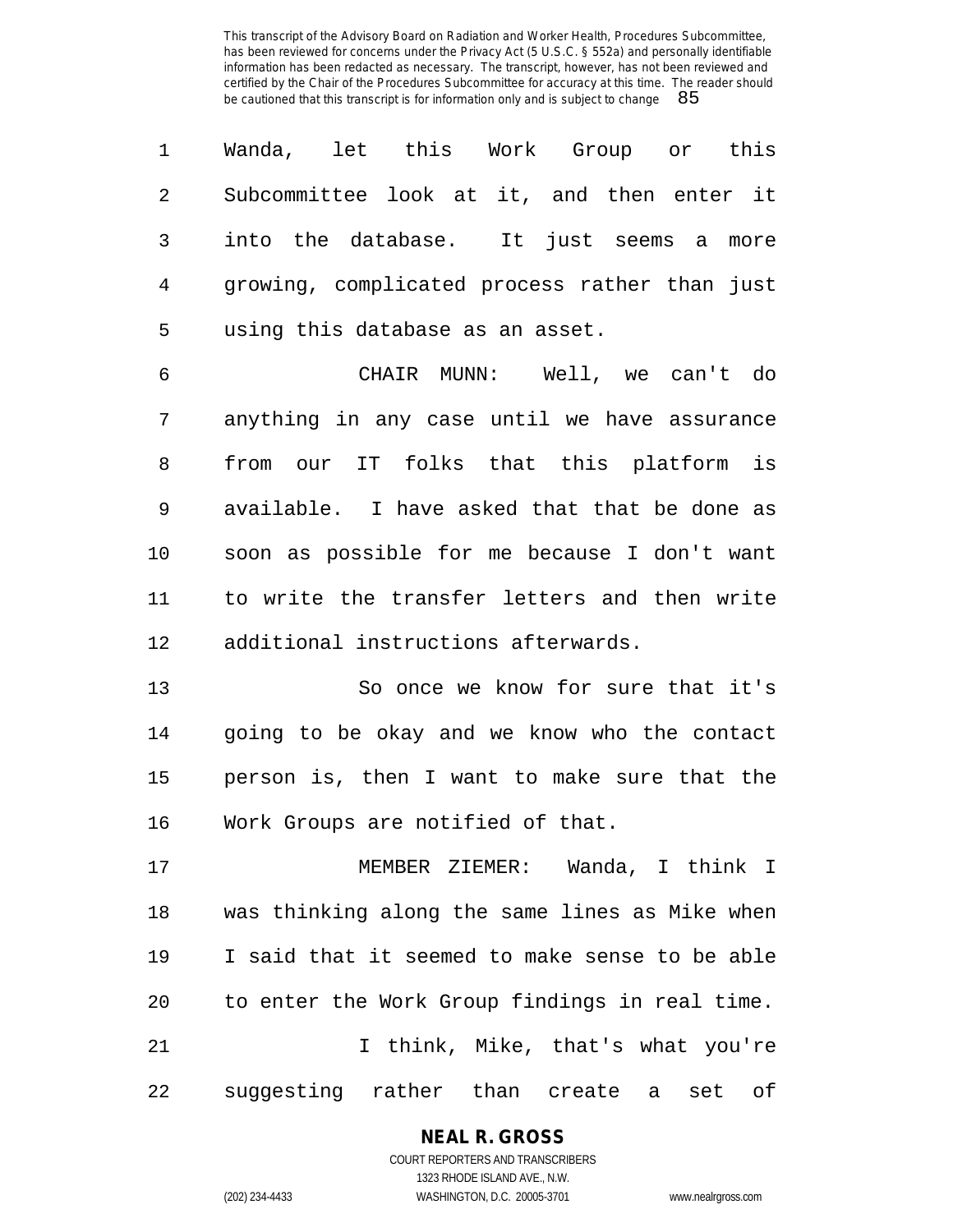documents and then have to have them re-entered, right?

 MEMBER GIBSON: Right. That's what I was saying, Paul. MEMBER ZIEMER: Yes, and that certainly makes sense to me. And I think the only issue, then, would be who's authorized to do it and the extent to which the system is restricted. It sounds like that's pretty straightforward to do. So the capability will be there.

 But we will have to, as Wanda said, have to confirm that it's doable and that it's accessible and can actually do that. CHAIR MUNN: Yes, we'll see what we can do.

 MEMBER ZIEMER: And I notice here, just in looking at this status report, and looking at the first one, because I have the responsibility for that, TBD-6000, see, we have got this stuff and we've done things on these 13 issues, but there's no feedback right

**NEAL R. GROSS**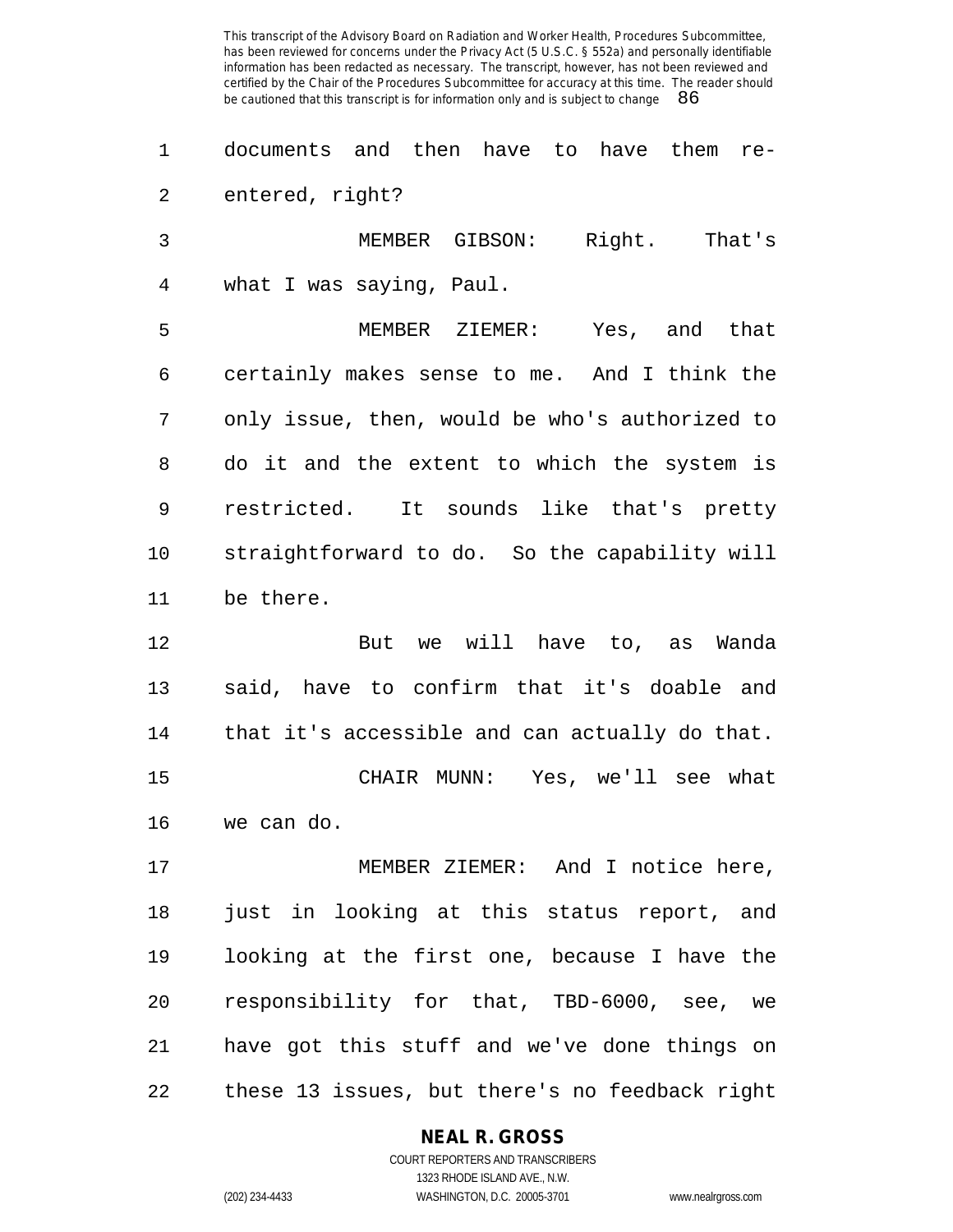now.

| $\overline{2}$ | CHAIR MUNN: Right, but --                      |
|----------------|------------------------------------------------|
| $\mathfrak{Z}$ | MEMBER ZIEMER: And we need to be               |
| 4              | able to get into the system because we have    |
| 5              | responses on all of these. We have NIOSH       |
| 6              | responses and we have our matrix in which      |
| 7              | those things have been entered. That all       |
| 8              | needs to be put into this system, I think.     |
| 9              | MR. KATZ: Yes. And to get to                   |
| 10             | Emily's point, I don't think anything is       |
| 11             | messed with really with transfers, either,     |
| 12             | because it will be indicated that it's a       |
| 13             | transfer.                                      |
| 14             | MEMBER ZIEMER: Right.                          |
| 15             | MR. KATZ: So you'll still have                 |
| 16             | those that aren't transferred and those that   |
| 17             | are, and you know that those aren't            |
| 18             | transferred and belong to the Subcommittee,    |
| 19             | and those that are --                          |
| 20             | MS. HOWELL: Right, but I guess my              |
| 21             | concern is at one point Steve was saying that, |
| 22             | once the other groups started messing with it, |

#### **NEAL R. GROSS**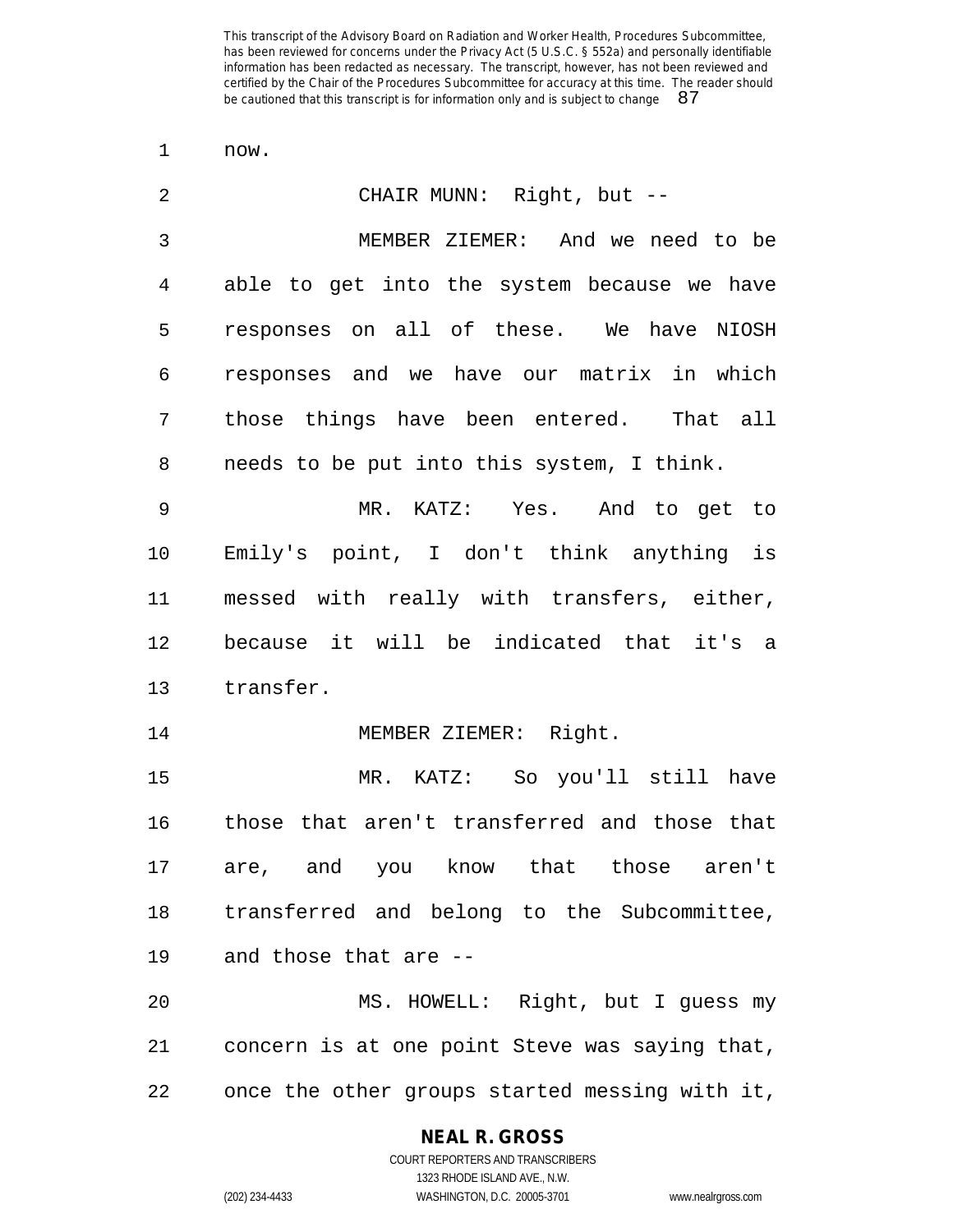it would disappear from that transferred column.

 MR. MARSCHKE: Why? I mean if Paul's Work Group decides to take his 13 or some of his 13 and they've been transferred to his Work Group, and put them over to "in progress," the system would have to know that they're in different status in different Work Groups.

 MS. HOWELL: I mean, couldn't you have this screen for each --

 MR. MARSCHKE: Are you going to have different statuses in different Work Groups, or are you going to have one status across the board for all Work Groups?

 MEMBER ZIEMER: Well, I suppose you could have a sort on here that pulled out the transferred items, like the first one, and then gave their status separately. But, in any event, suppose -- well, it's pretty clear. Thirteen findings, they've all been transferred. Then, if they're in progress, if

# **NEAL R. GROSS**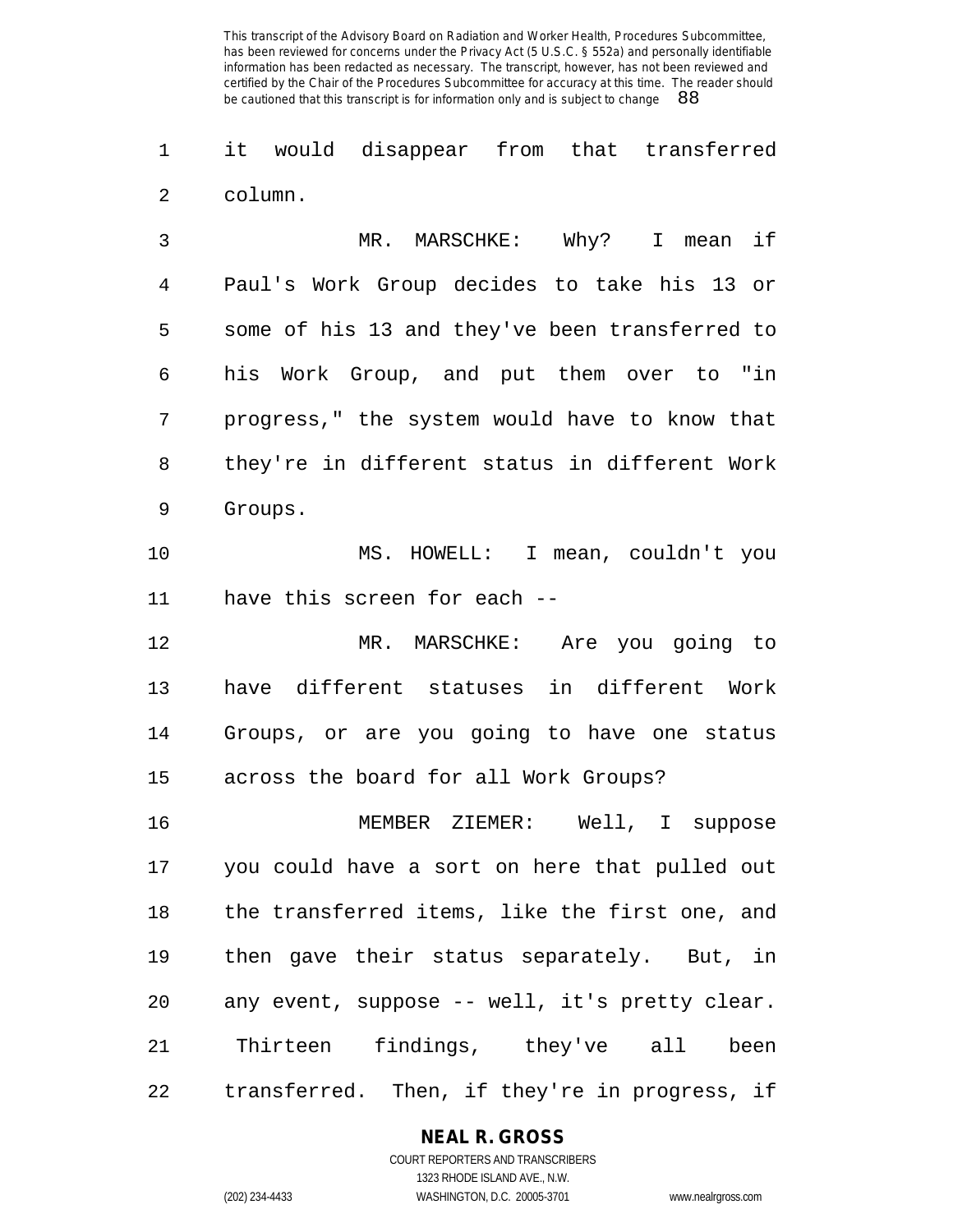| 1              | they're closed, it ought to show up here.      |
|----------------|------------------------------------------------|
| 2              | CHAIR MUNN: Well, no. No, no.                  |
| 3              | DR. MAURO: The transfer, you have              |
| $\overline{4}$ | to know it's been -- we're not doing it.       |
| 5              | MEMBER ZIEMER: Yes.                            |
| 6              | CHAIR MUNN: No.                                |
| 7              | MEMBER ZIEMER: It may need a                   |
| 8              | subset of the transfer, yes.                   |
| 9              | CHAIR MUNN: That really is going               |
| 10             | to muddy the water, if we do that. No, from    |
| 11             | this Subcommittee's point of view, they're     |
| 12             | transferred. They're that other                |
| 13             | organization's problem. They will work those   |
| 14             | issues, and if they close any of those issues  |
| 15             | and respond to us that they are closed and how |
| 16             | they are closed, then we can close them in     |
| 17             | ours, too.                                     |
| 18             | But whatever status they are in                |
| 19             | that other organization is what status they    |
| 20             | are in that other organization. From our       |
| 21             | point of view, they have been transferred.     |
| 22             | MR. MARSCHKE: So you have to have              |

**NEAL R. GROSS** COURT REPORTERS AND TRANSCRIBERS

1323 RHODE ISLAND AVE., N.W.

(202) 234-4433 WASHINGTON, D.C. 20005-3701 www.nealrgross.com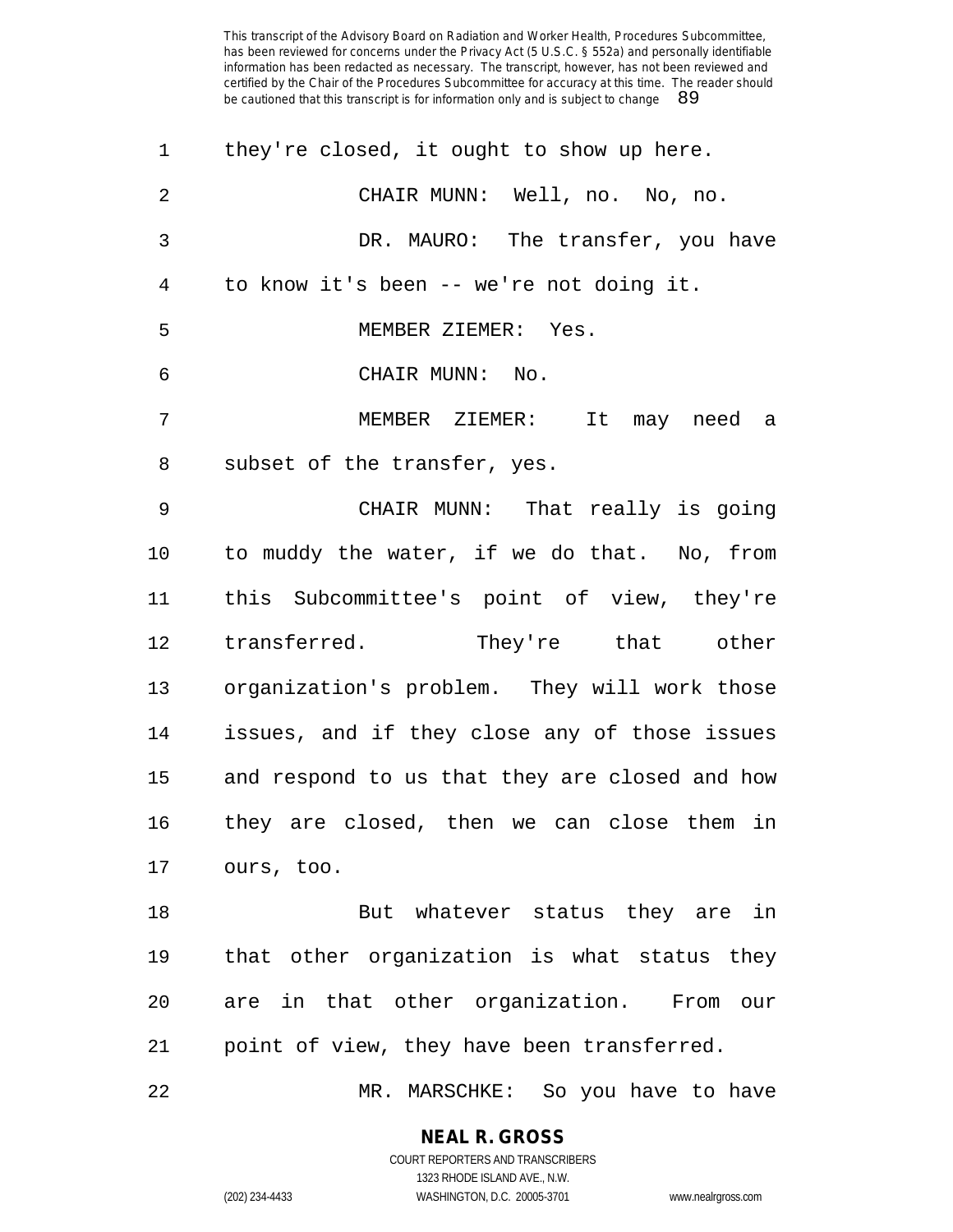| 1  | status, it has got to be linked to Work Group. |
|----|------------------------------------------------|
| 2  | CHAIR MUNN: The Work Group that                |
| 3  | has the responsibility for it may report to us |
| 4  | at any time what they have, how they have      |
| 5  | proceeded and whether or not they have closed  |
| 6  | something.                                     |
| 7  | MR. MARSCHKE: I'm just saying, if              |
| 8  | they are using this database -- I mean, you    |
| 9  | want to keep this transferred status always    |
| 10 | for this Subcommittee --                       |
| 11 | CHAIR MUNN: Yes.                               |
| 12 | MR. MARSCHKE: -- regardless of                 |
| 13 | what the Work Group does. So there has to be   |
| 14 | two; there has to be one set of statuses for   |
| 15 | this Subcommittee and a second set of statuses |
| 16 | for the Work Group.                            |
| 17 | CHAIR MUNN: And that is just                   |
| 18 | confusing as the dickens. If you want to have  |
| 19 | a different table for the Work Group, that's   |
| 20 | fine.                                          |
| 21 | MR. MARSCHKE: Exactly.                         |
| 22 | CHAIR MUNN: Wait, wait, wait.                  |

**NEAL R. GROSS** COURT REPORTERS AND TRANSCRIBERS 1323 RHODE ISLAND AVE., N.W.

(202) 234-4433 WASHINGTON, D.C. 20005-3701 www.nealrgross.com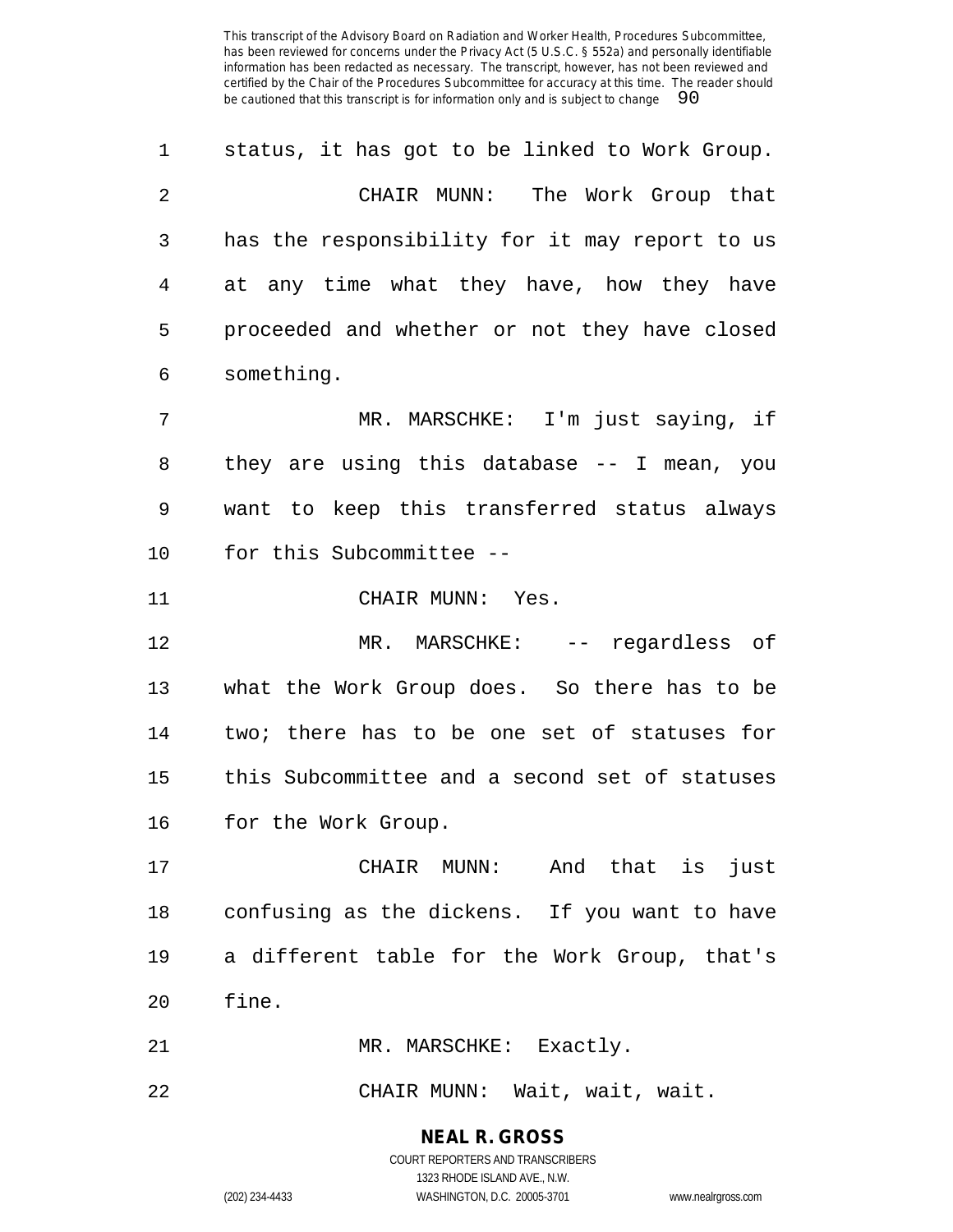| 1  | MR. MARSCHKE: No, I mean the                   |
|----|------------------------------------------------|
| 2  | table, I'm just thinking about how you would   |
| 3  | program it. Right now, I'm sure they don't     |
| 4  | have it programmed for dual statuses.          |
| 5  | CHAIR MUNN: No, I'm sure not.                  |
| 6  | DR. MAURO: Listen, I'm going to                |
| 7  | put Paul's hat on. Okay? Paul now knows        |
| 8  | there's a table here, and he knows that he has |
| 9  | TBD-6000 and --                                |
| 10 | MEMBER ZIEMER: And we have some                |
| 11 | closed items.                                  |
| 12 | DR. MAURO: And you're working the              |
| 13 | problem. You're working the problem.           |
| 14 | MEMBER ZIEMER: Yes.                            |
| 15 | DR. MAURO: Now as far as I'm                   |
| 16 | concerned, if you want that knowledge and      |
| 17 | information and history that has been          |
| 18 | developed under your Work Group somehow to be  |
| 19 | captured here because it's convenient, and     |
| 20 | you'd like it be accessible by anyone who      |
| 21 | wants to look at it on the whole Board, great. |
| 22 | Or you may decide, no, I don't want to do it   |

## **NEAL R. GROSS** COURT REPORTERS AND TRANSCRIBERS

1323 RHODE ISLAND AVE., N.W. (202) 234-4433 WASHINGTON, D.C. 20005-3701 www.nealrgross.com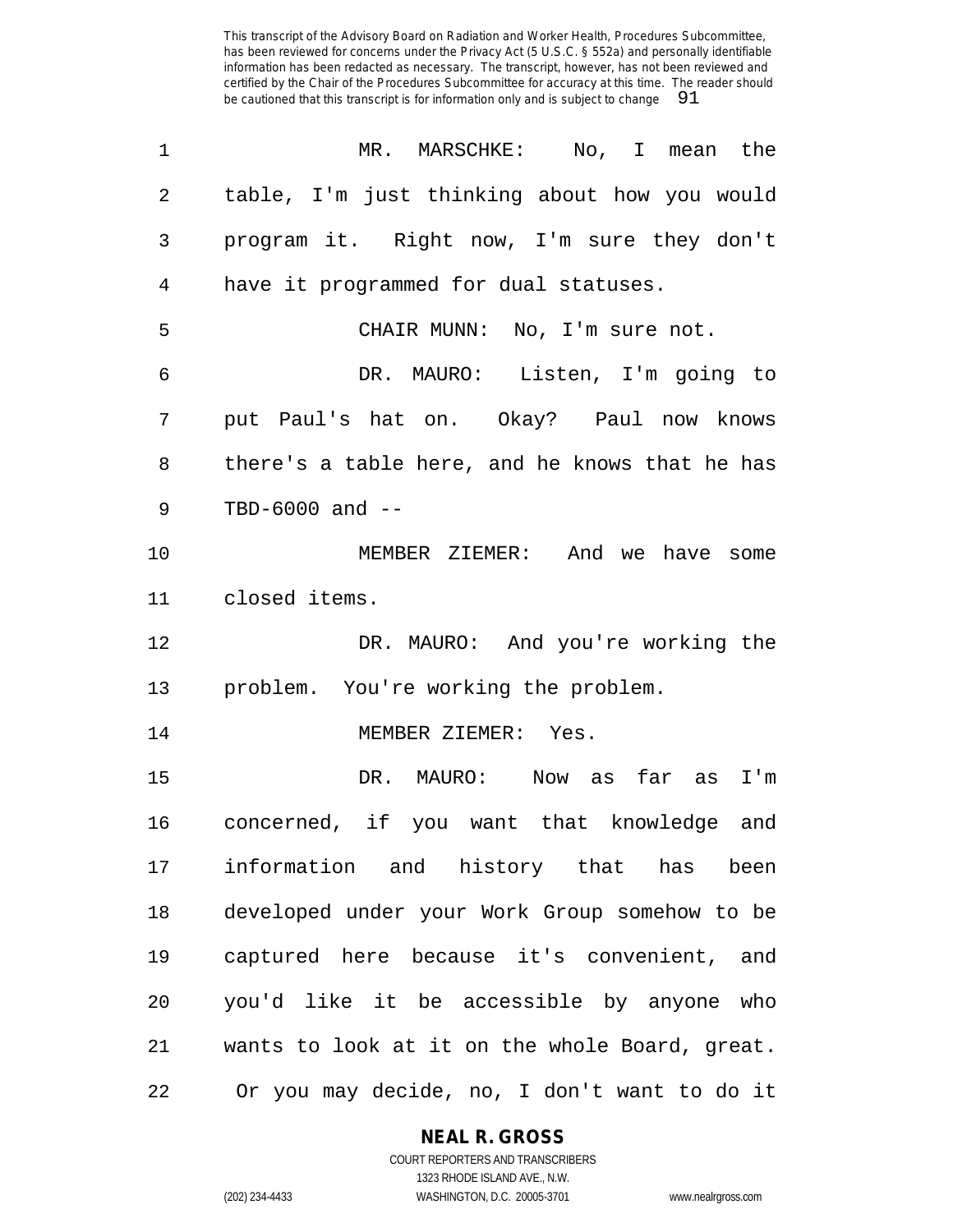that way; I'm going to keep my own. Then you do it that way.

 It's sort of like -- it's almost like this Subcommittee, because it happens to have this tool, and it might be useful for other people as a place for keeping track of information, great. But I could see Mark saying, "Listen, I don't want to do that." I know Mark likes his tracking system, and he doesn't quite trust this one yet. And I respect that.

CHAIR MUNN: Yes.

13 DR. MAURO: And he may never -- I mean, to me --

 MR. MARSCHKE: This is a document-driven database.

17 DR. MAURO: Right.

 MR. MARSCHKE: The document is the primary driver in here. It's not the issues. So, basically, everything is linked to the document --

DR. MAURO: Right.

**NEAL R. GROSS** COURT REPORTERS AND TRANSCRIBERS

1323 RHODE ISLAND AVE., N.W. (202) 234-4433 WASHINGTON, D.C. 20005-3701 www.nealrgross.com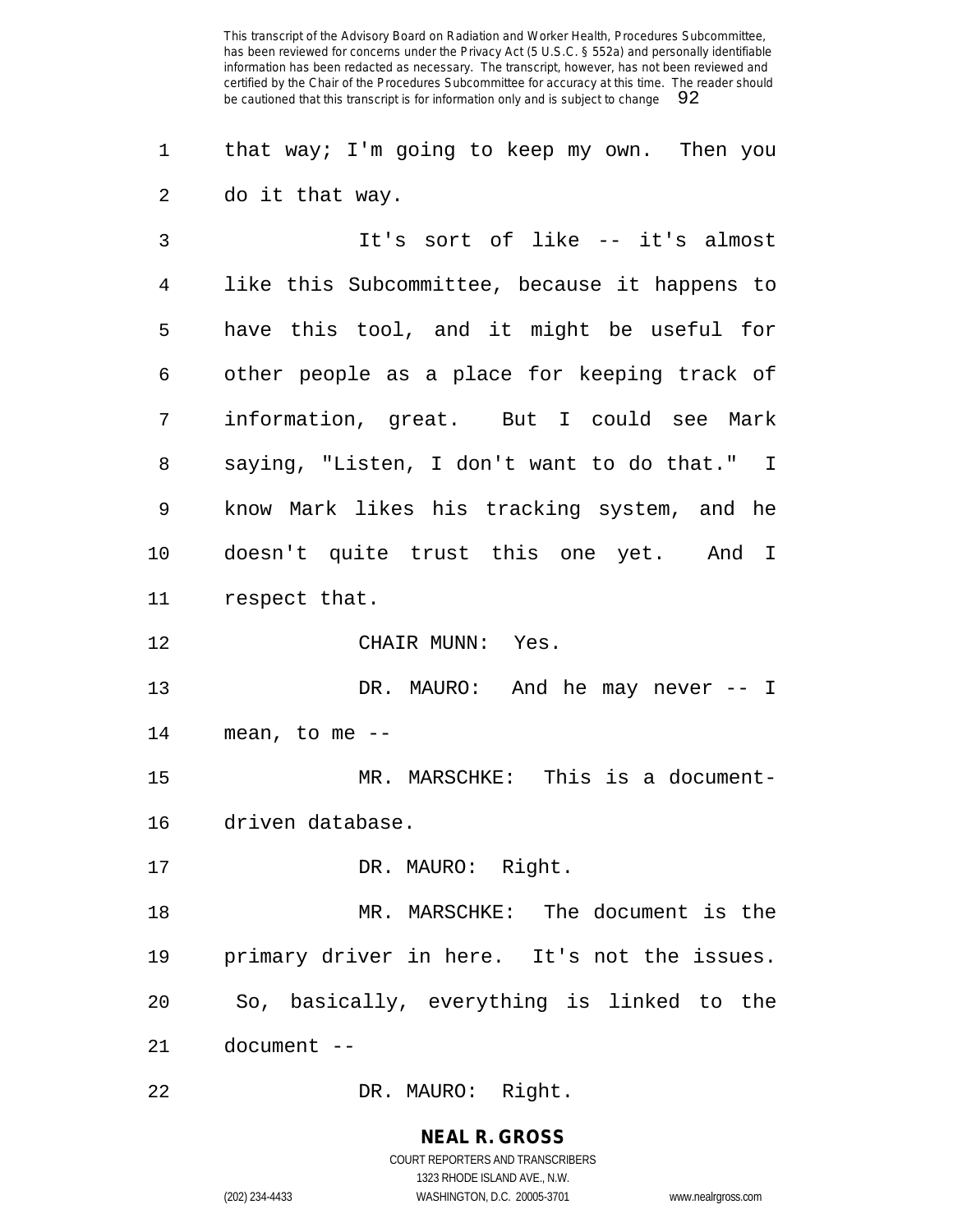| $\mathbf 1$ | MR. MARSCHKE: -- as I understand               |
|-------------|------------------------------------------------|
| 2           | the way this database is set up. So that       |
| 3           | means the document has got to have two sets of |
| 4           | statuses associated with it.                   |
| 5           | DR. MAURO: Yes, but we don't have              |
| 6           | to be the keeper of Paul's --                  |
| 7           | MR. MARSCHKE: You don't                        |
| 8           | necessarily have to be the keeper of it,       |
| 9           | $but --$                                       |
| $10 \,$     | DR. MAURO: If Paul wants to keep               |
| 11          | the records himself and have his own, and      |
| 12          | report back to the full Board, I mean --       |
| 13          | CHAIR MUNN: It's an option.                    |
| 14          | DR. MAURO: -- this is an option.               |
| 15          | CHAIR MUNN: It's an option.                    |
| 16          | DR. MAURO: It's an option, yes.                |
| 17          | And I will<br>CHAIR MUNN:                      |
| 18          | incorporate that in my letter, my transfer     |
| 19          | letter.                                        |
| 20          | And in the meantime, the big thing             |
| 21          | that I'm looking for is a heart-to-heart with  |
| 22          | IT about what they can do in terms of the      |

# **NEAL R. GROSS**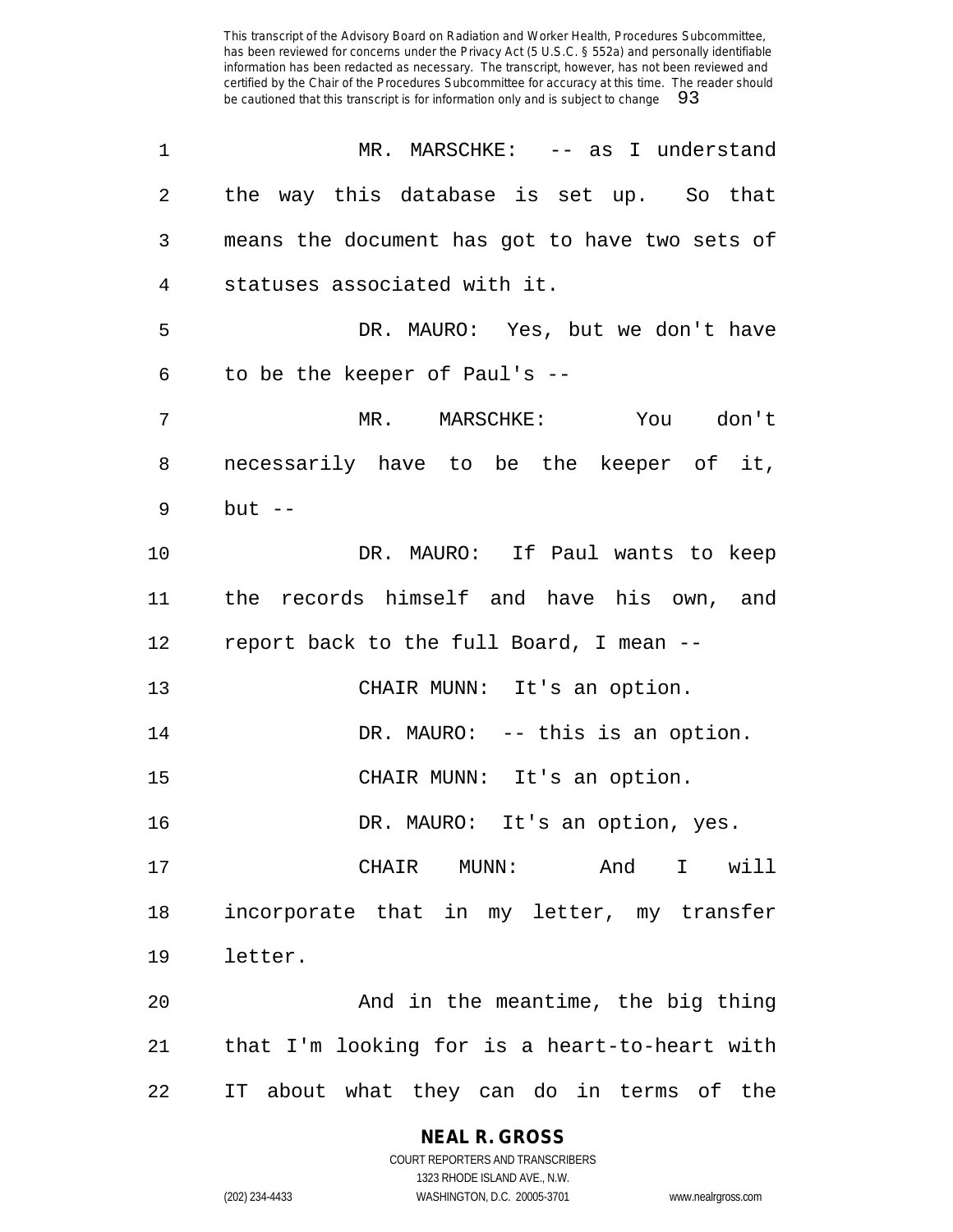platform and the other Work Groups and Subcommittees.

 DR. MAURO: You know, the only thing, I really like the idea that once you close issues and you've resolved them, you'd like it to get into this historical record- tracking system, get it in here because you think it's good for the program. We still have it on the table. Well, then, of course, Paul can do one of two things, the paper approach or, Paul, you go right in there and have someone go in and load it. I mean that's the issue there. MEMBER ZIEMER: Okay, but let me complicate your system. So in those 13 findings, there are some issues which are generic. DR. MAURO: And they go someplace else. MEMBER ZIEMER: And they have been, in a sense, retransferred. So it can get a little messy. But it would be useful to

# **NEAL R. GROSS**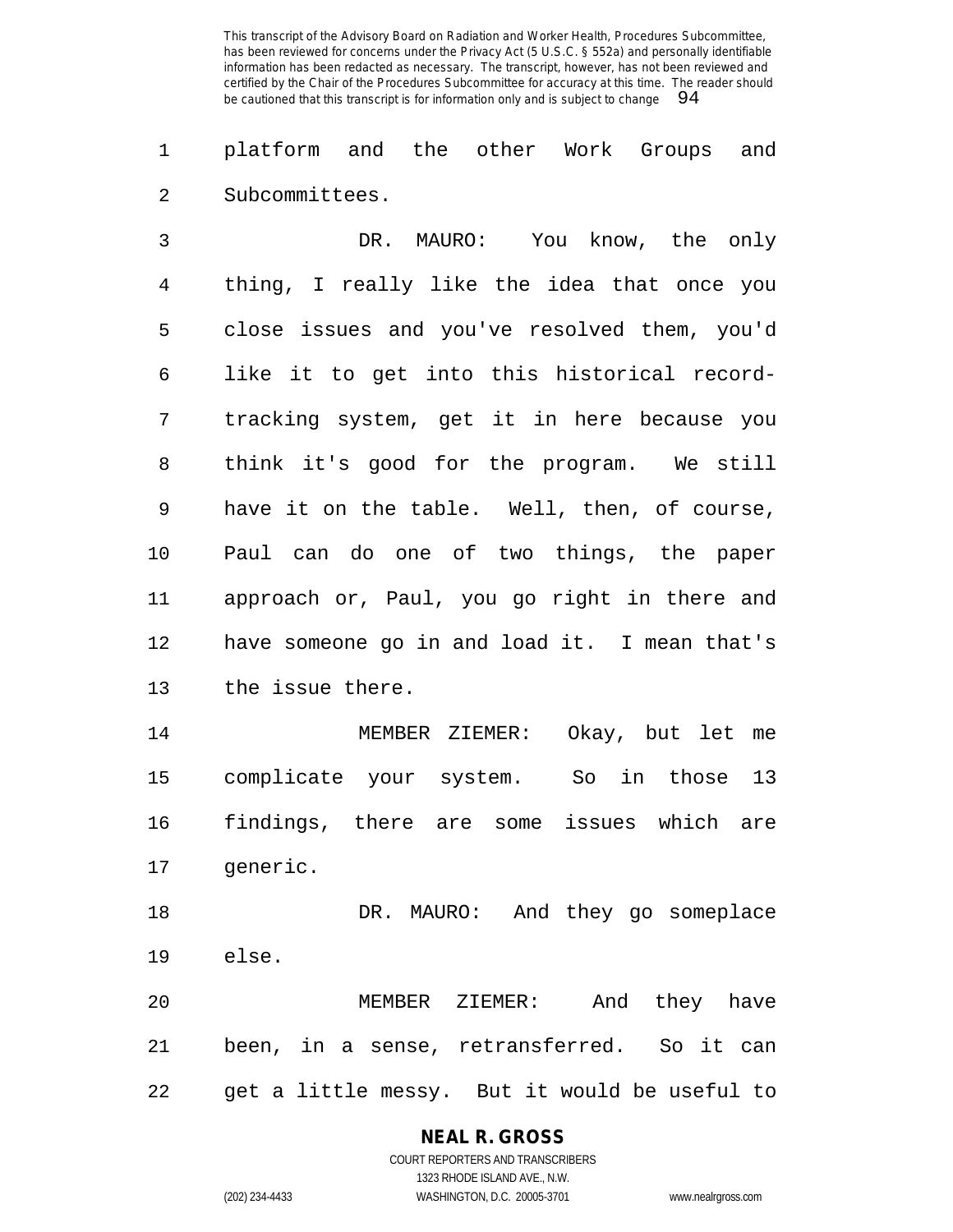| $\mathbf 1$ | be able to look at this and say, you know,     |
|-------------|------------------------------------------------|
| 2           | those 13 findings have been transferred, and   |
| 3           | seven of them are closed, and so on. But how   |
| 4           | do we distinguish that, whether or not I'm in  |
| 5           | this system or not? My preference would be     |
| 6           | that we would work in this system. This is     |
| 7           | personal preference, and if it's Mike's Work   |
| 8           | Group, work in this system. And as you closed  |
| 9           | your items, it would automatically show up     |
| 10          | here as a closed item.                         |
| 11          | MR. MARSCHKE: I think that's                   |
| 12          | better.                                        |
| 13          | MEMBER ZIEMER: Do you know what                |
| 14          | I'm saying?                                    |
| 15          | MR. MARSCHKE: I like that piece.               |
| 16          | MEMBER ZIEMER: Or if we said it's              |
| 17          | in abeyance, it would show up automatically    |
| 18          | because it would be in the system. Now how we  |
| 19          | would distinguish that between what this       |
| 20          | Subcommittee actually did versus what the Work |
| 21          | Group did? I think we need to think about      |
| 22          | that a little bit.                             |

**NEAL R. GROSS**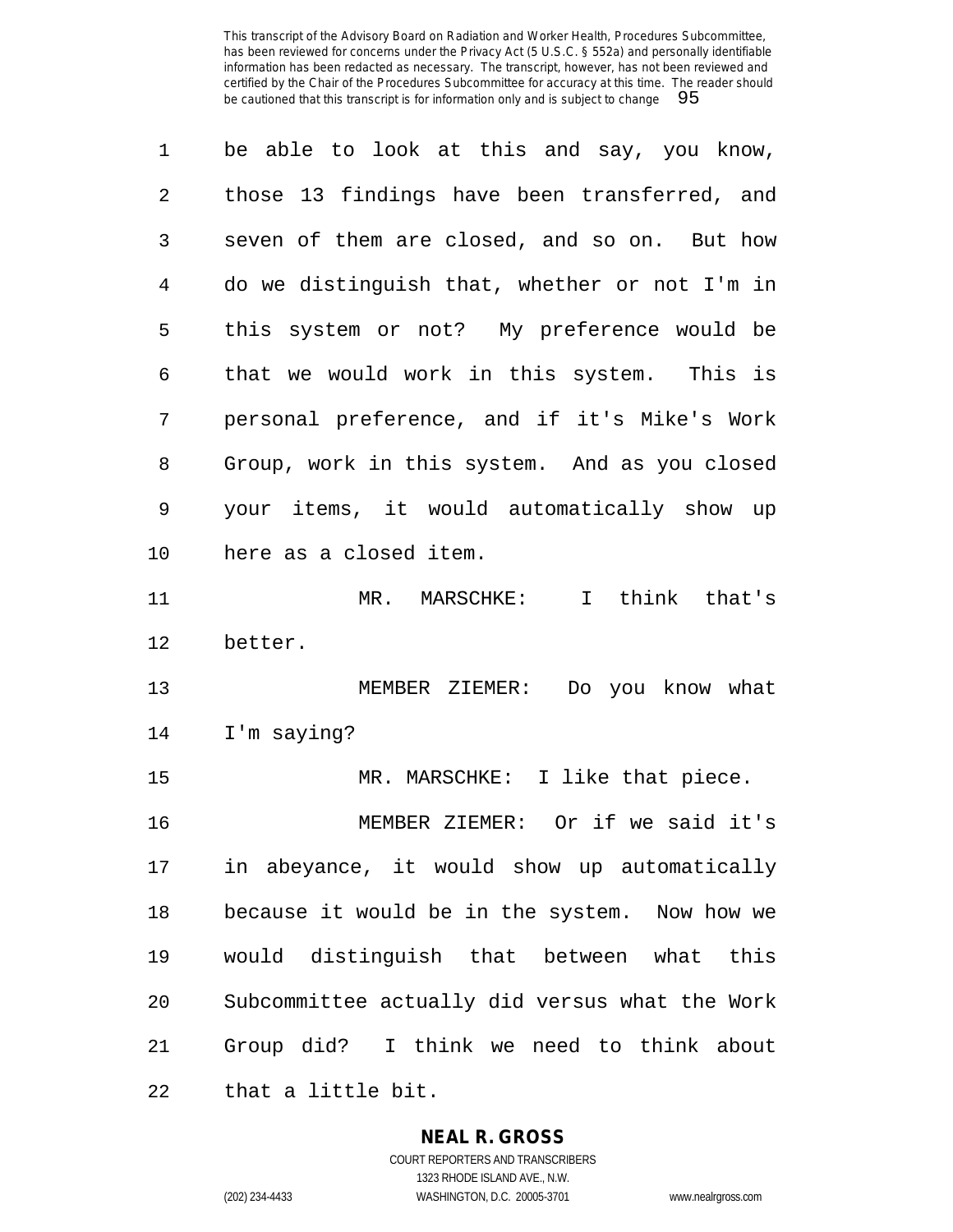has been reviewed for concerns under the Privacy Act (5 U.S.C. § 552a) and personally identifiable information has been redacted as necessary. The transcript, however, has not been reviewed and certified by the Chair of the Procedures Subcommittee for accuracy at this time. The reader should be cautioned that this transcript is for information only and is subject to change 96 MR. MARSCHKE: I'll go back to that screen. DR. ULSH: Battelle 6000. We had started out here. MEMBER ZIEMER: Right. DR. ULSH: And then, at some point -- 8 MEMBER ZIEMER: Well, actually, I'm not sure it did start out here, but -- MR. MARSCHKE: It started here. I think it started here before there was a Work Group. MEMBER ZIEMER: Oh, yes, that's right. DR. ULSH: So it started here, and then at some point this Subcommittee transferred it to Paul's Working group. 18 MEMBER ZIEMER: Right. DR. ULSH: And at that point, it becomes his issue. MEMBER ZIEMER: Right. DR. ULSH: So Paul said there are

This transcript of the Advisory Board on Radiation and Worker Health, Procedures Subcommittee,

#### **NEAL R. GROSS** COURT REPORTERS AND TRANSCRIBERS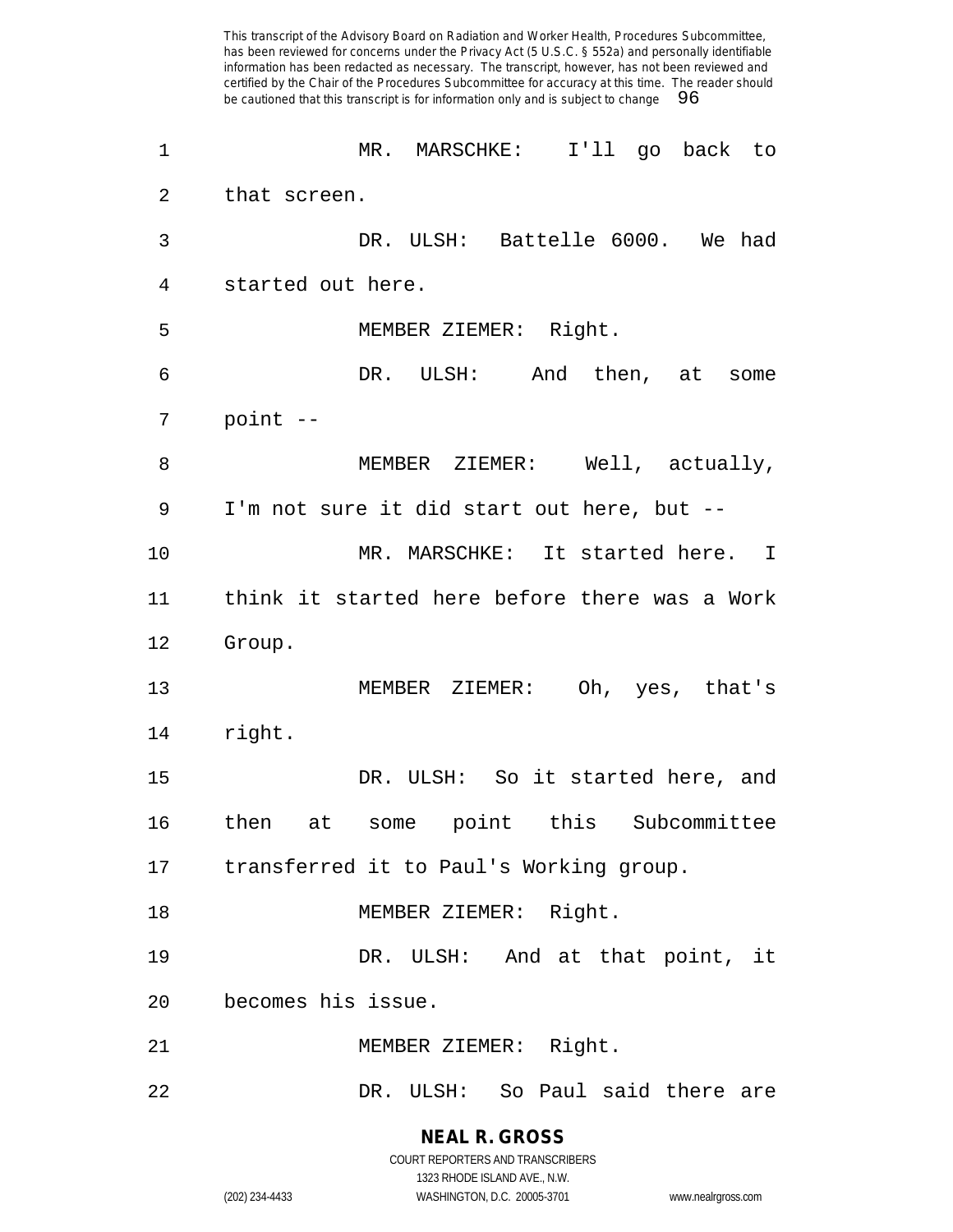13 findings, and since it's his committee's responsibility, when they close an issue, he can go into this, if his Subcommittee or Working Group decides to use this system, he can go in and say closed. And that will show here as closed.

 Alternatively, let's say another document, it started out here, and it went to one of the Subcommittees or Working Groups that Mark Griffon chairs. He doesn't like this system, prefers his own. Well, then, he can't change anything. He's going to have to report back to Wanda, as we talked about, and say, "Hey, Wanda, we've closed this. Here's why. Can you go into the system and mark it changed?"

 Now that's going to be, obviously, an incentive for all of your Working Groups to actually adopt this system.

 But as Steve said, this is a document-driven process. I mean either the document resides here or has been transferred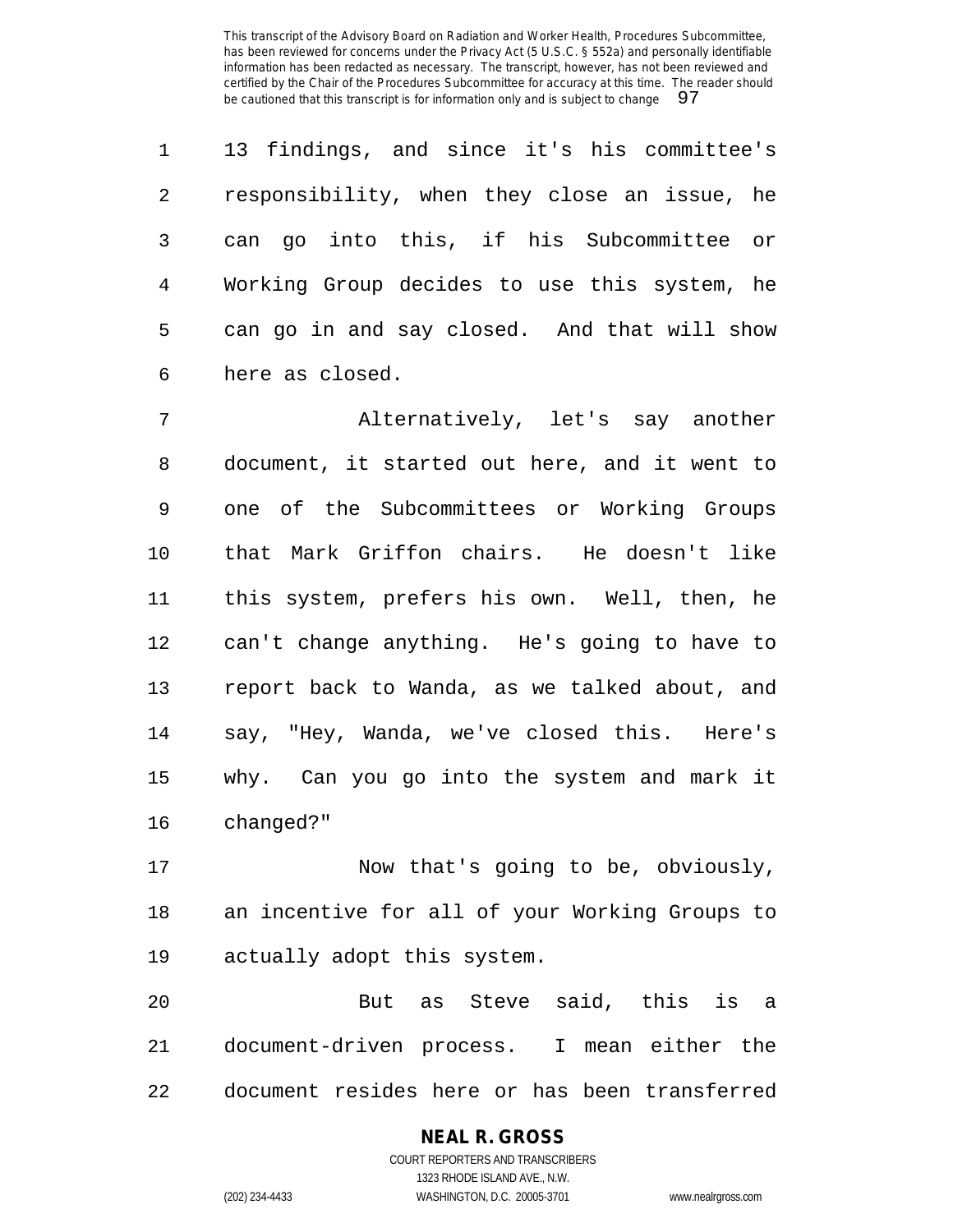| 1              | to somewhere else. And when Paul's Working     |
|----------------|------------------------------------------------|
| 2              | Group goes in and closes it, what you're going |
| 3              | to see when you pull this document up is the   |
| $\overline{4}$ | history. Up until here, here's the actions of  |
| 5              | the Procedures Subcommittee. Boom, it got      |
| 6              | transferred to Paul's Working Group. Here's    |
| 7              | what they did, and, finally, it's closed. And  |
| 8              | it will show that that committee closed it.    |
| 9              | So that record is there.                       |
| 10             | I think that might address your                |
| 11             | concern, Emily.                                |
| 12             | DR. MAURO: I think that I would                |
| 13             | like to add a little bit to that. I agree      |
| 14             | it's document-driven, but the way in which     |
| 15             | documents got here, they found themselves      |
| 16             | here, it was sort of a little arbitrary. You   |
| 17             | know, we've got some Y-12 documents here.      |
| 18             | We've got TBD-6000. We've got some Savannah    |
| 19             | Rivers. And the reality is I know why they're  |
| 20             | there. They got there; there's a history to    |

 that. So it wasn't by design. It just so happened this is where the home that they

## **NEAL R. GROSS** COURT REPORTERS AND TRANSCRIBERS

1323 RHODE ISLAND AVE., N.W. (202) 234-4433 WASHINGTON, D.C. 20005-3701 www.nealrgross.com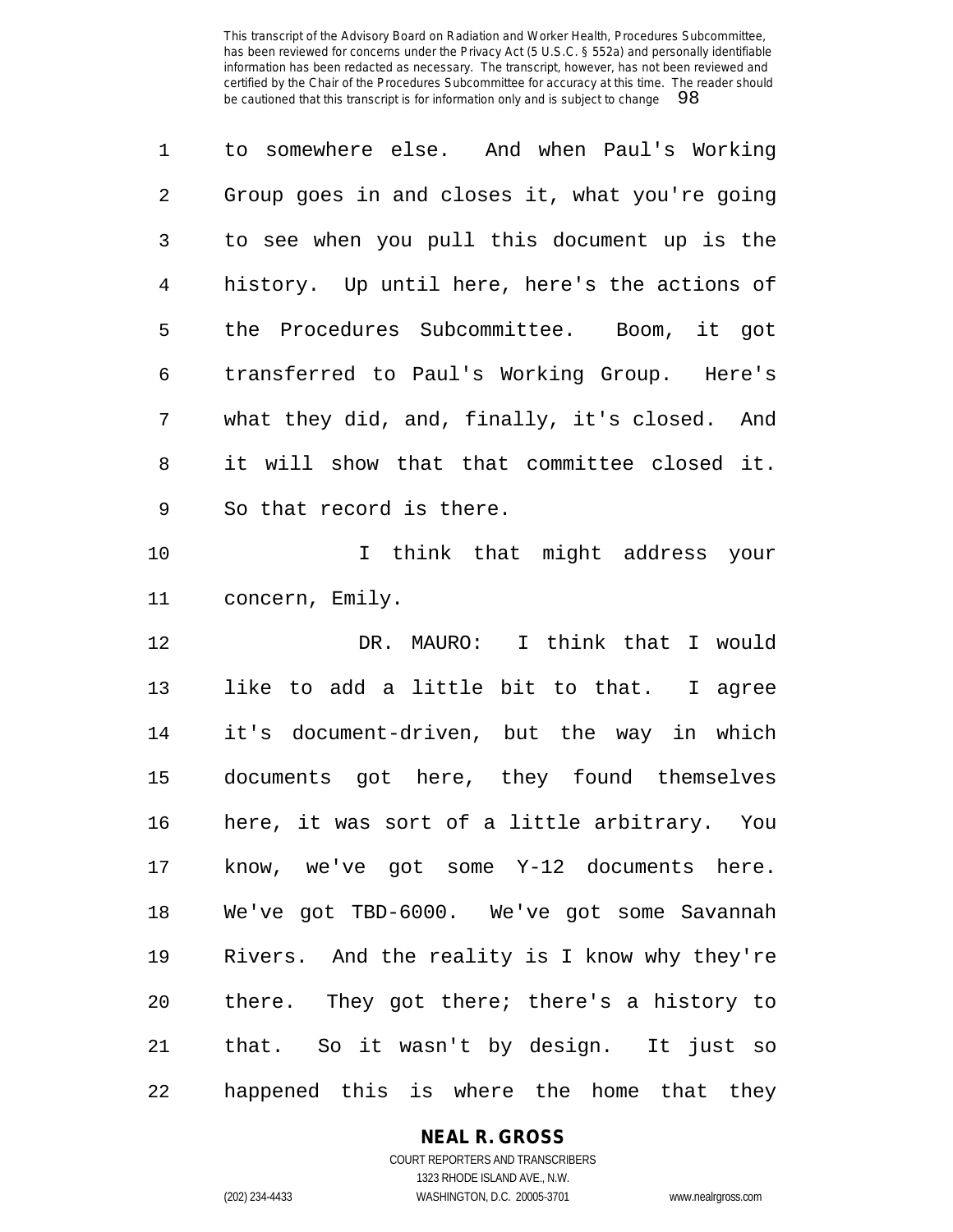found themselves.

| 2            | MR. MARSCHKE: No.                                                                                                                                                                                                                               |
|--------------|-------------------------------------------------------------------------------------------------------------------------------------------------------------------------------------------------------------------------------------------------|
| $\mathbf{3}$ | DR. MAURO: Yes, they did. I                                                                                                                                                                                                                     |
| 4            | remember how. I was there from the beginning,                                                                                                                                                                                                   |
| 5            | and they found their way in here. But then as                                                                                                                                                                                                   |
| 6            | we moved through, Mark pointed out, he said,                                                                                                                                                                                                    |
| 7            | "Listen. Wait a minute. Hold the presses.                                                                                                                                                                                                       |
| 8            | Why are you guys reviewing the Y-12 procedure                                                                                                                                                                                                   |
| 9            | on coworker models? We reviewed that." And                                                                                                                                                                                                      |
| 10           | he's right. Oh, it wasn't Y-12. It was Rocky                                                                                                                                                                                                    |
| 11           | Flats.                                                                                                                                                                                                                                          |
|              | the company of the company of the company of the company of the company of the company of the company of the company of the company of the company of the company of the company of the company of the company of the company<br>$\blacksquare$ |

 But wait, wait, wait. So you're saying -- no, this is not a document -- this was originally conceived, I'm sorry, originally conceived as a convenient tool to help the Procedures Work Group work through the issues resolution on over 500 issues for about 100 procedures. That was the responsibility of this group.

20 Then, along the way, it dawned on us, boy, we've got a bunch of documents in our system that we shouldn't have. They really

## **NEAL R. GROSS** COURT REPORTERS AND TRANSCRIBERS 1323 RHODE ISLAND AVE., N.W.

(202) 234-4433 WASHINGTON, D.C. 20005-3701 www.nealrgross.com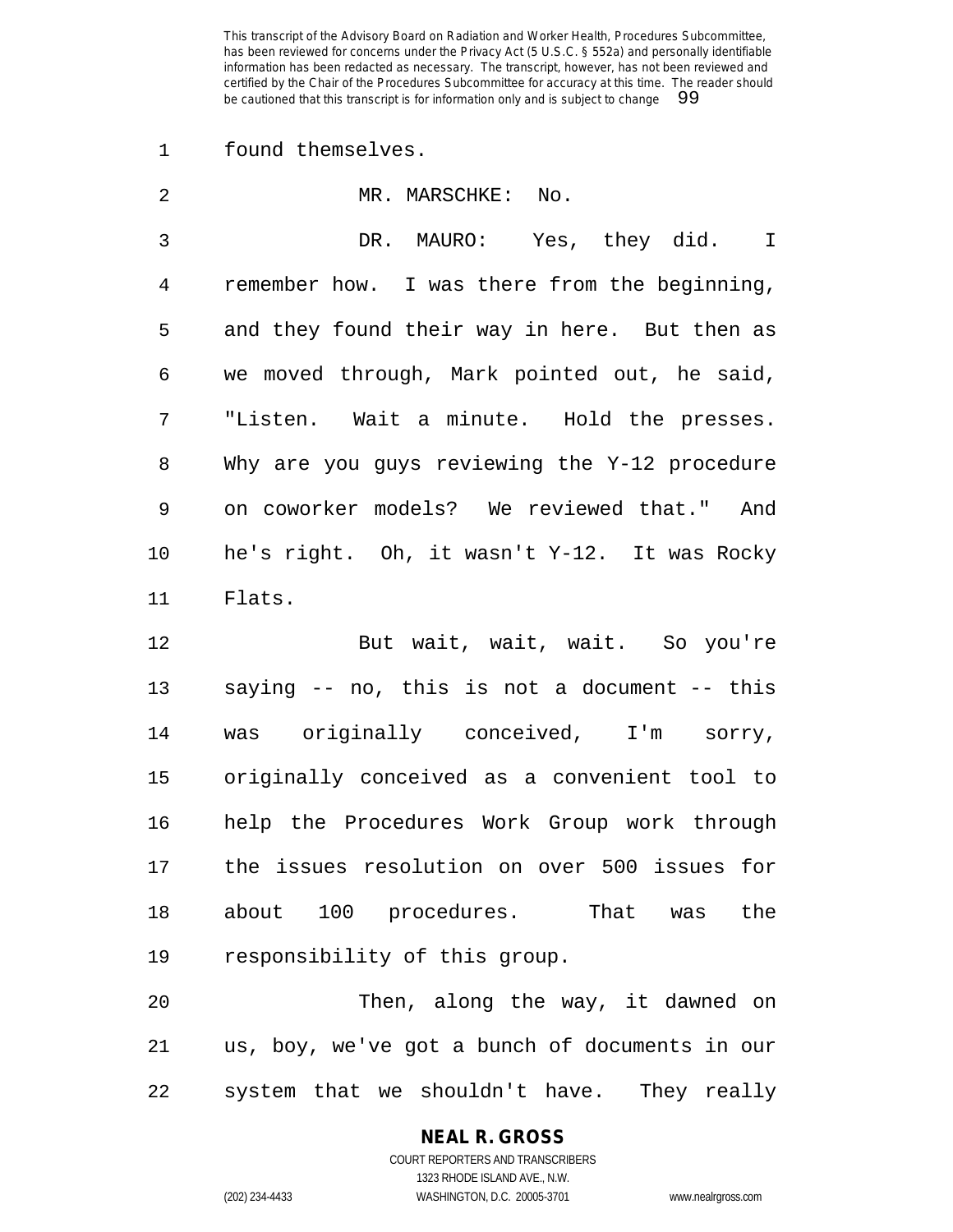belong to somebody else.

| 2 | Now our next phase -- well, wait a              |
|---|-------------------------------------------------|
|   | 3 minute. The very fact that we allowed the     |
|   | 4 process to mature to where it is, we've got a |
|   | 5 great tool.                                   |

 And I see Steve nodding his head that now this could serve many people, have many masters. In other words, we happen to have a tool that maybe turns out it could become more than just the Procedures Subcommittee's vehicle for tracking its own issues. Maybe it could be used as a tool that could track documents, not only the documents that are originally in there, but maybe we could even start adding in documents that come from completely different Work Groups.

MR. MARSCHKE: John, John --

 DR. MAURO: Tell me where I'm wrong on that.

 MR. MARSCHKE: You're wrong because you're talking about the previous database. You're talking about the database

# **NEAL R. GROSS** COURT REPORTERS AND TRANSCRIBERS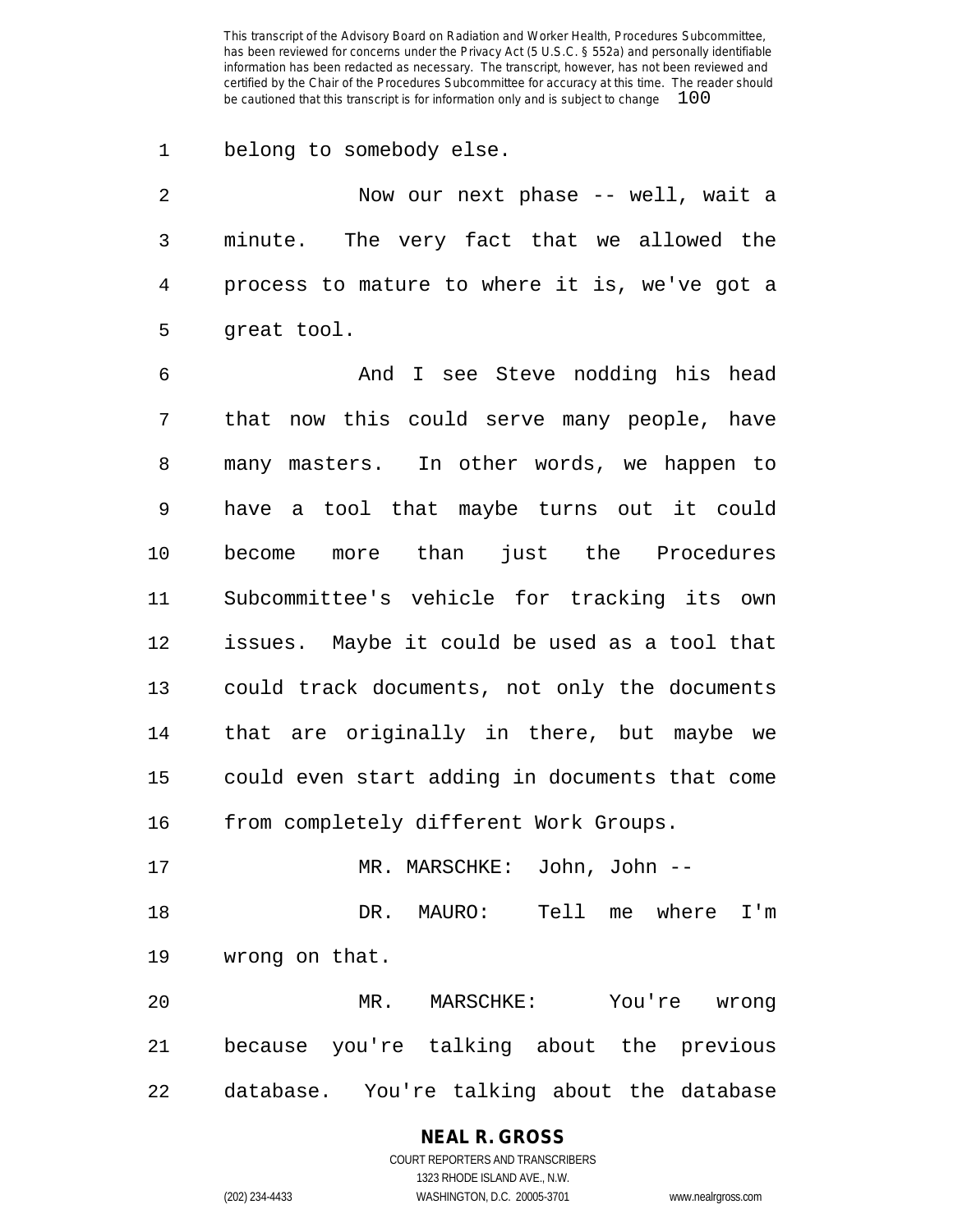| $\mathbf 1$ | that used to exist in Access.                  |
|-------------|------------------------------------------------|
| 2           | This database is totally document-             |
| 3           | driven. All the documents that NIOSH produces  |
| 4           | is in this database in one form or another.    |
| 5           | DR. MAURO:<br>Do<br>we want that?              |
| 6           | That's great, but $-$                          |
| 7           | MR. MARSCHKE: And they've been                 |
| 8           | assigned, these documents, these 91 documents, |
| 9           | if you go back to the original screen here,    |
| 10          | these 91 documents, at the last meeting Leroy  |
| 11          | showed us how to assign documents to this      |
| 12          | particular Subcommittee or Work Group. So 91   |
| 13          | of the entire inventory of documents have been |
| 14          | assigned to this Work Group.                   |
| 15          | Then when Brant and I say this is              |
| 16          | a document-driven database, that's what we're  |
| 17          | meaning when we're saying the database itself  |
| 18          | is document-driven.                            |
| 19          | DR. MAURO: Okay.                               |
| 20          | In the Access<br>MR. MARSCHKE:                 |
| 21          | database, it was issue-driven or finding-      |
| 22          | driven, and the findings were the key things   |

# **NEAL R. GROSS**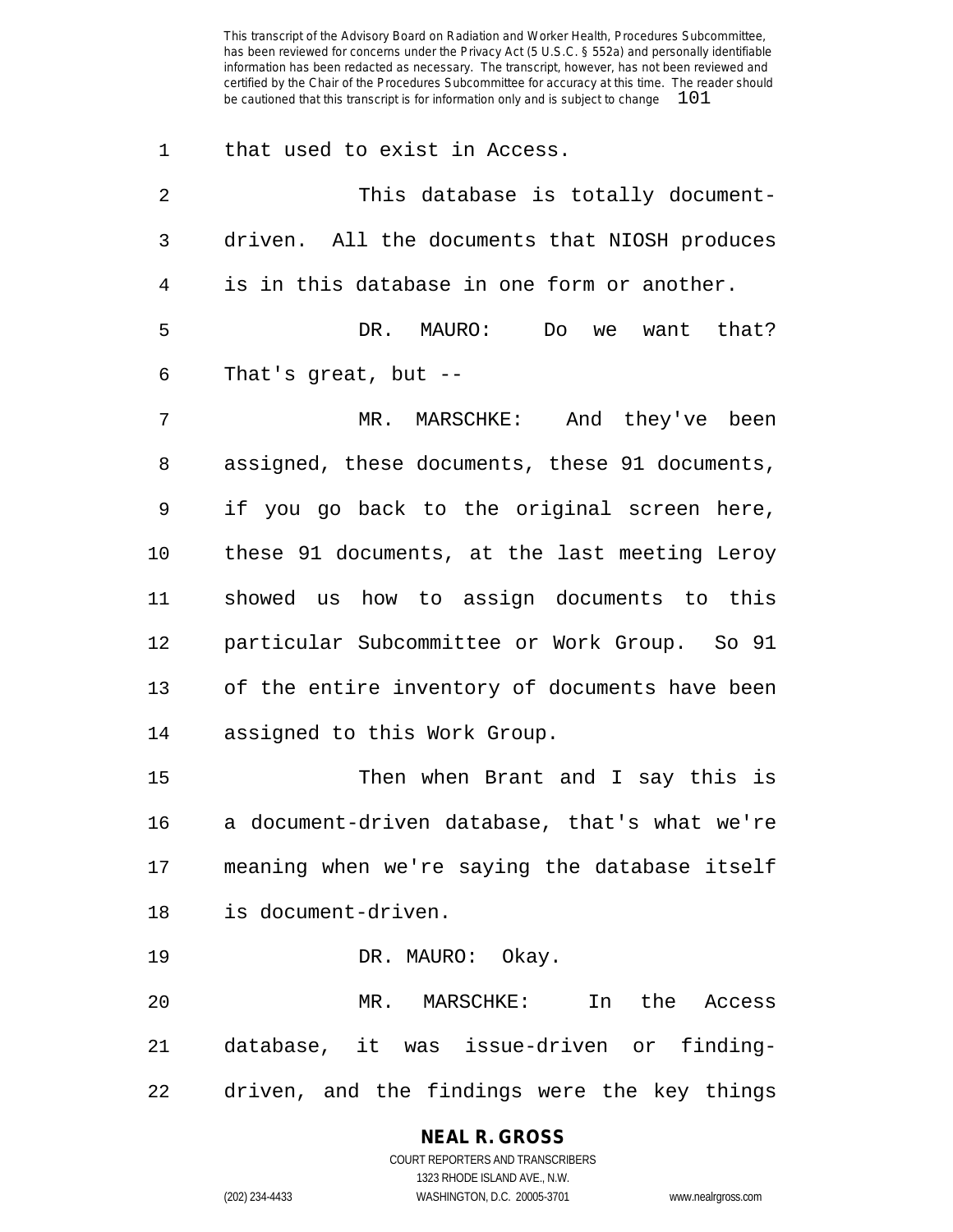that were put in. In this document, it's document-driven. Each document has a type, a status of the document, who it's been assigned to, who is its primary author, and a whole bunch of other information. If you go to this screen, which we're talking about getting rid of, there's a whole bunch of information in here which identifies what's going on with that document, who the document is, who the review manager is, who the administration manager is. So that's what we're saying. When it's a document-driven database, that's what we're saying. DR. MAURO: So a tool was developed by NIOSH in the transition that is much, much more powerful than, I guess, was ever intended. MR. MARSCHKE: Much, much more powerful than the Access database. MR. HINNEFELD: It was an existing application that we had.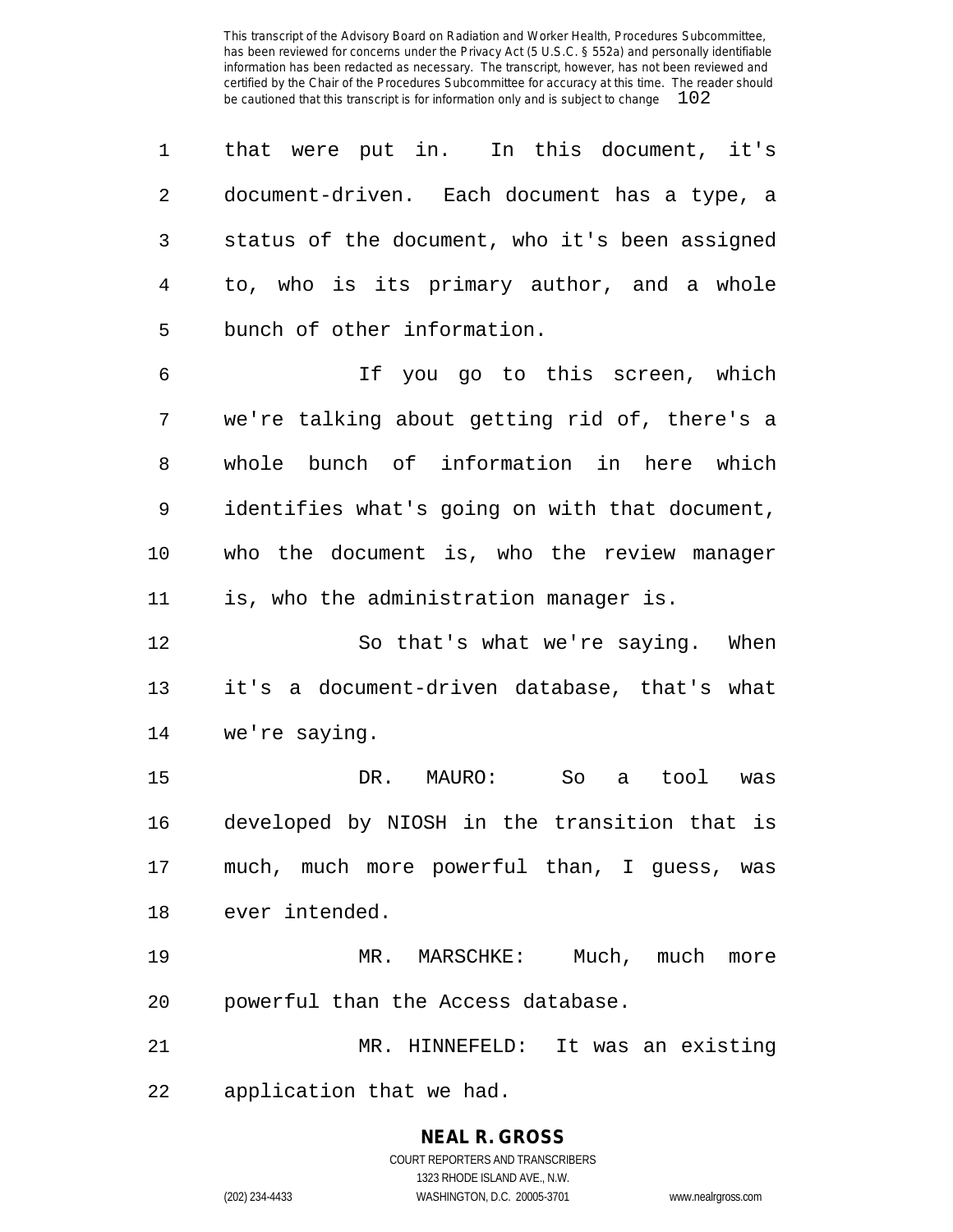| 1  | DR. MAURO: Okay. We're in this                |
|----|-----------------------------------------------|
| 2  | funny place. We have a tool that, in theory,  |
| 3  | could be the universal fix for tracking all   |
| 4  | issues on every Work Group everywhere in an   |
| 5  | integrated fashion, which is wonderful, which |
| 6  | I think was Lew Wade's dream four years ago.  |
| 7  | And we're moving in that direction. This work |
| 8  | product that you folks put out is taking many |
| 9  | steps in that direction.                      |
| 10 | I will sit silently now because               |
| 11 | we're in a new realm now that I never thought |
| 12 | about.                                        |
| 13 | CHAIR MUNN: And if that is our                |
| 14 | intent, to actually have every procedure that |
| 15 | exists in this database, whether or not it's  |
| 16 | assigned to anyone, then it seems to me that  |
| 17 | even contemplating the removal of this        |
| 18 | particular page would be a mistake because    |
| 19 | this particular page then becomes crucial to  |
| 20 | understanding where the action is on<br>any   |
| 21 | document.                                     |

MR. MARSCHKE: I agree with you,

# **NEAL R. GROSS**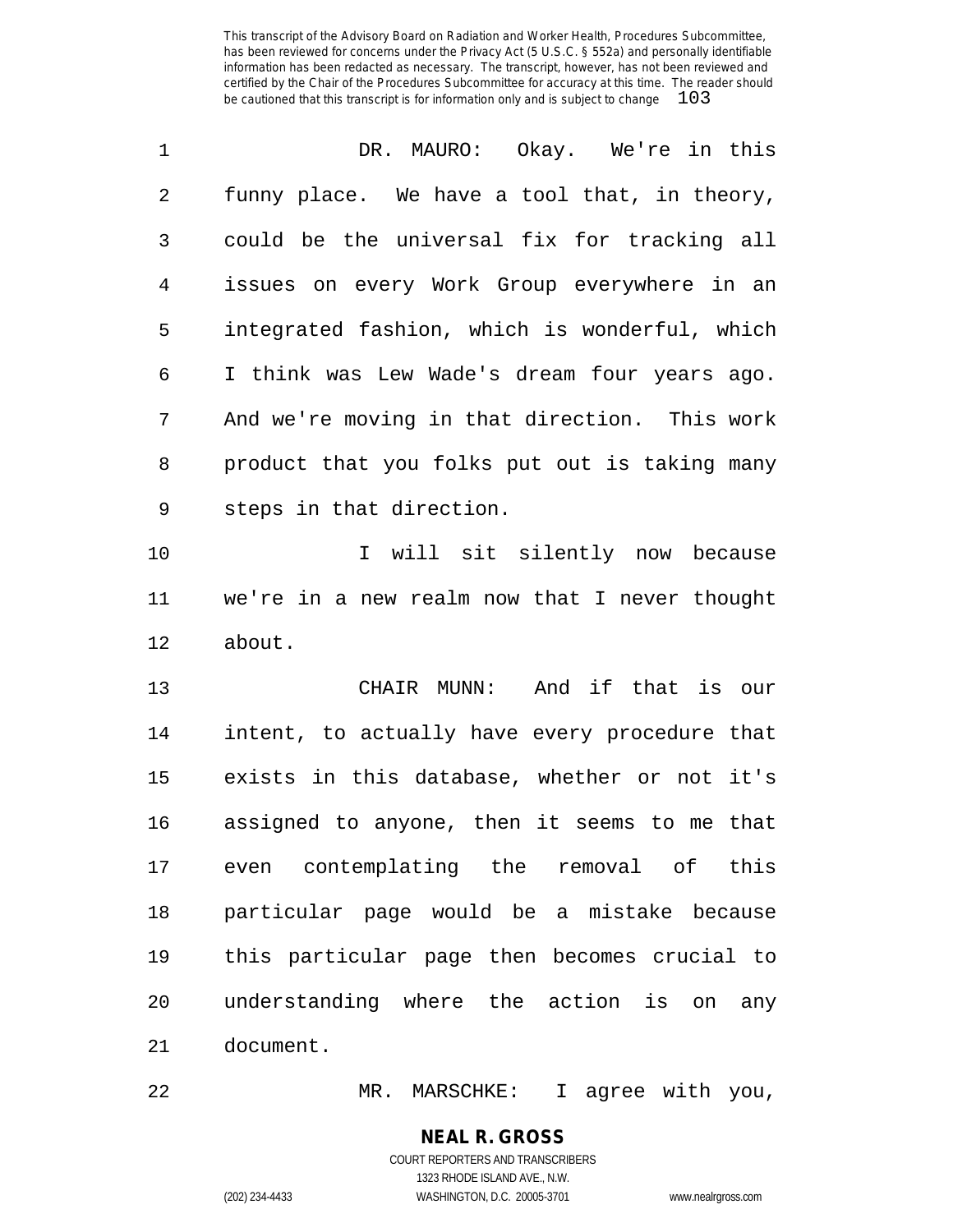| 1  | Wanda. I think we should be able to maintain   |
|----|------------------------------------------------|
| 2  | the capability of pulling up this page. I      |
| 3  | don't know if we want to be able to force      |
| 4  | everybody to every time they want to look at   |
| 5  | the responses to go through this page.         |
| 6  | MEMBER ZIEMER: To go through that              |
| 7  | step.                                          |
| 8  | CHAIR MUNN: If that's the only                 |
| 9  | extraneous step anybody has to take, then --   |
| 10 | MR. MARSCHKE: But when you're                  |
| 11 | putting in some three dozen worth, when you do |
| 12 | that stuff all afternoon, it's --              |
| 13 | CHAIR MUNN: Well, I think we have              |
| 14 | a fair grasp of where I'm going to go between  |
| 15 | now and the time we meet next. We all know     |
| 16 | this is not going to happen in one or two      |
| 17 | meetings. This is going a long way.            |
| 18 | MR. KATZ: But just one                         |
| 19 | clarification that might be helpful.           |
| 20 | CHAIR MUNN: Yes.                               |
| 21 | MR. HINNEFELD: I wanted to ask                 |
| 22 | one thing that's going to help me explain this |

**NEAL R. GROSS** COURT REPORTERS AND TRANSCRIBERS 1323 RHODE ISLAND AVE., N.W.

(202) 234-4433 WASHINGTON, D.C. 20005-3701 www.nealrgross.com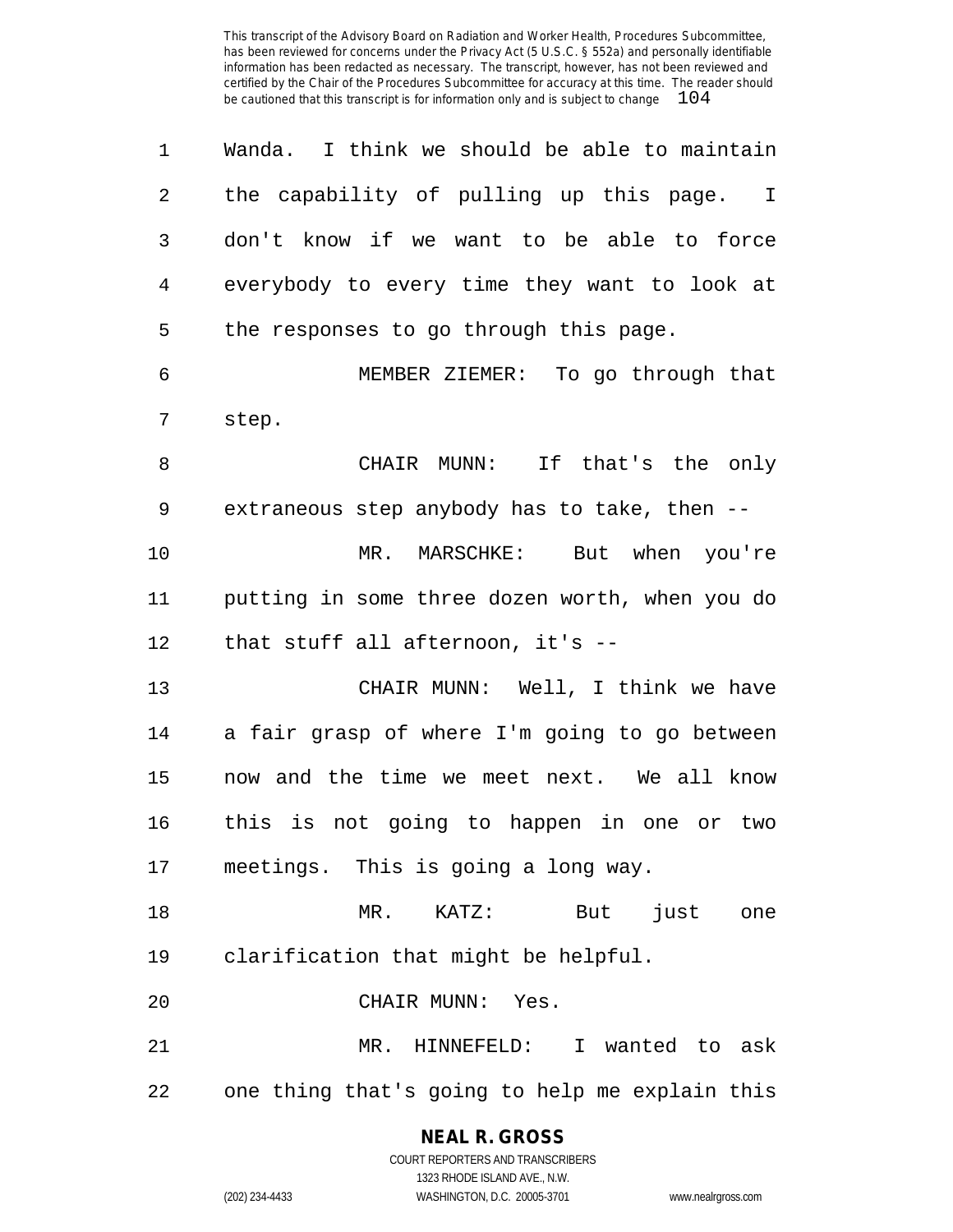| $\mathbf 1$ | to the TST folks some things. I want to make  |
|-------------|-----------------------------------------------|
| 2           | sure that I'm clear on the status and Work    |
| 3           | Group-specific status because here's what I'm |
| 4           | thinking.                                     |
| 5           | We ran that report. We have had a             |
| 6           | report up there of finding status<br>by       |
| 7           | procedure, and on TBD-6000 there were 13      |
| 8           | transfers. So when we look up there, we see   |
| 9           | 13 transfers. We don't have to worry about    |
| 10          | it.                                           |
| 11          | CHAIR MUNN: Okay.                             |
| 12          | MR. HINNEFELD: If the TBD-6000                |
| 13          | Work Group, then, starts using this database  |
| 14          | and says, okay, well, first of all, in order  |
| 15          | to track them for us, we want to call them    |
| 16          | imported. Isn't that what we decided was the  |
| 17          | status for something that you receive from    |
| 18          | some other entity?                            |
| 19          | CHAIR MUNN: Right. Yes, that's                |
| 20          | why we did the --                             |
| 21          | MR. HINNEFELD: Okay. So for us                |
| 22          |                                               |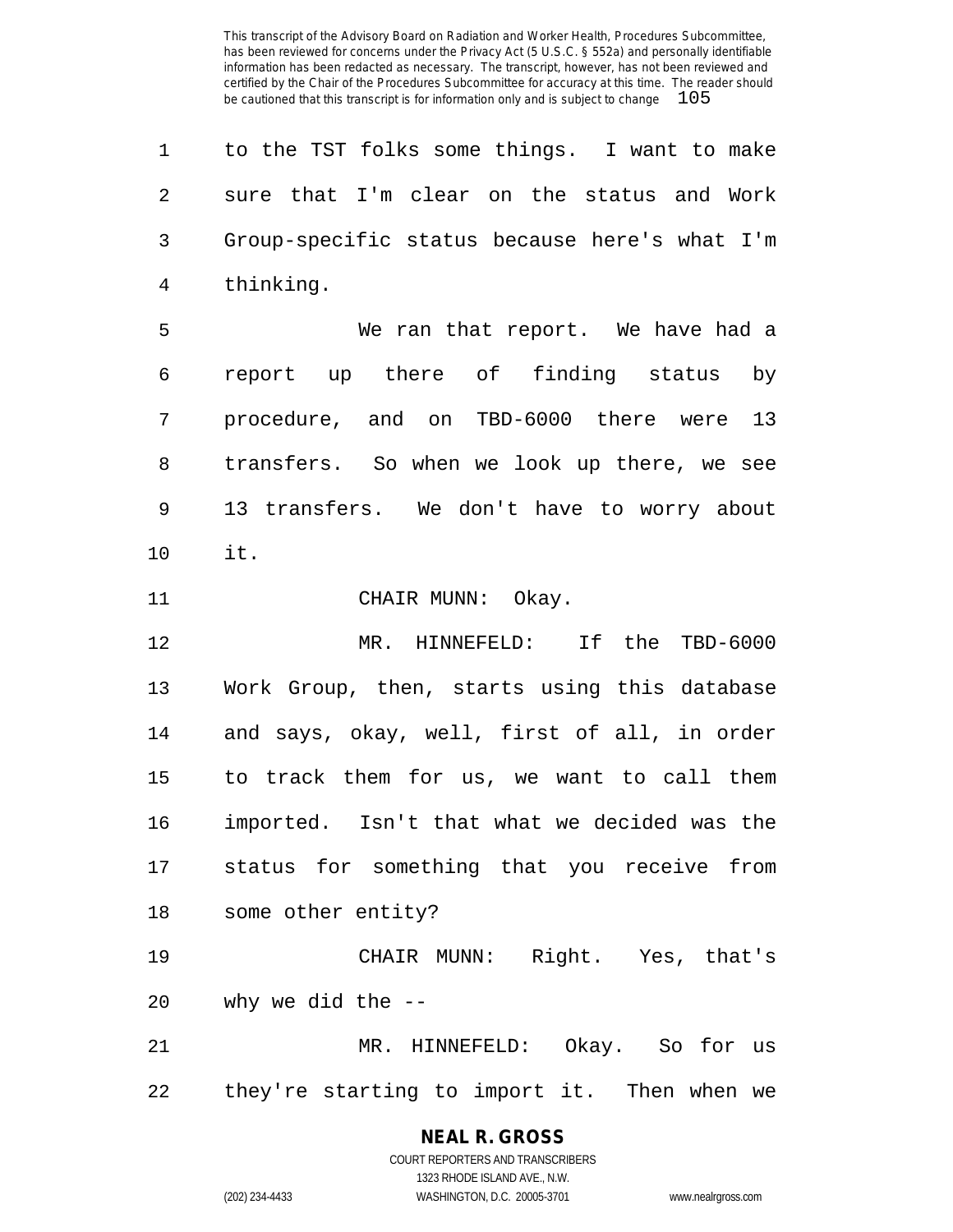| $\mathbf{1}$ | talk about them the first time, they're going |
|--------------|-----------------------------------------------|
| 2            | to be in progress. Now if that is the status  |
| 3            | for that finding, then when we meet again and |
| 4            | we open up this report, we're going to see    |
| 5            | we've got five findings in progress for       |
| 6            | TBD-6000; we'd better go see what we have to  |
| 7            | do on those findings.                         |

 So, to me, it sounds as if we need, like Steve was commenting earlier, a Work Group-specific status for each finding. So when a Work Group, when they get the responsibility for something, the status for that Work Group goes along with that assignment. Okay? Is everybody in agreement on that? Because I don't see another way to do it.

17 Then you would have to pick, when you log in, you have to pick for you and me, or for me and Brant, who can write to several of these, we've got to pick who are we today. Am I the administrator for the Subcommittee for Dose Reconstruction or Subcommittee for

# **NEAL R. GROSS**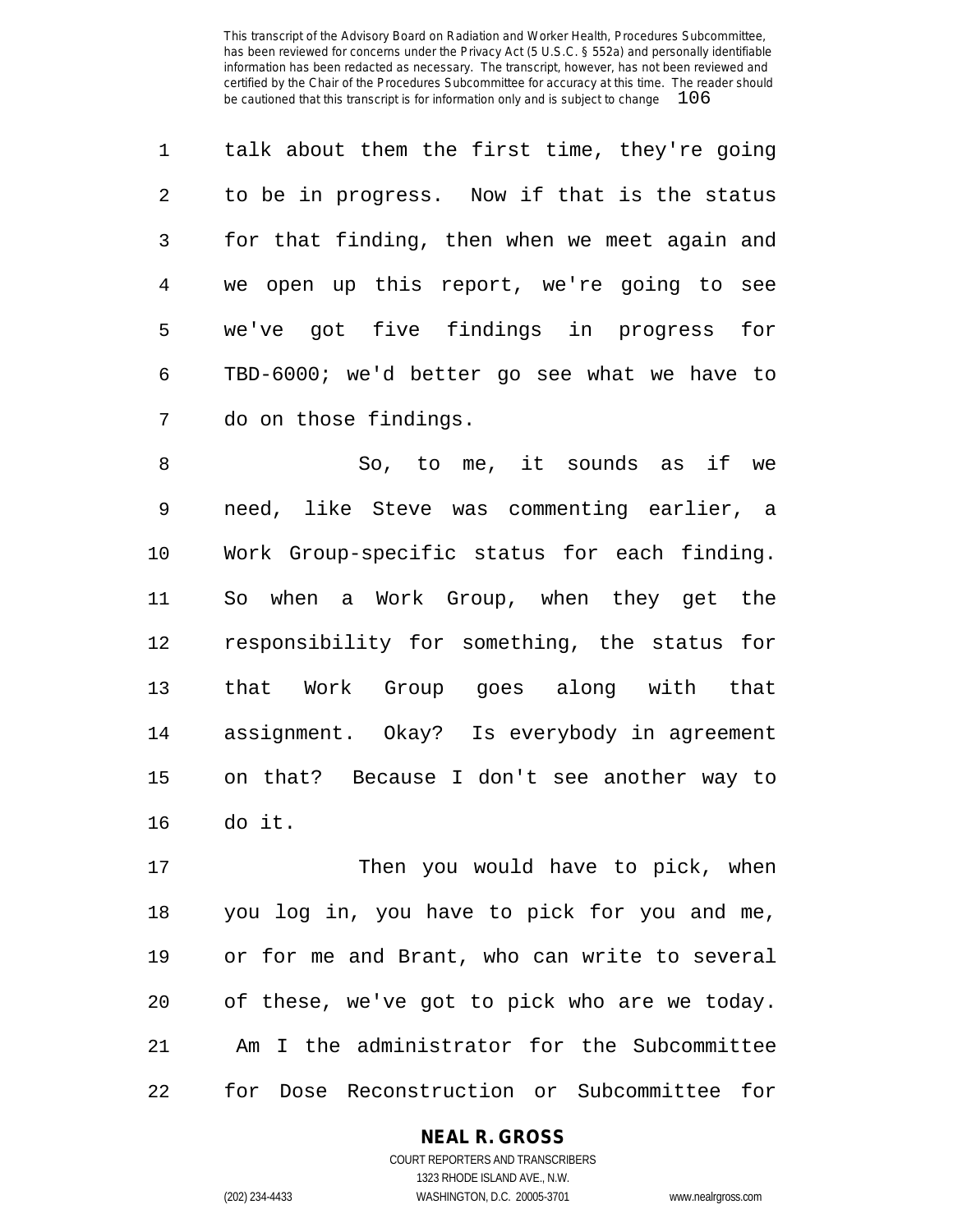Procedures or for Rocky Flats. MR. MARSCHKE: And then Paul threw in the extra curve in that he's transferring some of the 13, he's retransferring some of them to another Work Group. MR. HINNEFELD: Yes. Well, that's okay, though. I mean once you've got the capability, then you make that assignment in the database, and when you make that assignment, it says, okay, what's the status of this new date in this new Work Group. I mean, to me, that's done at assignment, you know, opening up that, but I'll let the TST guys figure out how they're going to do that. CHAIR MUNN: Our whole conversation here has been about control. Who has control of what? And we all want control. There's no question about it. Everybody wants control. I think we're going to have to

make some administrative decisions about who

# **NEAL R. GROSS**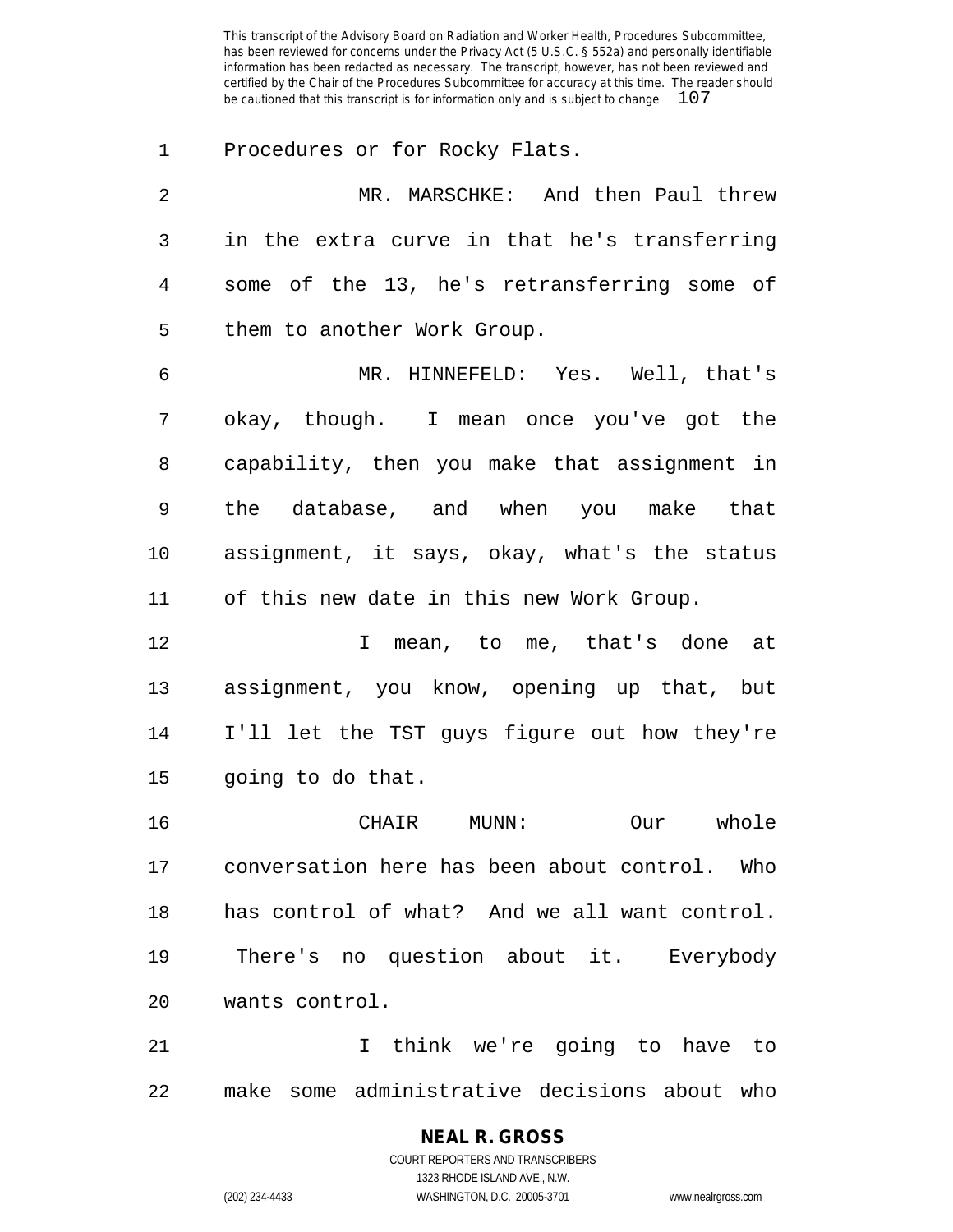has control and how we're going to deal with it. For the time being, as I said, I'm going to do this interim thing. We can change it as we go along. If the concept of control develops in such a way that we decide it's going to be diffuse and everybody has control of everything, then so be it. But for the time being, this Chair does not want to lose control of what this specific group has the responsibility for. So that's the way I'm going to write the transfer letters after I have talked to the IT people. But until I talk to the IT people, nothing more is going to happen. I think we've beaten it to death. We're all ready for a break, I'm quite sure. Let's take 15. MEMBER LEMEN: Can I say one last thing before? CHAIR MUNN: Yes, please do. MEMBER LEMEN: Because I haven't

spoken on it. I've listened for three

**NEAL R. GROSS** COURT REPORTERS AND TRANSCRIBERS

1323 RHODE ISLAND AVE., N.W. (202) 234-4433 WASHINGTON, D.C. 20005-3701 www.nealrgross.com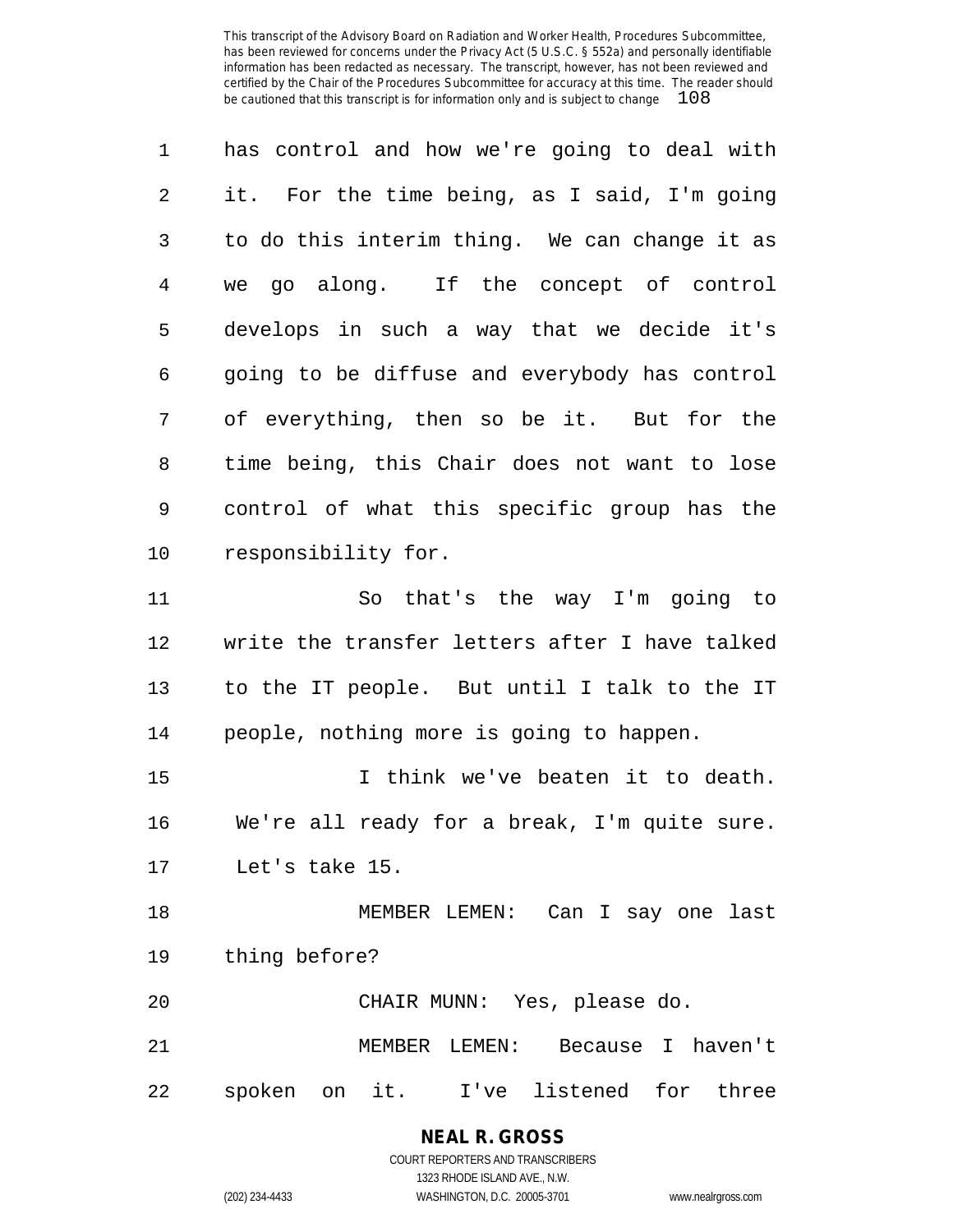meetings now.

| $\overline{2}$ | It seems to me like we've got a                 |
|----------------|-------------------------------------------------|
| 3              | hydra with a multiple number of legs that we    |
| 4              | don't know how to get a hold of. It seems to    |
| 5              | me that maybe the next step would be for you    |
| 6              | to write your letter, bring it back after       |
| 7              | you've talked to the IT people to this Board,   |
| 8              | and let us review it at our next meeting.       |
| 9              | Then all of us could think of how               |
| 10             | we might simplify this. Because it seems to     |
| 11             | me that it is so complicated at the present     |
| 12             | time, that we're going in so many different     |
| 13             | directions, I'm not sure any of us really know  |
| 14             | what we're doing on this right now.             |
| 15             | And I would like to see you take                |
| 16             | the next step, do what you just proposed, and   |
| 17             | then table this until the next meeting after    |
|                | 18 you talk to the IT person. Bring your letter |
| 19             | of transfer back and see if we can get a        |
| 20             | better handle on this.                          |

 Does that make sense to anybody? CHAIR MUNN: I'm fine with that.

> **NEAL R. GROSS** COURT REPORTERS AND TRANSCRIBERS

> > 1323 RHODE ISLAND AVE., N.W.

(202) 234-4433 WASHINGTON, D.C. 20005-3701 www.nealrgross.com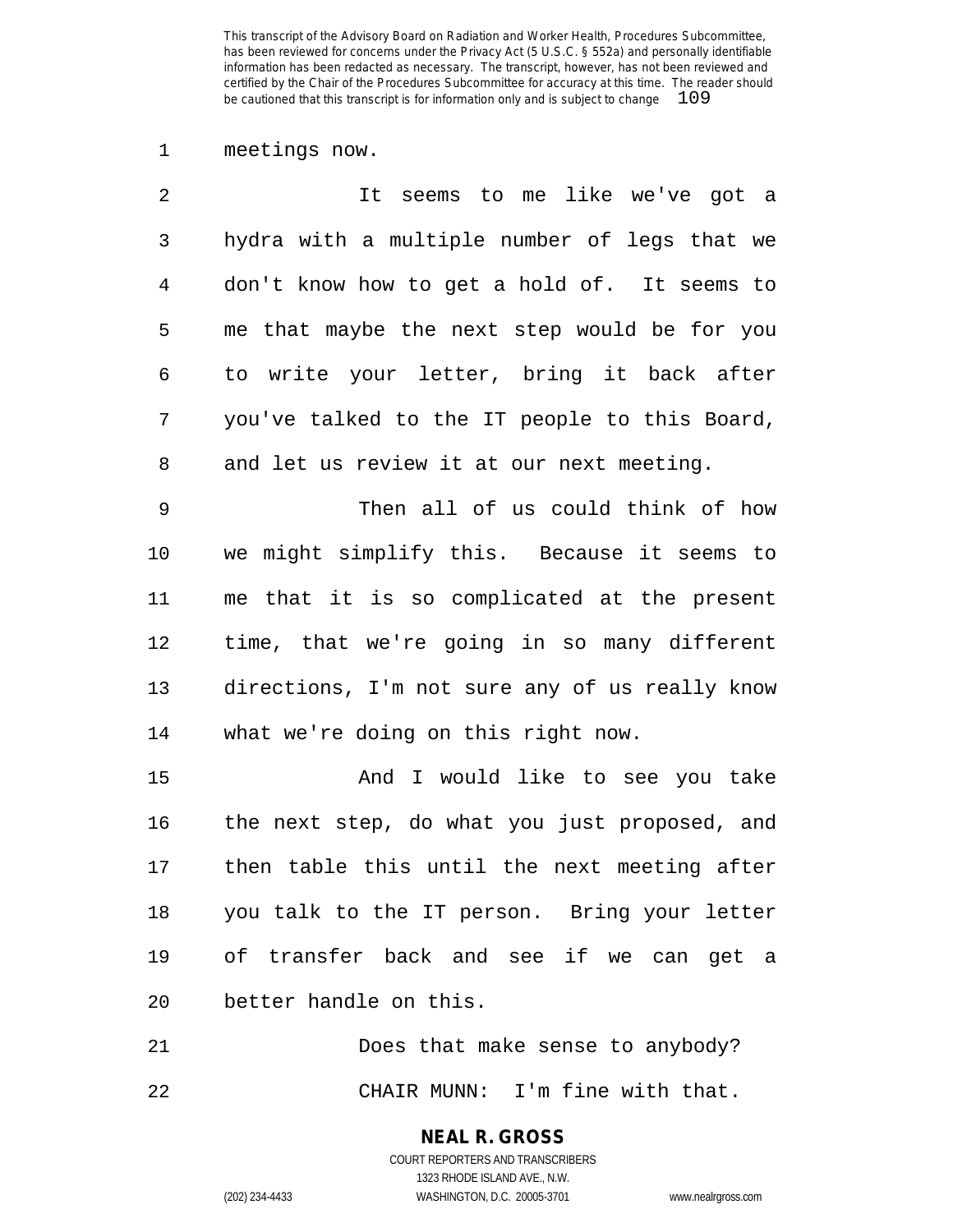| 1  | MEMBER GIBSON: Can I make one                  |
|----|------------------------------------------------|
| 2  | more comment before break also?                |
| 3  | CHAIR MUNN: Yes.                               |
| 4  | MEMBER GIBSON: You know, I agree               |
| 5  | with Dick. It seems to be more complicated     |
| 6  | than maybe it needs to be.                     |
| 7  | But I was talking about giving my              |
| 8  | opinion about Work Groups having accessibility |
| 9  | to this database and stuff, I didn't mean in   |
| 10 | any way that -- here's the way I just see      |
| 11 | things in my mind. They would have             |
| 12 | accessibility to the database, have all the    |
| 13 | historical documents and everything else.      |
| 14 | They couldn't change the past. And as it       |
| 15 | lists on your screen, certain procedures or    |
| 16 | certain issues have been transferred, and they |
|    | 17 stay that way, and no one messes with that. |
| 18 | If I have internal Work Group                  |
| 19 | meetings, you know, say Worker Outreach,       |
| 20 | whatever, our internal deliberations and our   |
| 21 | interim thoughts, and this and that, none of   |
| 22 | that touches the database until the issue is   |

**NEAL R. GROSS**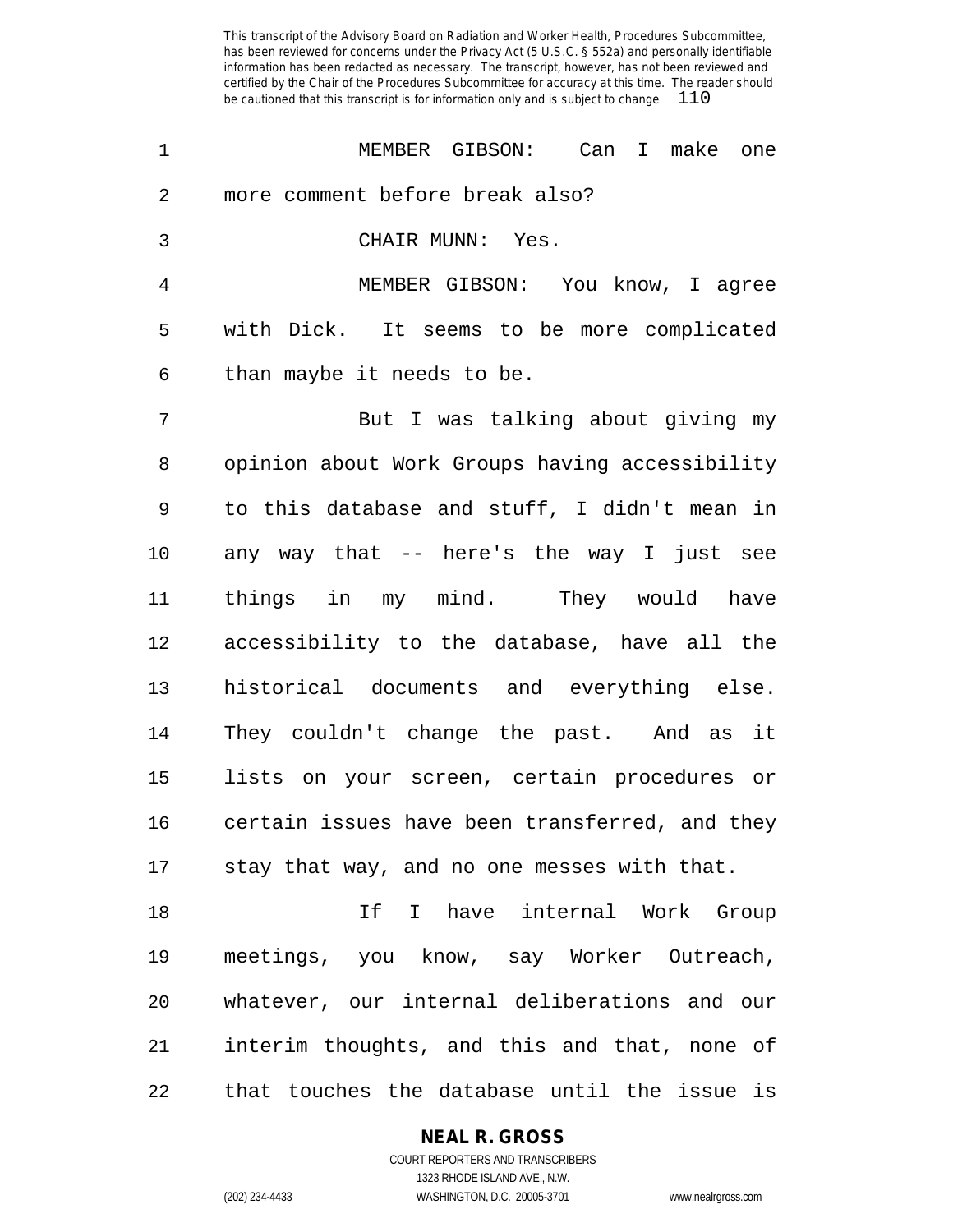| 1  | closed. That's the only time that the system   |
|----|------------------------------------------------|
| 2  | will be<br>breached, so to speak,<br>from      |
| 3  | Procedures' control of the group. It is just   |
| 4  | to be used as an asset and not something to be |
| 5  | meddled with in the interim.                   |
| 6  | Am I seeing this wrong? Or does                |
| 7  | that make sense?                               |
| 8  | DR. ULSH: Mike, this is Brant.                 |
| 9  | If you think about individual                  |
| 10 | findings, there are a number of things that    |
| 11 | happen before an item is closed. So say, for   |
| 12 | instance, you have a document that NIOSH       |
| 13 | writes. SC&A reviews it and comes up with a    |
| 14 | couple of findings. Let's just make it two     |
| 15 | findings for now.                              |
| 16 | Well, then NIOSH responds to that              |
| 17 | finding, and then SC&A responds to that, and   |
| 18 | there's a number of iterations. So each of     |
| 19 | those iterations is captured in the database,  |
| 20 | until eventually, hopefully, we come to        |
| 21 | agreement and the Working Group says, okay,    |

good enough; it's closed now.

# **NEAL R. GROSS**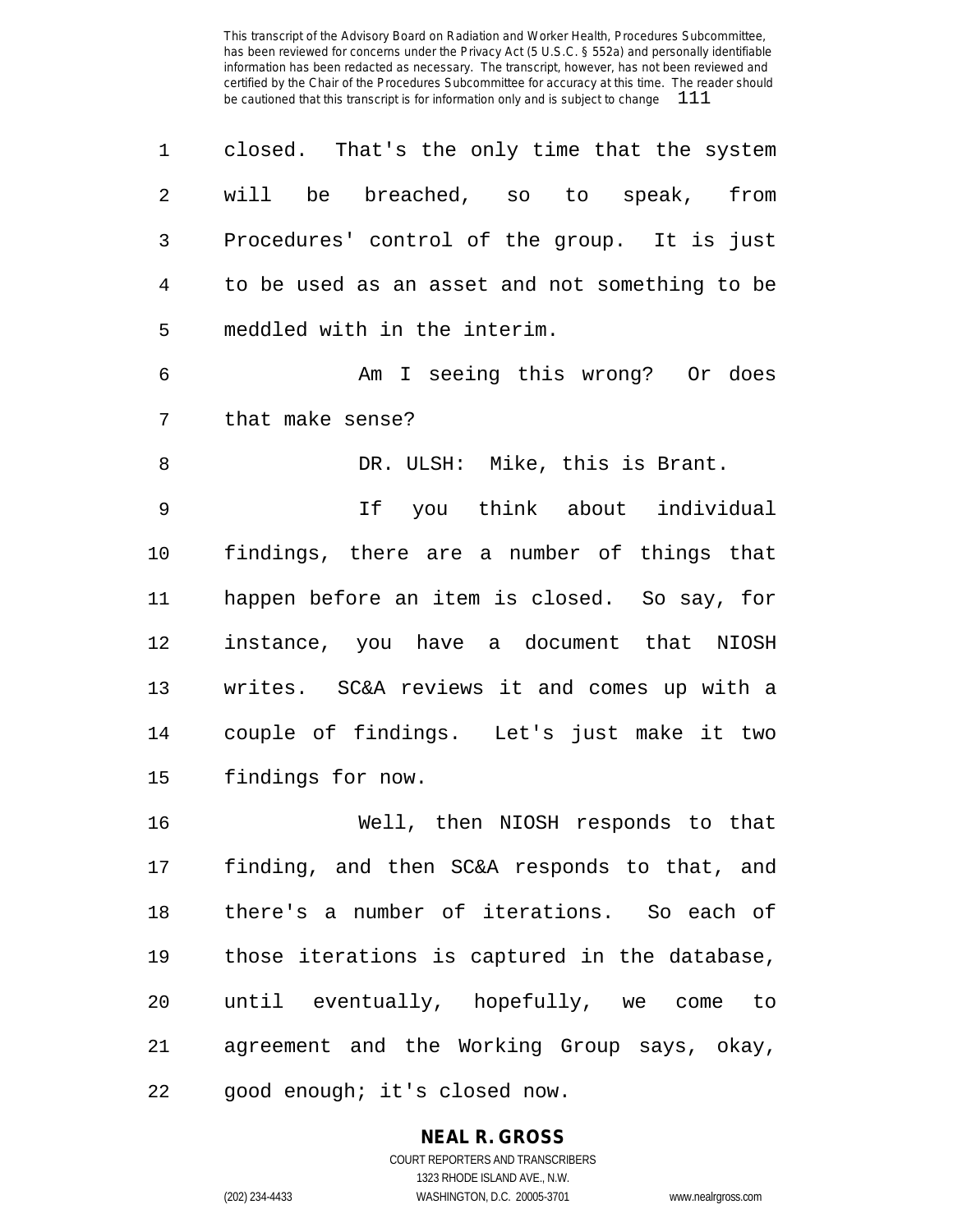So all that interim history has to be captured in there, too.

 MEMBER GIBSON: I guess that's my question. Or maybe it's my lack of understanding.

 Yes, all that needs to be captured, and that's what I wanted; that's what I mentioned earlier today. But when does all that go in? Does it go in when a Work Group says closed? Boom, it's entered in the system. To me, it doesn't seem like all of that history has to be updated periodically. It can just stay in the Subcommittee and the Work Group's level until the issue is closed, and then the history is one big lump to be put into the system.

 MR. MARSCHKE: Well, that's kind of what I was alluding to when I said, you know, when your Work Group closes out an issue, you could tell Wanda that it's been closed and provide her with the reasons why it's been closed, and those reasons would then

#### **NEAL R. GROSS**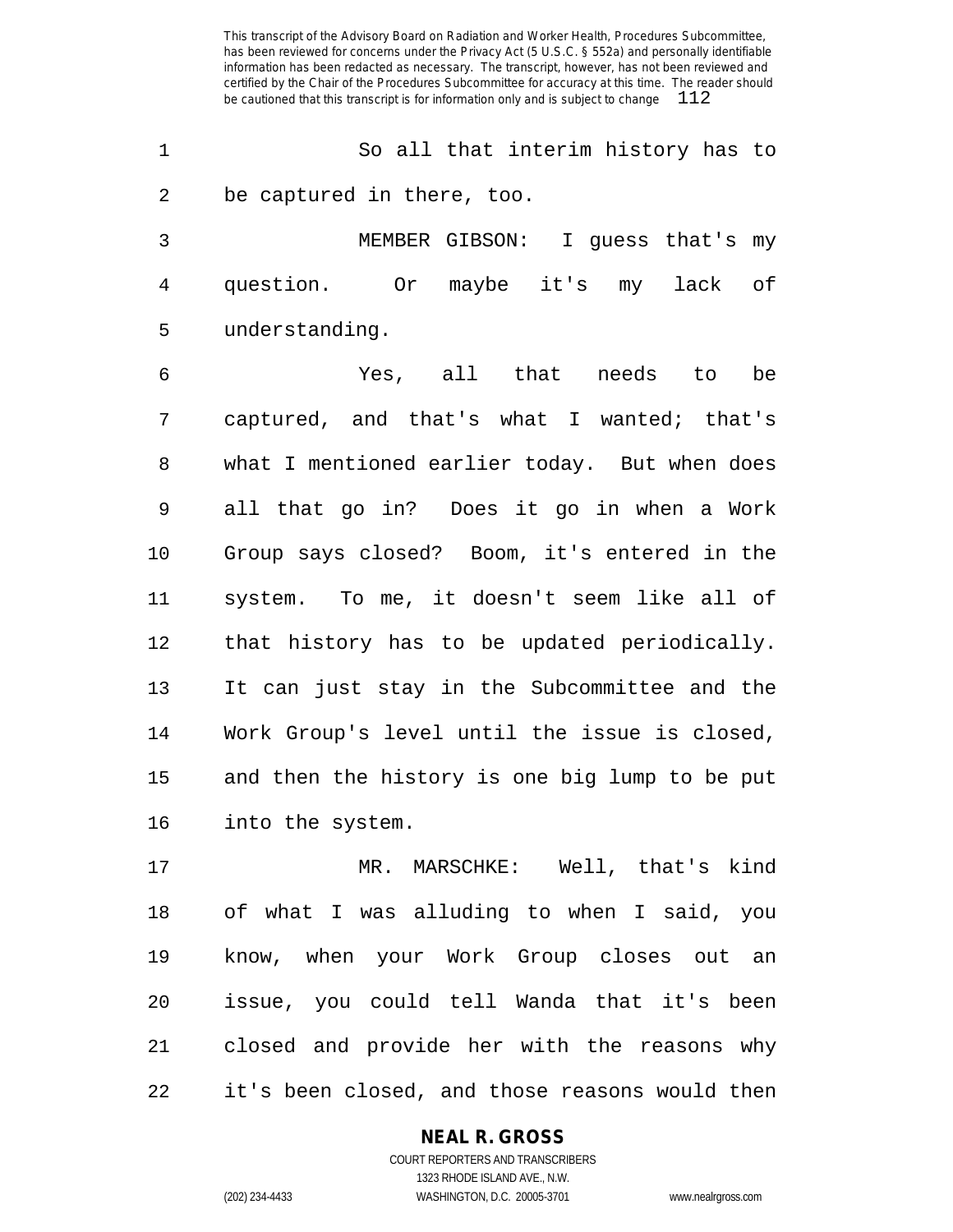| $\mathbf{1}$  | be entered into the database however you want  |
|---------------|------------------------------------------------|
| $\mathcal{L}$ | to enter them, as a PDF file attachment or     |
| $\mathsf{3}$  | directly into the database. But you give       |
| 4             | Wanda a reason, and then it would just be      |
| 5             | simply entered into the database as closed and |
| 6             | this is the reason why. It could have the      |
| 7             | whole history associated with it, with the     |
| 8             | discussions that took place in your Work       |
| 9             | Group.                                         |

 MEMBER GIBSON: And I understand that, Steve, but I'm just saying, you know, whether it's going into my personal computer and generating that history and emailing it to Wanda, and Wanda gives it to IT people and they put it into the system, or whether it 16 just happens below the radar, it just seems like a simpler way to do things.

 One point. An archive is needed. I don't care whether we're talking about the Procedures or the DR or the PR, the Outreach, an archive is essential for all the work all

DR. MAURO: This is John.

# **NEAL R. GROSS**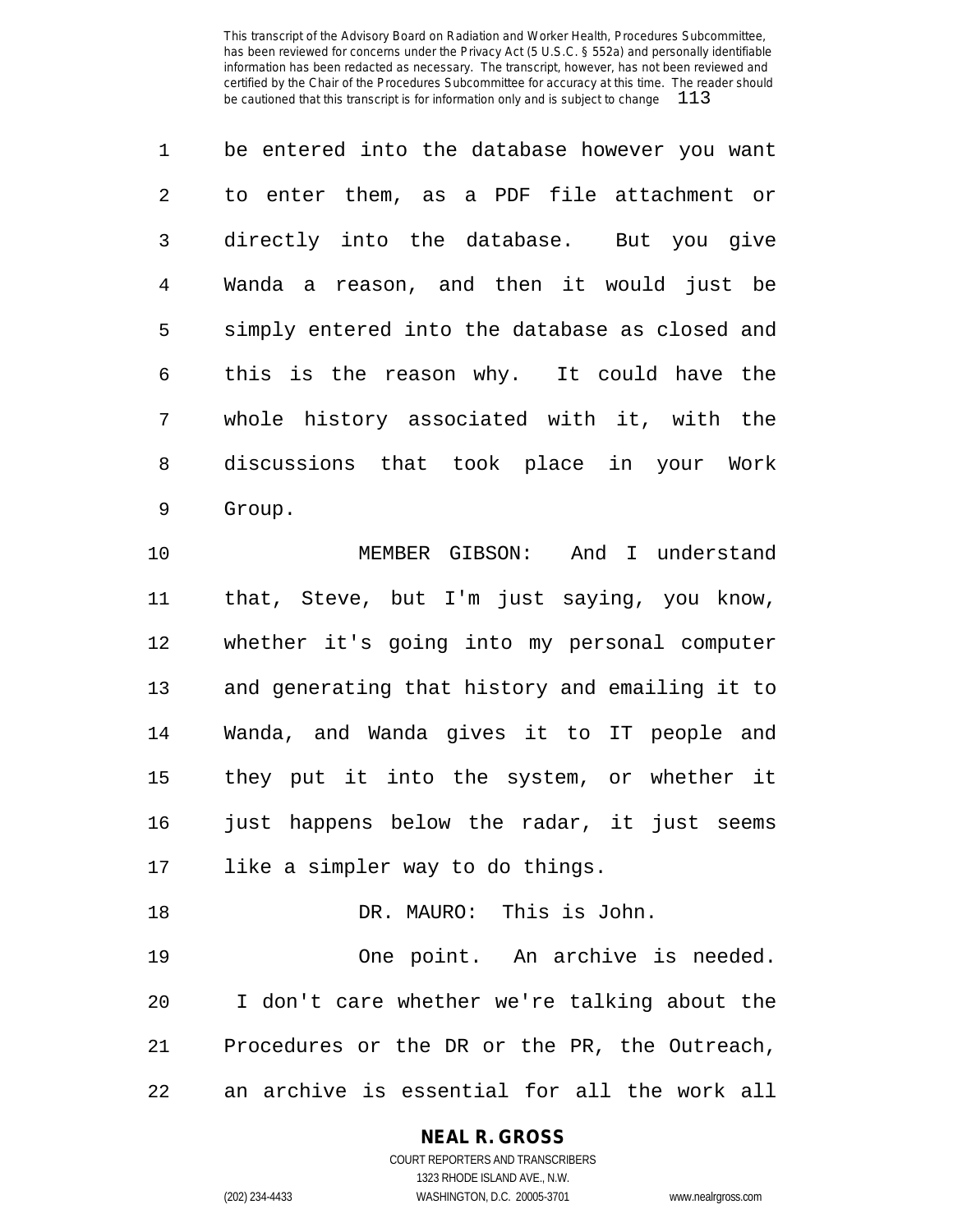the Work Groups and Subcommittees do. That's a given.

 Now the real question we're asking is right now this Procedures Subcommittee has matured with regard to the archiving process, to a point where we're probably out in front of the rest of the Subcommittees and the other Work Groups because we've invested a lot of time in here.

 So in effect, we are almost like or we have developed a way to archive. But that doesn't mean that everybody else has to archive also; in some respect because that record is needed. The only question we're asking now is are we at a point in the process where it's time to seriously consider how we're going to transition and take advantage of this sophisticated archiving method that we're currently using for the Procedures Subcommittee and extend it to the entire program?

It sounds like, Mike, you're ready

# **NEAL R. GROSS**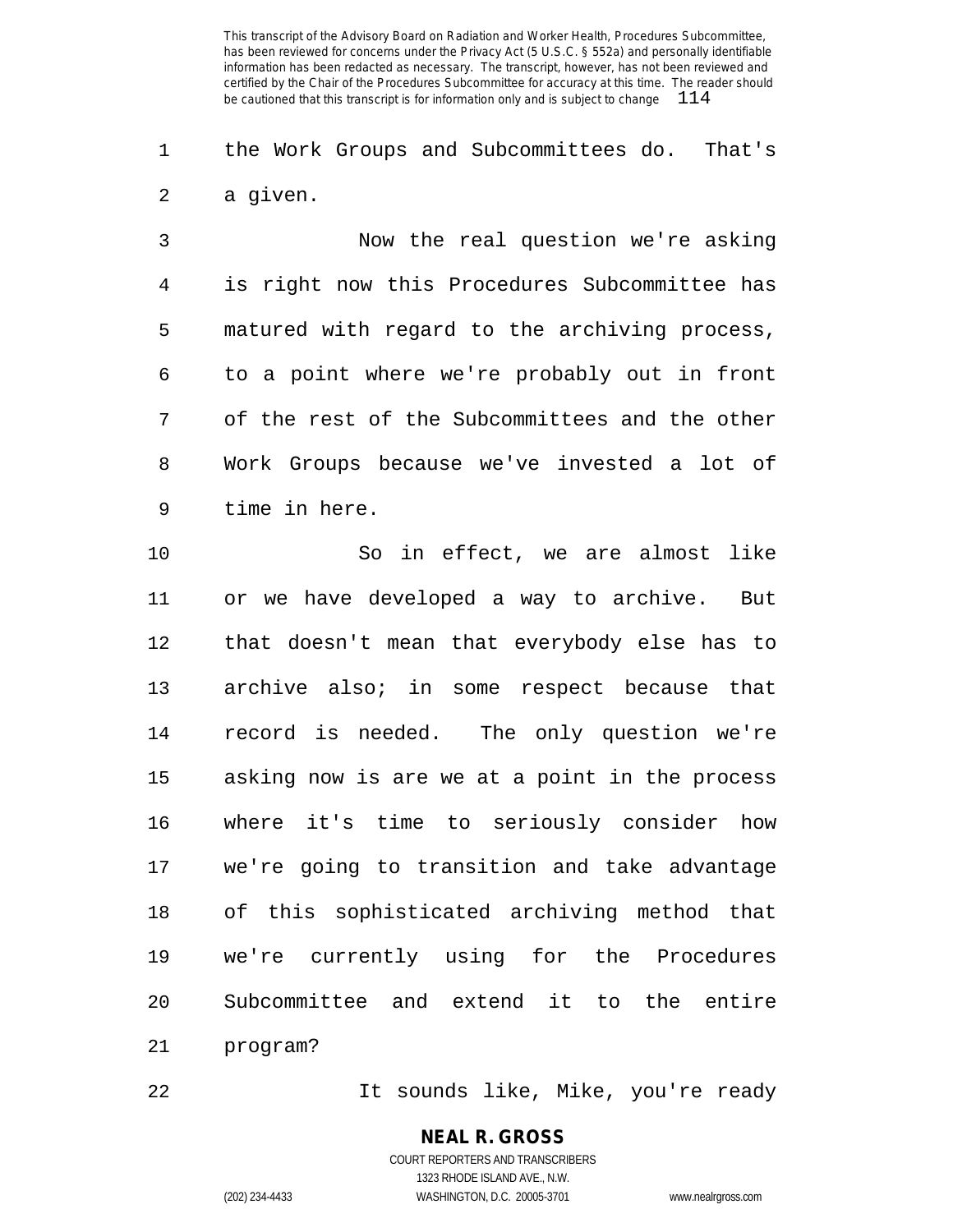| 1              | to extend it into your outreach program right  |
|----------------|------------------------------------------------|
| $\overline{2}$ | away. Mark is thinking about it. And we        |
| 3              | really haven't even spoken to any of the other |
| 4              | Work Groups on the site-specific one.          |
| 5              | But we are at a transition right               |
| 6              | now. I think that's where we are.              |
| 7              | Wanda, you're concerned that in                |
| 8              | the transition you don't want anybody to break |
| 9              | the archiving that we're trying to do.         |
| 10             | CHAIR MUNN: Exactly.                           |
| 11             | DR. MAURO: So we have to be                    |
| 12             | careful not to, in the process of              |
| 13             | transitioning, to making this archive          |
| 14             | universal, we don't damage the work that's     |
| 15             | being done on the Subcommittee for Procedures. |
| 16             | I think that's where the essence is.           |
| 17             | So this becomes Board-wide                     |
| 18             | because, all of a sudden, this archive and its |
| 19             | tool is something that is being offered up to  |
| 20             | the entire Board.                              |
| 21             | CHAIR MUNN: Let's come back in 15              |
| 22             | minutes.                                       |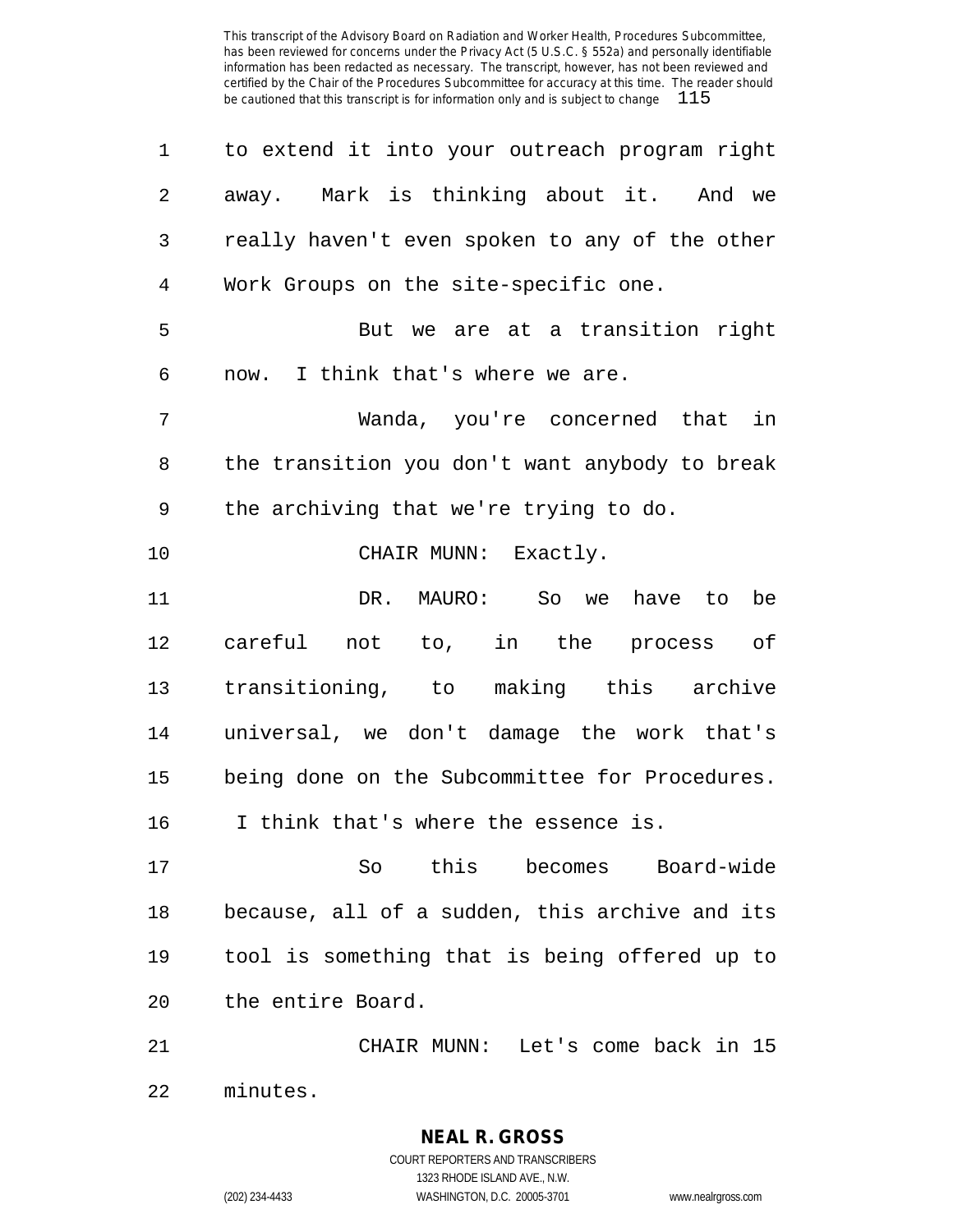MR. KATZ: So it's almost quarter of. CHAIR MUNN: Twenty 'til 12:00, 20 'til. MR. KATZ: I'm just putting the phone on mute, folks. (Whereupon, the above-entitled matter went off the record at 11:26 a.m. and resumed at 11:46 a.m.) CHAIR MUNN: Let's get back online. 12 The first thing, I want Stu to make that recommendation so that we can move forward from that. Then we are going to take up the archive documents. MR. KATZ: Okay. Brant? CHAIR MUNN: Brant's here. He's in here. MR. KATZ: Okay. We're back online. Do I have you, Mike, on the line? MEMBER GIBSON: Yes, I'm here,

> **NEAL R. GROSS** COURT REPORTERS AND TRANSCRIBERS

1323 RHODE ISLAND AVE., N.W. (202) 234-4433 WASHINGTON, D.C. 20005-3701 www.nealrgross.com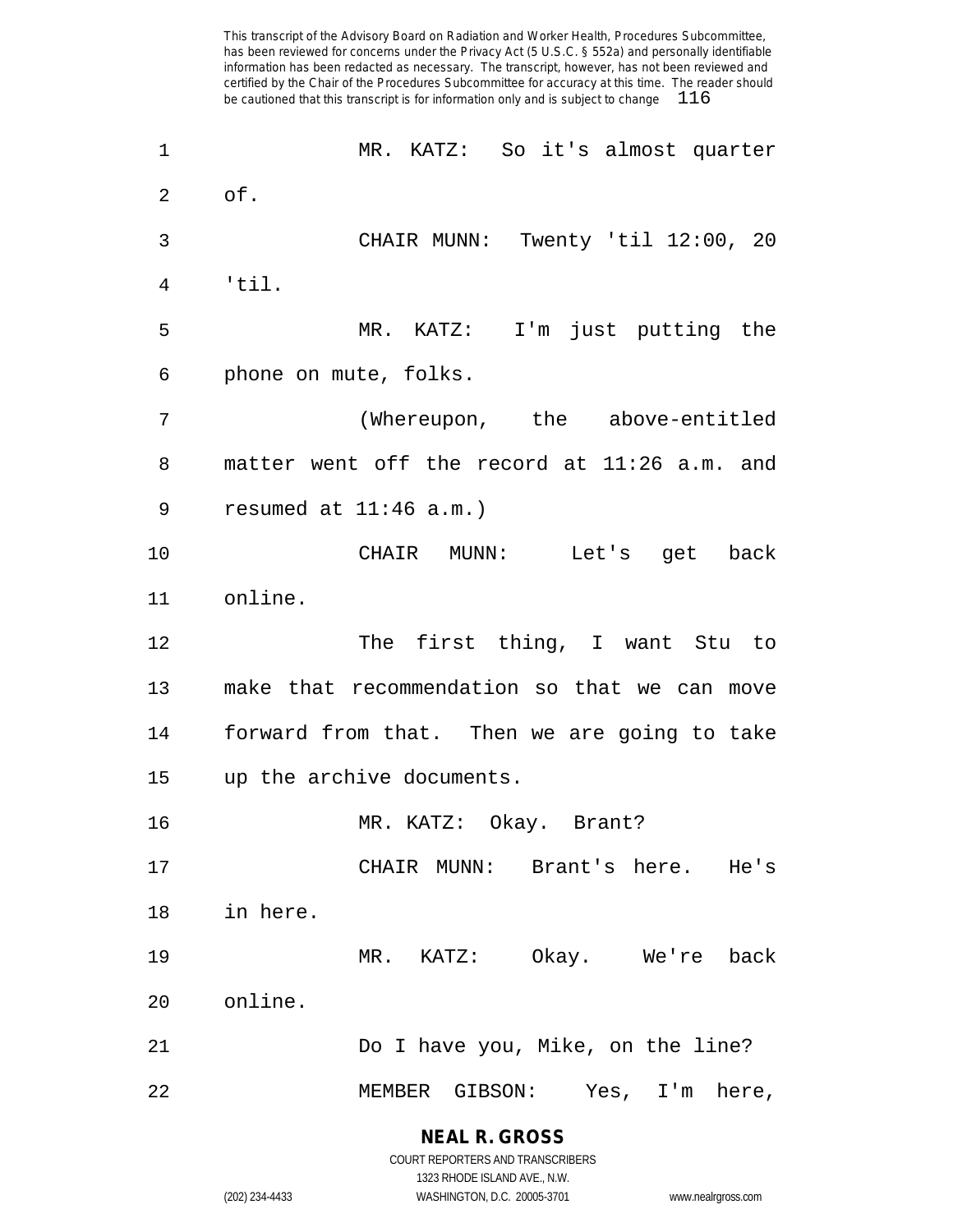| $\mathbf 1$ | Ted.                                           |
|-------------|------------------------------------------------|
| 2           | MR. KATZ: Great.                               |
| 3           | And how about Mark? Have you                   |
| 4           | joined us?                                     |
| 5           | (No response.)                                 |
| 6           | Okay.                                          |
| 7           | CHAIR MUNN: We have so<br>many                 |
| 8           | details here that we simply cannot work out in |
| 9           | a meeting this size, and it is going to keep   |
| 10          | us away from our agenda if we keep beating on  |
| 11          | it.                                            |
| 12          | So I think Stu<br>has<br>а                     |
| 13          | recommendation I think we should certainly     |
| 14          | approve and move forward.                      |
| 15          | Stu?                                           |
| 16          | MR. HINNEFELD: Well, yes, I would              |
| 17          | like to suggest that, rather than try to       |
| 18          | thrash this out in a Subcommittee meeting,     |
| 19          | that we get Steve and Brant and me, and        |
| 20          | probably somebody from ORAU, probably Elyse,   |
| 21          | and our TST folks together in Cincinnati,      |
| 22          | since Steve is the only one that has to travel |

### **NEAL R. GROSS**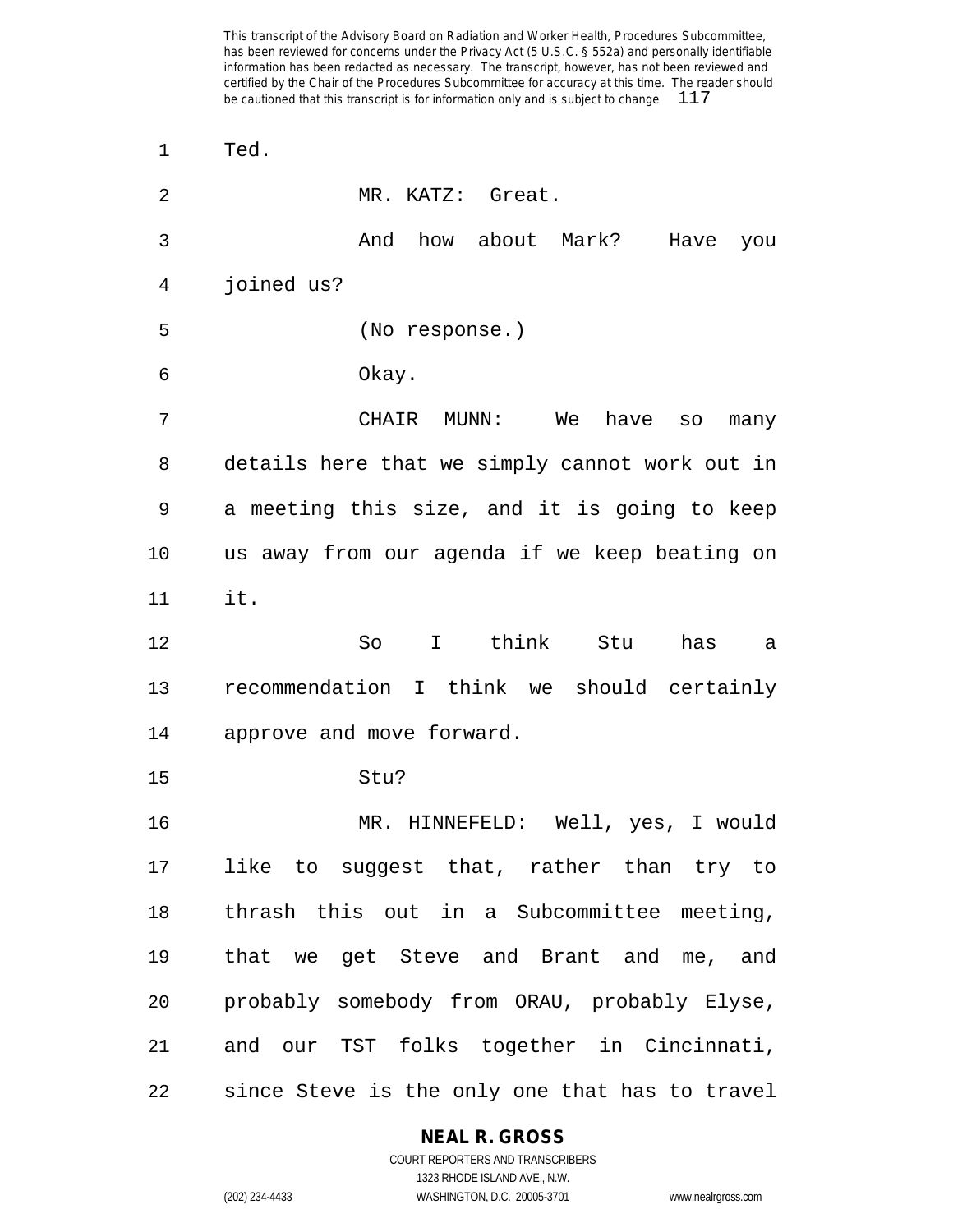to Cincinnati, and sort out the kinds of things we're dealing with here and how this will be designed.

 Because I suspect there's going to be some redesign they are going to have to do here in order to do everything you want to do, and just have that as a separate conversation. Then we will come back to the Subcommittee and say we intend to accomplish all these things, and this is what it is going to mean in terms of our utilization of the database.

 CHAIR MUNN: Does anyone have any heartburn with that?

14 MEMBER ZIEMER: Sounds good.

 CHAIR MUNN: If not, we are instructing those individuals to go forward and do exactly that thing. We will have it as a primary agenda item at our next meeting, whenever that is. And we'll look forward to hearing from you at that time.

 Now let's move to our discussion and proposed approval of the two-page archive

# **NEAL R. GROSS**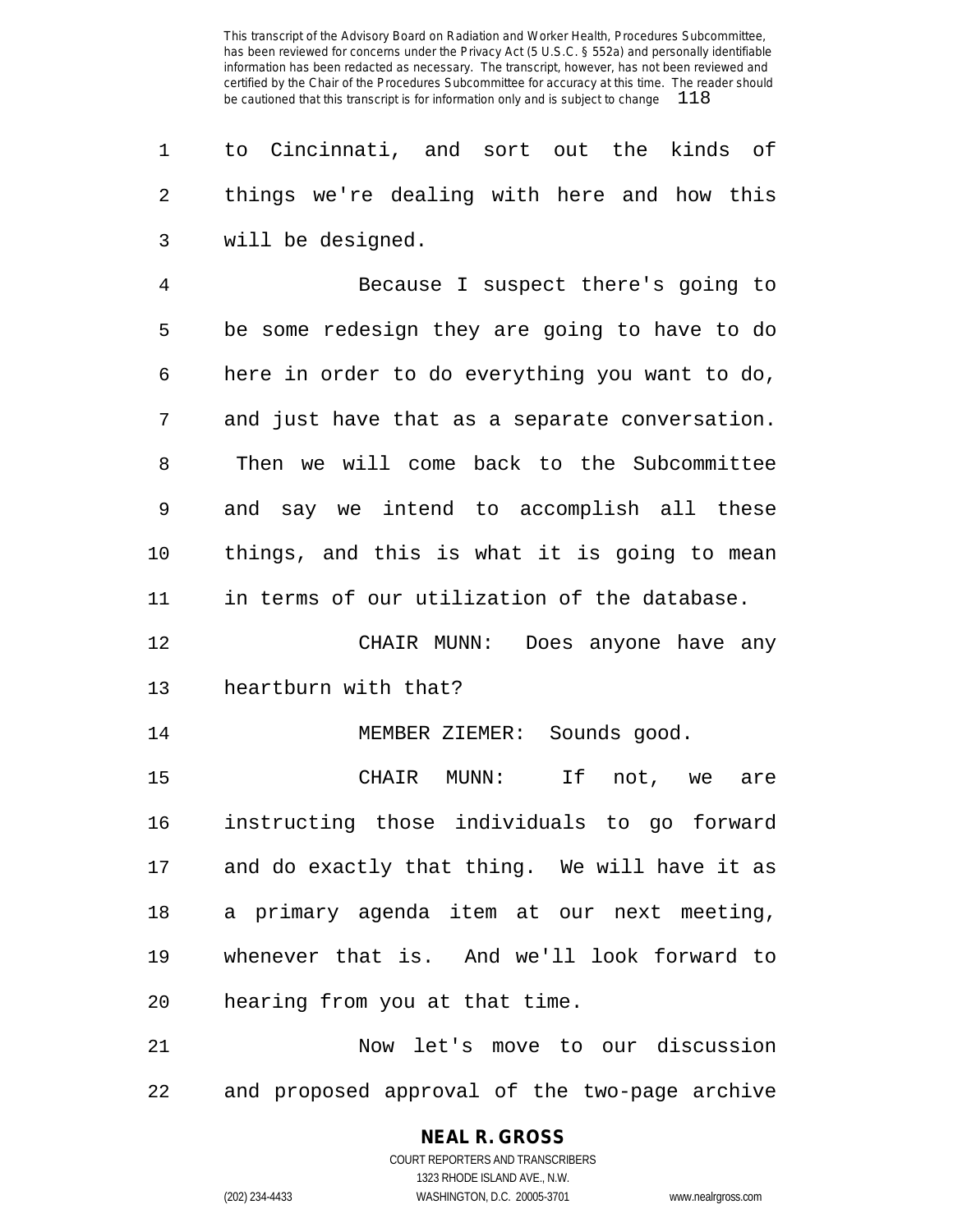formatting content. I think everybody's familiar with the history of this particular item and don't want to belabor it, just thank SC&A for giving us this straw man to start with.

 Thanks especially to Dick and to Paul and, ultimately, to John for helping us come to the point where we have a draft that we believe is going to work.

 The concept that is being proposed here is that we establish a new public access page on OCAS -- DCAS's web page, which gives summaries of what we have done here.

 The first, we have two documents that we have produced, one of which is the introduction. When a person goes to these summary pages to see what's transpired with these documents, they will see the introduction page. Since the introduction page is almost entirely boilerplate, there isn't going to be much change in what that says.

#### **NEAL R. GROSS**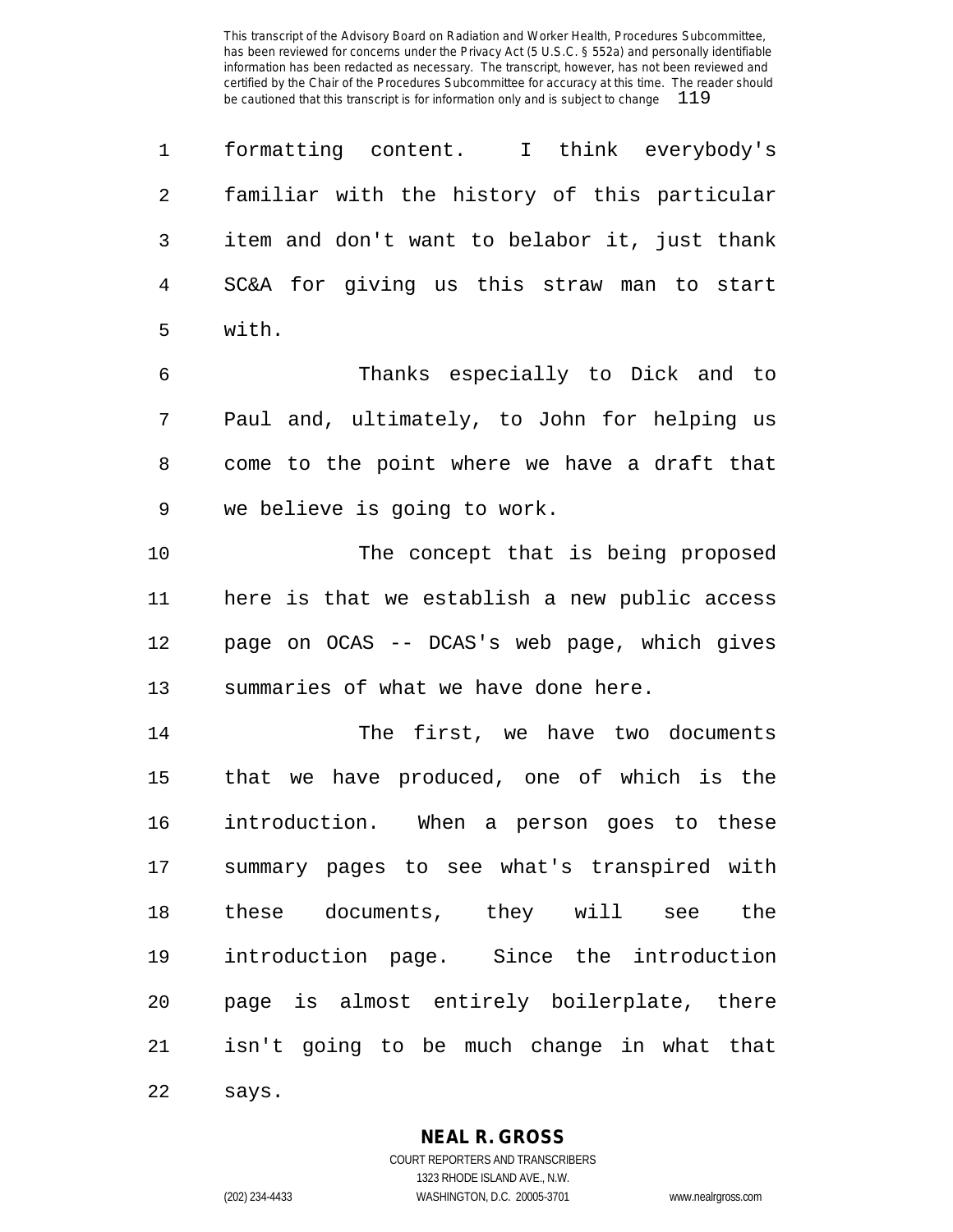| $\mathbf 1$ | have proposed wording for the<br>We              |
|-------------|--------------------------------------------------|
| 2           | introduction that essentially talks about the    |
| 3           | Act and about the technical reviews that are     |
| 4           | performed as a result of it, and then list the   |
| 5           | completed NIOSH radiation procedure reviews.     |
| 6           | The one that we opted for as our                 |
| 7           | straw man was a short and simple one, OTIB-3,    |
| 8           | Savannah River Site Tritium Dose Assessment.     |
| 9           | MR. MARSCHKE: I don't know that I                |
| 10          | have it, Wanda. I apologize.                     |
| 11          | CHAIR MUNN: Do you not have it?                  |
| 12          | I don't think I<br>MR. MARSCHKE:                 |
| 13          | have it.                                         |
| 14          | Let me<br>send<br>it to<br>CHAIR<br>$MUNN$ :     |
| 15          | you.                                             |
| 16          | Oh, wait a minute.<br>MR. MARSCHKE:              |
|             | 17 Maybe this is -- but I don't know if it's the |
| 18          | version that was done in May.                    |
| 19          | CHAIR MUNN: Yes, keep going.                     |
| 20          | Introduction. There you go.                      |
| 21          | MR. KATZ: But this isn't current,                |
| 22          | I think.                                         |

**NEAL R. GROSS** COURT REPORTERS AND TRANSCRIBERS

1323 RHODE ISLAND AVE., N.W.

(202) 234-4433 WASHINGTON, D.C. 20005-3701 www.nealrgross.com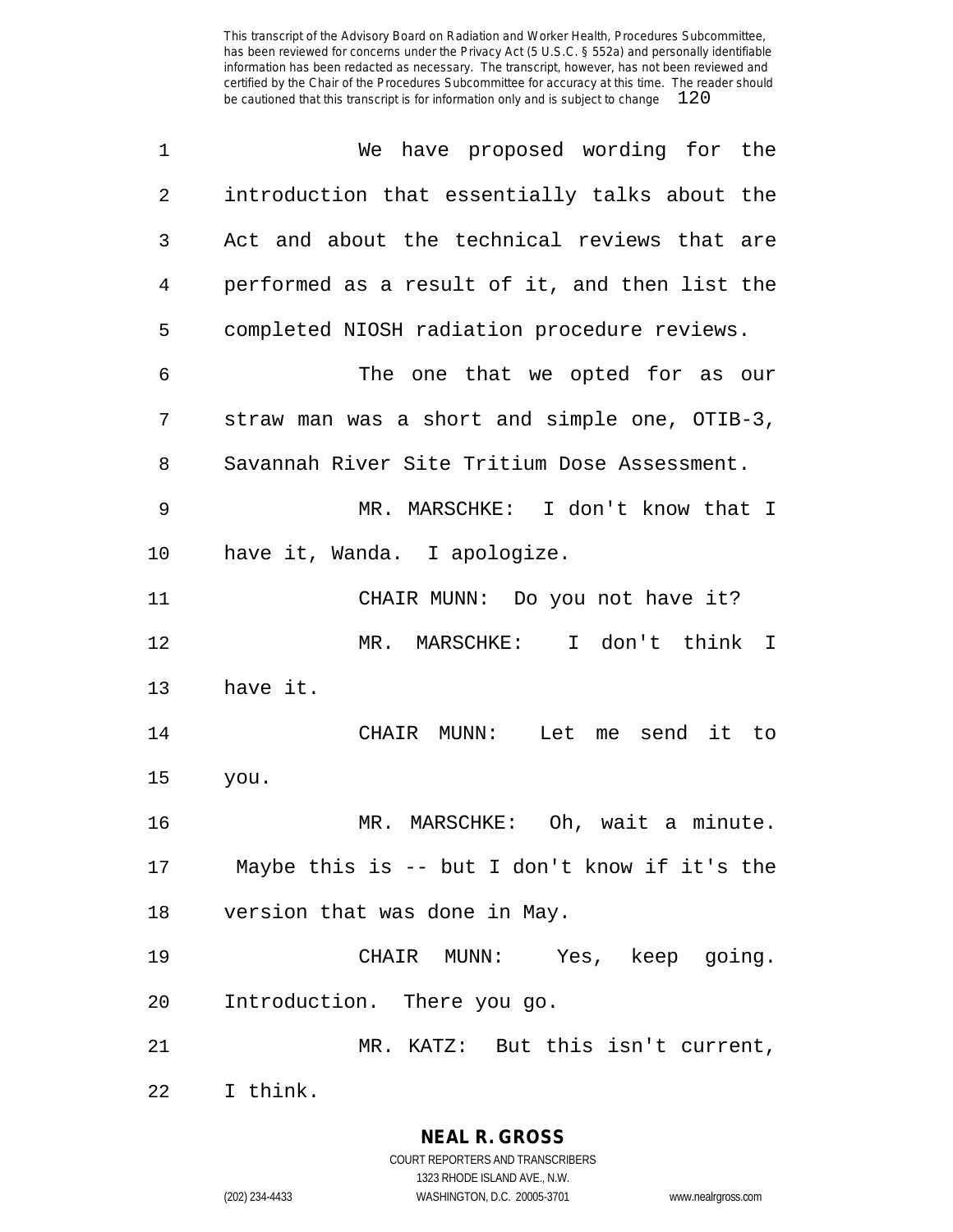| 1       | MR. MARSCHKE: Is this current?               |
|---------|----------------------------------------------|
| 2       | Or is this the version that we did in May?   |
| 3       | CHAIR MUNN: I believe that's the             |
| 4       | version that you did to begin with.          |
| 5       | MEMBER ZIEMER: We have a draft of            |
| 6       | just the introduction that Wanda distributed |
| 7       | last week.                                   |
| 8       | DR. ULSH: On 7/21, Wanda sent it.            |
| 9       | MR. MARSCHKE: I don't know. If               |
| $10 \,$ | she sent it to my non-CDC email --           |
| 11      | CHAIR MUNN: Yes, I did.                      |
| 12      | MR. MARSCHKE: And I don't have               |
| 13      | access to those.                             |
| 14      | CHAIR MUNN: Oh, I'm sorry about              |
| 15      | that.                                        |
| 16      | DR. ULSH: I can forward this, if             |
| 17      | you tell me where to forward it to, Steve.   |
| 18      | MR. MARSCHKE: It should be,                  |
| 19      | basically --                                 |
| 20      | MR. HINNEFELD: It's going to CDC.            |
| 21      | MR. MARSCHKE: Just Steve Marschke            |
| 22      | at CDC or Marschke at CDC.                   |

**NEAL R. GROSS** COURT REPORTERS AND TRANSCRIBERS

1323 RHODE ISLAND AVE., N.W.

(202) 234-4433 WASHINGTON, D.C. 20005-3701 www.nealrgross.com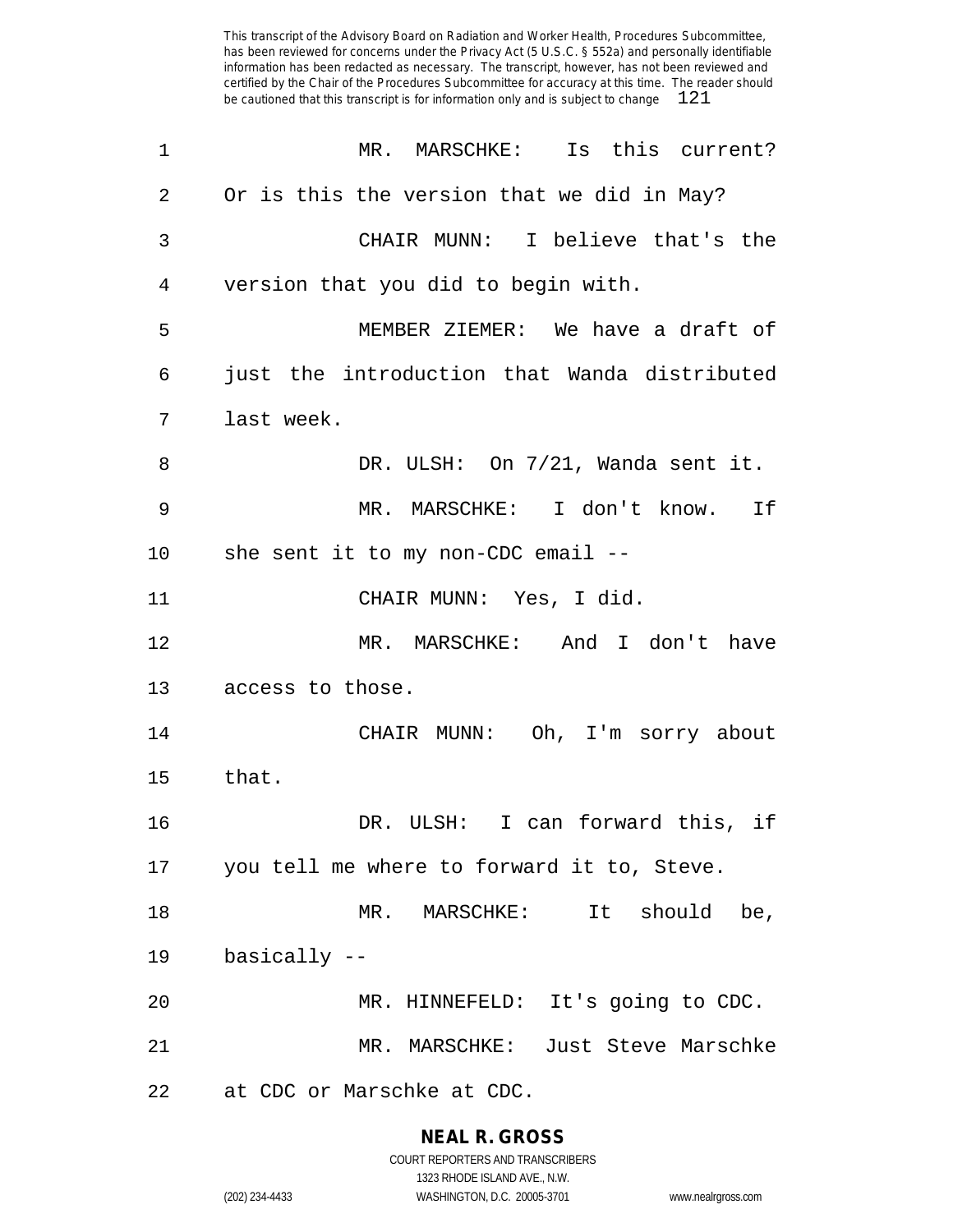DR. ULSH: I got it. CHAIR MUNN: Thank you very much, Brant. There are two files. One is the intro, and one is OTIB-3 itself. I have distributed this to the entire Subcommittee with the expectation that anyone who had any grief of any kind would get back to me. I have heard not a word. MEMBER LEMEN: Because it's such a work of art that Paul and I -- CHAIR MUNN: It is such a work of art, I don't see how anyone can possibly take any exception to anything except my spelling. MEMBER ZIEMER: Yes, there was a spelling issue. CHAIR MUNN: Yes, which even WordPerfect pointed out to me, I mean Word pointed out to me, and you see how long I've been around. That's been changed. If we have no problem today with that document, then it is my expectation that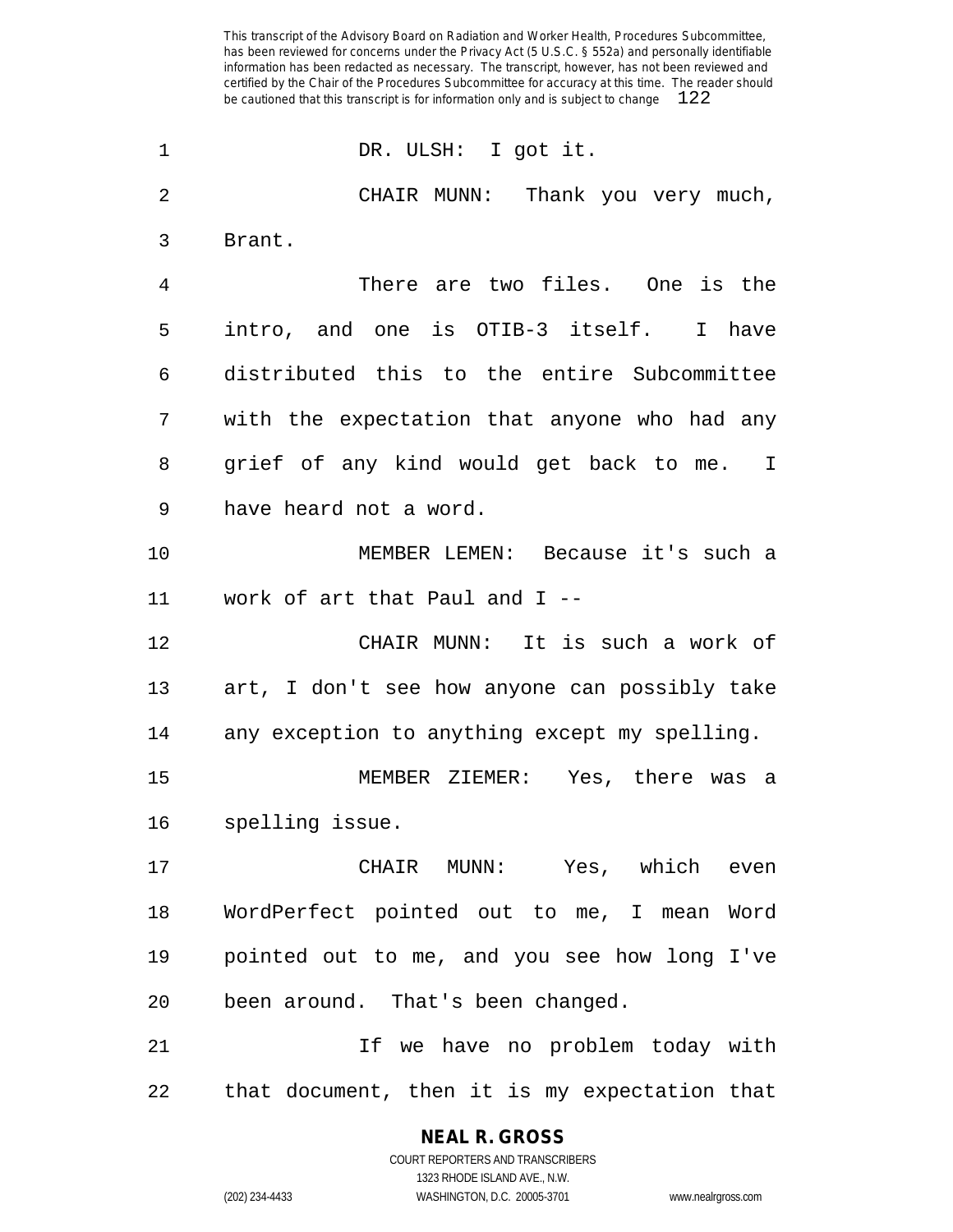that document will go forward to the Board at its next meeting. MEMBER ZIEMER: That's the intro page that you're talking about? CHAIR MUNN: That's the intro page, yes, the first thing people will see when they pull this site up from our public domain. MEMBER LEMEN: The spelling error you had was radiation? 11 CHAIR MUNN: Radiation, yes. MR. MARSCHKE: There was another one below -- it needed spacing. The only reason I know that is because Word pointed it out to me. CHAIR MUNN: Yes. If I had only

 looked at the red marks, I would understand what it was saying.

 All right. With no objection, we will propose that it be presented to the Board at Idaho Falls.

The next item that we have, then,

(202) 234-4433 WASHINGTON, D.C. 20005-3701 www.nealrgross.com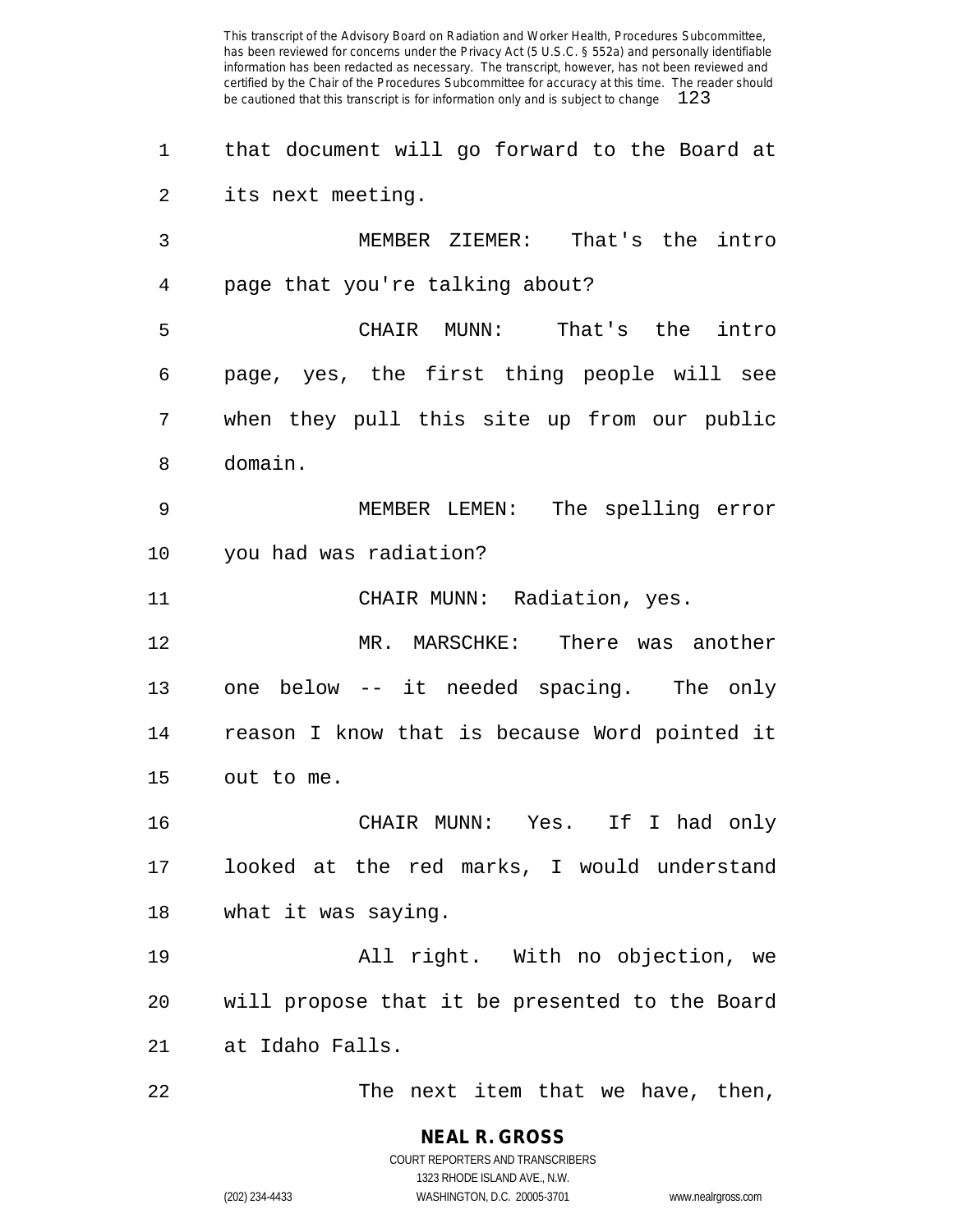| 1              | would be the document itself. I think I'm     |
|----------------|-----------------------------------------------|
| $\overline{2}$ | having a hard time getting out of this        |
| 3              | document. It doesn't want me to go.           |
| 4              | MEMBER LEMEN: That's probably                 |
| 5              | because you made the changes and it wants you |
| 6              | to stay with some of those.                   |
| 7              | CHAIR MUNN:<br>Probably so.                   |
| 8              | Probably so.                                  |
| 9              | MEMBER LEMEN: Just say no and it              |
| 10             | will let you out.                             |
| 11             | CHAIR MUNN: Yes. Okay. Strange,               |
| 12             | but true.                                     |
| 13             | And then the final archive                    |
| 14             | procedure document, which we have presented   |
| 15             | here primarily as a template for SC&A to      |
| 16             | follow in their continuing projects with      |
| 17             | these, indicating the level of language, the  |
| 18             | depth of explanation, and the information on  |
| 19             | distribution of the findings.                 |
| 20             | I've had no feedback with respect             |
| 21             | to that. I'm assuming that it's all right     |
| 22             | with everyone here and on the phone.<br>And   |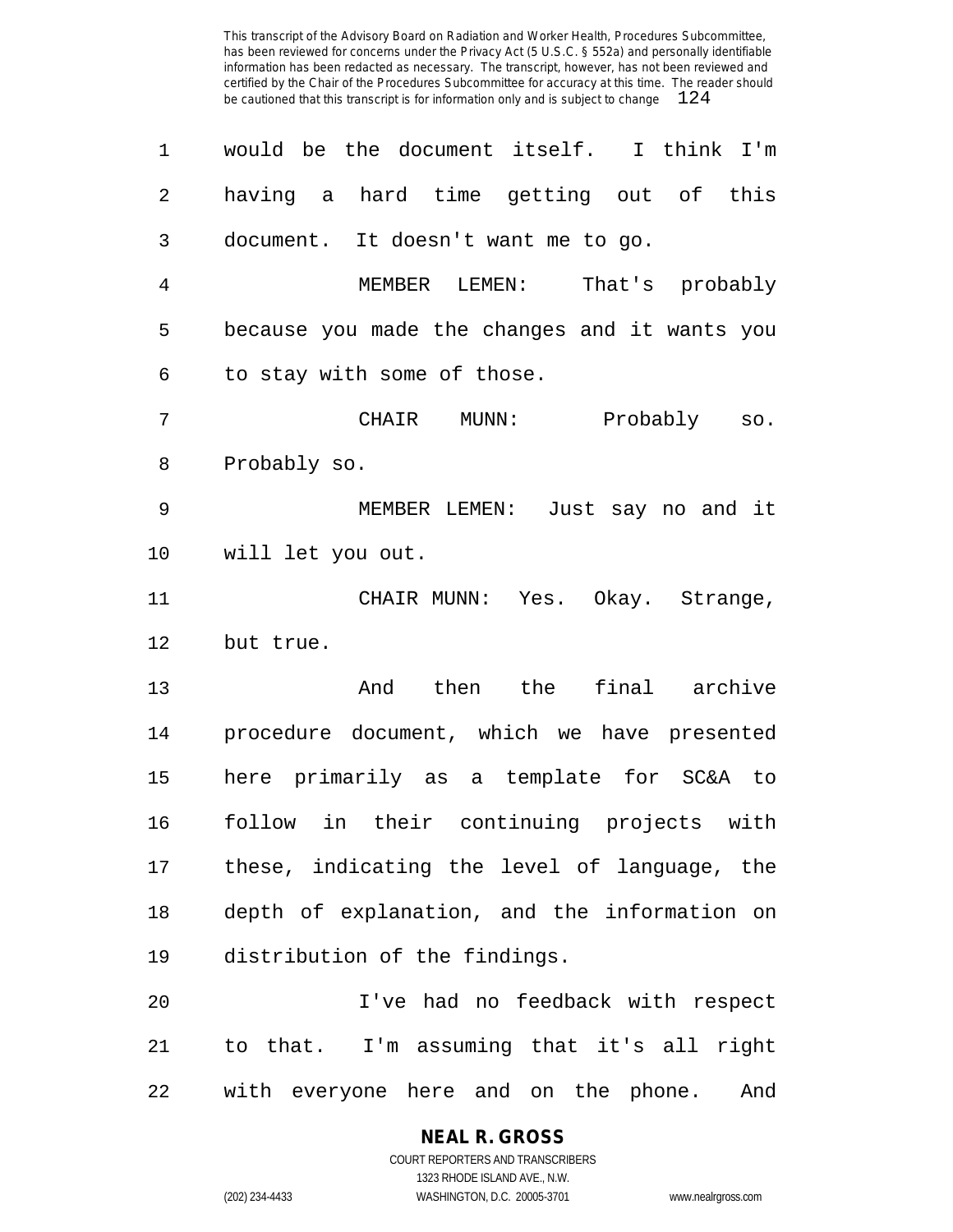| 1       | barring any comment to the contrary, that      |
|---------|------------------------------------------------|
| 2       | document also will be presented to the Board   |
| 3       | $- -$                                          |
| 4       | MEMBER LEMEN: I would just want                |
| 5       | one small thing --                             |
| 6       | CHAIR MUNN: Yes.                               |
| 7       | MEMBER LEMEN: -- that at least                 |
| 8       | mine picked up. I think we should probably     |
| 9       | put at the second full paragraph at the bottom |
| $10 \,$ | where it says, "However, dose is estimated at  |
| 11      | only." Do you see that?                        |
| 12      | MEMBER ZIEMER: What page is that?              |
| 13      | CHAIR MUNN: It's the first page.               |
| 14      | MEMBER LEMEN: The first page,                  |
| 15      | right down where it says, "However, dose."     |
| 16      | Either put an "s" on exposures or change       |
| 17      | "were" to "was", just to make it grammatically |
| 18      | correct.                                       |
| 19      | CHAIR MUNN: "S" on exposures.                  |
| 20      | MEMBER LEMEN: Just put an "s" on               |
| 21      | "exposures," and that will make<br>it          |
| 22      | grammatically correct.                         |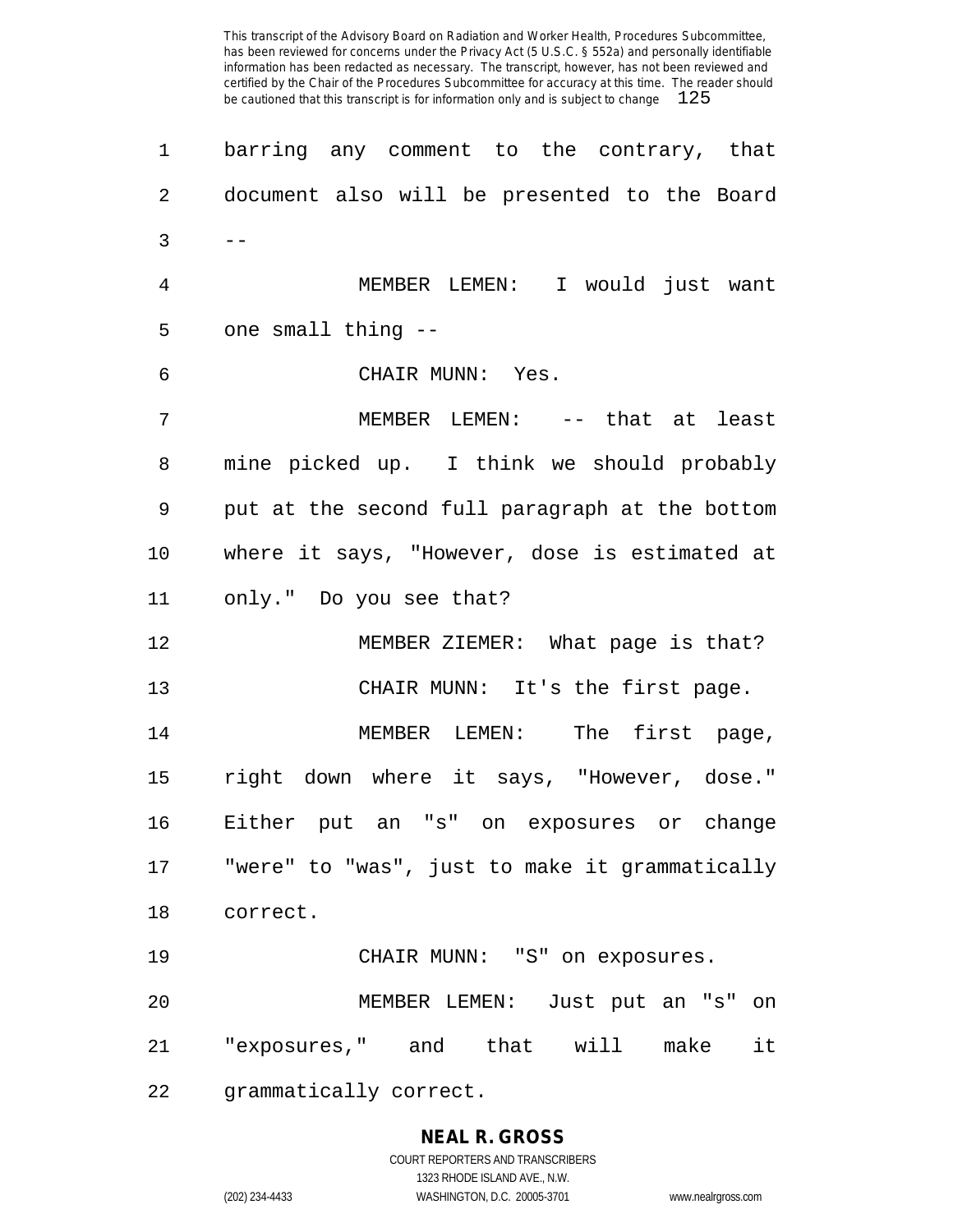| 1              | CHAIR MUNN: Yes. Thank you.                   |
|----------------|-----------------------------------------------|
| 2              | The fourth paragraph, the last                |
| 3              | line, "s" on "exposures," exposures plural    |
| $\overline{4}$ | rather than exposure singular.                |
| 5              | Any other comment?                            |
| 6              | It's the fourth one. You will                 |
| 7              | have it on your second page, "exposures." It  |
| 8              | says, "exposure." In the very last line over  |
| 9              | here, that last full line, "doses as          |
| $10 \,$        | exposures."                                   |
| 11             | MEMBER ZIEMER: Oh, okay, I'm in               |
|                | 12 the wrong paragraph.                       |
| 13             | CHAIR MUNN: Yes.                              |
| 14             | MEMBER ZIEMER: Okay, I've got                 |
| 15             | you.                                          |
| 16             | CHAIR MUNN: There it is.                      |
| 17             | MEMBER LEMEN: You need to put a               |
| 18             | space in there, too, whoever's got control of |
| 19             | that cursor.                                  |
| 20             | CHAIR MUNN: Yes.                              |
| 21             | MEMBER LEMEN: Oh, it's already                |
| 22             | there.                                        |

**NEAL R. GROSS** COURT REPORTERS AND TRANSCRIBERS

1323 RHODE ISLAND AVE., N.W.

(202) 234-4433 WASHINGTON, D.C. 20005-3701 www.nealrgross.com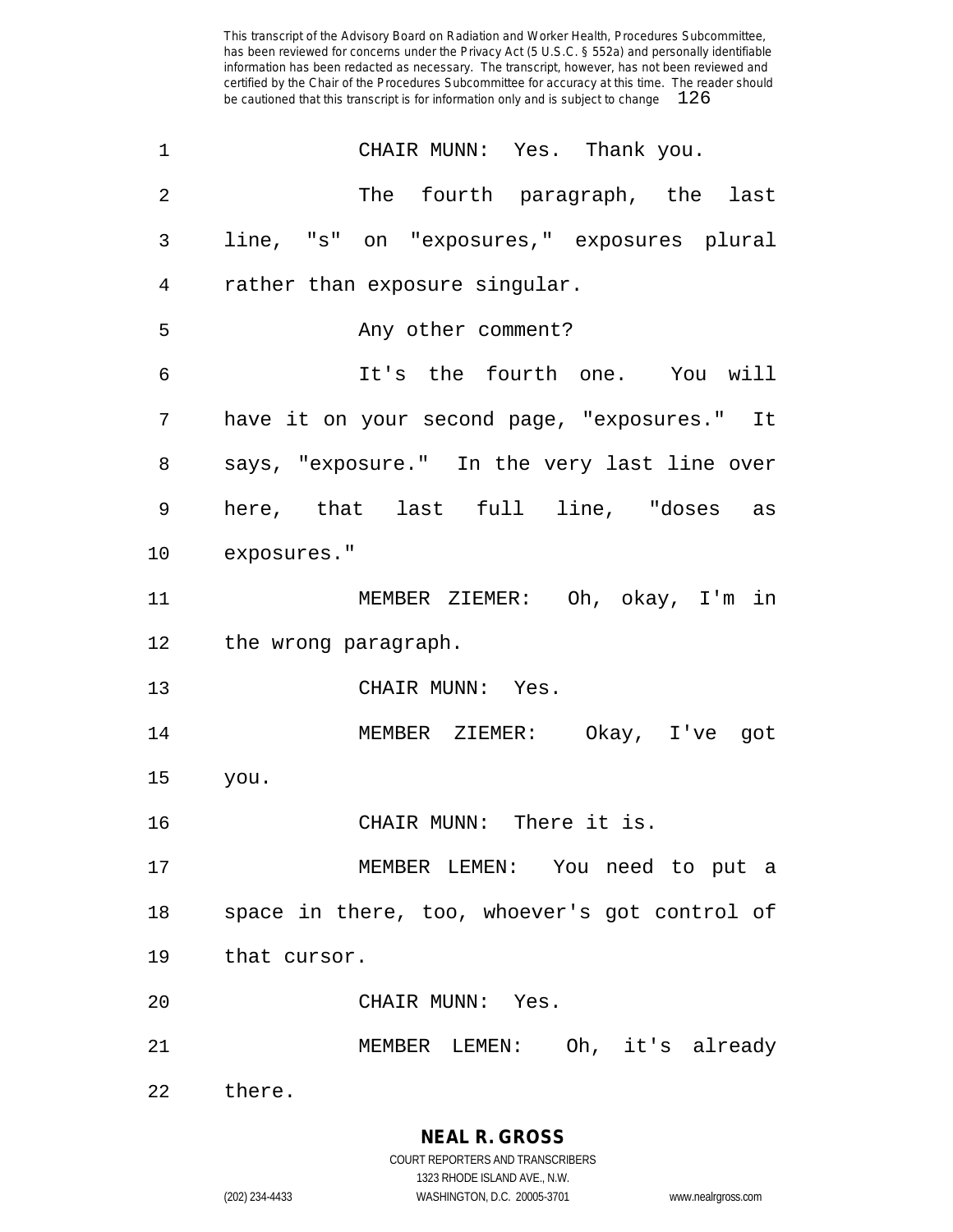1 MR. MARSCHKE: It's got it. MEMBER LEMEN: The cursor was covering up the space. CHAIR MUNN: All right. That's what's going to the Board. I will actually send it out to the full Board electronically tomorrow, so that they will have an opportunity to review it before we get there. MEMBER ZIEMER: Can I make a comment? CHAIR MUNN: Oh, yes, please do. MEMBER ZIEMER: Just in general, and I think SC&A has probably identified how this was changed, but I just wanted to emphasize for the record, one of the things that the three of us tried to do, Dick and Wanda and me, was to get rid of as many acronyms as we could. You probably noticed that. So it is pretty much acronym-free, except for the actual identity of the documents, which we didn't even like that, but that's the name of the document, so it's got

#### **NEAL R. GROSS**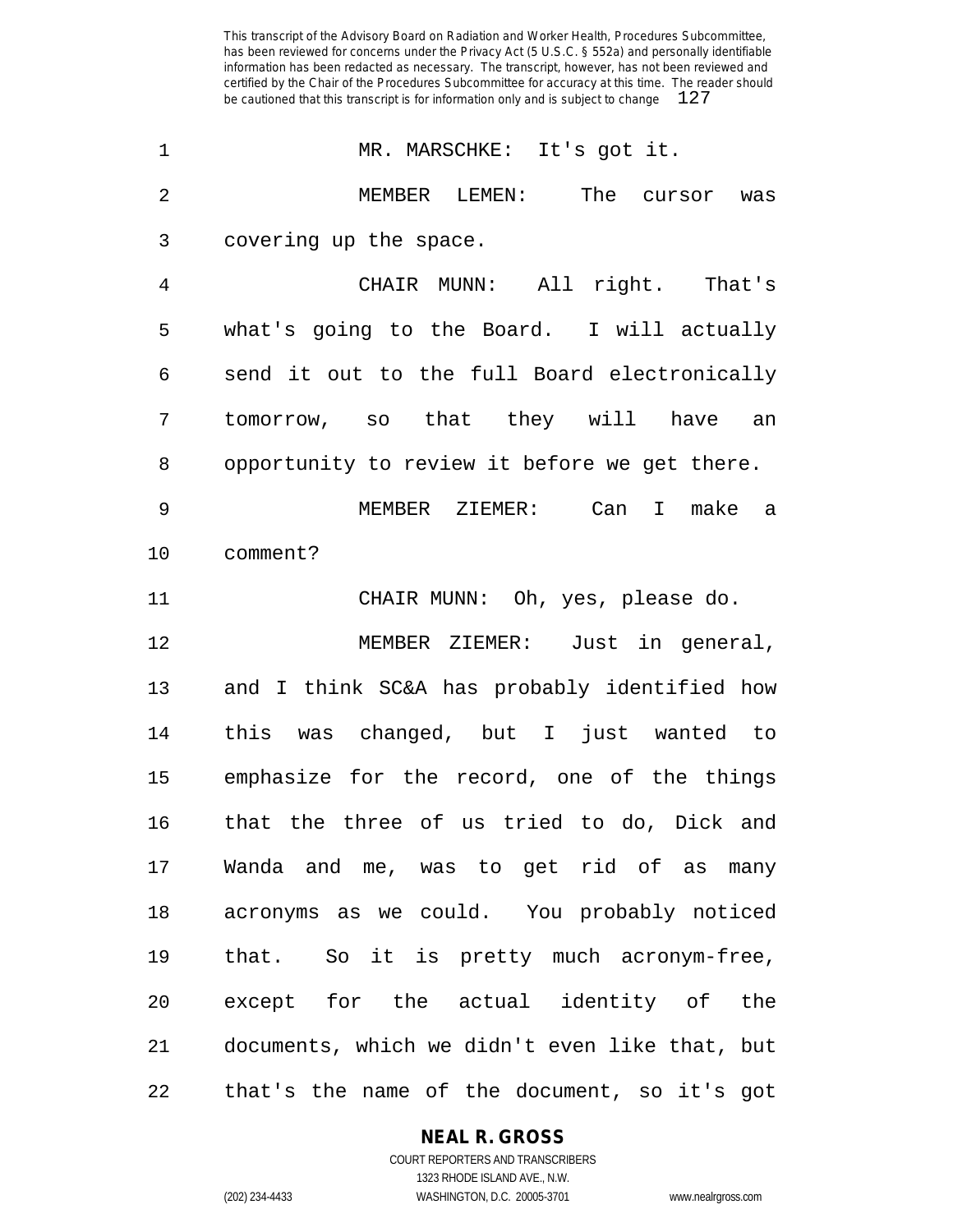to be there. So that was sort of one of the principles on these shortening things, get rid of acronyms, if possible. And I had some non- technical people read the original version, and that was one of the things that was confusing.

 The other thing was that we did add some explanation, which is really not part of the original document, but it's a little tutorial, what are we talking about here? So, to the extent to which some simple explanations need to be added that aren't really part of the document, I mean the --

14 DR. MAURO: I understand.

 MEMBER ZIEMER: -- that's helpful in explaining some of those concepts. So those were sort of two of the principles. Maybe there was another. Dick was able to help us with simplifying further. I don't remember, I guess maybe expanding on an explanation.

CHAIR MUNN: That was kind of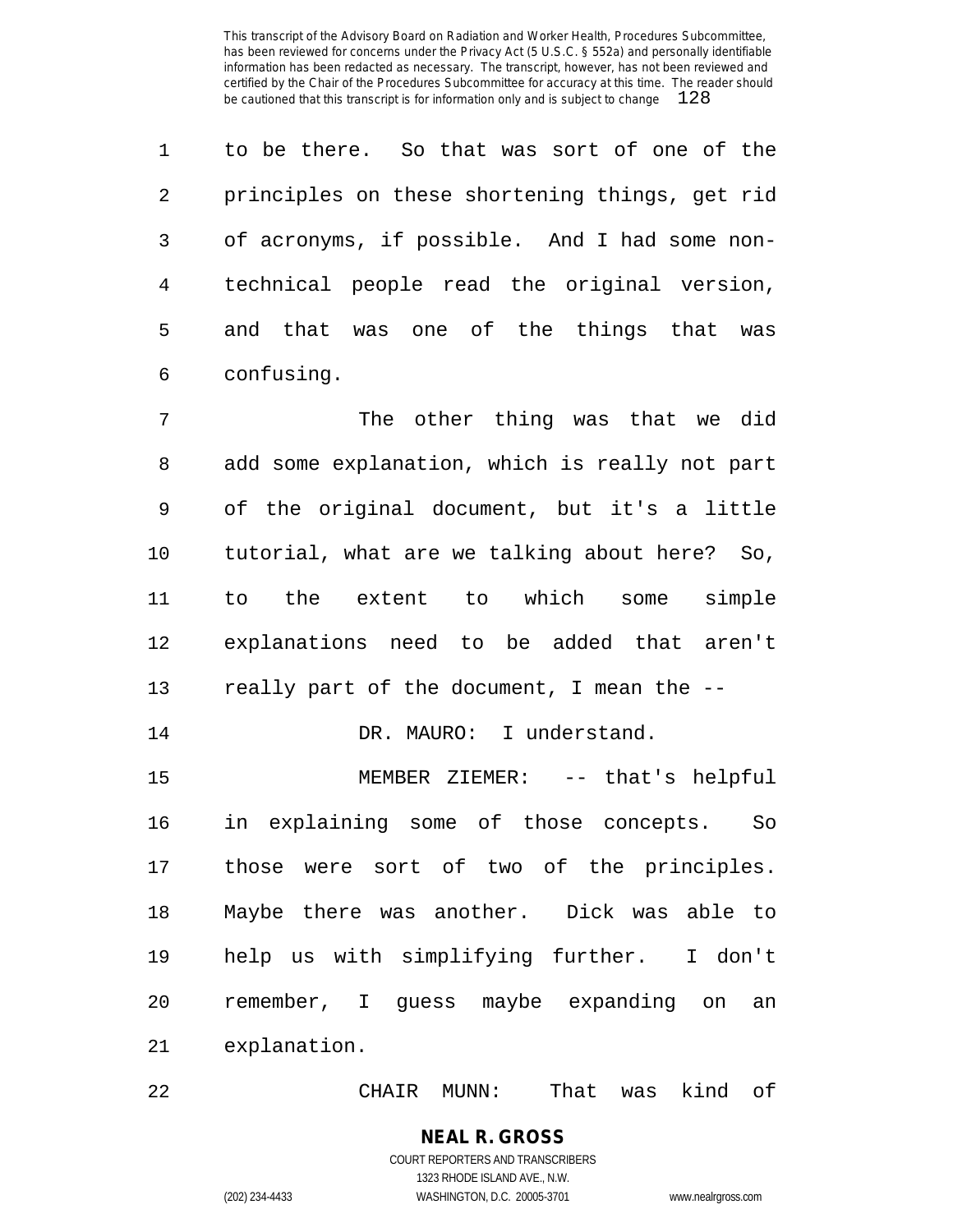| 1              | crucial, and we made certain, notice we didn't |
|----------------|------------------------------------------------|
| $\overline{2}$ | lose the numerical technical identifiers, but  |
| 3              | we always put it behind the title. The non-    |
| 4              | technical folks reading it will want to know   |
| 5              | what the title of this document is. We think   |
| 6              | of it as OTIB-3; they will think of it, and    |
| 7              | should think of it, as the Savannah River Site |
| 8              | Tritium Dose Assessment.                       |
| 9              | All right. Thank you all very                  |
| 10             | much.                                          |
| 11             | Next $--$                                      |
| 12             | DR. MAURO: I'm sorry, Wanda,                   |
| 13             | before we proceed, I guess my question is      |
| 14             | this. Is it your plan to discuss this draft    |
| 15             | with the full Board, and then during the full  |
| 16             | Board meeting is it the plan to authorize SC&A |
| 17             | to do a few more of these?                     |
| 18             | CHAIR MUNN: Yes. As a matter of                |
| 19             | fact, I think we have already talked about     |
| 20             | what you have on your plate ready to go. I     |
| 21             | don't expect to talk about it a great deal on  |
| 22             | the Board. They will already have had the      |

**NEAL R. GROSS**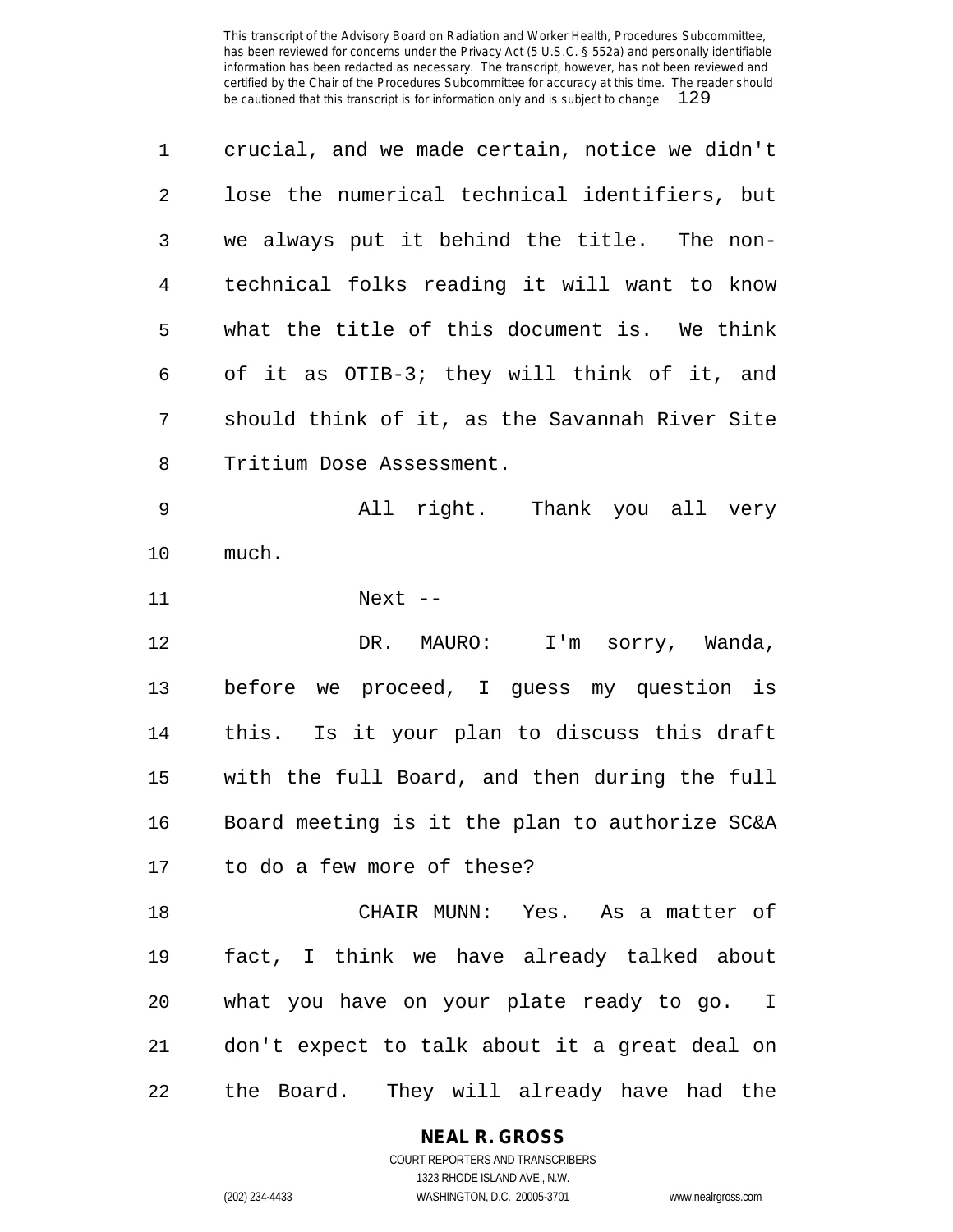document and my letter of explanation, which I think will make clear why we have done some of the things we have done, essentially what Paul said. DR. MAURO: There are about 50. I believe it went up to, on the summary sheet, there are about 50 that have been closed. 8 CHAIR MUNN: That's good. DR. MAURO: Yes, and are there any of those you want to authorize SC&A to do? You may want to prioritize. In other words, Michael was picking DR reviews. How did you want us to do it? CHAIR MUNN: Yes. Well, as the Board wants to proceed, that's fine with me. We're ready for you to go out and fill in the second page with titles, if that's what the Board wants to do. MEMBER ZIEMER: I'm trying to recall whether or not, in principle, this has already been tasked. Can you help us on that, Ted?

**NEAL R. GROSS**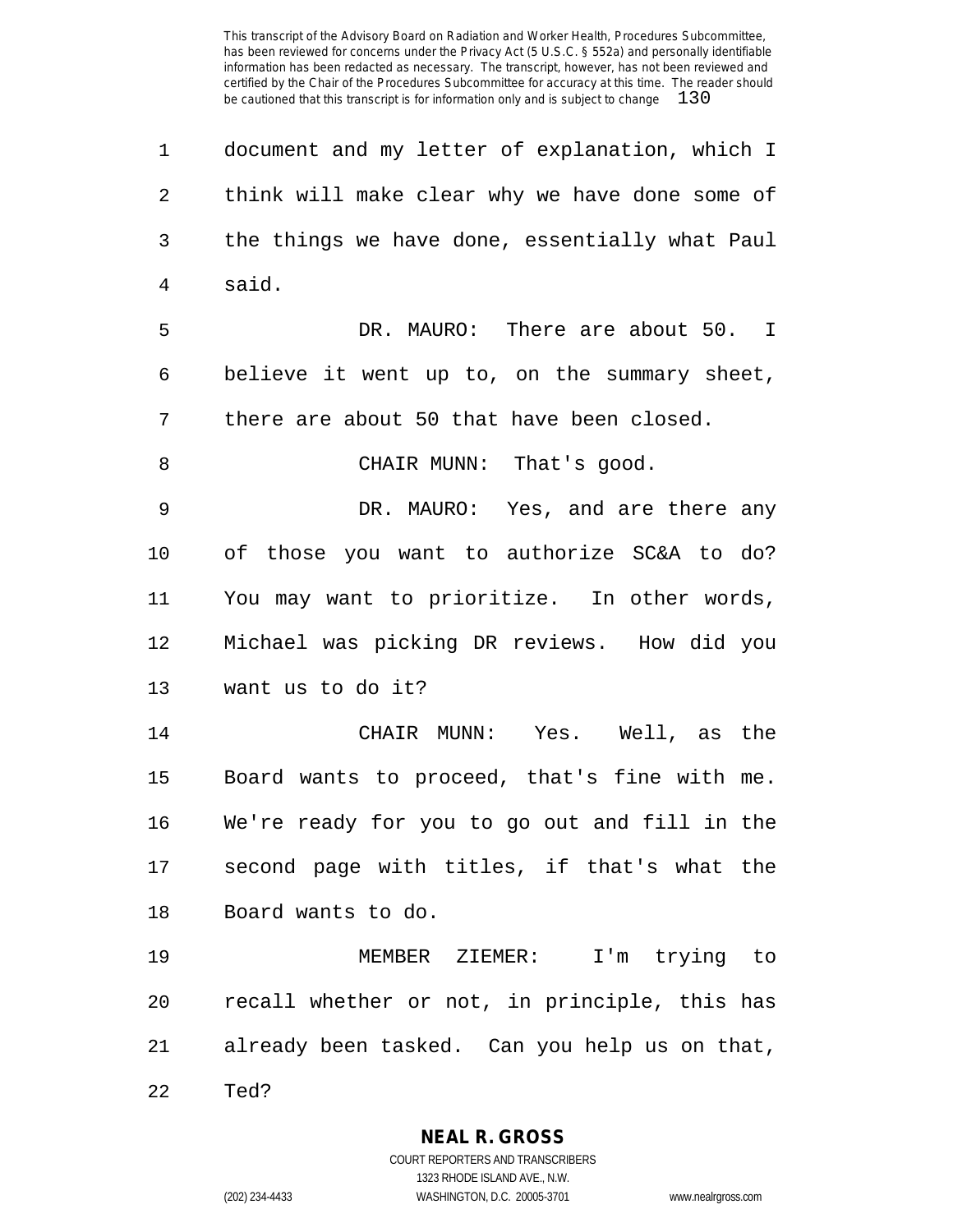| $\mathbf 1$    | I think the issue was, what is it              |
|----------------|------------------------------------------------|
| $\overline{2}$ | going to look like? I think I'm fairly         |
| 3              | confident that the Board will be comfortable   |
| 4              | with this. They might fiddle with it a little  |
| 5              | bit, but this seems to be the approach.        |
| 6              | Is there any reason why SC&A                   |
| 7              | shouldn't start? We may need to wait several   |
| 8              | weeks until some --                            |
| $\mathsf 9$    | MR. KATZ: I think it might be                  |
| 10             | useful to present this, give the Board a       |
| 11             | chance to say there are certain things they    |
| 12             | would like that are not done with this. But,   |
| 13             | otherwise, in terms of actually tasking them   |
| 14             | to produce the rest of the reports, the Board  |
| 15             | doesn't need to do that. I mean that can be    |
| 16             | done. It's sort of --                          |
| 17             | MEMBER ZIEMER: I'm just thinking               |
| 18             | they can get underway.                         |
| 19             | MR. KATZ: Yes.                                 |
| 20             | MEMBER ZIEMER: You certainly know              |
| 21             | what it's going to look like. And once the     |
| 22             | Board meets, if there's additional tweaking -- |

# **NEAL R. GROSS**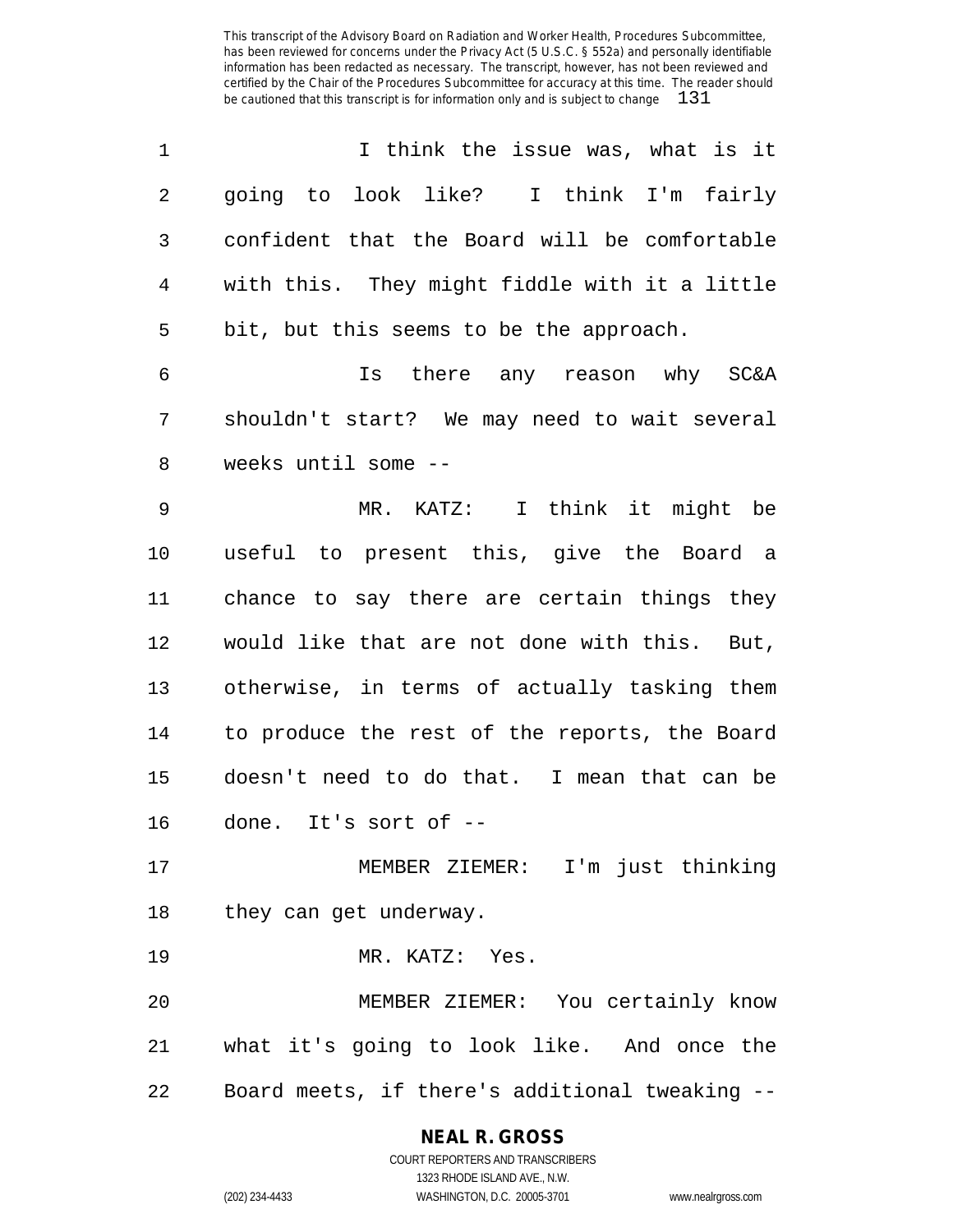you're not going to do 50 of them in the next two weeks anyway.

 DR. MAURO: No. But, I mean, I guess there was some discussion at one time and the thought was, yes, we will knock off 50 over the next few months. Or do you want us to start now and do a few, pick the ones you would like us to do first, or just let it rip? MR. KATZ: I mean I think it wouldn't be a bad idea to do five or ten and take a look at those, and see if they're on track before you unload a huge number and people start reading them and saying, "Hey, we would like these to match up with what was accomplished with Savannah River Site document, or whatever.

 So it seems to me sensible to have a reasonable number as a starter group, just to make certain everybody's happy with the nature of the summaries.

 DR. MAURO: That being the case, do you want to authorize SC&A now to go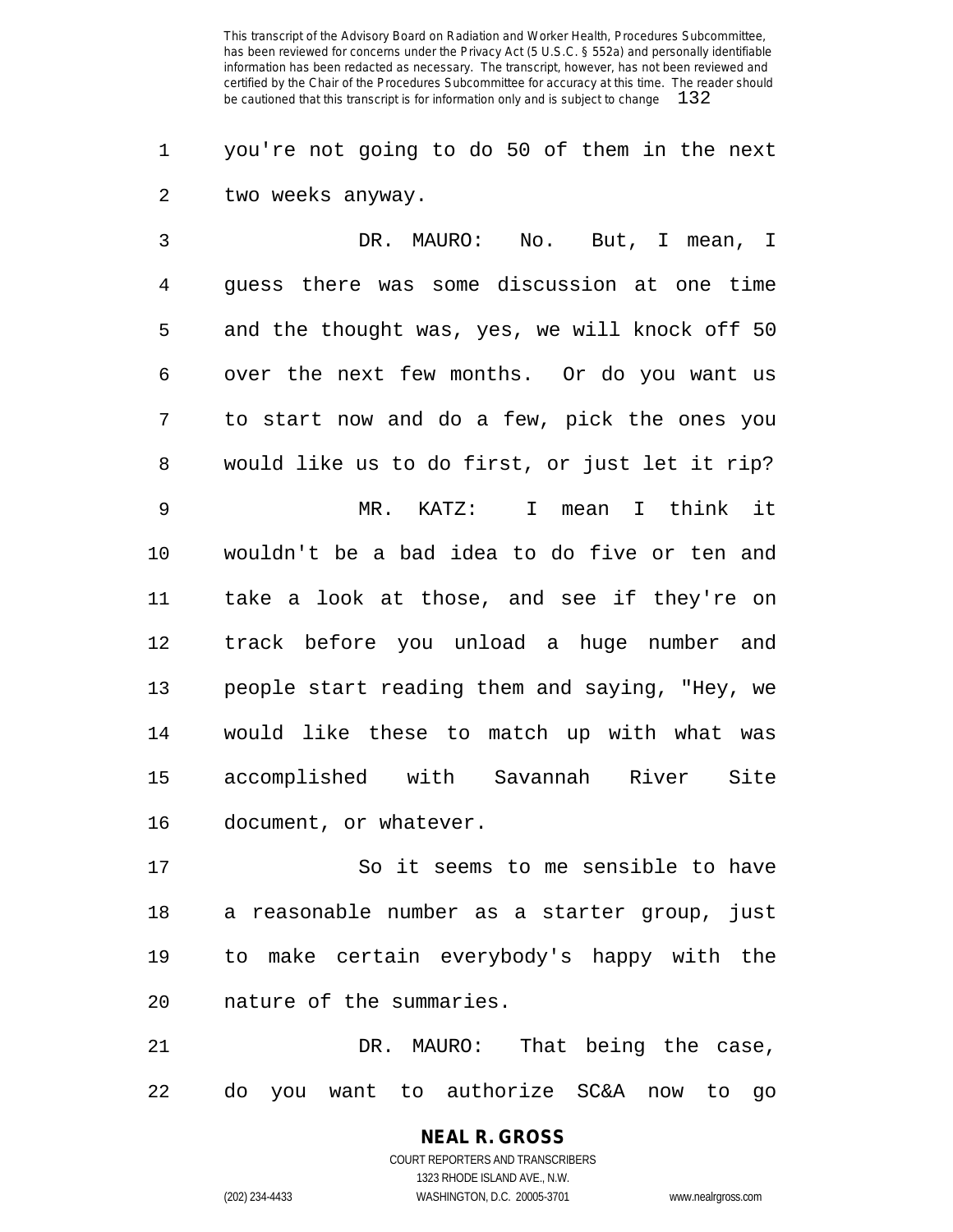| 1  | identify five that we think would serve that |
|----|----------------------------------------------|
| 2  | purpose and start work on it?                |
| 3  | MR. KATZ: I think that would be              |
| 4  | fine.                                        |
| 5  | DR. MAURO: To be tasked to do it?            |
| 6  | CHAIR MUNN: Why not?                         |
| 7  | DR. MAURO: We'll pick the five.              |
| 8  | We will circulate it to the Work Group,      |
| 9  | "Here's the five we picked," and start work, |
| 10 | and just start work.                         |
| 11 | CHAIR MUNN: Fine.                            |
| 12 | DR. MAURO: So you know what we're            |
| 13 | doing.                                       |
| 14 | CHAIR MUNN: Fine. Yes. Great.                |
| 15 | DR. MAURO: Thank you. Thank you.             |
| 16 | CHAIR MUNN: Thank you.                       |
| 17 | MR. MARSCHKE: Will that be done              |
| 18 | $by$ --                                      |
| 19 | DR. MAURO: No, we have to see how            |
| 20 | much time.                                   |
| 21 | MEMBER ZIEMER: Well, but the                 |
| 22 | first two pages of each of them are already  |

# **NEAL R. GROSS** COURT REPORTERS AND TRANSCRIBERS

1323 RHODE ISLAND AVE., N.W. (202) 234-4433 WASHINGTON, D.C. 20005-3701 www.nealrgross.com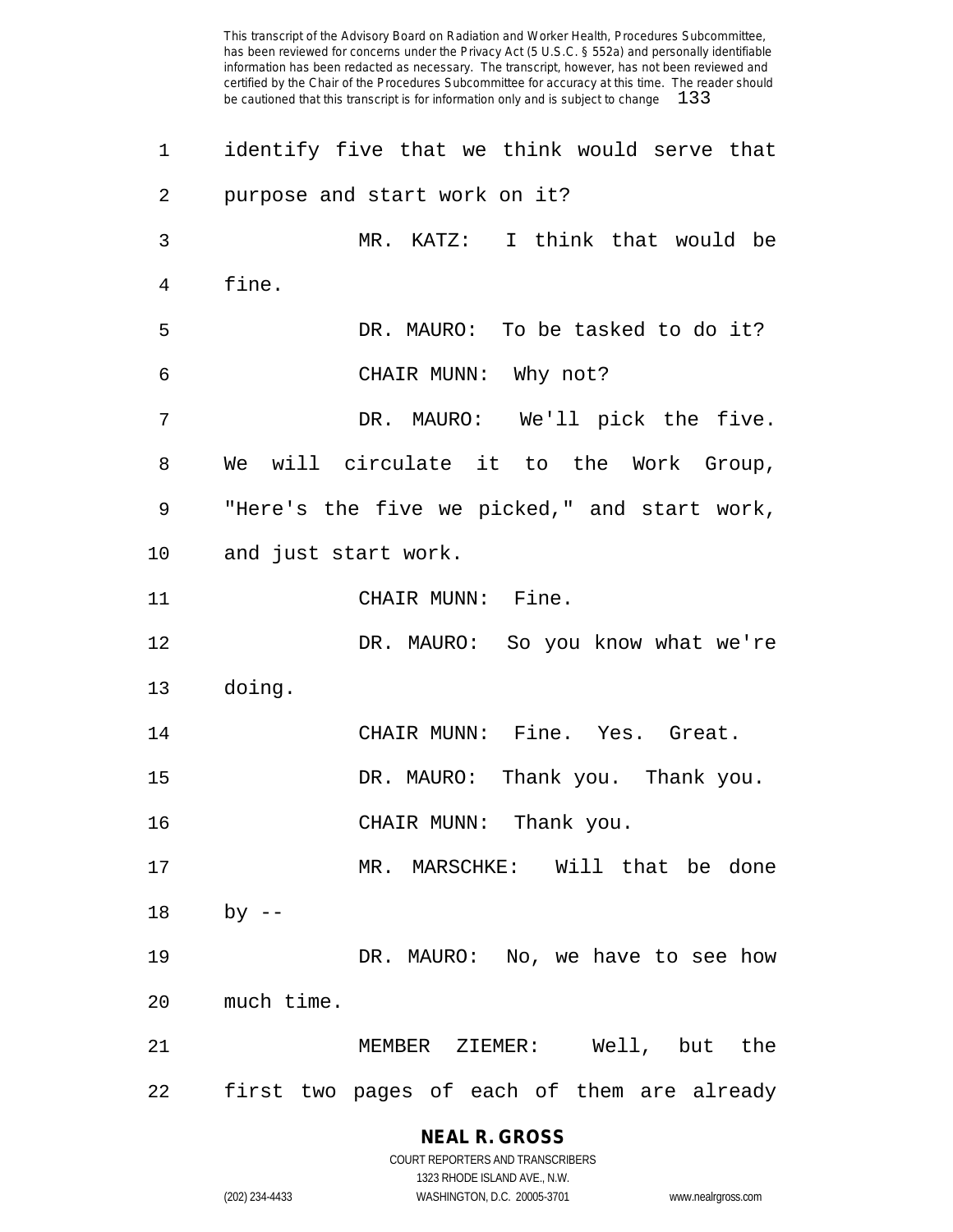done.

| 2  | (Laughter.)                                       |
|----|---------------------------------------------------|
| 3  | DR. MAURO: Exactly.                               |
| 4  | MEMBER ZIEMER: No billing --                      |
| 5  | (Laughter.)                                       |
| 6  | DR. MAURO: Okay.                                  |
| 7  | MEMBER ZIEMER: Well, wait a                       |
| 8  | minute. They've got to add a line at the          |
| 9  | bottom of each one of them.                       |
| 10 | CHAIR MUNN: I hope this is going                  |
| 11 | to be a very brief item, report on whether        |
|    | 12 TIB-14 is going to be canceled.                |
| 13 | Elyse, are you with us?                           |
| 14 | MS. THOMAS: Yes, and it is a very                 |
| 15 | short item. TIB-14 was canceled, and I did        |
|    | 16 enter that as a latest NIOSH follow-up comment |
|    | 17 in the database                                |
| 18 | CHAIR MUNN: Good. So it shows on                  |
|    | 19 our screen, right?                             |
| 20 | MS. THOMAS: Right. And when I                     |
| 21 | get edit capability, I'll correct my typo         |
| 22 | there.                                            |

**NEAL R. GROSS**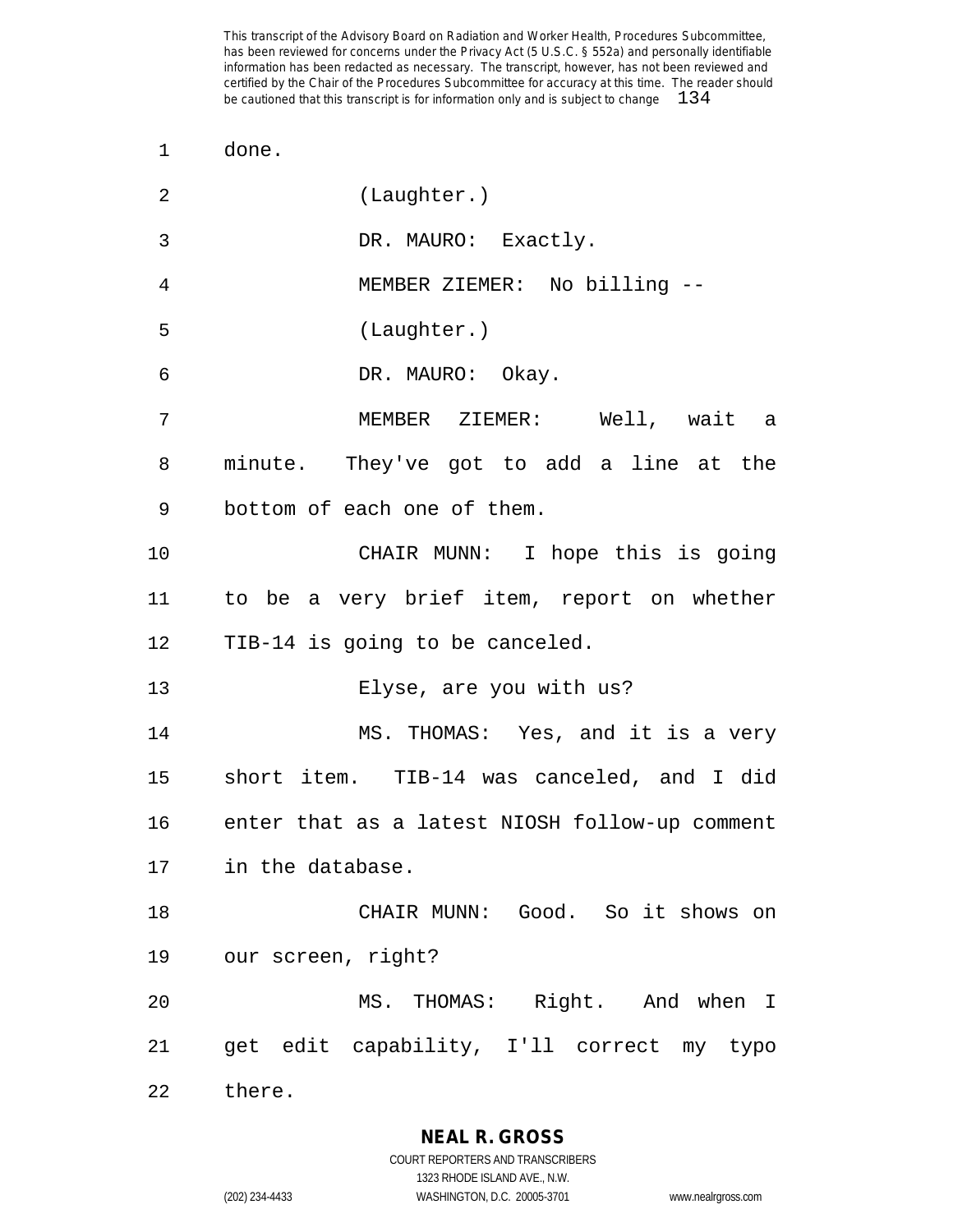| $\mathbf 1$ | All right. Thank<br>CHAIR MUNN:                   |
|-------------|---------------------------------------------------|
| 2           | you, ma'am.                                       |
| 3           | Do we want to wait a minute and                   |
| 4           | actually see that or not? I think we<br>can       |
| 5           | assume that it's okay.                            |
| 6           | MR. MARSCHKE: Which one<br>are we                 |
| 7           | looking at?                                       |
| 8           | CHAIR MUNN: TIB-14.                               |
| 9           | DR. ULSH: It's OCAS TIB-14.                       |
| 10          | CHAIR MUNN: I always forget                       |
| 11          | there's a difference.                             |
| 12          | DR. MAURO: I hate to do this to                   |
| 13          | you, but could we step one back now?              |
| 14          | MEMBER ZIEMER: What is going to                   |
| 15          | happen in it?                                     |
| 16          | CHAIR MUNN: It's been canceled.                   |
|             | 17 We're going to look at it to see what it says. |
| 18          | DR. MAURO: This is more for Stu.                  |
| 19          | CHAIR MUNN: Yes, John.                            |
| 20          | DR. MAURO: When Stu is working                    |
| 21          | with Steve and the rest of them, and Leroy, on    |
| 22          | this thing, is there going to be a click where    |

**NEAL R. GROSS**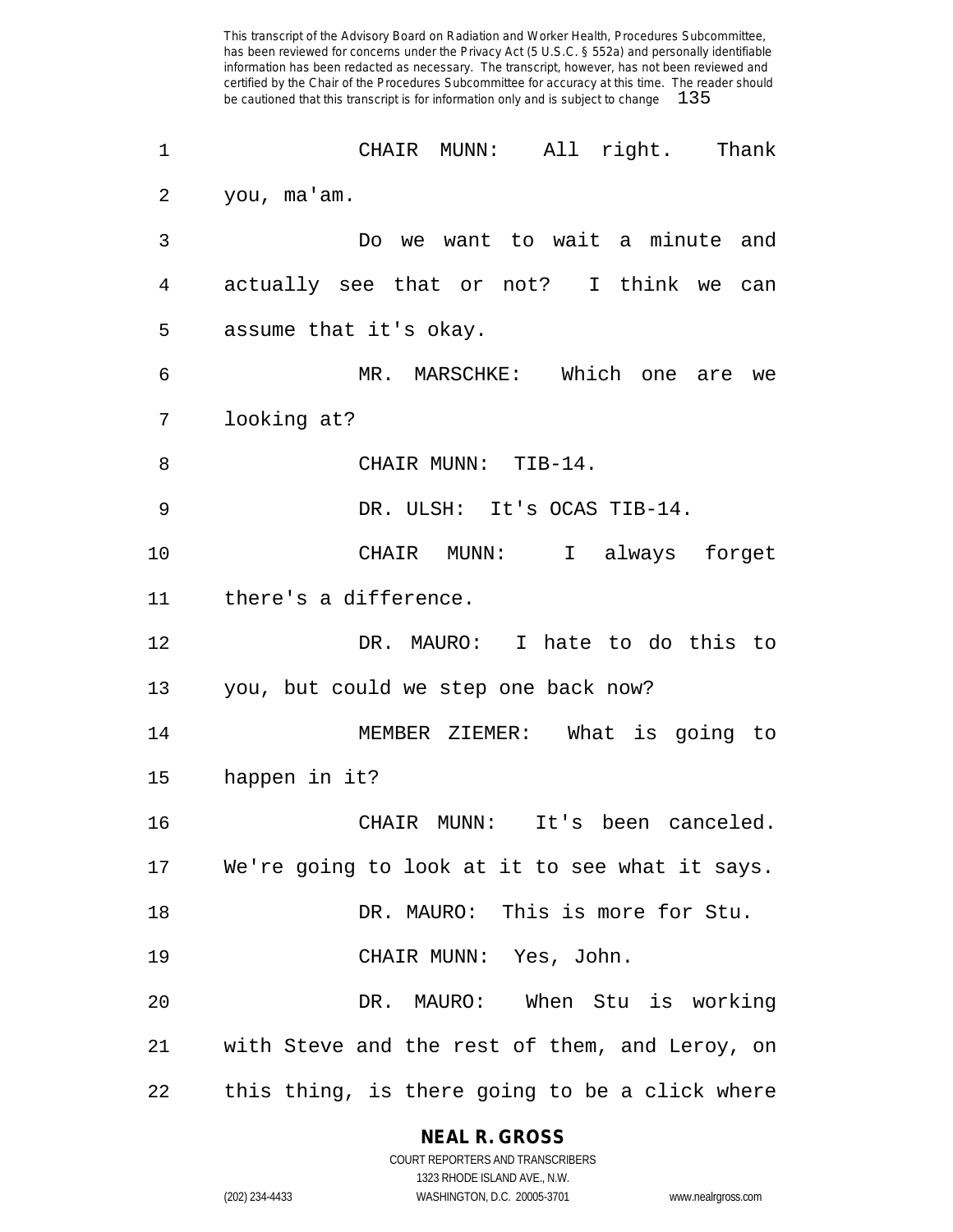| 1              | someone could go and say let's go take a look  |
|----------------|------------------------------------------------|
| $\overline{2}$ | at the two-pager? What we haven't been doing   |
| 3              | is linking the two-pager to the status report. |
| 4              | I know I'm going back to before, but it seems  |
| 5              | to me it's a natural.                          |
| 6              | CHAIR MUNN: It is a natural.                   |
| 7              | When it's done, if there's a two-pager, we     |
| 8              | should be able to pull it up. I'm delighted    |
| 9              | with being able to pull up the original        |
| 10             | document. So, somebody please give a gold      |
| 11             | star to whoever did that. It's wonderful.      |
| 12             | MR. MARSCHKE: There were three                 |
| 13             | issues associated with OCAS TIB- --            |
| 14             | CHAIR MUNN: Fourteen.                          |
| 15             | MR. MARSCHKE: -- 14, Rocky Flats               |
| 16             | Internal Dose Coworker Extension. Is that the  |
|                | 17 right one?                                  |
| 18             | MS. THOMAS: Yes.                               |
| 19             | MR. MARSCHKE: And they are                     |
| 20             | currently shown in the database as being open. |
| 21             | I see the entry that you made.<br>NIOSH        |
| 22             | canceled this document on 6/3/2010. I guess    |

# **NEAL R. GROSS**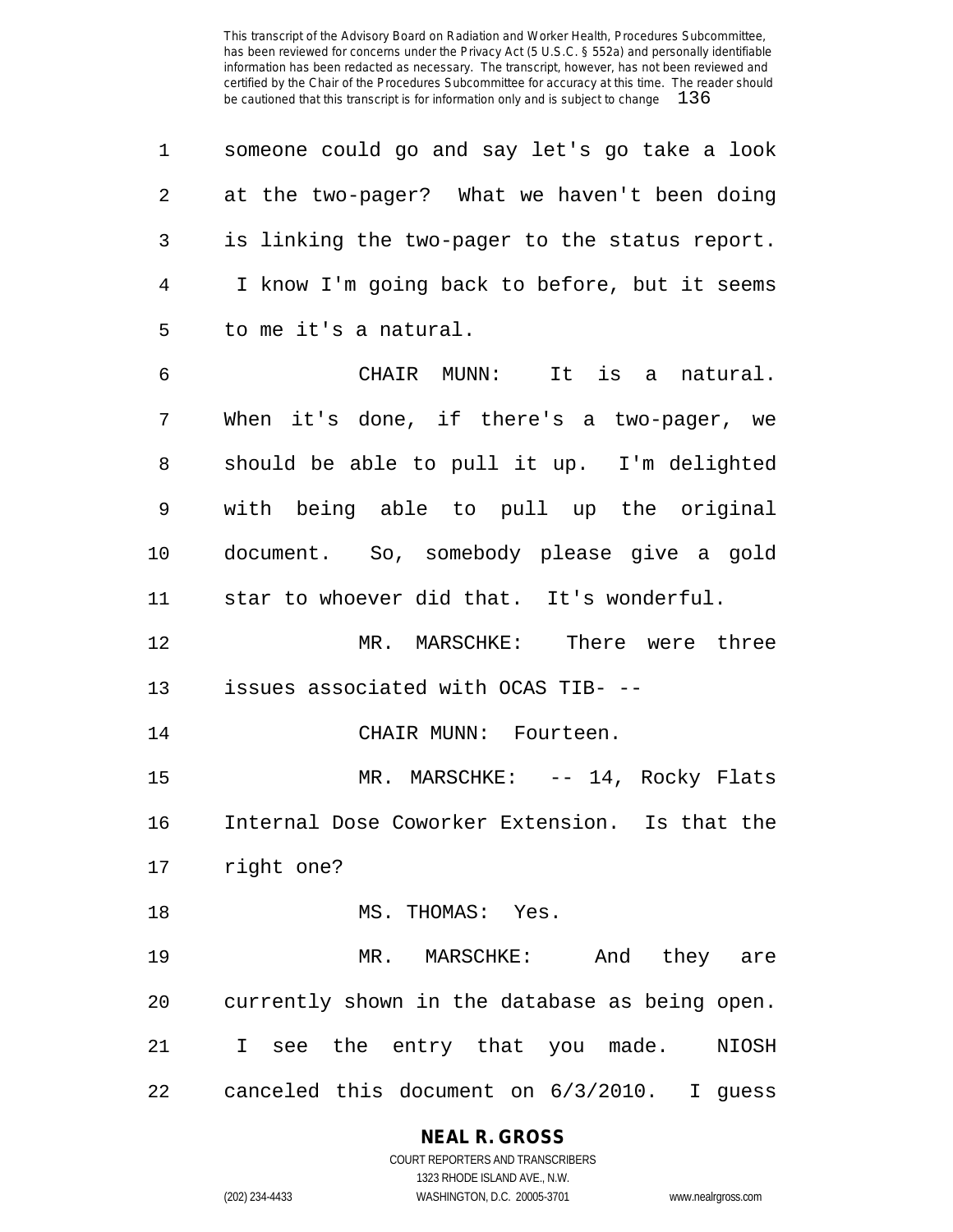| 1              | the question, do we want to, as a              |
|----------------|------------------------------------------------|
| $\overline{2}$ | Subcommittee, do we want to add a response     |
| 3              | saying that, as of July 26th, we've done       |
| 4              | something to this, closed this issue?          |
| 5              | CHAIR MUNN: Yes. If it has been                |
| 6              | canceled, then the issues -- the reason it has |
| 7              | been canceled, of course, did the closure      |
| 8              | statements tell us why it's been canceled?     |
| 9              | DR. ULSH: It has been canceled.                |
| 10             | It's the extension of the Rocky Flats Coworker |
| 11             | Model, and that's been incorporated into the   |
| 12             | TBD now. So the TIB has been canceled.         |
| 13             | CHAIR MUNN: And as long as the                 |
| 14             | statement says why it's canceled --            |
| 15             | MS. THOMAS: Yes, that statement                |
| 16             | is found in the NIOSH initial response.        |
| 17             | CHAIR MUNN: Okay. In a case like               |
| 18             | that, then we can cancel it, and we can show   |
| 19             | it as closed.                                  |
| 20             | MR. MARSCHKE: Wait a minute.                   |
| 21             | NIOSH recommended -- NIOSH proposed that the   |
| 22             | status of this finding be designated in        |

### **NEAL R. GROSS** COURT REPORTERS AND TRANSCRIBERS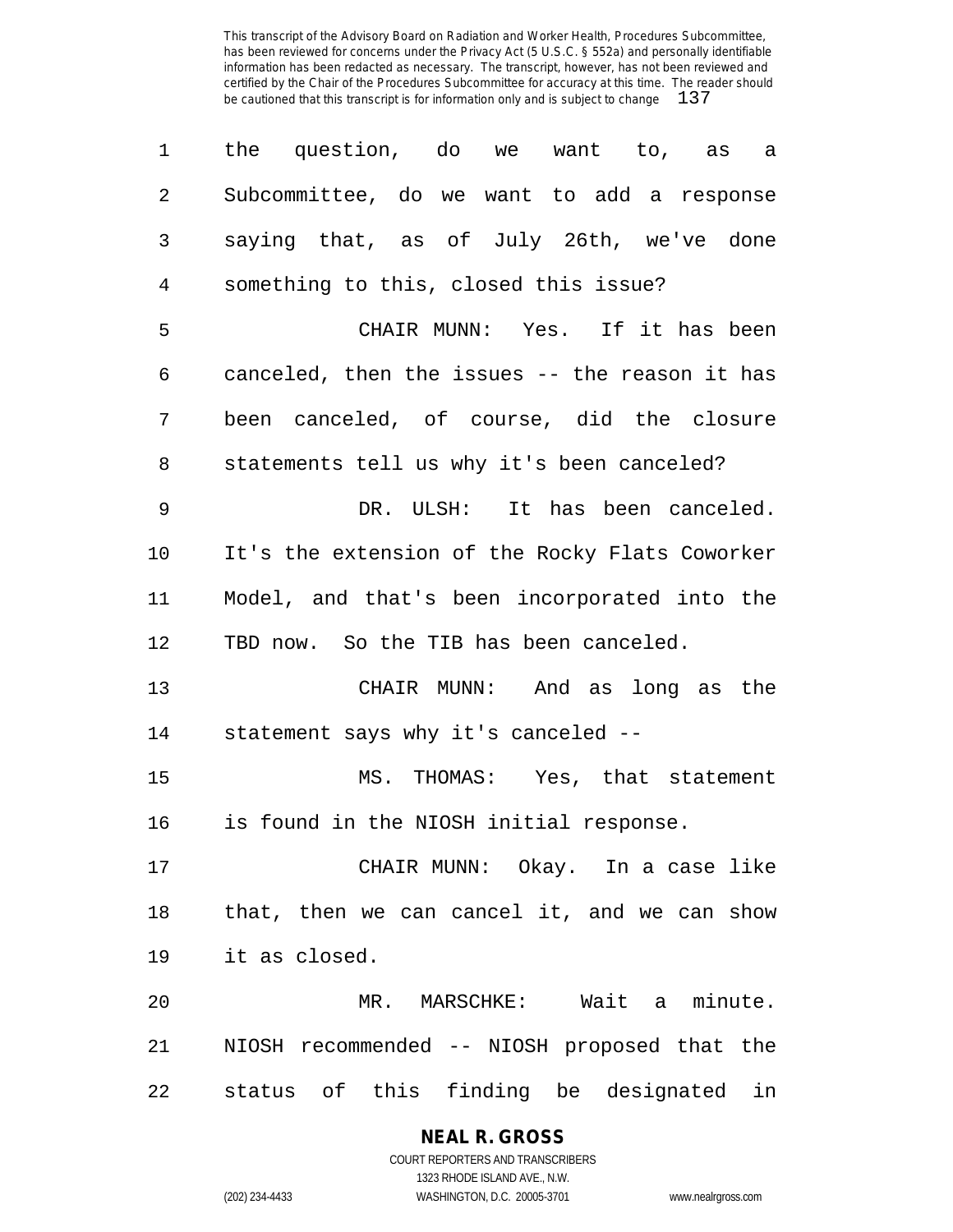| 1  | abeyance. "NIOSH will instruct the OCAS to    |
|----|-----------------------------------------------|
| 2  | incorporate OCAS TIB-14 into the Rocky Flats  |
| 3  | Internal Dose TBD. However, we note that this |
| 4  | comment is not specific and, therefore, very  |
| 5  | difficult to address. What does SC&A review   |
| 6  | required but absent" -- okay, they were<br>as |
| 7  | asking for a specific on this specific        |
| 8  | finding.                                      |
| 9  | We<br>in<br>DR. ULSH:<br>recommend it         |
| 10 | abeyance because it had<br>not yet been       |
| 11 | incorporated into the TBD.                    |
| 12 | MR. MARSCHKE: Yes.                            |
| 13 | DR. ULSH: That has now happened.              |
| 14 | So the question<br>MR. MARSCHKE:              |
| 15 | $is$ $-$                                      |
| 16 | Elyse's final<br>MUNN:<br>In<br>CHAIR         |
|    | 17 statement there, it seems that it needs to |
|    |                                               |
| 18 | say, "All issues have been incorporated into  |
| 19 | the TBD."                                     |
| 20 | MR.<br>MARSCHKE:<br>Does<br>the               |
| 21 | Subcommittee want SC&A to go back and look at |

**NEAL R. GROSS** COURT REPORTERS AND TRANSCRIBERS

1323 RHODE ISLAND AVE., N.W. (202) 234-4433 WASHINGTON, D.C. 20005-3701 www.nealrgross.com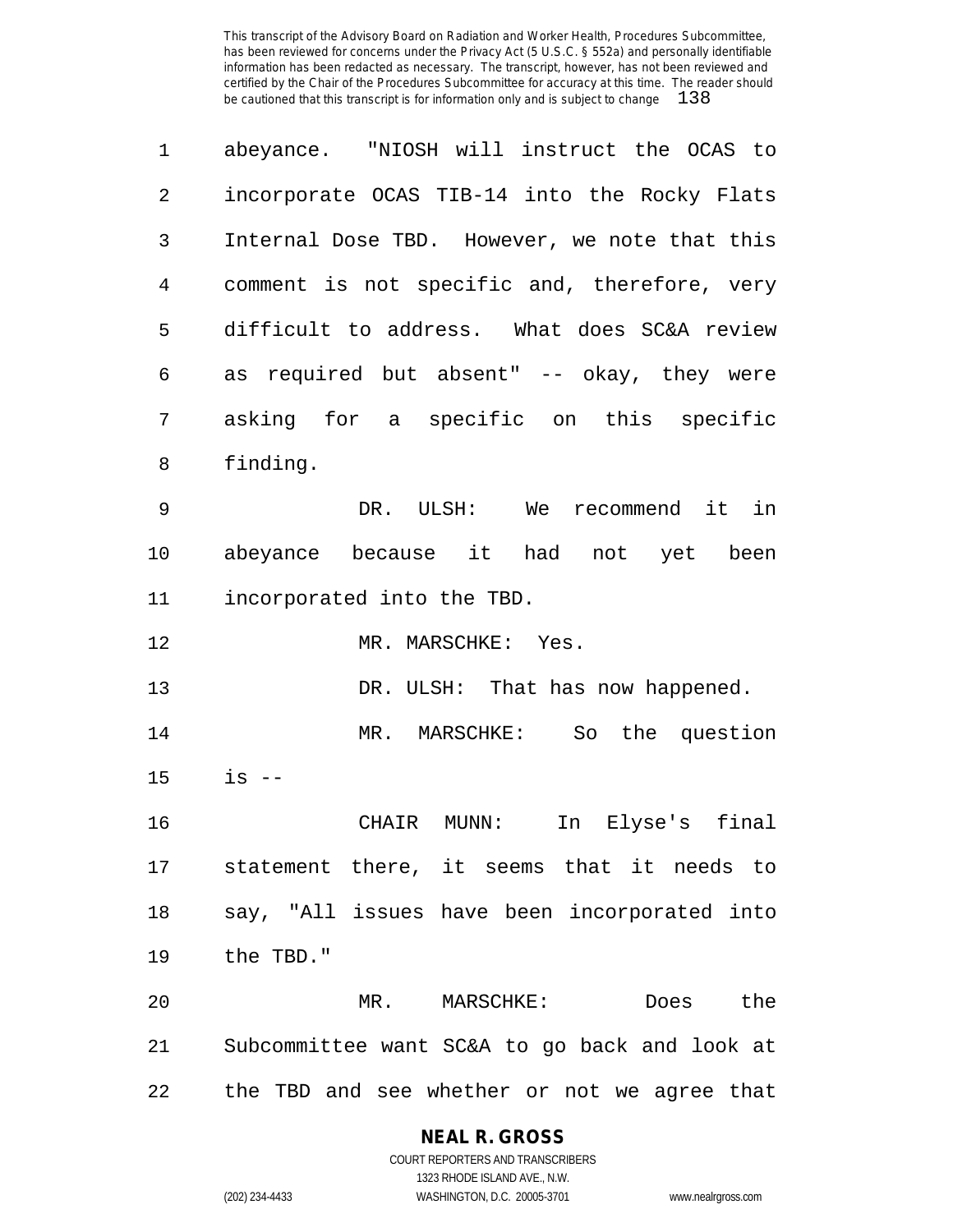| $\mathbf 1$    | the findings have been addressed in the TBD?   |
|----------------|------------------------------------------------|
| 2              | CHAIR MUNN: That's been inherent               |
| 3              | in our instructions in the past, and I would   |
| $\overline{4}$ | expect that to happen.                         |
| 5              | DR. MAURO: What I don't know                   |
| 6              | about is have the issues been resolved. At     |
| 7              | the Rocky interactions, whatever that issue    |
| 8              | was, has it been discussed and agreed amongst  |
| 9              | the Rocky? Because, in effect, what we have    |
| $10 \,$        | is something that has been transferred. In     |
| 11             | other words, it has been transferred from here |
| 12             | to the Rocky Site Profile. And it turns out    |
| 13             | the Rocky Site Profile has been revised to     |
| 14             | accommodate this issue. The question is it's   |
| 15             | in abeyance if really it hasn't been -- it's   |
| 16             | been loaded, but if we never got to the        |
| 17             | point -- see, things become in abeyance once   |
| 18             | we agree in concept, in principle, with the    |
| 19             | solution.                                      |
|                |                                                |

 CHAIR MUNN: That's correct. DR. MAURO: And everybody is happy with the solution. The only thing we're

# **NEAL R. GROSS**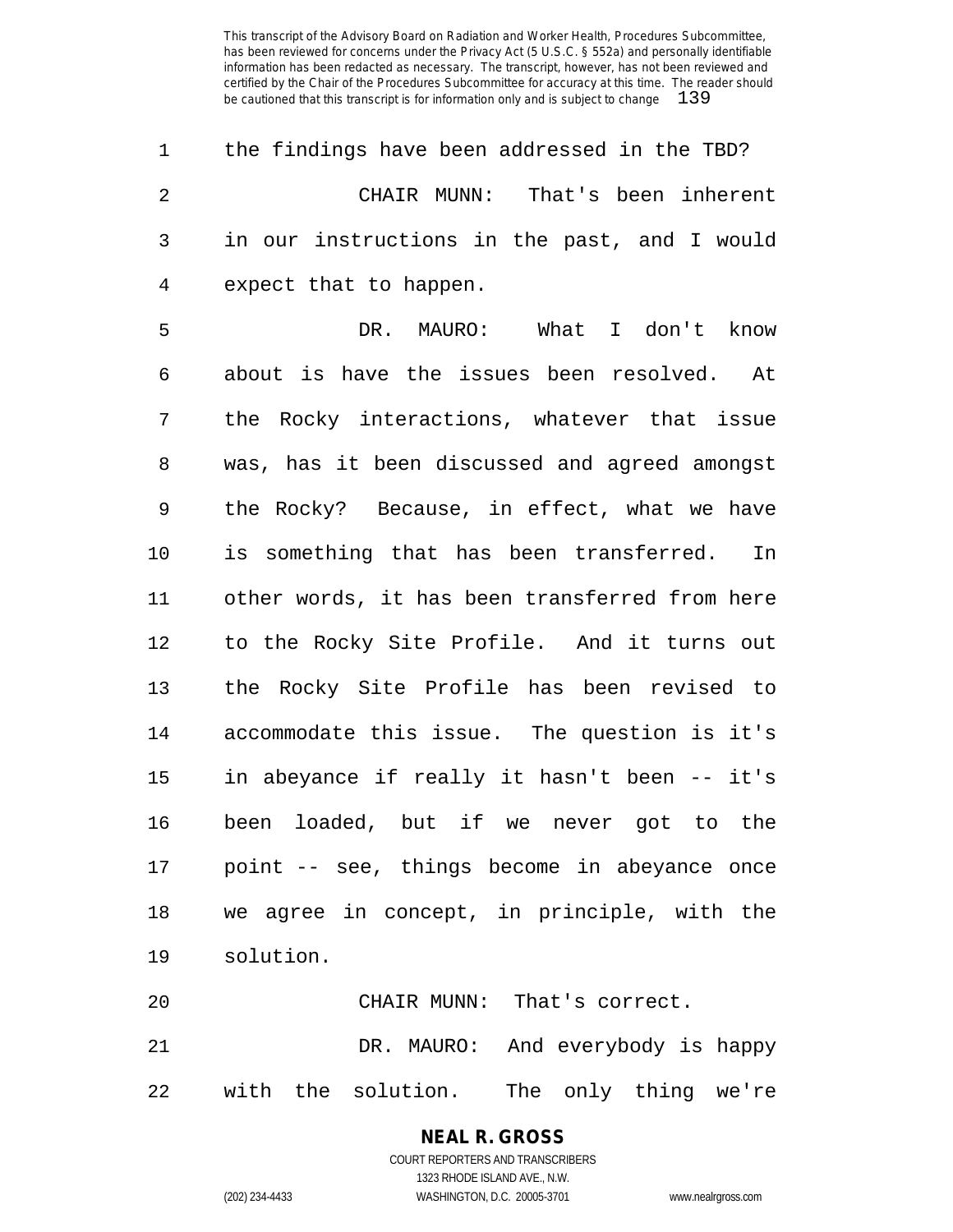waiting on is for it to show up in a new procedure.

CHAIR MUNN: Exactly.

 DR. MAURO: Now I don't know right now, if it's in here, whether or not we are in agreement with that particular issue.

 MR. MARSCHKE: Well, again, if you look at the screen --

DR. MAURO: Yes.

10 MR. MARSCHKE: -- we've got, again, I think this is the second issue. And Elyse gave more information or more information was provided here, and it says, basically, the TBD currently states, and then they indicate what it says relative to the issue. So, therefore, for this one, NIOSH proposes that the finding be closed.

 MS. THOMAS: Yes, this is Elyse again.

 The findings were incorporated into the TBD in 2007, and I'm getting that information from Mutty, who's on the line. So

**NEAL R. GROSS**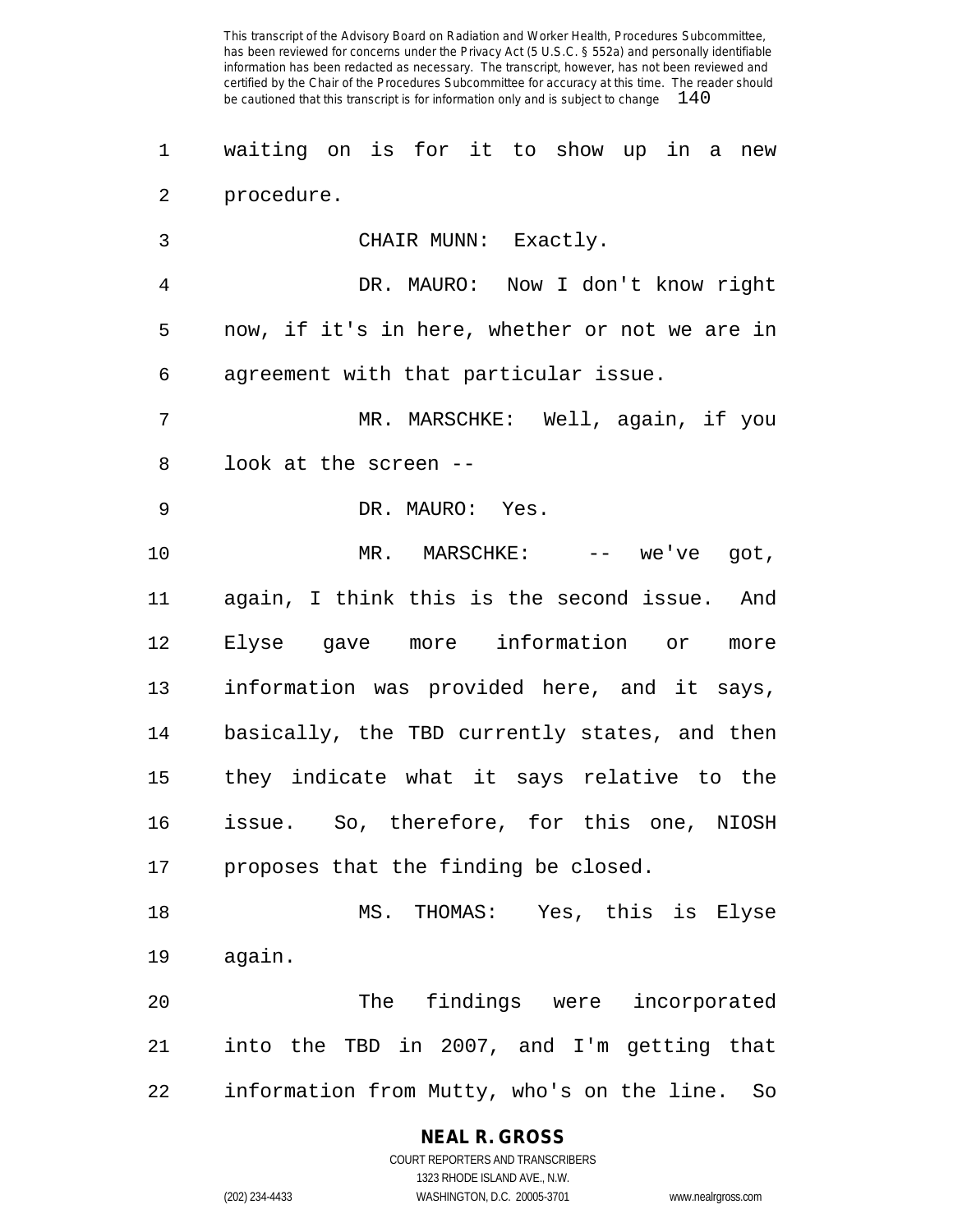he may be able to elaborate on that a little bit.

 And maybe I should have been more specific in my statement and added that. So that may be something that I can do, if that would please everyone.

 CHAIR MUNN: Yes, I think it's a necessary statement.

 MR. MARSCHKE: The first and third issue, if I'm reading it right, NIOSH was recommending the status be changed to in abeyance.

 CHAIR MUNN: In abeyance, as John says, means everything has been agreed to, but it hasn't been incorporated in the document.

 MS. THOMAS: My understanding is it has been incorporated into the document, the new document.

 DR. ULSH: Right, the date that you're looking at there is 6/18/2010. On 7/22, Elyse typed in, "We canceled that document."

# **NEAL R. GROSS**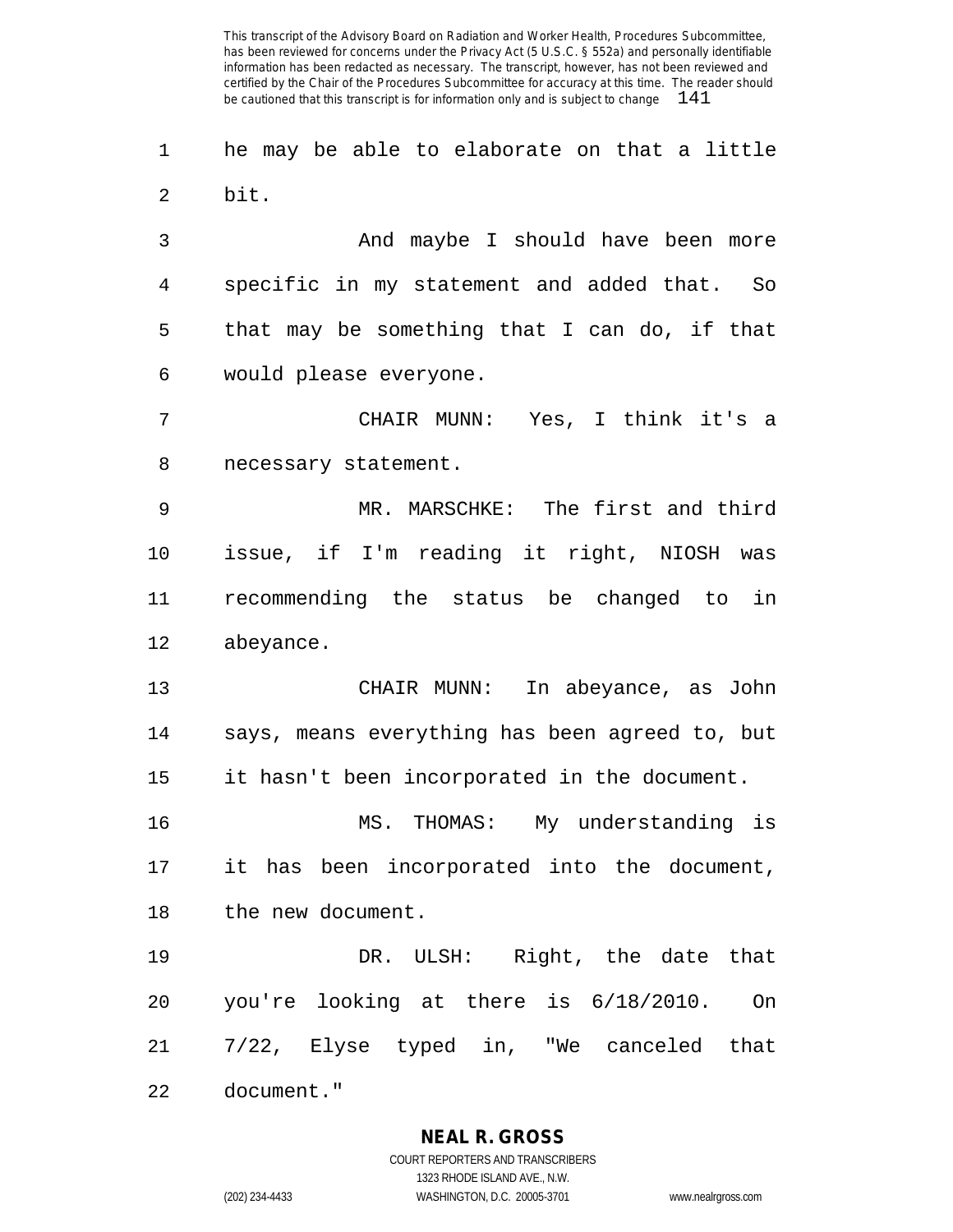| $\mathbf 1$    | MS. THOMAS: Yes, the date on the               |
|----------------|------------------------------------------------|
| 2              | initial response is a little bit artificial.   |
| 3              | Those responses I think were provided; we just |
| $\overline{4}$ | couldn't enter them into the database. They    |
| 5              | were provided at an earlier date, but I was    |
| 6              | only able to enter them -- that date is a      |
| 7              | little bit deceiving for the initial response. |
| 8              | MR. MARSCHKE: Well, I'm looking                |
| 9              | at the third response and the finding was SC&A |
| 10             | finds the TBD or TIB to be incomplete because  |
| 11             | it doesn't address in vitu counting results -- |
| 12             | in vivo.                                       |
| 13             | And the question is has the TBD --             |
| 14             | does it now address the counting results?      |
| 15             | DR. ULSH: The answer is, yes, it               |
| 16             | does, but if you guys want to go verify that,  |
|                | 17 then that's at the Subcommittee's pleasure. |
| 18             | ZIEMER: What's<br>MEMBER<br>the                |
| 19             | involvement of the Rocky Flats Work Group on   |
| 20             | this? None?                                    |
| 21             | MR. HINNEFELD:<br>these<br>On                  |
| 22             | particular findings?                           |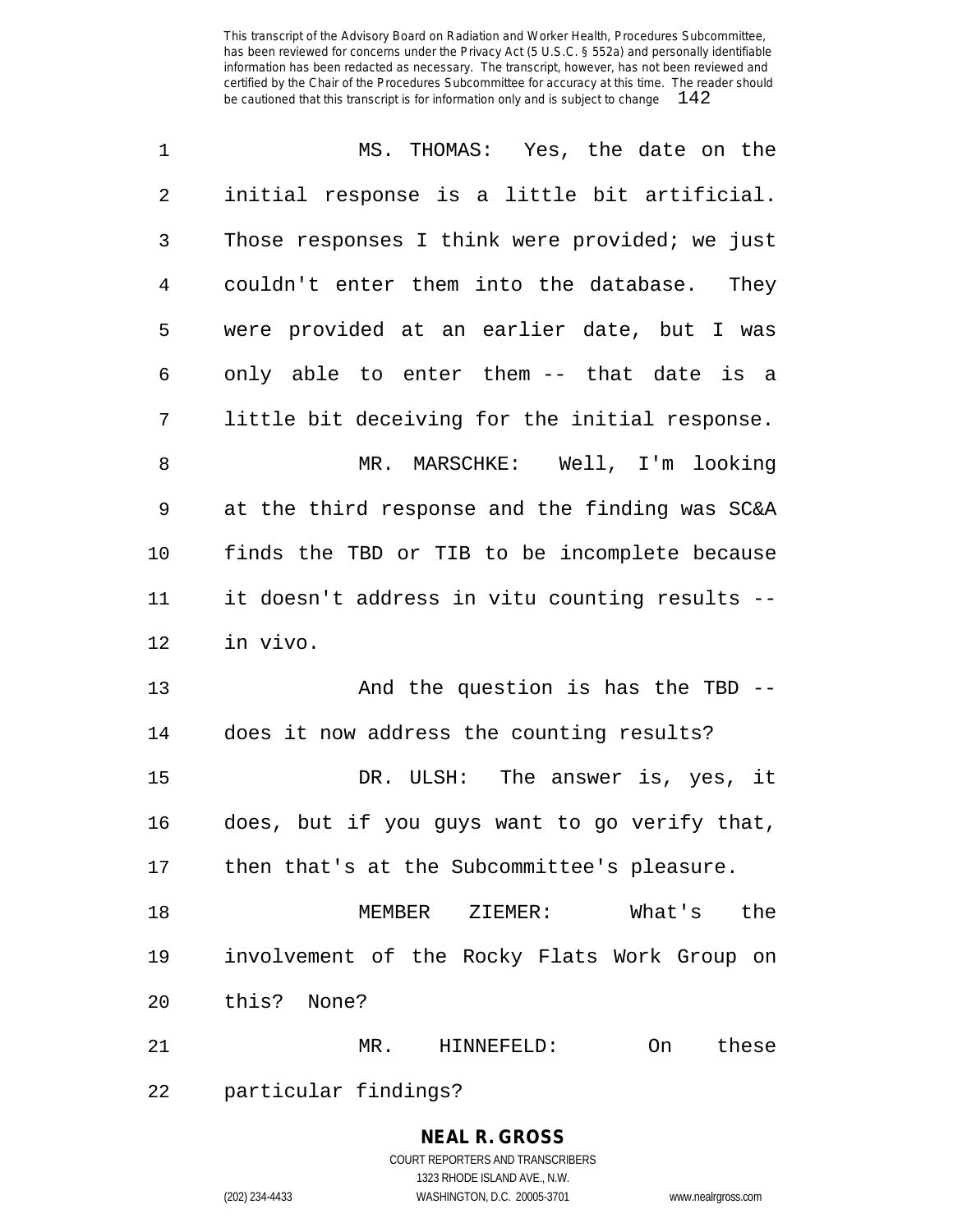| $\mathbf 1$    | MEMBER ZIEMER: Right.                          |
|----------------|------------------------------------------------|
| $\overline{2}$ | MR. HINNEFELD: It has direct,                  |
| 3              | that Work Group opined on the Site Profile and |
| 4              | the revised Site Profile.                      |
| 5              | DR. ULSH: The Rocky Flats Working              |
| 6              | Group has been inactive since conclusion of    |
| 7              | the SEC process.                               |
| 8              | MR. HINNEFELD: So there has been,              |
| 9              | then, no determination that we did, in fact,   |
| 10             | appropriately incorporate this information     |
| 11             | from the TIB into the Site Profile?            |
| 12             | DR. ULSH: Right. It has not been               |
| 13             | reviewed by the Advisory Board or by SC&A.     |
| 14             | MR. HINNEFELD: Okay.                           |
| 15             | CHAIR MUNN:<br>Yes, the                        |
| 16             | incorporation should not certainly<br>be       |
| 17             | worked -- the SEC group worked with the TBD    |
| 18             | heavily at the time that it was operating.     |
| 19             | MR. HINNEFELD: Yes. We're kind                 |
| 20             | of stumbling onto another topic here.          |
| 21             | Sometimes the completion of an SEC at a site   |
| 22             | kind of stopped the activity of the site,      |

#### **NEAL R. GROSS**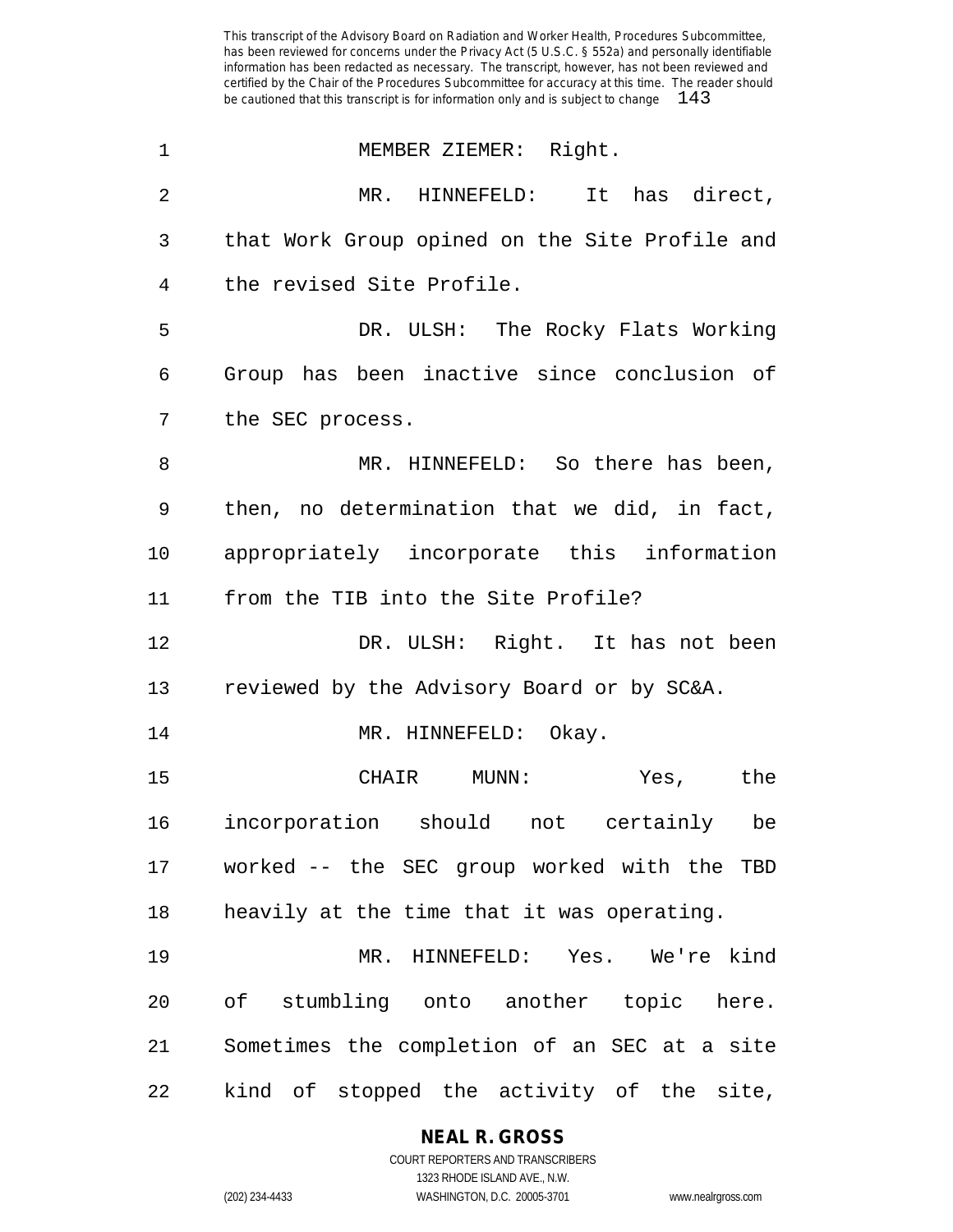| 1            | when, in fact, there were some issues that    |
|--------------|-----------------------------------------------|
| $2^{\circ}$  | maybe the Site Profile -- that question might |
| $\mathsf{3}$ | be completely irrelevant to these particular  |
| 4            | findings, but there are sometimes still Site  |
| 5            | Profile issues remaining after the<br>SEC     |
| 6            | discussion is completed. I don't know what    |
| 7            | the status is here.                           |
| 8            | DR. ULSH: Well, in the case of                |
|              |                                               |

 Rocky Flats, there were some issues like that, Stu, that came out of the SEC process but were determined to be TBD issues --

12 MR. HINNEFELD: Right.

13 DR. ULSH: -- and so, therefore, off the SEC table. These particular findings did not come out of that process, I don't think. I think they came out of SC&A's review under the auspices of this Subcommittee, I think.

 MEMBER ZIEMER: Well, what will be the status of this if it's incorporated into ORAUT-TKBS-0011S -- or 00115, I guess that is?

Is that under review?

# **NEAL R. GROSS**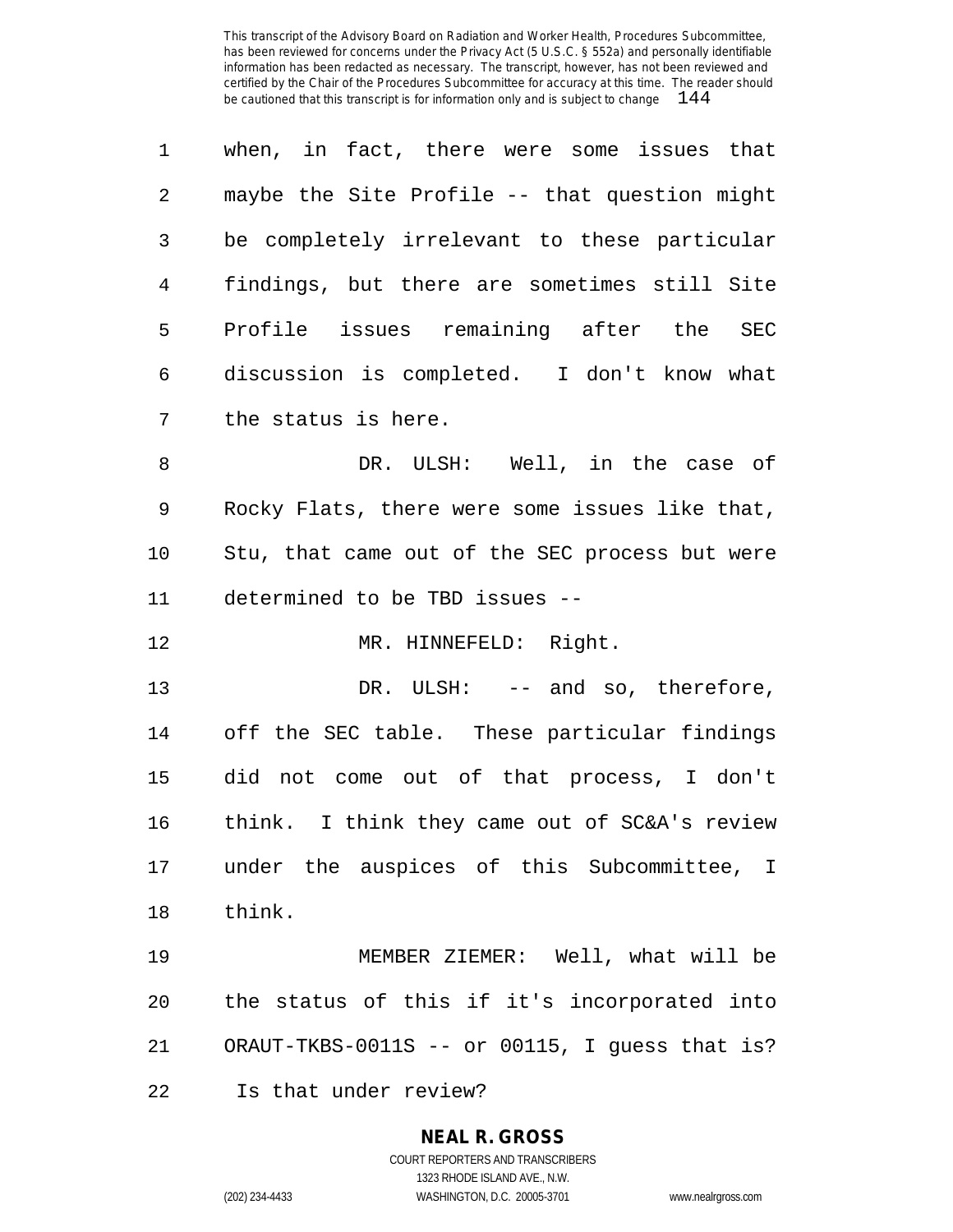| 1  | DR. ULSH: Well, I don't think                |
|----|----------------------------------------------|
| 2  | that $--$ I mean it may have been $--$       |
| 3  | MEMBER ZIEMER: Is that considered            |
| 4  | a procedure, though?                         |
| 5  | That is a Site<br>DR. MAURO:                 |
| 6  | Profile.                                     |
| 7  | So<br>that's the<br>MEMBER ZIEMER:           |
| 8  | $new$ --                                     |
| 9  | DR. MAURO: Well, see, it was --              |
| 10 | MEMBER ZIEMER: All right.                    |
| 11 | DR. MAURO: This is a perfect                 |
| 12 | example.                                     |
| 13 | MEMBER ZIEMER: That, though, in              |
| 14 | principle -- I'm not talking about this      |
| 15 | particular one -- but, in principle, if it   |
| 16 | gets incorporated into a new procedure or a  |
|    | 17 revised Site Profile, in principle, that  |
| 18 | eventually is subject to review?             |
| 19 | MR. KATZ: Yes.                               |
| 20 | MEMBER ZIEMER: So, then, the                 |
| 21 | question is, do you hold this until it's     |
| 22 | confirmed that it's been incorporated?<br>Is |

**NEAL R. GROSS** COURT REPORTERS AND TRANSCRIBERS 1323 RHODE ISLAND AVE., N.W.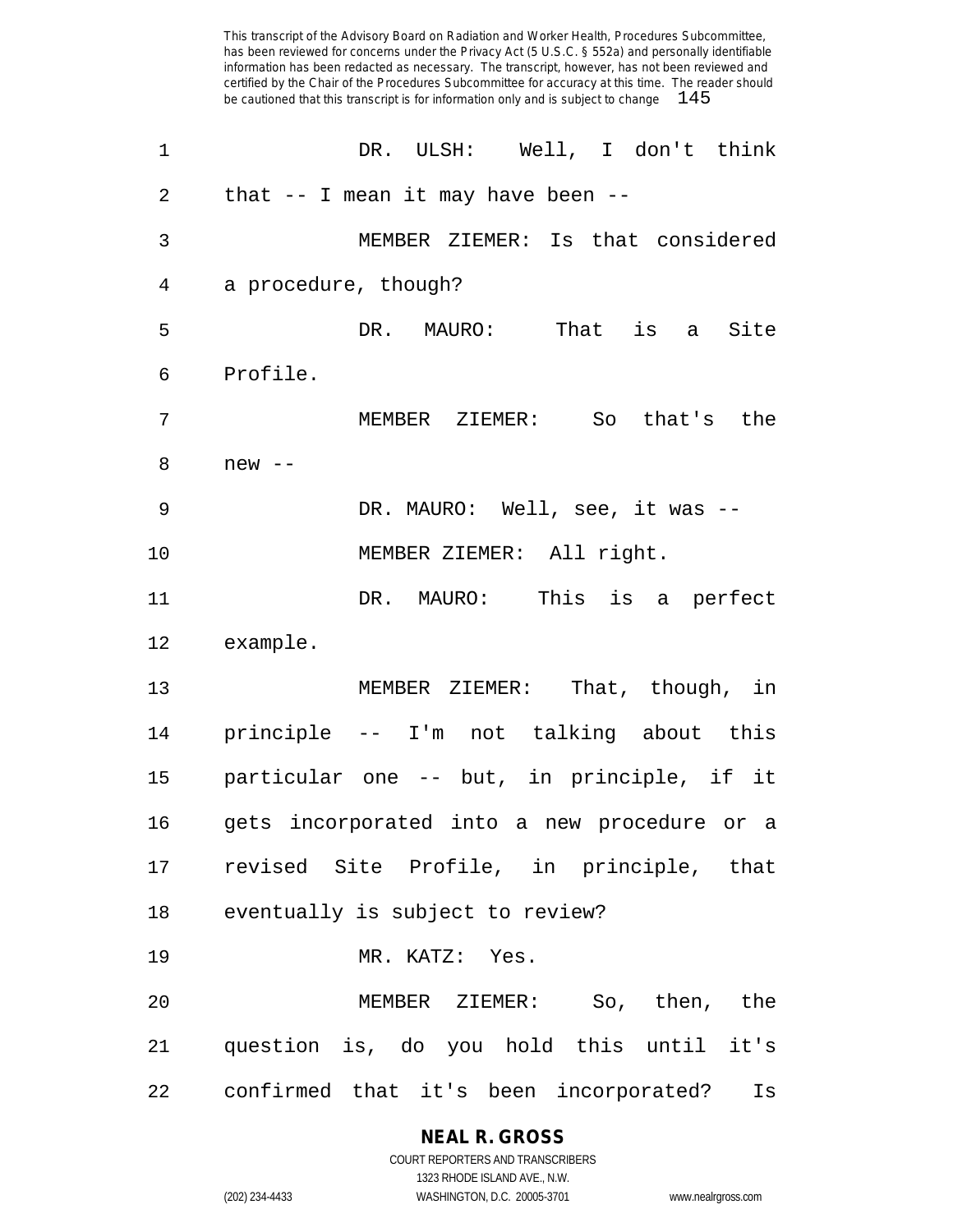that the question that --

 DR. MAURO: I think it's deeper than that. MEMBER ZIEMER: Well, I mean you weren't giving your opinion on that, but that was the question that was sort of raised, I guess.

8 MR. MARSCHKE: The way we have been doing this previously is if something has been addressed, if a finding was addressed in a TBD or a new procedure, the Subcommittee has given us the leeway, if you will, to review that TBD or procedure to the extent, to find out whether or not it does, in fact, address that issue.

 MEMBER ZIEMER: Without going into the full document?

 MR. MARSCHKE: Without going into the full document. It's been a very focused review of the document. So, I mean, from the point of view or in this example we would go to TBD Chapter 5 and look to see whether or

#### **NEAL R. GROSS** COURT REPORTERS AND TRANSCRIBERS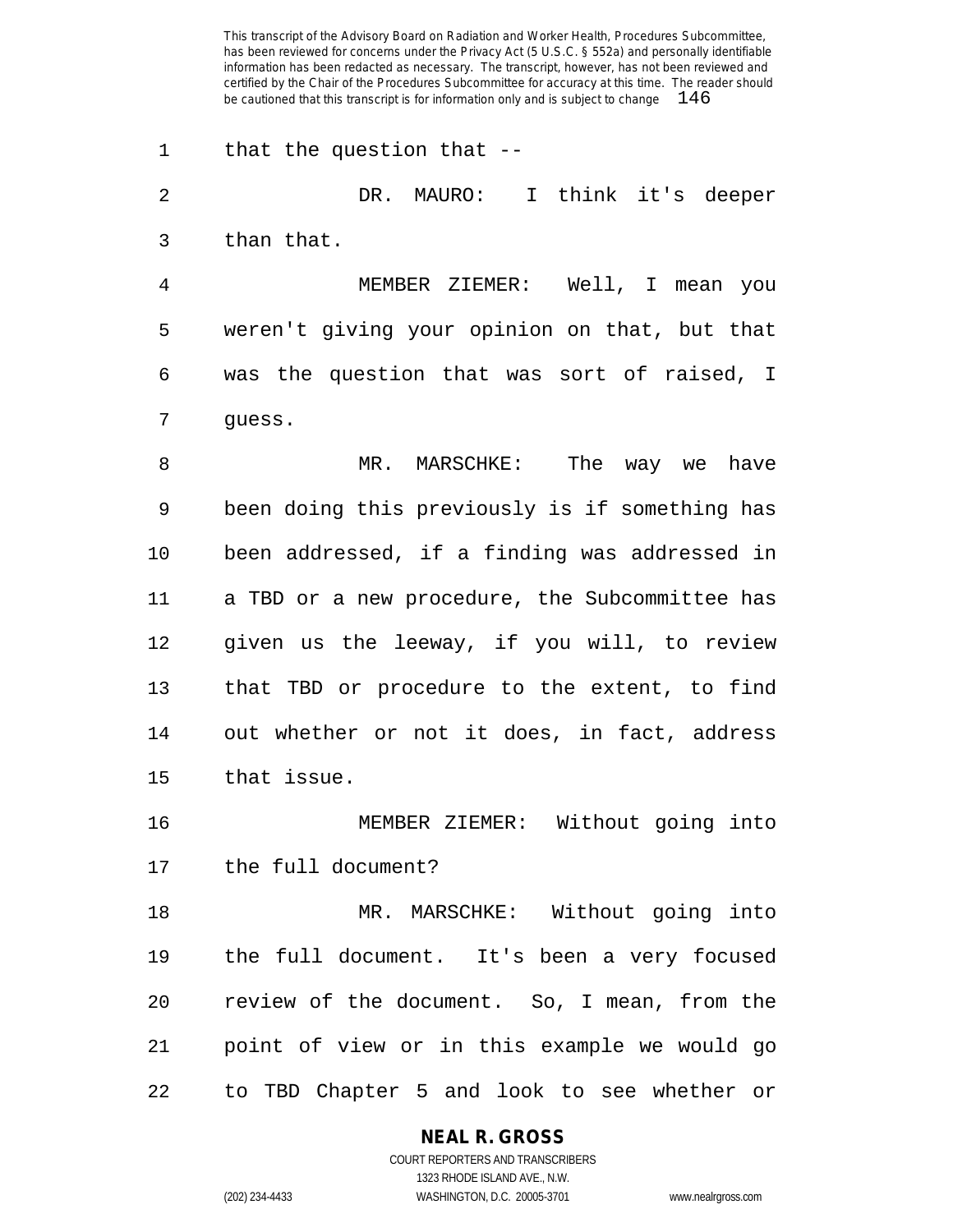| $\mathbf 1$    | not it does, in fact, address these three      |
|----------------|------------------------------------------------|
| 2              | issues, and then come back with our            |
| 3              | recommendation to the Subcommittee, saying,    |
| $\overline{4}$ | yes, even though TIB-14 has been canceled, the |
| 5              | issues still live on beyond TIB-14, but they   |
| 6              | have been addressed in the TBD or they have    |
| 7              | not been addressed to our satisfaction to the  |
| 8              | TBD.                                           |
| 9              | So I think that's the way the                  |
| 10             | Subcommittee --                                |
| 11             | MEMBER ZIEMER: How would it show               |
| 12             | up in here? Would it show up as, for example,  |
| 13             | if you confirmed that it had been addressed,   |
| 14             | it would show up here as closed?               |
| 15             | MR. MARSCHKE: Well, what we show               |
| 16             | up is we would provide the latest status. At   |
| 17             | the next meeting we would provide a status of  |

 the next meeting, we would provide a status of saying SC&A has reviewed the TBD and agrees with NIOSH that this issue should be closed. Then, at the next meeting, we would add a response in saying the Subcommittee has

instructed that this issue be closed, and then

#### **NEAL R. GROSS** COURT REPORTERS AND TRANSCRIBERS

1323 RHODE ISLAND AVE., N.W. (202) 234-4433 WASHINGTON, D.C. 20005-3701 www.nealrgross.com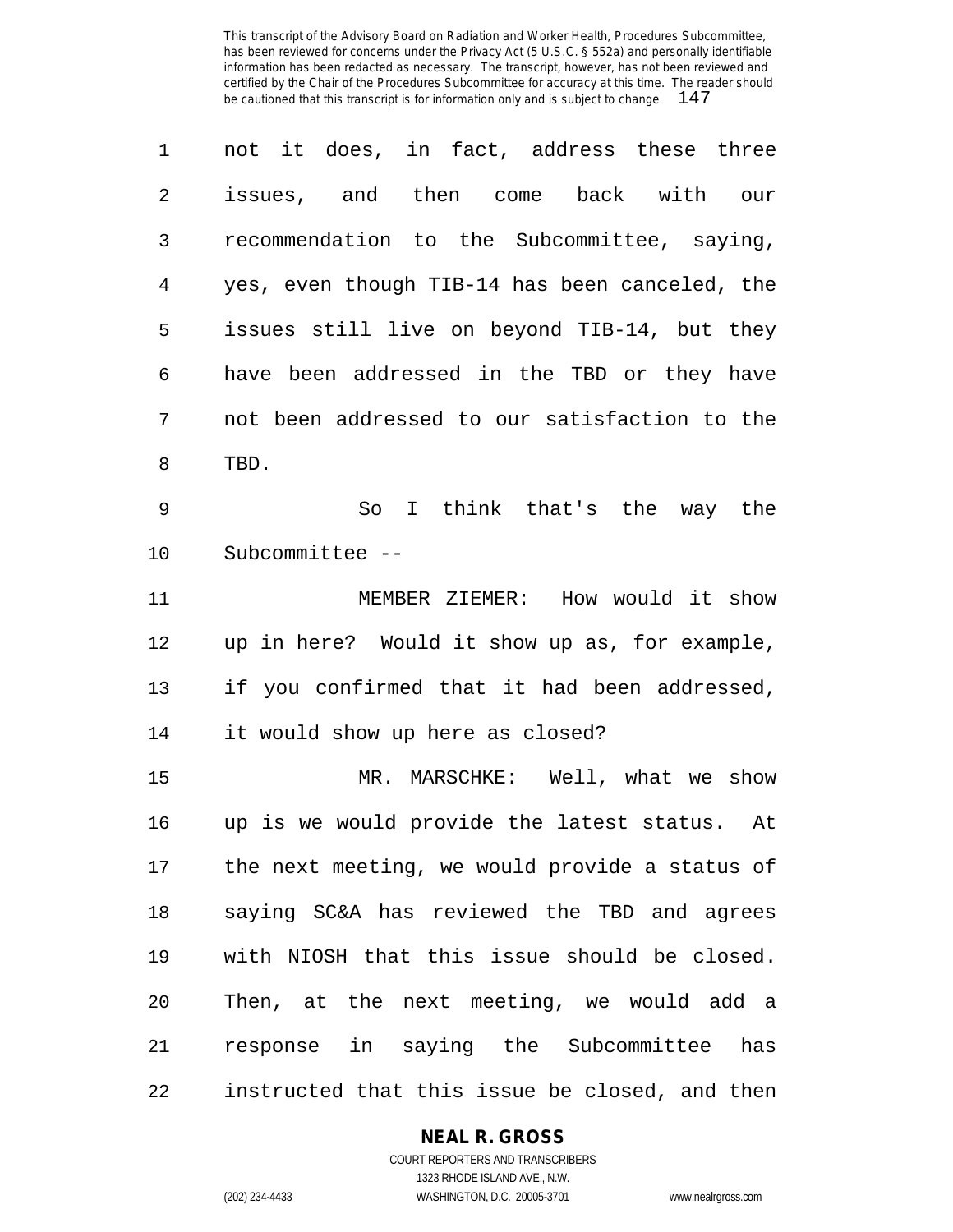| 1  | we could change this to closed.                |
|----|------------------------------------------------|
| 2  | DR. MAURO: Does that mean right                |
| 3  | now it's in process?                           |
| 4  | Right<br>MR. MARSCHKE:<br>now, we              |
| 5  | thought we should change this to "in process." |
| 6  | MEMBER ZIEMER: Even though, in                 |
| 7  | principle, the procedure doesn't exist, but    |
| 8  | you've got to close the loop? I mean the       |
| 9  | procedure is still going to be<br>in the       |
| 10 | document, even though it is no longer in use.  |
| 11 | Canceling a document doesn't take it out?      |
| 12 | DR. MAURO: It doesn't take the                 |
| 13 | issue away.                                    |
| 14 | MEMBER ZIEMER: Is that correct?                |
| 15 | DR. MAURO: That's what I assumed               |
| 16 | because you're going to lose that.             |
| 17 | CHAIR MUNN: That's correct.                    |
| 18 | MR. MARSCHKE: So add a response                |
| 19 | saying --                                      |
| 20 | MEMBER ZIEMER: Is that a TBD?                  |
| 21 | CHAIR MUNN:<br>To ensure                       |
| 22 | incorporation, yes.                            |

### **NEAL R. GROSS**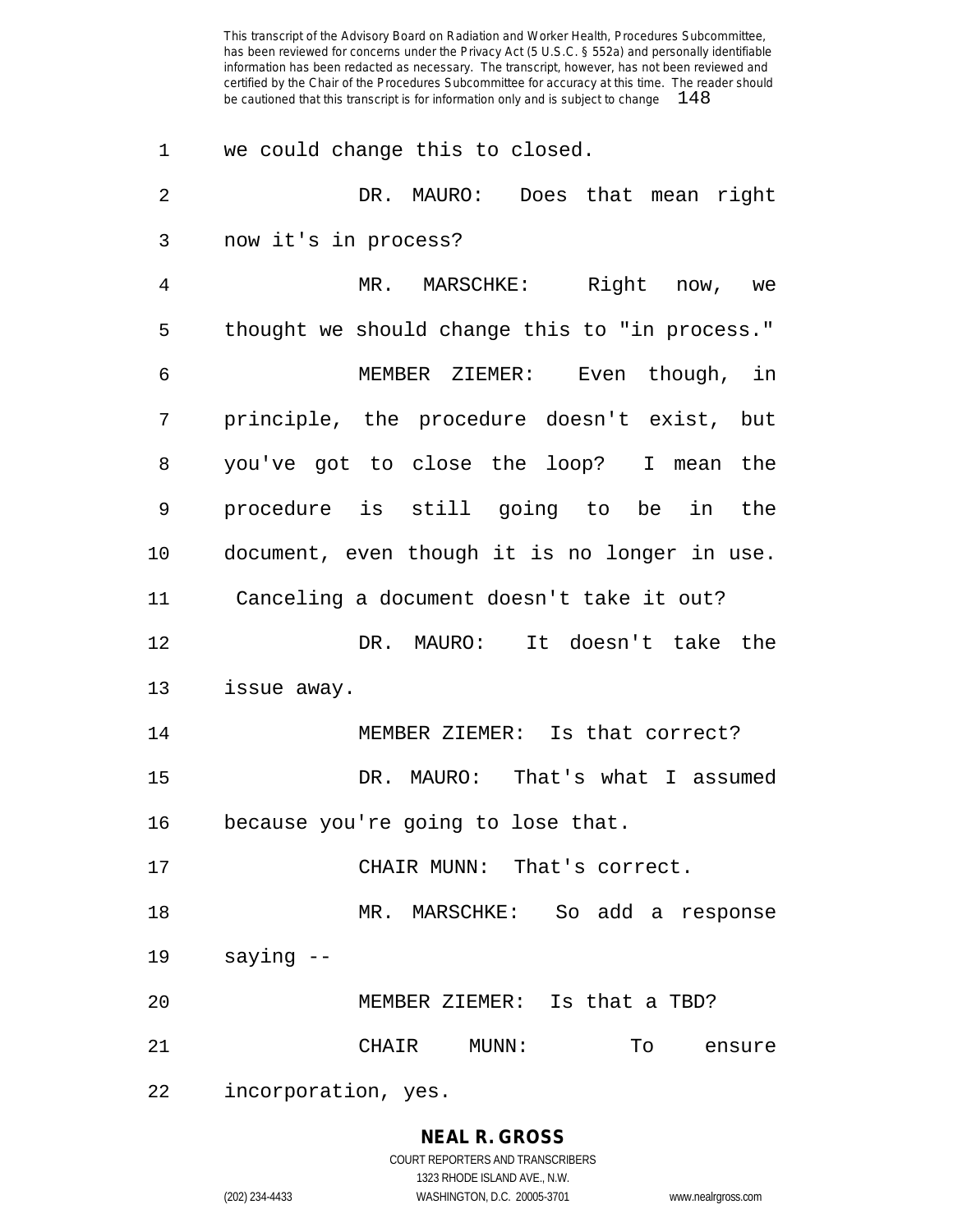| 1  | MEMBER ZIEMER: Yes, I think you              |
|----|----------------------------------------------|
| 2  | should answer this question that was asked,  |
| 3  | which TBD you're talking about.              |
| 4  | DR. MAURO: Specifically with                 |
| 5  | regard to this issue.                        |
| 6  | MEMBER ZIEMER: Yes.                          |
| 7  | DR. MAURO: I think it was 5, you             |
| 8  | said?                                        |
| 9  | MR. MARSCHKE: I'm just looking at            |
| 10 | it.                                          |
| 11 | MR. HINNEFELD: It's over there.              |
| 12 | DR. MAURO: Yes, I like the idea              |
| 13 | of keeping it narrow to the issue at hand.   |
| 14 | CHAIR MUNN: That's because                   |
| 15 | regardless of whether or not this is a       |
| 16 | procedure-driven document, we are finding-   |
|    | 17 driven.                                   |
| 18 | DR. MAURO: Right.                            |
| 19 | MEMBER ZIEMER: Yes.                          |
| 20 | CHAIR MUNN: And while we're doing            |
| 21 | this, the question arises, the other comment |
| 22 | up until now, since we didn't know who was   |

**NEAL R. GROSS** COURT REPORTERS AND TRANSCRIBERS

1323 RHODE ISLAND AVE., N.W. (202) 234-4433 WASHINGTON, D.C. 20005-3701 www.nealrgross.com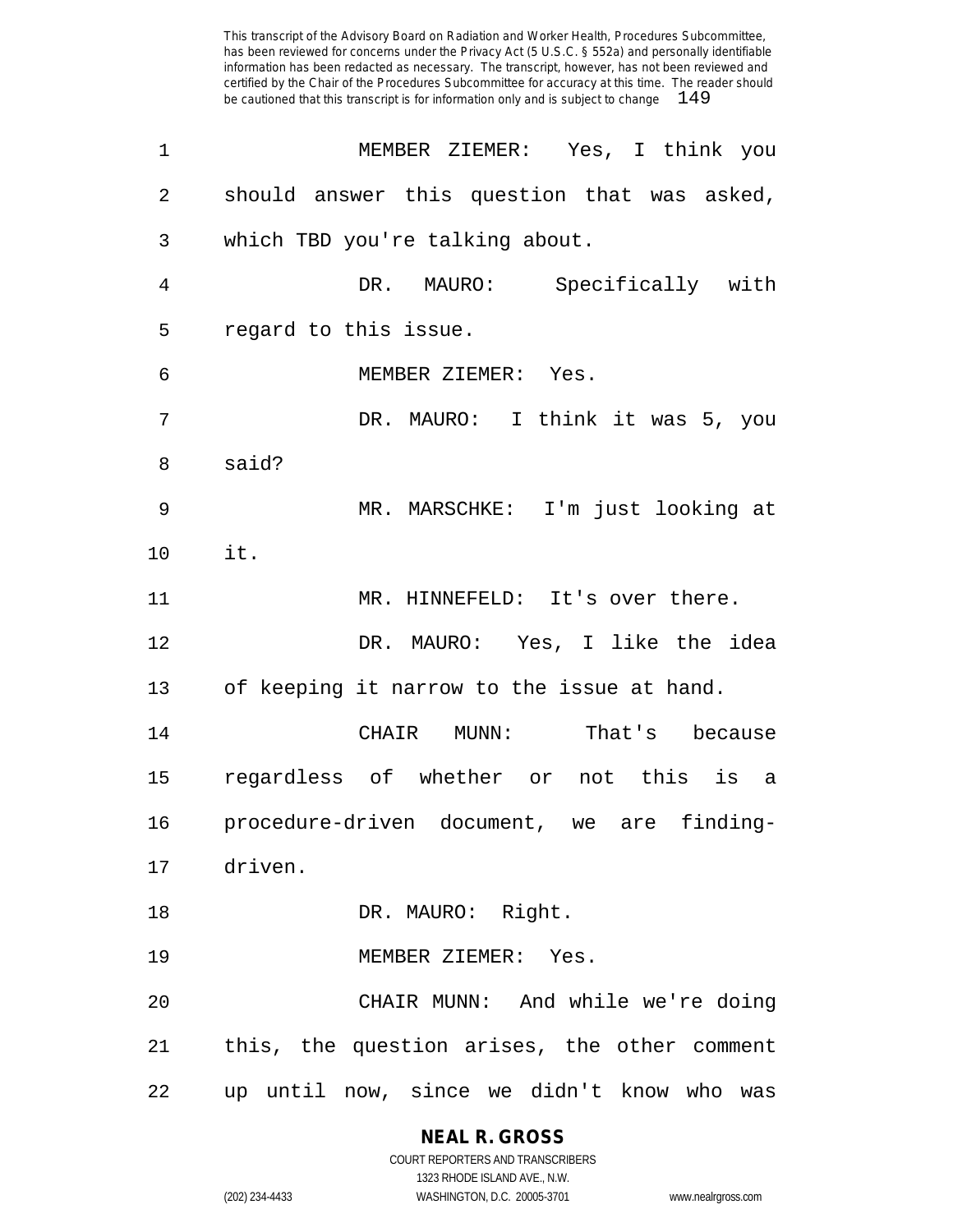| 1  | doing anything, it indicates unspecified SC&A  |
|----|------------------------------------------------|
| 2  | user. At some earlier point in our             |
| 3  | discussion, before our break, it was indicated |
| 4  | to me that we will now know who has made these |
| 5  | comments. So how are we going to know that     |
| 6  | now?                                           |
| 7  | MR. KATZ: Well, the comment, it's              |
| 8  | identified. This is just historically they're  |
| 9  | unidentified.                                  |
| 10 | CHAIR MUNN: I understand that,                 |
| 11 | but I wanted to know what it was going to look |
| 12 | like.                                          |
| 13 | MR. MARSCHKE: Well, we'll see in               |
| 14 | a minute.                                      |
| 15 | CHAIR MUNN: Let's see.                         |
| 16 | MR. MARSCHKE:<br>And<br>you see,               |
| 17 | basically, Wanda.                              |
| 18 | CHAIR MUNN: Excellent. Yes, and                |
| 19 | there's Elyse's --                             |
| 20 | MR. MARSCHKE: On this particular               |
| 21 | date.                                          |
| 22 | CHAIR MUNN: Good.                              |

**NEAL R. GROSS** COURT REPORTERS AND TRANSCRIBERS

1323 RHODE ISLAND AVE., N.W. (202) 234-4433 WASHINGTON, D.C. 20005-3701 www.nealrgross.com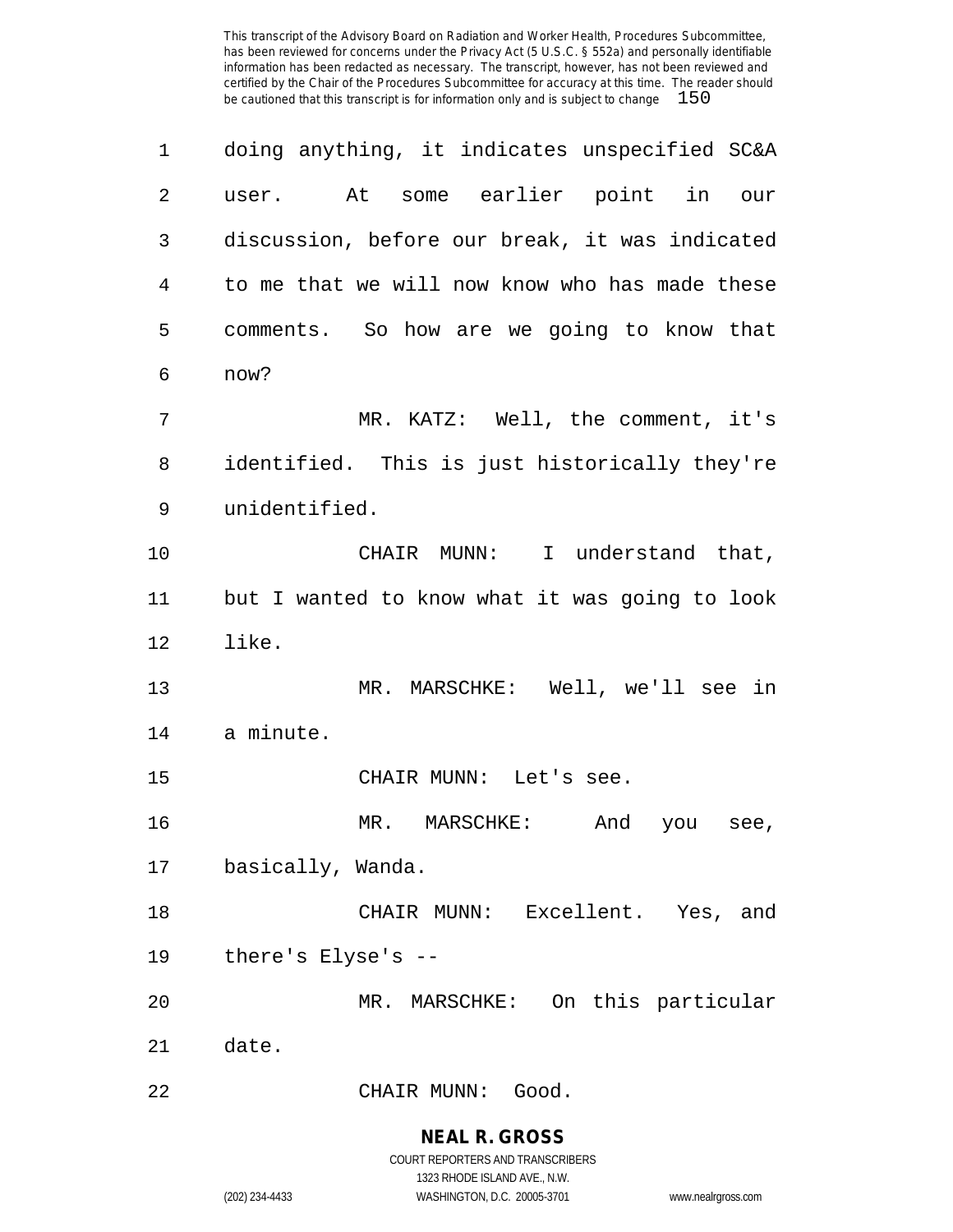| 1              | MR. MARSCHKE: Now, again --                   |
|----------------|-----------------------------------------------|
| $\overline{2}$ | CHAIR MUNN: Excellent.                        |
| 3              | MR. MARSCHKE: -- Leroy had                    |
| 4              | indicated that, when I do this and change the |
| 5              | status under your direction here at the       |
| 6              | meetings, that I can be identified as, you    |
| 7              | $know --$                                     |
| 8              | CHAIR MUNN: The Committee?                    |
| 9              | MR. MARSCHKE: -- the Committee.               |
| 10             | CHAIR MUNN: Yes. Yes.                         |
| 11             | MEMBER ZIEMER: Now if you were                |
| 12             | going to change, if you could edit what you   |
| 13             | just put in, which looks like you're going to |
| 14             | review that document to confirm that the      |
| 15             | status is in progress, in other words, this   |
| 16             | should have probably a separate set as the    |
| 17             | status of this item is changed. Anyway, if    |
| 18             | you try to edit that now, you're going to get |
| 19             | an extra item. Is that what happens?          |
| 20             | MR. MARSCHKE: Why don't you try               |
| 21             | that, Paul, if you want to?                   |
| 22             | MR. KATZ: We already know that.               |

**NEAL R. GROSS**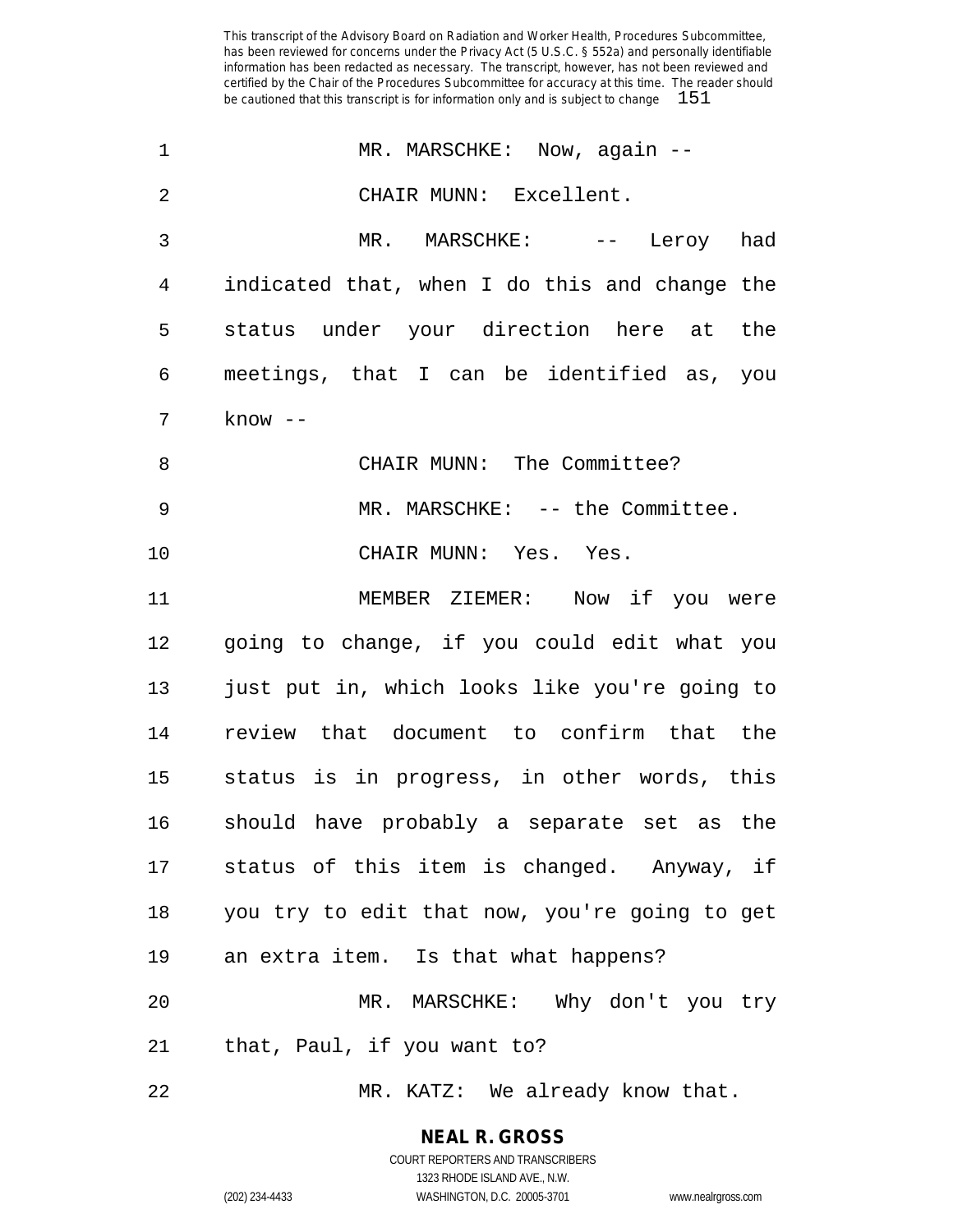MR. HINNEFELD: I think we already know it will make a new -- MEMBER ZIEMER: Well, I think we have the same notes. It sounds like you're going to review that document and see whether the  $-$  DR. MAURO: So that's where the limitation is. If you want to fix it, if you want to shine it up, now you can't. MEMBER ZIEMER: Yes. MR. KATZ: Right. So we've captured that functional comment. MR. MARSCHKE: And now we want to make this -- MEMBER ZIEMER: And the other -- MR. MARSCHKE: Now not to be a nitpicker, but do we want -- there is a lot of chronological work. CHAIR MUNN: Yes. MEMBER ZIEMER: What? CHAIR MUNN: We want chronological work.

1323 RHODE ISLAND AVE., N.W.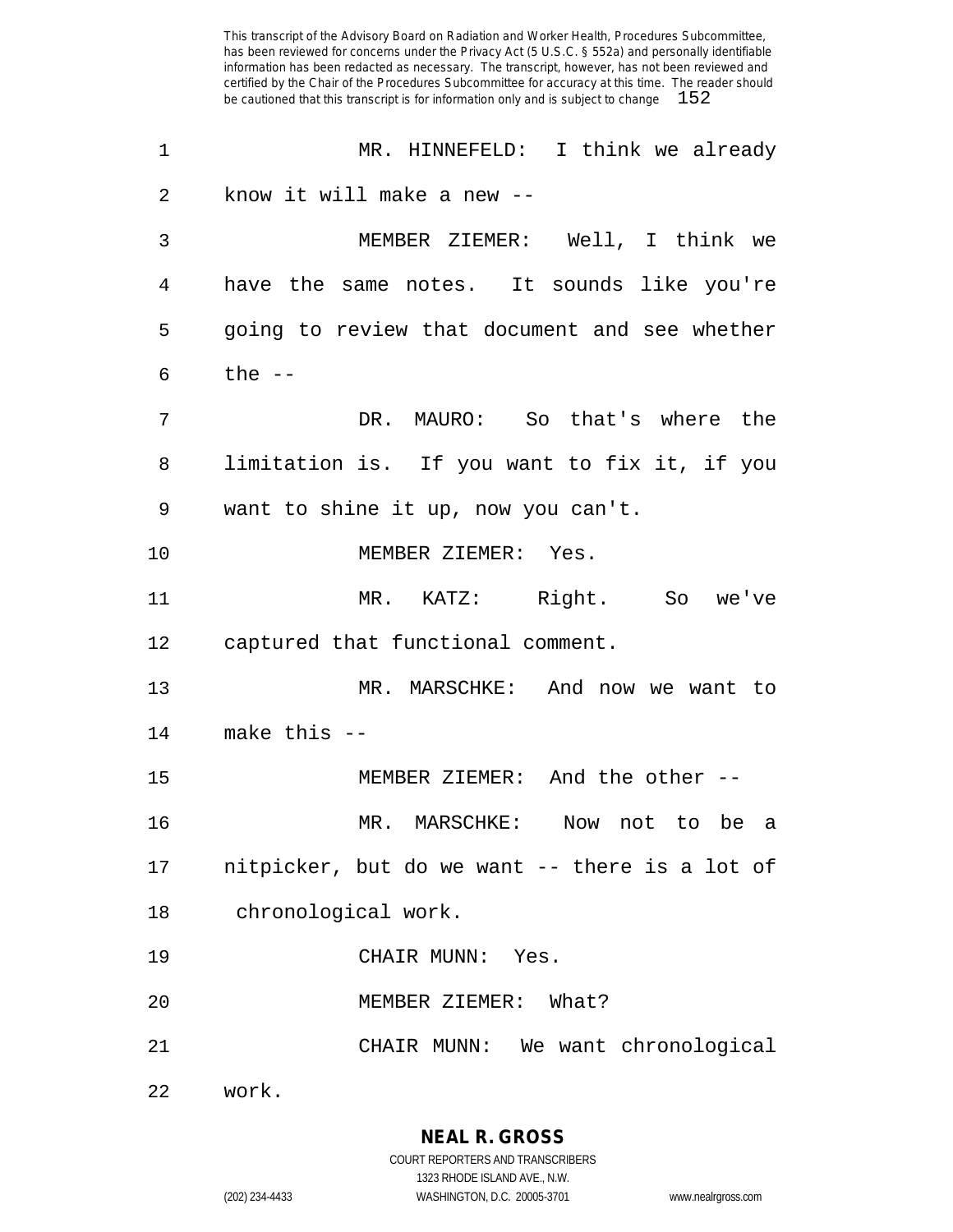| 1  | MR. MARSCHKE: Yes, the latest                  |
|----|------------------------------------------------|
| 2  | SC&A followup is before the latest NIOSH.      |
| 3  | Without a date, maybe the thing to do is put a |
| 4  | date associated in there or something. I       |
| 5  | don't know.                                    |
| 6  | Actually, this latest SC&A                     |
| 7  | followup is not an SC&A follow-up. It's a      |
| 8  | Subcommittee follow-up.                        |
| 9  | CHAIR MUNN: Yes. That's all                    |
| 10 | right.                                         |
| 11 | DR. ULSH: We can add a response                |
| 12 | to that. So it would show up as a new line.    |
| 13 | MR. HINNEFELD: That's how he put               |
| 14 | it in.                                         |
| 15 | MEMBER ZIEMER: Well, that is the               |
| 16 | latest SC&A follow-up, even though it occurred |
|    | 17 after the latest NIOSH followup.            |
| 18 | MR. MARSCHKE: Yes, it is.                      |
| 19 | MEMBER ZIEMER: They're both date-              |
| 20 | stamped, right?                                |
| 21 | MR. MARSCHKE: They're date-                    |
| 22 | stamped when you get to the lower level.       |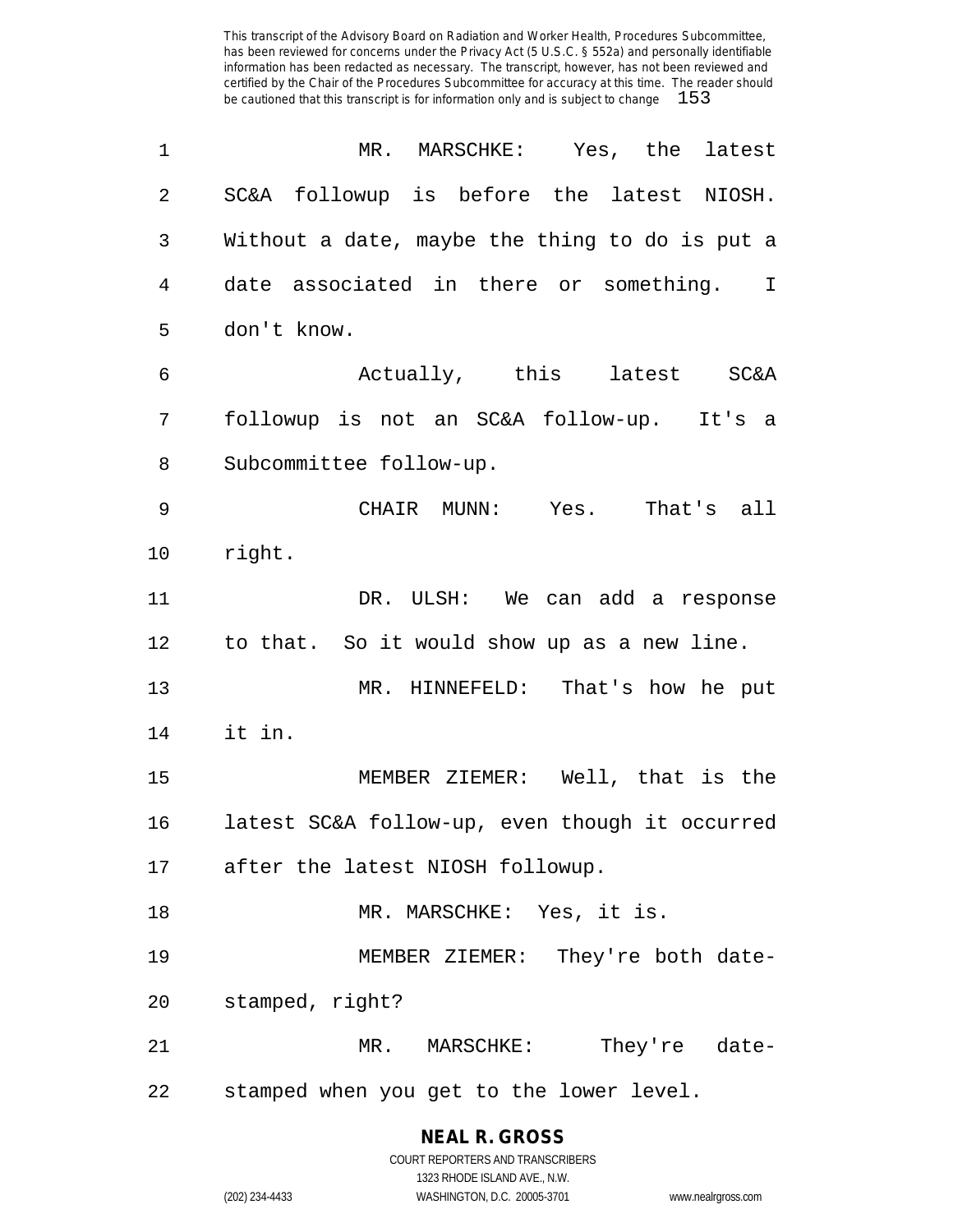| $\mathbf 1$ | MEMBER ZIEMER: Yes.                            |
|-------------|------------------------------------------------|
| 2           | MEMBER LEMEN: Since we're going                |
| 3           | to be revising this and making changes, can we |
| 4           | just move on to the next item and quit playing |
| 5           | with this? Because we're wasting a lot of      |
| 6           | time.                                          |
| 7           | CHAIR MUNN: Yes, we are, but we                |
| 8           | wanted to get this one right because I wanted  |
| 9           | to see how that was going to look when it was  |
| 10          | done. And now that we've seen it, and we know  |
| 11          | that it's properly identified here, and        |
| 12          | probably by date as well, then we can move on. |
| 13          | We are going to start our review               |
| 14          | of the carryover items that we had from the    |
| 15          | previous meeting.                              |
| 16          | MS. THOMAS: Wanda, this is Elyse.              |
| 17          | CHAIR MUNN: Yes, Elyse.                        |
| 18          | MS. THOMAS: Excuse me<br>for                   |
| 19          | interrupting, but I have just one question.    |
| 20          | CHAIR MUNN: Yes.                               |
| 21          | MS. THOMAS: Does the Subcommittee              |
| 22          | or NIOSH want me to go ahead and edit that     |

**NEAL R. GROSS** COURT REPORTERS AND TRANSCRIBERS

1323 RHODE ISLAND AVE., N.W. (202) 234-4433 WASHINGTON, D.C. 20005-3701 www.nealrgross.com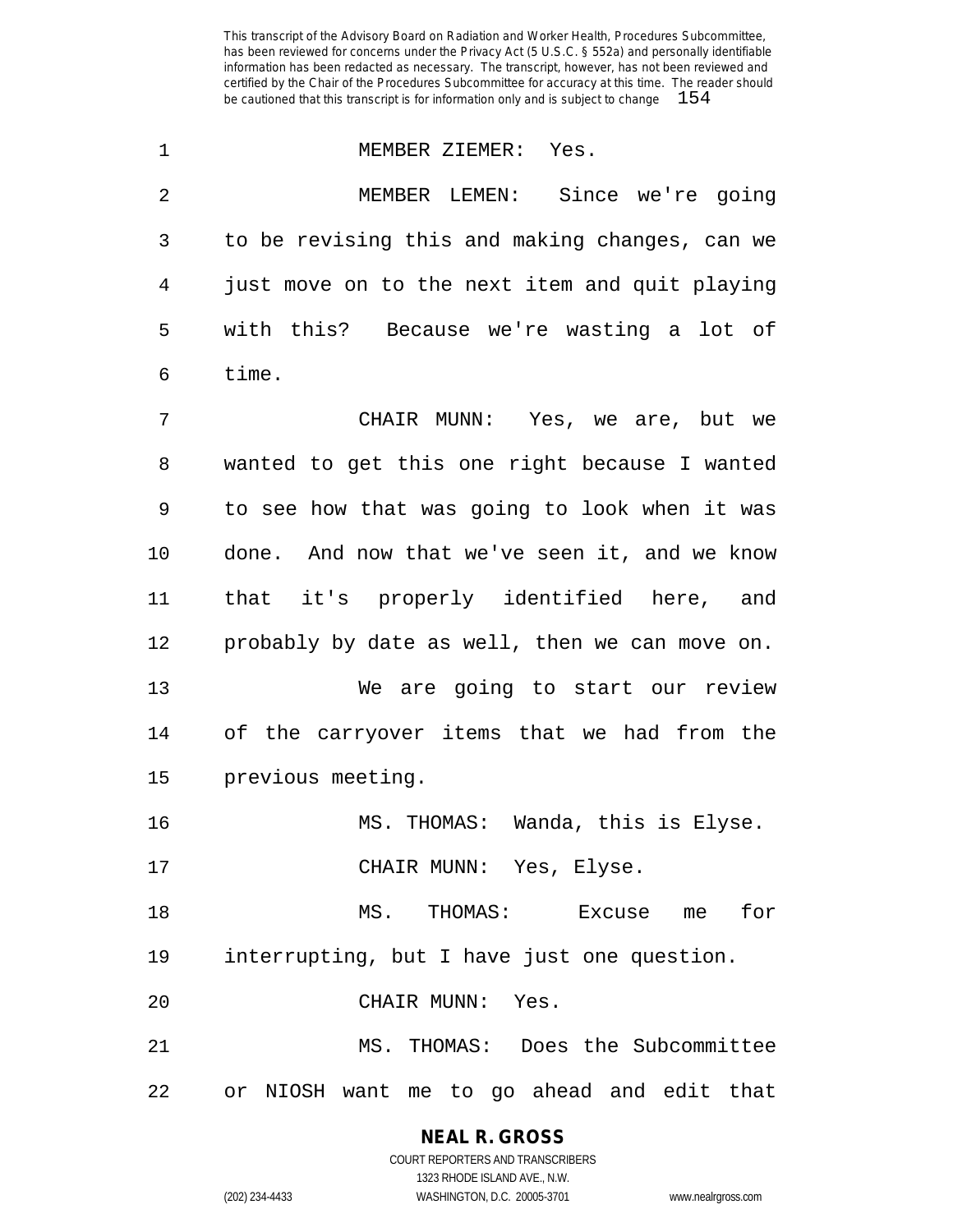| $\mathbf{1}$   | response once we get the edit capability, just      |
|----------------|-----------------------------------------------------|
| 2              | to elaborate and say that the findings were         |
| 3              | incorporated into the Site Profile, and             |
| $\overline{4}$ | therefore, NIOSH canceled OCAS TIB-14?              |
| 5              | Because I'm going to keep a list of the little      |
| 6              | typos and things that I need to correct.            |
| 7              | CHAIR MUNN: Yes, please, do make                    |
| 8              | that addition.                                      |
| 9              | MS. THOMAS: Okay.                                   |
| 10             | CHAIR MUNN: Thank you.                              |
| 11             | MS. THOMAS: Yes.                                    |
| 12             | CHAIR MUNN: PR-012 status and                       |
| 13             | complete coverage of PROC-97. That's an SC&A        |
| 14             | item.                                               |
| 15             | MR. MARSCHKE: I've put together a                   |
| 16             | little handout here, which, basically, SC&A         |
|                | 17 produced a report back in April or March.        |
| 18             | Kathy DeMers was the primary author of it.          |
| 19             | Really PR-012 supersedes PROC-97, as<br>$\mathbf I$ |
| 20             | understand it.                                      |
| 21             | We did a review of PR-012 in                        |
|                |                                                     |

April, March/April, of this year, which had

### **NEAL R. GROSS**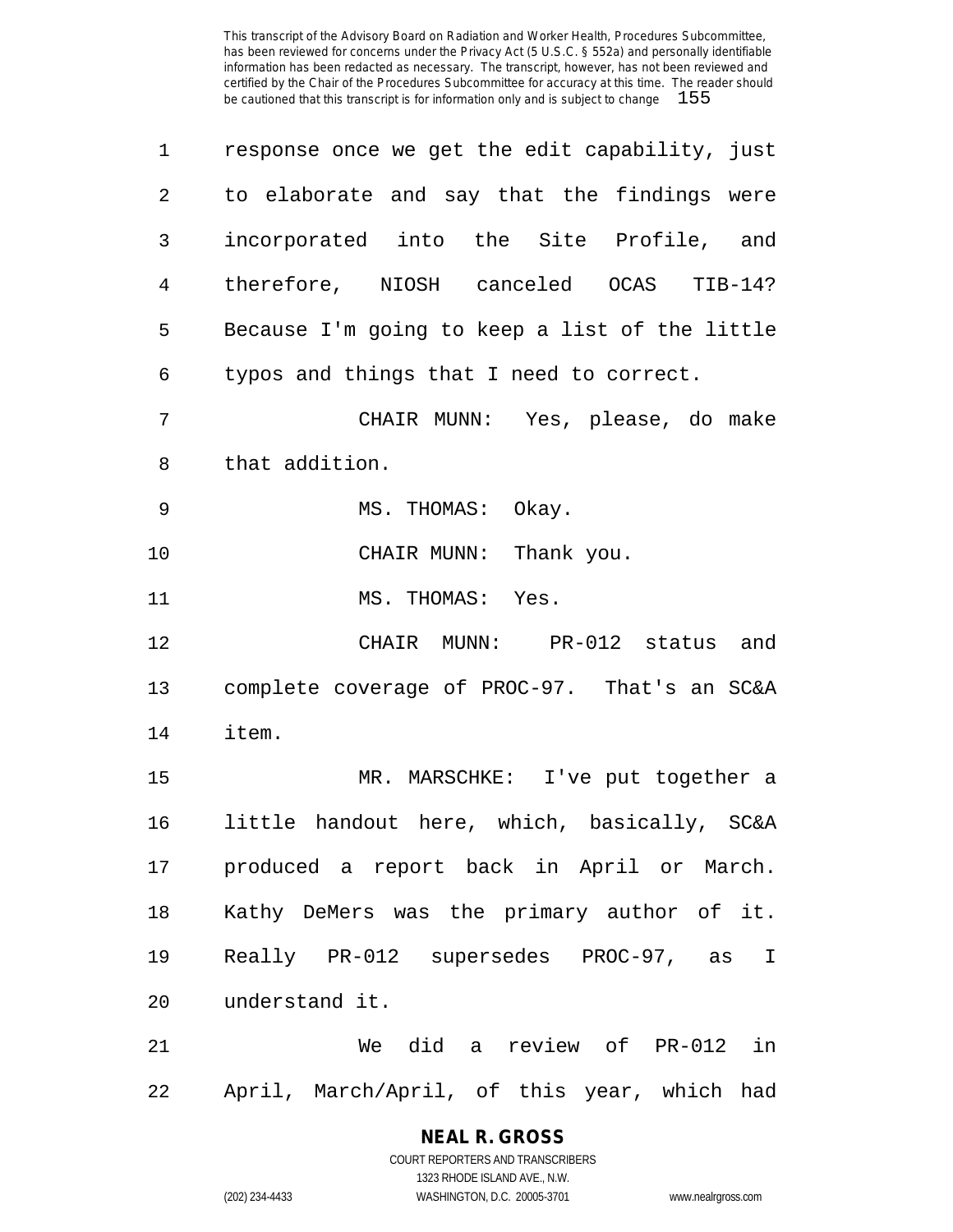| $\mathbf{1}$   | been submitted or provided to the Subcommittee |
|----------------|------------------------------------------------|
| $\overline{2}$ | back in April 10th, I think it was provided.   |
| 3              | This one page that I'm handing out             |
| 4              | is basically the five findings and five        |
| 5              | observations that were pulled out of that SC&A |
| 6              | report on PR-012. And at the bottom of the     |
| 7              | sheet are the nine findings that were          |
| 8              | associated with PROC-97.                       |

 And the Subcommittee can see that this is from attachment 6 of the SC&A report. And in attachment 6, SC&A recommended that we close eight of the nine items. And I put in here, also, we could also say that, because they've been addressed in either the observations or findings that were made on PR-012 -- somewhere here I have -- this is the SC&A, no, this is -- I'm sorry, this is 44.

 This is the PR-012 report that SC&A put together. And if you go back to attachment 6, you can see on attachment 6, you can see what we did is we did an evaluation or Kathy did the evaluation of PROC-94 findings

**NEAL R. GROSS**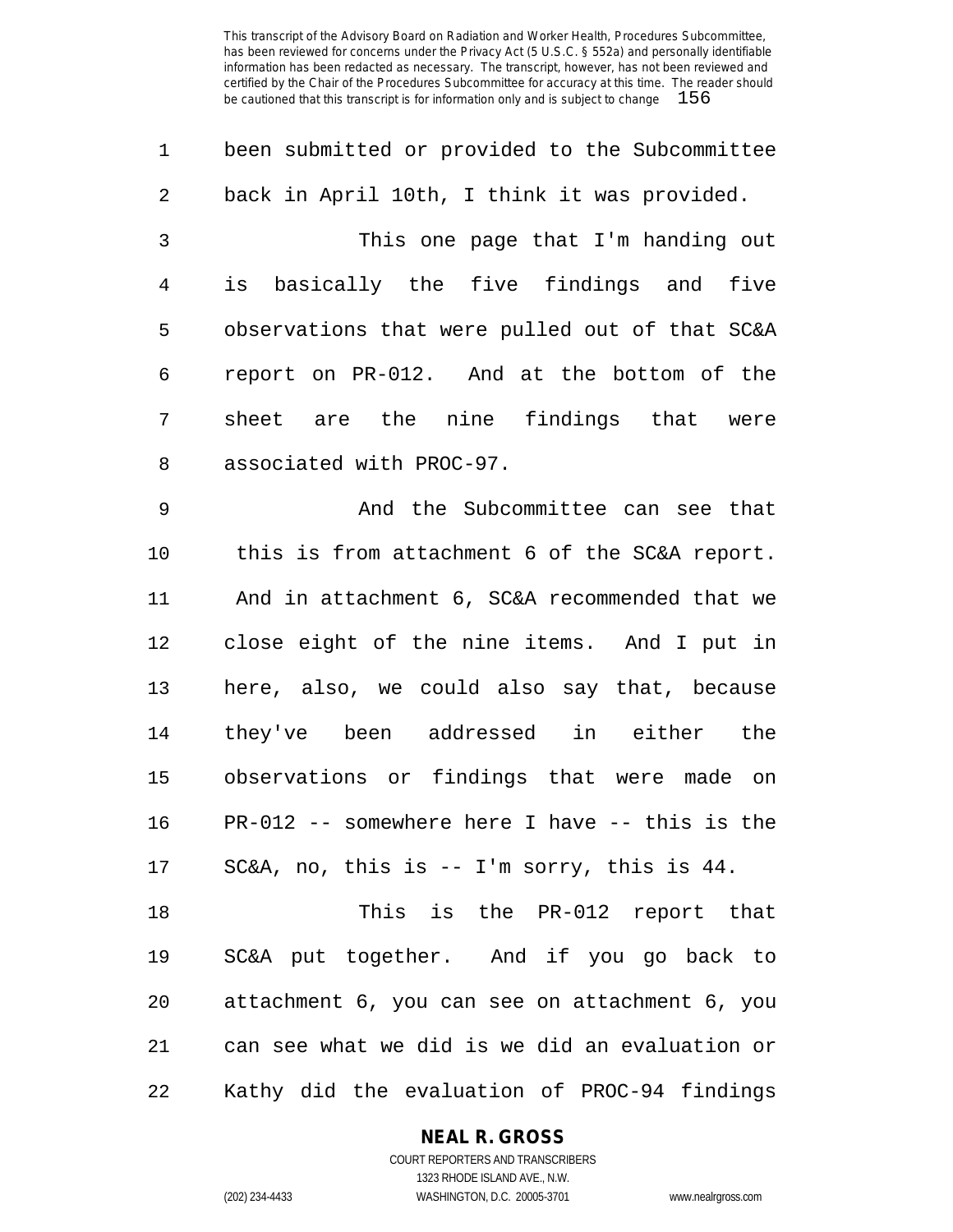and disposition recommendations.

| $\mathcal{D}$ | And what she has done is she has               |
|---------------|------------------------------------------------|
| 3             | identified each one of the PROC-97 findings,   |
| 4             | what the finding was. She put her recommended  |
| 5             | action and why she's making that recommended   |
| 6             | action. Most of them were because SC&A         |
| 7             | recommends this finding be closed since it is  |
| 8             | duplicating under finding 4 or another finding |
| 9             | of the OCAS-PR-012 Procedure Review.           |

10 The only exception to that -- well, there are two exceptions to that. One of them was finding 5, which SC&A simply recommends that this finding be closed because PR-012, in our opinion, had provisions for OCAS and ORAU health physicists. So we just basically had that finding should be closed outright.

 And PR-004 or finding 4 on PROC-97, SC&A recommends that review of the site-specific profiles where no worker outreach was conducted be reevaluated to determine whether the Site Profile would

> **NEAL R. GROSS** COURT REPORTERS AND TRANSCRIBERS 1323 RHODE ISLAND AVE., N.W.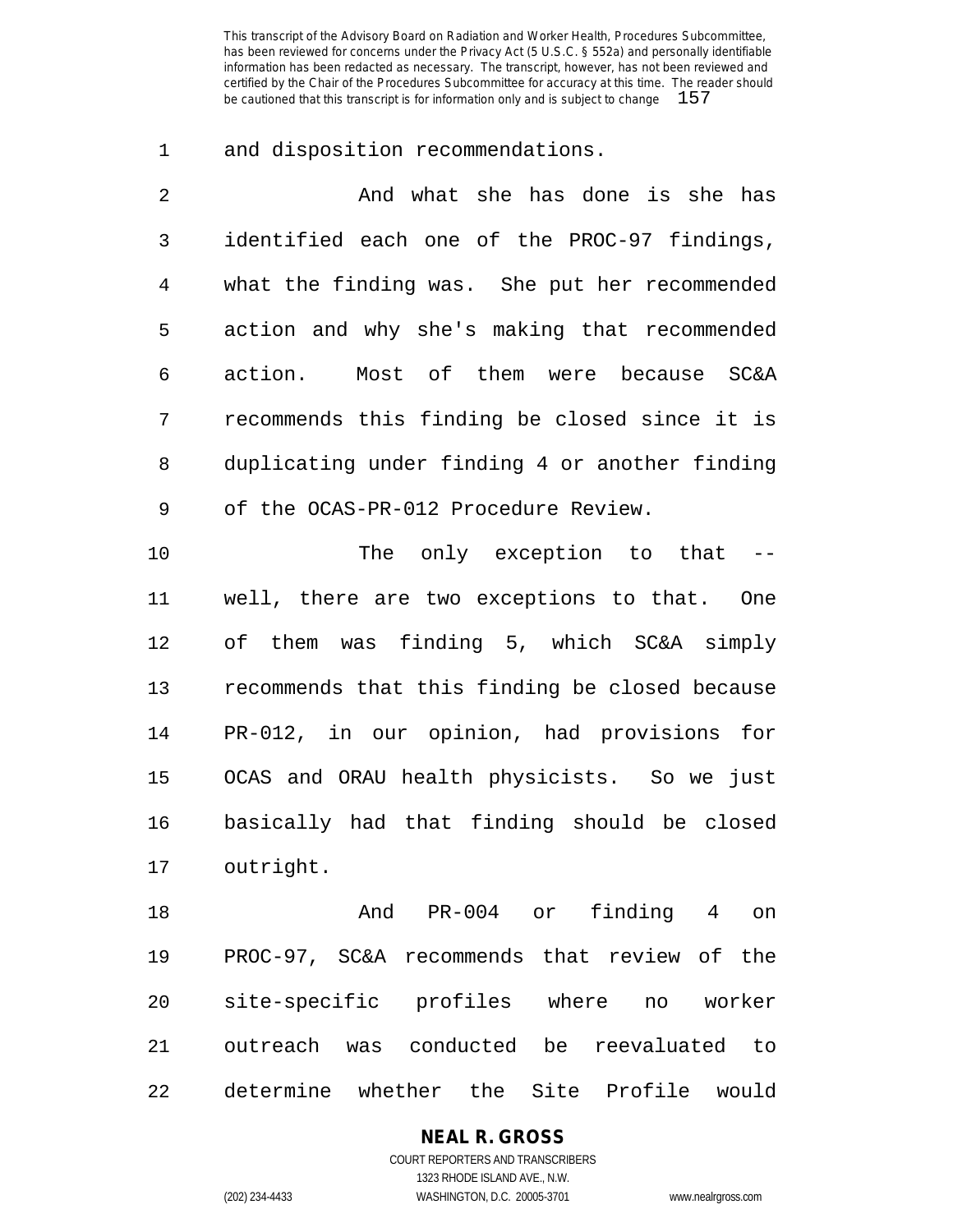benefit from additional information-gathering meeting.

 This finding does not seem to have been -- a comparable finding was not made in the PR-012 review.

 CHAIR MUNN: So that's a no finding essentially.

 MR. MARSCHKE: So that finding did not come from PROC-97. It did not have a counterpart in the PR-012 review.

 CHAIR MUNN: Yes, it didn't translate.

 DR. MAURO: The genesis of some of this at the previous meeting, I'm not sure if it was here or at the outreach meeting, was to make sure in the transition, in going from PROC-97 to PR-012, that nothing of substance was lost.

 That was the question. And the answer is we don't think so because this attachment to PR-012 explicitly does that. It is a way to map what we originally -- our

#### **NEAL R. GROSS**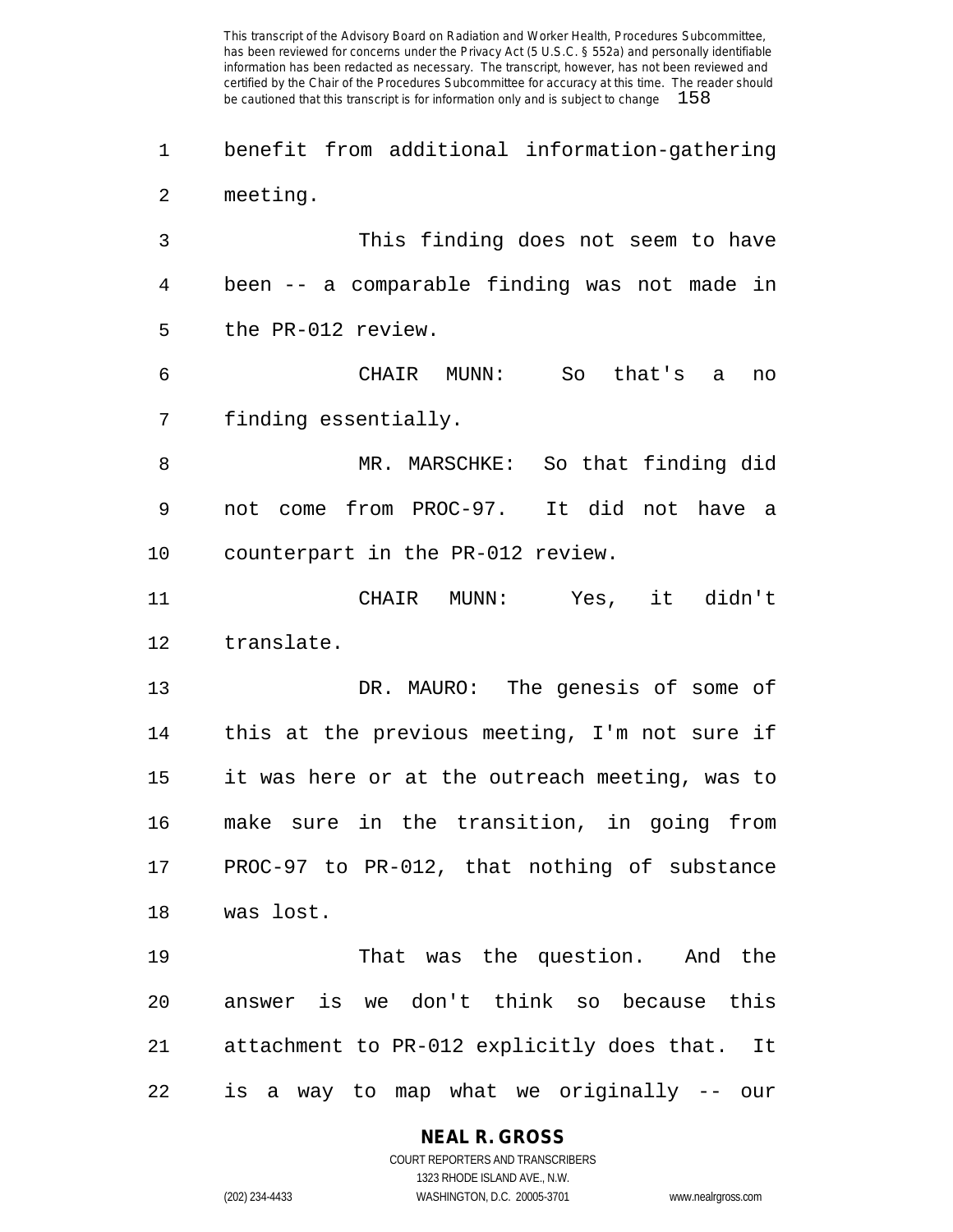#### concerns.

| 2  | So the answer is this is almost                |
|----|------------------------------------------------|
| 3  | like Mike saying, you know, the reality is our |
| 4  | PR-012 does, in fact, subsume all the concerns |
| 5  | we originally had with PROC-97.                |
| 6  | CHAIR MUNN: With this exception?               |
| 7  | DR. MAURO: But it captures the                 |
| 8  | fact that there are issues that were raised in |
| 9  | PROC-97 that have not been addressed or        |
| 10 | resolved or even brought up as a subject in    |
| 11 | PR-012, and I guess this is one of those.      |
| 12 | MR. MARSCHKE: This is, well, this              |
| 13 | is the only one that --                        |
| 14 | DR. MAURO: This is the only one.               |
| 15 | MR. MARSCHKE: -- hasn't been                   |
| 16 | identified.                                    |
| 17 | DR. MAURO: Yes. So there's two                 |
| 18 | levels here. One level is to make sure         |
| 19 | there's assurance that when we leave PROC-97   |
| 20 | and move on to PR-012, as being the            |
| 21 | replacement for PROC-97, that we're not losing |
| 22 | anything in the transition. And the answer is  |

#### **NEAL R. GROSS**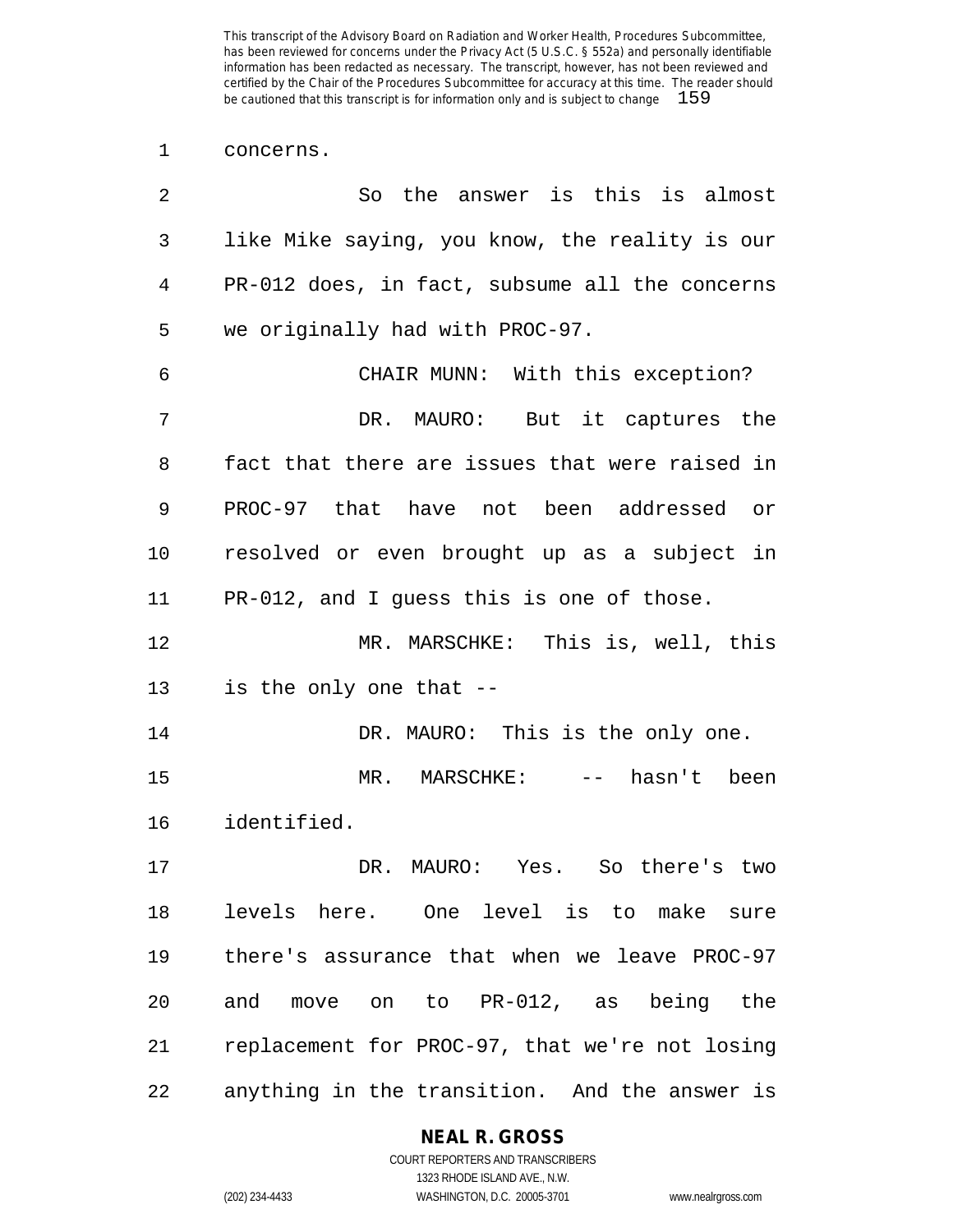I don't think we're losing anything in the transition because all the issues that were originally of concern, and perhaps some new issues, are captured in our review of PR-012. So you see the two different -- the distinction? CHAIR MUNN: Yes. 8 B. DR. MAURO: There were no holes. In other words, there are no holes. PR-012 is complete, and it didn't leave anything -- we didn't lose anything in the transition in leaving behind PROC-97 and moving on through PR-012. CHAIR MUNN: Now PR-012 is not on my list of document titles that I'm looking at. Am I looking at the wrong list of document titles? MEMBER ZIEMER: It doesn't show up in mine, either. DR. MAURO: It's not loaded, you mean? CHAIR MUNN: Yes.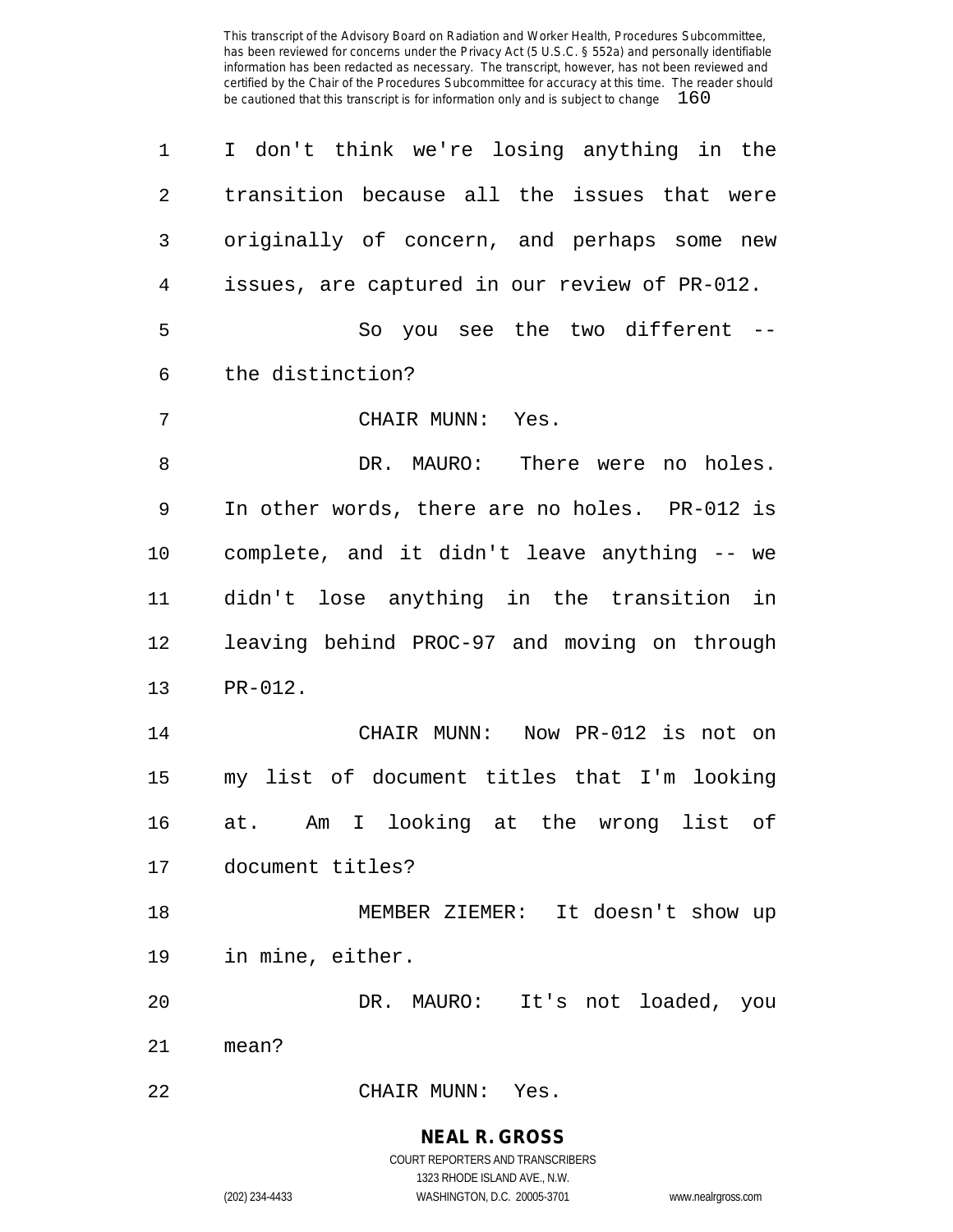| 1  | MR. MARSCHKE: It's not part of                 |
|----|------------------------------------------------|
| 2  | this Subcommittee's -- it's the Outreach --    |
| 3  | this review was done for the Outreach          |
| 4  | Subcommittee, not part of the Procedures       |
| 5  | Subcommittee.                                  |
| 6  | CHAIR MUNN: Okay. All we need to               |
| 7  | do is make sure that our explanation for       |
| 8  | closure is adequate to point people to PR-012. |
| 9  | MEMBER ZIEMER: That was assigned               |
| 10 | to them originally. It was not transferred,    |
| 11 | is that right?                                 |
| 12 | CHAIR MUNN: That is correct, it                |
| 13 | was not.                                       |
| 14 | MR. KATZ: PR-012 was<br>not                    |
| 15 | transferred, that is correct. They took it up  |
| 16 | and tasked SC&A with providing that review.    |
| 17 | DR. MAURO: And so somehow it was               |
| 18 | having a home here. I mean that's $-$ -        |
| 19 | CHAIR MUNN: Well, because --                   |
| 20 | MR. KATZ: PR-012 does not have a               |
| 21 | home here.                                     |
| 22 | DR. MAURO: So we're not --                     |

**NEAL R. GROSS**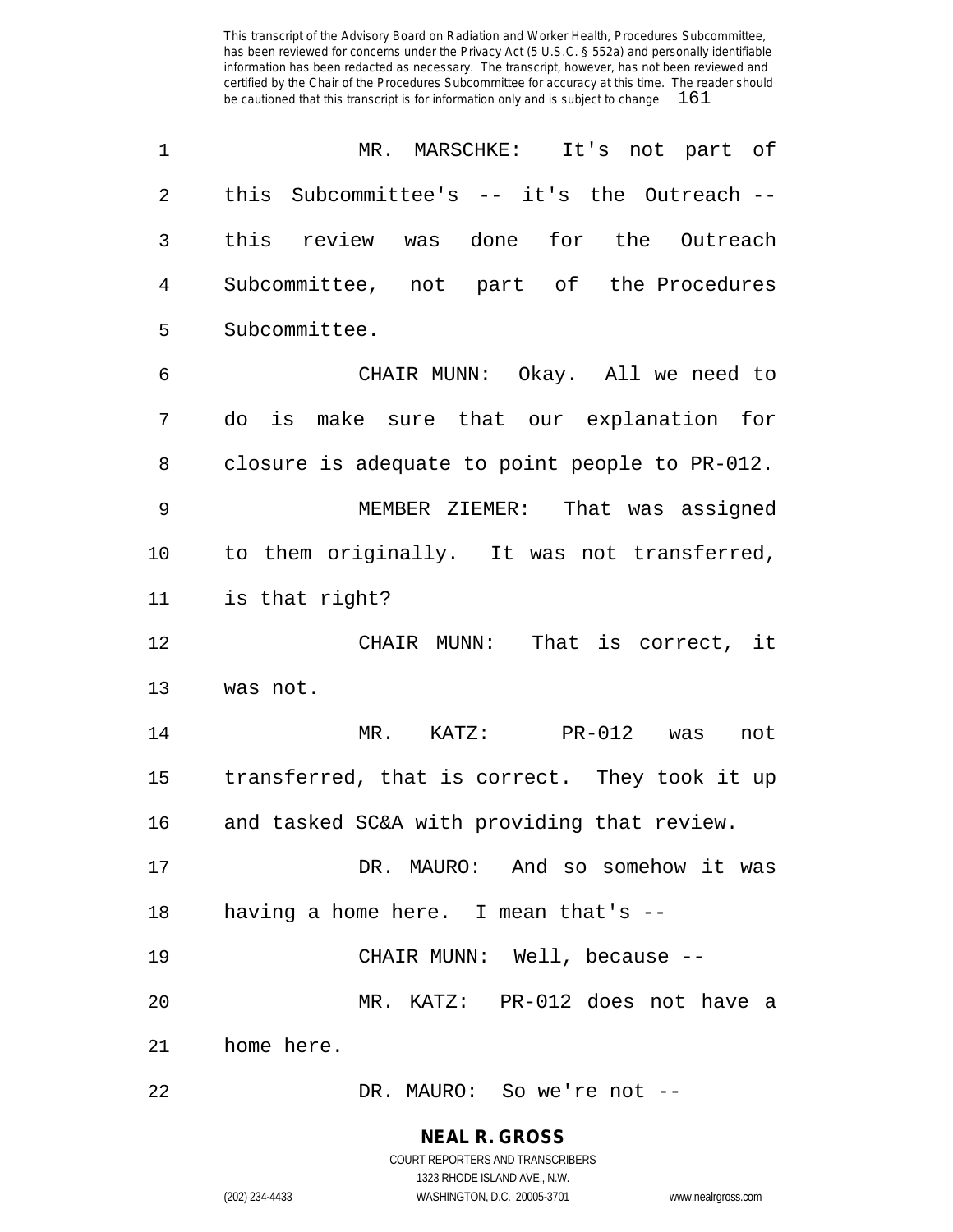CHAIR MUNN: No. No, we don't have to -- DR. MAURO: Oh, I see what you're saying about it. CHAIR MUNN: What we're looking at is PROC-97. DR. MAURO: I got it. CHAIR MUNN: And we want to make sure that PROC-97 is properly called by PR-012. 11 DR. MAURO: Got it. CHAIR MUNN: So in PROC-97 we need to indicate that the comparison has been made carefully of outstanding items from PROC-019, and we have been assured that all items have been captured and some additional items are taken into consideration in the review of PR-012. DR. MAURO: Just to avoid confusion, it should be 97, not 19. MR. KATZ: PROC-97. CHAIR MUNN: Yes, it should be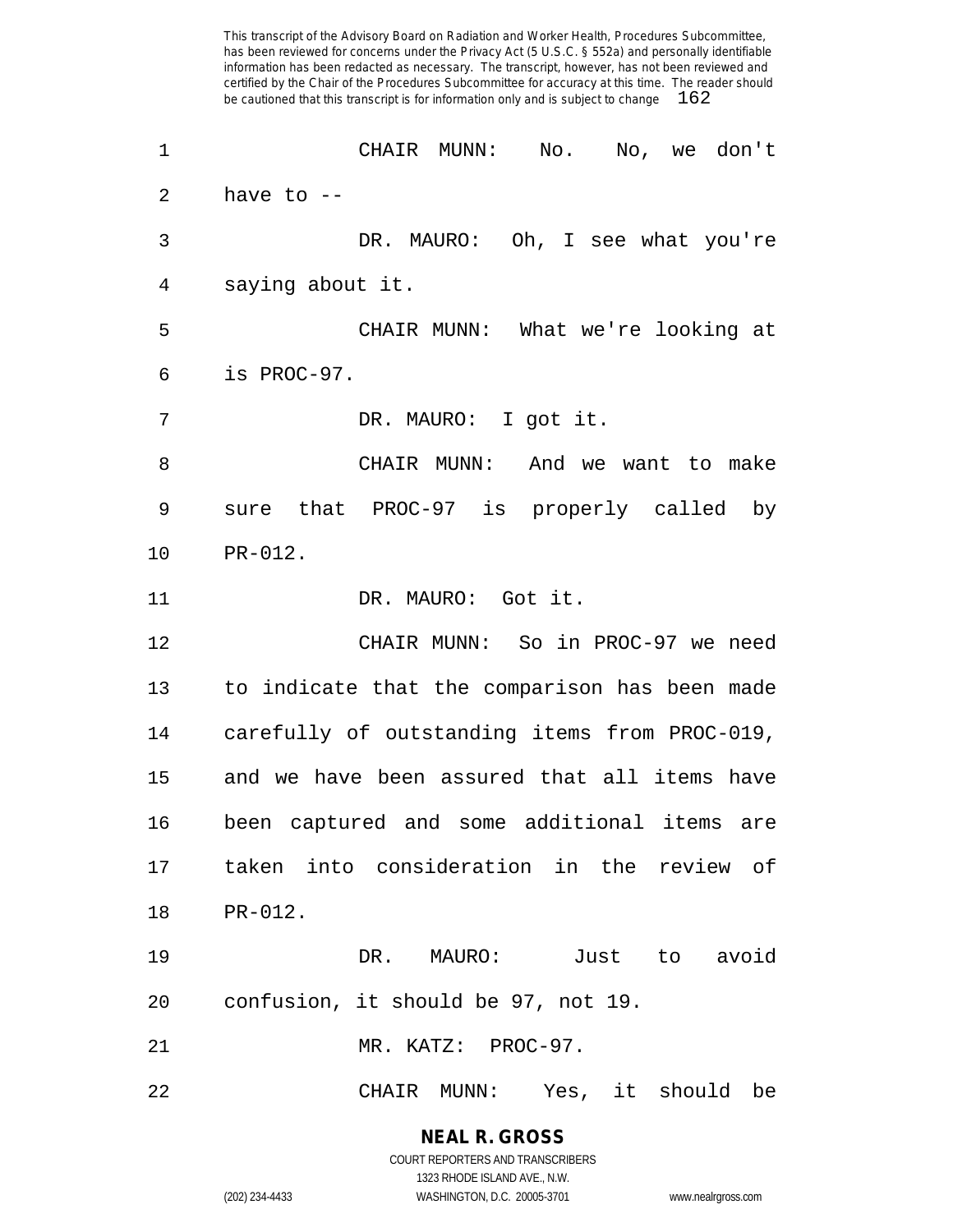| 1              | PROC-97.                                       |
|----------------|------------------------------------------------|
| $\overline{2}$ | MEMBER ZIEMER: Where, on the top               |
| 3              | there?                                         |
| 4              | CHAIR MUNN: No, at the bottom.                 |
| 5              | MEMBER ZIEMER: Okay.                           |
| 6              | MR. MARSCHKE: Yes, I put that in               |
| 7              | to make sure.                                  |
| 8              | MEMBER LEMEN: Where are you                    |
| 9              | talking about?                                 |
| 10             | CHAIR MUNN: Down at the bottom                 |
| 11             | here where it says, "Recommended status        |
| 12             | change."                                       |
| 13             | MEMBER LEMEN: Yes, that's what I               |
| 14             | thought.                                       |
| 15             | CHAIR MUNN: PROC-97.                           |
| 16             | MEMBER LEMEN: Yes.                             |
| 17             | CHAIR MUNN: And we will not say                |
| 18             | 19.                                            |
| 19             | DR. ULSH: So is the Subcommittee               |
| 20             | adopting what SC&A proposes in this table down |
| 21             | below then? This is just one item left over?   |
| 22             | MUNN:<br>That<br>would be<br>CHAIR<br>my       |

**NEAL R. GROSS** COURT REPORTERS AND TRANSCRIBERS

1323 RHODE ISLAND AVE., N.W. (202) 234-4433 WASHINGTON, D.C. 20005-3701 www.nealrgross.com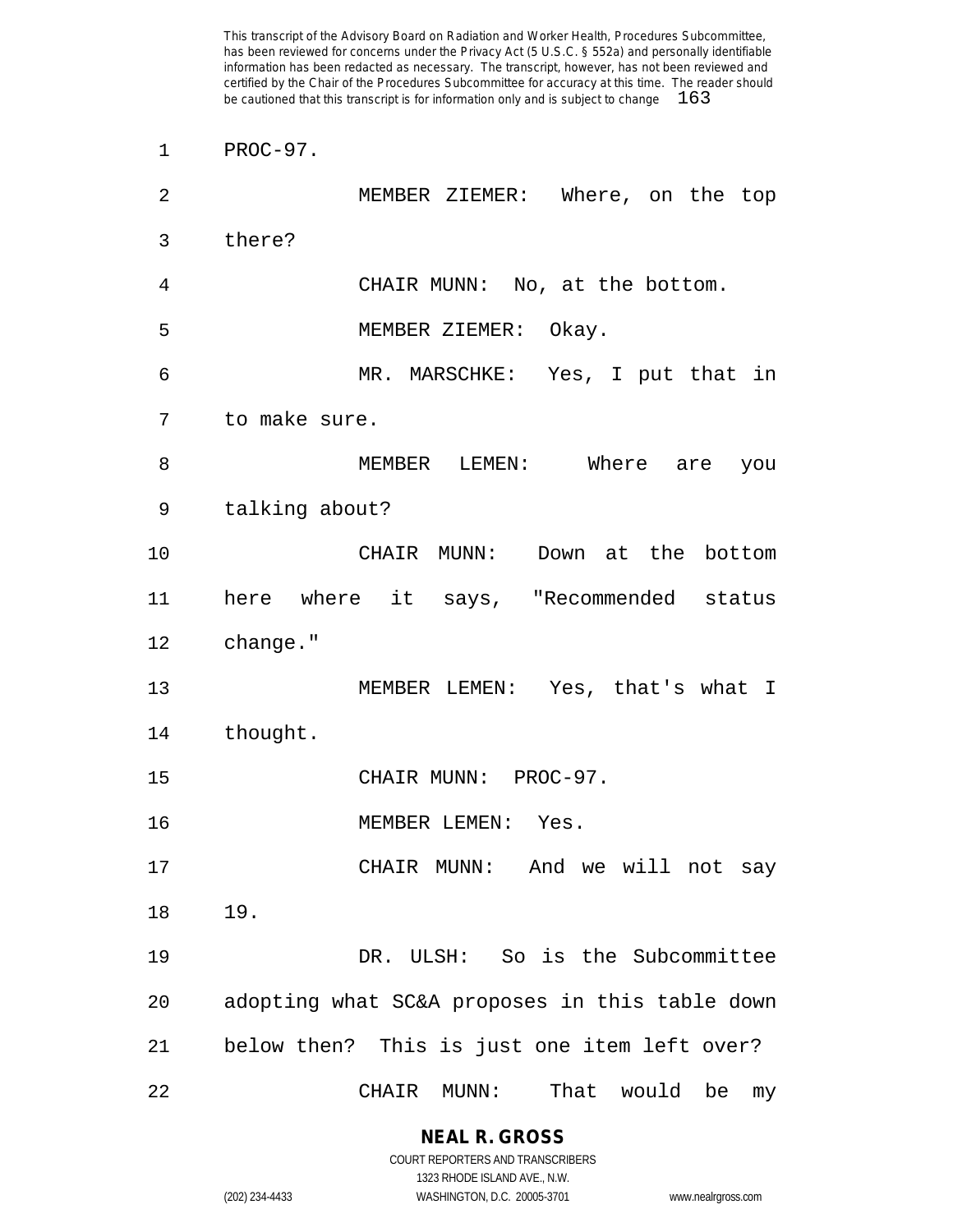This transcript of the Advisory Board on Radiation and Worker Health, Procedures Subcommittee, has been reviewed for concerns under the Privacy Act (5 U.S.C. § 552a) and personally identifiable information has been redacted as necessary. The transcript, however, has not been reviewed and certified by the Chair of the Procedures Subcommittee for accuracy at this time. The reader should be cautioned that this transcript is for information only and is subject to change recommendation. Does NIOSH have any problem with that? DR. ULSH: We never mind you closing that. (Laughter.) CHAIR MUNN: Are we good with that? (No response.) If so, then -- MEMBER ZIEMER: Where? Oh, PROC-97. CHAIR MUNN: PROC-97, we had nine outstanding items, as shown down here. MEMBER ZIEMER: Right. MEMBER LEMEN: All we have open is PROC-97-04. 17 CHAIR MUNN: Yes. MR. MARSCHKE: Right now, all nine of them are open. MEMBER LEMEN: Well, you're recommending that we close them? MR. MARSCHKE: We're recommending

> **NEAL R. GROSS** COURT REPORTERS AND TRANSCRIBERS

> > 1323 RHODE ISLAND AVE., N.W.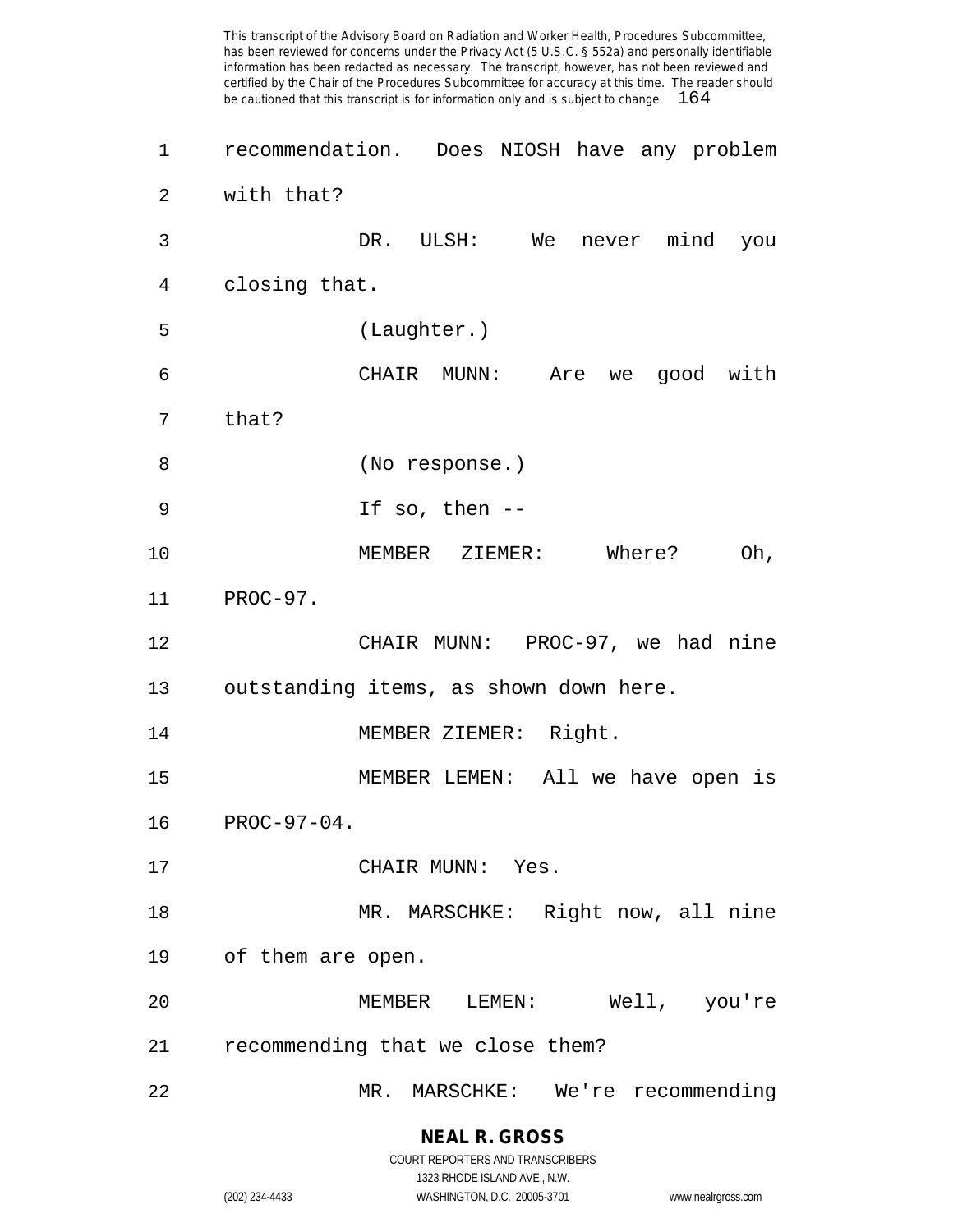| 1              | that we close them, yes. But we don't --      |
|----------------|-----------------------------------------------|
| $\overline{2}$ | MEMBER LEMEN: So if we close                  |
| 3              | them, only one will be open, and that will be |
| 4              | 04?                                           |
| 5              | MR. MARSCHKE: That's correct. Or              |
| 6              | if you follow these recommendations.          |
| 7              | MEMBER LEMEN: Right. I thought                |
| 8              | Wanda had asked for that question to adopt    |
| 9              | that.                                         |
| 10             | CHAIR MUNN: Yes.                              |
| 11             | MEMBER LEMEN: I will second it.               |
| 12             | CHAIR MUNN: Yes.                              |
| 13             | MEMBER ZIEMER: Let me make sure I             |
| 14             | understand, though. We're closing them even   |
| 15             | though in the other document they're not --   |
| 16             | they're not necessarily closed in the other   |
| 17             | document?                                     |
| 18             | MR. KATZ: That's correct.                     |
| 19             | CHAIR MUNN: No. No. They are                  |
| 20             | covered by the other document.                |
| 21             | MR. MARSCHKE: You have another                |
| 22             | option. As I have indicated down here on the  |

**NEAL R. GROSS** COURT REPORTERS AND TRANSCRIBERS

1323 RHODE ISLAND AVE., N.W.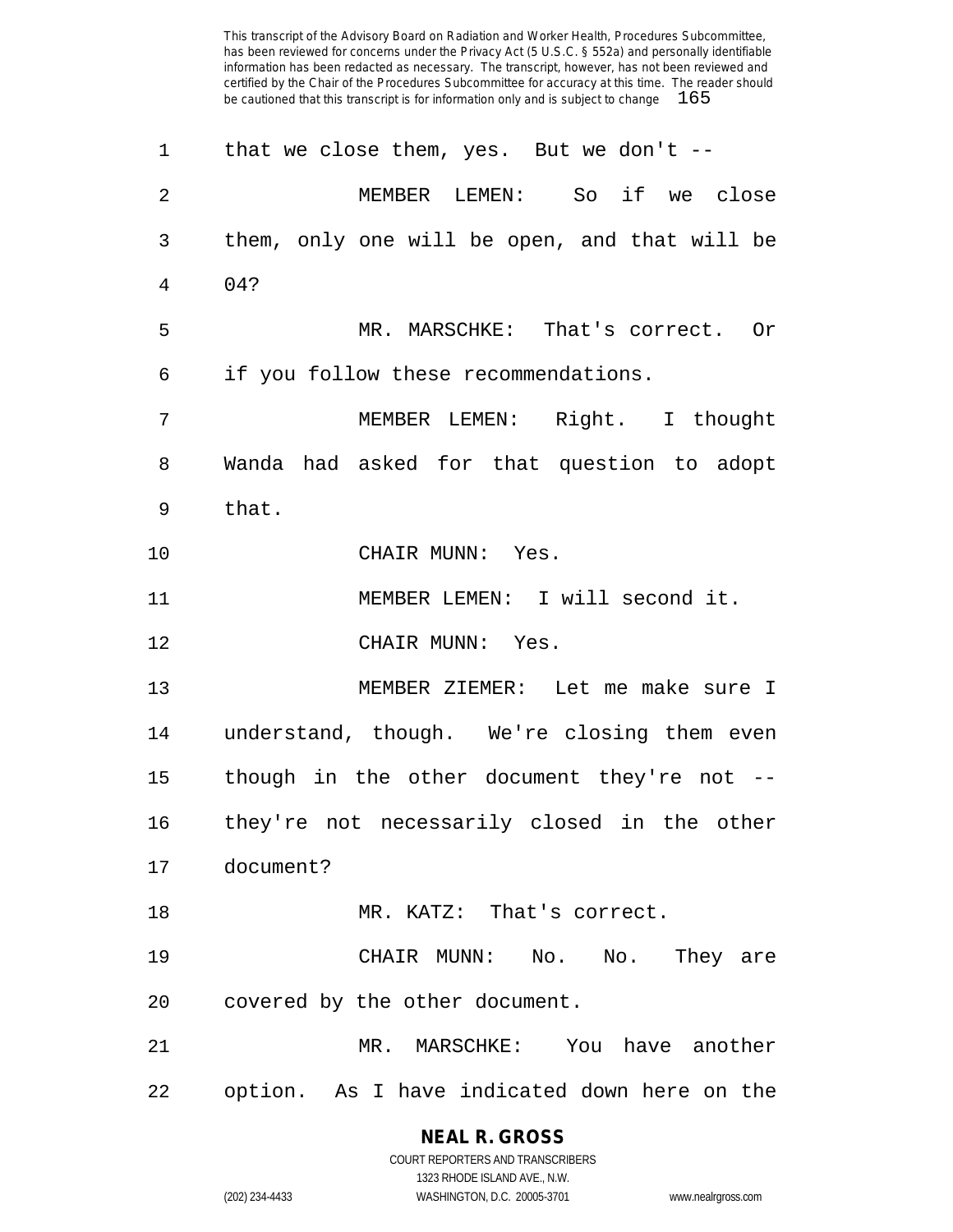| 1              | thing, the Subcommittee has another option.   |
|----------------|-----------------------------------------------|
| $\overline{2}$ | As opposed to going with closed, we can say   |
| 3              | addressed in PR-012, observations 1 and 2, or |
| 4              | addressed in PR-012.                          |
| 5              | MEMBER ZIEMER: Well, I guess I'm              |
| 6              | really asking the question -- Mike's Work     |
| 7              | Group has not closed the items?               |
| 8              | MR. KATZ: Correct.                            |
| 9              | CHAIR MUNN: No.                               |
| 10             | MR. KATZ: Correct.                            |
| 11             | DR. ULSH: They're reviewing it                |
| 12             | under PR-012.                                 |
| 13             | MEMBER ZIEMER: I understand that,             |
| 14             | and that's not part of our bailiwick. I'm     |
| 15             | trying to make sure I understand, when we say |
| 16             | that they're closed, what does that really    |
| 17             | mean? We've not closed them, and Mike hasn't  |
| 18             | closed them.                                  |
| 19             | DR. MAURO: What is closed is the              |
| 20             | concern that PROC-97 is totally subsumed.     |
| 21             | See, that was the issue. In other words, the  |
| 22             | only concern this Subcommittee had was that   |

**NEAL R. GROSS** COURT REPORTERS AND TRANSCRIBERS 1323 RHODE ISLAND AVE., N.W.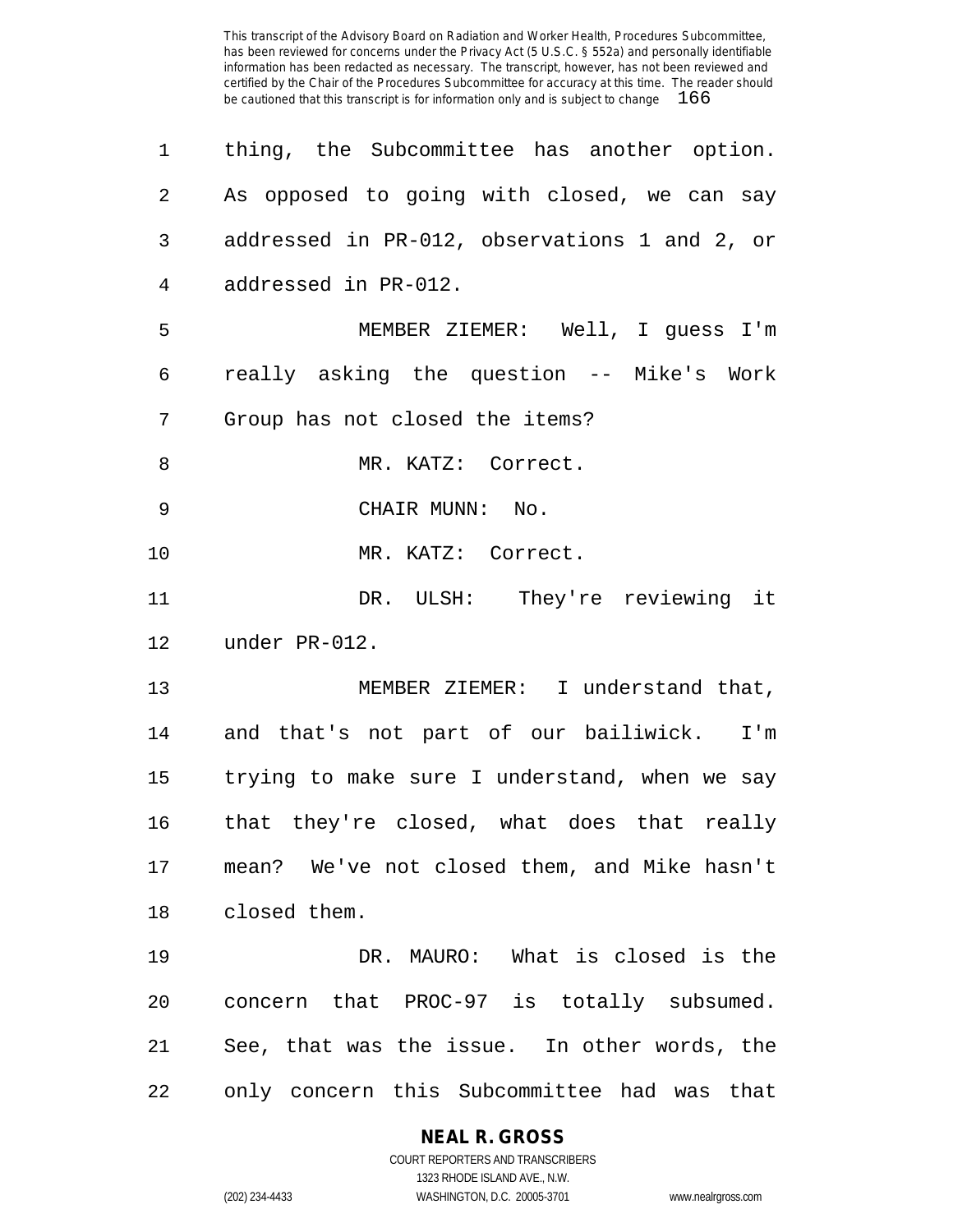| 1              | everything, when we did have PROC-97 and it    |
|----------------|------------------------------------------------|
| $\overline{2}$ | was within the purview of this Subcommittee,   |
| 3              | we were about to let go of that, and let go    |
| $\overline{4}$ | because we were transferring out. We just      |
| 5              | wanted assurance that no issues that were in   |
| 6              | PROC-97 are lost, and the answer that -- and   |
| 7              | that was the question that was posed to us,    |
| 8              | and the answer is, no, all issues that were in |
| $\mathsf 9$    | PROC-97 are captured and being dealt with in   |
| 10             | PR-012. That's all we really can say.          |
| 11             | Everything else from here on in is             |
| 12             | really a dialogue that should be help in       |
| 13             | PR-97, in the Outreach. See what I'm getting   |
| 14             | at?                                            |
| 15             | MEMBER ZIEMER: For example, in                 |
| 16             | finding 3, the majority of the expected        |
| 17             | documentation is not available in the OGS for  |
| 18             | systems conducted within the effective period. |
| 19             | DR. MAURO: Right.                              |
| 20             | MEMBER ZIEMER: Okay. Now what                  |
| 21             | did you confirm? That was issue 3, right?      |
| 22             | DR. MAURO: Yes.                                |

**NEAL R. GROSS**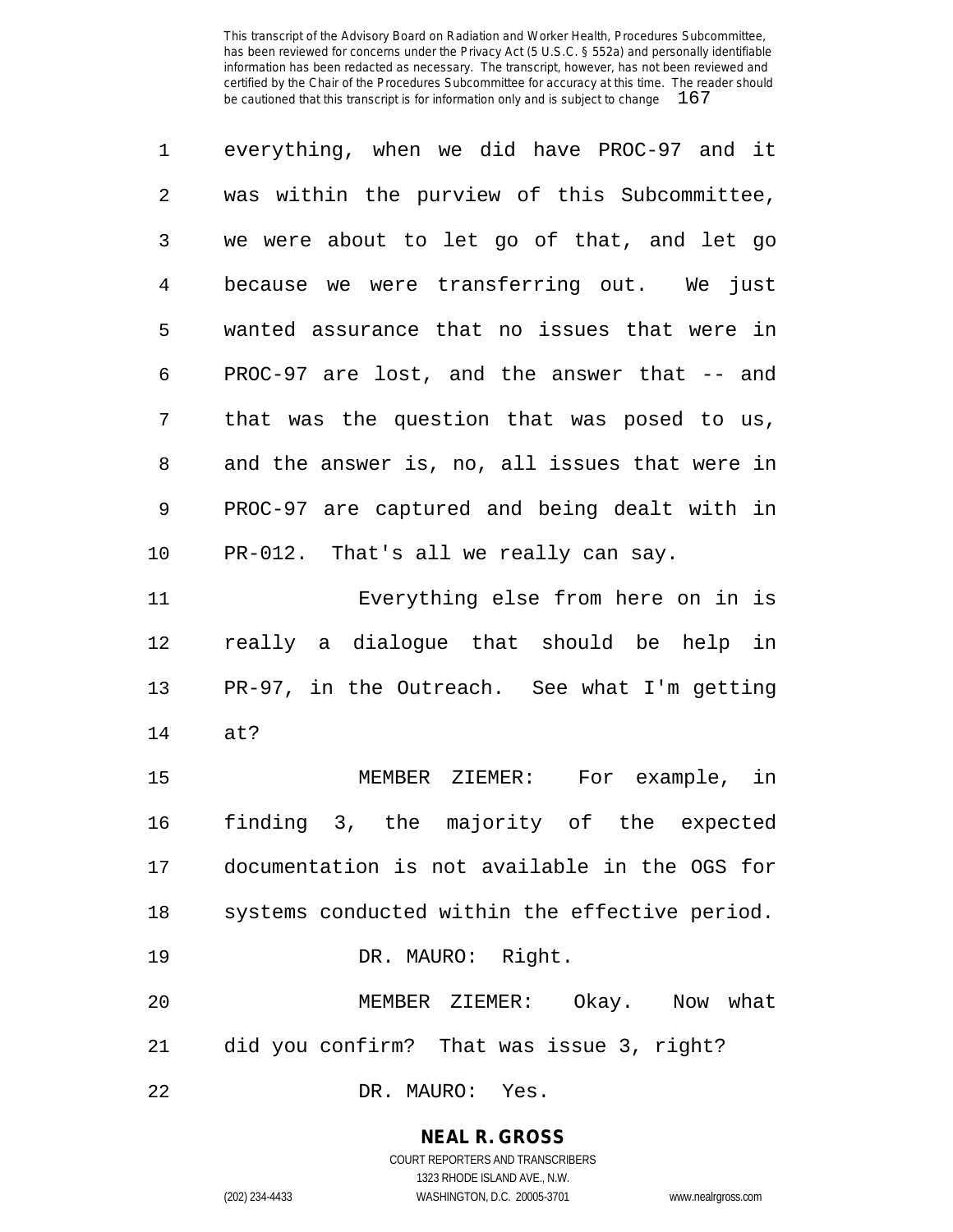| $\mathbf 1$ | MEMBER ZIEMER: Okay. Now all you              |
|-------------|-----------------------------------------------|
| 2           | confirmed is that -- you have confirmed that  |
| 3           | they actually have addressed that in --       |
| 4           | MR. MARSCHKE: No, no, no.<br>No,              |
| 5           | you're getting confused here, Paul. So the    |
| 6           | issues at the top of the page --              |
| 7           | MEMBER ZIEMER: Right.                         |
| 8           | MR. MARSCHKE: -- are the issues               |
| 9           | that were submitted to Mike's Work Group on   |
| 10          | PR-012.                                       |
| 11          | MEMBER ZIEMER: Yes, they don't                |
| 12          | match up, then, with $-$                      |
| 13          | MR. MARSCHKE: They don't. Well,               |
| 14          | what they do match up, if you look here,      |
| 15          | PROC-97, issue 1 is addressed in PR-012,      |
| 16          | observations 1 and 2. So observations 1 and 2 |
| 17          | really cover the same ground as PROC-1.       |
| 18          | CHAIR MUNN: One.                              |
| 19          | DR. MAURO: Ninety-seven, number               |
| 20          | $1$ .                                         |
| 21          | MR. MARSCHKE: PROC-97, number 1.              |
| 22          | MEMBER ZIEMER: Oh, I got you. I               |

**NEAL R. GROSS** COURT REPORTERS AND TRANSCRIBERS

1323 RHODE ISLAND AVE., N.W.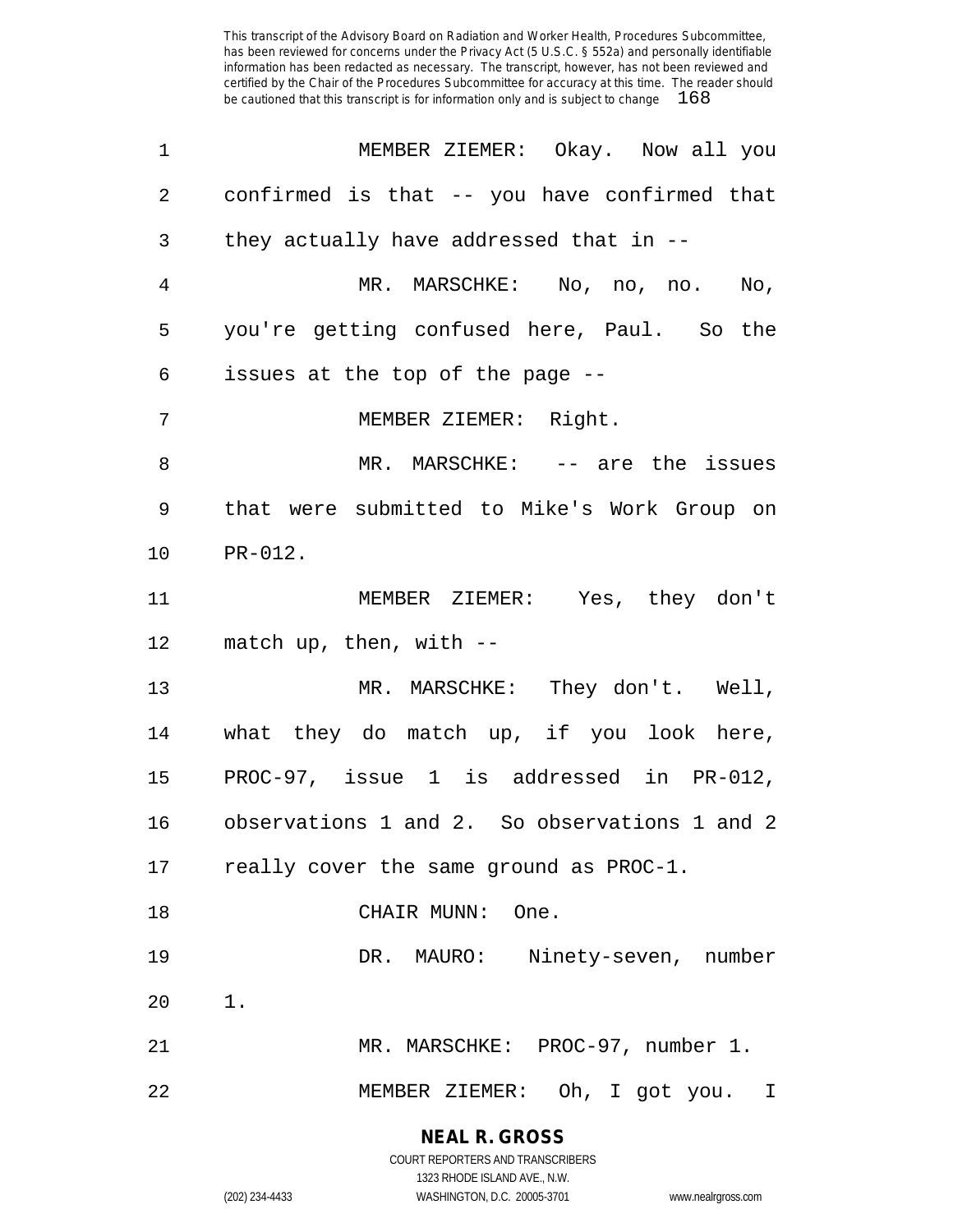got you.

| 2  | CHAIR MUNN: So whoever --                     |
|----|-----------------------------------------------|
| 3  | MEMBER ZIEMER: Well, it<br>was                |
| 4  | covered.                                      |
| 5  | CHAIR MUNN: But that's addressed              |
| 6  | in that finding. So as far as this            |
| 7  | Subcommittee's purpose, the finding is<br>no  |
| 8  | longer of interest because it is addressed in |
| 9  | finding or observation whatever numbered as   |
| 10 | here for PR-012.                              |
| 11 | MEMBER LEMEN: Why don't we just               |
| 12 | say that?                                     |
| 13 | MR. MARSCHKE: We don't have to --             |
| 14 | CHAIR MUNN: We have that.                     |
| 15 | MR. MARSCHKE: We don't have to                |
| 16 | close the issue.                              |
| 17 | It's addressed.<br>MEMBER<br>ZIEMER:          |
| 18 | My concern was we don't know if it's properly |
| 19 | addressed.                                    |
| 20 | Right.<br>That's<br>DR. MAURO:                |
| 21 | correct.                                      |
| 22 | So I was asking<br>MEMBER ZIEMER:             |

**NEAL R. GROSS** COURT REPORTERS AND TRANSCRIBERS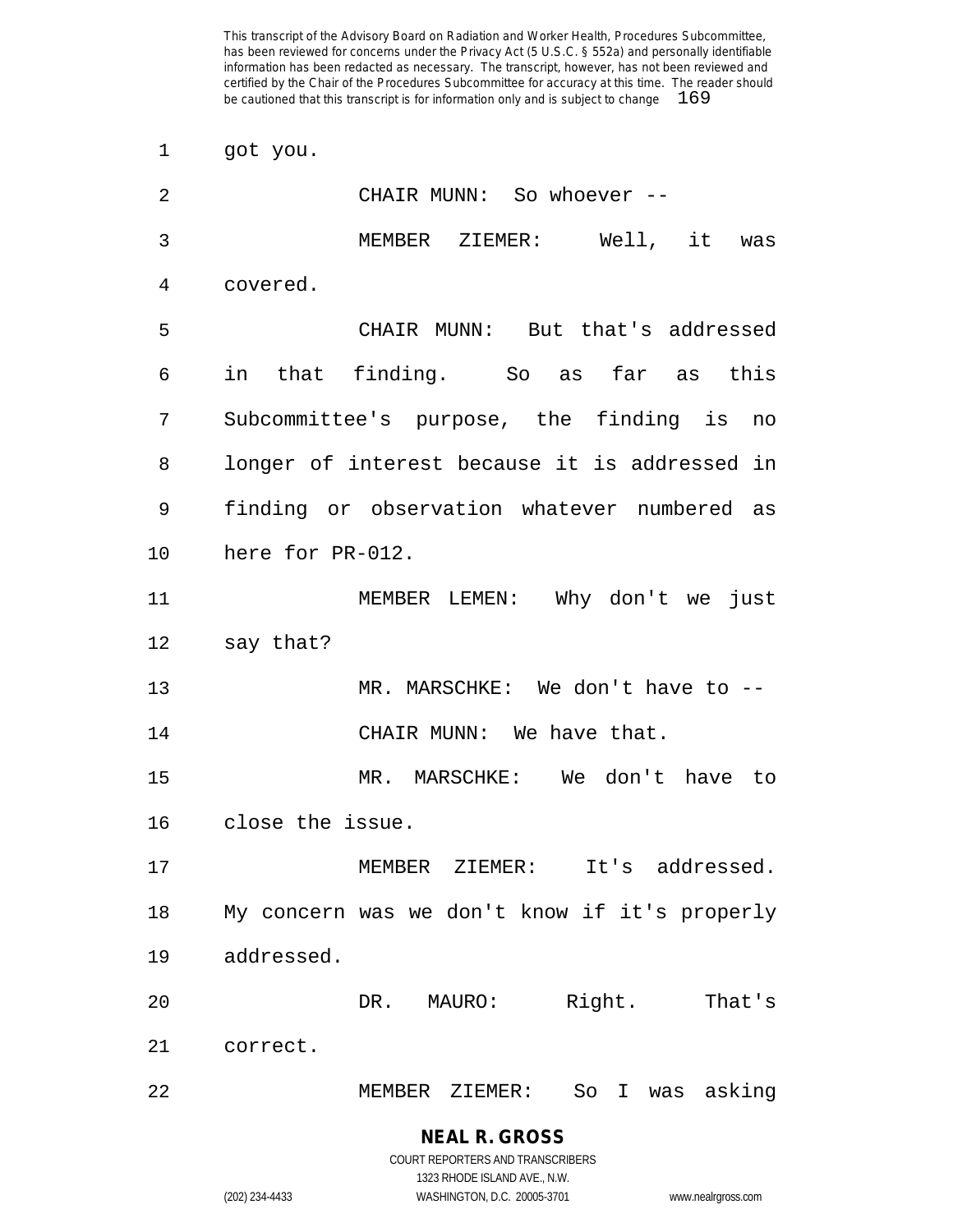| 1              | what we mean by closure at this point.         |
|----------------|------------------------------------------------|
| $\overline{2}$ | MR. MARSCHKE: Paul, we don't                   |
| 3              | necessarily have to change it to closed. We    |
| 4              | can change it to addressed in another finding. |
| 5              | DR. MAURO: Someplace else.                     |
| 6              | MR. MARSCHKE: Addressed<br>in                  |
| 7              | finding PR-012-1 and 2.                        |
| 8              | CHAIR MUNN:<br>That's my                       |
| 9              | recommendation, actually, that we do that.     |
| 10             | MEMBER ZIEMER: That way --                     |
| 11             | CHAIR MUNN: Yes.                               |
| 12             | MEMBER ZIEMER: -- it doesn't show              |
| 13             | as closed in --                                |
| 14             | CHAIR MUNN: Correct.                           |
| 15             | MR. MARSCHKE: It doesn't show.                 |
| 16             | Now the problem with using the "addressed in"  |
| 17             | status is, basically, now we have to remember  |
| 18             | to go back, and when PR finding 5 is closed by |
| 19             | the Outreach Subcommittee or Work Group, then  |
| 20             | we go back and we close the appropriate --     |
| 21             | MEMBER ZIEMER:<br>Yes, but, see,               |
| 22             | then we're getting the same problem we had     |

#### **NEAL R. GROSS**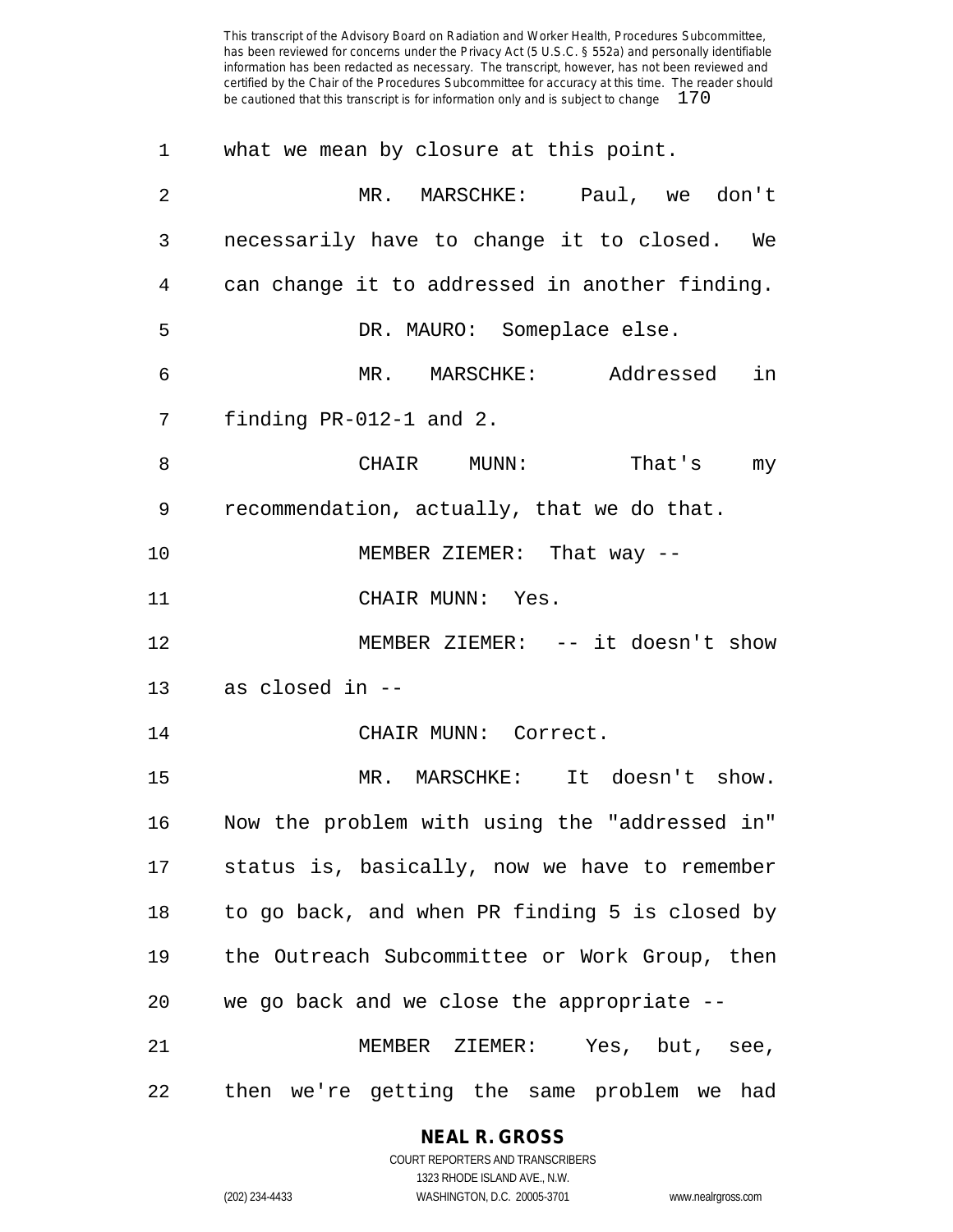| 1              | with the other. Number one, we haven't         |
|----------------|------------------------------------------------|
| $\overline{2}$ | transferred it. It's not ours to start with.   |
| 3              | CHAIR MUNN: Right.                             |
| 4              | MR. MARSCHKE: Well, otherwise, it              |
| 5              | would carry over; we would carry along a whole |
| 6              | bunch of findings which are "addressed in,"    |
| 7              | have the "addressed in" status.                |
| 8              | MEMBER ZIEMER: Yes, but in other               |
| 9              | ones where this has occurred, the group that   |
| 10             | it's addressed in is within our purview.       |
| 11             | DR. MAURO: Yes, this is a unique               |
| 12             | situation.                                     |
| 13             | MEMBER ZIEMER: This is unique.                 |
| 14             | DR. MAURO: Yes. In theory, one                 |
| 15             | could argue that our only obligation is to     |
| 16             | make sure, when we have control or             |
| 17             | responsibility of PROC-97, that all the issues |
| 18             | that were there now have a home and they're    |
| 19             | being take care of. In theory, you could       |
| 20             | actually withdraw PROC-97 because we've        |
| 21             | fulfilled our obligations.                     |
|                |                                                |

22 CHAIR MUNN: That's item 4.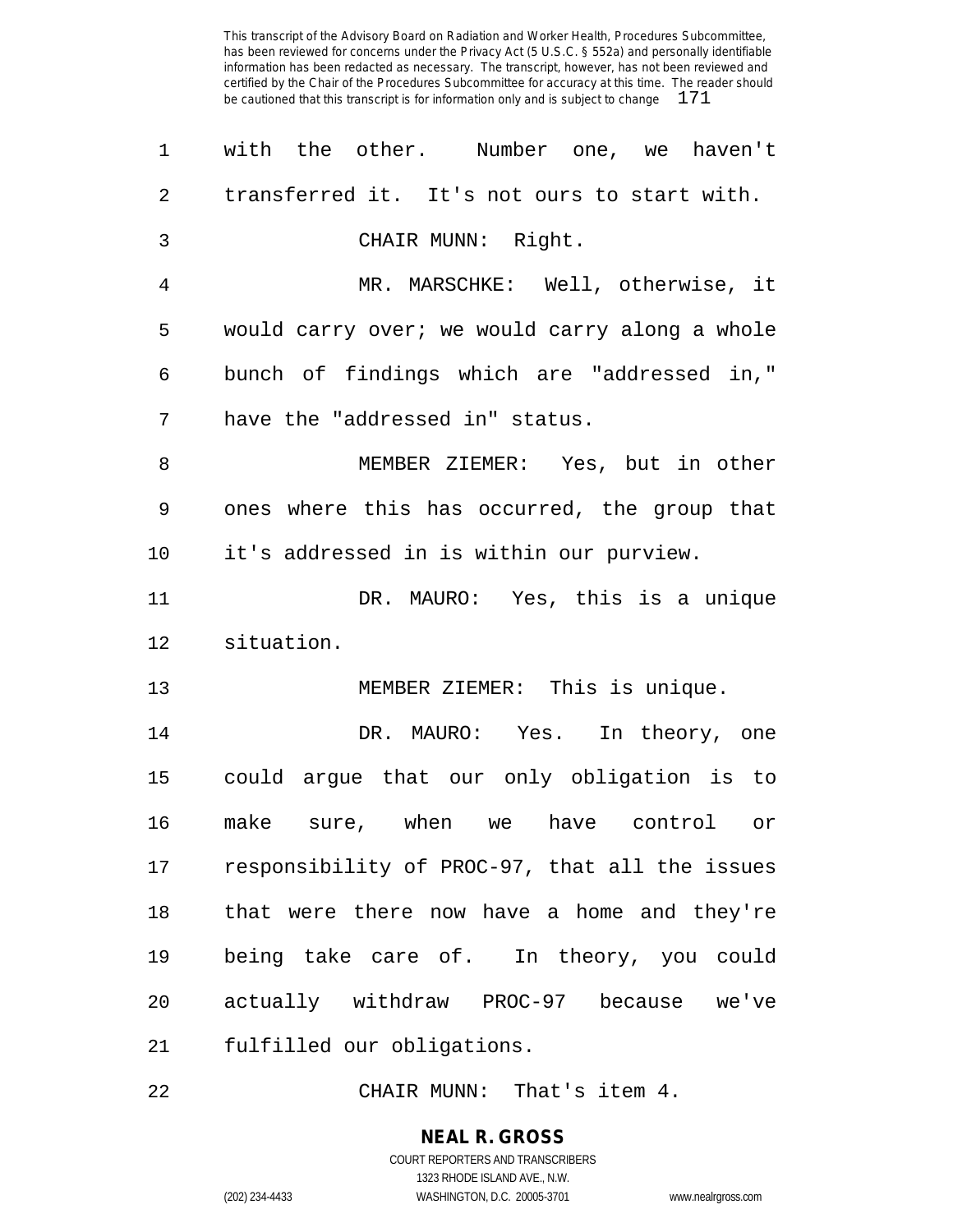| 1              | DR. MAURO: Well, the PROC doesn't              |
|----------------|------------------------------------------------|
| $\sqrt{2}$     | exist anymore. I don't know. This is really    |
| 3              | structurally how you like to manage these      |
| $\overline{4}$ | things, but really PROC-97 doesn't exist       |
| 5              | anymore. We have documented evidence here      |
| 6              | with this piece of paper that all the issues   |
| 7              | that were originally in PROC-97 are now under  |
| 8              | control and have been identified and are being |
| $\mathsf 9$    | dealt with in PR-012. Is that the end of it    |
| 10             | for us? Because it's not one of ours.          |
| 11             | MR. MARSCHKE:<br>We can't                      |
| 12             | necessarily say that. With issue number 4,     |
| 13             | Kathy doesn't say that.                        |
| 14             | DR. ULSH: Could you, for all of                |
| 15             | the issues, mark closed except for issue       |
| 16             | number 4, which would be transferred to Mike's |
| 17             | Working Group to take up under their review of |
| 18             | PR-012?                                        |
| 19             | MR. MARSCHKE: Yes, Mike might                  |
| 20             | want to take a look at what was PROC-97, issue |
| 21             | number 4, and see whether or not he feels it's |
|                |                                                |

still an important issue or not.

# **NEAL R. GROSS**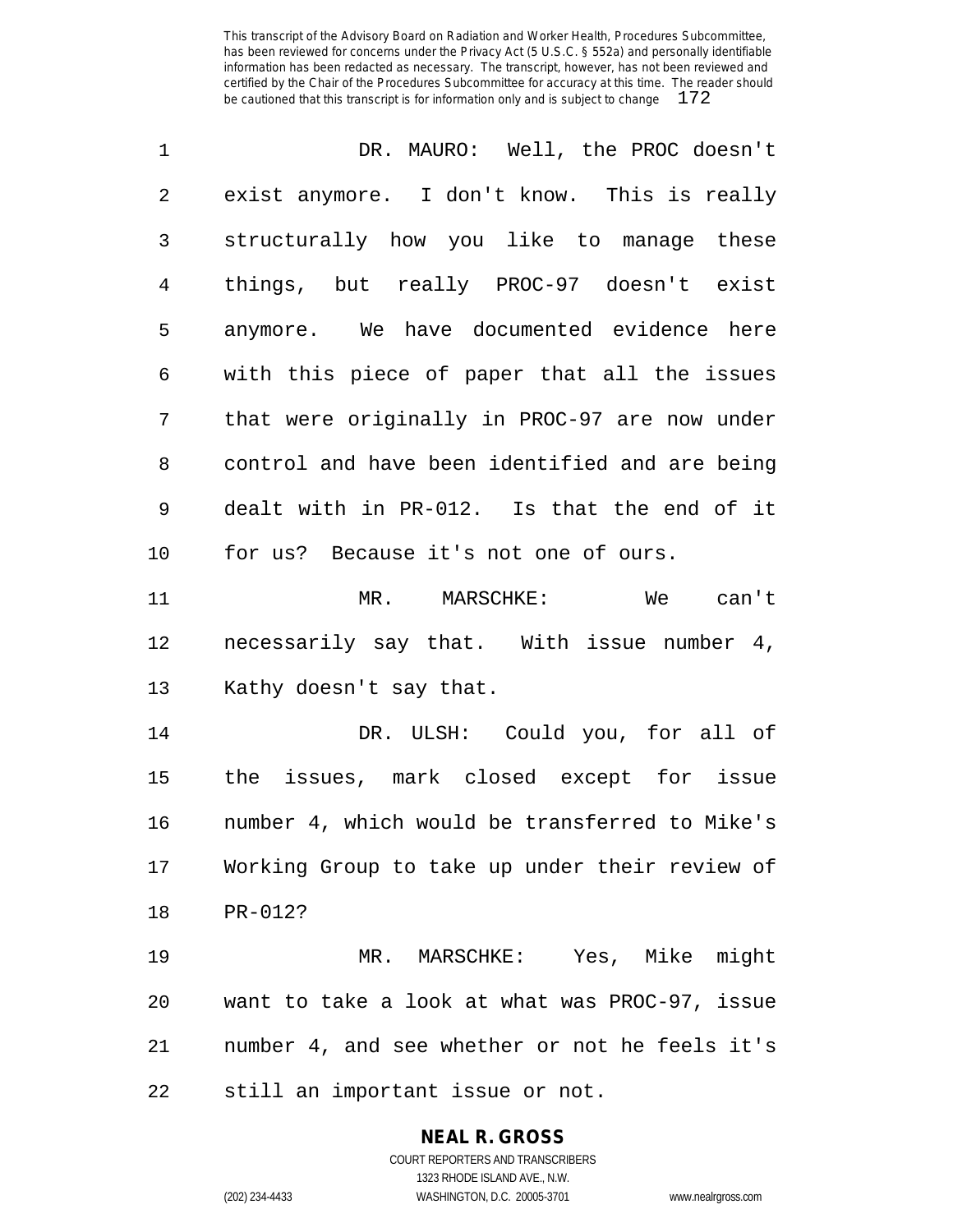| $\mathbf 1$ | MEMBER ZIEMER:<br>$\mathbf{I}$<br>quess we     |
|-------------|------------------------------------------------|
| 2           | probably should use the -- what was the        |
| 3           | category?                                      |
| 4           | DR. MAURO: Yes, it was that                    |
| 5           | transferred to --                              |
| 6           | MEMBER ZIEMER: Not transferred.                |
| 7           | It's "addressed in."                           |
| 8           | Addressed<br>in.<br>DR. MAURO:                 |
| 9           | Addressed in.                                  |
| 10          | MEMBER ZIEMER: And we'll<br>just               |
| 11          | have to understand, when we go back at some    |
| 12          | later date, the documentation will show that   |
| 13          | we don't have to close it.<br>I mean,          |
| 14          | technically, Mike's under no obligation to     |
| 15          | tell us that this is closed since it didn't    |
| 16          | get transferred.                               |
| 17          | DR. MAURO: We haven't transferred              |
| 18          | this, right.                                   |
| 19          | MEMBER ZIEMER: Right.                          |
| 20          | MR. MARSCHKE: I'm just thinking,               |
| 21          | I know when the Subcommittee puts together     |
| 22          | their report or letters to the Secretary, they |

## **NEAL R. GROSS**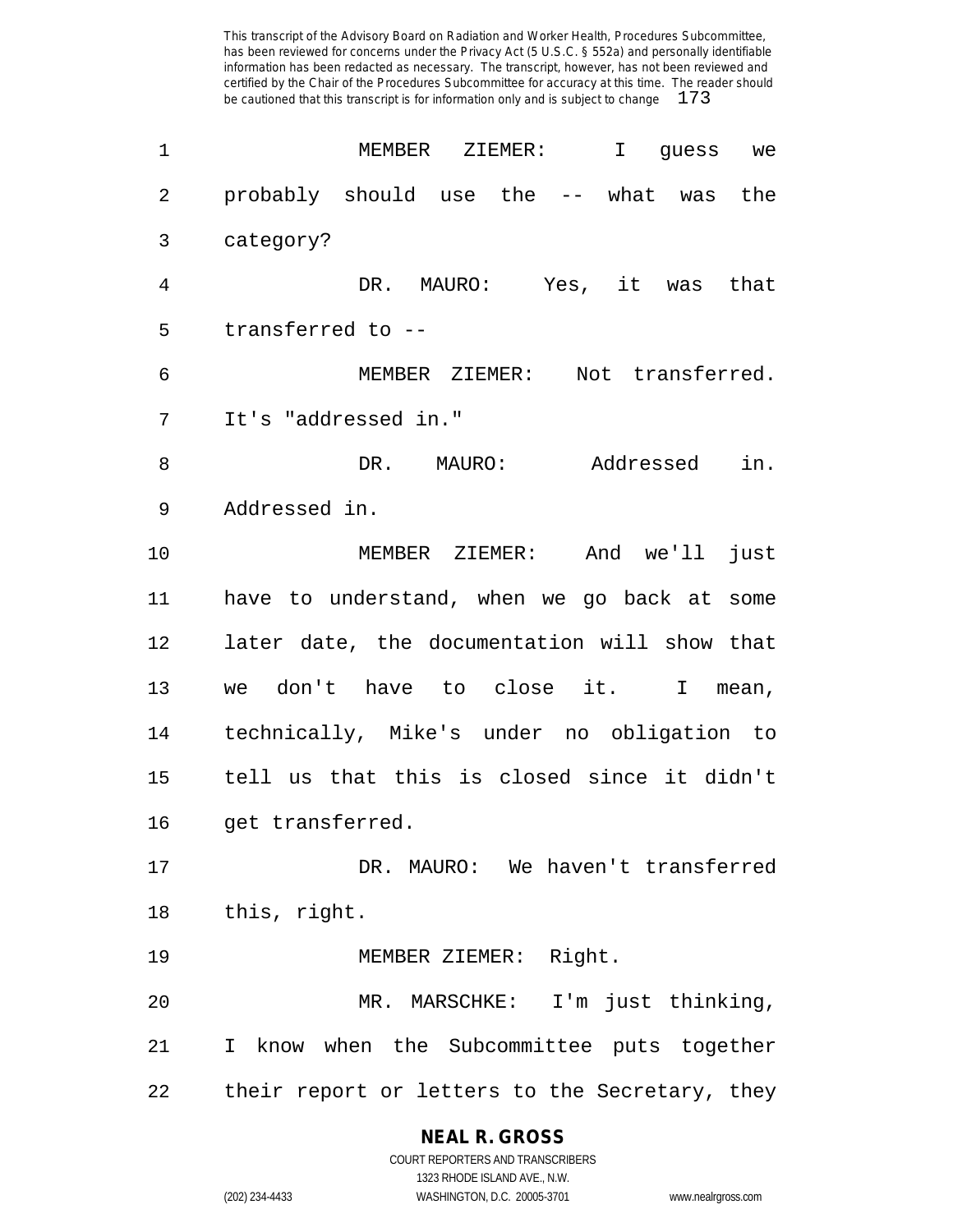have these lists, and you're never going to get this one out of "addressed in finding." You're never going to get this issue over to the closed bin. So it's going to be hanging out there unless you make the effort to go back it down. CHAIR MUNN: Unless we go back and look at it when we close the "in progress" file for item 4. MR. KATZ: So, for historic, let me understand for history here. This Subcommittee never really substantively took up any of those findings, is that correct, for PROC-97? DR. MAURO: Right. No. Right. MR. KATZ: They were never taken up? Okay. DR. MAURO: Because of PR-012. MR. KATZ: Well, I understand. I understand. 21 DR. MAURO: Right. MR. KATZ: So, I mean, in terms of

> **NEAL R. GROSS** COURT REPORTERS AND TRANSCRIBERS

> > 1323 RHODE ISLAND AVE., N.W.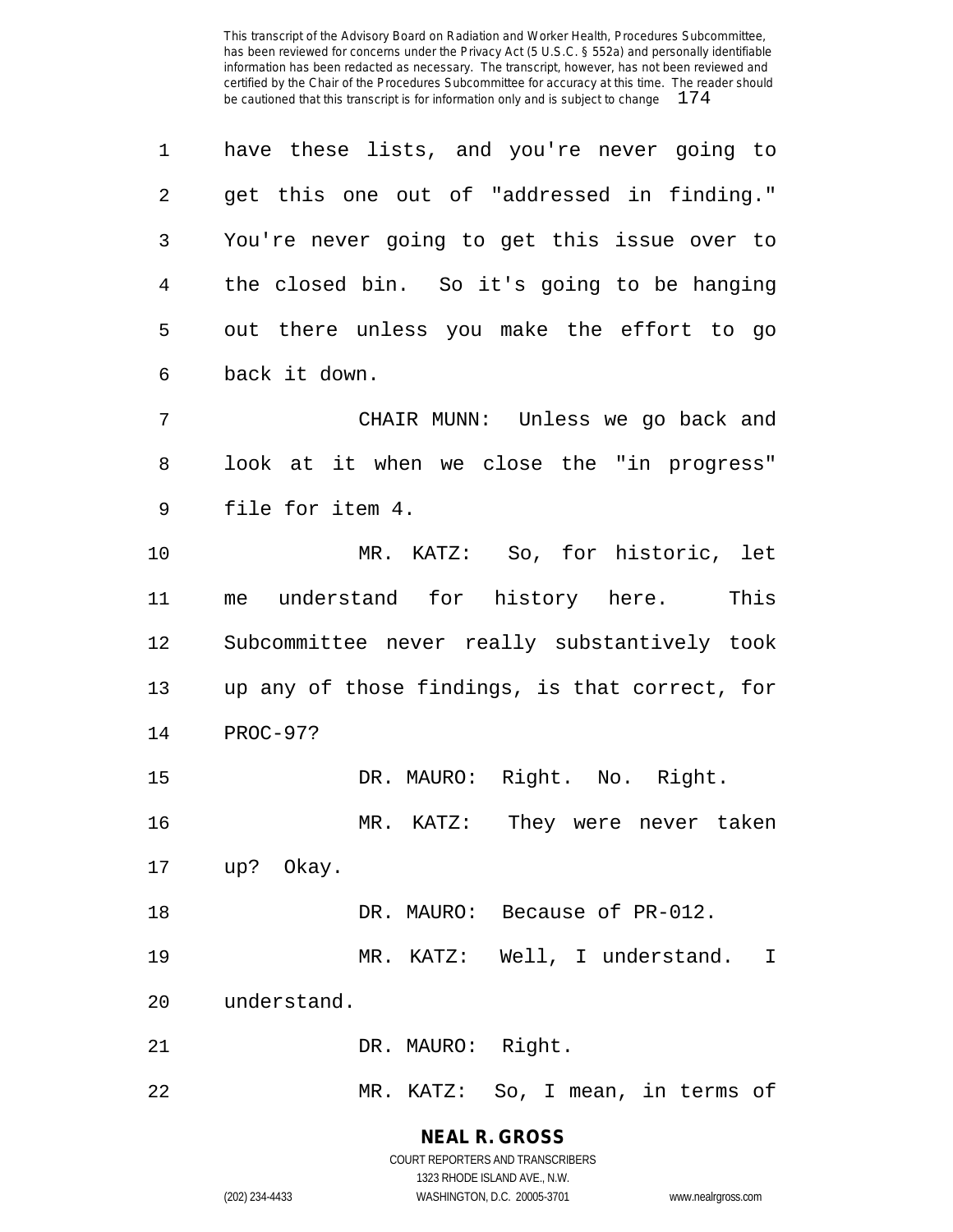these statistics, it almost would be cleaner if you just withdrew the findings. DR. MAURO: That's my recommendation. MR. KATZ: And then you don't have to close them. You withdraw the findings because, in effect, the findings end up in a different document that's going to be covered elsewhere. DR. MAURO: And they're in good hands. MR. KATZ: Right. I mean, then, withdraw the findings. You don't need to close them. You don't need to leave them in this sort of netherworld, which might not ever 16 get cleaned up. MEMBER ZIEMER: Well, historically, the findings exist. CHAIR MUNN: And also, the findings -- DR. MAURO: They're being dealt with. They are being dealt with by the

> **NEAL R. GROSS** COURT REPORTERS AND TRANSCRIBERS

1323 RHODE ISLAND AVE., N.W. (202) 234-4433 WASHINGTON, D.C. 20005-3701 www.nealrgross.com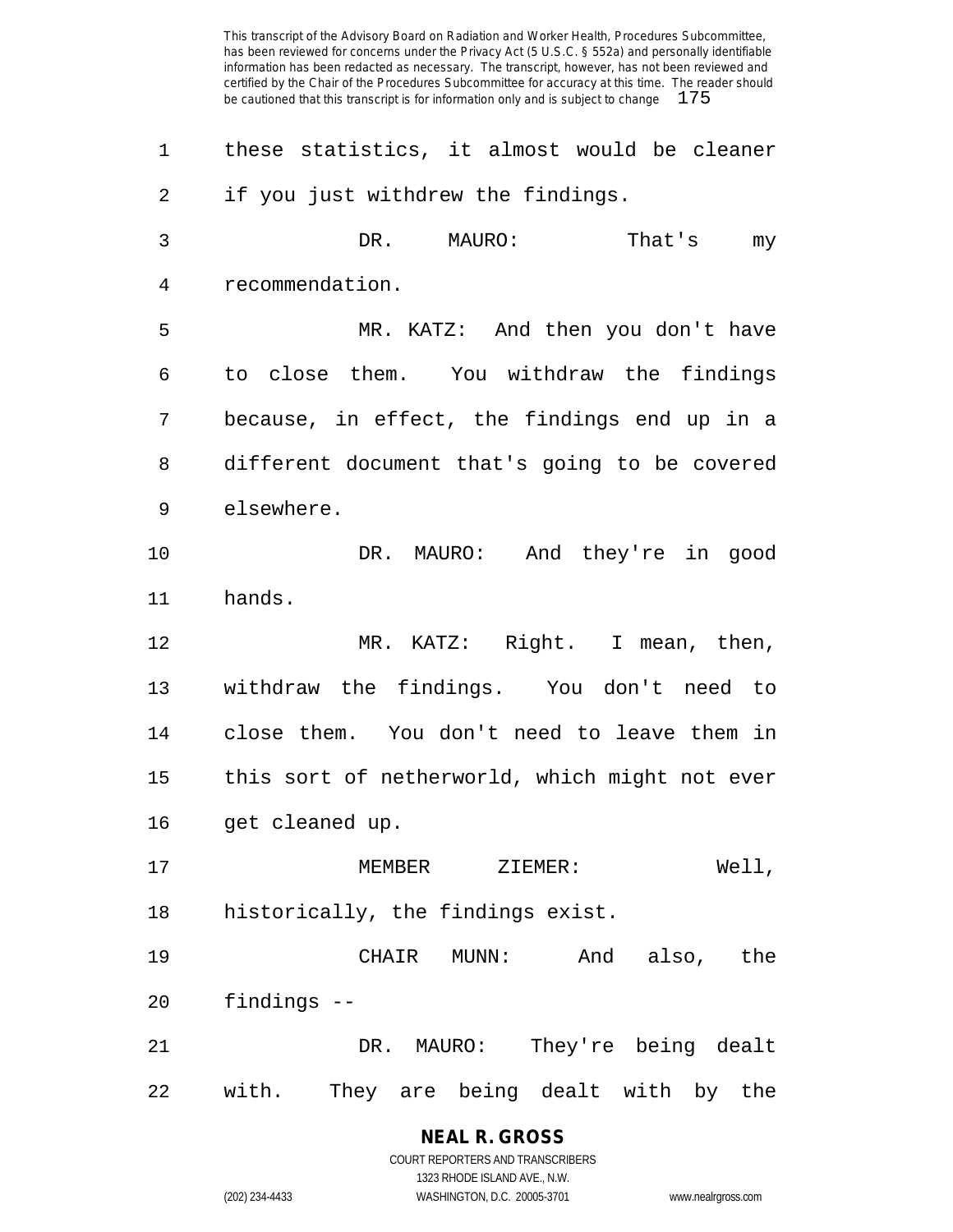Outreach Work Group.

| 2               | CHAIR MUNN: Is finding 4 --                    |
|-----------------|------------------------------------------------|
| 3               | MEMBER ZIEMER: Well, we did the                |
| 4               | review. You've got the findings. They're       |
| 5               | there.                                         |
| 6               | DR. MAURO: Right, and we've also               |
| 7               | confirmed that they are now being dealt        |
| 8               | with --                                        |
| 9               | MEMBER ZIEMER: Yes.                            |
| 10              | DR. MAURO: -- by another. So,                  |
| 11              | really, doesn't that relieve this Subcommittee |
|                 | 12 of any obligation?                          |
| 13              | MEMBER ZIEMER: I think so.                     |
| 14              | DR. MAURO: That is how I see it,               |
| 15              | right.                                         |
| 16              | CHAIR MUNN: Finding 4 says,                    |
| 17 <sub>2</sub> | rating 4, "The procedure does not explicitly   |
| 18              | require worker outreach meetings for all sites |
| 19              | where Site Profiles are being prepared, but it |
| 20              | refers to ORAU plan 0010, which has such a     |
| 21              | specification."                                |
| 22              | one could argue that<br>that<br>Now            |

COURT REPORTERS AND TRANSCRIBERS 1323 RHODE ISLAND AVE., N.W. (202) 234-4433 WASHINGTON, D.C. 20005-3701 www.nealrgross.com

**NEAL R. GROSS**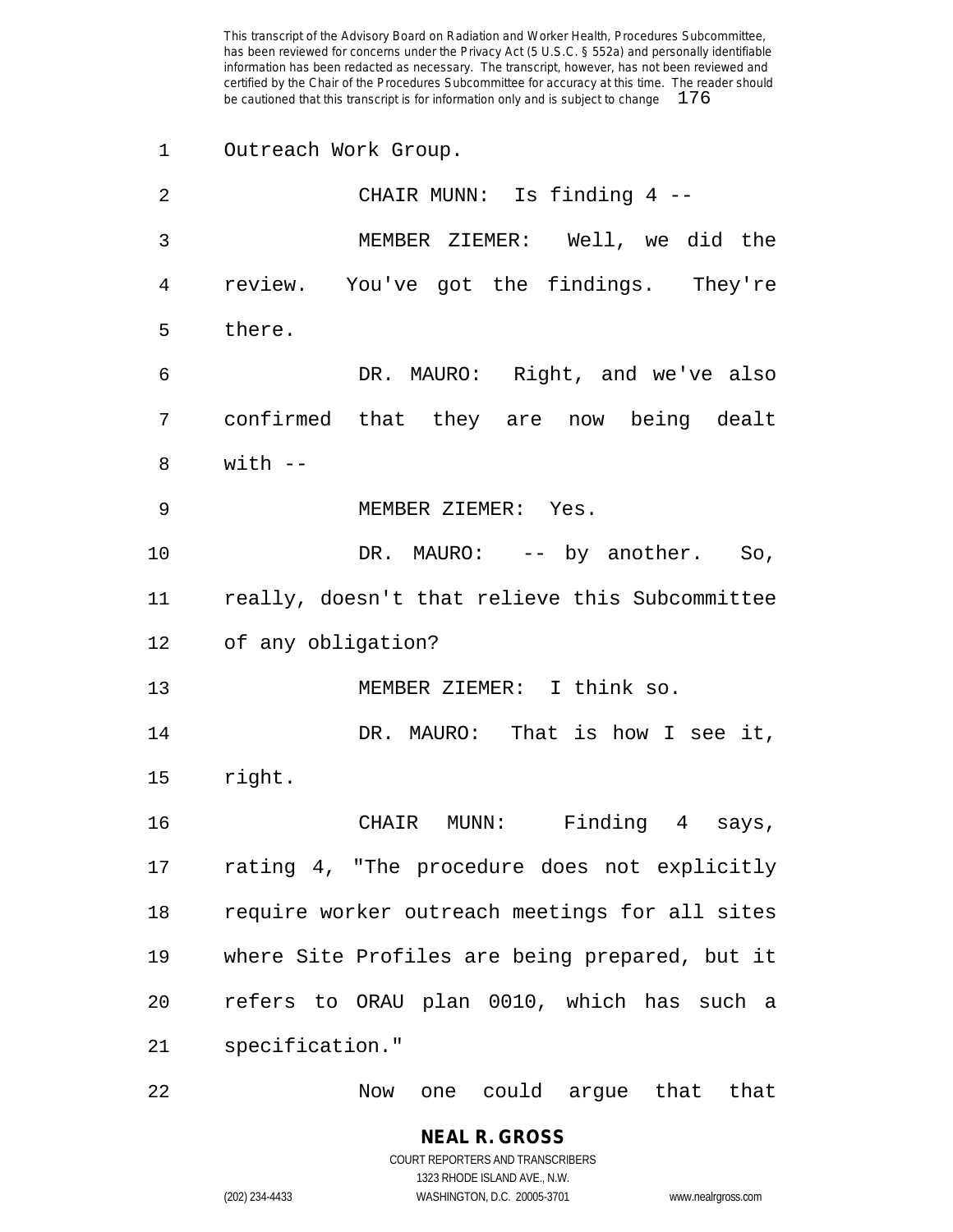| 1              | reference is adequate for our purposes. The   |
|----------------|-----------------------------------------------|
| $\overline{2}$ | finding seems to be more, actually, an        |
| 3              | observation than a finding.                   |
| $\overline{4}$ | MEMBER ZIEMER: Yes. It just says              |
| 5              | it doesn't explicitly refer to it, but --     |
| 6              | CHAIR MUNN: No, it doesn't                    |
| 7              | explicitly declare it, and why should it?     |
| 8              | MEMBER ZIEMER: Since there is                 |
| 9              | such a requirement in the other. Do you see   |
| 10             | what -- you don't have it before you there,   |
| 11             | but pull up the fourth finding.               |
| 12             | I mean, are you arguing that here             |
| 13             | it refers to that other 0010, which requires  |
| 14             | that? Is SC&A arguing that, nonetheless, you  |
| 15             | need to state it in this procedure? Since the |
| 16             | requirement is already there -- talking about |
| 17             | the very first finding there. "The procedure  |
| 18             | does not explicitly require worker outreach   |
| 19             | meetings for all sites." But it refers to the |
| 20             | name of the document which does have such a   |
| 21             | specification.                                |

DR. MAURO: So that was an issue

#### **NEAL R. GROSS** COURT REPORTERS AND TRANSCRIBERS 1323 RHODE ISLAND AVE., N.W.

(202) 234-4433 WASHINGTON, D.C. 20005-3701 www.nealrgross.com

 $\overline{a}$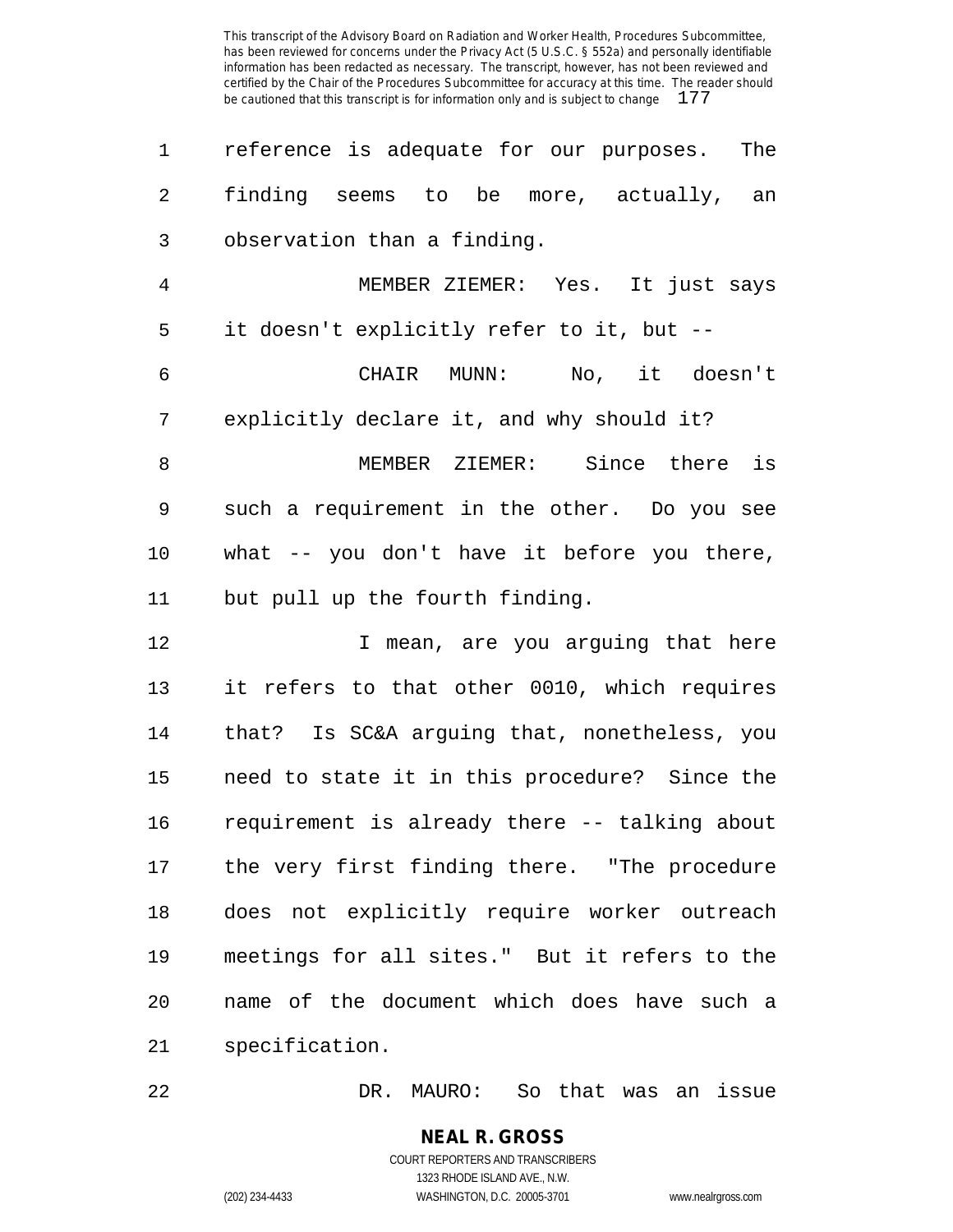under --

| $\overline{2}$ | MEMBER ZIEMER:<br>That<br>was<br>a            |
|----------------|-----------------------------------------------|
| 3              | finding.                                      |
| 4              | DR. MAURO: That was a<br>finding              |
| 5              | under PROC-97.                                |
| 6              | CHAIR MUNN: Ninety-seven.                     |
| 7              | MEMBER ZIEMER: Yes.                           |
| 8              | DR. MAURO: Now did we lose that               |
| 9              | somewhere along the way?                      |
| 10             | MEMBER ZIEMER: Yes, because --                |
| 11             | MR. MARSCHKE: The question is if              |
| 12             | you've got a valid issue. I think that's more |
| 13             | the question.                                 |
| 14             | CHAIR MUNN: Yes, the question --              |
| 15             | MR. MARSCHKE: Because, basically,             |
| 16             | plan 0010 really addresses the fact or really |
| 17             | requires you to have that fact. So, does      |
| 18             | PROC-97, or in this case now PR-012, have to  |
| 19             | repeat what's already in plan 0010?           |
| 20             | DR. MAURO: But that's the purview             |
| 21             | of PR-012 now. I mean, in other words, they   |
| 22             | have it.                                      |

**NEAL R. GROSS**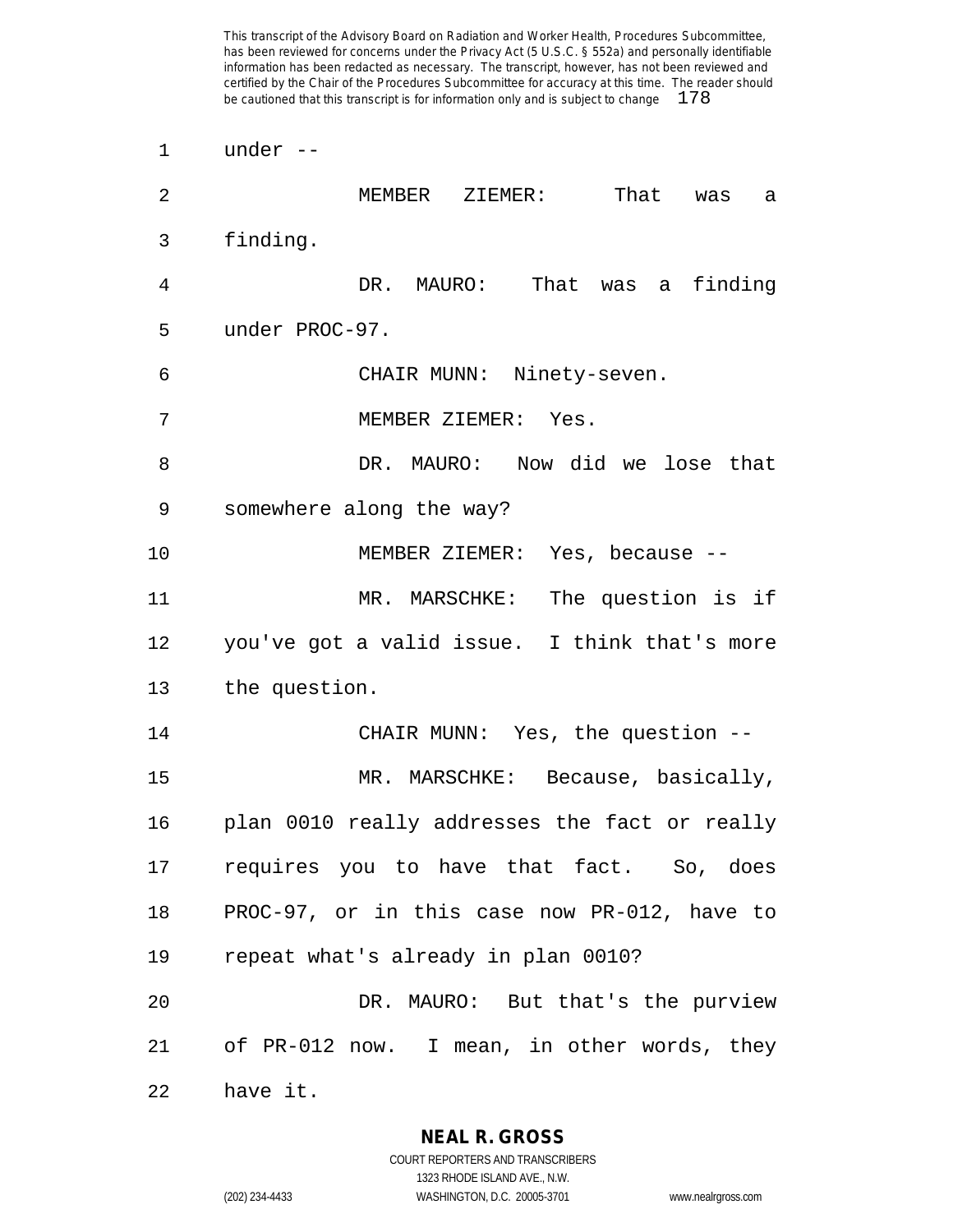| 1              | MR. MARSCHKE: So I think what                  |
|----------------|------------------------------------------------|
| $\overline{2}$ | Paul is saying, can't we just --               |
| 3              | MEMBER ZIEMER: Why don't we close              |
| 4              | this?                                          |
| 5              | MR. MARSCHKE: -- close this                    |
| 6              | issue?                                         |
| 7              | MEMBER ZIEMER: Why should this                 |
| 8              | remain in progress? What is the correction     |
| 9              | that needs to be done on this?                 |
| 10             | CHAIR MUNN: None.                              |
| 11             | MEMBER ZIEMER: I see none.                     |
| 12             | CHAIR MUNN: None.                              |
| 13             | MR. MARSCHKE: I mean that's the                |
| 14             | purview of the Subcommittee. The Subcommittee  |
| 15             | can close it, if they want.                    |
| 16             | MEMBER ZIEMER: If 0010 already                 |
| 17             | requires that, and this one is not going to be |
| 18             | in effect anyway --                            |
| 19             | CHAIR MUNN: Then why not close it              |
| 20             | and close it now?                              |
| 21             | MEMBER ZIEMER: -- why not close                |
| 22             | it?                                            |

**NEAL R. GROSS**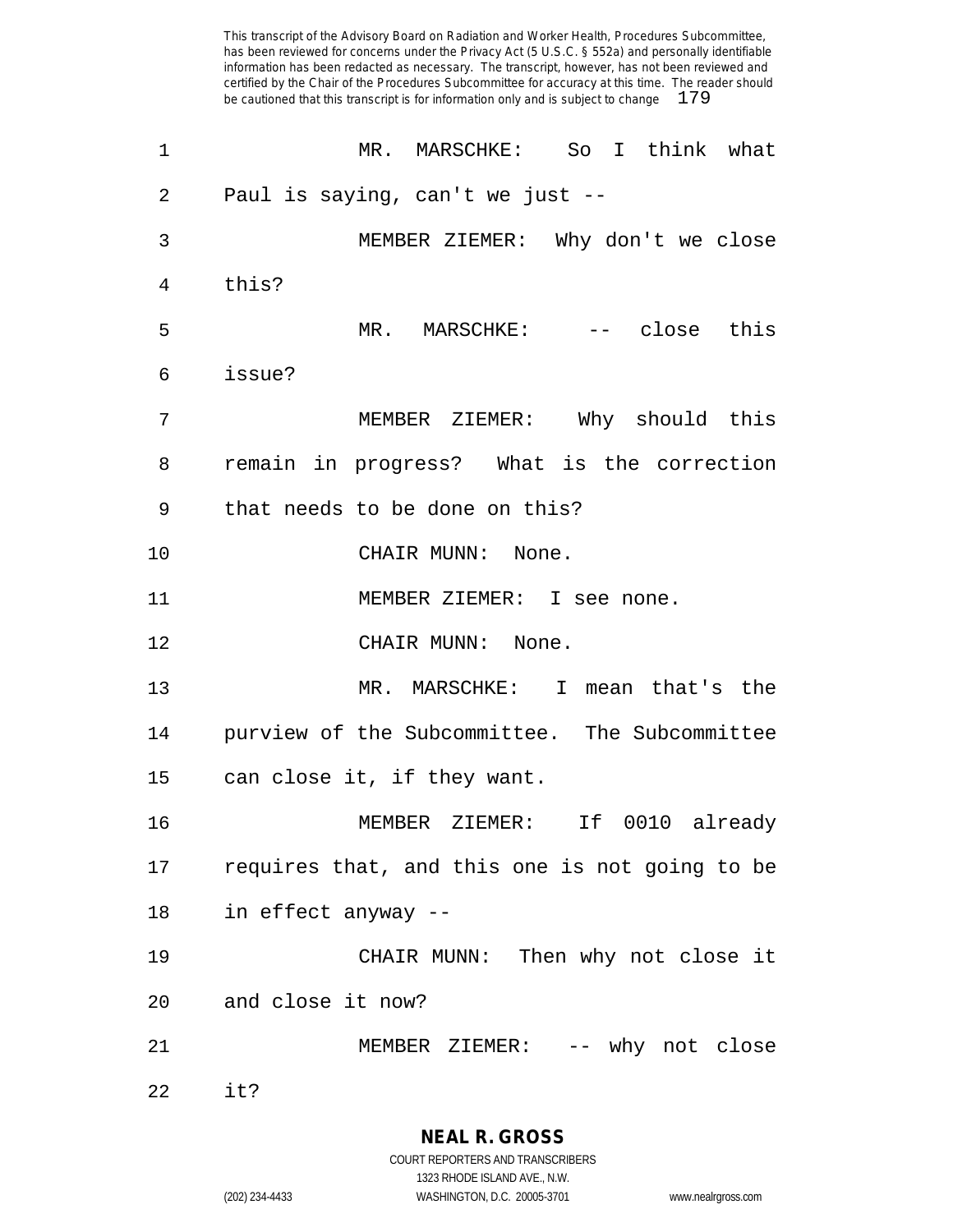| 1              | DR. MAURO: Close it here.                      |
|----------------|------------------------------------------------|
| $\overline{2}$ | CHAIR MUNN: Yes, let's close it                |
| 3              | here for now, unless we have some objection.   |
| $\overline{4}$ | Close it.                                      |
| 5              | MEMBER ZIEMER: Double-check with               |
| 6              | Mike. Mike, is that your understanding, that   |
| 7              | these are required on all sites, worker        |
| 8              | outreach?                                      |
| 9              | MEMBER GIBSON: Say that again,                 |
| 10             | Paul?                                          |
| 11             | MEMBER ZIEMER: Well, it refers to              |
| 12             | ORAU plan 001-10, which requires worker        |
| 13             | outreach meetings at all sites. Therefore, is  |
| 14             | it necessary that that same requirement be     |
| 15             | repeated in 0012? Or another way of saying it  |
| 16             | is, why can't we just close this here as a     |
| 17             | finding in 0097, since, actually, we know that |
| 18             | it's taken care of in 0010?                    |
| 19             | MEMBER GIBSON: None, at least my               |
| 20             | opinion, and I'm only the Chair of the Work    |
| 21             | Group; I don't speak for the Work Group.       |
| 22             | MEMBER ZIEMER: No, but I'm asking              |

**NEAL R. GROSS** COURT REPORTERS AND TRANSCRIBERS

1323 RHODE ISLAND AVE., N.W.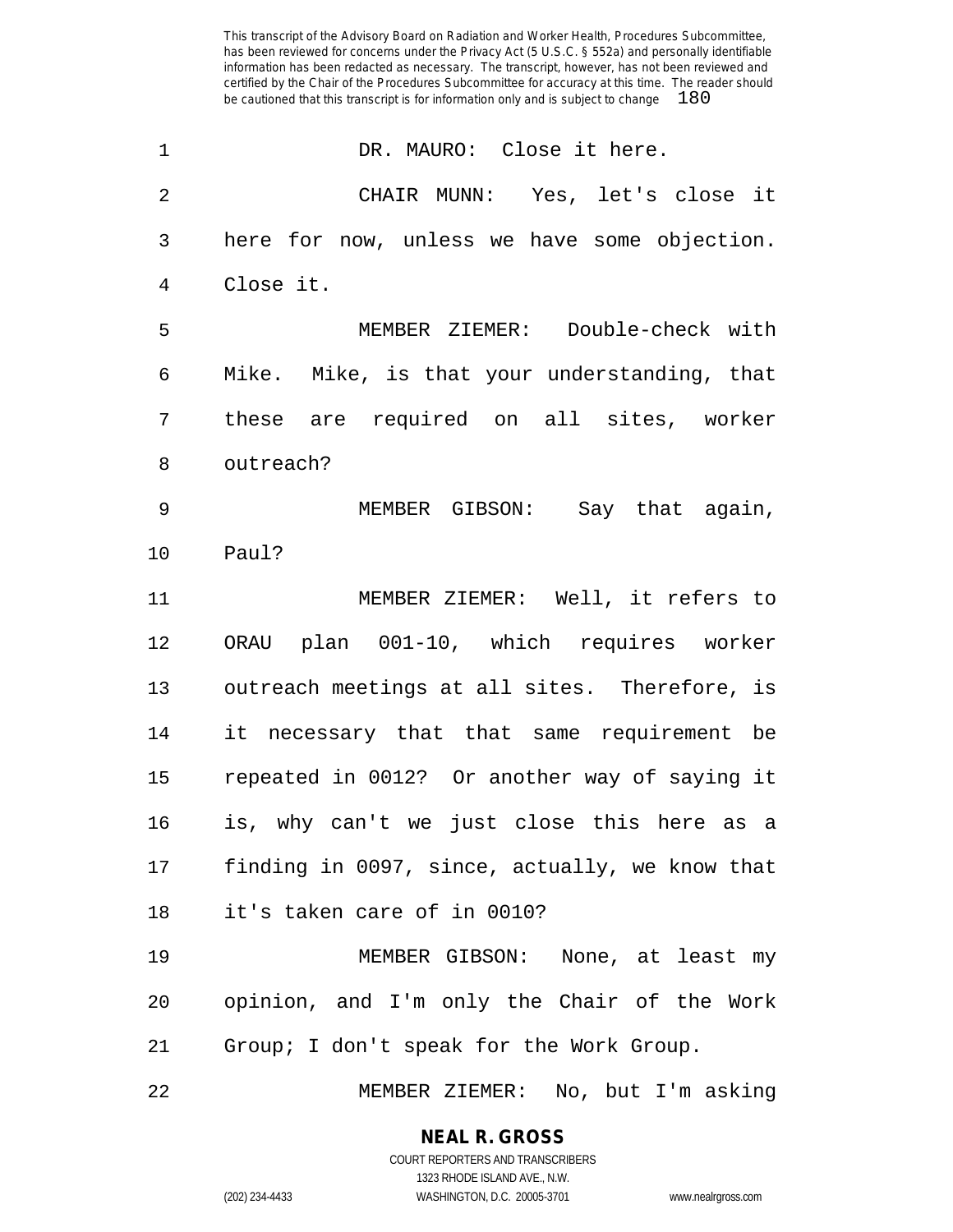| 1              | you, is it your understanding that that        |
|----------------|------------------------------------------------|
| $\overline{2}$ | requirement is in place anyway, right?         |
| 3              | MEMBER GIBSON:<br>To be honest, I              |
| $\overline{4}$ | haven't fully vetted the new procedure, and I  |
| 5              | don't know that it's covered. I think we need  |
| 6              | to do that in our next Work Group meeting.     |
| 7              | But I guess if the findings from<br>12 are     |
| 8              | covered in 97, then, yes, they could be        |
| 9              | closed.                                        |
| 10             | DR. MAURO: But interesting. If                 |
| 11             | there was no PR-012, right, and there was only |
| 12             | PROC-97, and we were in the process of closing |
| 13             | issues, we would probably close this issue,    |
| 14             | right?                                         |
| 15             | It would<br>CHAIR MUNN:<br>be<br>my            |
| 16             | preference.                                    |
| 17             | DR. MAURO: So now what we really               |
| 18             | have here is that we could close it here, but  |
| 19             | that doesn't mean that Mike would necessarily  |
| 20             | close it when he hits PR-012. He may want      |
| 21             | more information. He may want to look at       |
| 22             | PR-0010 to see how, in fact, it does           |

**NEAL R. GROSS**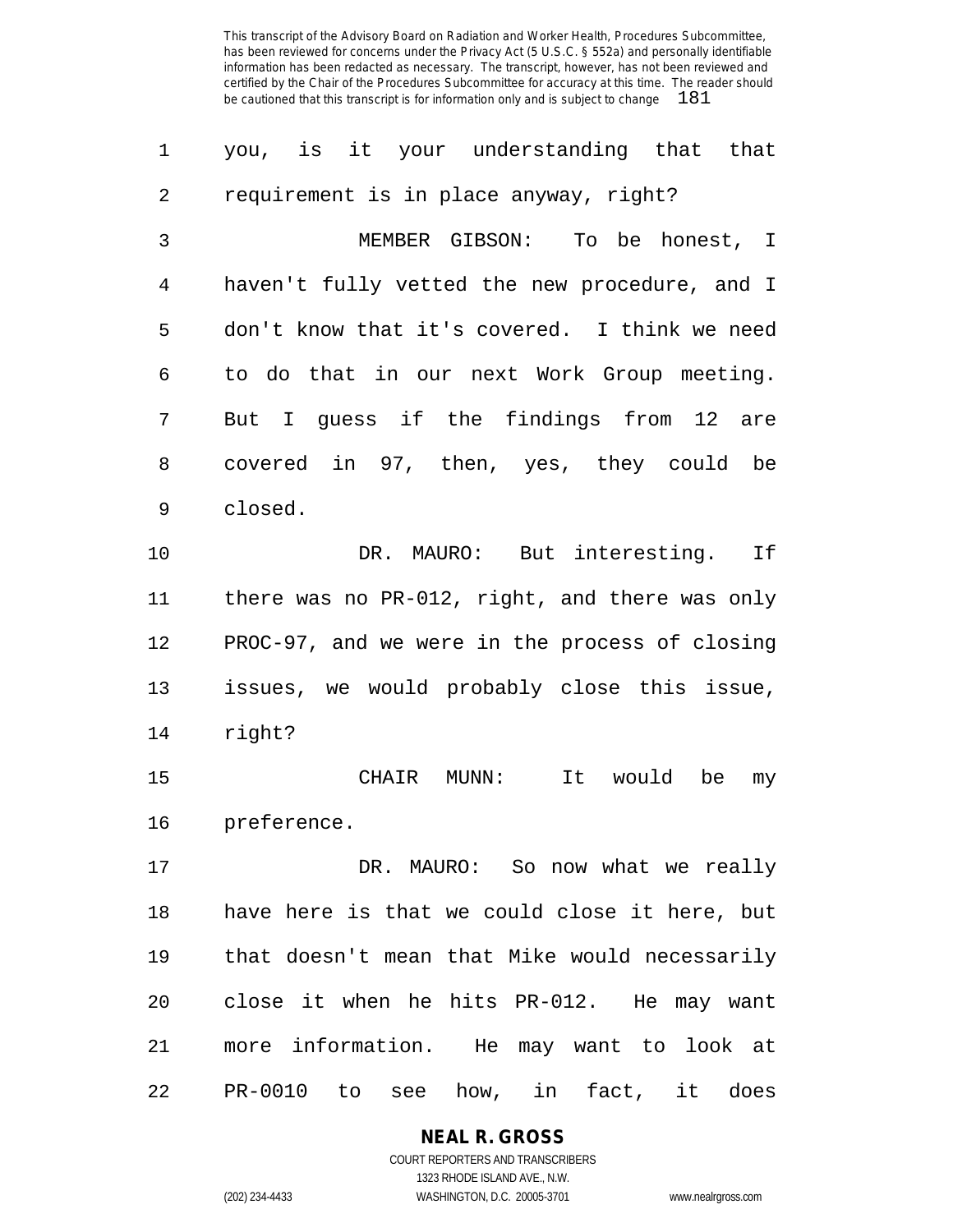accomplish that.

| 2  | CHAIR MUNN: That's quite true.                 |
|----|------------------------------------------------|
| 3  | DR. MAURO: So you're not going to              |
| 4  | lose anything by closing it here.              |
| 5  | CHAIR MUNN: Our charge here is to              |
| 6  | address these issues in this body. As far as   |
| 7  | I'm concerned, this does not rise to the level |
| 8  | of a finding, especially given the             |
| 9  | circumstances.                                 |
| 10 | MEMBER ZIEMER: I agree.                        |
| 11 | CHAIR MUNN: Any objection to                   |
| 12 | closing this?                                  |
| 13 | MEMBER GIBSON: But, Wanda, this                |
| 14 | is Mike.                                       |
| 15 | I want to be cautious here. I                  |
| 16 | don't want to -- again, I'm not trying to be   |
| 17 | territorial, but I don't want to handcuff the  |
| 18 | responsibilities of the individual Work Groups |
| 19 | by being on this Subcommittee, if you know     |
| 20 | what I'm saying.                               |
| 21 | CHAIR MUNN: Yes, I do know what                |
| 22 | you're saying.                                 |

**NEAL R. GROSS** COURT REPORTERS AND TRANSCRIBERS 1323 RHODE ISLAND AVE., N.W.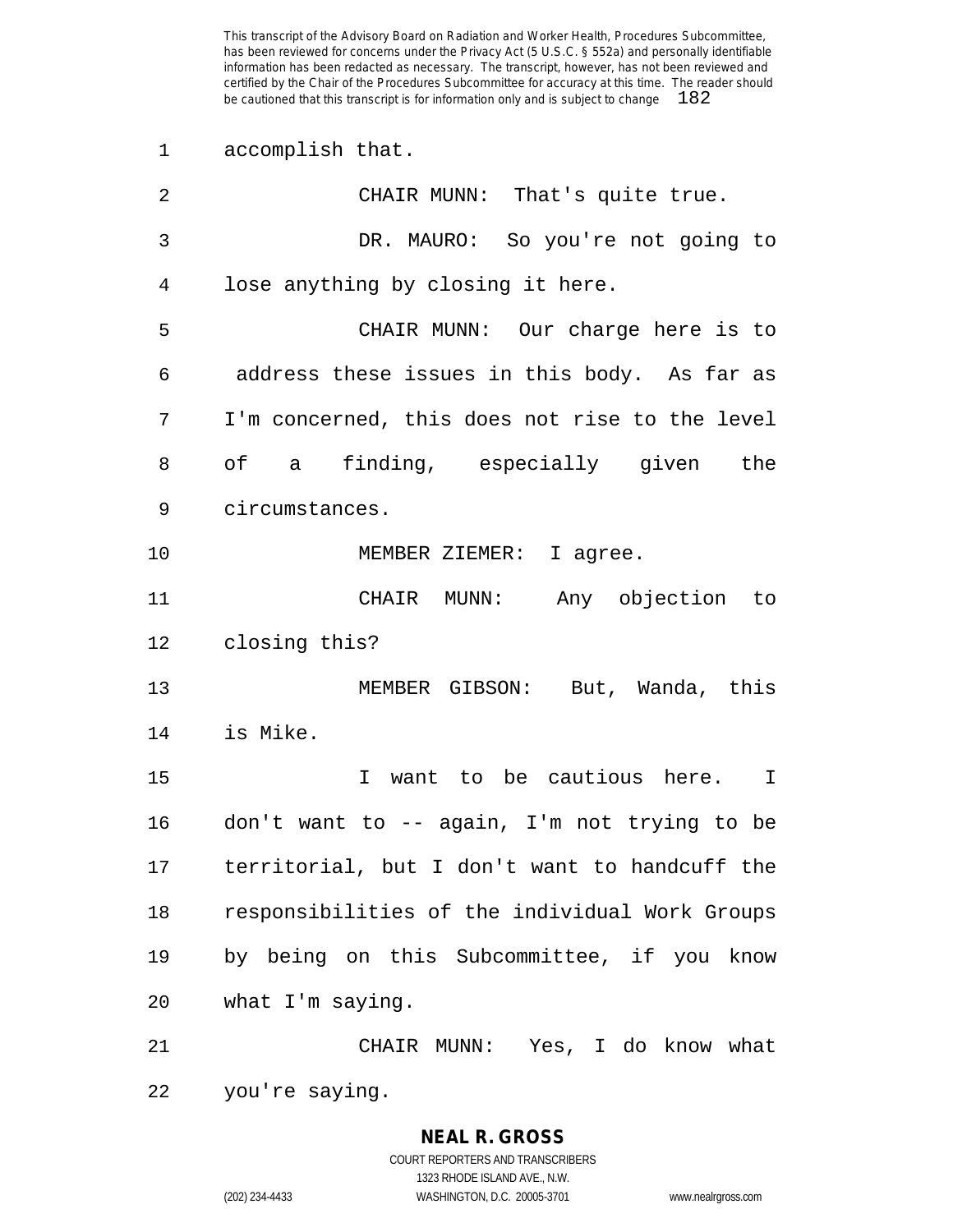| 1          | MEMBER GIBSON: Okay. I don't                   |
|------------|------------------------------------------------|
| $\sqrt{2}$ | want to preclude the fact that if my Work      |
| 3          | Group comes back with a concern that I have    |
| 4          | somehow agreed on this Subcommittee, I don't   |
| 5          | want to be found in conflict.                  |
| 6          | CHAIR MUNN: No. The issue here                 |
| 7          | is that there was a concern that a now defunct |
| 8          | procedure, PROC-97, had not specifically       |
| 9          | required worker outreach meetings for all      |
| 10         | sites. However, it does refer to plan 0010,    |
| 11         | which does have such a specification.          |
| 12         | And what I was saying was, to me,              |
| 13         | that does not rise to the level of a finding,  |
| 14         | especially in view of the fact there's already |
| 15         | a document out there, plan 0010, which does    |
| 16         | have that specification, and the Work Group is |
| 17         | working under that specification. Therefore,   |
| 18         | the defunct PROC-97 should not be continuing   |
| 19         | to hold that as an open item. And we should    |
| 20         | not be saying that's in progress because it's  |
| 21         | not really in progress, not really a finding,  |
| 22         | and in any case, the document is no longer     |

**NEAL R. GROSS**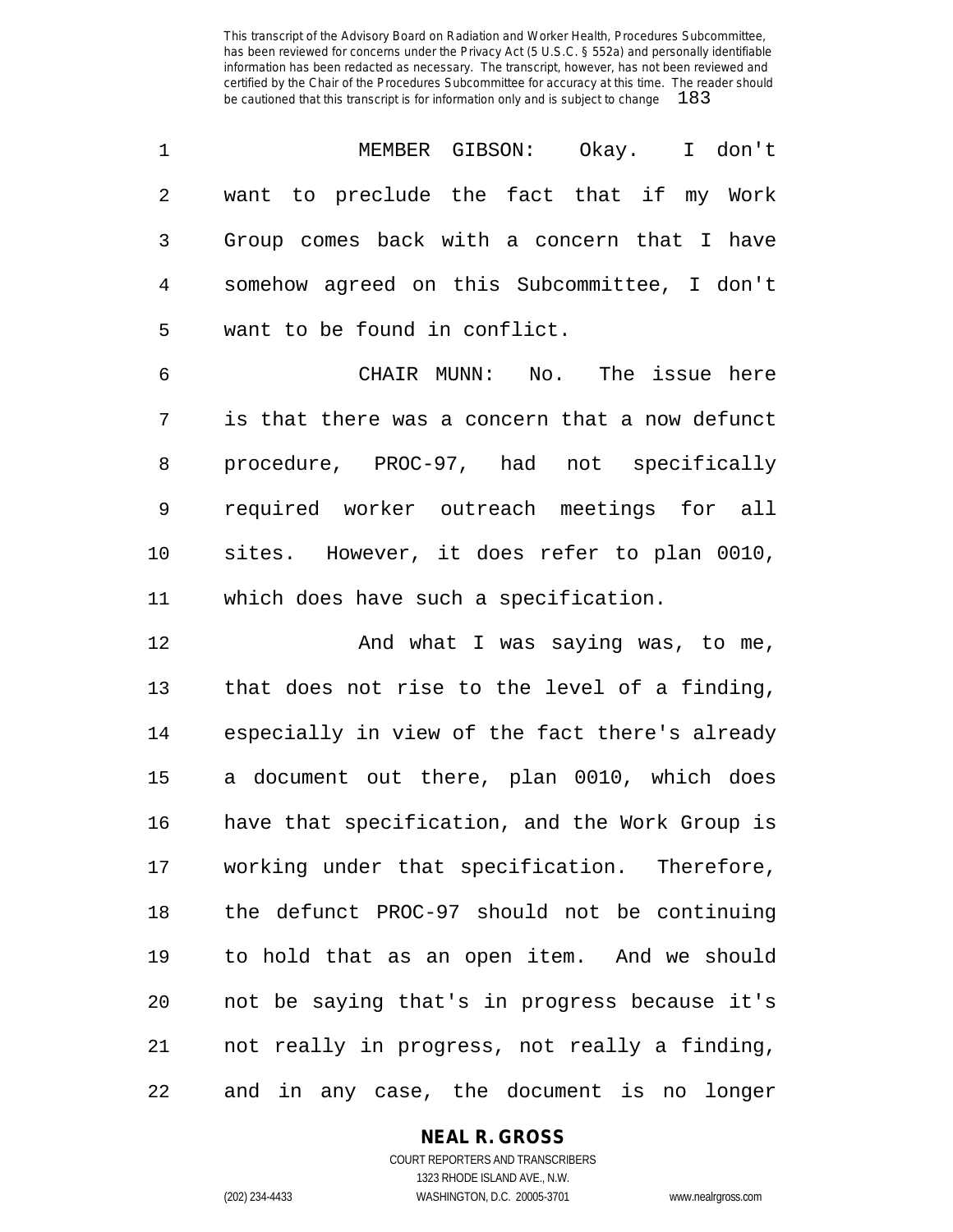used. The document that does specify it is being used, and the Work Group is operating with that document available to it.

 MR. HINNEFELD: If the concern is losing track of this issue, then you can just transfer it to the Worker Outreach. I mean, if you're worried about losing track of this issue, because, to be honest with you, I don't have a lot of confidence in plan 0010. I mean PROC-07 and plan 0010 were both ORAU documents. The plan is this is how we're going to accomplish something. ORAU doesn't do that anymore.

14 MEMBER ZIEMER: No.

 MR. HINNEFELD: ORAU doesn't do that anymore; APL now does the outreach. So I don't have a lot of confidence in plan 0010.

 If you're worried about losing, if you feel like this is an issue and you are worried about losing this issue, I would say be done with it. Transfer it to Worker Outreach.

**NEAL R. GROSS**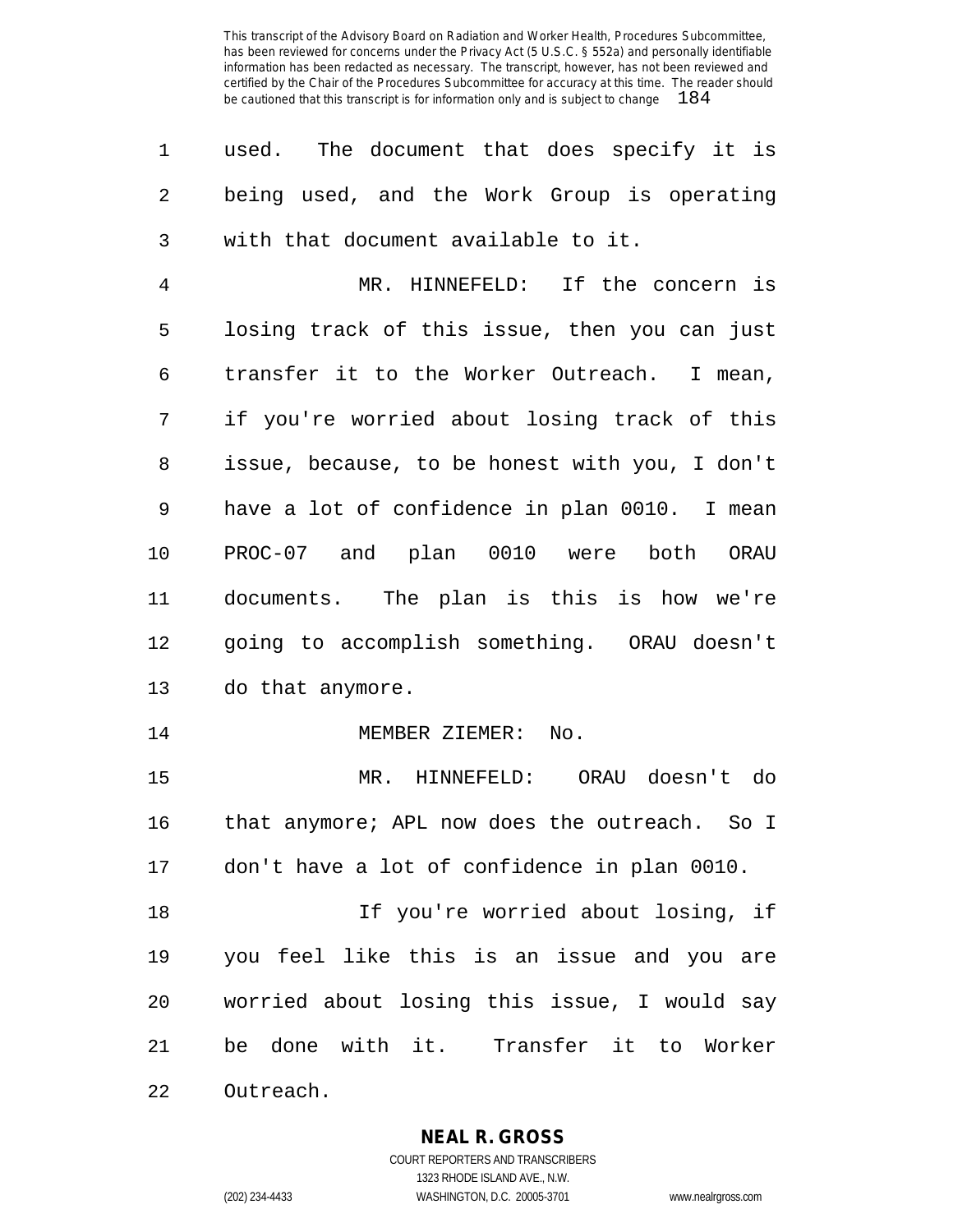| 1              | MEMBER GIBSON: This is Mike.                    |
|----------------|-------------------------------------------------|
| $\overline{2}$ | somewhat comfortable with<br>$\mathbf{I}$<br>am |
| 3              | that. You know, again, I don't want a           |
| 4              | position taken in my capacity in one            |
| 5              | Subcommittee or Work Group to come in conflict  |
| 6              | with what a Work Group that I chair which may   |
| 7              | have a different opinion. So I don't --         |
| 8              | DR. MAURO: I agree. I think this                |
| $\mathsf 9$    | Subcommittee has fulfilled its obligations      |
| 10             | with regard to PROC-07 by assuring itself that  |
| 11             | all of the issues that were originally raised   |
| 12             | in PROC-97 are now under the purview of the     |
| 13             | outreach program. And once we've given          |
| 14             | ourselves that assurance, we could withdraw.    |
| 15             | I mean that's what we said originally. And      |
| 16             | now related to each issue now in PROC-97, we    |
|                | 17 switch roles. We know that every one of the  |
| 18             | issues are captured. It is just the easiest     |
| 19             | way to go.                                      |
| 20             | MEMBER ZIEMER: Well, apparently,                |
| 21             | 12 doesn't address this issue.                  |
|                |                                                 |

DR. MAURO: No.

# **NEAL R. GROSS**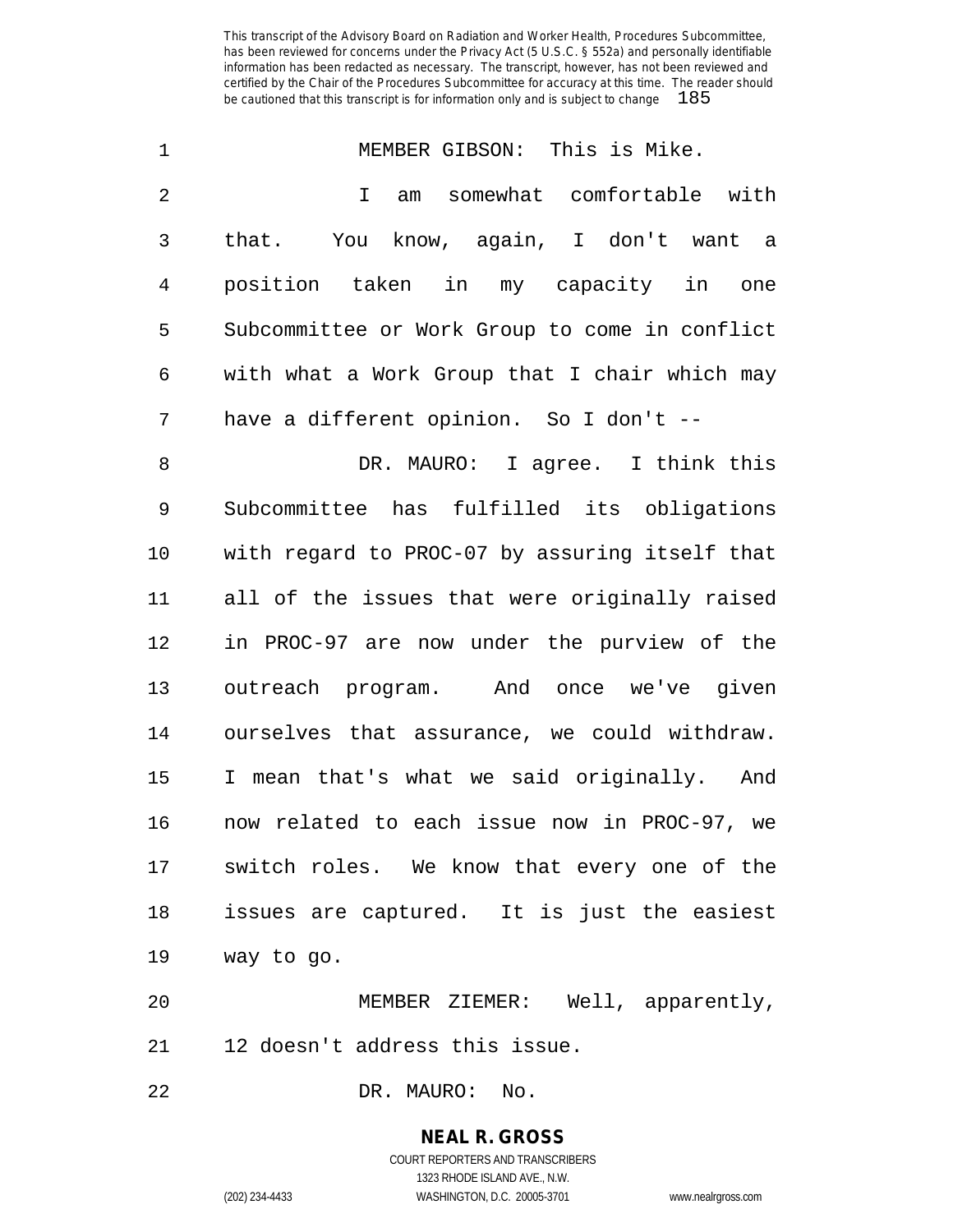| 1  | MEMBER ZIEMER: Ten, which Stu                  |
|----|------------------------------------------------|
| 2  | just talked about, on this particular issue,   |
| 3  | some lack of confidence that even 0010 may not |
| 4  | be in operation. So perhaps transferring that  |
| 5  | one item, the fourth item down, John, perhaps  |
| 6  | that one item, if we did transfer it, Mike     |
| 7  | will make sure to follow it up.                |
| 8  | MR. MARSCHKE: Read what Kathy                  |
| 9  | wrote regarding PROC-97, four. She didn't      |
| 10 | say, she didn't make -- on the other one, she  |
| 11 | makes a specific recommendation. "SC&A         |
| 12 | recommends this finding be closed since it is  |
| 13 | covered in PR-012."                            |
| 14 | DR. MAURO: Yes.                                |
| 15 | MR. MARSCHKE: She makes no such                |
| 16 | recommendation --                              |
| 17 | DR. MAURO: So this was missed                  |
| 18 | then? It was here, a finding in PROC-97,       |
| 19 | that's not --                                  |
| 20 | MR. MARSCHKE: Exactly.                         |
| 21 | MEMBER ZIEMER: Yes, it's not in                |
| 22 | 12.                                            |

**NEAL R. GROSS** COURT REPORTERS AND TRANSCRIBERS

1323 RHODE ISLAND AVE., N.W.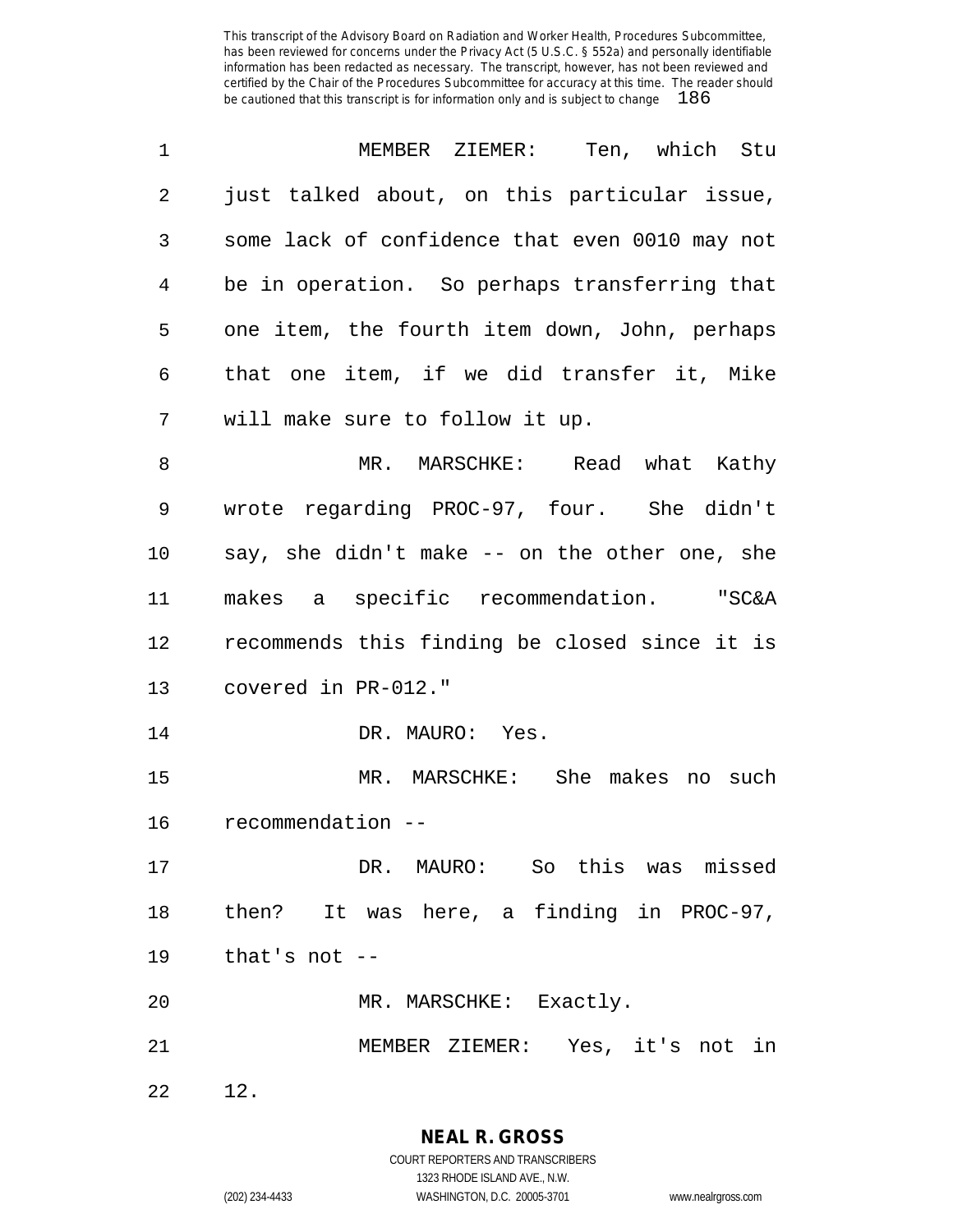| 1              | MR. MARSCHKE: Exactly.                        |
|----------------|-----------------------------------------------|
| $\overline{2}$ | DR. MAURO: My apologies.                      |
| 3              | MEMBER ZIEMER:<br>Mike was                    |
| 4              | suggesting that they perhaps should take a    |
| 5              | look at this. Stu has suggested that maybe    |
| 6              | 0010 is not in operation anyway. I'm happy if |
| 7              | we just transfer it --                        |
| 8              | CHAIR MUNN: Right.                            |
| 9              | MEMBER ZIEMER: -- if that's                   |
| 10             | agreeable. They probably do need to look at   |
| 11             | that issue. Does all worksites mean even the  |
| 12             | tiny, little ones where -- I don't know what  |
| 13             | it means.                                     |
| 14             | CHAIR MUNN: All right.                        |
| 15             | MEMBER GIBSON: Wanda, if I could              |
| 16             | just comment again. I guess the point I want  |
| 17             | to get across is I am not advocating for this |
| 18             | point in particular. I am just saying, even   |
| 19             | though I chair Worker Outreach and there is   |
| 20             | this one issue, just in general, as a         |
| 21             | philosophy, as a Chair of a Work Group, I     |
| 22             | don't speak for the Work Group, just like I   |

**NEAL R. GROSS**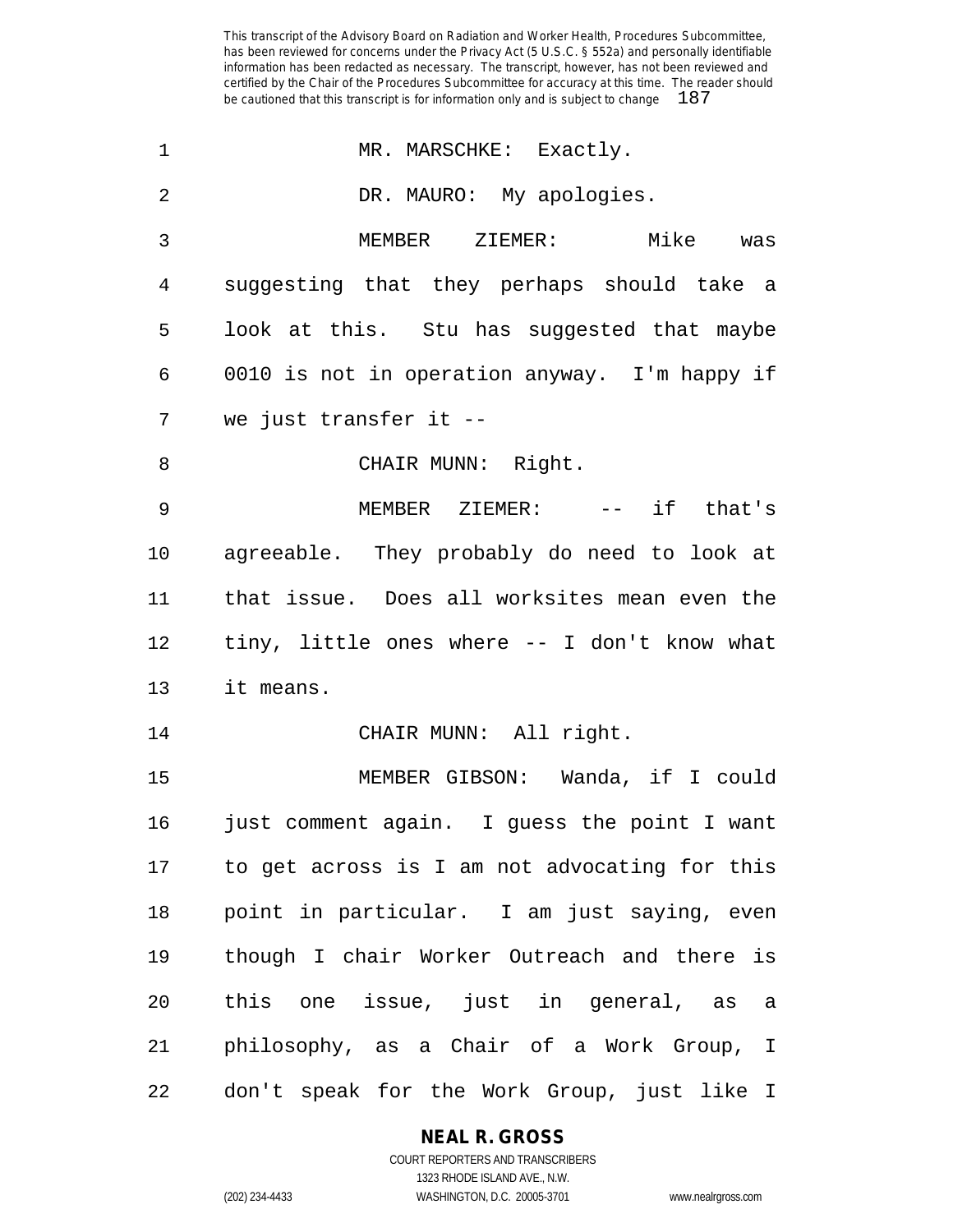| 1              | can't speak for the Board. You know, it is    |
|----------------|-----------------------------------------------|
| $\overline{2}$ | our individual Work Groups that we chair; it  |
| 3              | is still a majority. So, you know, we have to |
| $\overline{4}$ | let them speak. We have to let the            |
| 5              | deliberation go on and then make a decision.  |
| 6              | CHAIR MUNN: Mike, PR-012 is                   |
| 7              | something you already have. And I will just,  |
| 8              | in my transmission to you, I will indicate    |
| 9              | what's been discussed here and will transfer  |
| 10             | PROC-97, item 4, to you in that same letter.  |
| 11             | Okay?                                         |
| 12             | MEMBER GIBSON: Yes, that's fine.              |
| 13             | CHAIR MUNN: Fine.                             |
| 14             | DR. ULSH: For the rest of them,               |
| 15             | for the "addressed in" findings --            |
| 16             | CHAIR MUNN: Several of them will              |
| 17             | be "addressed in" findings.                   |
| 18             | And how do we<br>DR.<br>ULSH:<br>move         |
| 19             | those to the closed column? I mean, what do   |
| 20             | we need to do to make those go to the closed  |
|                |                                               |
| 21             | column?                                       |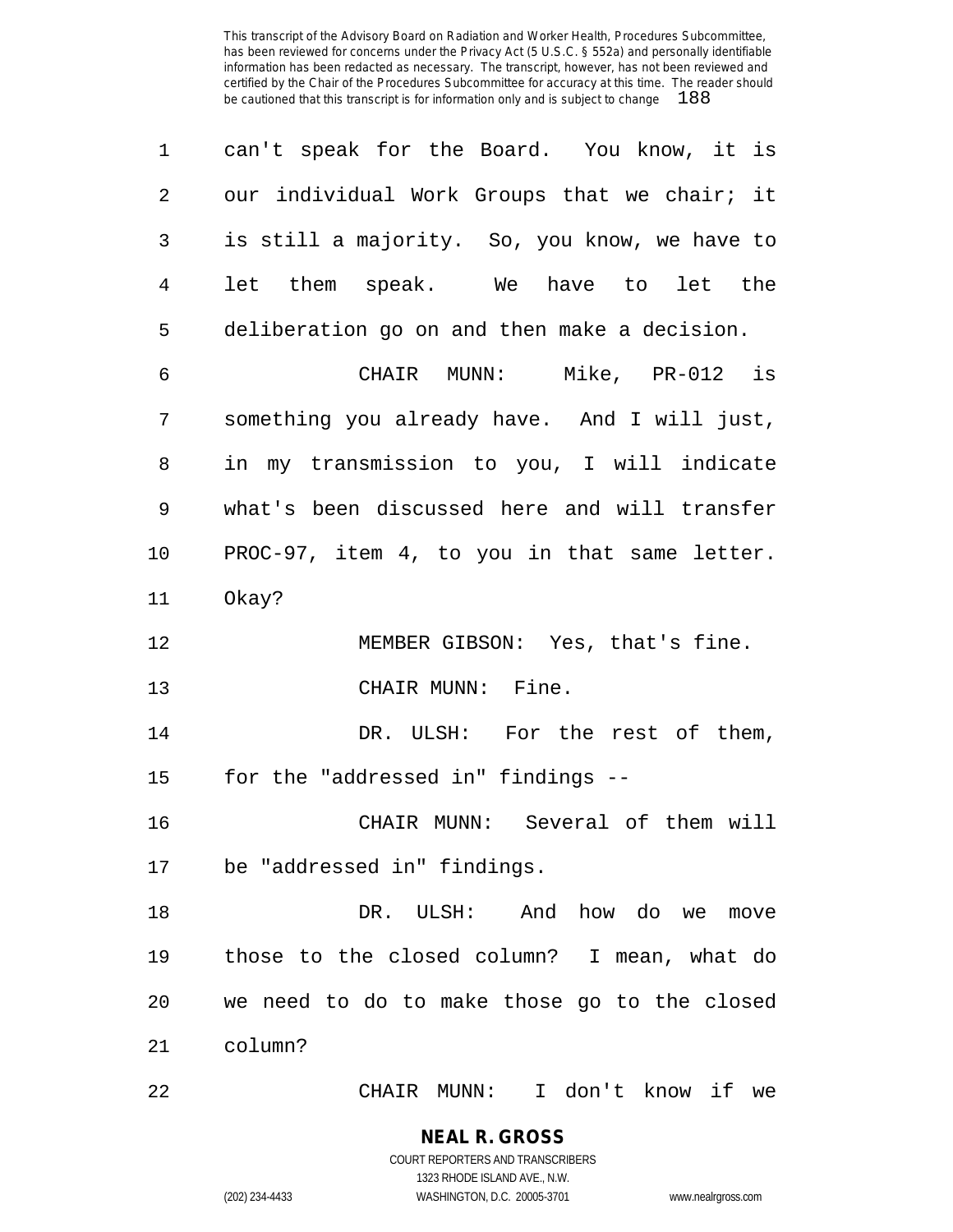ever will until -- we certainly won't do it until after Outreach has done whatever they want to do. MEMBER ZIEMER: Maybe this is unique, I guess. CHAIR MUNN: Yes, yes. DR. ULSH: Now the question becomes, PROC-97, issue number 5 recommends closure for -- CHAIR MUNN: Yes, but we've already done that. MR. MARSCHKE: Yes. I just want to be -- it has provisions to address the -- oh, PROC-12 addresses the concerns. I just want to get some information. MEMBER ZIEMER: That was closed previously, right? CHAIR MUNN: Yes, it was. 19 MEMBER ZIEMER: Yes. CHAIR MUNN: Folks, it's one o'clock. We're all going to die of starvation if we don't go get lunch.

# **NEAL R. GROSS**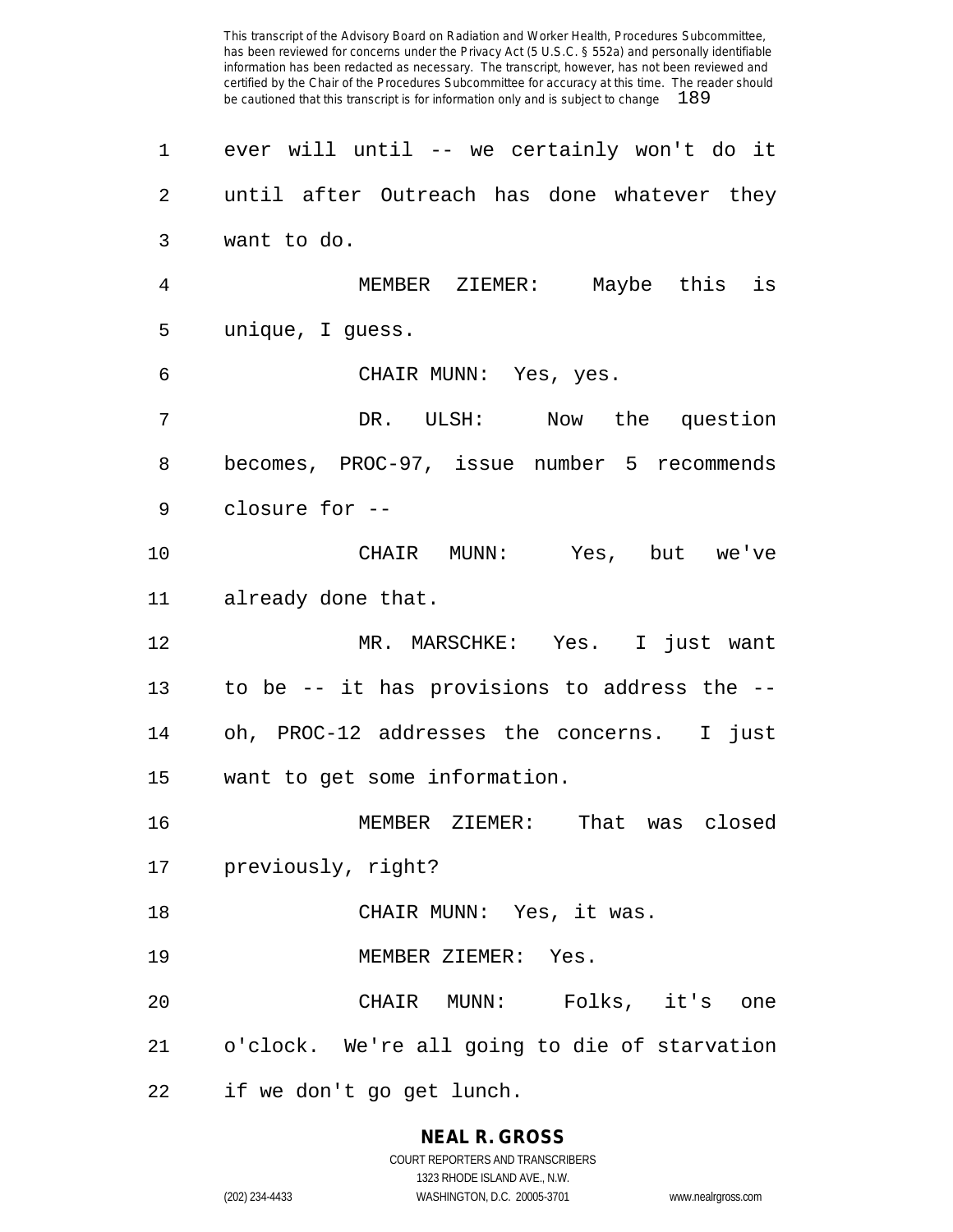1 Let's reconvene at 2:00. Is there anything on our new list down there that we specifically want to be involved with? MEMBER LEMEN: Other than the listing, no. I mean I don't have any issues. CHAIR MUNN: Okay, okay. I just want to make sure, if you had something that was near and dear to your heart, we would move it up. MR. MARSCHKE: Now what happened here? Shoot. MR. HINNEFELD: Are we adjourned until 2:00? CHAIR MUNN: We are adjourned until 2:00. MR. KATZ: Okay. Everyone on the phone, two o'clock. (Whereupon, the above-entitled matter went off the record at 1:03 p.m. and resumed at 2:03 p.m.)

**NEAL R. GROSS** COURT REPORTERS AND TRANSCRIBERS

1323 RHODE ISLAND AVE., N.W. (202) 234-4433 WASHINGTON, D.C. 20005-3701 www.nealrgross.com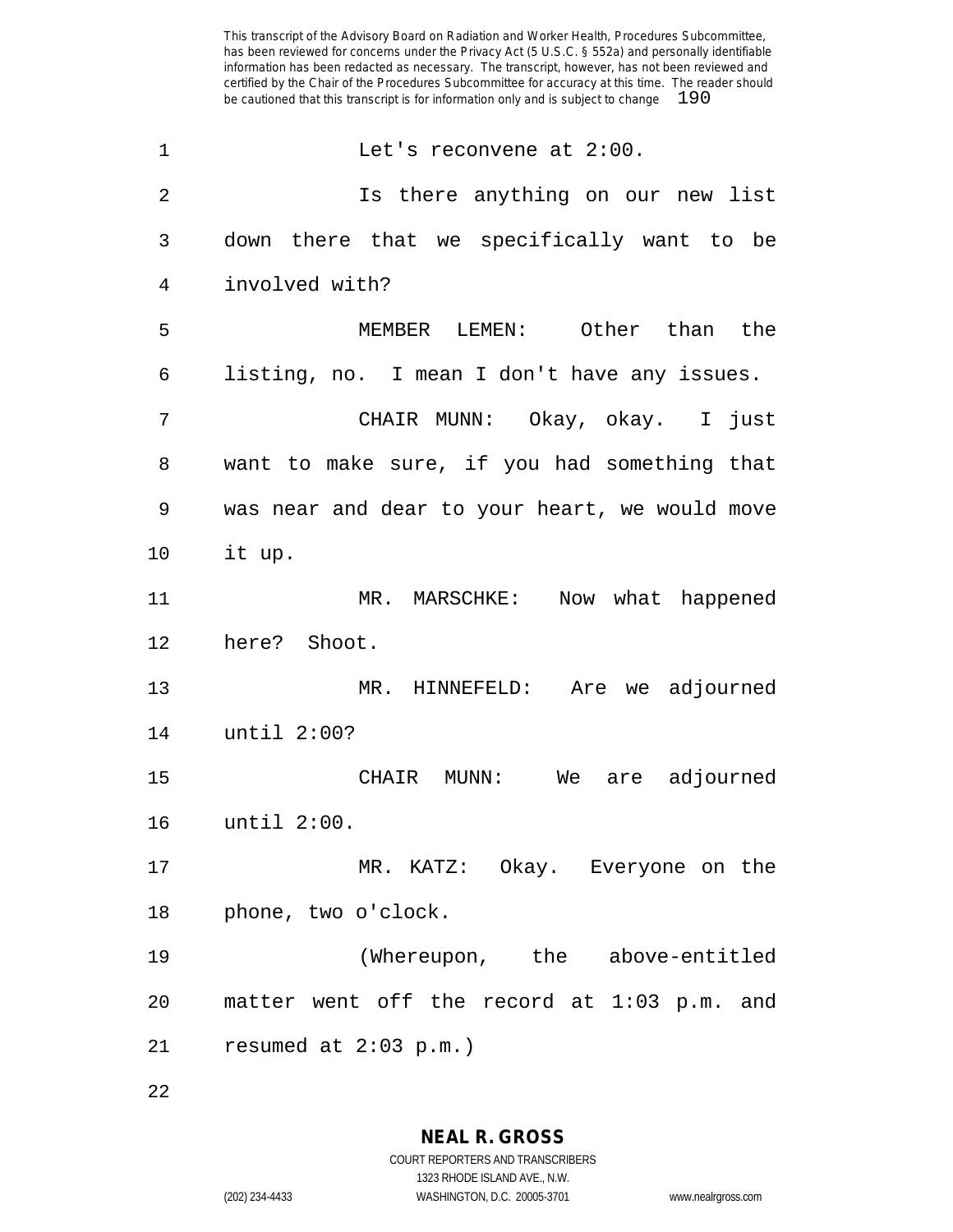A-F-T-E-R-N-O-O-N S-E-S-S-I-O-N 4 1:59 p.m. CHAIR MUNN: Before we get started on the agenda itself, I need to ask -- MR. KATZ: So are we going on the record now? CHAIR MUNN: Yes, I think we're going on the record now. MR. KATZ: Okay. I hope we weren't on the record before. Thank you. CHAIR MUNN: Yes, yes, I'm concerned because Dick is going to have to leave in a half-hour, and I want to make sure, if anyone has anything on our agenda today that they want to make sure Dick is here to be a part of the discussion, please speak now. Otherwise, we're just going to go down the list of what we have. We should take up under our second carryover item check the completion of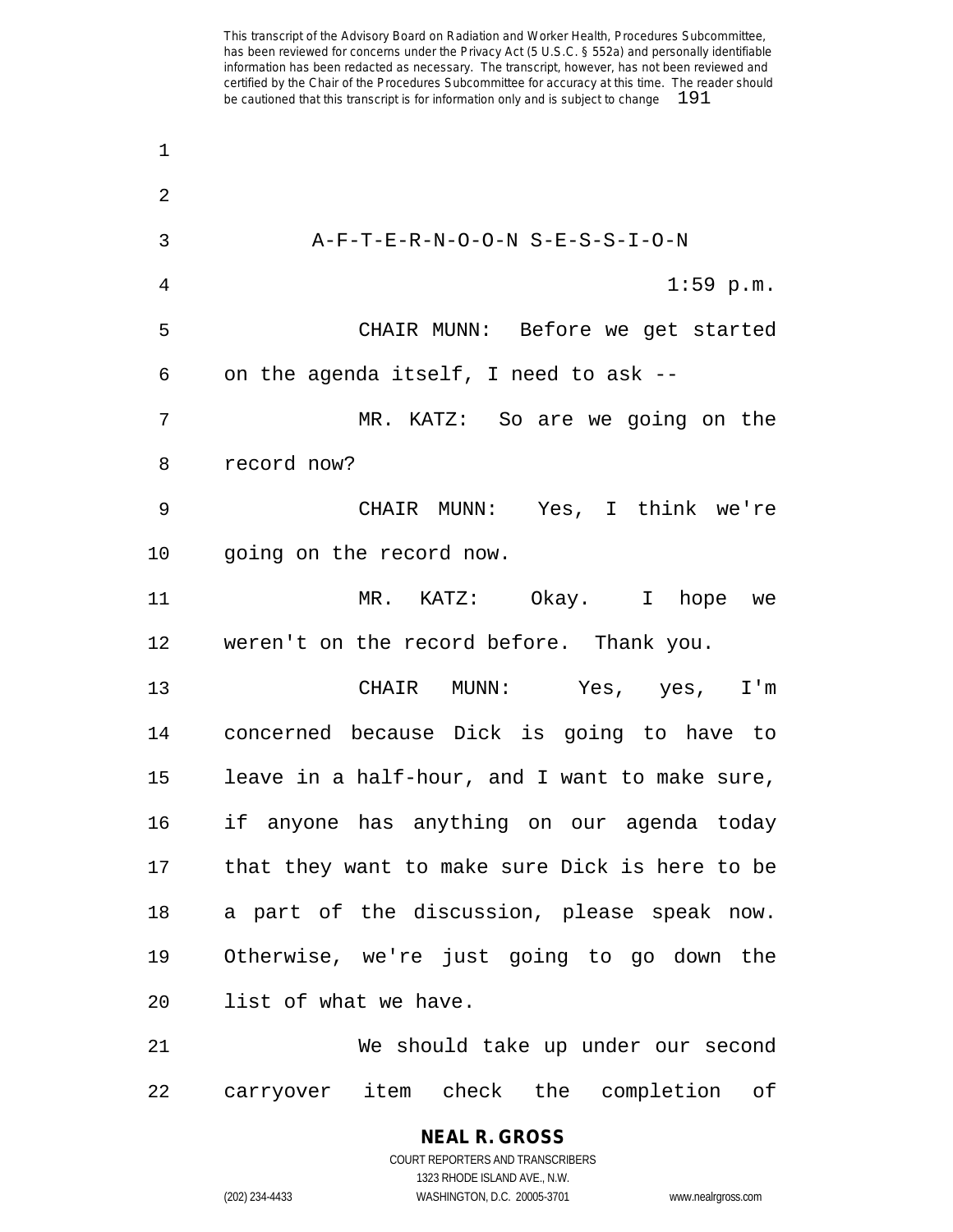| 1  | responses loaded into the database and        |
|----|-----------------------------------------------|
| 2  | paragraphs numbered properly for TIB-13. That |
| 3  | is a NIOSH action.                            |
| 4  | DR. ULSH: I believe that Elyse                |
| 5  | has loaded the NIOSH responses into DCTA.     |
| 6  | Elyse, do you have anything                   |
| 7  | further to add on that?                       |
| 8  | MS. THOMAS: Well, if I can give               |
| 9  | just a little bit of history, those responses |
| 10 | go back or date back to October. And if       |
| 11 | everyone remembers, we were still kind of     |
| 12 | passing things around electronically in       |
| 13 | October.                                      |
| 14 | In the electronic Word documents,             |
| 15 | some of the findings were out of order from   |
| 16 | what they were in the old Access database. So |
|    | 17 that's what that note is referring to.     |
| 18 | Now all the responses are properly            |
| 19 | sequenced with the findings that they go with |
| 20 | in the DCTA database. So everything should be |
| 21 | very clear for 13.                            |
|    |                                               |

MR. MARSCHKE: Is this TIB-13 or

**NEAL R. GROSS** COURT REPORTERS AND TRANSCRIBERS 1323 RHODE ISLAND AVE., N.W.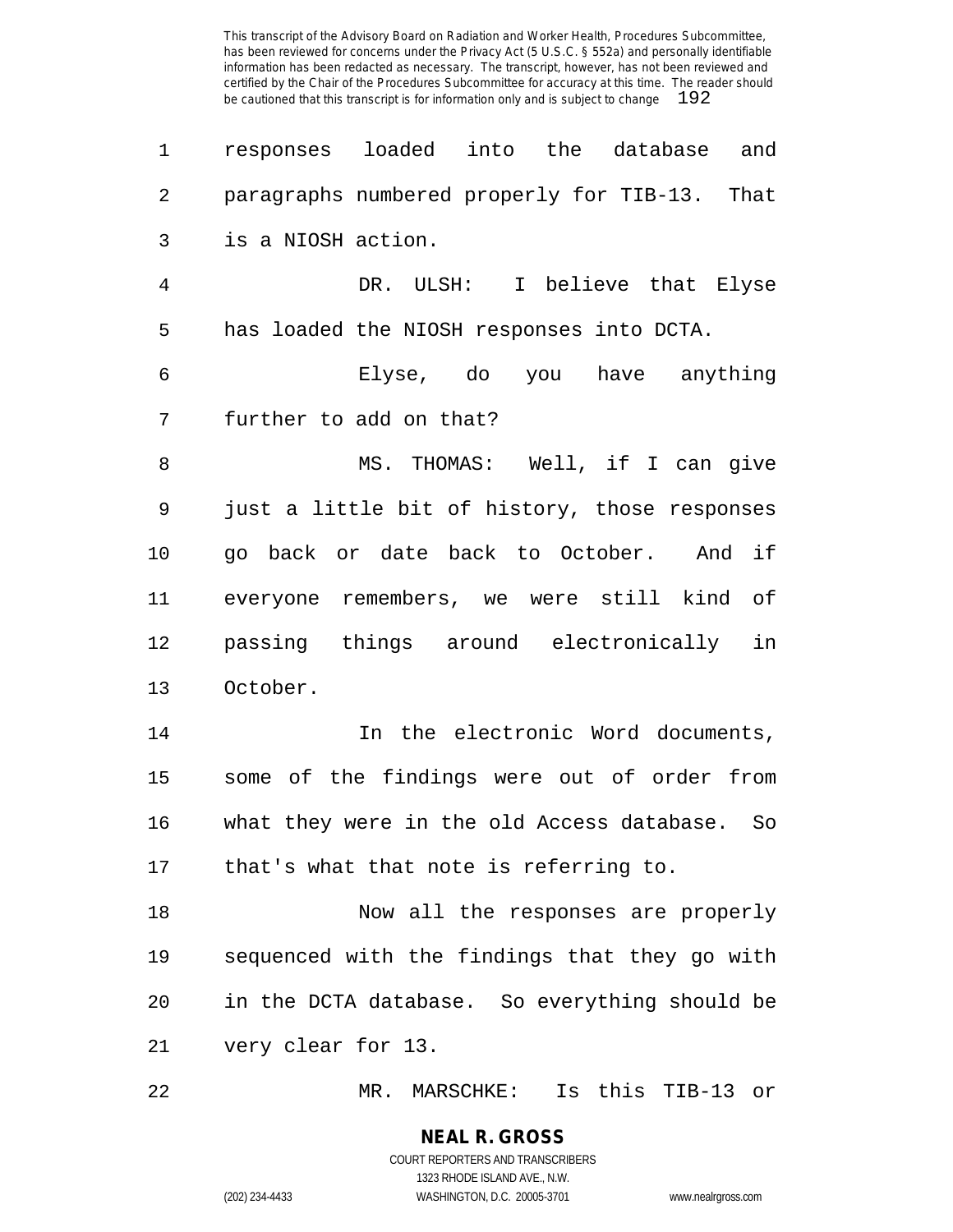OTIB-13?

| $\overline{2}$ | DR. ULSH: This is OCAS TIB-13.                 |
|----------------|------------------------------------------------|
| 3              | CHAIR MUNN: It certainly takes a               |
| 4              | long time to get to and printing out our       |
| 5              | database. I doubt if there's any way we could  |
| 6              | shortcut that.                                 |
| 7              | DR. MAURO: Wanda, while you're                 |
| 8              | tracking that, there are two working technical |
| 9              | issues related to PER-009 and 012 that I think |
| 10             | Dr. Lemen may be very interested in listening  |
| 11             | in on. I think they are issues that can be     |
| 12             | resolved, but they are of, I think, a great    |
| 13             | scientific interest that you may want to       |
| 14             | discuss.                                       |
| 15             | CHAIR MUNN: Since I<br>had you                 |
| 16             | scheduled --                                   |
| 17             | DR. MAURO: I know I'm scheduled                |
| 18             | for later.                                     |
| 19             | CHAIR MUNN: It sounds like a good              |
| 20             | time for us to go ahead and have you address   |
| 21             | that, John.                                    |
| 22             | DR. MAURO: And if Hans and Kathy               |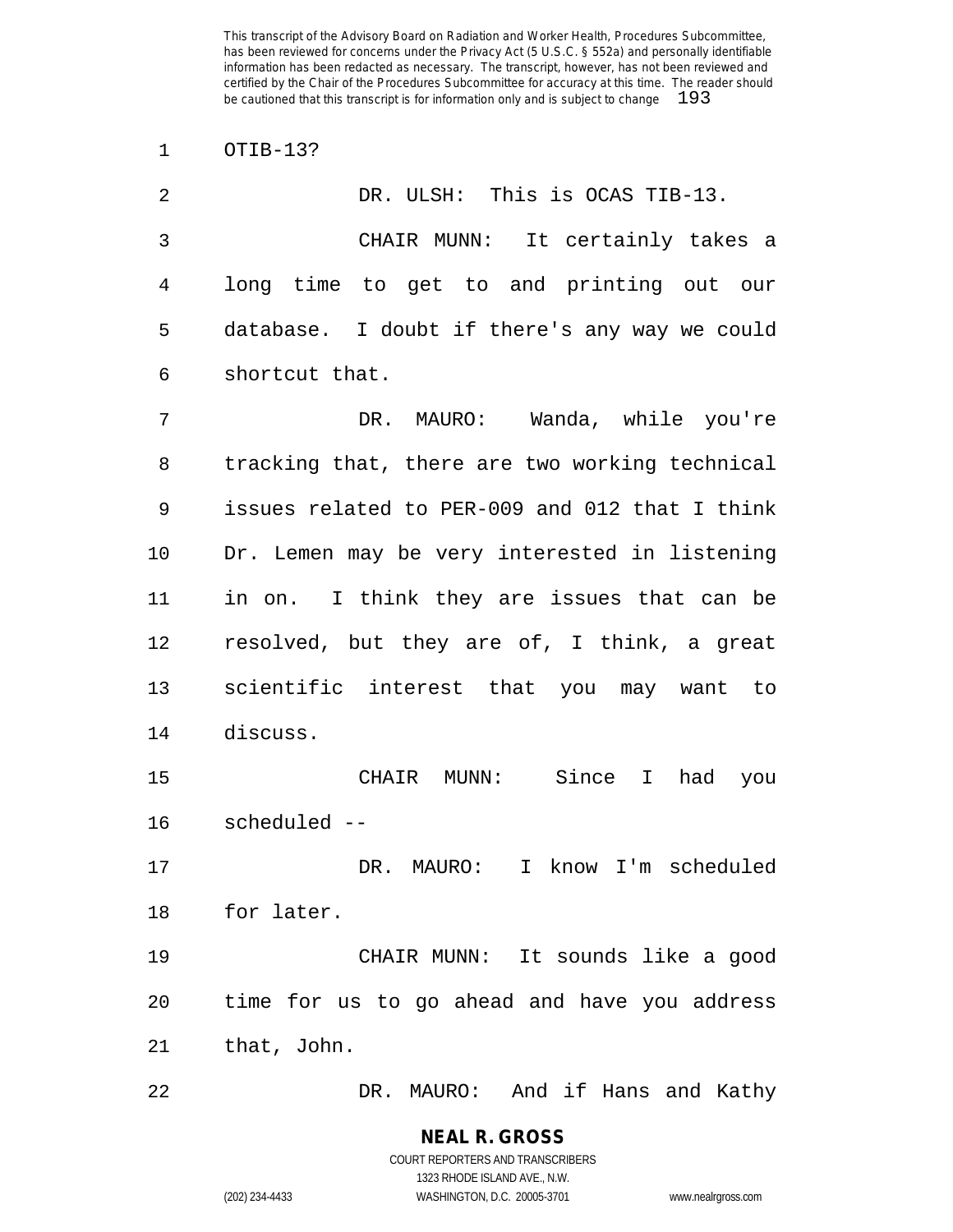|   | are not on the line, because I know they're on |
|---|------------------------------------------------|
| 2 | vacation, I told them that they may want to be |
| 3 | available at 3:30 to participate. But in       |
| 4 | light of your not being able to join us, I     |
| 5 | think I'm going to take a liberty and give you |
| 6 | the 30-second soundbite to what I consider to  |
| 7 | be foreign issues.                             |

 PER-009 deals with the thoracic lymphoma. In effect, we were asked to review it. Hans Behling did the work and submitted a report.

12 The report everyone has. But there were two findings which I think are resolvable for reasons that will become apparent as we discuss them, but they're important. I think the Work Group and the Board should be familiar with them.

 The first has to do with -- by the way, the process by which the cases were selected, in other words, when you go through a PER, what you're basically doing, you've got to go back and retrieve -- because you're

#### **NEAL R. GROSS**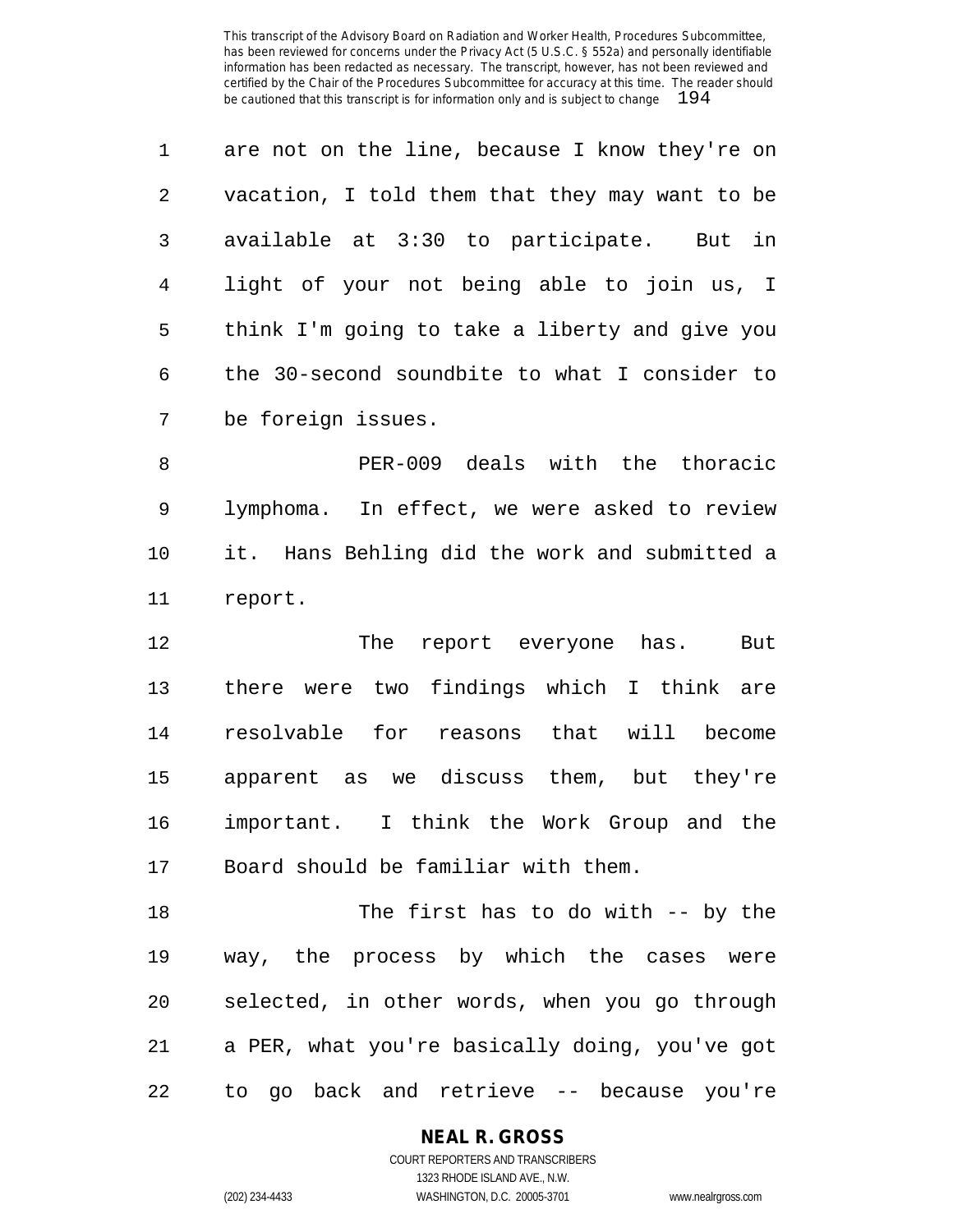changing the way in which you're doing your dose reconstruction, in this case originally the way in which it was dealt with, when a person had a lymphatic cancer, they would use the colon as a surrogate, which turned out to have certain problems. NIOSH was very aware that there were problems and went ahead and issued a PER to say, no, we've got to do a better job because you're not necessarily giving the benefit of the doubt by making that surrogate assumption.

 So they went back and selected, came up with a new model that we reviewed. Basically, the way it works now is that doses are calculated through the lymphatic cancer through the lymph nodes that are a concern. Of course, there are different groupings of lymph nodes throughout the body that would be of concern.

 The issue that came up is that when NIOSH is handed a new case of lymphatic cancer it gives an ICD code number, and NIOSH

#### **NEAL R. GROSS** COURT REPORTERS AND TRANSCRIBERS 1323 RHODE ISLAND AVE., N.W.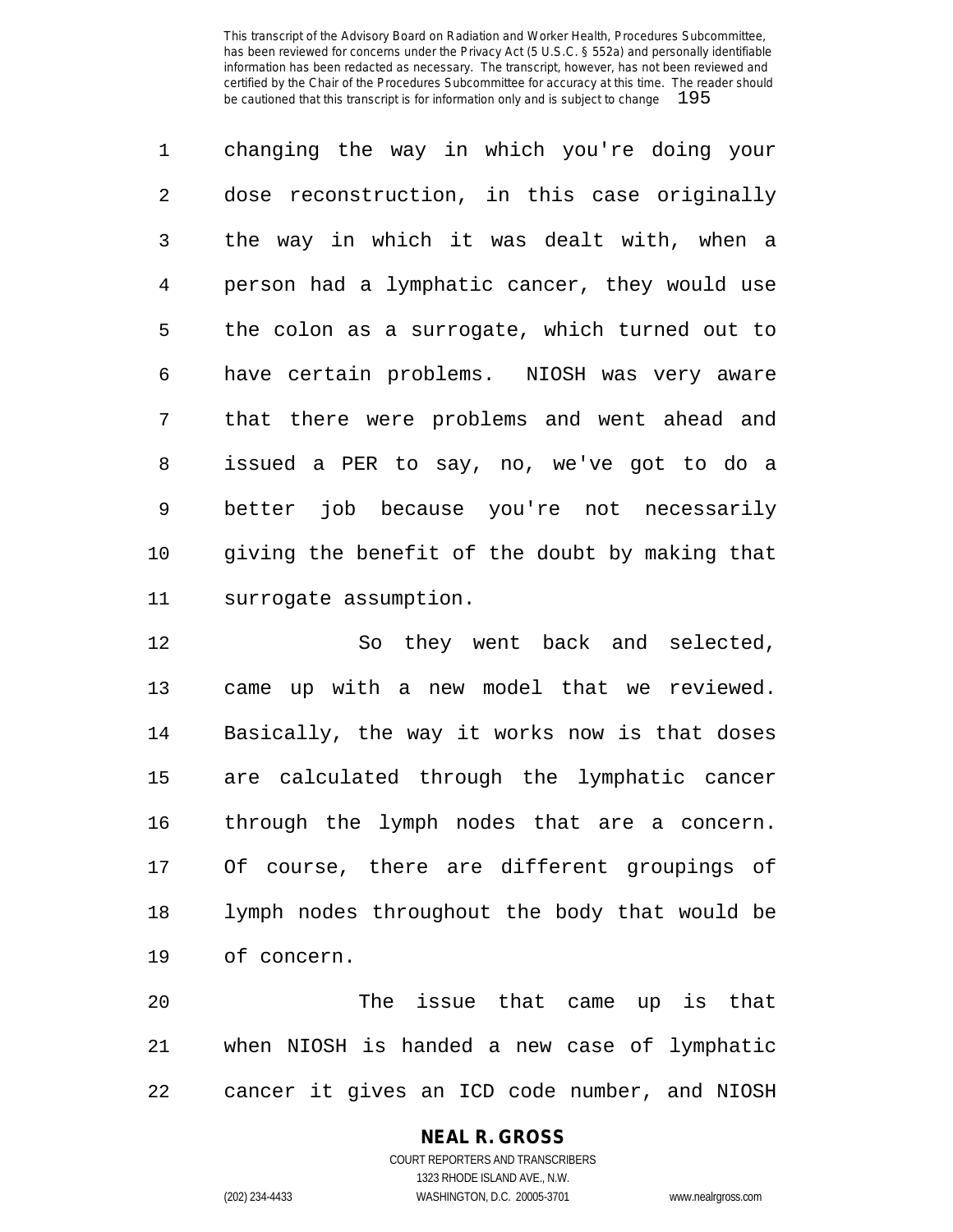will then proceed to calculate the dose to that lymph node using the best available information for whatever those regions are, whatever region in the body they might be. And all that is fine.

 But we came up with -- Hans came up with a finding and said, listen, we have a problem. In the `60s especially, when the ICD code was assigned, there was a great deal of uncertainty regarding really what was the cell line that caused that lymphatic cancer. What tissue in the body is really the problem? And they didn't know.

 Now they could do that now. Apparently, there are ways in which under today's technology there's immunological tests that they could run that could determine the cell line that was responsible for that particular lymphatic cancer. Hans's position was at the time they didn't know a way to do that.

Now our commentary on that was if

**NEAL R. GROSS** COURT REPORTERS AND TRANSCRIBERS

1323 RHODE ISLAND AVE., N.W.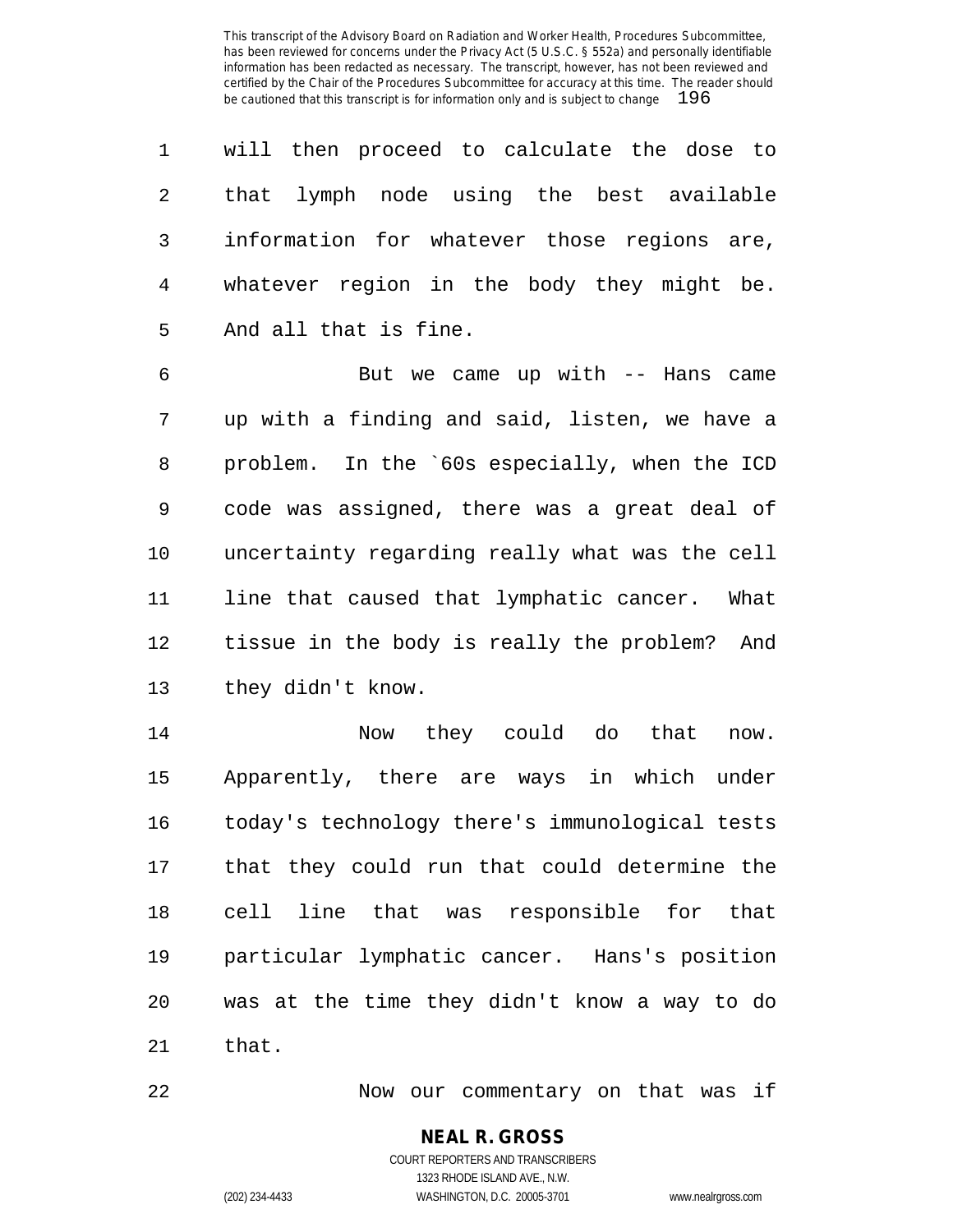you are in a situation where you're really not sure what cell line it is, you probably should assume, unless you have evidence to the contrary, that it was the worst cell line, the worst cell line from the point of view of what -- for example, thoracic lymphoma, if you inhale uranium or plutonium, and the person came down with lymphoma in the lymph nodes, the worst thing you could assume would give the highest dose would be if you assume it's a thoracic lymphoma because the radionuclides would be cleared and the first depositors that they are, you get the highest dose.

 So our position was -- and it really doesn't go toward NIOSH, it really goes toward the problem on what ICD code that cancer was assigned to -- our position was perhaps, given the uncertainty and the original diagnosis, which goes back a ways, you're in a tough spot. You might be reconstructing the dose to a thoracic, not thoracic, to a lymphatic tissue which is not

#### **NEAL R. GROSS**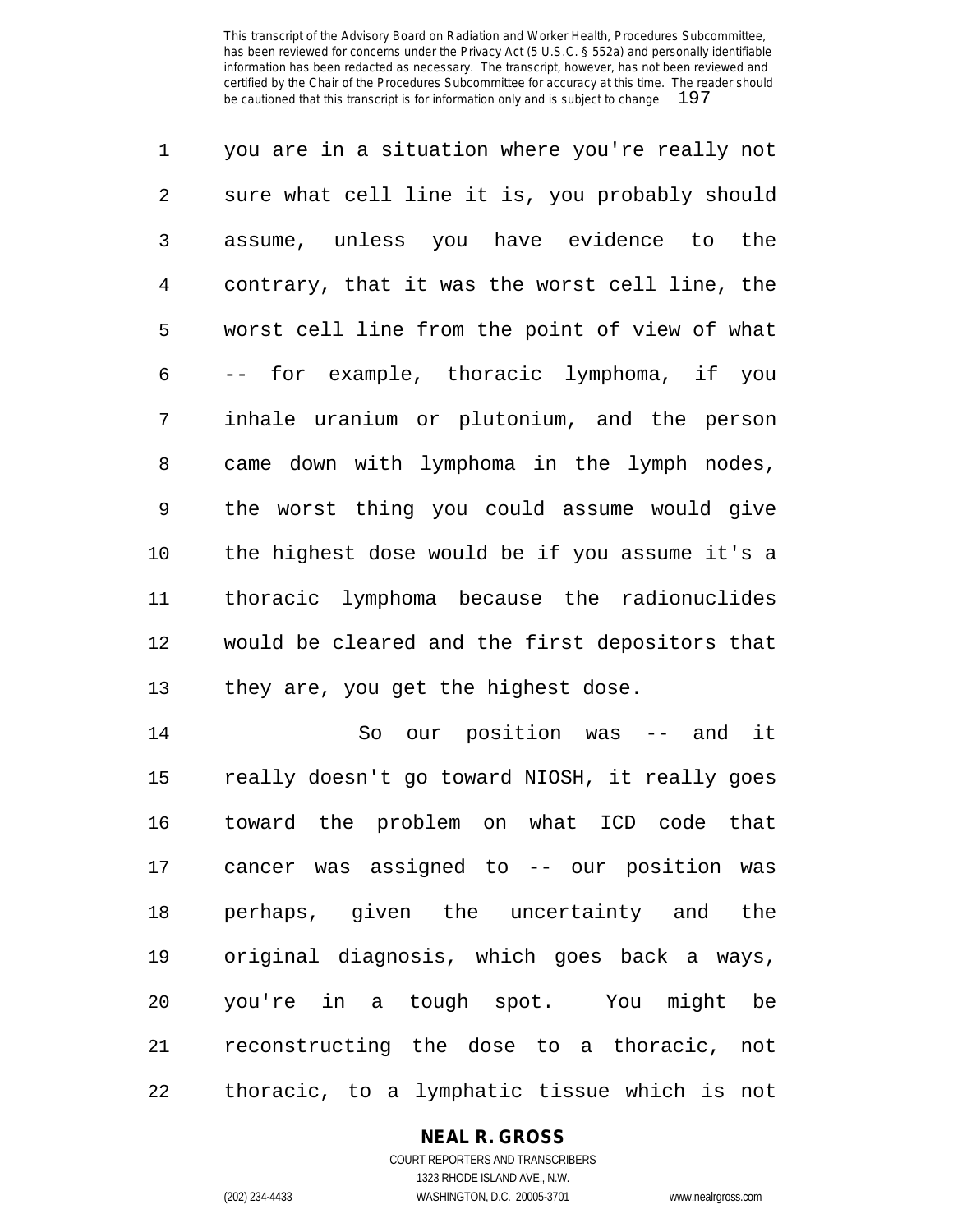the worst lymphatic tissue to assume, if you don't know. Maybe you should assume that, when you don't know for sure, assume the worst, which would be the thoracic involvement, especially if it was inhaled radionuclide.

 Now we discussed this back in April of 2008. You, of course, were not there, but it's a medical problem, question. There was quite a discussion around the table regarding it.

 And I think the outcome, and we haven't loaded it up on the system -- we're hoping to. I don't know; it might be loaded in now, but I think the position is that we think this is a scientific issue that brings into question, are we being as claimant- favorable as we should be in terms of reconstructing the doses? The people that do have lymphatic cancer, certainly the way in which we check all the calculations are fine. Given this cancer, this lymphatic tissue, we

# **NEAL R. GROSS**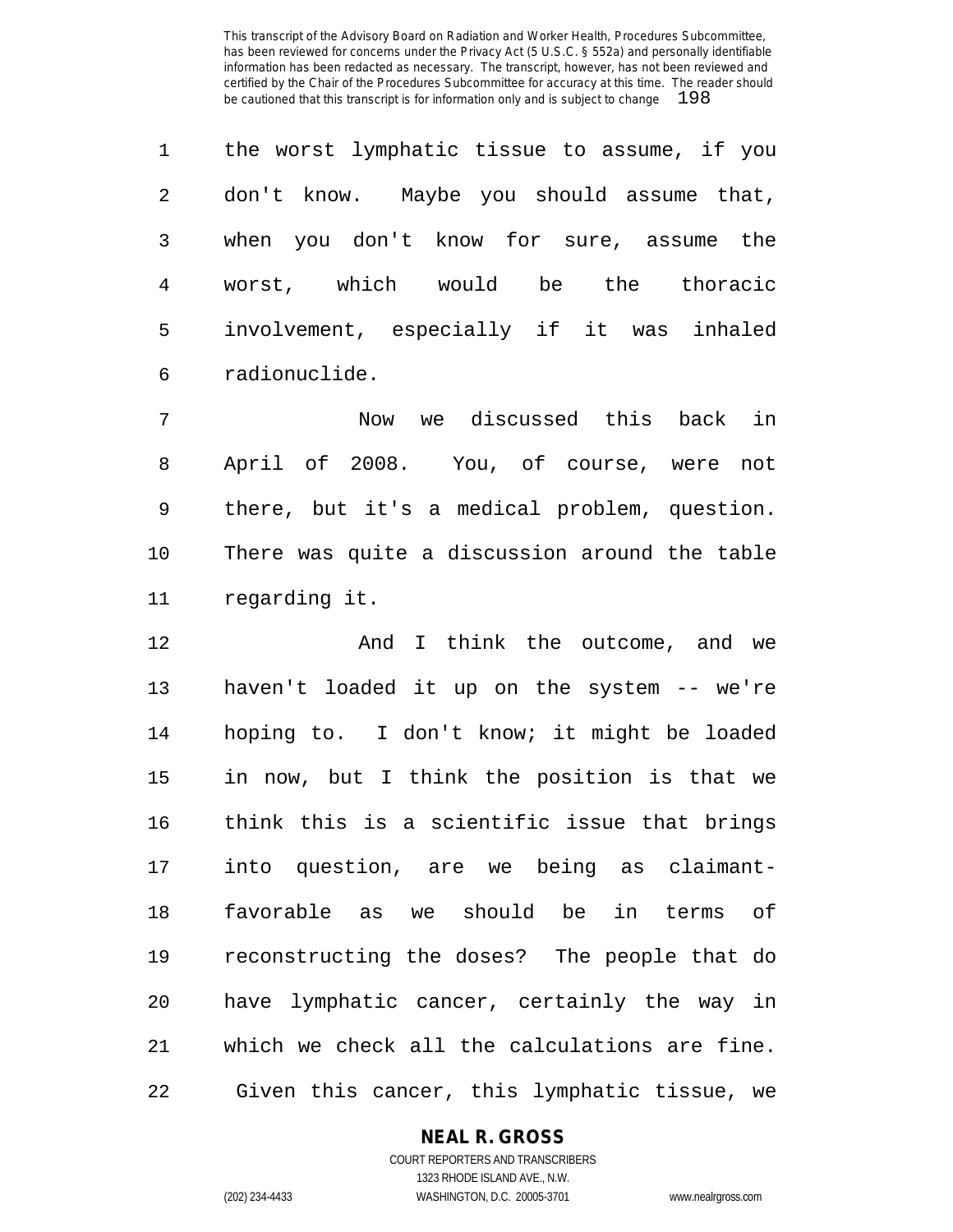checked everything is done correctly.

| $\overline{2}$ | The real question is is the ICD                |
|----------------|------------------------------------------------|
| 3              | code appropriately assigned? Now we don't      |
| 4              | to what extent Labor researches that<br>know   |
| 5              | problem or do they just accept the ICD code    |
| 6              | that was assigned back in the 1960s, the `70s, |
| 7              | whatever the date was for that particular      |
| 8              | person.                                        |
| 9              | MEMBER LEMEN: You don't know what              |
| 10             | edition of the ICD?                            |

11 DR. MAURO: I can't speak to it. Hans might be able to speak to it. I feel bad about -- I know Hans was eager to talk about it. This was his baby, so to speak. But, at the same time, I know how interested you would be in this. So I'm bringing it up early.

 Now I think that the general consensus was this is certainly an important question to discuss, but perhaps it's not NIOSH's burden. This is really something with the assignment of the --

MEMBER LEMEN: Well, according to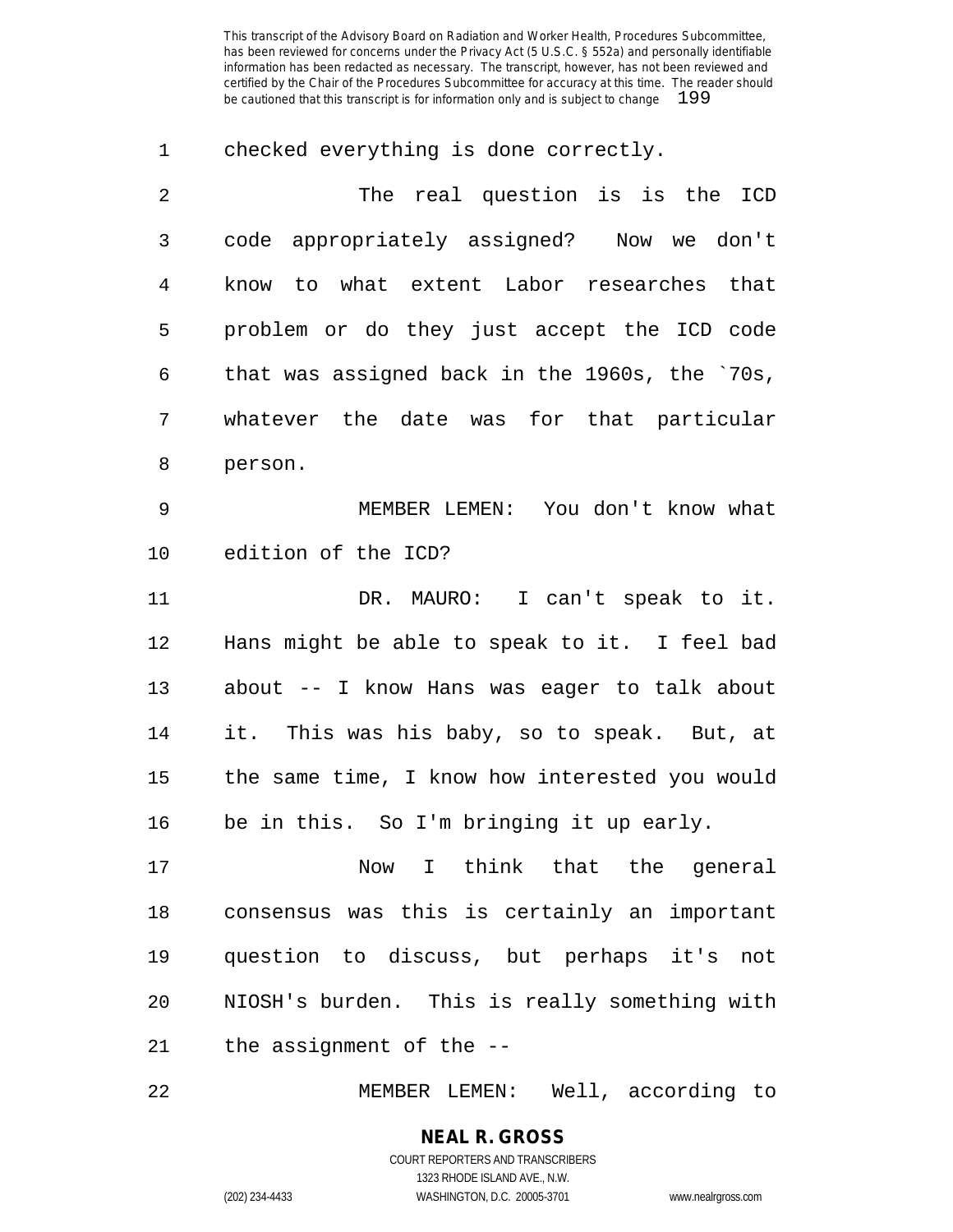| 1              | that -- and I don't know for sure, but the     |
|----------------|------------------------------------------------|
| $\overline{2}$ | Department of Labor assigns the ICD code?      |
| 3              | DR. MAURO: Yes, I believe so.                  |
| 4              | MEMBER ZIEMER: Yes. They have to               |
| 5              | establish --                                   |
| 6              | MEMBER LEMEN: Have they                        |
| 7              | established any new ICD codes since this all   |
| 8              | went into effect?                              |
| 9              | DR. MAURO: I can't speak to that.              |
| 10             | DR. ULSH: Well, okay, I can                    |
| 11             | provide a little -- I don't want to interrupt. |
| 12             | DR. MAURO: Please. Well, I'm                   |
| 13             | done. I'm done.                                |
| 14             | DR. ULSH: To give you a little                 |
| 15             | bit of background, to answer your question     |
| 16             | directly, the version of ICD that we use in    |
|                | 17 this program is ICD-9. Of course, over the  |
| 18             | years that has evolved. So there's no -- in    |
| 19             | fact, I would guarantee you that the codes     |
| 20             | that were assigned back in the 1940s or `50s   |
| 21             | are not ICD-9.                                 |
|                |                                                |

MEMBER LEMEN: So the code he's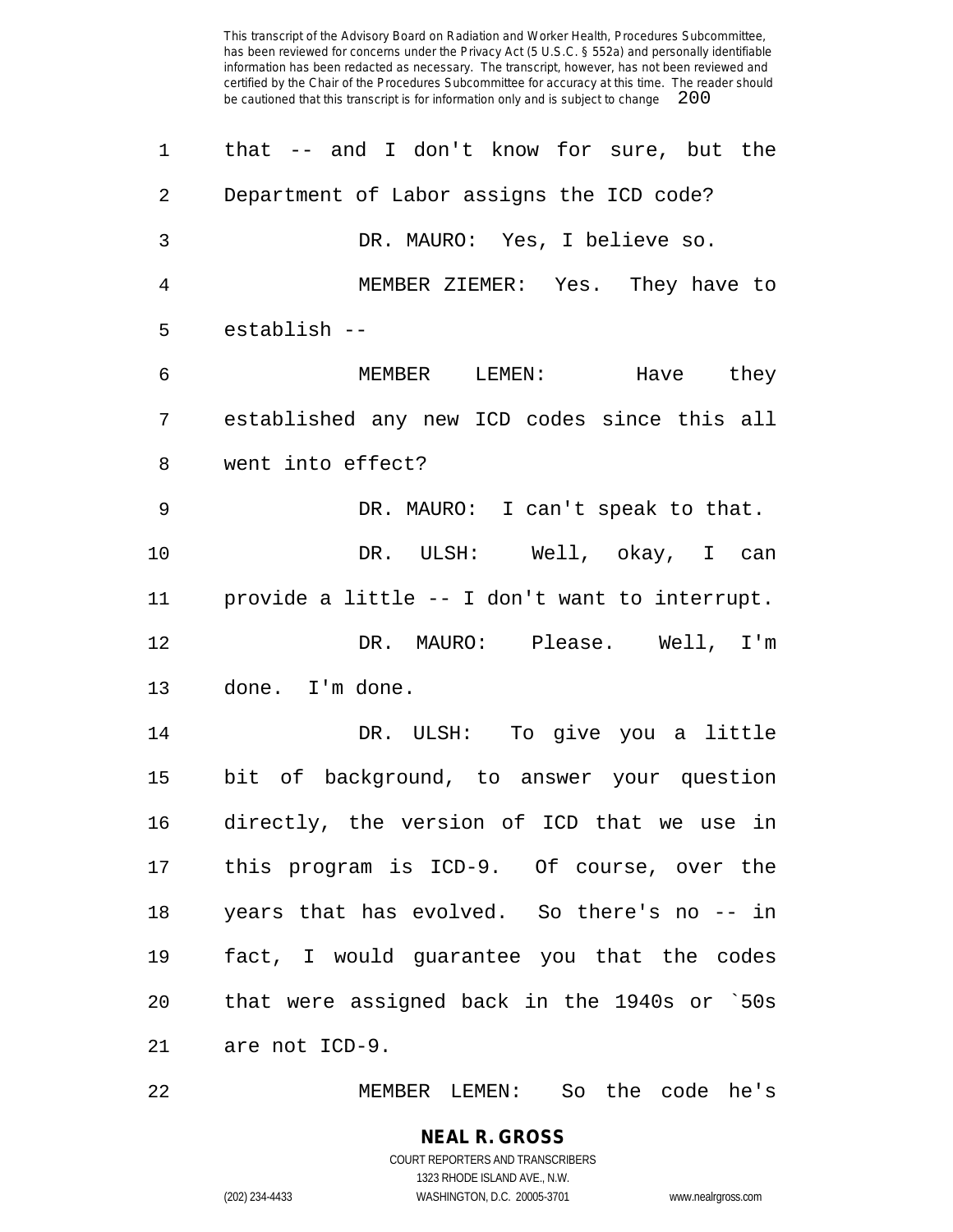talking about could be ICD-9 or it could be ICD-7 or -- DR. ULSH: No. All the code, when it comes to us, we get an ICD-9 reference. MEMBER LEMEN: Okay. DR. ULSH: So I think that DOL uses medical coders -- 8 MEMBER LEMEN: Okay. DR. ULSH: -- to put whatever the diagnosis is in terms of an ICD-9. MEMBER LEMEN: Well, they are probably just -- yes, there's a nosology, a format to do that. DR. ULSH: Yes. To give a little more background, to build on what John said, we became aware of this issue loosely. There are two different bins that you can put lymphomas in. There's a lot of ways to slice and dice this. But the two bins are Hodgkin's lymphoma and non-Hodgkin's lymphoma. That's one way to look at it.

> **NEAL R. GROSS** COURT REPORTERS AND TRANSCRIBERS

1323 RHODE ISLAND AVE., N.W. (202) 234-4433 WASHINGTON, D.C. 20005-3701 www.nealrgross.com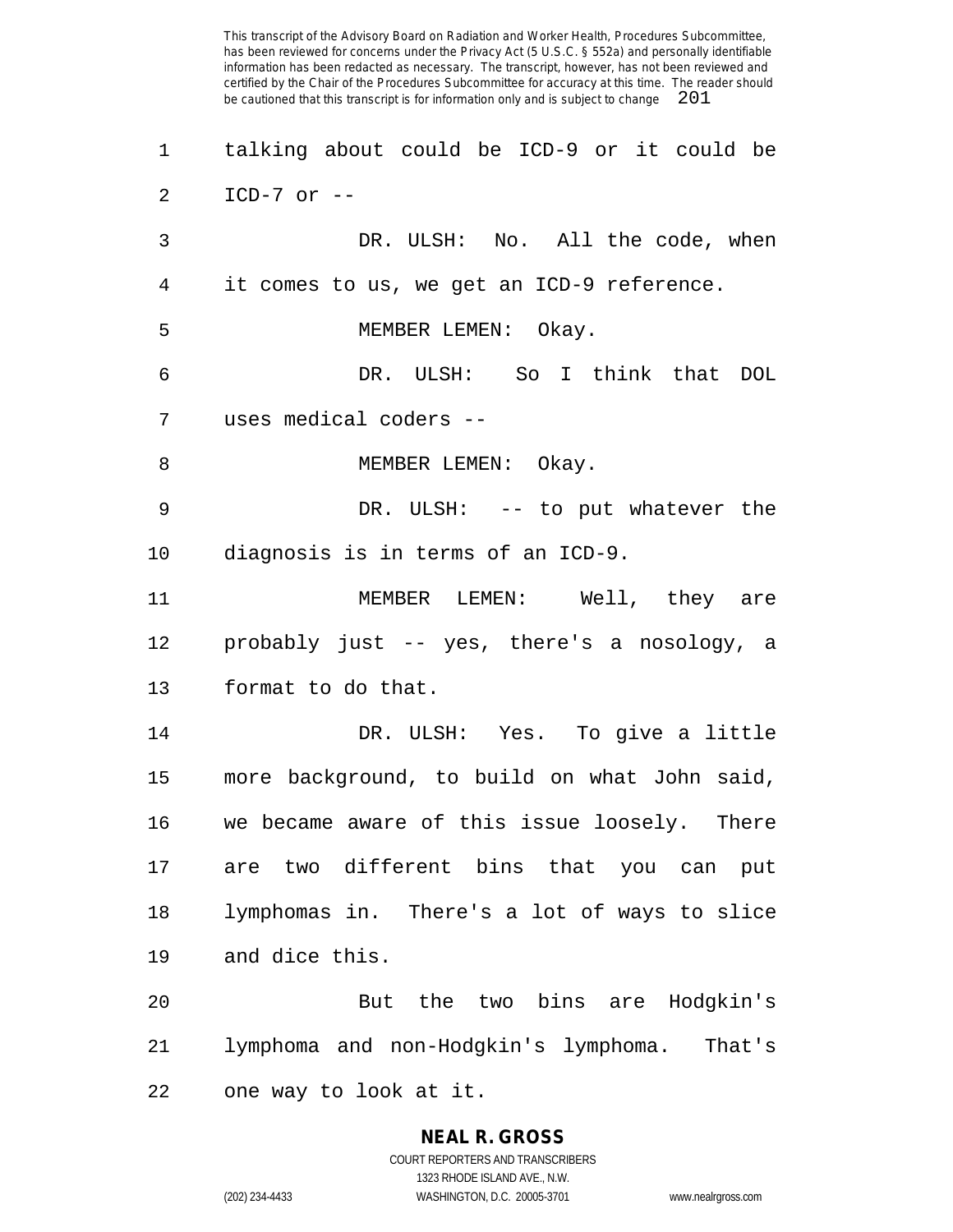| $\mathbf{1}$ |                                            |  |  | The difference here | is                            | for |
|--------------|--------------------------------------------|--|--|---------------------|-------------------------------|-----|
| 2            | Hodgkin's lymphoma, and we arrived at our  |  |  |                     |                               |     |
| 3            | position put out in -- what is it? What is |  |  |                     |                               |     |
| 4            | the document that we put out that you guys |  |  |                     |                               |     |
| 5            | reviewed?                                  |  |  |                     | Is it 12 something, TIB-12 or |     |
| 6            | something?                                 |  |  |                     |                               |     |

 DR. MAURO: I can't speak to that. DR. ULSH: Whatever document it is, it's the assignment of target organs for lymphoma. We had it reviewed by a hematologist, a Board-certified hematologist, and made sure that what we were doing would pass muster that way. We also had it reviewed by, I think, Keith Eckerman down at ORNL, a pretty knowledgeable health physics type and an internal dosimetrist.

 So, anyway, back to the categories of lymphoma. One of the main differences between the Hodgkin's and the non-Hodgkin's is that Hodgkin's tends to be very localized, and it spreads from the lymph node in which it occurs to adjacent lymph nodes. For a

# **NEAL R. GROSS**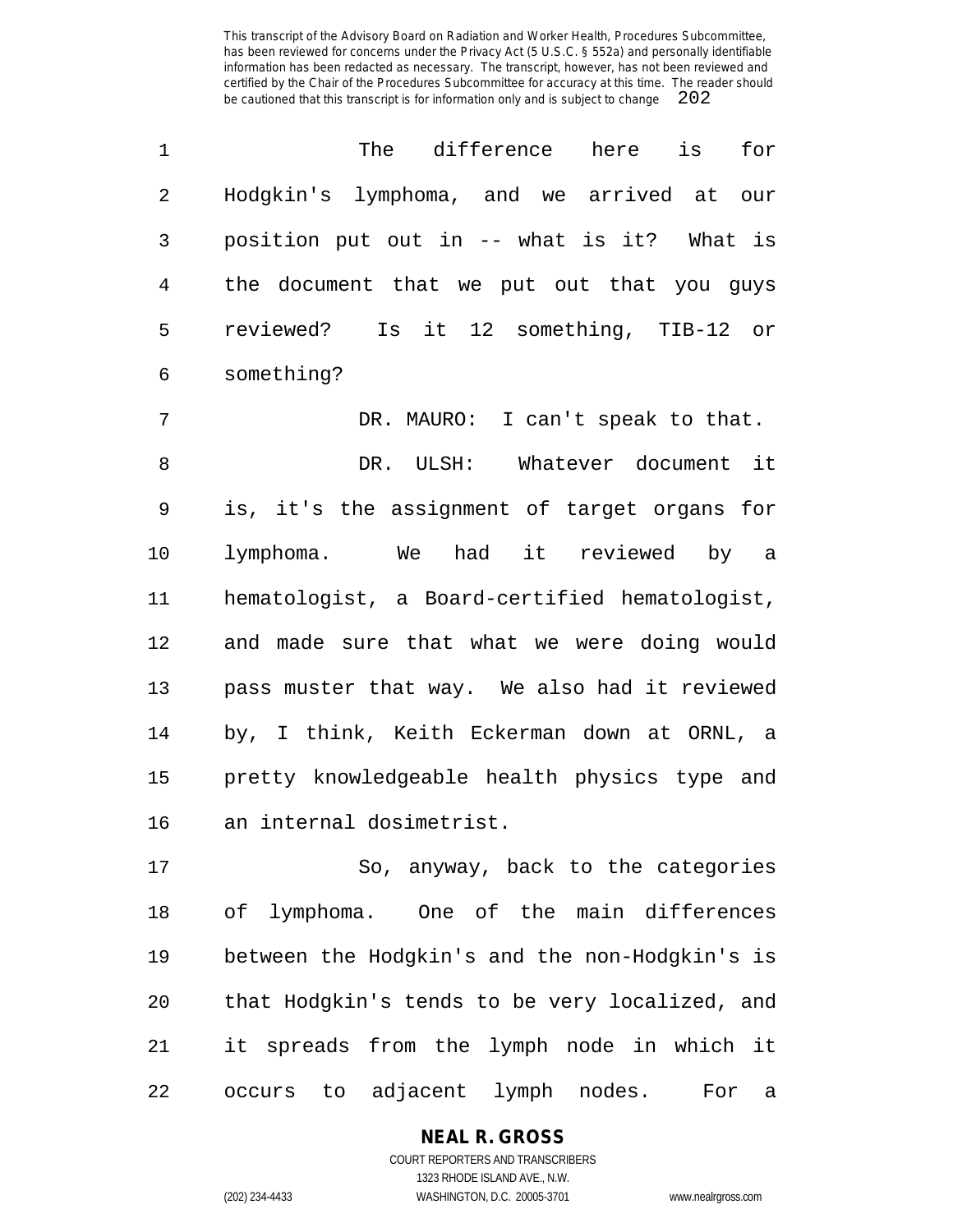Hodgkin's lymphoma, we treated the target organ as being the organ where you actually observe the tumor.

 Now if you go over now to non- Hodgkin's lymphoma, it's not localized. It's more systemic. And you remember the problem that John was just describing. What do you assume for a target organ?

 And it's been a long time since I have looked at this document, but I think for non-Hodgkin's lymphoma, what we have proposed is either the extra-thoracic or the thoracic lymph nodes because, for the reasons that John specified, that gives you the highest organ dose. So the claimant-favorable, very claimant-favorable way to go.

 So that's just a little further background on where we are. Then I think when SC&A reviewed this document, you still had some concerns --

 DR. MAURO: There were some issues that there was still residual. But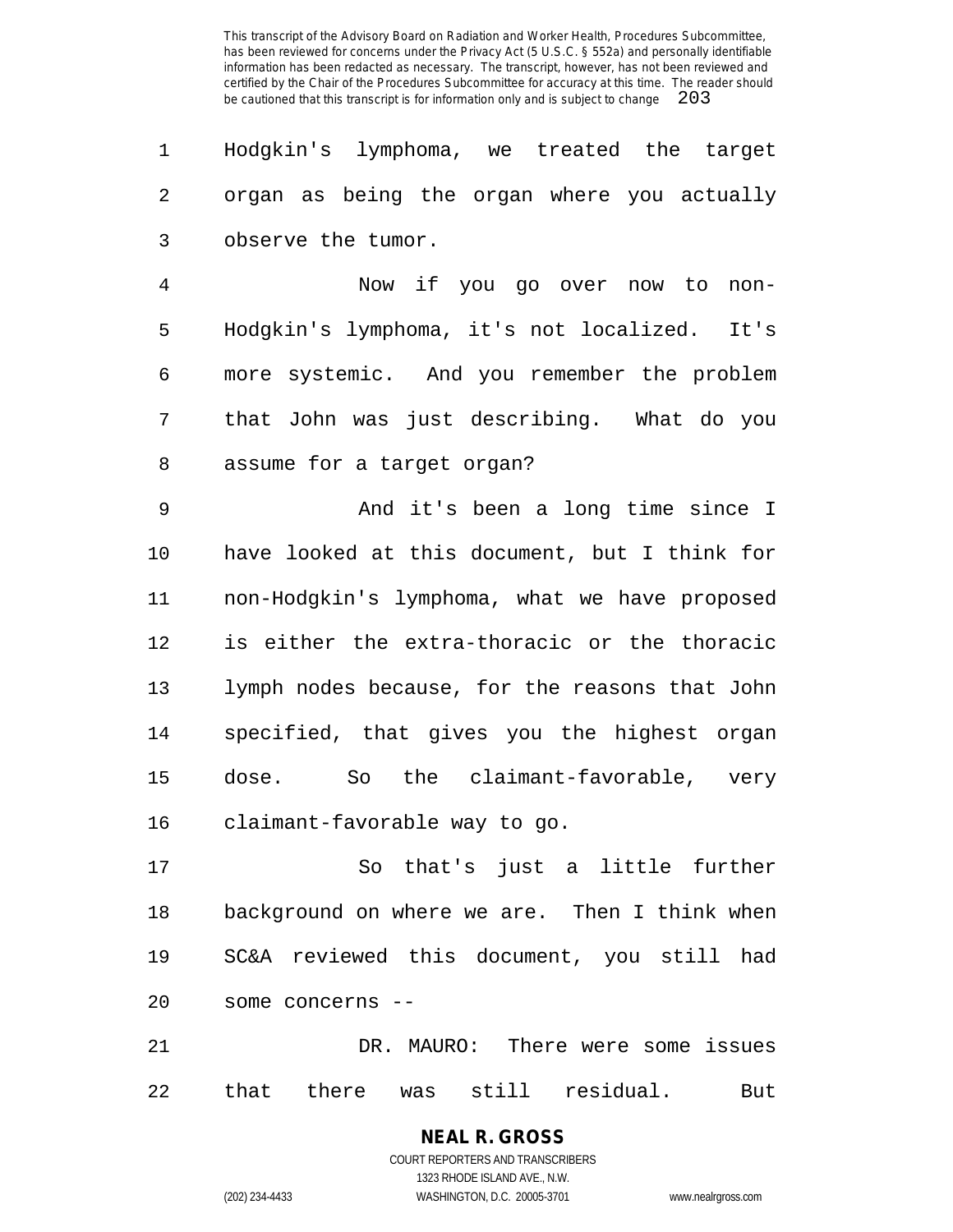|   | notwithstanding that they are, but they still |
|---|-----------------------------------------------|
| 2 | go toward the designation by the Department   |
|   | of Labor. So it's almost a matter of now -- I |
| 4 | am sure if Hans was available, he could go    |
| 5 | into greater detail.                          |

 DR. BEHLING: John, I just joined you.

8 B DR. MAURO: Thanks, Hans. Yes, Hans, Dr. Lemen has to leave at 2:30, and I felt that this issue was so important that I didn't want him to leave without being alerted to it. So I gave a very brief introduction to it that you may or may not have heard, and Brant has picked it up a little bit to expand upon it, and certainly did a better job than I did.

 But there are some residual issues that I know you are concerned with that may go more toward the Department of Labor than to NIOSH, but I think that would be appreciated. DR. BEHLING: Yes, exactly. I should have tried to call in earlier, knowing

#### **NEAL R. GROSS**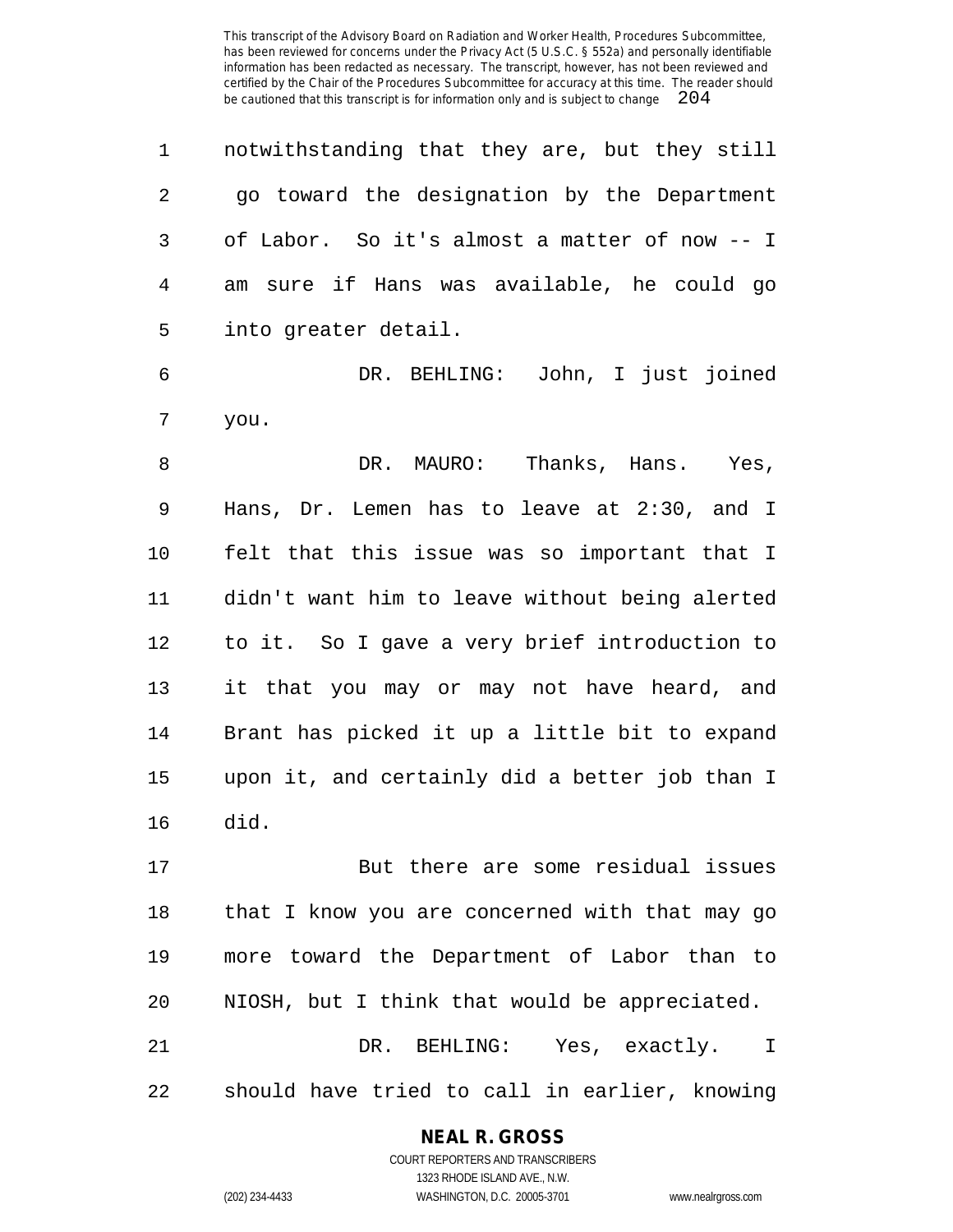that you are rarely ever precisely on schedule time-wise.

 But as you may have already said, the issue, really, is one of dealing with old cases that were assessed 20, 30, even 40 years ago by pathologists who may not have had the tools that they have today to identify the cell line of origin.

 And, of course, while that is no longer perhaps the problem it used to be, the fact is, can we, at this point in time, go back and rectify past limitations and do the claimant justice? That's really -- of course, as Brant had mentioned in our previous discussion, this is not something that the NIOSH people have the right to even look at or it's not part of their charter. So at this point, it may be a whole new issue.

 MEMBER LEMEN: I don't know if you remember. I don't think you were there, Hans, when we had our first orientation here in Cincinnati.

**NEAL R. GROSS**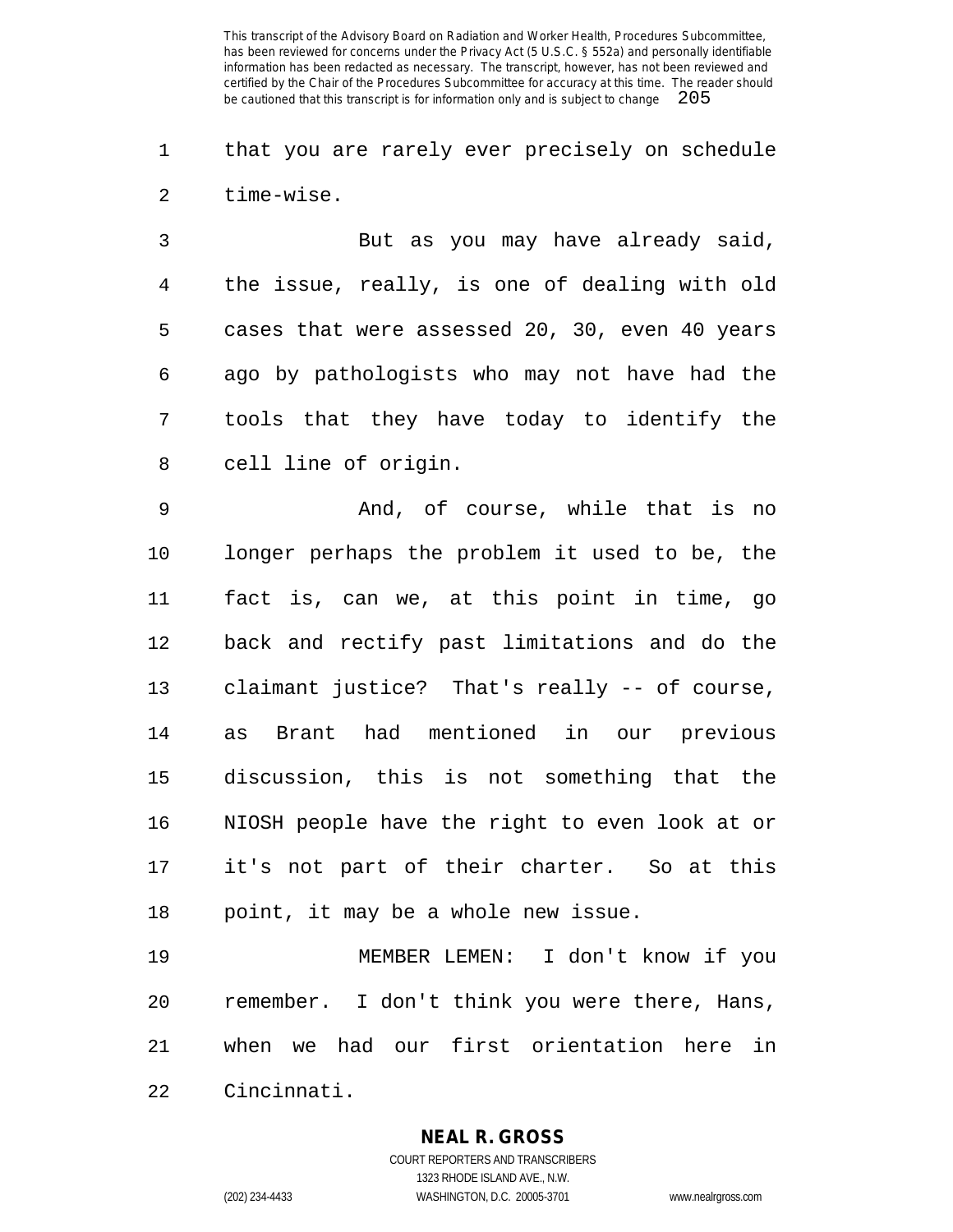MR. HINNEFELD: He would not have been.

 MEMBER LEMEN: He would not have been. But Dave Richardson and I talked about this a little bit. And if you've got any more in writing you want, I would like to talk to Dave about it because he and I were interested in this issue at that time.

 DR. MAURO: Hans, your review in PER-009 goes into this quite a bit, doesn't it?

 DR. BEHLING: Yes, and as I said, it's not necessary what today's limitations are, but what were the limitations decades ago. And it goes, obviously, mostly toward non-Hodgkin's lymphoma, and even with Hodgkin's sometimes what you really have a problem with is when you try to establish the particular cell line of origin when you're beyond the first stage.

 Because what happens with lingering cancer cell lines is that they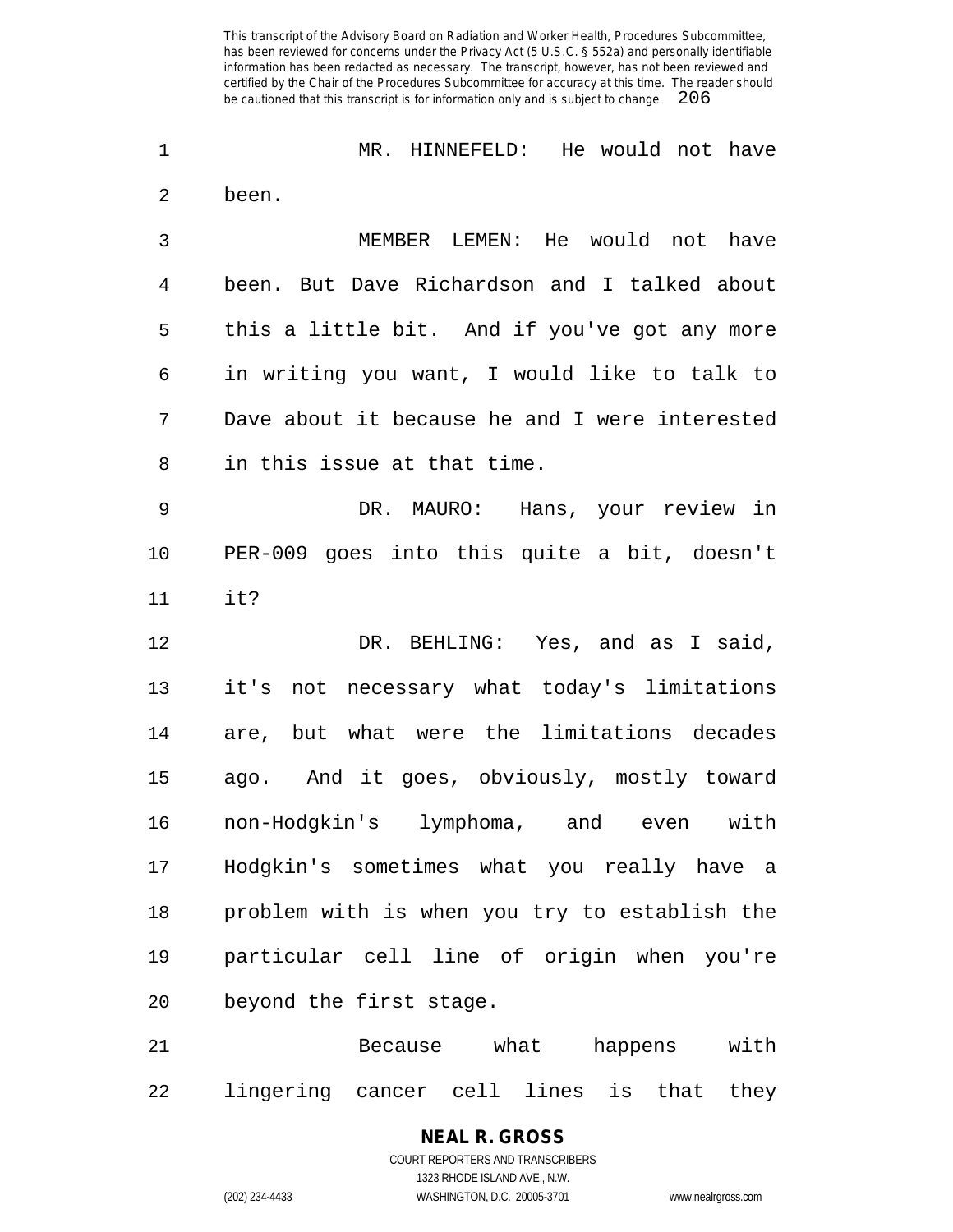become very heterogeneous in terms of morphology, which is one of the principal bases for making the diagnostic years ago, before many of the other serological and immunological tests that are available now did not exist.

 And so, when you deal with a stage 2, 3, or 4 cancer you sometimes have a very serious problem, not to mention the fact that in the old days, too, the consumer was not necessarily, obviously, geared towards the issue of what may come down the pike years later in terms of the compensation program.

 So biopsies were often done that were not necessarily the site of origin of the cancer. So you have multiple problems that you may face in trying to retrospectively go back and identify cell lines of origin of cancers that were diagnosed decades ago.

 MEMBER LEMEN: About all I could say right now is that I need to look into it a little bit further, but I was aware that there

# **NEAL R. GROSS**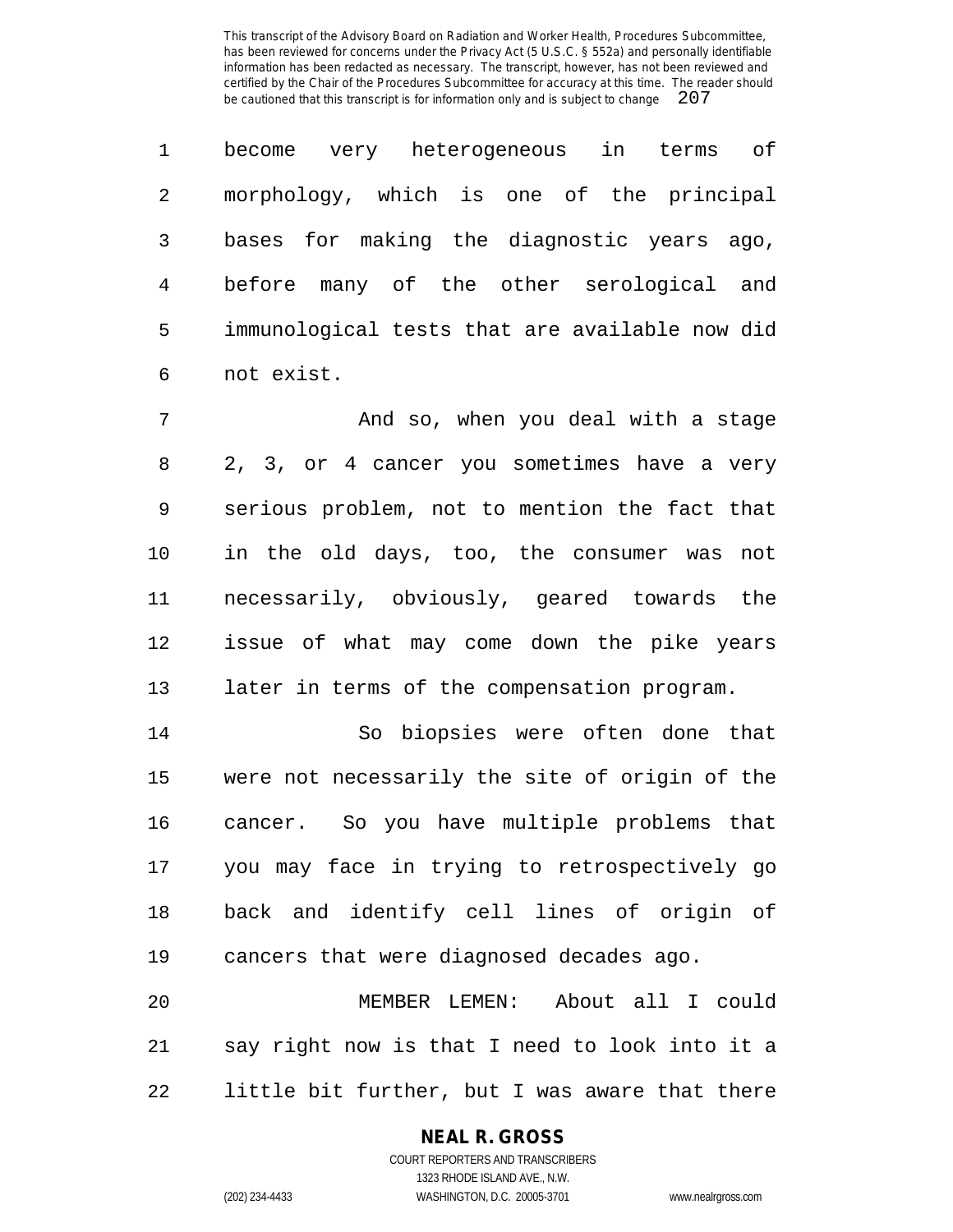| 1              | was a problem. I will go back and review PER-  |
|----------------|------------------------------------------------|
| $\overline{2}$ | 009 and then we can talk about it some more.   |
| 3              | MR. MARSCHKE: The other thing you              |
| 4              | may want to look at, Dr. Lemen, is the minutes |
| 5              | of meetings from the April 2nd, 2008 meeting   |
| 6              | of this Subcommittee, or I guess it was a Work |
| 7              | Group at that time. Because I think virtually  |
| 8              | the whole meeting was devoted to PER-009.      |
| 9              | DR. BEHLING: Yes.<br>In fact, I                |
| $10 \,$        | have the transcript with me and I did read     |
| 11             | through it. Yes, it was discussed at length    |
| 12             | at that time.                                  |
| 13             | MEMBER LEMEN:<br>So<br>get the                 |
| 14             | transcript of the April 2nd --                 |
| 15             | DR. MAURO: And that's online, and              |
| 16             | that's available.                              |
| 17             | MEMBER LEMEN: Through the CDC                  |
| 18             | internet or can I get it over --               |
| 19             | MR. HINNEFELD: It's on our public              |
| 20             | website.                                       |
| 21             | MEMBER LEMEN: Okay.                            |
| 22             | MR. HINNEFELD: Yes, our public                 |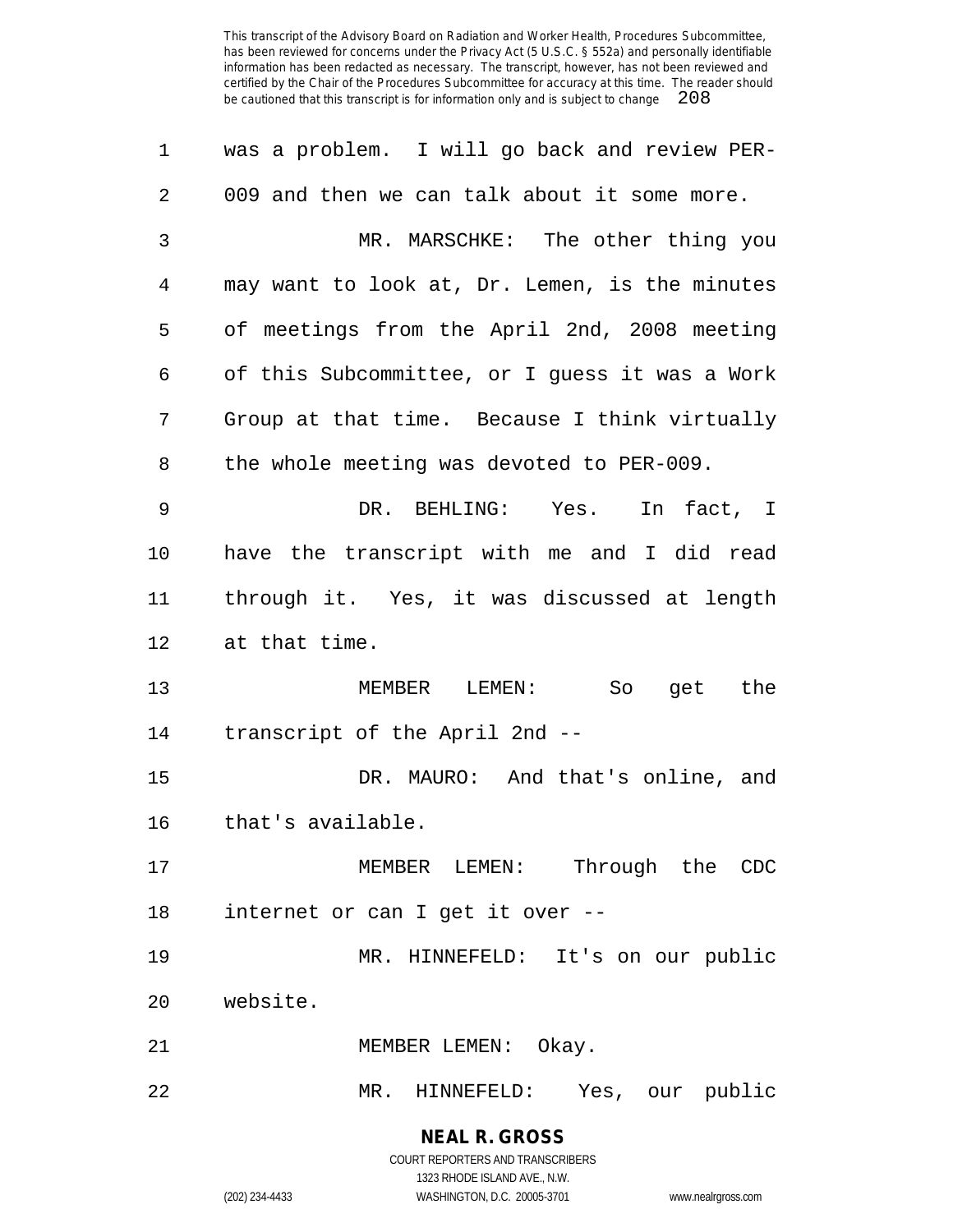website.

| 2  | CHAIR MUNN: So go to 2008, click               |
|----|------------------------------------------------|
| 3  | on April, and it will come up.                 |
| 4  | MEMBER LEMEN: Okay.                            |
| 5  | DR. MAURO:<br>Now I'll tell you                |
| 6  | we'll keep it moving because we only have      |
| 7  | about 10 more minutes, in fact. You want to    |
| 8  | hear a little bit about the smoking aspect of  |
| 9  | this problem.                                  |
| 10 | MEMBER LEMEN: Right.                           |
| 11 | DR. MAURO: Hans, give us<br>a a                |
| 12 | rundown on the discussion we had regarding     |
| 13 | this, which, again, is something that I don't  |
| 14 | think is going to be an issue that we're going |
| 15 | to end up tracking, but it's an important      |
| 16 | issue that might be a fundamental scientific   |
| 17 | issue that needs to be discussed at a higher   |
| 18 | level.                                         |
| 19 | DR. BEHLING: Yes, maybe this is                |
| 20 | not something that, again, can be resolved     |
| 21 | because I think we did discuss it earlier.     |
| 22 | And what I brought up was the fact that, when  |

**NEAL R. GROSS**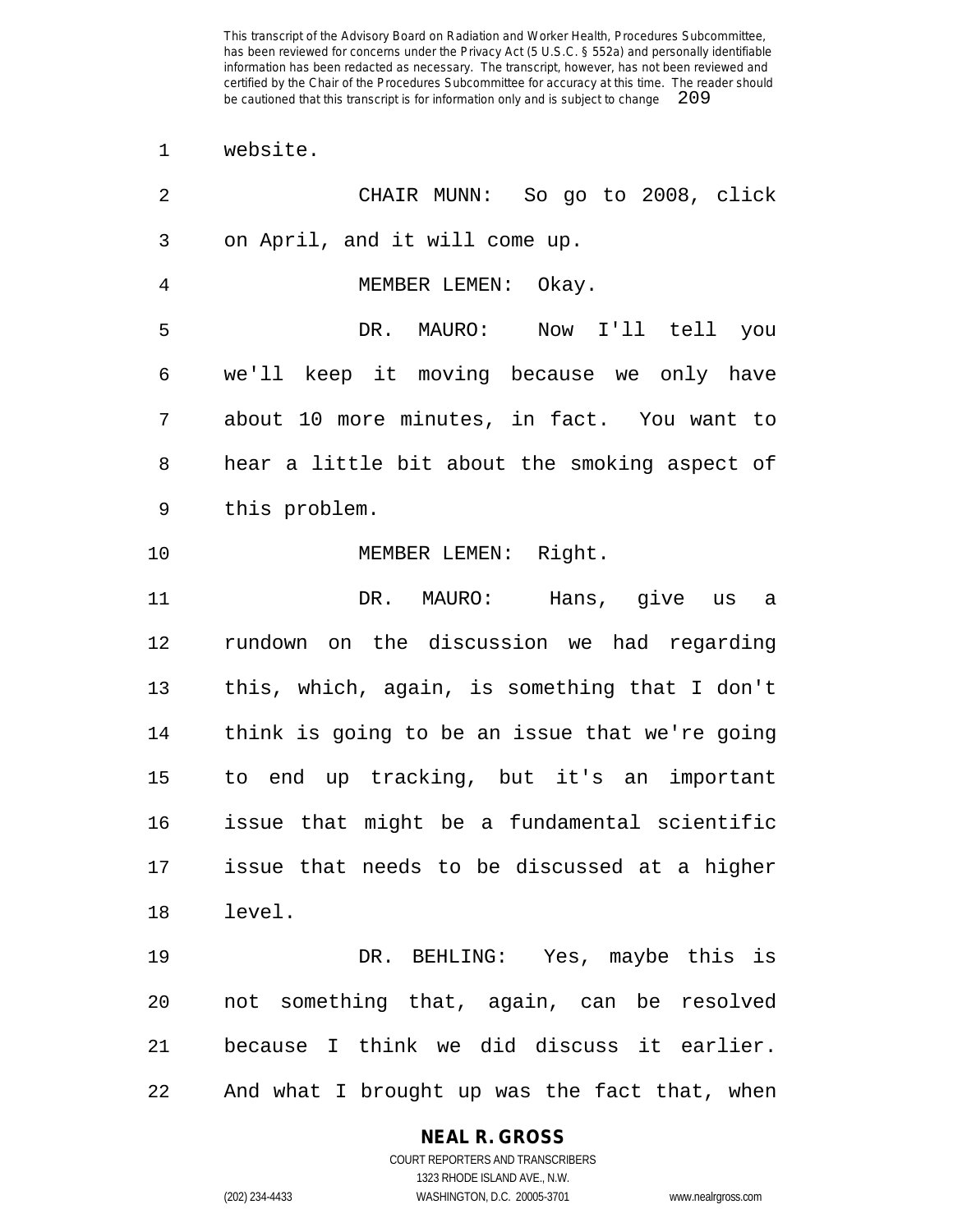you have a person who is a smoker, what you really have is probably an enhanced removal by macrophages that will then transport the material from the deep lung into the regional lymph nodes because of the fact that the material isn't removed by the other conventional methods, namely the mucociliary escalator. And it's been shown that the number of macrophages in the deep lung are much higher among smokers than they are among nonsmokers, meaning that we do have evidence of an enhanced removal mechanism of particulate matter that will then be transferred to the regional lymph nodes, meaning that the smoker is going to be at higher risk.

 While that was discussed earlier, it was also concluded that perhaps this is something that is too difficult of an issue. There are no existing models. If I recall, that was the reason for not wanting to perhaps even go into that issue beyond where it is

# **NEAL R. GROSS**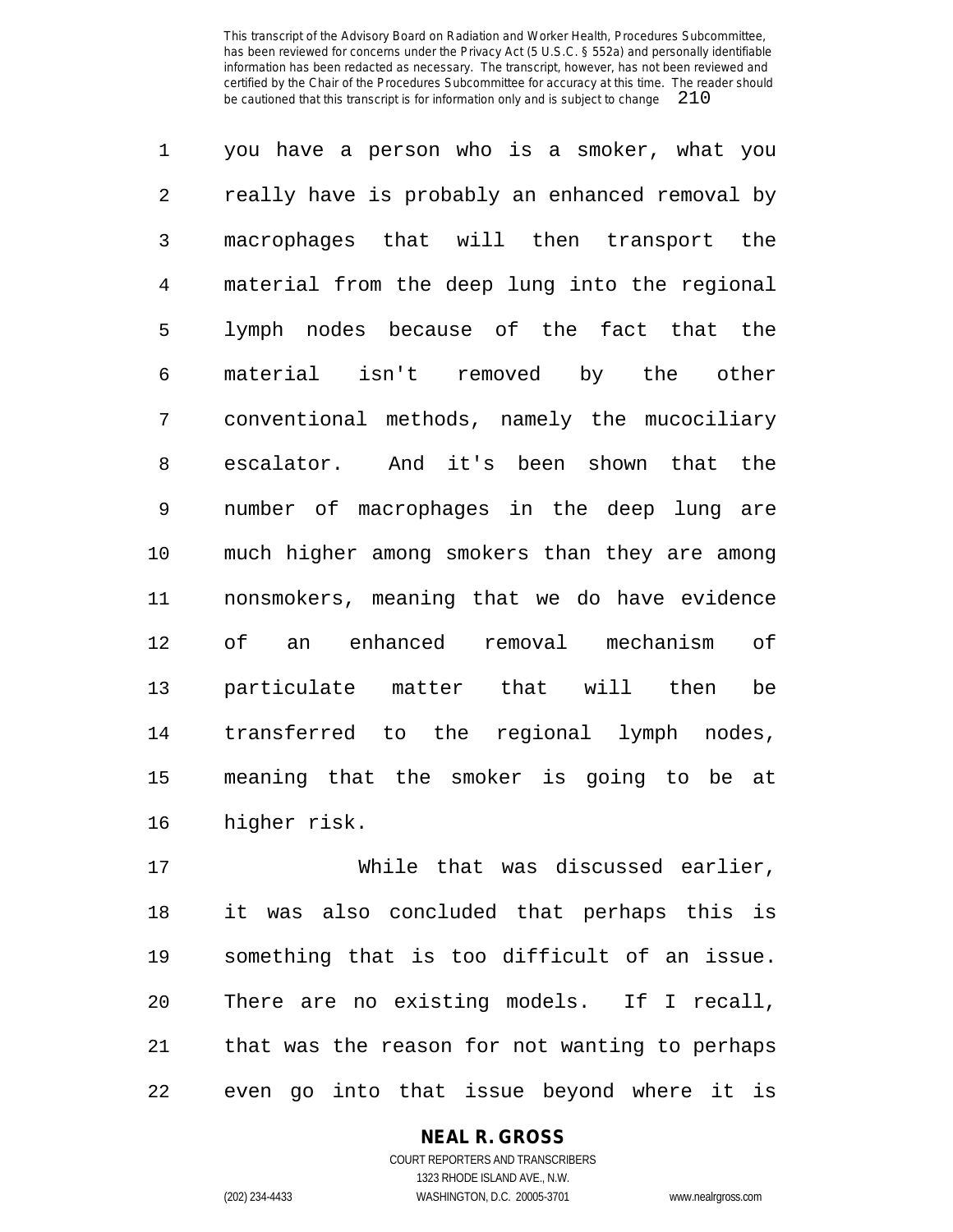today, and simply realize it cannot be resolved.

 MEMBER LEMEN: You're aware that, on that issue, the epidemiology says the radon daughters, they have found that there is a specific synergism between smoking and the elevation of lung cancer, which could be connected to this whole same type of issue. DR. BEHLING: Sure. MEMBER LEMEN: But it says up here on the board where I'm reading that SC&A and NIOSH were to bring it to the attention of the NIOSH research arm. Was that ever done? MR. HINNEFELD: I'll have to check with Jim Neton. I don't know, sitting here today. MEMBER LEMEN: I just wondered what they had said, if anything. DR. MAURO: And there's a great discussion in that same transcript -- MEMBER LEMEN: Yes, I see that. I

think if I read April 2nd, I'll be very aware

# **NEAL R. GROSS**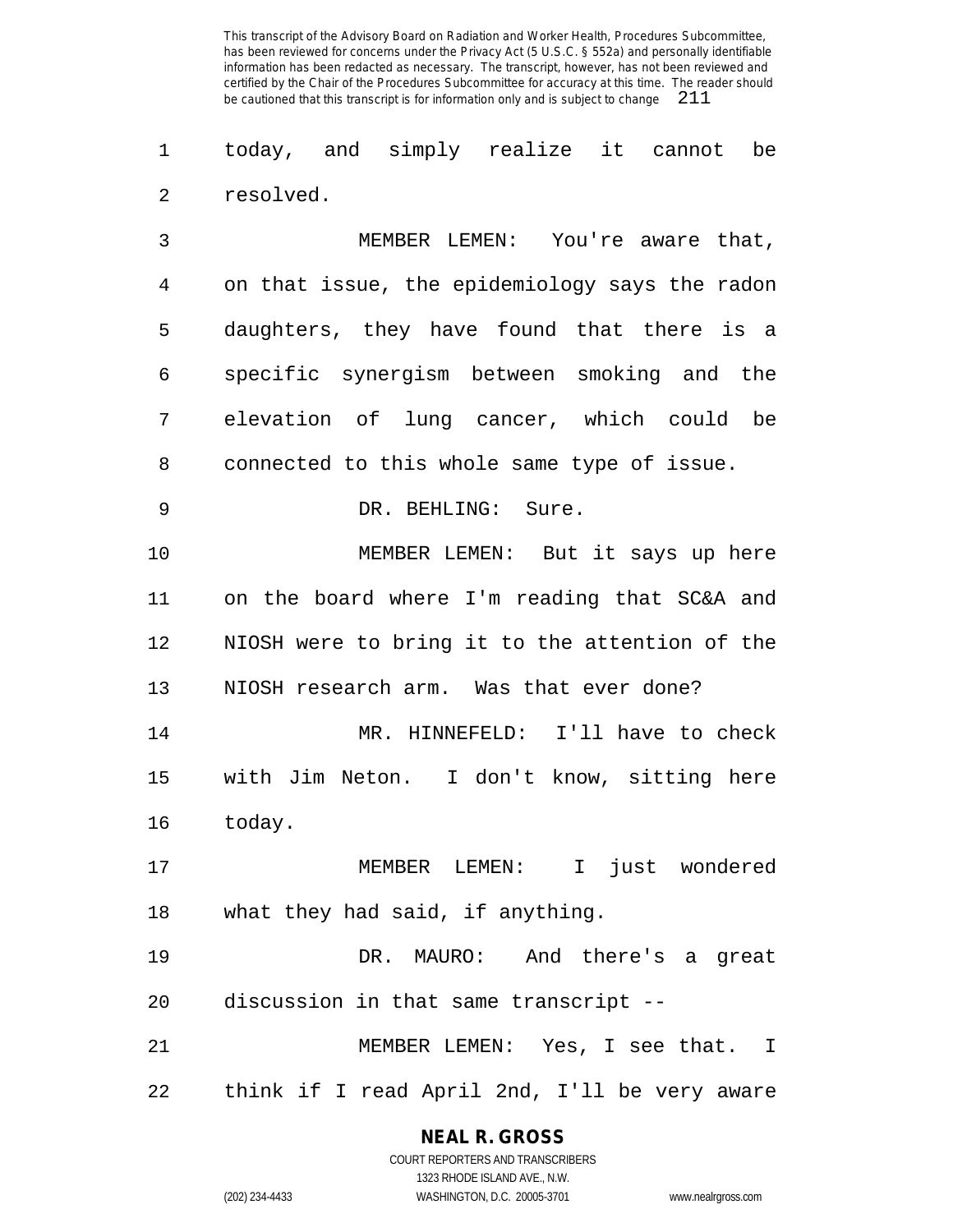of what's going on. The radon daughter issue may be something that's related to that, could be related. DR. MAURO: I wanted you to hear that. MEMBER LEMEN: Thank you. DR. MAURO: To bring very quick closure, there was this other PER-0012 which was high-fired plutonium. A long history, started really with Rocky Flats, and NIOSH came up with a fix with biokinetics. The problem is, you may have heard this before, but it is not in the system. We've got to get this in the system. The bottom line on that is, Hans, I'll give the real quick one because it's getting toward that point. If it's high-fired plutonium, it's not going to be biokinetically the way classic type S is. It's going to move more slowly. It's going to have longer residence time.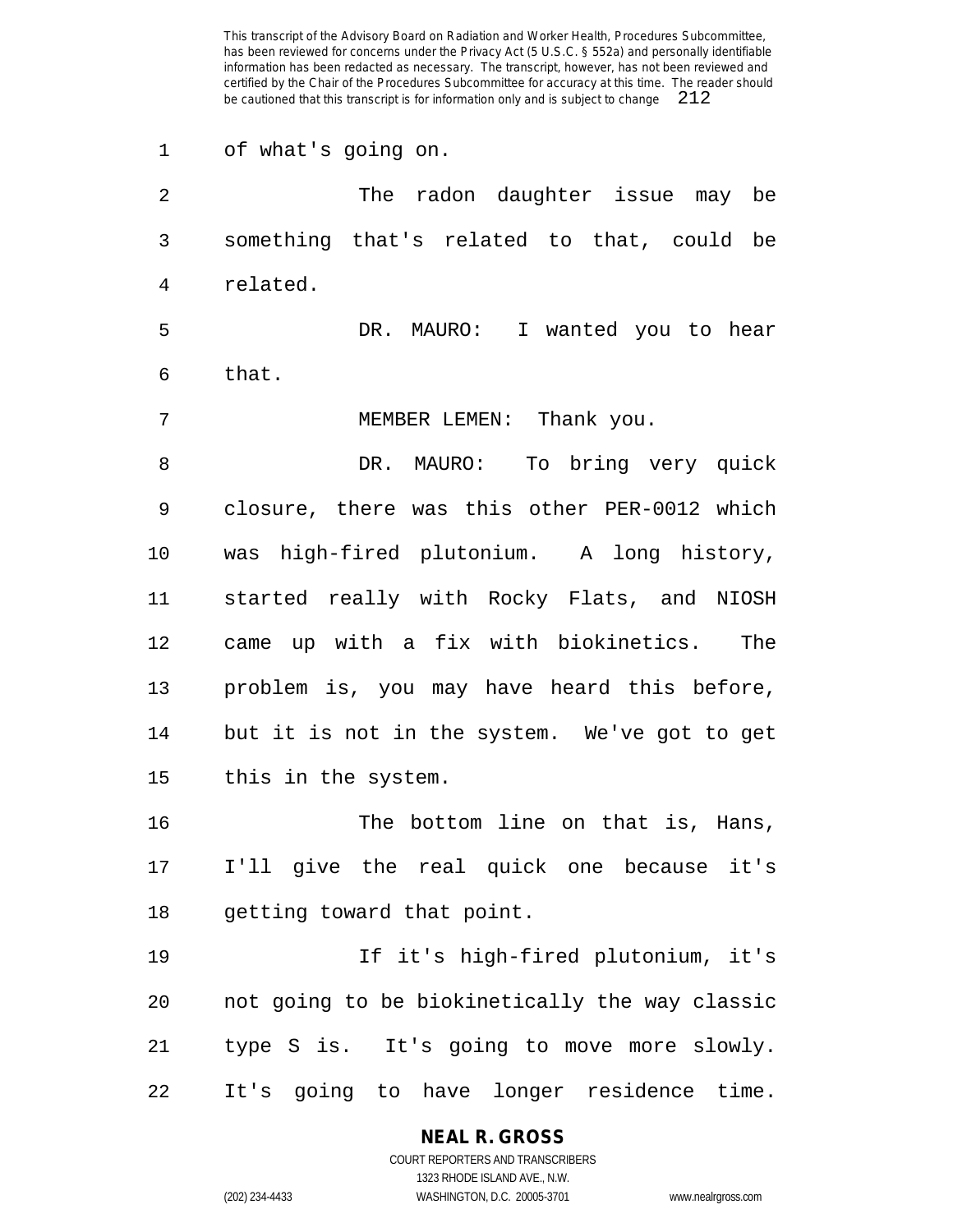Therefore, per unit of intake, it's going to go to a much higher dose than S. It's going to be whatever you measure in the urine. You may not even see it in the urine. It may not get there.

 And this was an issue that came up. It was addressed at great length at the meeting with Rocky. NIOSH issued OTIB-49. We had the best people we have. We had Joyce Lipzstein and others review the data and the solution, which we won't go into here. But SC&A fully concurs that that technique, that approach, as it is laid out in OTIB-49, solved the problem. That technique was, in fact, what was adopted and is used in PER-0012.

 The way in which you identify the cases, which I believe anyone who had more than a PoC of 19 was automatically going to be reviewed. In other words, was denied. Anyone that was denied that had a PoC greater than 19 will be reassessed to see if there is a reversal. And we agree with that.

# **NEAL R. GROSS**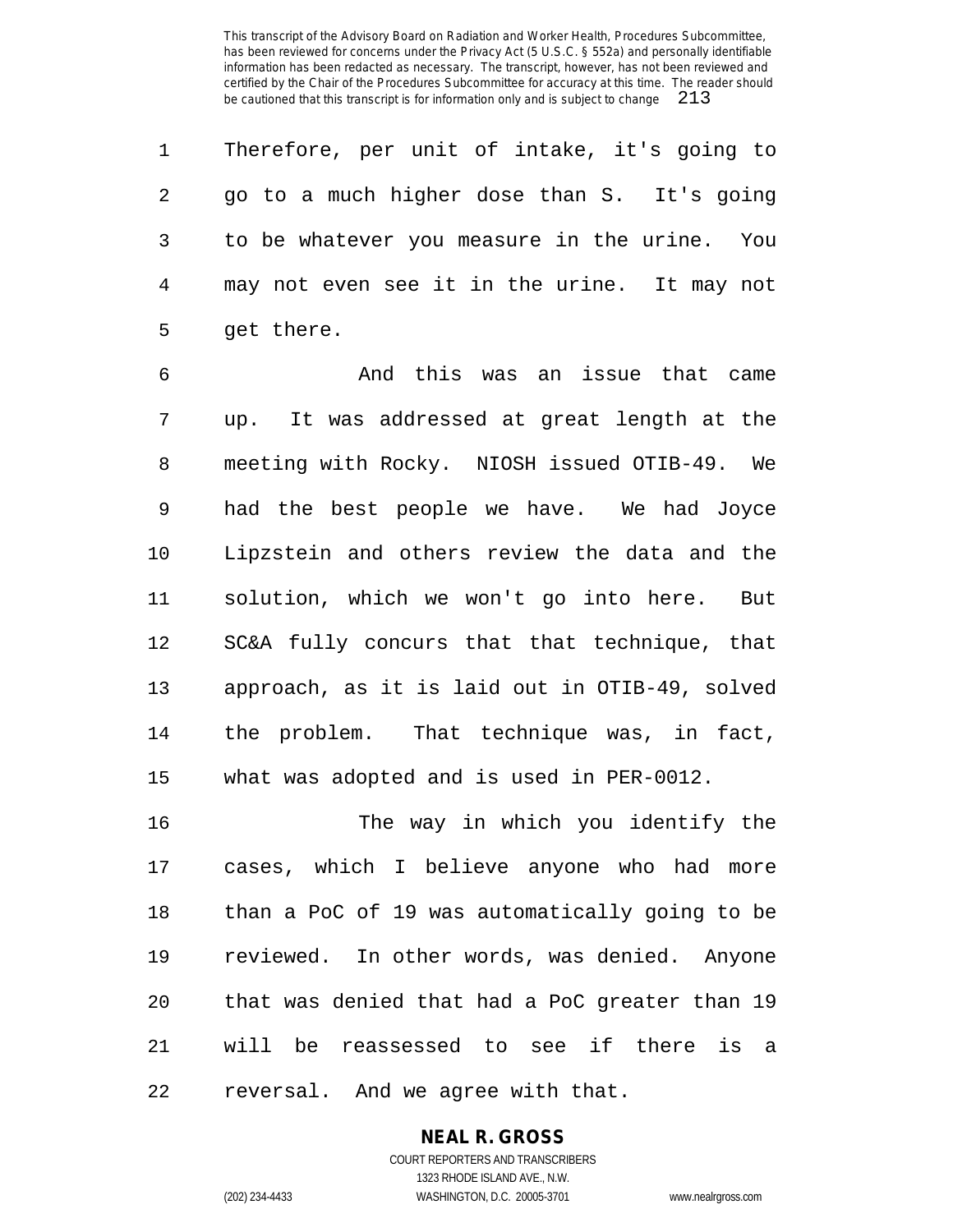| 1              | And once you reassess it, the                  |
|----------------|------------------------------------------------|
| $\overline{2}$ | technique you're going to reassess it by,      |
| 3              | namely, OTIB-49, is the correct method. So as  |
| $\overline{4}$ | far as our recommendation to this Work Group,  |
| 5              | it is that that issue be -- I mean there       |
| 6              | aren't any issues. We have no issues. We       |
| 7              | agree with it in its entirety.                 |
| 8              | The only thing we haven't done is,             |
| 9              | of course, check into cases. That is really a  |
| 10             | separate matter, actually doing some cases     |
| 11             | that will be assigned by the Dose              |
| 12             | Reconstruction Work Group.                     |
| 13             | Hans, do you think I fairly                    |
| 14             | characterized the state of affairs?            |
| 15             | DR. BEHLING: Yes. It's basically               |
| 16             | one where we have concluded that we're in full |
|                | 17 agreement with what was done. That, of      |
| 18             | course, was almost done prior to the review of |
| 19             | PER-0012, because the essential focus there    |
| 20             | was OTIB-49.                                   |
| 21             | We concur with everything. I                   |
| 22             | looked over that in the context with the       |

**NEAL R. GROSS** COURT REPORTERS AND TRANSCRIBERS 1323 RHODE ISLAND AVE., N.W.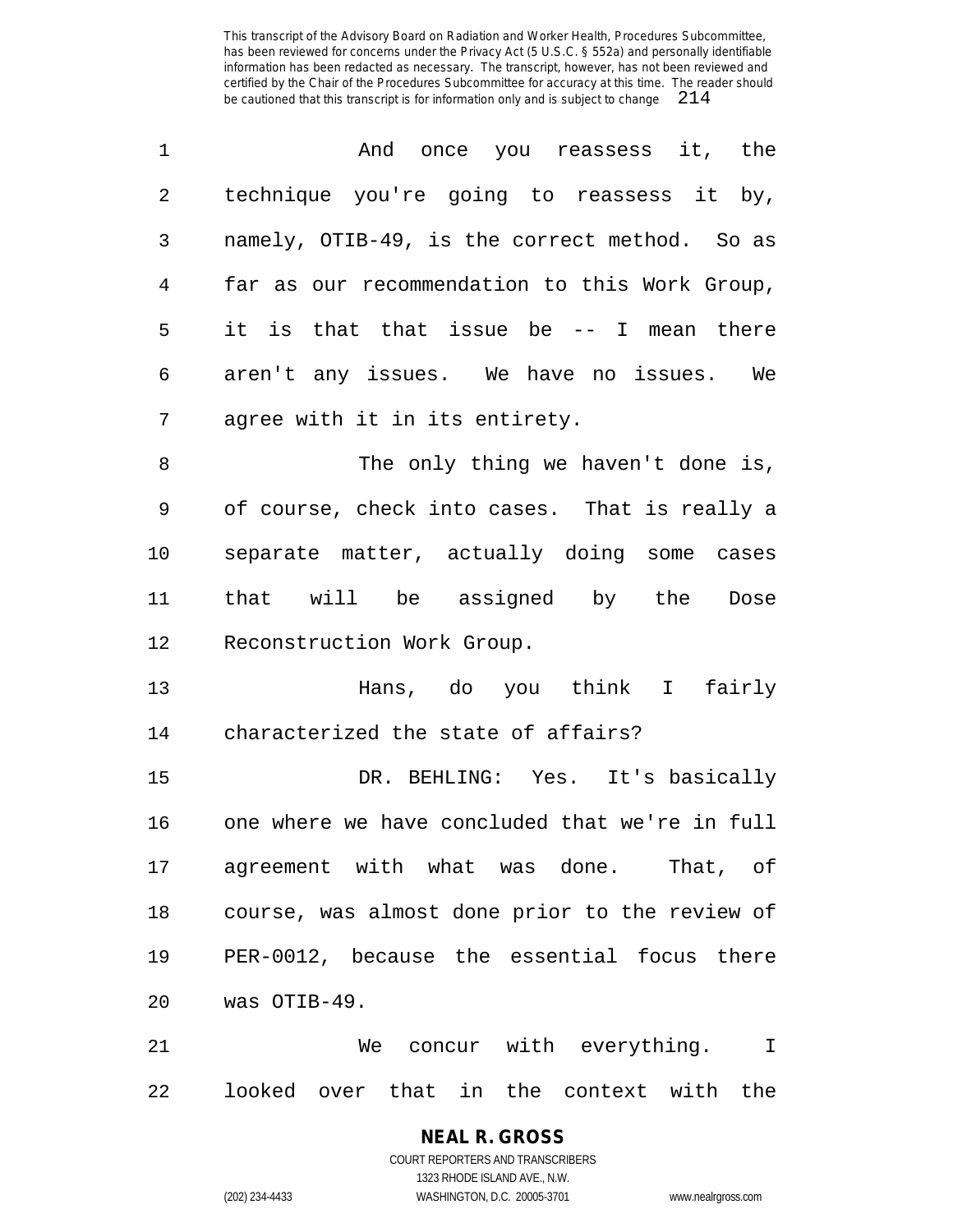review of PER-0012. And the only thing that we really felt an issue was how to select the cases and which types to collect because PER- 0012 really has multiple ways in which the dose reconstruction will take place, and it's driven by how was the original dose reconstruction done. Was it based on original data involving urinalysis, lung counts, fecal samples, and air samples? Based on those four different methods, there are 10 potential permutations by which a revised dose reconstruction may be performed.

13 So if one were to say we need to -- and that's, of course, assuming that there are any claims currently that were done by means of fecal analysis, which may not. But as an upper limit, 10 permutations are potentially available for reevaluation if there are cases that reflect those different methods. And then I talked about that in Section 5 of our review of PER-0012.

MEMBER LEMEN: Okay.

**NEAL R. GROSS** COURT REPORTERS AND TRANSCRIBERS

1323 RHODE ISLAND AVE., N.W.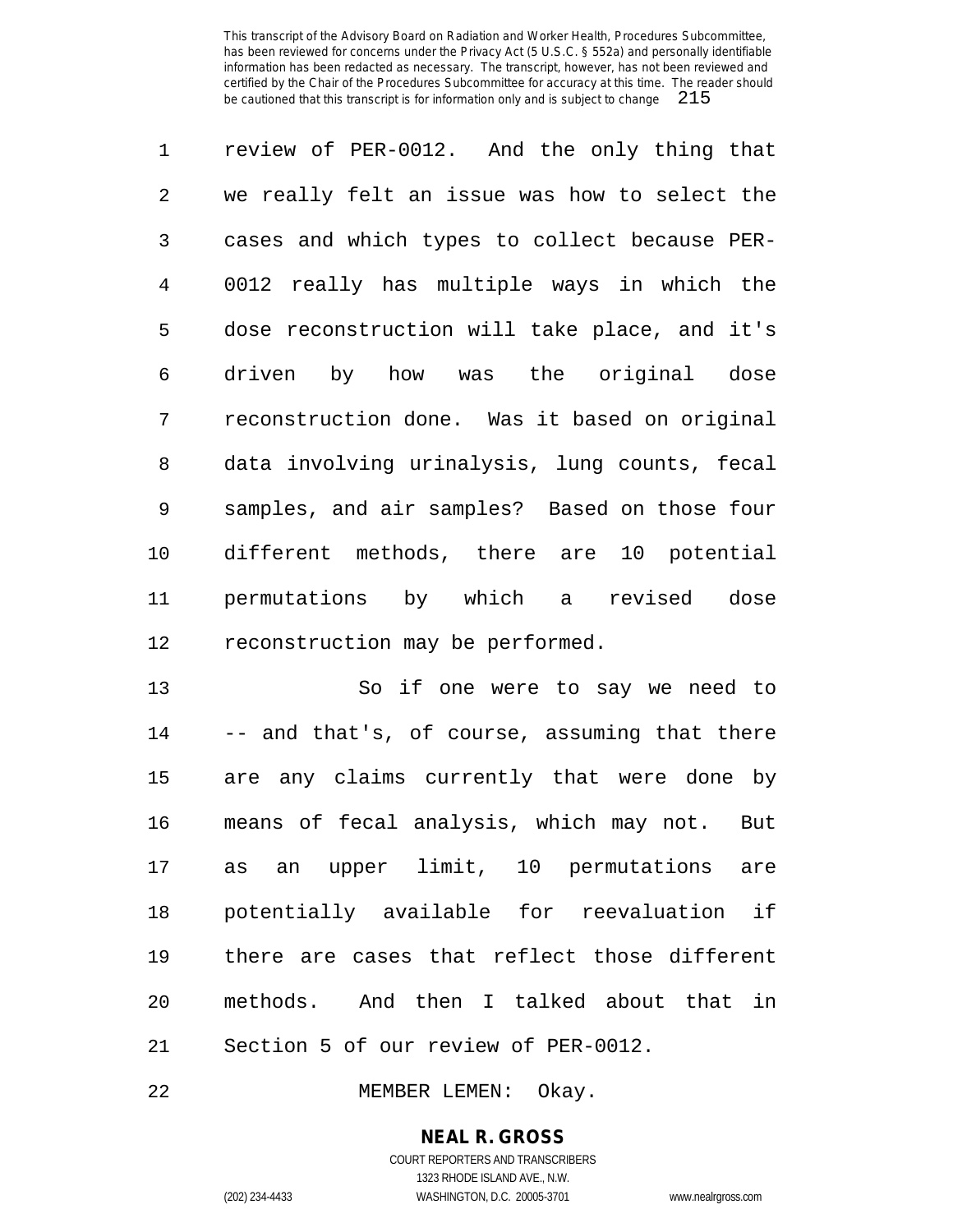| $\mathbf 1$    | CHAIR MUNN: We have --                        |
|----------------|-----------------------------------------------|
| $\overline{2}$ | MEMBER LEMEN: How do you want to              |
| 3              | leave that? Bring it up at the next meeting?  |
| 4              | CHAIR MUNN: Well, I suppose we                |
| 5              | can.                                          |
| 6              | MEMBER LEMEN: Or do you need                  |
| 7              | something quicker?                            |
| 8              | DR. MAURO: Well, with regard to               |
| 9              | both items, in other words, with regard to    |
| 10             | PER-009, there were two issues, both of which |
| 11             | I think are beyond -- both of great interest, |
| 12             | I believe, to the full Board. But, I mean, I  |
| 13             | don't know if it is something that is an      |
| 14             | issue. These two issues on PER, they need to  |
| 15             | be closed; I don't know what you want to      |
| 16             | designate them.                               |
| 17             | I think everyone agrees that they             |
| 18             | are issues of importance. In one case, it's   |

 are issues of importance. In one case, it's really a Department of Labor concern, and the other one, dealing with the smoking, is more of an overarching scientific issue that's beyond what ICRP is capable of dealing with

# **NEAL R. GROSS**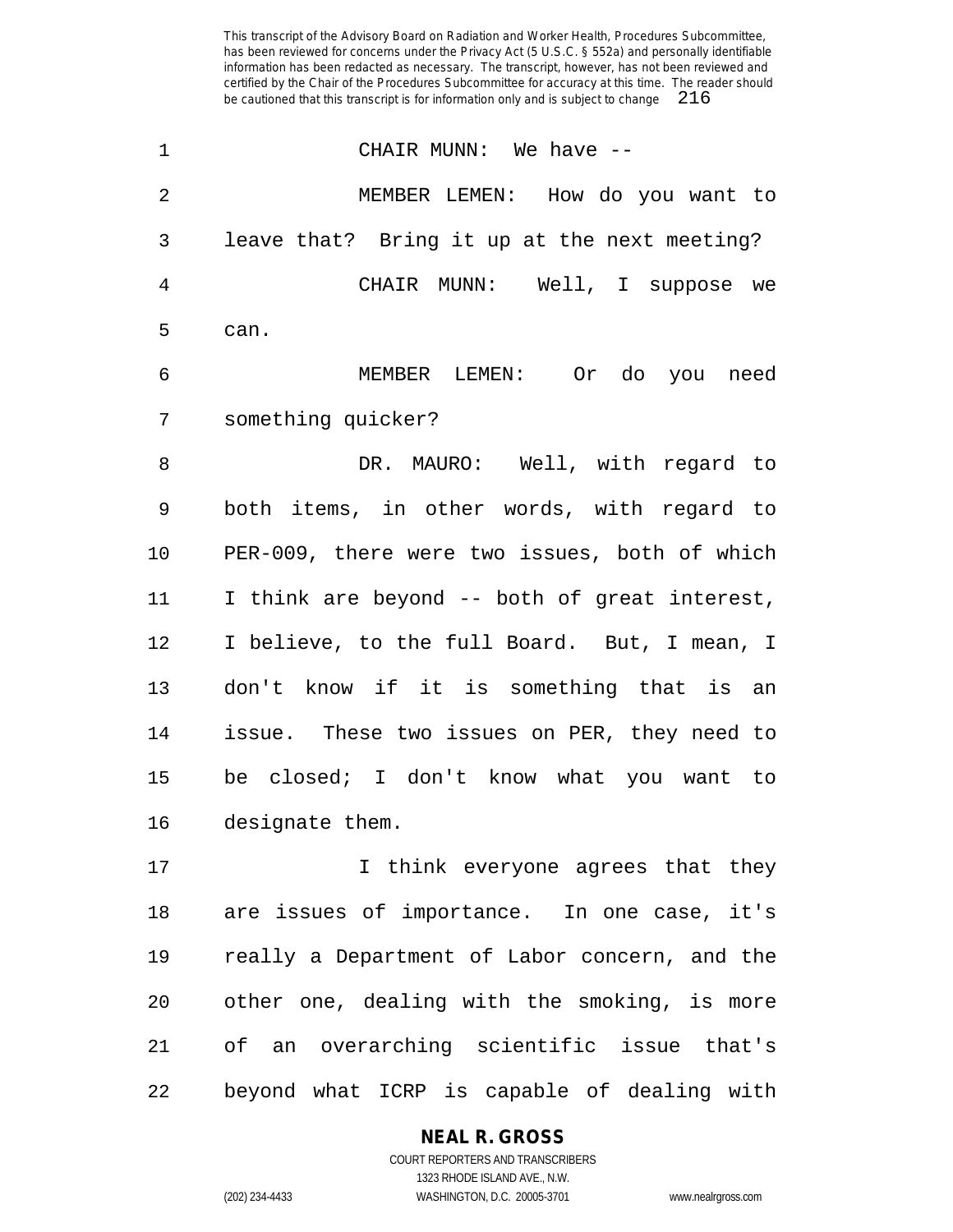today, which is a scientific issue that may warrant attention.

 So regarding PER-009, really, it's up to the Work Group on what you want to deal with that. With regard to PER-012, I think there are no issues. The only thing that is left to do is for the DR Subcommittee to pick a combination of cases so that we can review to see that, in fact, all these different, whether they're based on inhalation, based on bioassay, based on fecal sample, these are different ways in which you have to implement PER-009.

 So you want a case that represents each of those different issues, matters. So all our recommendation is, when the time comes that the DR Subcommittee is going to engage this question, that they take a look at Hans's recommendations regarding the different kinds of cases you would want to select as being representative of each of the different categories so that we get a cross-section.

## **NEAL R. GROSS**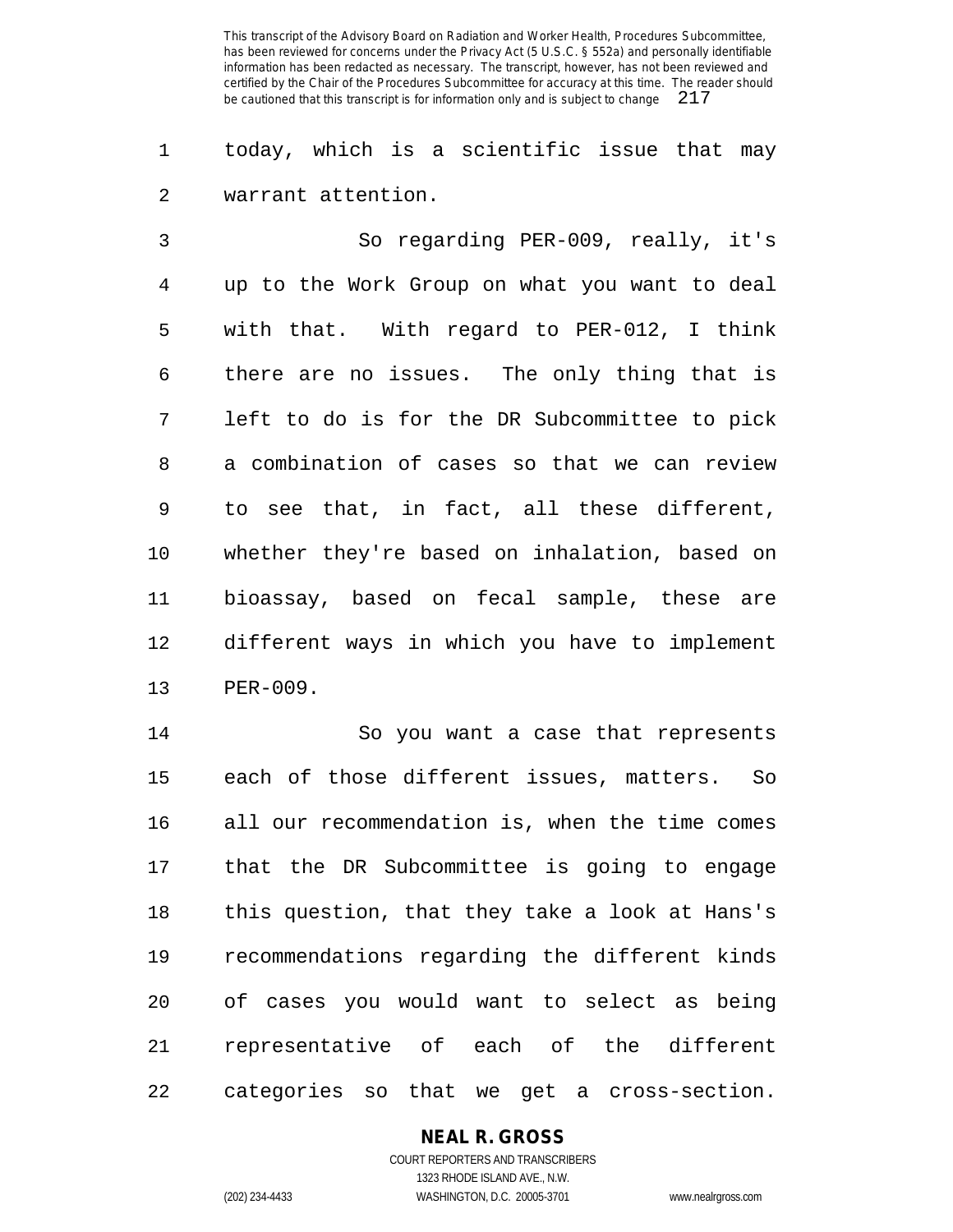| 1       | Then we would review the case and say, yes, to    |
|---------|---------------------------------------------------|
| 2       | the degree to which each case was, in fact,       |
| 3       | implemented properly.                             |
| 4       | CHAIR MUNN: PER-009?                              |
| 5       | DR. MAURO: That would be PER-012.                 |
| 6       | On PER-009, I don't know if there's very much     |
| 7       | for us to do even case-wise because the           |
| 8       | issues, you know, we could check to see that      |
| 9       | cases could be picked for PER-009, and we         |
| $10 \,$ | could, of course, check to see that they had      |
| 11      | implemented their procedure the way they said     |
| 12      | they would. Of course, that's what we're          |
| 13      | supposed to do.                                   |
| 14      | MEMBER LEMEN: You would pick,                     |
| 15      | $check --$                                        |
| 16      | DR. MAURO: No, these are picked                   |
| 17      | $by$ --                                           |
| 18      | The<br>MR.<br>MARSCHKE:<br>Dose                   |
| 19      | Reconstruction Subcommittee.                      |
| 20      | DR.<br>the<br>MAURO:<br>DR                        |
| 21      | Subcommittee.                                     |
| 22      | would<br>still<br>Yes,<br>guess<br>I.<br>SO<br>we |

**NEAL R. GROSS** COURT REPORTERS AND TRANSCRIBERS 1323 RHODE ISLAND AVE., N.W.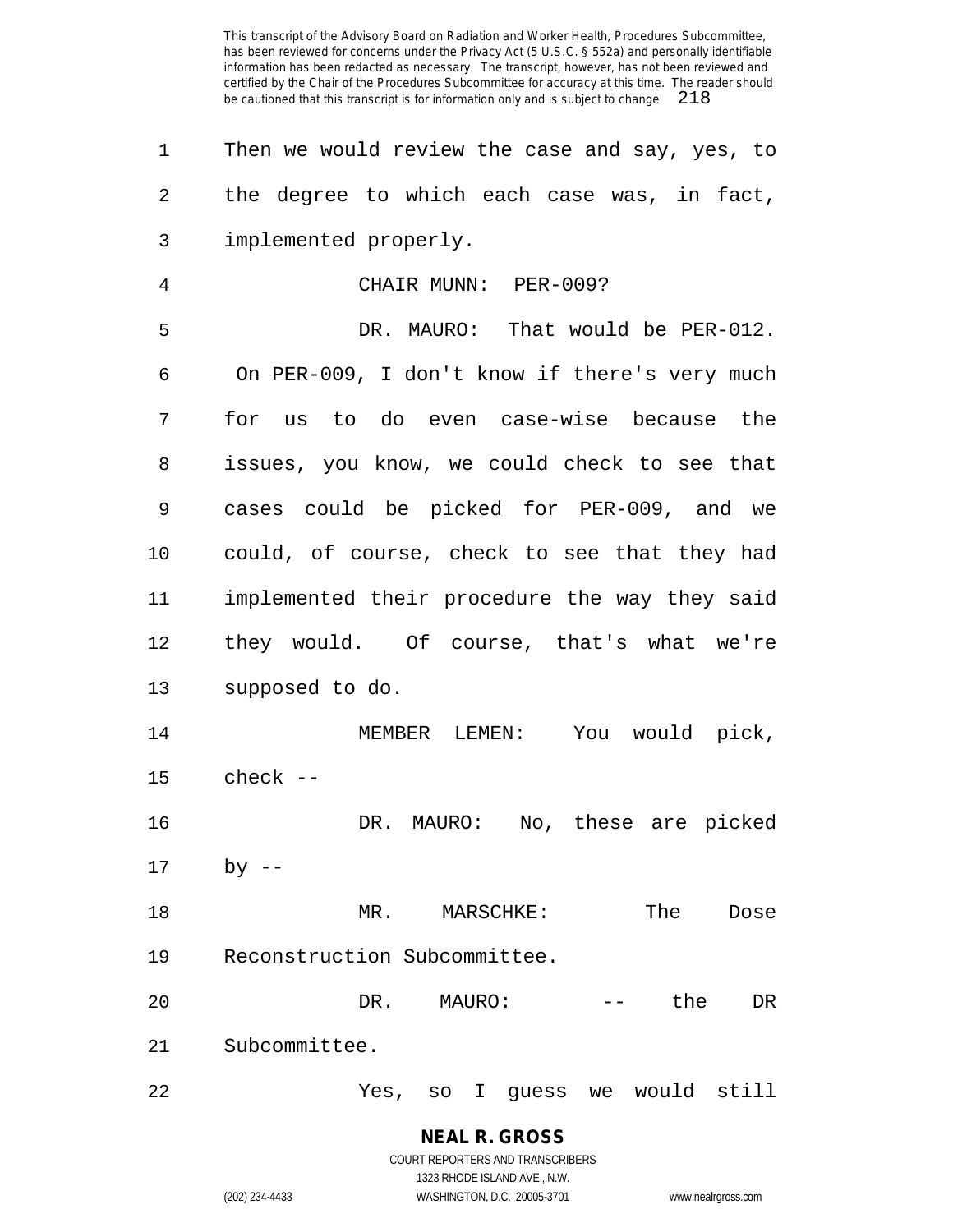| 1  | have to do that.                               |
|----|------------------------------------------------|
| 2  | CHAIR MUNN: Yes.                               |
| 3  | DR. MAURO: But as far as issues,               |
| 4  | see, there are --                              |
| 5  | MR. MARSCHKE: Well, there's no                 |
| 6  | issues.                                        |
| 7  | DR. MAURO: There are no issues.                |
| 8  | MR. MARSCHKE: Technical issues,                |
| 9  | there are no technical issues with this Board  |
| 10 | through this Subcommittee to review and to act |
| 11 | on, on either of these.                        |
| 12 | CHAIR MUNN: Now my question would              |
| 13 | be has there been any interaction at all with  |
| 14 | the Department of Labor relative to the code.  |
| 15 | DR. ULSH: No, not that I'm aware               |
| 16 | of.                                            |
| 17 | CHAIR MUNN: Okay.                              |
| 18 | MR. HINNEFELD: Relative to --                  |
| 19 | DR. ULSH: The ICD codes.                       |
| 20 | CHAIR MUNN: The ICD codes.                     |
| 21 | MR. HINNEFELD: Not that I'm aware              |
| 22 | of, no.                                        |

**NEAL R. GROSS** COURT REPORTERS AND TRANSCRIBERS

1323 RHODE ISLAND AVE., N.W. (202) 234-4433 WASHINGTON, D.C. 20005-3701 www.nealrgross.com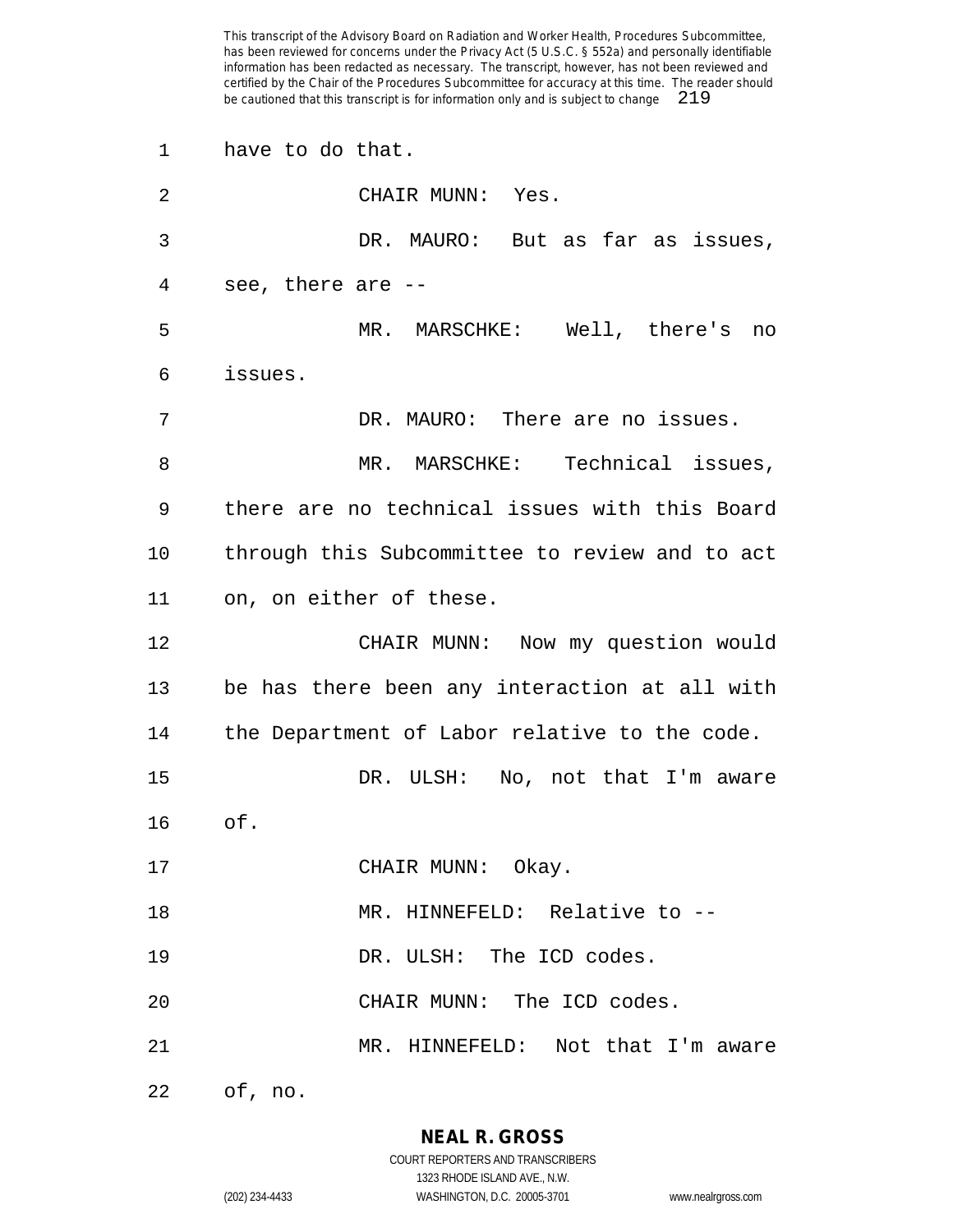| 1  | CHAIR MUNN: Is it your position                |
|----|------------------------------------------------|
| 2  | that such an interaction needs to occur?       |
| 3  | DR. MAURO: Our recommendation to               |
| 4  | the Work Group is that we do believe there are |
| 5  | some residual issues regarding the cell line   |
| 6  | that is selected for dose reconstruction, the  |
| 7  | way in which it is being done. So we still     |
| 8  | have some concerns, you know, that go beyond   |
| 9  | NIOSH.                                         |
| 10 | DR. ULSH: I don't think we're in               |
| 11 | complete agreement.                            |
| 12 | DR. MAURO: And we may not be. So               |
| 13 | we may have to have more discussion on that.   |
| 14 | DR. ULSH: Well, there are two                  |
| 15 | questions. One, is this something that the     |
| 16 | Board should take up or is it beyond our       |
| 17 | purview? And if the answer is yes, it is       |
| 18 | something we should take up, you have to be    |
| 19 | aware that I don't think NIOSH and SC&A are in |
| 20 | complete accordance on the technical issue.    |
| 21 | CHAIR MUNN: I understand.<br>$\mathbf I$       |
| 22 | understand.                                    |

**NEAL R. GROSS** COURT REPORTERS AND TRANSCRIBERS 1323 RHODE ISLAND AVE., N.W.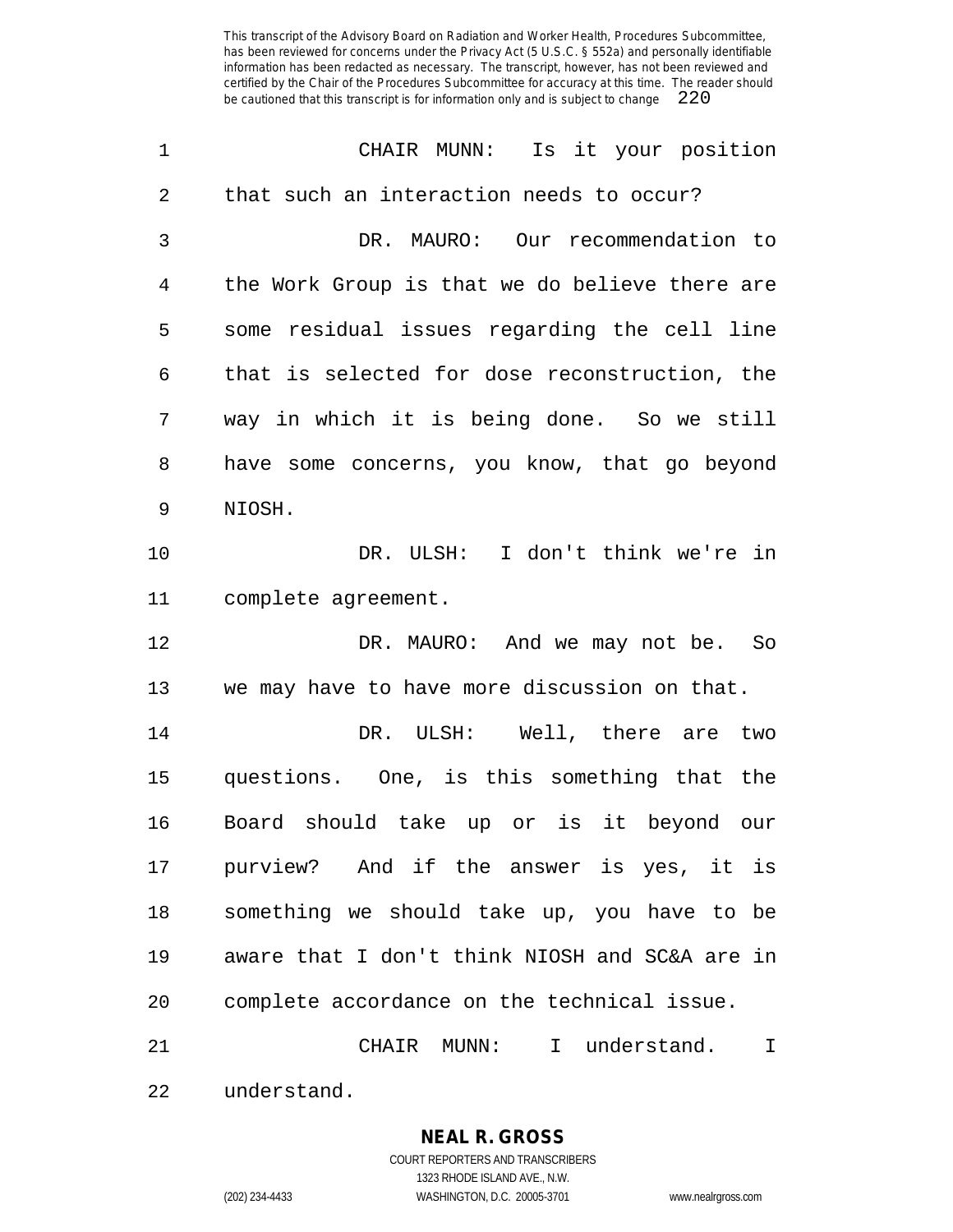DR. ULSH: There's a few questions there.

 MR. HINNEFELD: I think, I guess from our perspective, that the cell line, as I recall, Brant, really doesn't strictly enter into our determination. Is that true?

 DR. ULSH: That is true. I think where we differ is -- well, since Hans is on the line, he can speak to SC&A's position if I don't get it right. But it's our position that the ability to differentiate between Hodgkin's and non-Hodgkin's lymphoma has existed for, well, not centuries, but certainly decades, all the way back to the early part of this century.

 I don't think that SC&A is in agreement with that position. So that's kind of where the disagreement --

 DR. MAURO: So there might be more to talk about.

 DR. ULSH: If we decide that that is something that we should be talking about,

> **NEAL R. GROSS** COURT REPORTERS AND TRANSCRIBERS

> > 1323 RHODE ISLAND AVE., N.W.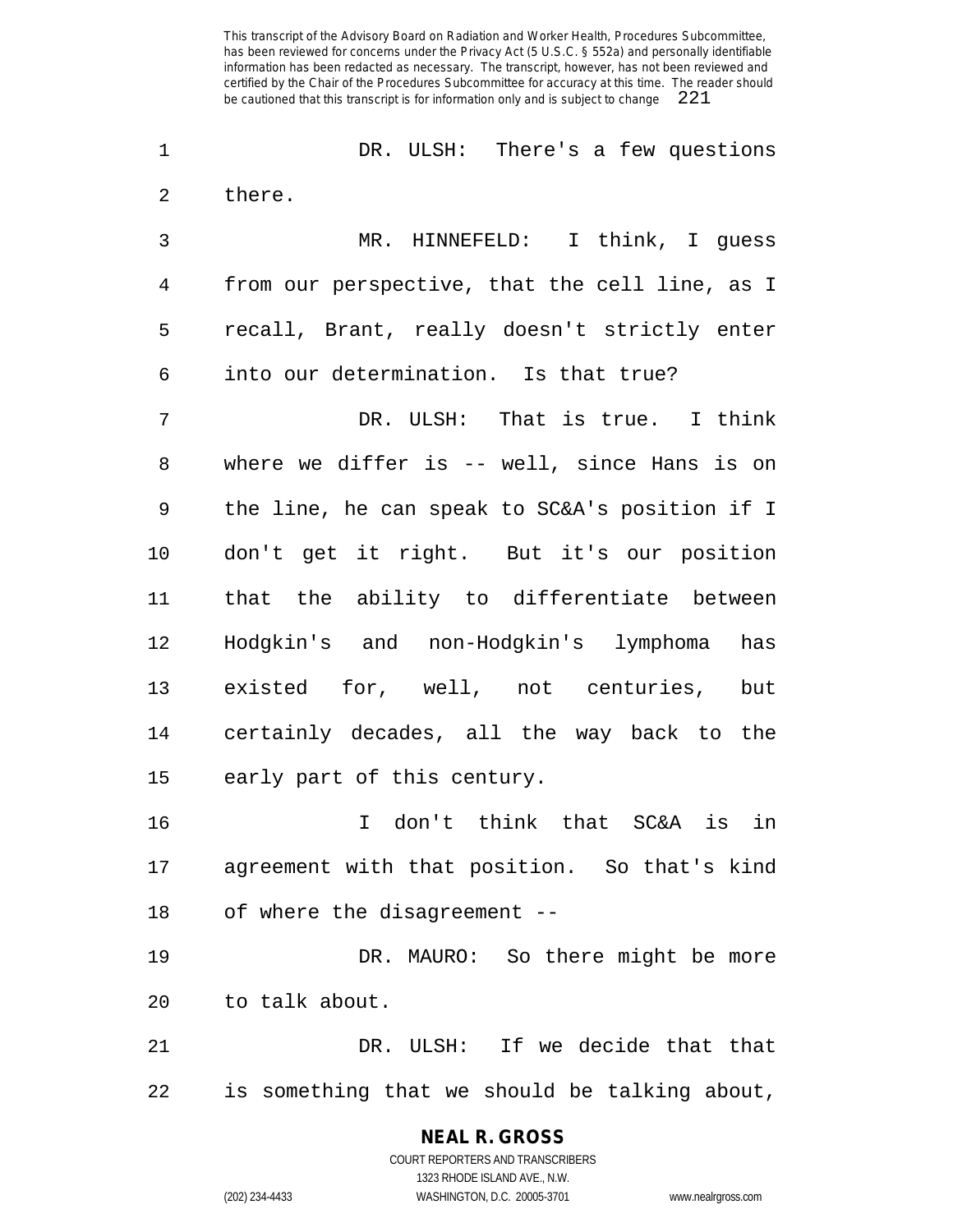has been reviewed for concerns under the Privacy Act (5 U.S.C. § 552a) and personally identifiable information has been redacted as necessary. The transcript, however, has not been reviewed and certified by the Chair of the Procedures Subcommittee for accuracy at this time. The reader should be cautioned that this transcript is for information only and is subject to change then, yes, there would be. DR. MAURO: I just wanted Dr. Lemen to hear that. MEMBER LEMEN: I want to look at it -- DR. MAURO: Thank you. 7 MEMBER LEMEN: -- from my perspective. CHAIR MUNN: We will see how much -- 11 MEMBER LEMEN: Thank you. Sorry I have to leave. CHAIR MUNN: No, it's quite all right. We'll see how much discussion needs to take place. I wonder if it needs to take place in this group or whether there needs to be technical discussion that goes on before we do. It may be wise for us to make sure that we have a clear understanding in this group of what the differences in position are before we start.

This transcript of the Advisory Board on Radiation and Worker Health, Procedures Subcommittee,

### **NEAL R. GROSS**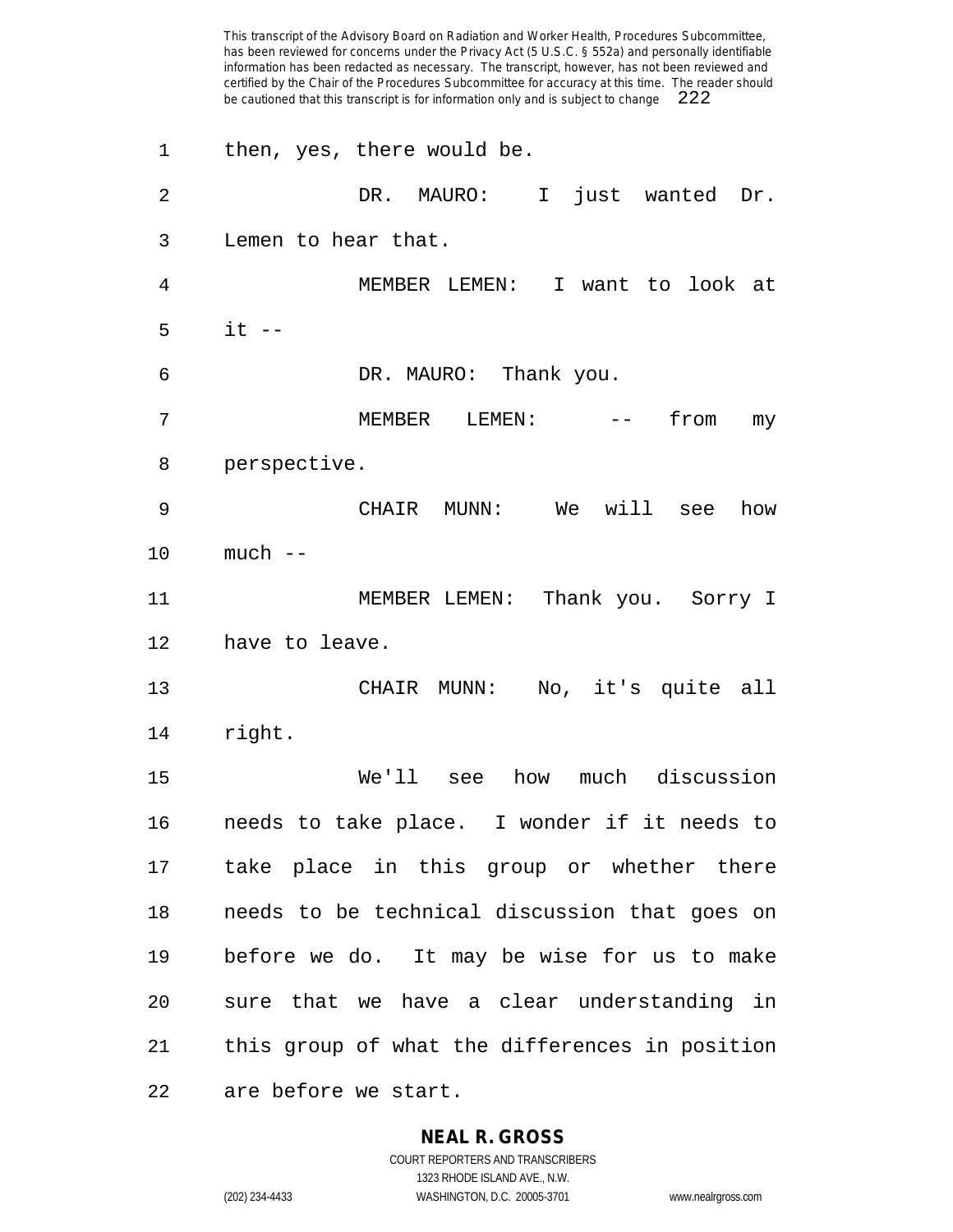| 1  | DR. MAURO: I mean we could engage            |
|----|----------------------------------------------|
| 2  | in that right now, or if you wanted to save  |
| 3  | that for a conference call --                |
| 4  | MR. KATZ: We could do it on the              |
| 5  | record. I don't know why --                  |
| 6  | DR. MAURO: Do you want to do it              |
| 7  | right now? We can do it.                     |
| 8  | Hans? We didn't really explore.              |
| 9  | CHAIR MUNN: Right.                           |
| 10 | DR. MAURO: What is the place                 |
| 11 | where we disagree?                           |
| 12 | Quite frankly, I'm<br>not<br>in<br>a         |
| 13 | position to clearly articulate that. Hans is |
| 14 | in a much better position to do that.        |
| 15 | CHAIR MUNN: Are we in a position             |
| 16 | to discuss it?                               |
| 17 | DR. BEHLING: Well, if I can just             |
| 18 | very, very briefly summarize the issue,      |
| 19 | pathology is, obviously, a dynamic science,  |
| 20 | like all sciences. In days past, the         |
| 21 | pathologists who may have been tasked with   |
| 22 | identifying a cancer cell line was<br>very   |

**NEAL R. GROSS**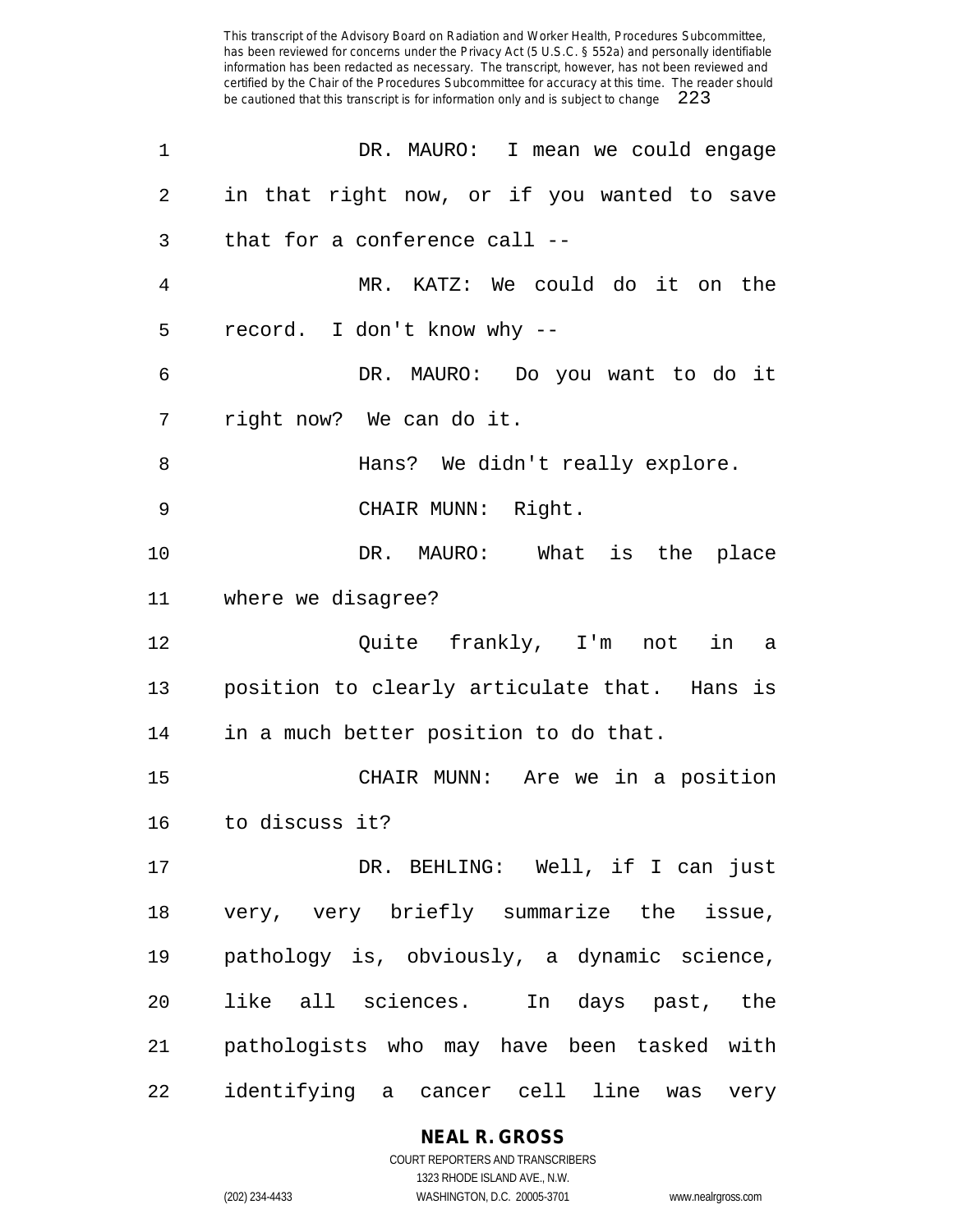| $\mathbf{1}$   | limited in years past or certainly a lot more |
|----------------|-----------------------------------------------|
| $\overline{2}$ | limited than they are today.<br>And the       |
| 3              | pathologist in days past was principally      |
| 4              | limited to optical inspection of a tissue     |
| 5              | sample, a biopsy sample, through a light      |
| 6              | microscope. And of course, there are          |
| 7              | limitations to that procedure.                |

 Today much of that is, first of all, maybe the optical examination of a slide that contains a tissue biopsy sample is something that's still being done, but is clearly not the only way by which the final diagnosis is made. There are immunological examinations, serological tests, and plenty of other tests.

 Certainly this is not my area of expertise, either, but I'm aware of the fact that the science has certainly mushroomed, especially in the nineties, immunologically speaking.

 I was involved up until the early eighties as an immunologist. That was my

### **NEAL R. GROSS** COURT REPORTERS AND TRANSCRIBERS

1323 RHODE ISLAND AVE., N.W. (202) 234-4433 WASHINGTON, D.C. 20005-3701 www.nealrgross.com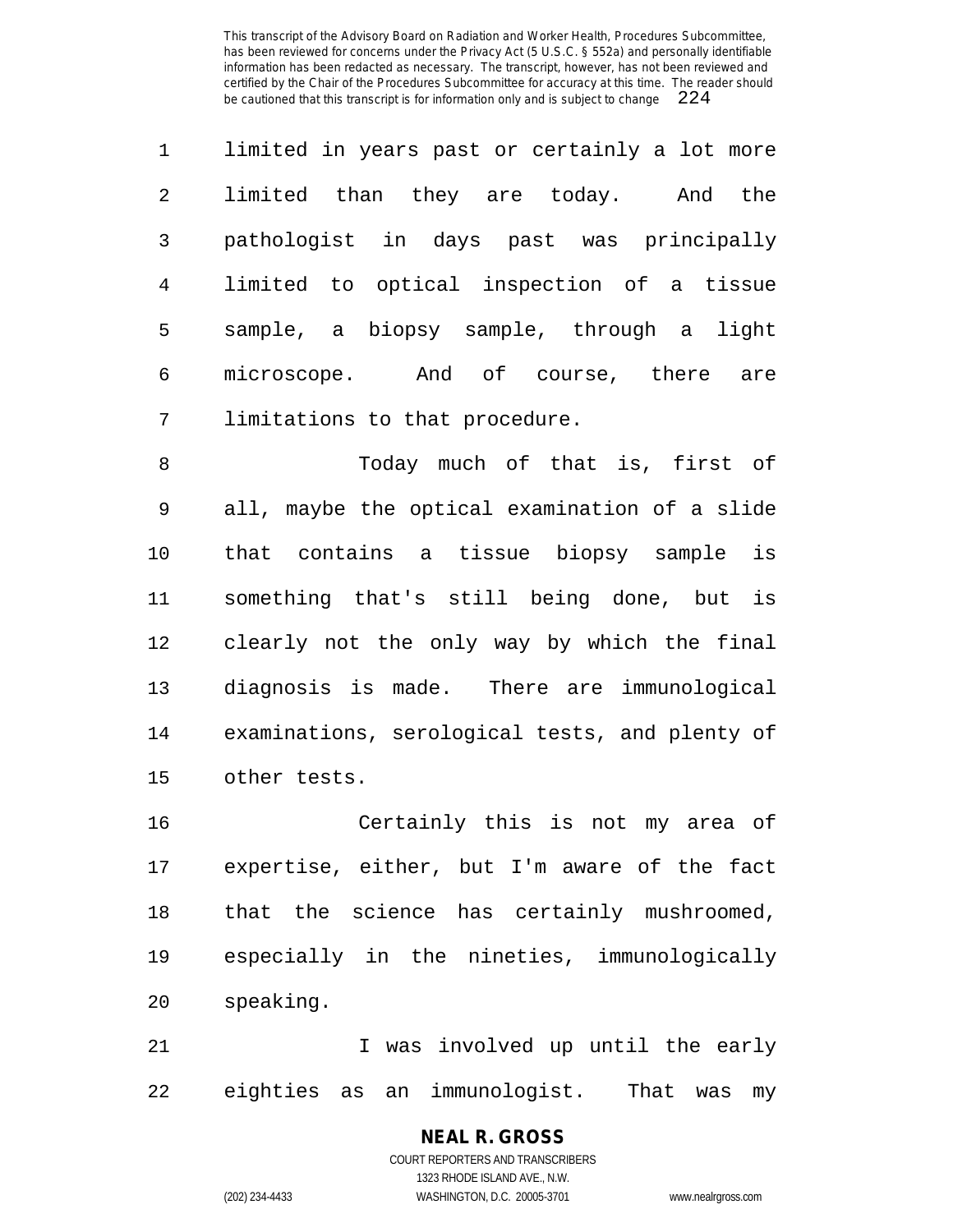former life. Obviously, there's a tremendous expansion in ability to identify cell lines today that didn't exist in the sixties, seventies, or eighties, or even maybe up to the nineties.

 So when you have a case that was diagnosed, let's say, in the 1970s, and you're at this point trying to determine what was the cell line, you may or may not be in a position to make that determination with any high degree of accuracy. Again, this is something 12 that may or may not be solvable.

 CHAIR MUNN: It sounds to the uninitiated as if there's some wishful thinking with regard to applying current knowledge to past medical practices and past identifiers that we probably can't change.

18 DR. BEHLING: No.

 DR. MAURO: Okay, Hans, go ahead. DR. BEHLING: About the only thing we can do is to, in instances where there is some measure of doubt, is to default to a

**NEAL R. GROSS**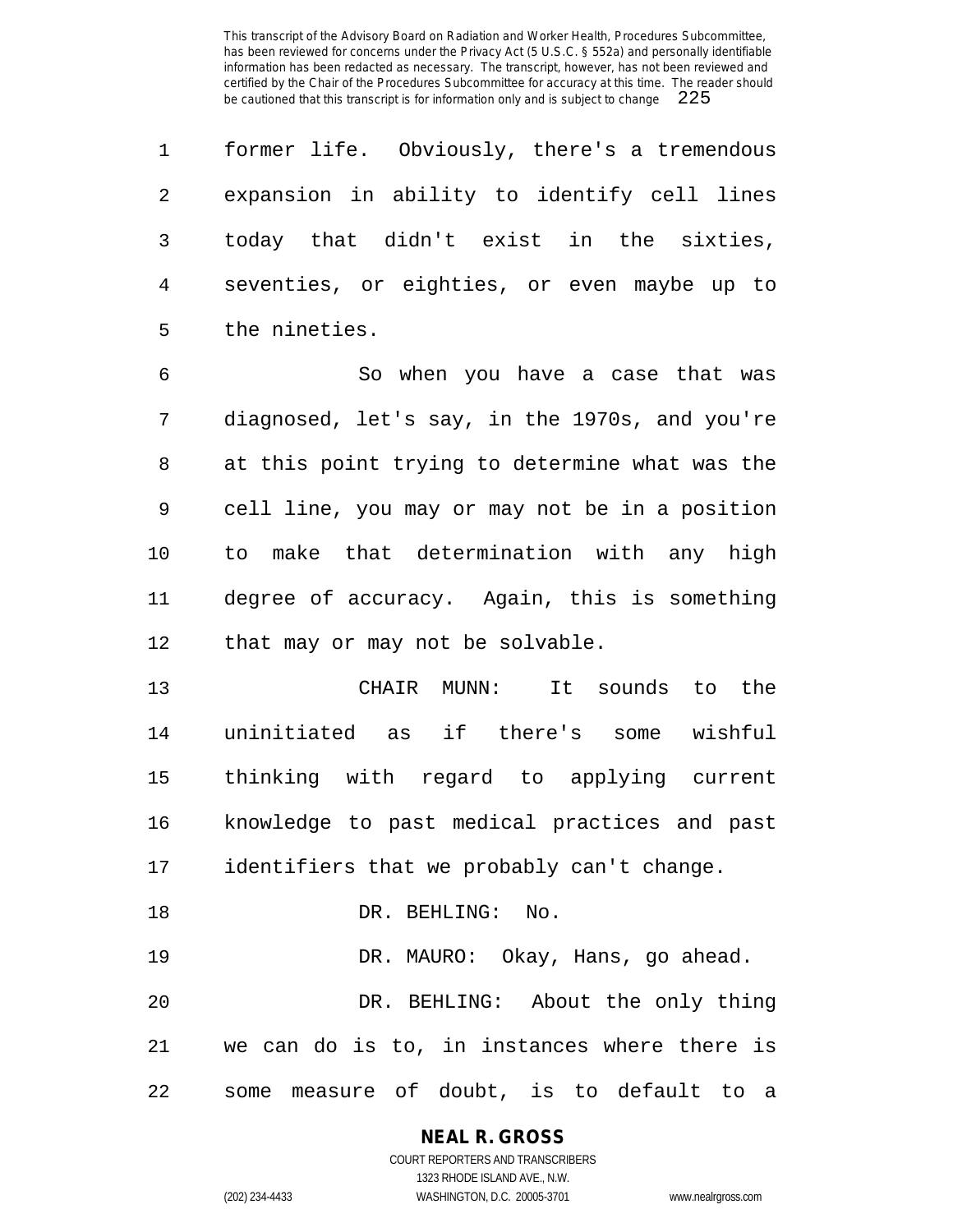claimant-favorable assumption that would give the benefit of the doubt to a claimant.

 CHAIR MUNN: Well, I think the question being as it is, it seems to me that it would be only fair for us to give NIOSH an opportunity to think about what we have discussed here and for us to have this discussion at our next meeting, when it might be easier for all concerned to better identify where the differences of opinion are. Is that reasonable or do we need to go ahead with it?

 DR. ULSH: In fact, we've had this discussion. John, when you referred to, I think, the 2008 transcript, I thought you referred to it as a meeting of this Subcommittee, but are you talking about that conference call that we had with you all? Or is that something different?

 DR. MAURO: There were two. One was a face-to-face, and then there was a conference call.

DR. ULSH: Okay.

**NEAL R. GROSS** COURT REPORTERS AND TRANSCRIBERS 1323 RHODE ISLAND AVE., N.W.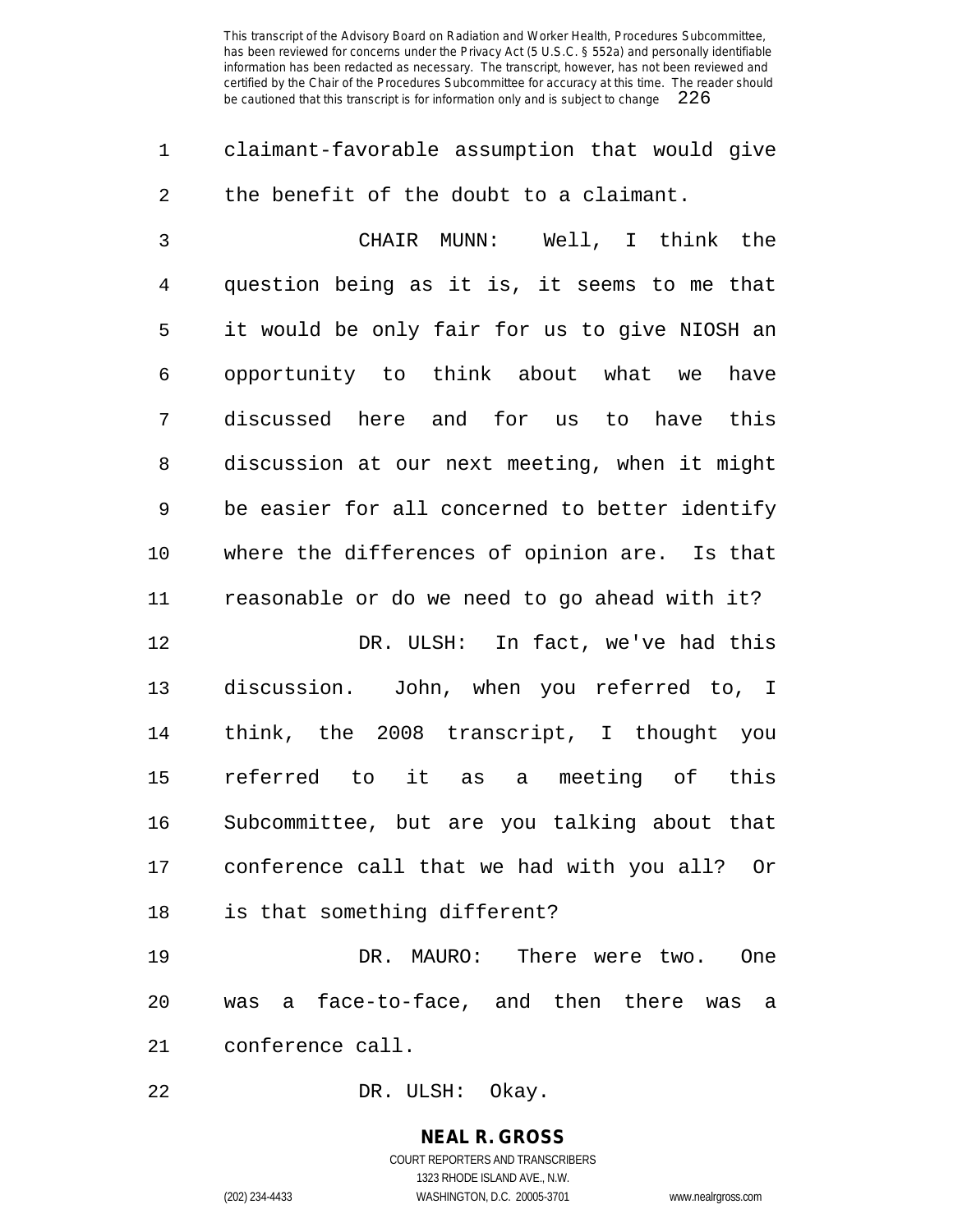| $\mathbf 1$    | DR. MAURO: I don't know the exact              |
|----------------|------------------------------------------------|
| $\overline{2}$ | dates. We picked it up and read that stuff.    |
| 3              | But you know what I have to say?               |
| 4              | You were beginning to explain before why you   |
| 5              | feel that the way in which you approached the  |
| 6              | problem does, in fact, do the thing that Hans  |
| 7              | just said. You select the cancer that does     |
| 8              | give the benefit of the doubt. I mean, if      |
| 9              | that's done, then maybe you are already doing  |
| 10             | what we are recommending.                      |
| 11             | DR. ULSH: Okay. Well, it's not                 |
| 12             | quite that simple.                             |
| 13             | DR. MAURO: Well, okay. I'm sure.               |
| 14             | DR. ULSH: What I would encourage               |
| 15             | Subcommittee to do, if you have an<br>the      |
| 16             | interest in this topic, is to examine where we |
| 17             | are. So take a look at the starting document,  |
| 18             | which was a TIB. It was an OTIB that was       |
| 19             | written that assigns the target organs for     |
| 20             | lymphoma, for lymphatic cancer. But,           |
| 21             | unfortunately, I cannot remember which number  |
| 22             | that was. Start there. Look at SC&A's review   |

**NEAL R. GROSS**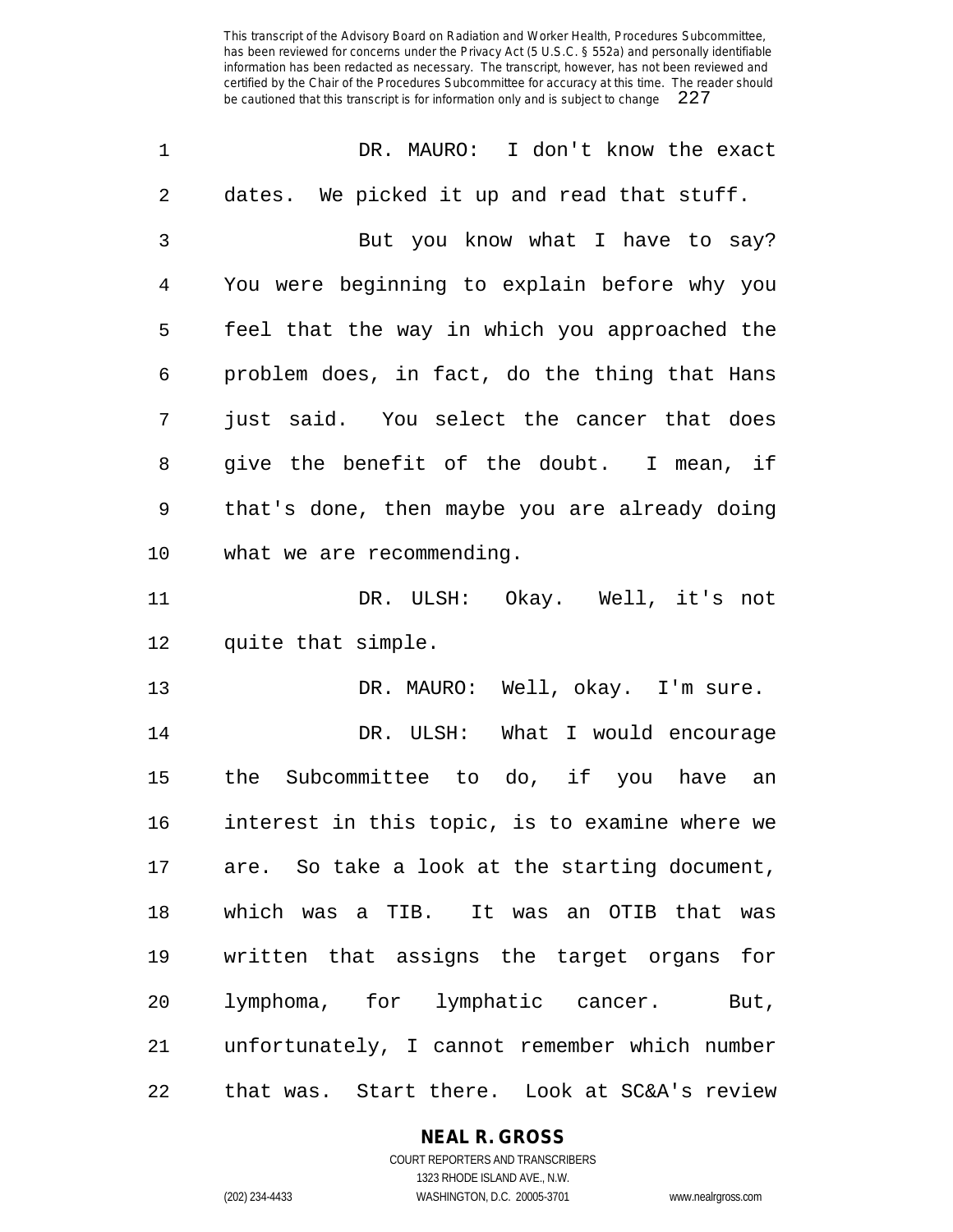| $\mathbf 1$    | of that document. That will tell you where    |
|----------------|-----------------------------------------------|
| $\overline{2}$ | they're coming from, and I think that there's |
| 3              | probably some minutes available from that     |
| 4              | conference call that we had, right?           |
| 5              | CHAIR MUNN: The conference call               |
| 6              | is the April 2nd reference. It was about PER- |
| 7              | 009.                                          |
| 8              | DR. MAURO: Wasn't there a                     |
| 9              | meeting, a face-to-face also?                 |
| 10             | MR. MARSCHKE: This is the Work                |
| 11             | Group meeting that was -- it was this Work    |
| 12             | Group, Procedures Review.                     |
| 13             | I don't think so, because I                   |
| 14             | remember sitting in this --                   |
| 15             | DR. MAURO: Sitting down, right.               |
| 16             | MR. MARSCHKE: -- sitting here and             |
| 17             | listening to this.                            |
| 18             | DR. MAURO: So it was a conference             |
| 19             | call. I think it was later in the month there |
| 20             | was a conference call.                        |
| 21             | April 2nd was<br>CHAIR MUNN:<br>the           |
| 22             | conference call.                              |

# **NEAL R. GROSS**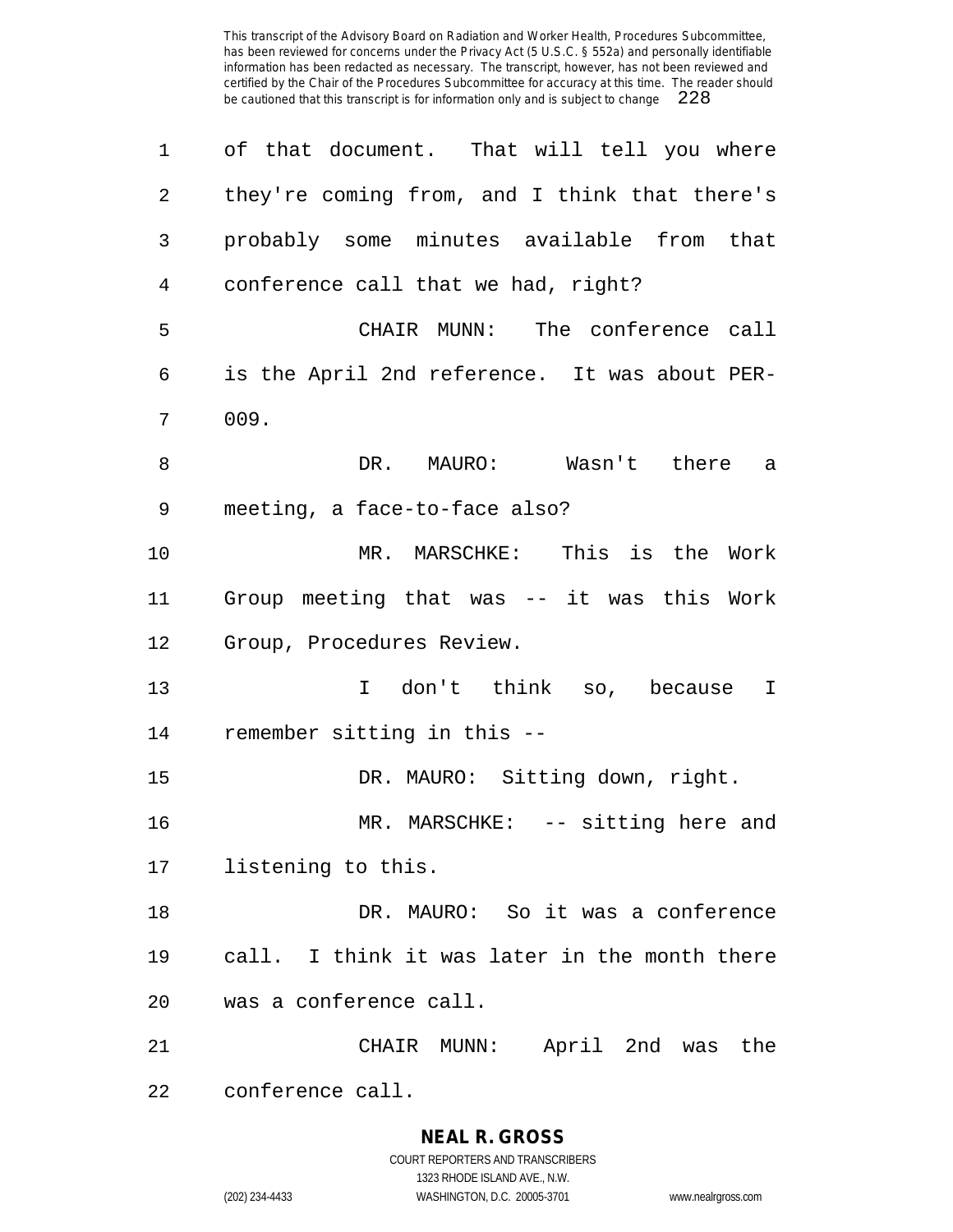1 MR. MARSCHKE: Then we had -- DR. MAURO: April 2nd you had the conference call? MR. MARSCHKE: It indicates that it was -- oh, no, it was held telephonically. I'm sorry. CHAIR MUNN: And Brant was the principal. DR. ULSH: Okay. Well, I must have been there then. (Laughter.) 12 MR. HINNEFELD: Brant, excuse me. Which, the TIB about target organs? Was that ours or ORAU's? DR. ULSH: I believe it is ORAU's. So I guess what I would recommend is we've already had extensive discussions along these lines. If this is something that you're interested in, I would recommend reviewing these source documents to see what it is that we've already discussed.

Now, John, I mean just to kind of

**NEAL R. GROSS** COURT REPORTERS AND TRANSCRIBERS

1323 RHODE ISLAND AVE., N.W. (202) 234-4433 WASHINGTON, D.C. 20005-3701 www.nealrgross.com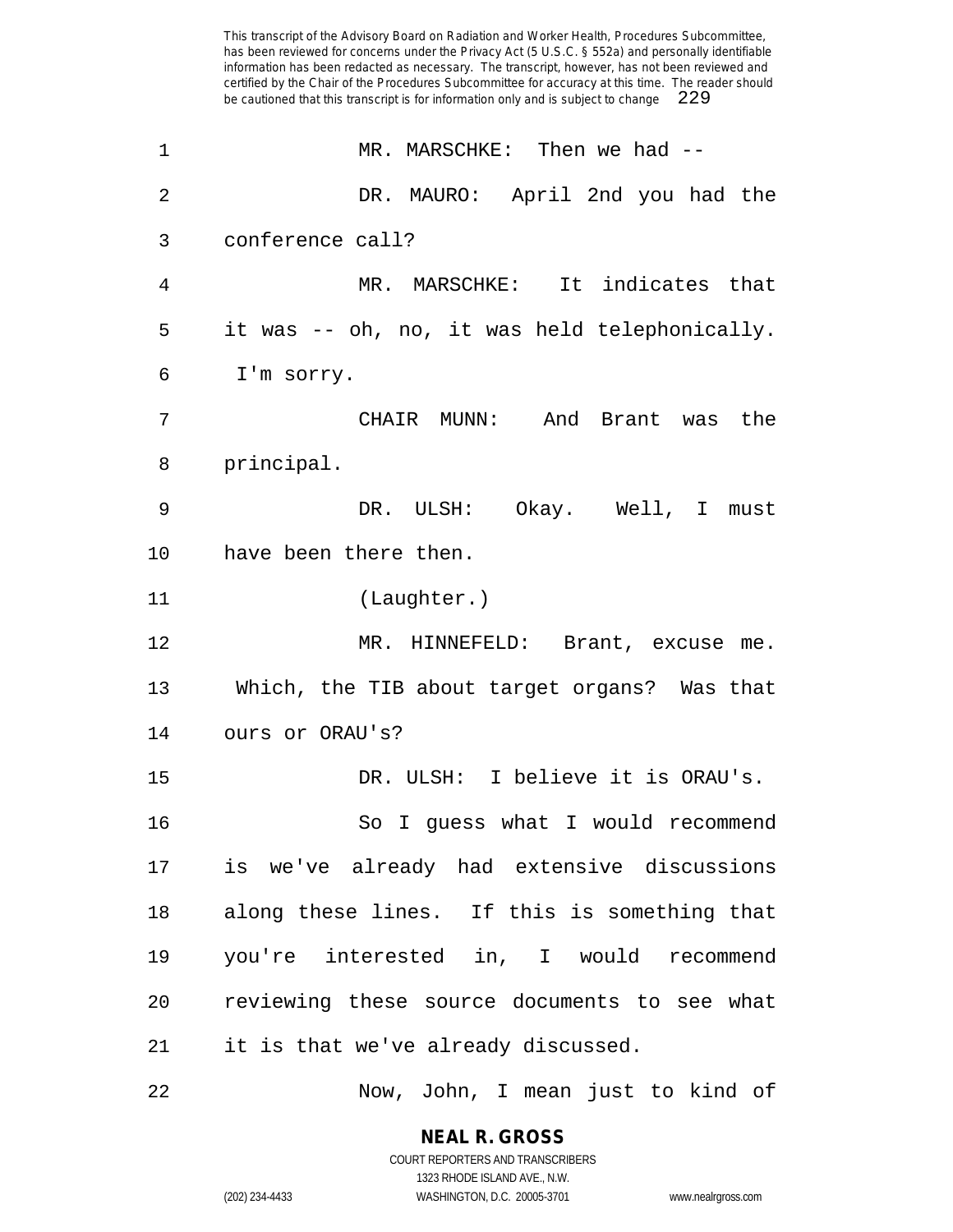| $1 \qquad \qquad$ | quickly summarize what our current position    |
|-------------------|------------------------------------------------|
| $\overline{2}$    | is, Hans was mentioning the different          |
| $\mathbf{3}$      | immunological procedures that are available    |
| 4                 | You can immunologically stain cell<br>now.     |
| 5                 | surface markers and determine cell lines. And  |
|                   | 6 of course, you couldn't do that decades ago. |

 But our position is that that's not the way you differentiate between Hodgkin's and non-Hodgkin's lymphoma. Even though they're both called lymphoma, they're very, very different in terms of their origin.

 Again, just like Hans, I'm not a pathologist, either. So we referred the matter to a Board-certified hematologist and got his opinion on it.

 I guess there's morphological differences. There's just a lot of differences between Hodgkin's and non- Hodgkin's lymphoma. For a Hodgkin's lymphoma, we treat it as if it is the site of occurrence. Wherever you find whatever lymph node that tumor occurs in, that is the site of

## **NEAL R. GROSS**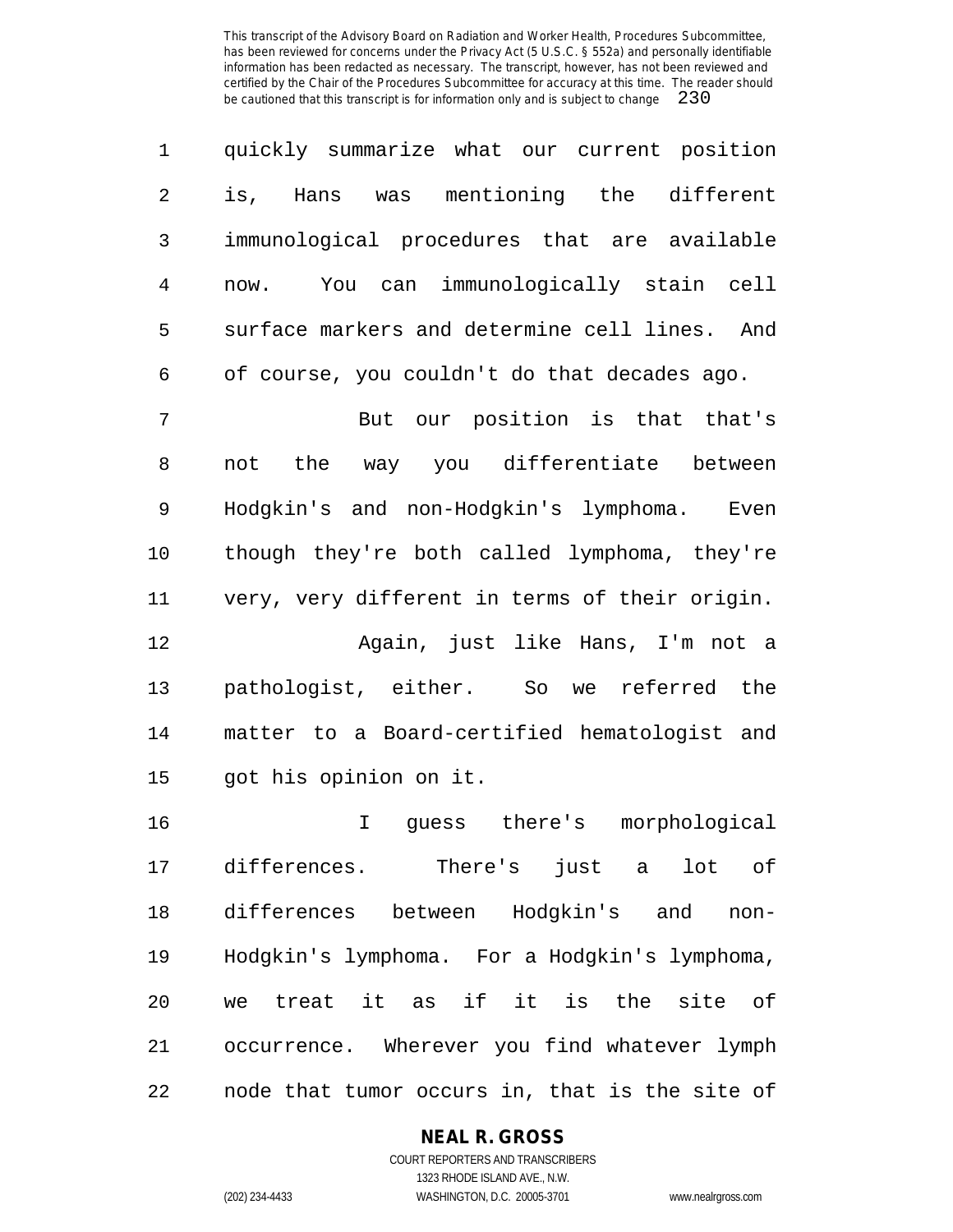origin for that tumor.

| 2       | That's very different from the way            |
|---------|-----------------------------------------------|
| 3       | that we treat a non-Hodgkin's lymphoma, which |
| 4       | is more systematic. It could have started in  |
| 5       | the lung, and you wind up finding it in the   |
| 6       | inguinal lymph nodes or the pelvic lymph      |
| 7       | nodes, anywhere, because it is moving. It     |
| 8       | travels around. So you can't make the         |
| 9       | assumption that the site where you find the   |
| $10 \,$ | tumor is where it actually started.           |
| 11      | CHAIR MUNN: Yes, you said that                |
| 12      | right here.                                   |
| 13      | DR. MAURO: So for non-Hodgkin's               |
| 14      | lymphoma, where you don't know where the home |
| 15      | organ is, you assume the worst.               |
| 16      | DR. ULSH: We assume the worst.                |
| 17      | So then for the<br>DR. MAURO:                 |
| 18      | Hodgkin's lymphoma, that's at play here; is   |
| 19      | that where we are?                            |
| 20      | It's Hodgkin's<br>DR. ULSH:                   |
| 21      | lymphoma, and I think there might be a couple |
| 22      | of minor cats-and-dogs types that fall under  |

## **NEAL R. GROSS**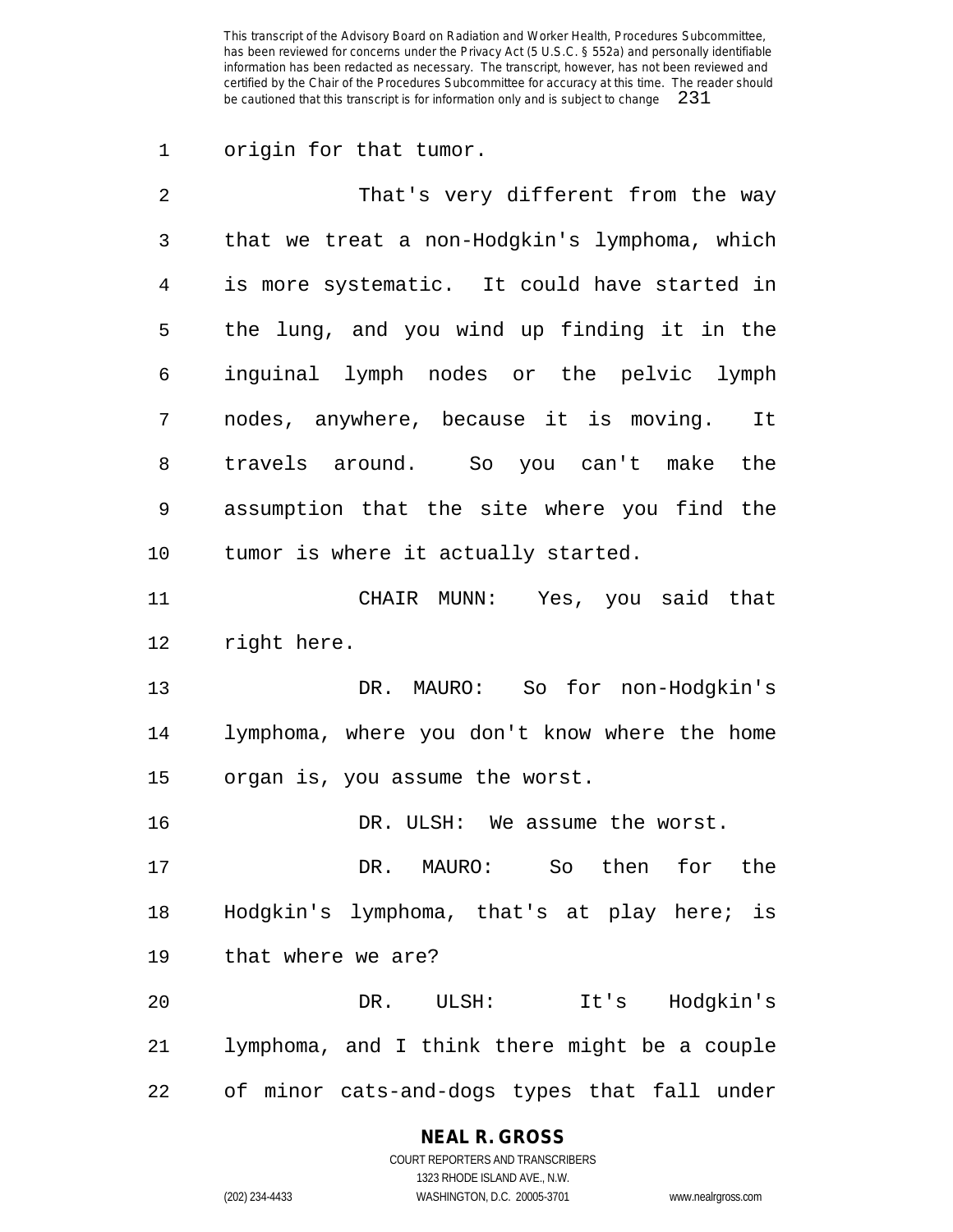| 1  | this, too, some kind of a<br>sarcoma<br>or     |
|----|------------------------------------------------|
| 2  | something. It's been too long. I can't         |
| 3  | remember, but I think there are a few other    |
| 4  | minor --                                       |
| 5  | CHAIR MUNN: Lymphosarcoma<br>he                |
| 6  | mentioned.                                     |
| 7  | DR. ULSH: Yes, lymphosarcoma.                  |
| 8  | DR.<br>BEHLING:<br>Yes, there are              |
| 9  | others besides those two. I'm not really       |
| 10 | focusing on the ability to differentiate       |
| 11 | Hodgkin's from non-Hodgkin's, but even with    |
| 12 | Hodgkin's, when you have a stage 2, 3, or 4    |
| 13 | cancer, oftentimes, as it was acknowledged,    |
| 14 | tissue biopsies were not necessarily always    |
| 15 | identified from the primary cancer lesion.     |
| 16 | It was oftentimes the case where a             |
| 17 | metastasized lymphoma would be accessed by the |
| 18 | most accessible lymph node, and there you      |
| 19 | still don't always know what is the actual     |
| 20 | primary location for origin of even a          |
| 21 | Hodgkin's cancer because it isn't completely   |
| 22 | known if at times when the biopsy was done,    |

**NEAL R. GROSS**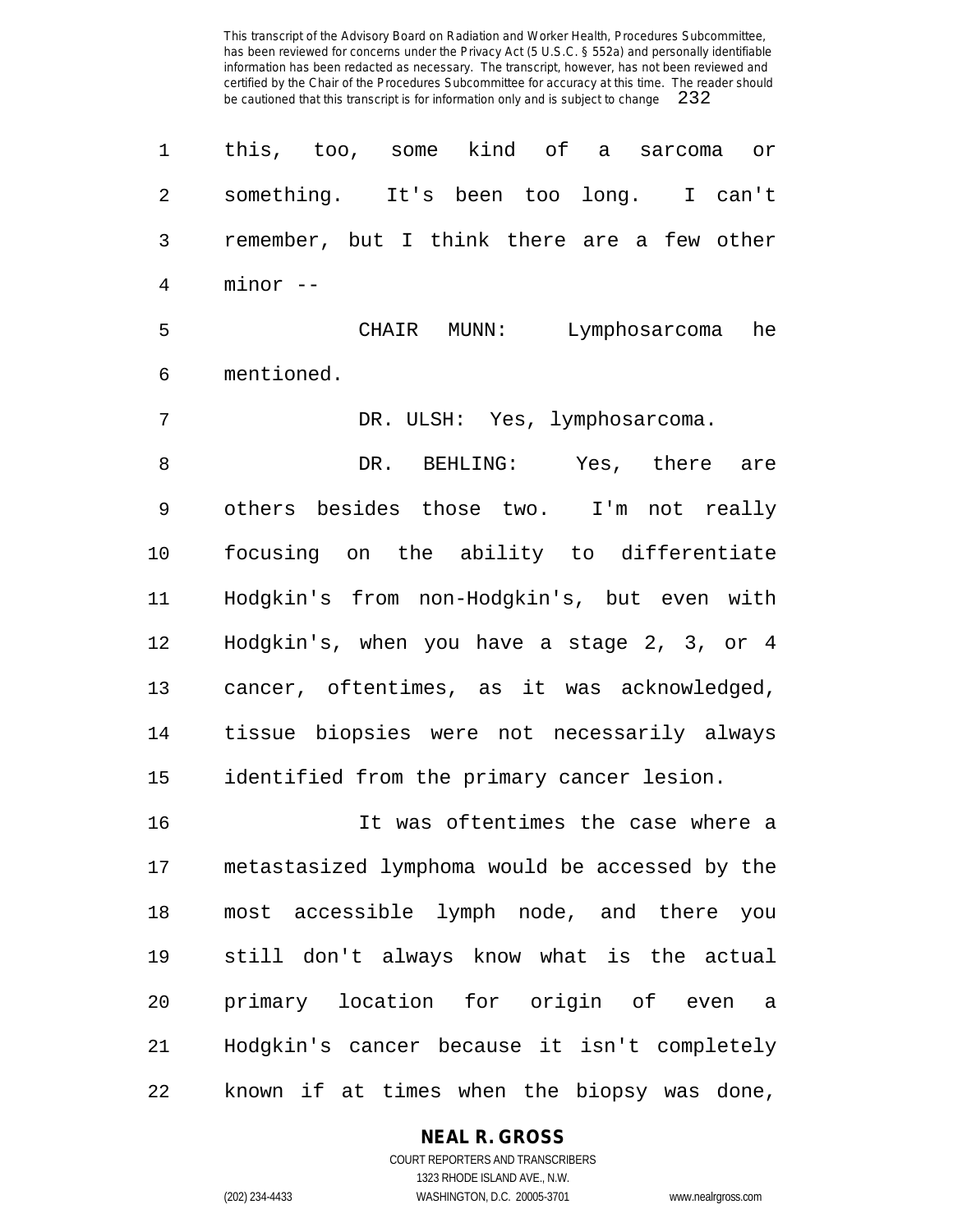because of accessibility, if it had metastasized.

 MR. HINNEFELD: So I think now that kind of disappeared there, Hans. Were you saying that the diagnosis depended upon accessibility sometimes?

 DR. BEHLING: Well, you know, when you do tissue biopsy, and you will have said more than one lymph node has been affected, the cancer has gone from stage 1 through 2 or 3, you may have the tissue biopsy that reflects the location that is not the primary -- it does not reflect the primary cancer. So when you say for Hodgkin's lymphoma we always take or assume the cancer started where you made the diagnosis, but, of course, for a metastasized cancer, that, obviously, has been obscured.

19 MR. HINNEFELD: Okay.

 DR. MAURO: I'm going to add one item. It's coming back to me.

We got into a very heated debate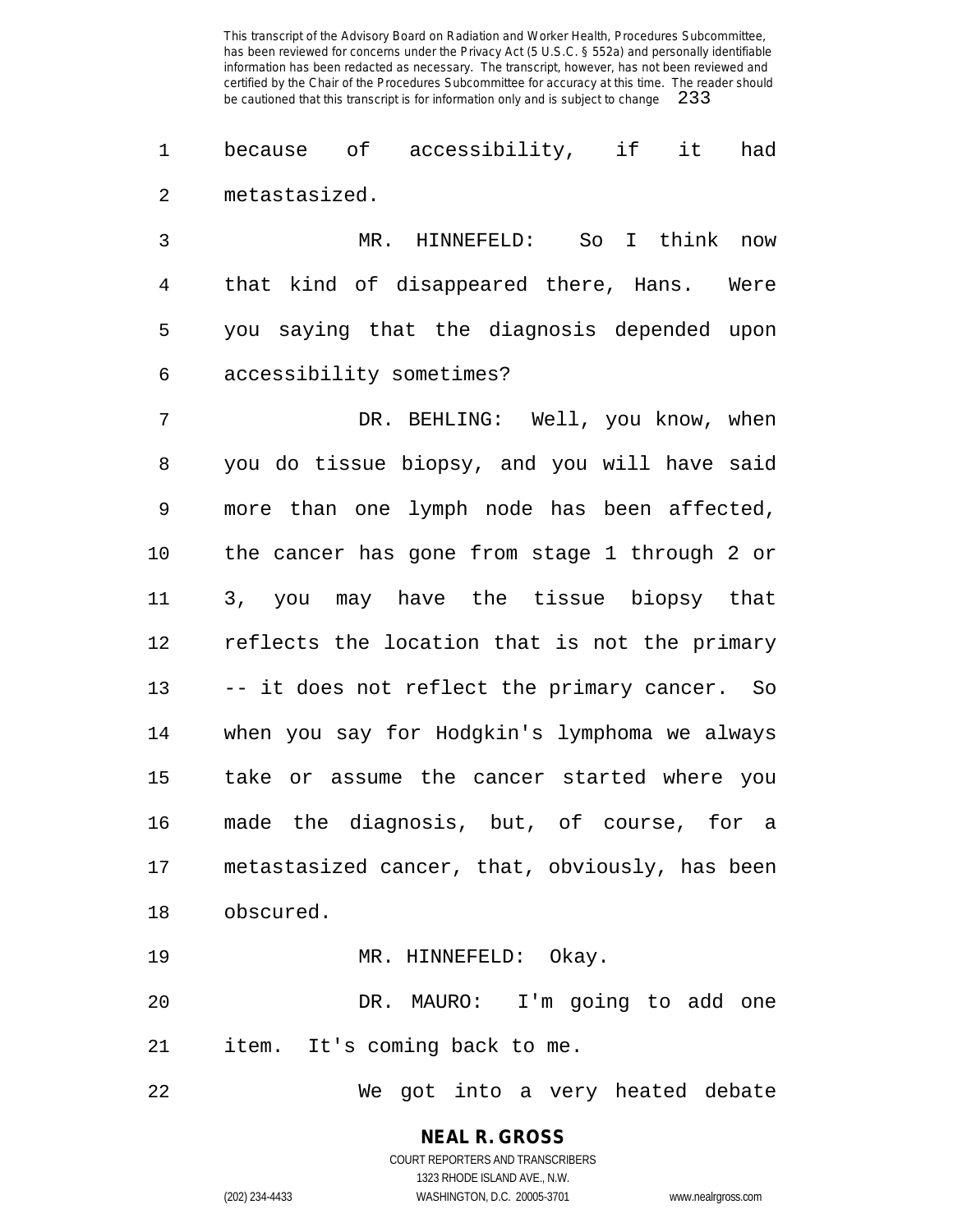on this because we said that you can't trust your pathologists that do this because they're guessing. I mean I'm going to put it right on the table. We went right after the experts, current experts, that are making the ICD code designation that you're using for your dose reconstruction, and I remember this. I remember there is a great deal of judgment that is subject to considerable uncertainty -- Hans, correct me if I'm wrong, because this is all coming back to me now like a wave -- where we don't believe that you are giving the benefit of the doubt.

 We understand that a judgment is made somewhere along the line. But a person who is familiar with how that judgment is made will realize that if you are really interested in giving the benefit of the doubt, given the nature of the doubts associated with this kind of judgment, that you may not necessarily be calculating the dose to the issue of the concern that is going to give the highest PoC

## **NEAL R. GROSS**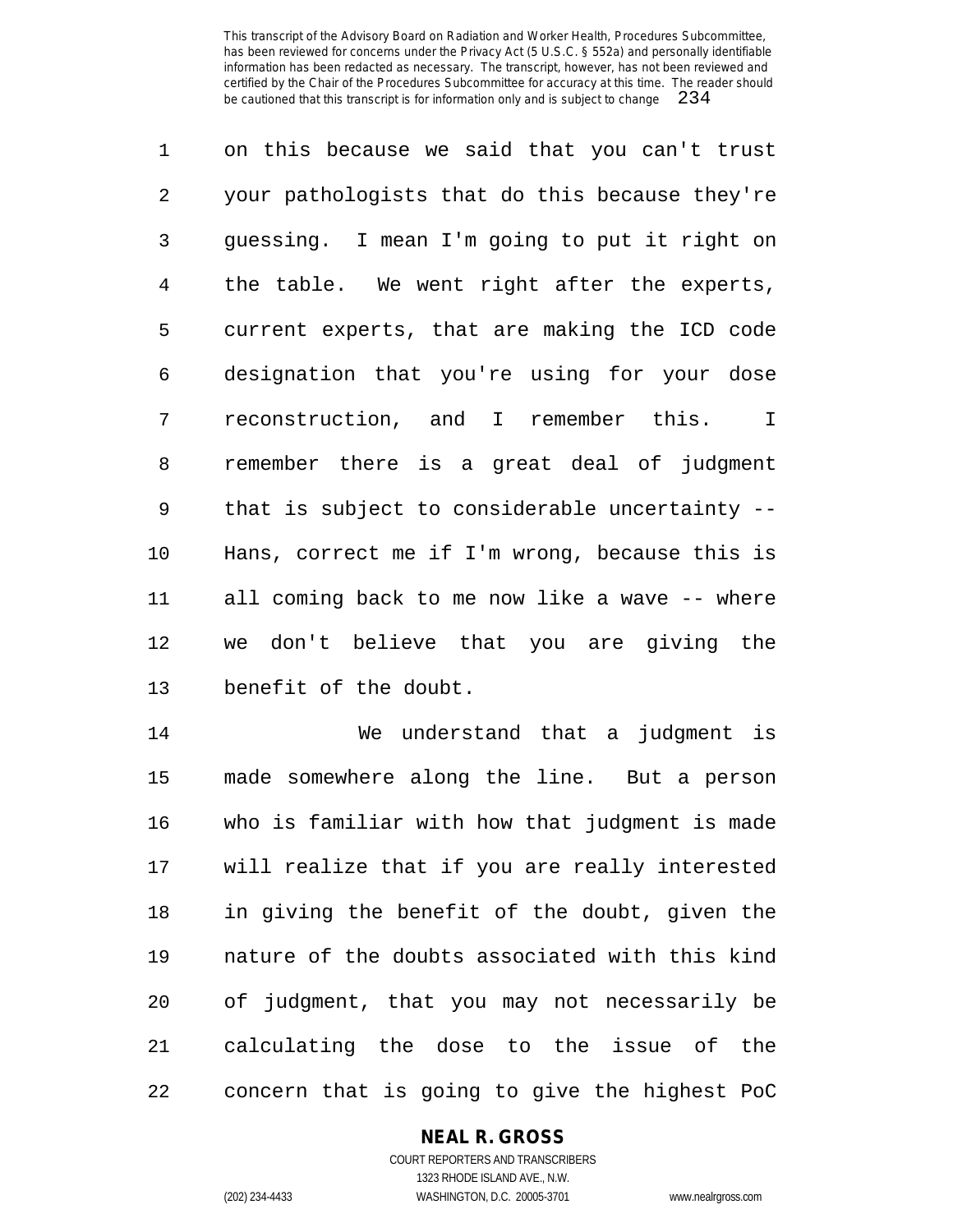to the claimant that is within the intent of the law.

 That's where I think it got pretty rough at that point during the conversation. In effect, we were saying that we don't think it really can be done, not to the level of assurance that at least the intent of claimant favorability. I think that's where we left this one off.

 DR. BEHLING: Just to add to that, I believe I had quoted in my writeup statements made in a pathology textbook that I used myself. It is, obviously, out of date, but exactly the point.

 In that particular textbook -- it's Cecil, and for those who may have access to it, it's Section 7, lymphoreticular neoplasms, was the title of that subsection dealing with cancers. I took direct quotes from the people who authored that particular section of the textbook.

And they raised question after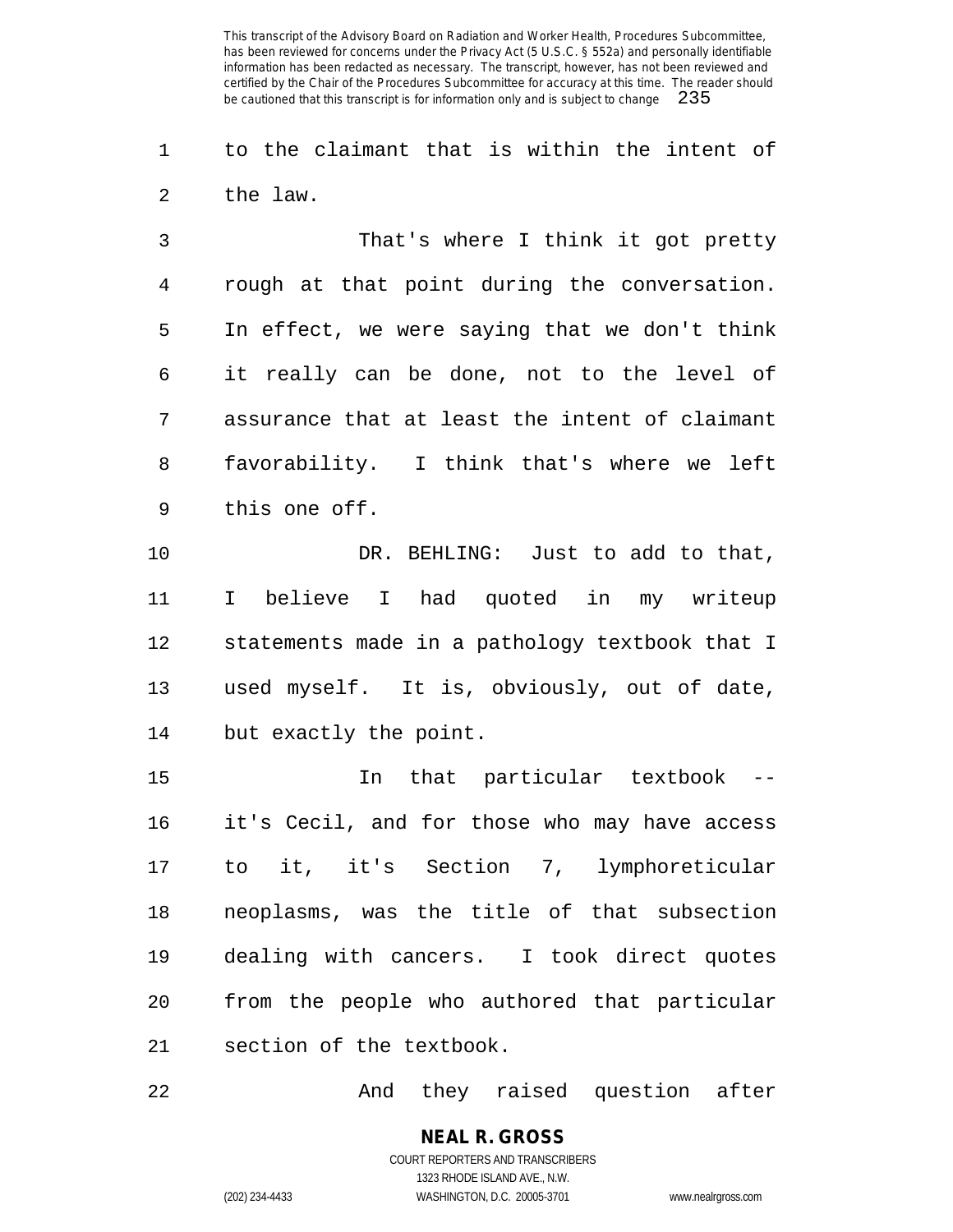question about the ability to identify the specific cell lines, especially for those cancers that are classified as non-Hodgkin's lymphoma.

 And over the years, the nomenclatures changed; the techniques available for making diagnosis changed. And there's little doubt in my mind that pathologists in those days, in the sixties, seventies, or even eighties, faced a very difficult task in making sure that they understood what type of cancer they're dealing with.

 DR. ULSH: All right. So this is getting a bit one-sided because that position is getting on the record, and I'm not responding.

CHAIR MUNN: Yes.

 DR. ULSH: I would strongly encourage you, because I know Hans wrote that report, and we wrote a response to it -- these were very technical matters. I would

> **NEAL R. GROSS** COURT REPORTERS AND TRANSCRIBERS

> > 1323 RHODE ISLAND AVE., N.W.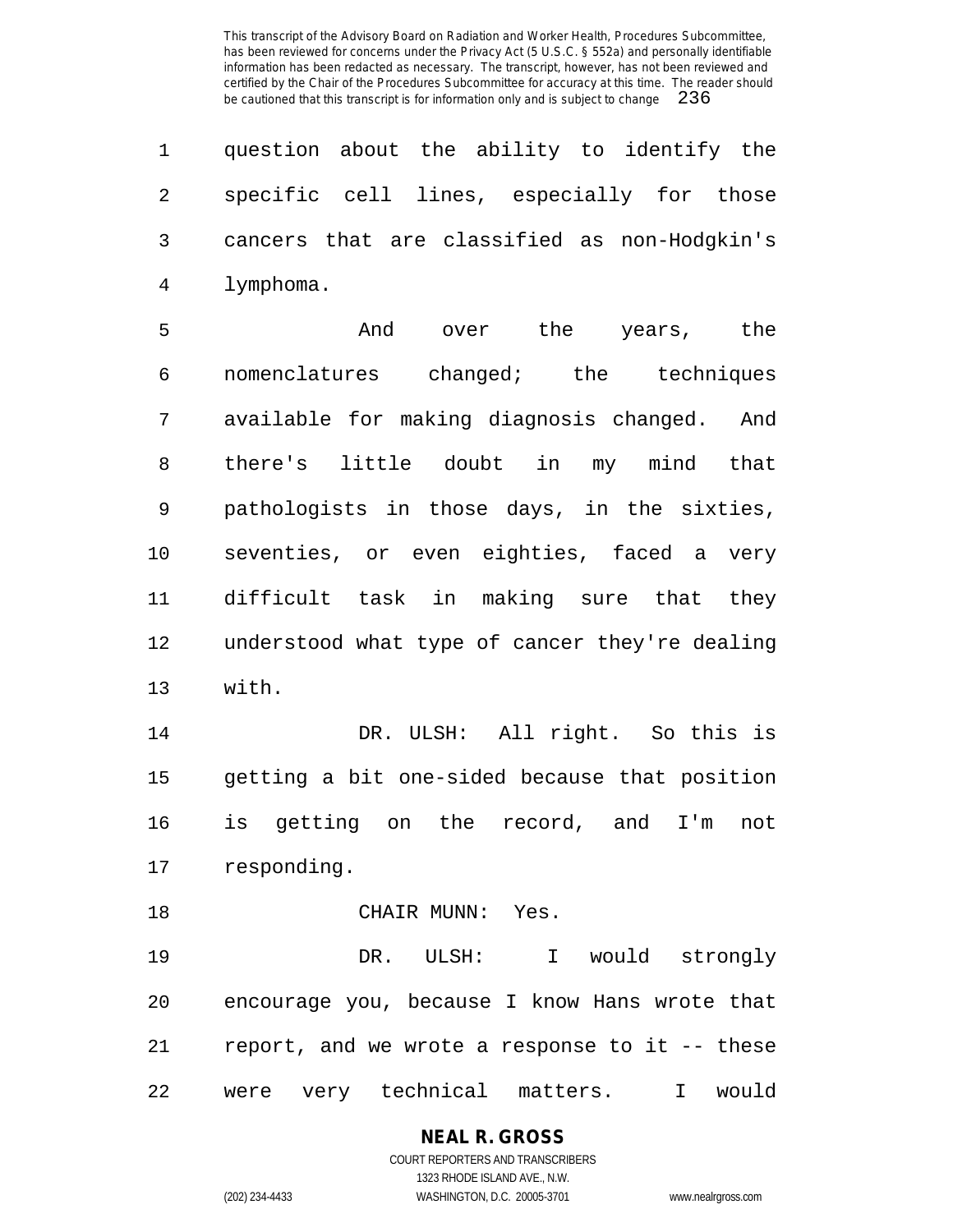|                | 1 encourage you to pick up that record and     |
|----------------|------------------------------------------------|
| $\overline{2}$ | review it in detail. If you want to have       |
|                | 3 further discussions, then we should schedule |
| $4\degree$     | it and prepare and do that.                    |

 CHAIR MUNN: This is quite true. As I'm scanning through this April 2nd teleconference document, I'm seeing that we are raising the very same issues that we cover again. Obviously, we have gone over this before. If we are going to go over it again, Brant has an excellent suggestion. Let's read what we've said before, what we have done before, the conclusions we have reached before.

 Then if there is something different other than what we have covered in the past, let's take that up. But for the time being, especially as you pointed out, Dr. Lemen has real interest in this as well, and obviously, he not having had access to any of this previous information will want to go through it.

## **NEAL R. GROSS**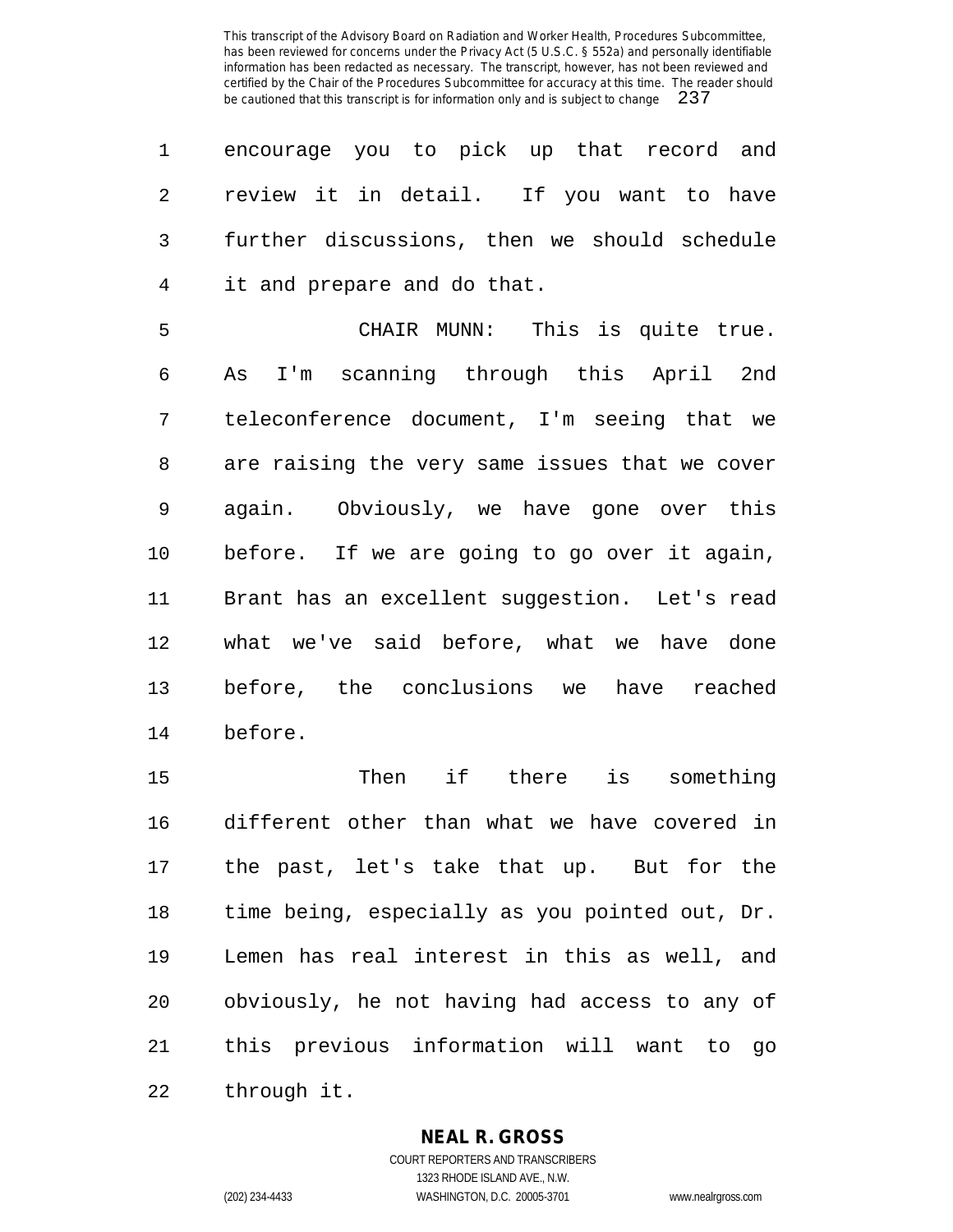| 1  | I suggest -- could I request that               |
|----|-------------------------------------------------|
| 2  | both of you, both SC&A and NIOSH, provide the   |
| 3  | appropriate reference, other than this one?     |
| 4  | We know that this teleconference exists. But    |
| 5  | your reviews?                                   |
| 6  | DR. ULSH: Yes, sure.                            |
| 7  | CHAIR MUNN: How can we access                   |
| 8  | your reviews to take a look at that?            |
| 9  | Prior to that time, it would not                |
| 10 | seem to be fruitful for us to continue on this  |
| 11 | topic at this moment. Do I hear any real        |
| 12 | concern with our postponing further discussion  |
| 13 | of this?                                        |
| 14 | If not, then I'll ask both SC&A                 |
| 15 | and NIOSH to give us those references by        |
| 16 | electronic means, if you would, by email. We    |
|    | 17 will list this particular item as one of our |
| 18 | items of discussion for our next meeting.       |
| 19 | DR. MAURO: One of the questions I               |
| 20 | don't know about, were we able to load this     |
| 21 | information onto the system?                    |
| 22 | MR. MARSCHKE: We will get that by               |

1323 RHODE ISLAND AVE., N.W.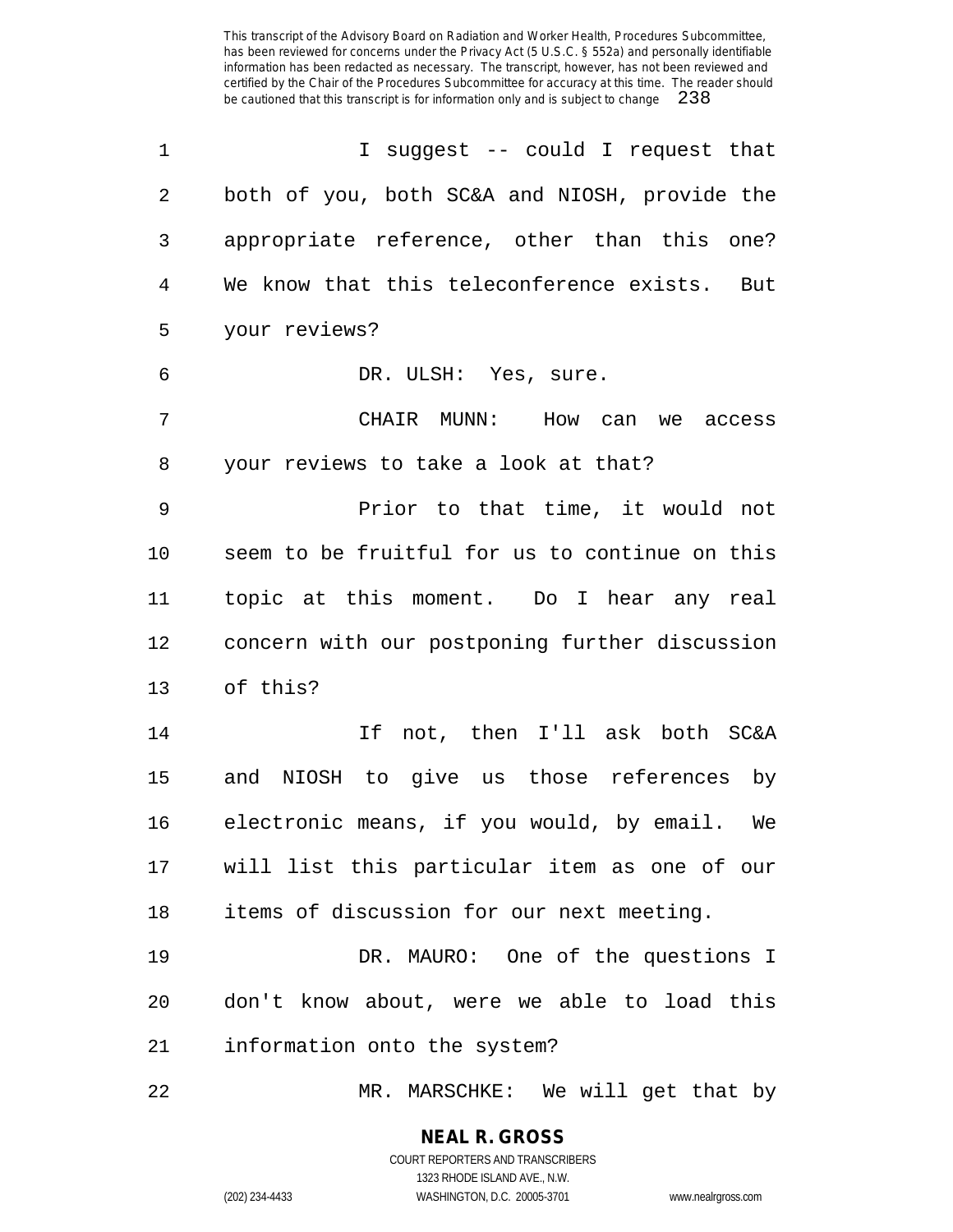the next meeting. DR. MAURO: We will have it by the next meeting? Okay. So we have got to load up the tracking system with this as best we can? CHAIR MUNN: Yes. MR. HINNEFELD: Our seminal document for these target organs is in OCAS TIB-12. CHAIR MUNN: TIB-12. 11 MR. HINNEFELD: OCAS TIB-12. DR. ULSH: And that will be as well. 14 CHAIR MUNN: Yes. DR. ULSH: You can access it, but we'll provide it to you anyway. CHAIR MUNN: Yes. All right, thank you, I think, for that discussion. (Laughter.) I'm not too sure. Now we were beginning TIB-13, were we not --

> **NEAL R. GROSS** COURT REPORTERS AND TRANSCRIBERS

> > 1323 RHODE ISLAND AVE., N.W.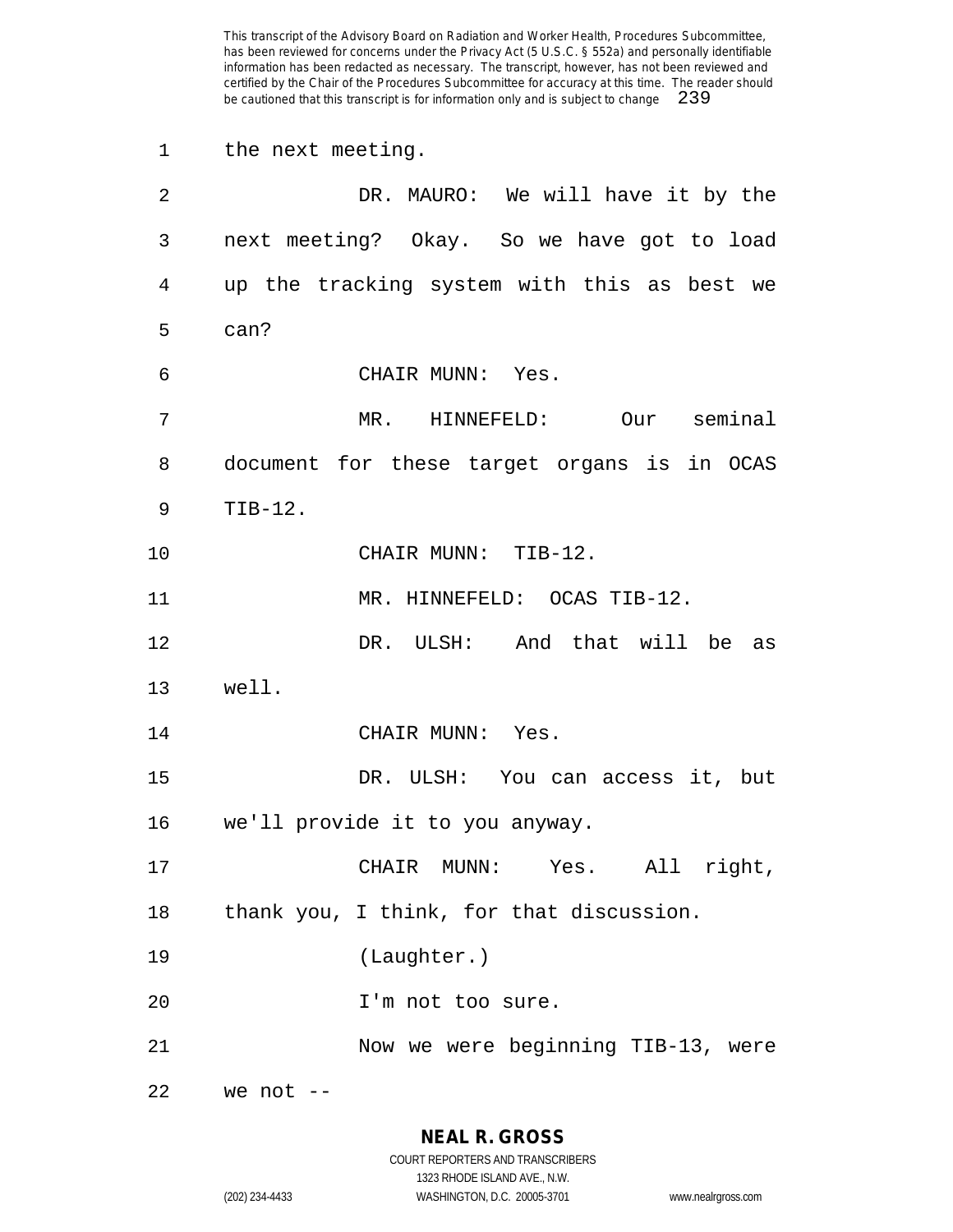DR. ULSH: Yes. 2 CHAIR MUNN: -- prior to that? And we were checking for completion of responses into the database. Do we have what we need in our permanent record now? DR. ULSH: Elyse, do you want to pick up where you left off? MS. THOMAS: Okay. I think I mentioned before that, back in October, when we didn't have an operational database to use, we were sending out responses electronically. In the Word document that contained these responses, the findings and responses got a little bit out of order. So that's been corrected, and all of the responses that are in the database match the findings that they belong to. So everything should be fine for OCAS TIB-13 in the database. CHAIR MUNN: I'm still waiting for my database to reload for the third time since

this session. Can we tell from what Steve has

COURT REPORTERS AND TRANSCRIBERS 1323 RHODE ISLAND AVE., N.W. (202) 234-4433 WASHINGTON, D.C. 20005-3701 www.nealrgross.com

**NEAL R. GROSS**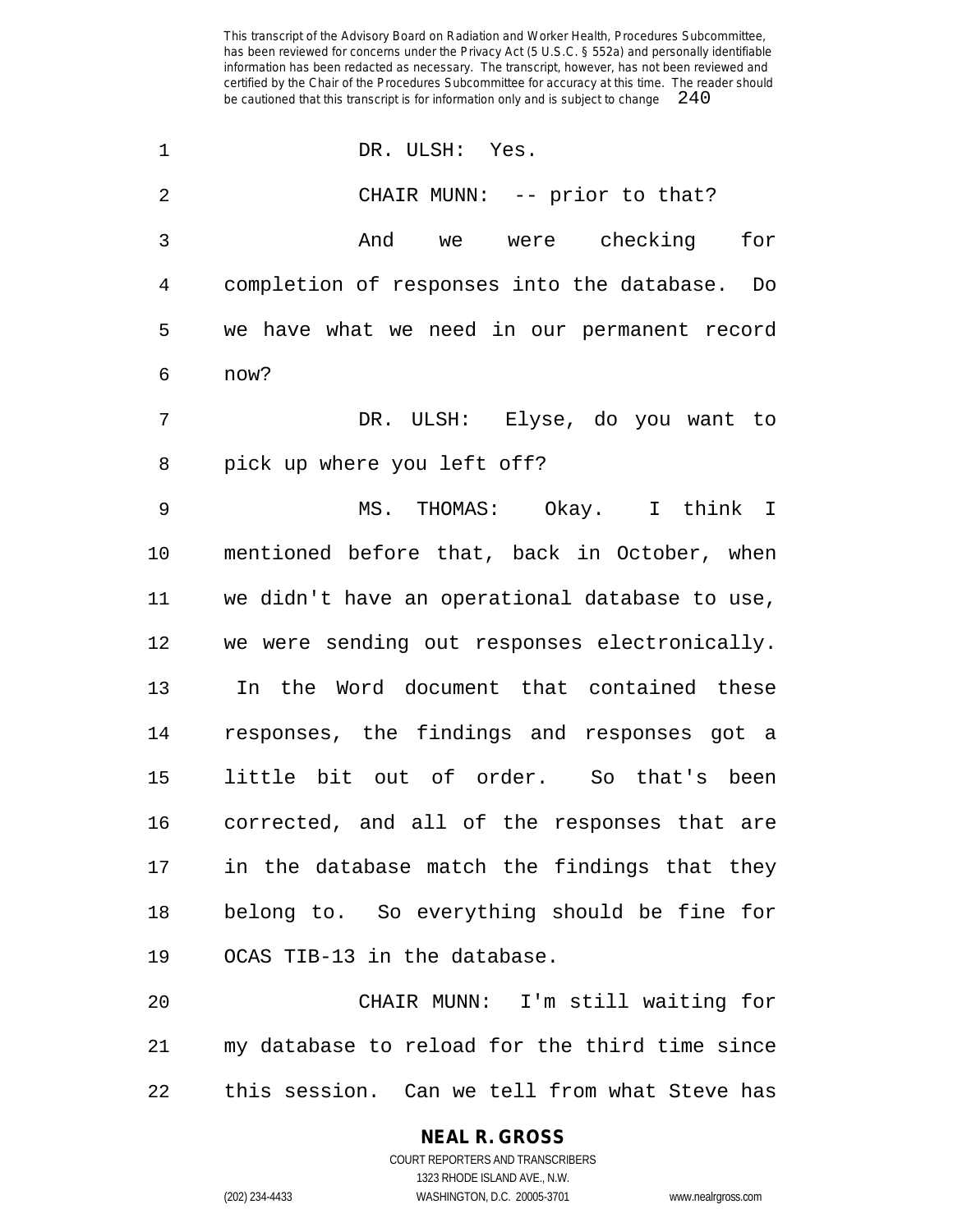| 1              | up on the screen whether we seem to be okay?  |
|----------------|-----------------------------------------------|
| $\overline{2}$ | MR. HINNEFELD: I don't think                  |
| 3              | that's the right one.                         |
| 4              | MR. MARSCHKE: But that seems to               |
| 5              | be $--$                                       |
| 6              | CHAIR MUNN: TIB-13? Is that                   |
| 7              | where we are?                                 |
| 8              | MEMBER ZIEMER: I think so.                    |
| 9              | DR. ULSH: That's what I've got.               |
| 10             | MR. HINNEFELD: Okay.                          |
| 11             | MEMBER ZIEMER: What was the issue             |
| 12             | on this one? The numbers weren't matching up  |
| 13             |                                               |
| 14             | CHAIR MUNN: Yes, they were                    |
| 15             | improperly -- the finding didn't match the    |
| 16             | response, and the responses were all out of   |
| 17             | order, as I recall. Can we tell from what you |
| 18             | have up?                                      |
| 19             | MR. MARSCHKE: No, but I can't do              |
| 20             | anything. It's got the hourglass.             |
| 21             | DR. MAURO: Are you locked out?                |
| 22             | MR. MARSCHKE: I seem to be locked             |

**NEAL R. GROSS**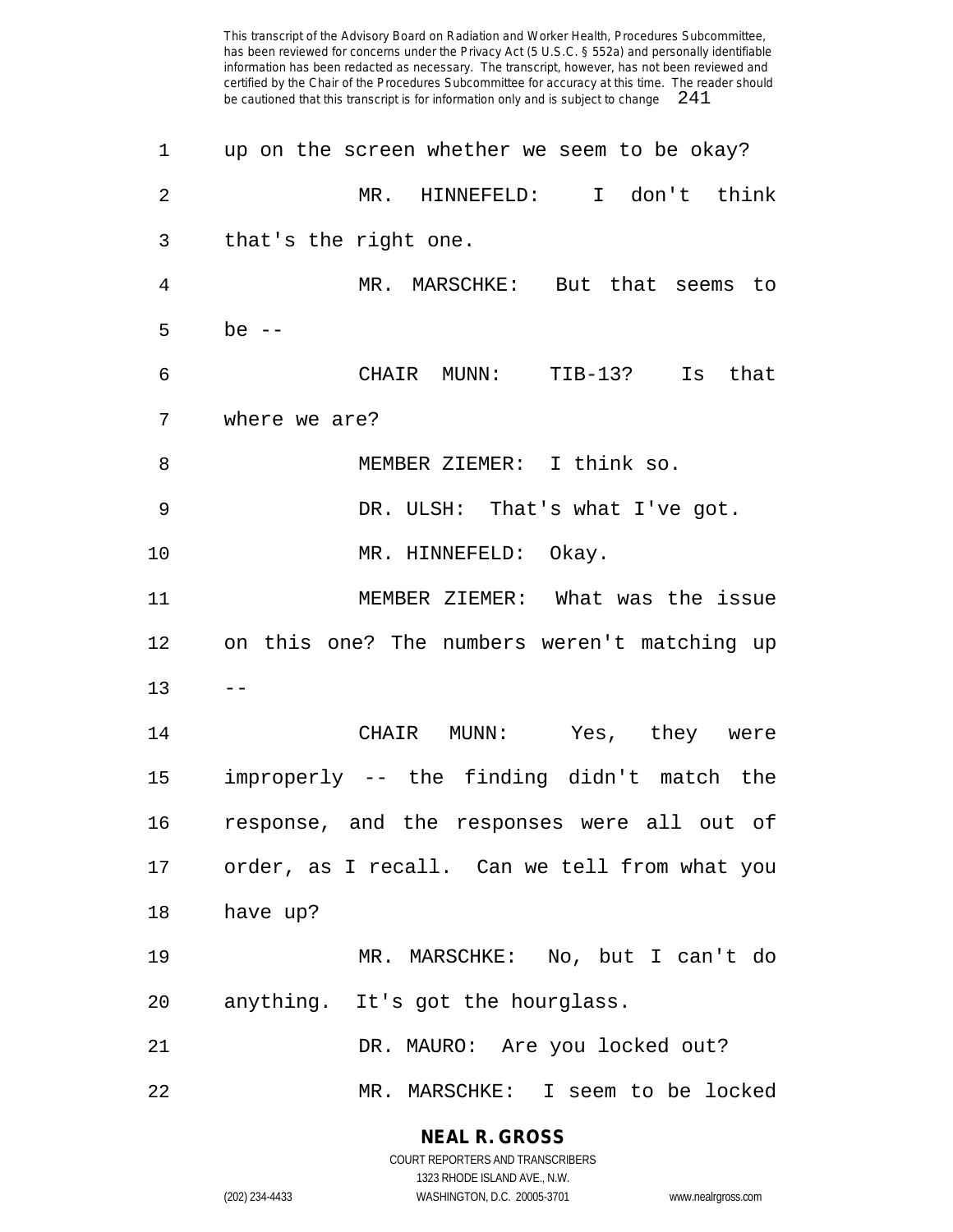out. MEMBER ZIEMER: We seem to be okay. CHAIR MUNN: Do you have that reasonably well, Paul? One thing our rapid internet tools do for us is give us long pauses in between comments while our equipment boots. MEMBER ZIEMER: Were you talking about the numbers? I'm just spot-checking them here. But SC&A finding 02, NIOSH response 02, and so on -- CHAIR MUNN: Yes. Yes. MEMBER ZIEMER: All that I'm looking at are lined up. MS. THOMAS: Yes, they should be lined up in the database. I can give you an example. For finding TIB-13-05, the NIOSH response says, "Will be added on update. See also response to finding 03." That's the correct reference.

On the electronic Word document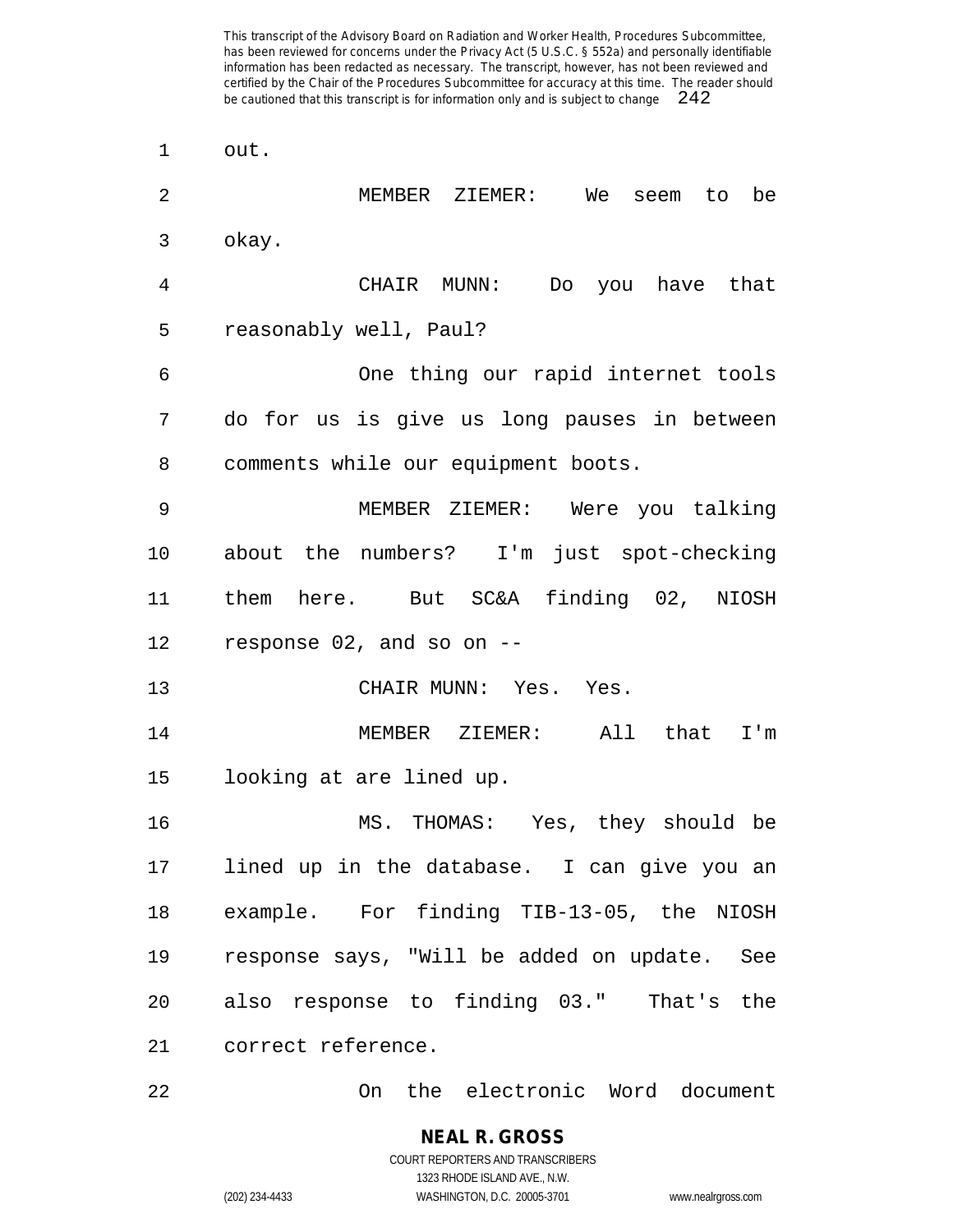| 1  | that was sent out to Subcommittee members in   |
|----|------------------------------------------------|
| 2  | October, the response was the same, but it     |
| 3  | said, "See also response to," and I think it   |
| 4  | said finding 04, for example. So it didn't     |
| 5  | point to the right or the correct response     |
| 6  | that we wanted it to point to. But those have  |
| 7  | all been corrected. So what you see in the     |
| 8  | database should be what NIOSH means to say.    |
| 9  | CHAIR MUNN: All right.                         |
| 10 | MR. MARSCHKE: And you said                     |
| 11 | finding 05 was your example?                   |
| 12 | CHAIR MUNN: Yes, it was her                    |
| 13 | example.                                       |
| 14 | MEMBER ZIEMER: I only see four                 |
| 15 | findings there.                                |
| 16 | CHAIR MUNN:<br>Incorrect use of                |
| 17 | scaling factor terminology.                    |
| 18 | MEMBER ZIEMER: Mine doesn't show               |
| 19 | a response. Incorrect scaling factors?<br>Does |
| 20 | yours, Steve?                                  |
| 21 | MR. MARSCHKE: I don't know.                    |
| 22 | Are you looking at<br>MS. THOMAS:              |

**NEAL R. GROSS** COURT REPORTERS AND TRANSCRIBERS

1323 RHODE ISLAND AVE., N.W.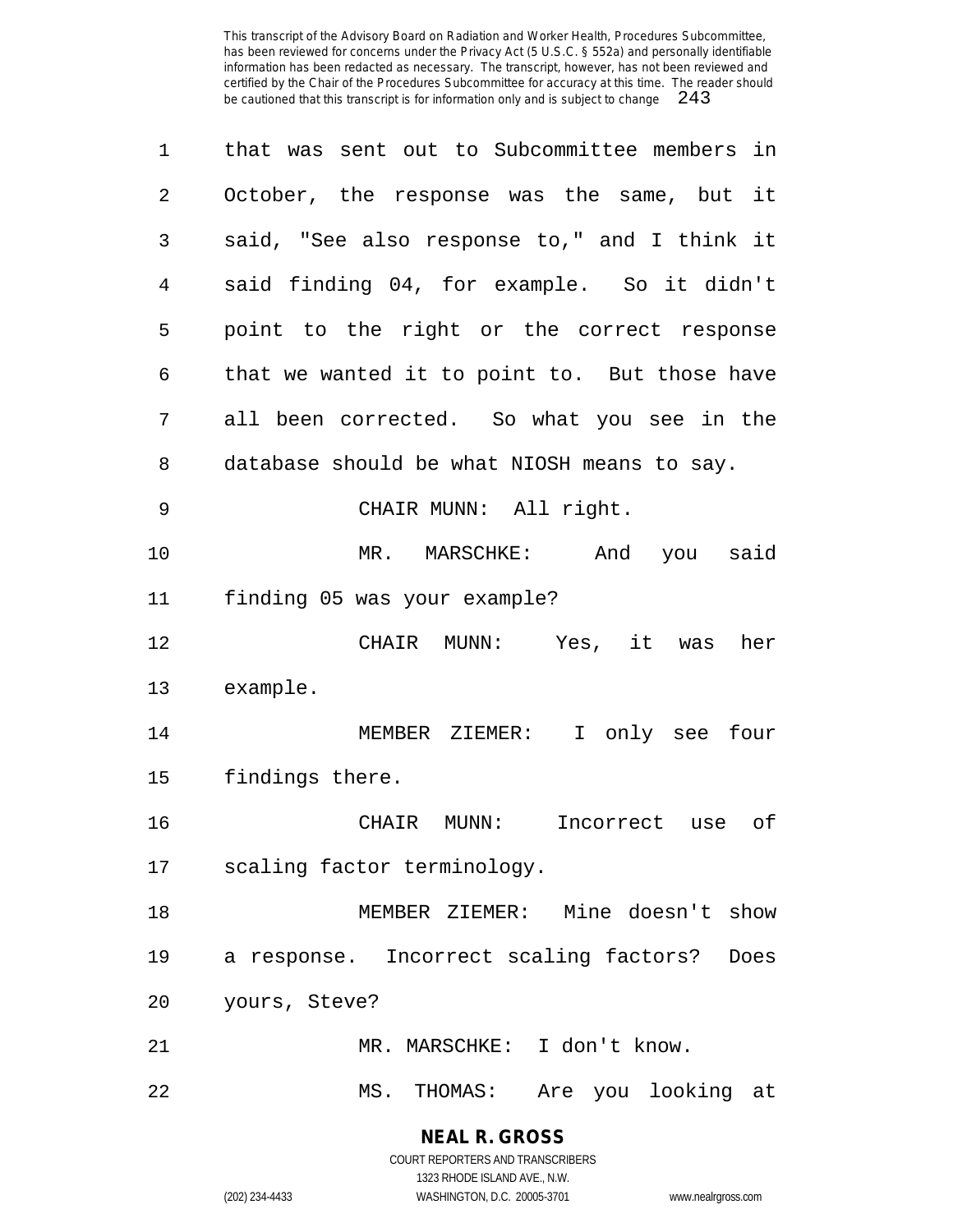OCAS TIB-13?

| $\overline{2}$ | MR. MARSCHKE: OCAS TIB-13.                     |
|----------------|------------------------------------------------|
| $\mathfrak{Z}$ | MEMBER ZIEMER: Y-12 dose?                      |
| 4              | MS. THOMAS: It's called Special                |
| 5              | External Dose Reconstruction Consideration for |
| 6              | Mallinckrodt Workers.                          |
| 7              | MEMBER ZIEMER: Okay.                           |
| 8              | MR. MARSCHKE: That's the one I've              |
| 9              | been looking at.                               |
| 10             | CHAIR MUNN: Oh, all right.                     |
| 11             | MS. THOMAS: Yes, ORAU<br>Team                  |
|                | 12 OTIB-13 is, I think, a Y-12 document.       |
| 13             | CHAIR MUNN: Yes, it is.                        |
| 14             | MR. MARSCHKE: It has six issues.               |
| 15             | MS. THOMAS: Right. And I was                   |
| 16             | just giving an example of the numbering        |
|                | 17 problems that have been corrected.          |
| 18             | MR. MARSCHKE: Okay. "See also                  |
| 19             | response for finding 03."                      |
| 20             | MS. THOMAS: Right. That's                      |
| 21             | correct. I think in the Word version that      |
| 22             | went out in October it said, "See response to  |

**NEAL R. GROSS** COURT REPORTERS AND TRANSCRIBERS

1323 RHODE ISLAND AVE., N.W. (202) 234-4433 WASHINGTON, D.C. 20005-3701 www.nealrgross.com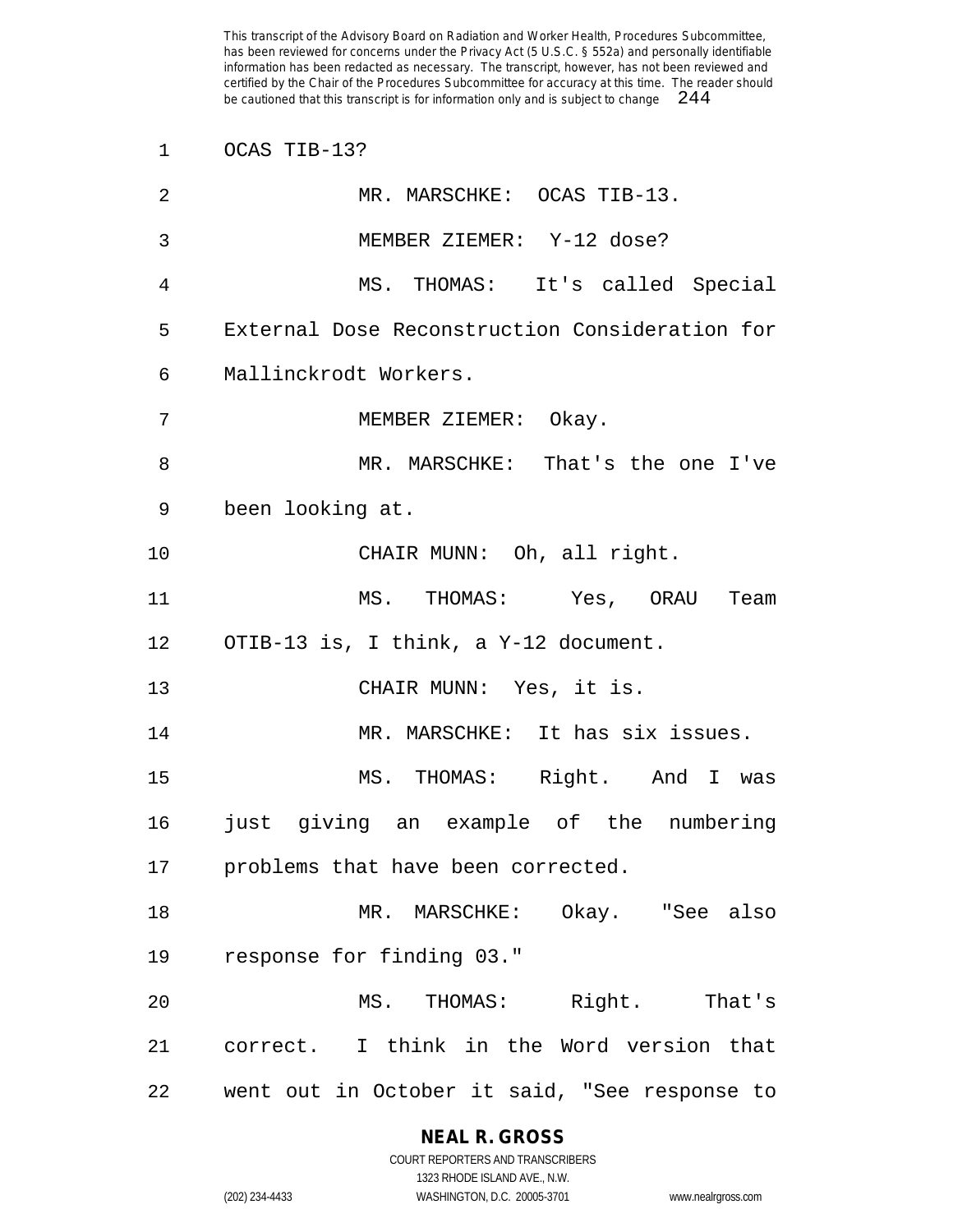| 1  | finding 04," but it didn't match.<br>The       |
|----|------------------------------------------------|
| 2  | response didn't match the finding.             |
| 3  | MR. MARSCHKE: Okay.                            |
| 4  | MS. THOMAS: And it does now.                   |
| 5  | CHAIR MUNN: All right. Can we                  |
| 6  | accept that that's fine and that that can now  |
| 7  | be a closed item for us?                       |
| 8  | MR. HINNEFELD: Well, wait a                    |
| 9  | minute. I think the data that has been added   |
| 10 | was our initial response to the finding, and   |
| 11 | then SC&A I don't believe had seen those until |
| 12 | today, right? So normally when we give an      |
| 13 | initial response to the finding, SC&A says,    |
| 14 | well, did that answer the finding or not? I    |
| 15 | think the status, though, goes from open to    |
| 16 | "in progress," since it's<br>in<br>now been    |
| 17 | discussion here.                               |
| 18 | It is in progress<br>DR. MAURO:                |
| 19 | then.                                          |
| 20 | MR. HINNEFELD: Yes, in progress.               |
| 21 | DR. MAURO: It is in progress now.              |
| 22 | MEMBER ZIEMER:<br>It<br>just<br>was<br>a       |

**NEAL R. GROSS** COURT REPORTERS AND TRANSCRIBERS

1323 RHODE ISLAND AVE., N.W.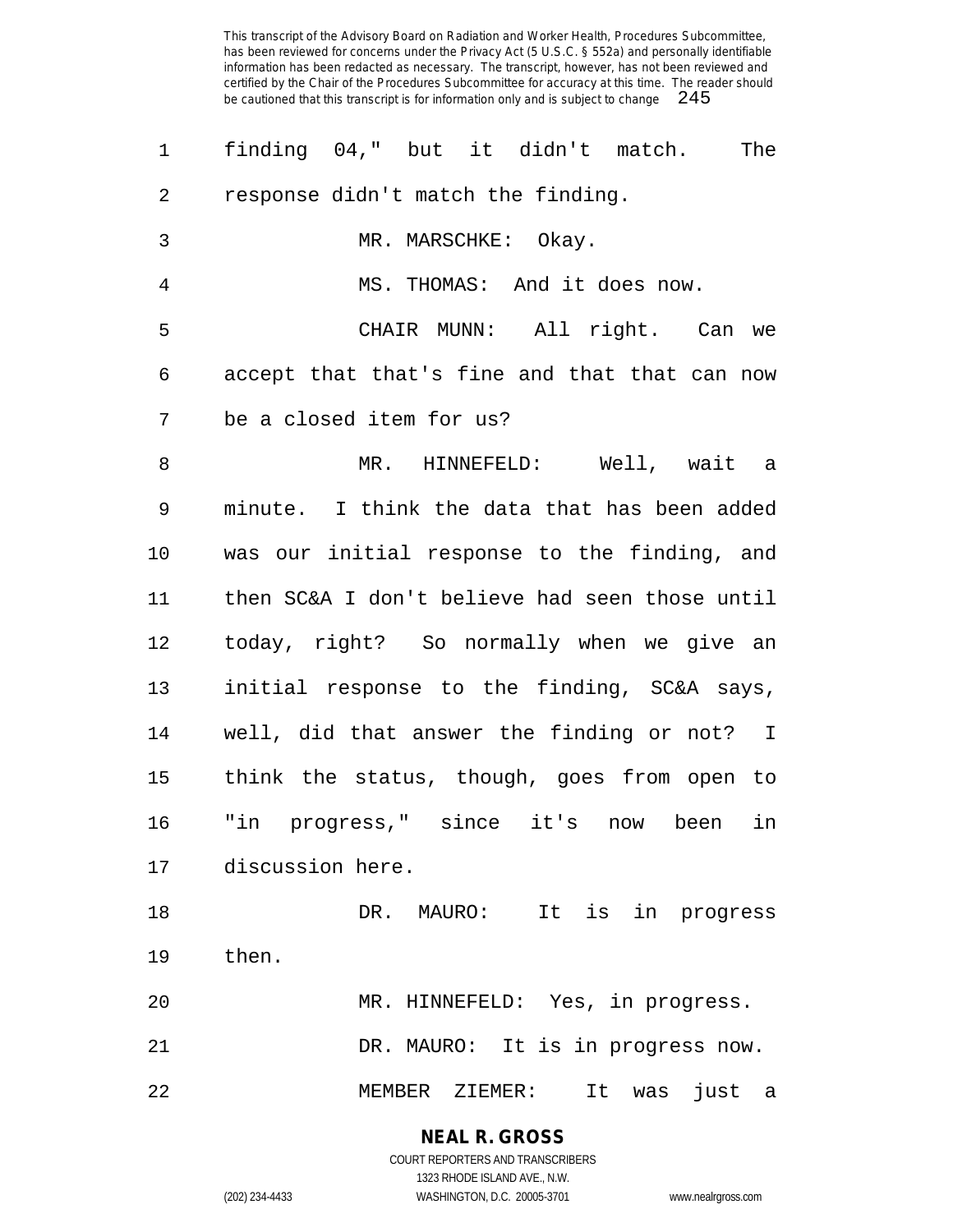matter of getting -- DR. MAURO: Shifting them. MEMBER ZIEMER: -- shifting them to make sure that they matched up. MR. HINNEFELD: Does anything I say there sound wrong? CHAIR MUNN: I don't think so. DR. MAURO: So you want me to change these to in progress? CHAIR MUNN: Change them to in progress, and the ball's in SC&A's court. MR. MARSCHKE: All six of them? MR. HINNEFELD: I think we provided a response to all six, didn't we? CHAIR MUNN: I believe so. MR. MARSCHKE: Oh, I see. Issue number 1 says, basically, it will be modified -- it looked like in abeyance. Right now, the paragraphs are not numbered sequentially. This will be modified in an update. So this should be in abeyance.

DR. MAURO: We can't do this real-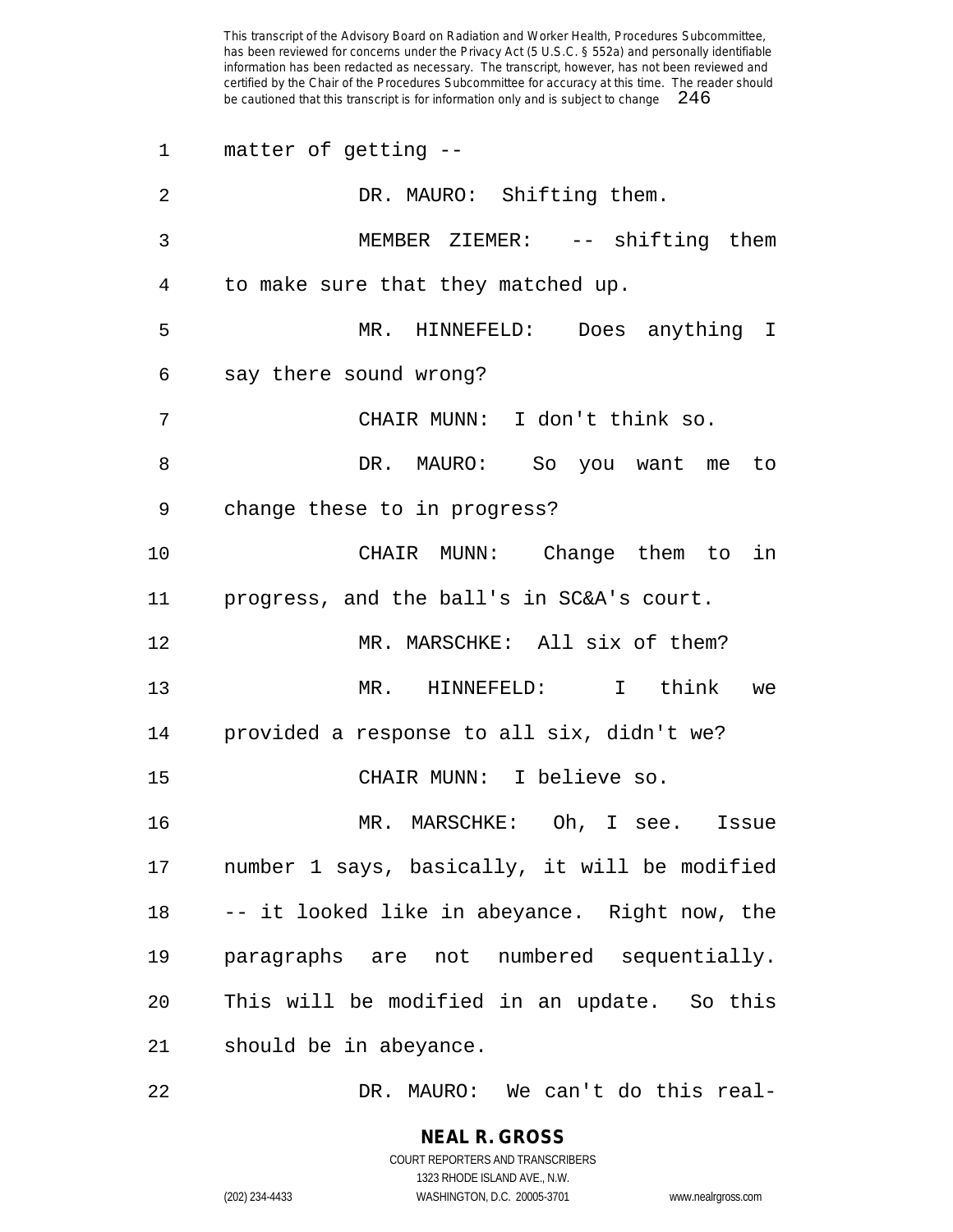time right now?

| $\overline{2}$ | CHAIR MUNN:<br>In abeyance?<br>$\mathbf{I}$  |
|----------------|----------------------------------------------|
| 3              | thought it was done.                         |
| 4              | MR. MARSCHKE: They will be done.             |
| 5              | It will be modified.                         |
| 6              | MR. HINNEFELD: We promised to do             |
| 7              | some.                                        |
| 8              | MR. MARSCHKE: And basically, the             |
| 9              | same is true with number 2. It says, "The    |
| 10             | sections will be reordered with an update."  |
| 11             | So that looks, again, like something that    |
| 12             | was $--$                                     |
| 13             | MEMBER ZIEMER: Agreed to.                    |
| 14             | MR. MARSCHKE: -- agreed to.                  |
| 15             | CHAIR MUNN: Oh, dear.                        |
| 16             | MEMBER ZIEMER: The last one or               |
| 17             | the fifth one also is in that category, will |
| 18             | be added on update.                          |
| 19             | MR. MARSCHKE: Wait a minute.                 |
| 20             | Wait a minute. I'm not there, Paul.          |
| 21             | MEMBER ZIEMER: Yes, I'm trying to            |
| 22             | stay ahead of you, which is hard to do.      |

**NEAL R. GROSS** COURT REPORTERS AND TRANSCRIBERS

1323 RHODE ISLAND AVE., N.W. (202) 234-4433 WASHINGTON, D.C. 20005-3701 www.nealrgross.com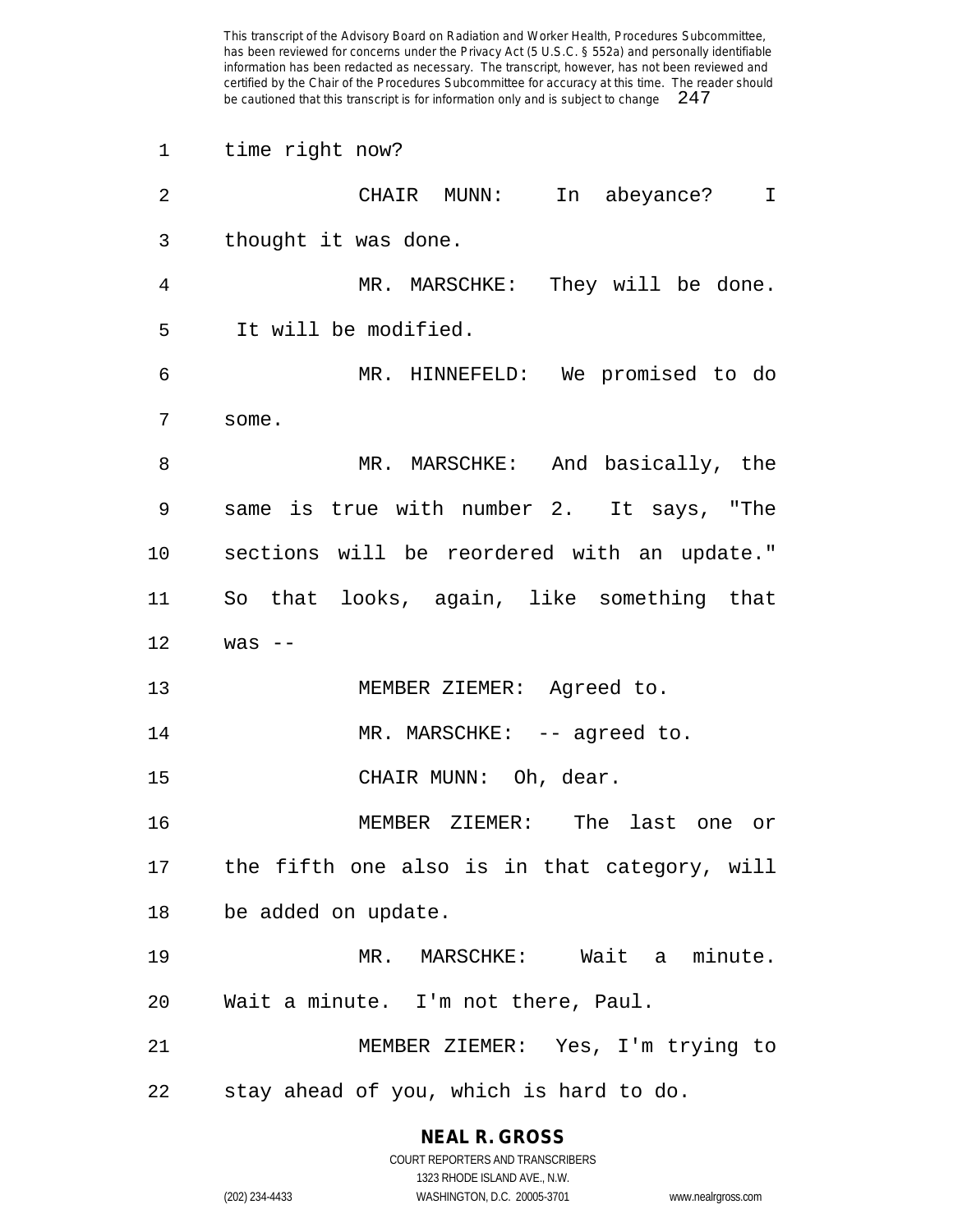(Laughter.) MR. MARSCHKE: You said the fifth one? MEMBER ZIEMER: Right there, will be added on update. MR. MARSCHKE: "See response to number 3." Well, what does number 3 say? MEMBER ZIEMER: There's more to it than that. CHAIR MUNN: Number 3 is the Attila thing. MR. MARSCHKE: "More discussion can be added to avoid any confusion on the part of the reader as well as the dimensions." That's just on the bottom line. CHAIR MUNN: "More discussion can be added" doesn't need to be in. Is this an issue that can be resolved here today? DR. ULSH: I don't think so. CHAIR MUNN: We've been over this business with Attila. DR. ULSH: Well, it refers you

> **NEAL R. GROSS** COURT REPORTERS AND TRANSCRIBERS 1323 RHODE ISLAND AVE., N.W.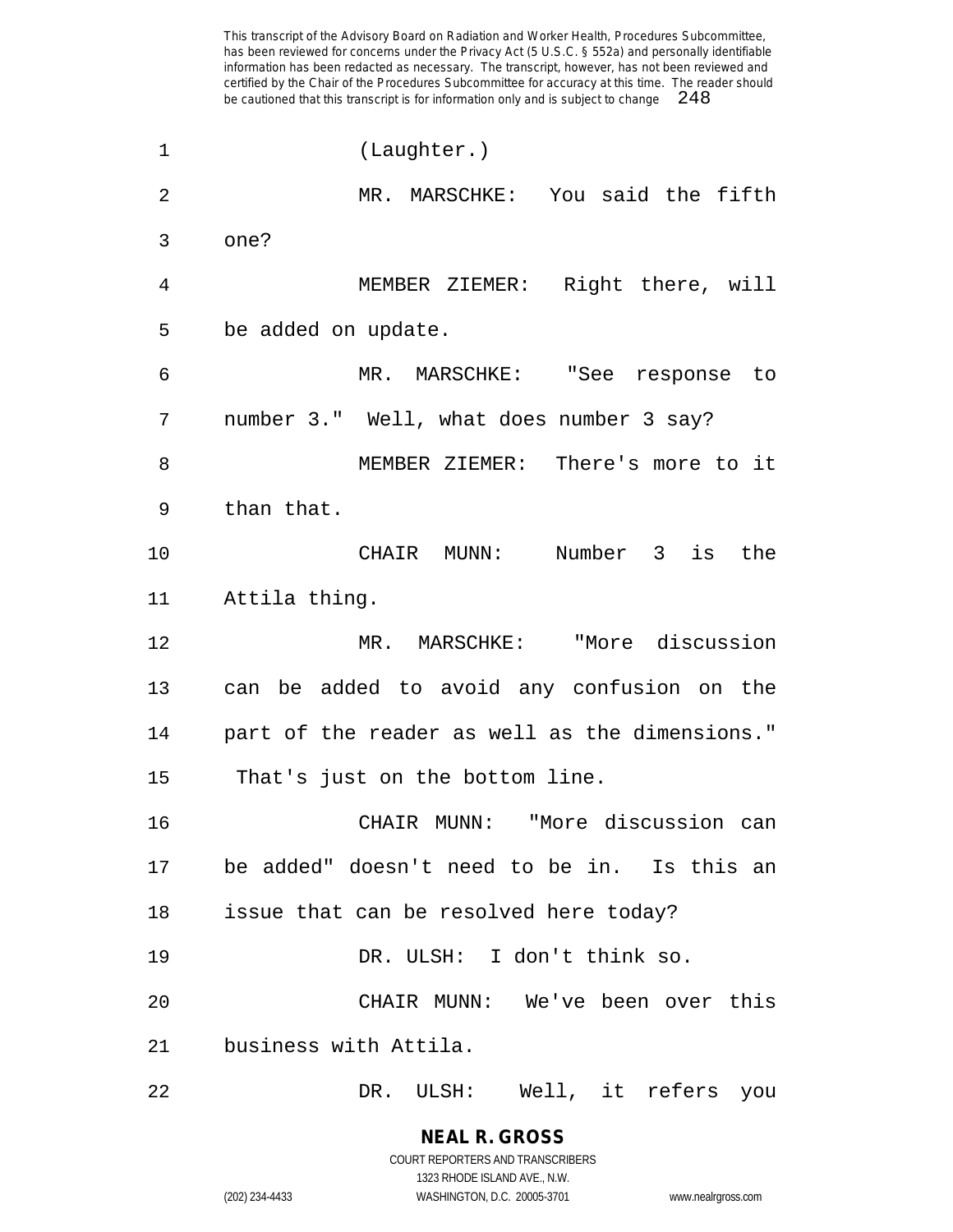back to comment number 3, which is our discussion of Attila. CHAIR MUNN: Right. MEMBER ZIEMER: There's two parts to it. One is to put numbers in, and that's easily done. You still have to do the Attila calculation. 8 DR. MAURO: Yes. DR. ULSH: It should probably be in progress. Probably 3 and 5 should be in progress. MR. MARSCHKE: I think 4 as well. DR. ULSH: Four? Oh, yes. I'm not adding -- because this takes so long to update, Wanda, I haven't added any verbal -- I've made the changes that you have identified or that are being identified, but I haven't added the verbiage. I don't know if you want to slow the meeting down while I add the verbiage or if you wanted me to add the verbiage or any verbiage to explain that we

have, basically, to explain that the

**NEAL R. GROSS**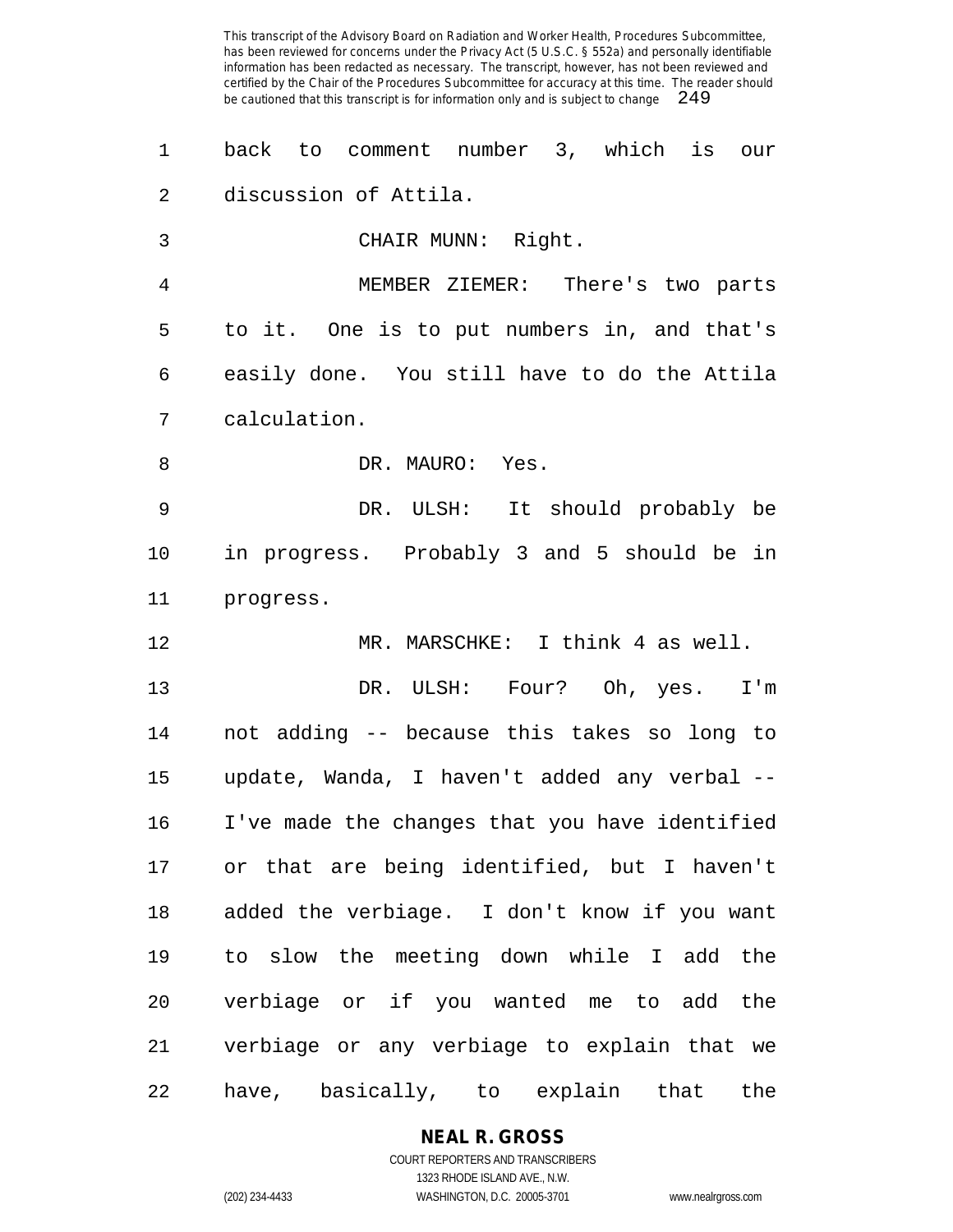Subcommittee has --

| 2  | CHAIR MUNN: I would recommend at              |
|----|-----------------------------------------------|
| 3  | this moment we change the status, if you will |
| 4  | make the note to add verbiage and let us know |
| 5  | what verbiage you have added. Originally, it  |
| 6  | was our hope that we could do this all here.  |
| 7  | DR. ULSH: Yes.                                |
| 8  | CHAIR MUNN: But right now, we're              |
| 9  | way behind the curve. If we are successful in |
| 10 | getting the items changed with respect to     |
| 11 | their status, then if you will commit to      |
| 12 | advising us what the verbiage is, as you      |
| 13 | change it later --                            |
| 14 | MR. MARSCHKE: Yes, I will try to              |
| 15 | get in as soon as I get home.                 |
| 16 | Now just so we're all on the same             |
| 17 | page, I guess, 1 is in abeyance; 2 is in      |
| 18 | abeyance; 3 was in progress.                  |
| 19 | CHAIR MUNN: Yes, that's what we               |
| 20 | said, 3 and 4.                                |
| 21 | MR. MARSCHKE: Four was -- okay,               |
| 22 | yes, 5 I guess was also in progress.<br>And 4 |

# **NEAL R. GROSS**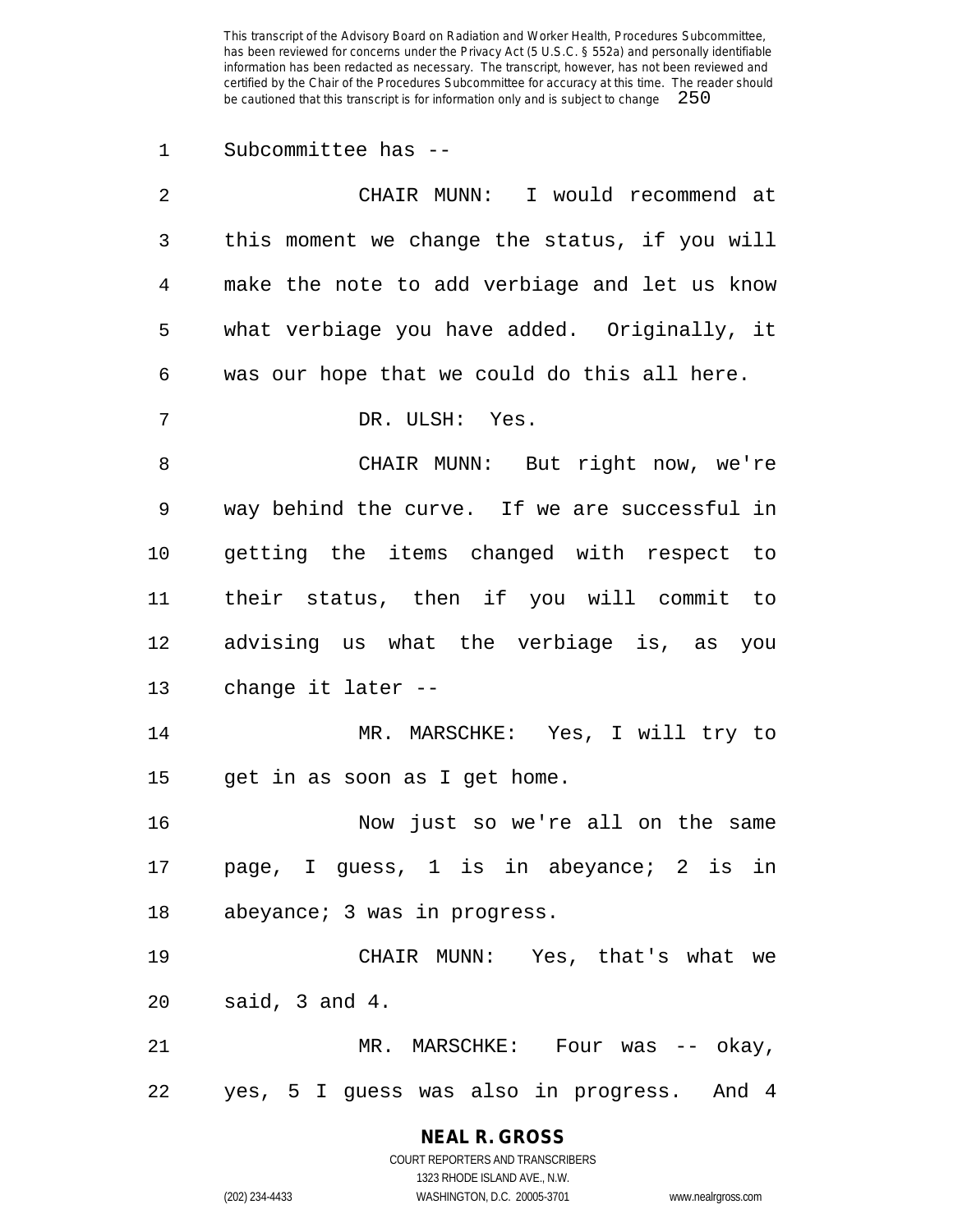| 1              | and 6 I guess are the ones that -- let's see. |
|----------------|-----------------------------------------------|
| $\overline{2}$ | CHAIR MUNN: Didn't we say that                |
| 3              | 4 -- 4 is the one that says, "Is the broader  |
| 4              | issue not affecting just Mallinckrodt, but    |
| 5              | should be addressed as an overarching issue?" |
| 6              | DR. ULSH: But, regardless, that's             |
| 7              | our response.                                 |
| 8              | CHAIR MUNN: Yes. We still need a              |
| 9              | response from SC&A on that.                   |
| 10             | DR. ULSH: Exactly. Exactly.                   |
| 11             | MR. MARSCHKE: So, basically, this             |
| 12             | is an in progress?                            |
| 13             | CHAIR MUNN: Basically, it's in                |
| 14             | progress as well.                             |
| 15             | MR. MARSCHKE: That was 4.                     |
| 16             | CHAIR MUNN: That was 4.                       |
| 17             | MR. MARSCHKE: We know that we                 |
| 18             | need issue numbers on this screen.            |
| 19             | CHAIR MUNN: You have to count                 |
| 20             | down the blocks. That's all you can do.       |
| 21             | MR. MARSCHKE: And then the last               |
| 22             | one is 6. "Does not represent a               |

**NEAL R. GROSS** COURT REPORTERS AND TRANSCRIBERS

1323 RHODE ISLAND AVE., N.W.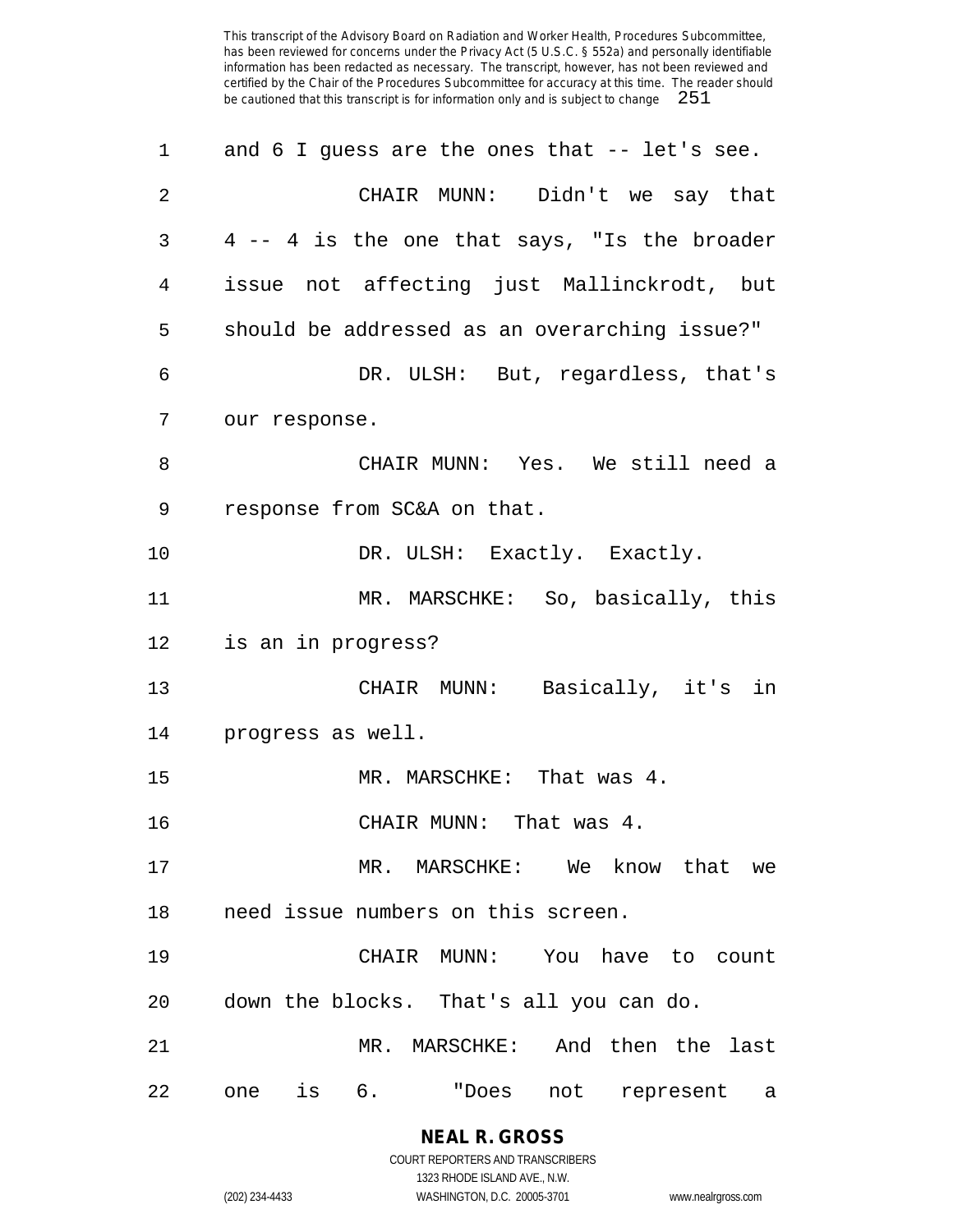| 1              | scientifically-valid or claimant-favorable    |
|----------------|-----------------------------------------------|
| $\overline{2}$ | approach to resolving the correction factor   |
| 3              | for organs in the lower torso."               |
| $\overline{4}$ | DR. ULSH: Our response refers you             |
| 5              | back to number 4, which is in progress.       |
| 6              | MR. MARSCHKE: Right. So, then, I              |
| 7              | guess it would be the same.                   |
| 8              | CHAIR MUNN: It must be. Or if it              |
| 9              | actually is a restatement of finding 4, then  |
| 10             | it ought to be -- should it not be covered in |
| 11             | $--$ doesn't that $--$                        |
| 12             | is "The<br>MR. MARSCHKE:<br>Four              |
| 13             | procedure underestimates the maximum          |
| 14             | correction factor to be applied to the bad    |
| 15             | readings. Therefore, the procedure does not   |
| 16             | provide adequate guidance for defining the    |
| 17             | claimant-favorable assumptions."              |
| 18             | And 6 says, "The TBD does<br>not              |
| 19             | represent a scientifically-valid or claimant- |
| 20             | favorable approach to developing a correction |
| 21             | factor for organs in the lower torso."        |
|                |                                               |

DR. ULSH: So it's a subset of

## **NEAL R. GROSS**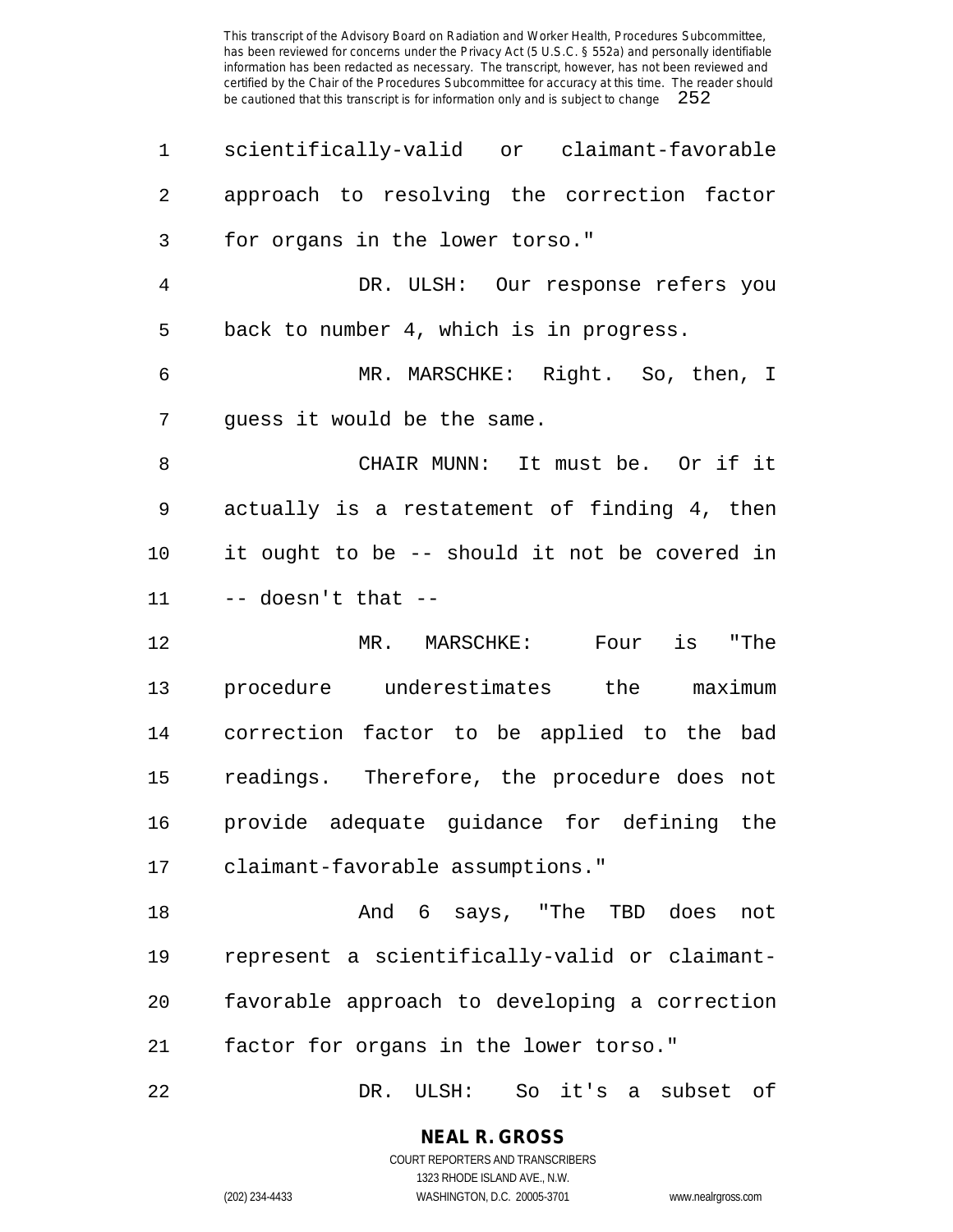number 4.

| $\overline{2}$ | CHAIR<br>MUNN:<br>Yes, sort of.              |
|----------------|----------------------------------------------|
| 3              | Probably in the same status then.            |
| 4              | DR. MAURO: Do we know what the               |
| 5              | heart of the technical issue is here?<br>You |
| 6              | guys ran Attila and we ran MCNP and came up  |
| 7              | with the differences? Is that what happened  |
| 8              | here?                                        |
| 9              | MR. MARSCHKE: I think so.                    |
| 10             | MAURO: A factor of<br>five<br>DR.            |
| 11             | difference seems to be pretty big.           |
| 12             | CHAIR MUNN: It is pretty big.                |
| 13             | MR. KATZ: So who has an action on            |
| 14             | 4 and 6?                                     |
| 15             | CHAIR MUNN: SC&A.<br>They have               |
| 16             | responses --                                 |
| 17             | MR. MARSCHKE:<br>I think SC&A.<br>We         |
| 18             | have the initial responses from NIOSH. So    |
| 19             | it's in our court to get through and --      |
| 20             | MR. KATZ: I thought so. I just               |
| 21             | wanted that to be clear who's up at bat.     |
| 22             | CHAIR MUNN: Right.                           |

**NEAL R. GROSS** COURT REPORTERS AND TRANSCRIBERS

1323 RHODE ISLAND AVE., N.W.

(202) 234-4433 WASHINGTON, D.C. 20005-3701 www.nealrgross.com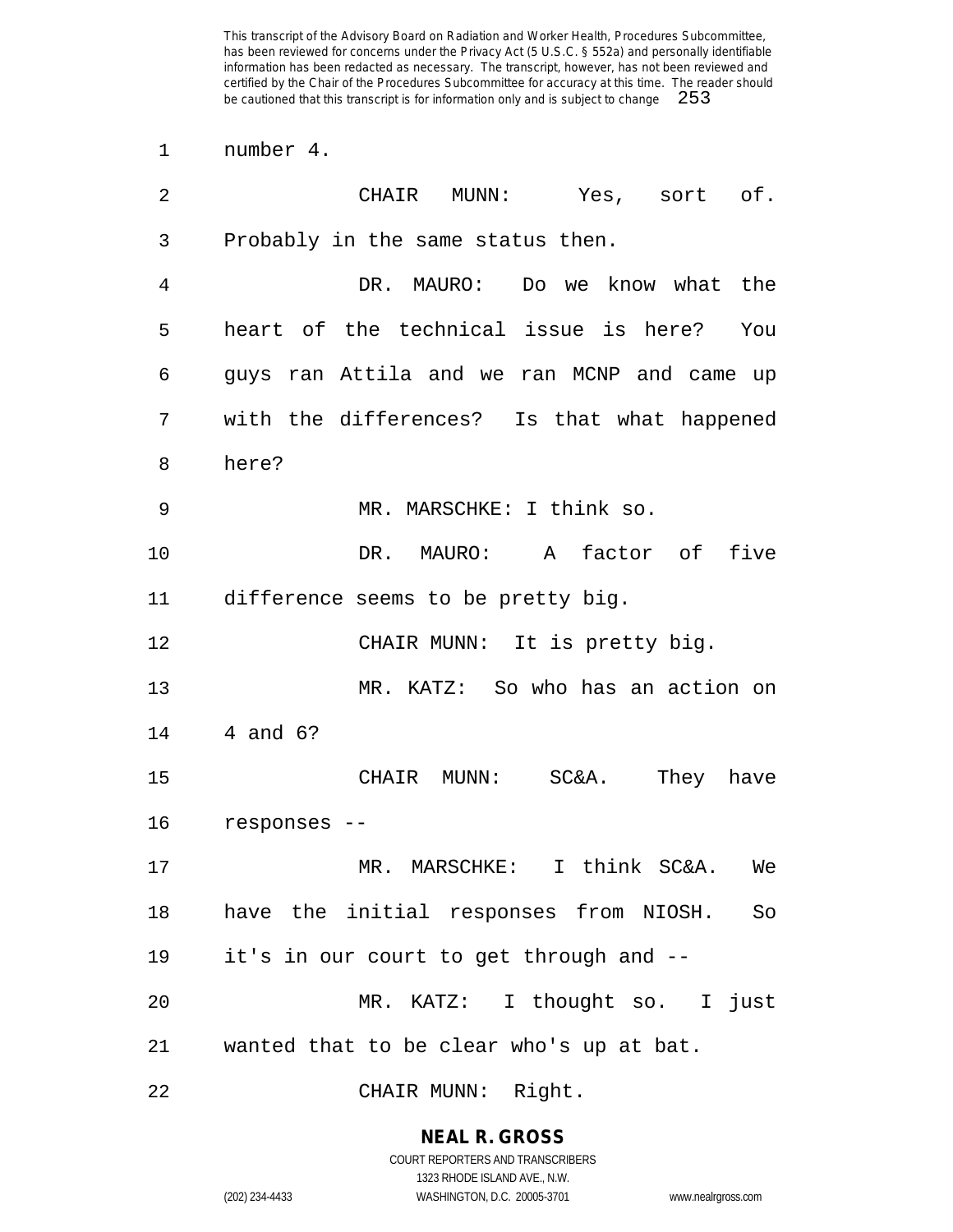| 1  | Moving on to the next item, given              |
|----|------------------------------------------------|
| 2  | the understanding that Steve is going to let   |
| 3  | us know what verbiage has been placed in the   |
| 4  | items that we just covered, 49-01, I'm         |
| 5  | assuming, without looking at it, that this is  |
| 6  | part and parcel of the discussion that we just |
| 7  | had with respect to the lymphomas and the      |
| 8  | PERs. It's all wrapped up in the same issue,   |
| 9  | is it not? No?                                 |
| 10 | DR. ULSH: Well, OTIB-49 is Super               |
| 11 | S.                                             |
| 12 | CHAIR MUNN: Yes.                               |
| 13 | DR. MAURO: There were no issues                |
| 14 | on that. This was on Super S?                  |
| 15 | CHAIR MUNN: Let's see what Elyse               |
| 16 | has to say.                                    |
| 17 | DR. MAURO: Yes, let's see what                 |
| 18 | we've got here.                                |
| 19 | MS. THOMAS: OTIB-49-01, I think                |
| 20 | NIOSH owed the Subcommittee kind of a          |
| 21 | restatement of our initial response. I know    |
| 22 | Stu wrote an email to Steve back in last fall, |

**NEAL R. GROSS**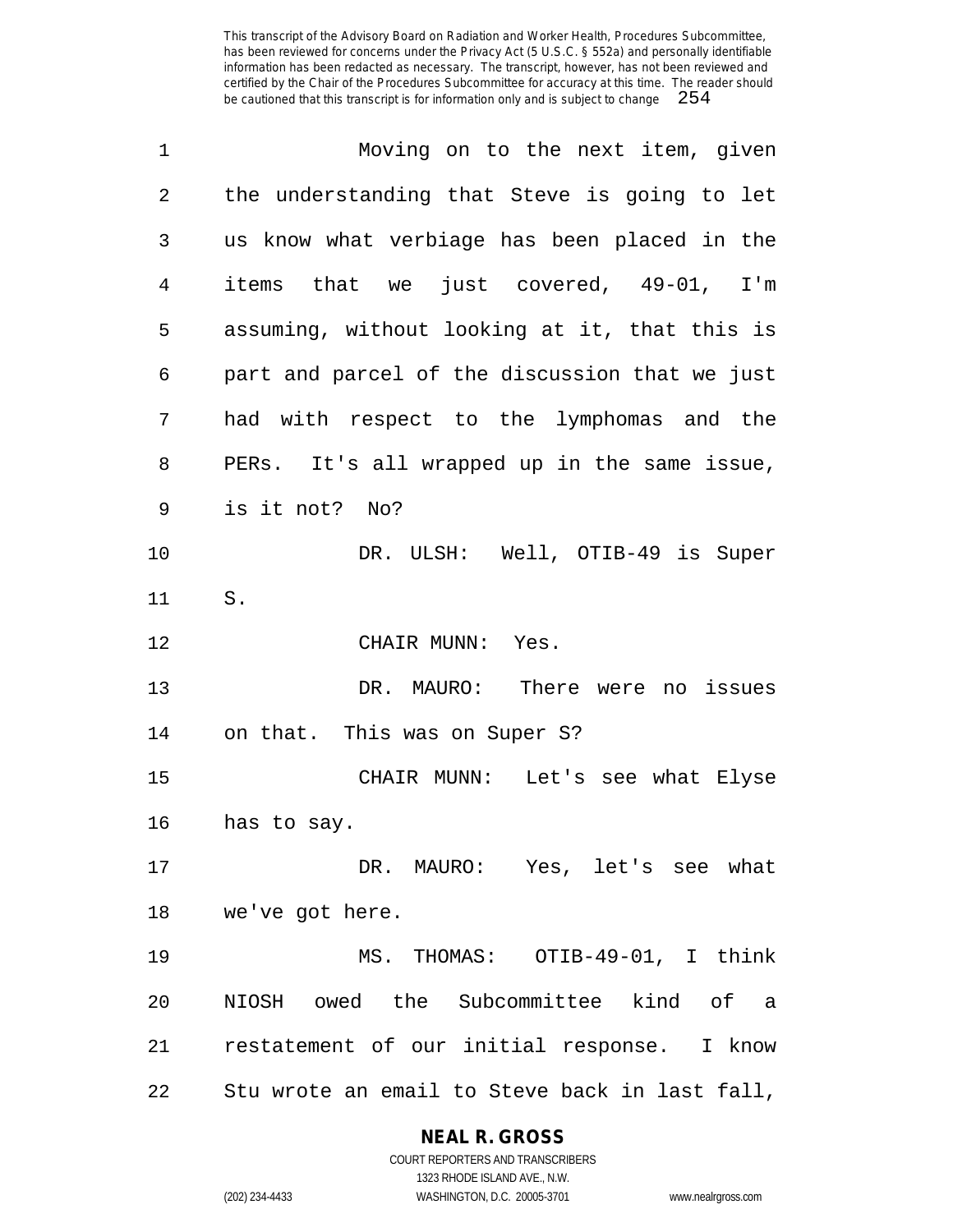| 1           | and I'm kind of looking at that right now,     |
|-------------|------------------------------------------------|
| 2           | where it says, "OTIB-49-01A is a fairly        |
| 3           | extensive discussion of how OTIB-49 doesn't    |
| 4           | clearly describe what to do in a situation     |
| 5           | where the EE, exposed to two or multiple       |
| 6           | discrete acute intakes or two or multiple      |
| 7           | discrete chronic intakes, separated by a time  |
| 8           | at no exposure, with bioassay data only at the |
| $\mathsf 9$ | end of the intake."                            |
| 10          | I know OTIB-0049 is in the process             |
| 11          | of a revision. It's in internal review right   |
| 12          | now.                                           |
| 13          | So I see maybe two options. One                |
| 14          | is to go ahead and try to have another         |
| 15          | response to this particular item for the next  |
| 16          | meeting. We don't have it now. Or if you       |
| 17          | want to wait and review the revision when it   |
| 18          | comes out, you know, that might be another     |
| 19          | option that the Subcommittee wants.            |
| 20          | CHAIR MUNN: My, that is a<br>long              |
| 21          | response.                                      |
|             |                                                |

DR. ULSH: Yes, it's a long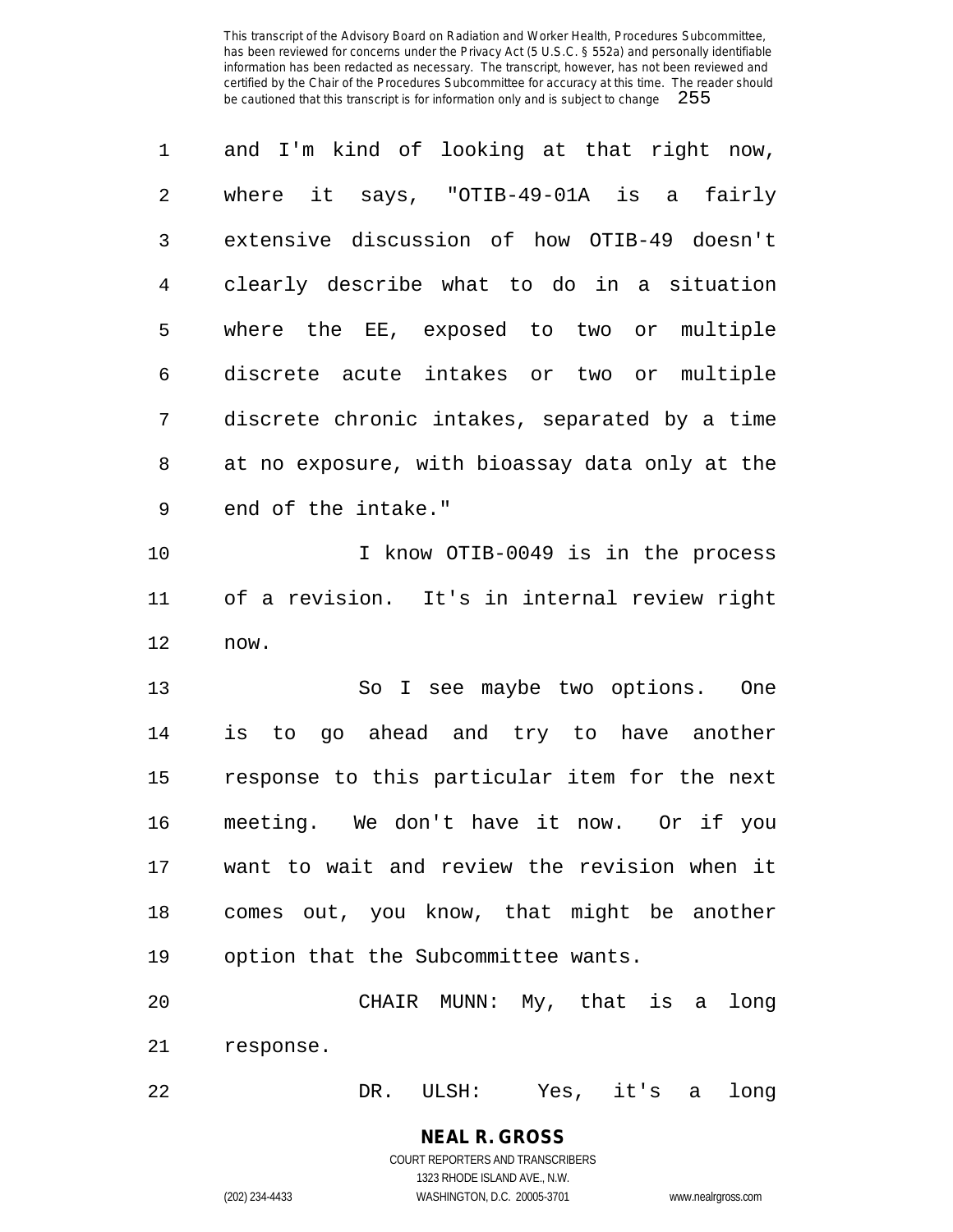comment.

| 2              | MR. MARSCHKE: I think that, as                 |
|----------------|------------------------------------------------|
| 3              | Elyse said, I think that Stu issued an email   |
| $\overline{4}$ | last fall that came after this response. This  |
| 5              | response, yes, this was early last year. This  |
| 6              | was provided in March.                         |
| 7              | I'm trying to make heads or tails              |
| 8              | of this issue, I think.                        |
| $\mathsf 9$    | MR. HINNEFELD: Well, yes, I mean               |
| 10             | this one has got kind of a long and storied    |
| 11             | history, and it's difficult to follow. But     |
| 12             | the issue that Joyce raised had to do with how |
| 13             | do you use OTIB-49 in this circumstance.       |
| 14             | DR. MAURO: Special circumstance.               |
| 15             | MR. HINNEFELD: And I think that                |
| 16             | the circumstance she describes would not, it   |
| 17             | doesn't get incorporated into a dose           |
| 18             | reconstruction. She's describing a situation   |
| 19             | of two acute intakes where you have acute      |
| 20             | intake period, a bioassay at the end of that.  |
| 21             | A period of no exposure. Acute intake,         |
| 22             | bioassay at the end of that. Then how exactly  |

#### **NEAL R. GROSS**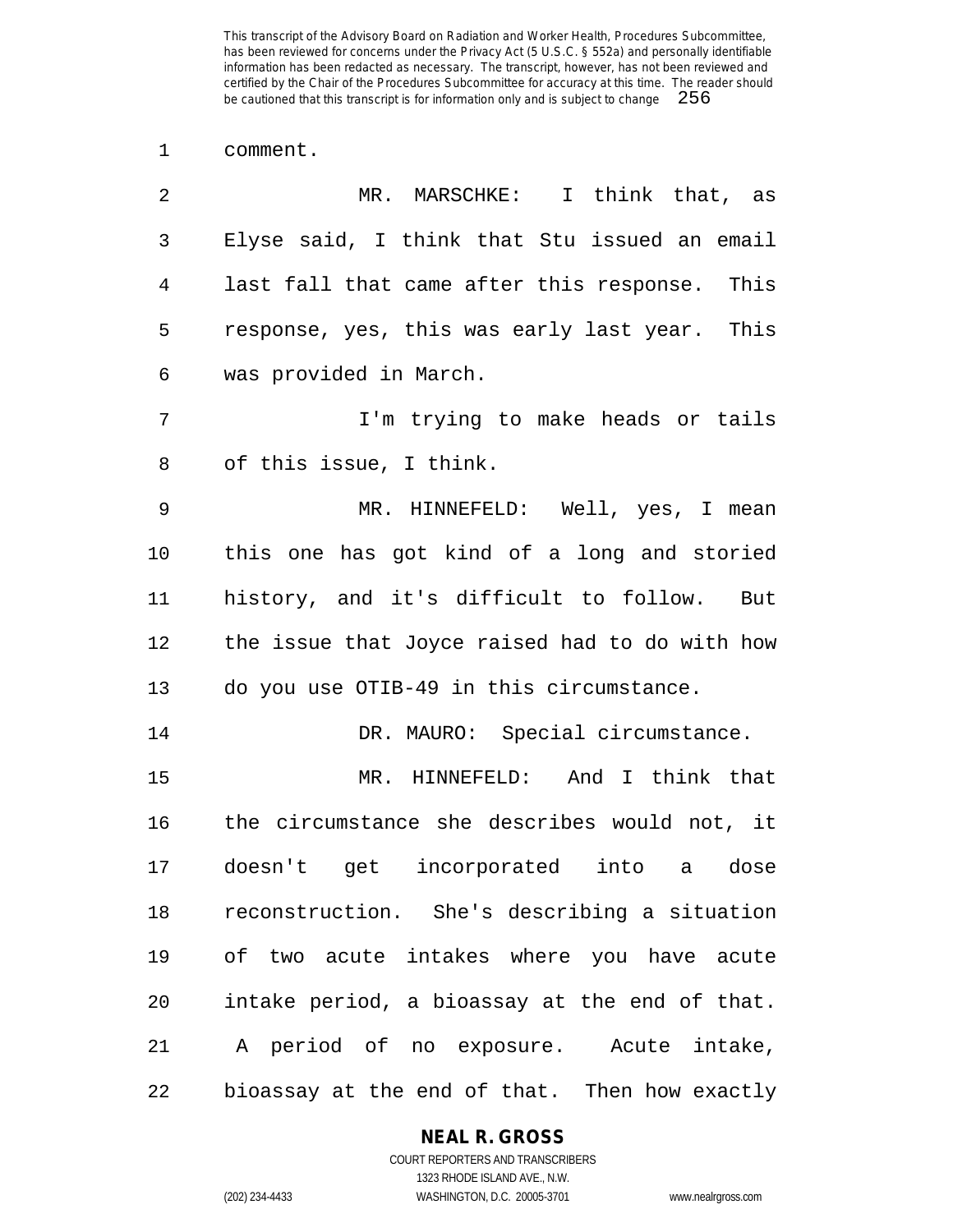| $\mathbf{1}$   | do you do this TIB-49 adjustment? Because the  |
|----------------|------------------------------------------------|
| $\mathbf{2}$   | adjustment depends upon the time since intake, |
| $\overline{3}$ | and which factor do you use because you have   |
| 4              | these two intakes?                             |

 My view is I don't think we encounter and consider it that way. I mean, first of all, it's very possible that someone could have two acute intakes, but we don't, as a general rule, assume that there's no end of the exposure in between. We generally expose with respect to there is some chronic intake in between. So you, in fact, have sort of a long chronic intake with these superimposed acutes, and the arithmetic problem that she is talking about kind of disappears and you have an application or you have a way to do OTIB-49.

 That's how I recall this. Now it's been a long time since I wrote this.

 And she describes some other situation. I think it's a period of chronic, nothing, a period of chronic. So it was

# **NEAL R. GROSS**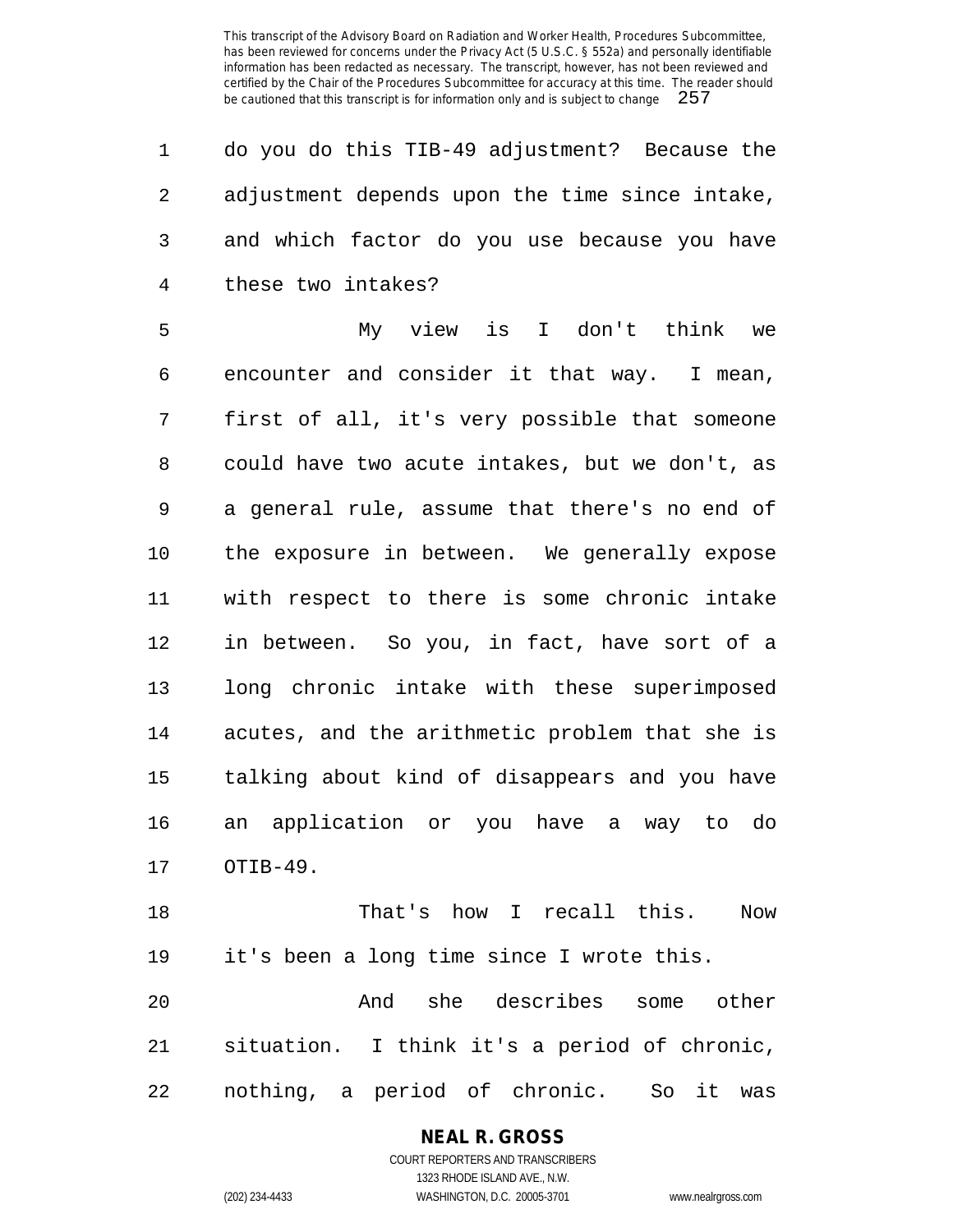essentially the same question. But I don't know what she described. I don't know that we do dose reconstructions in the way she envisions. DR. MAURO: And that is correct. That scenario that she describes -- MR. HINNEFELD: Yes, the way she envisions it -- DR. MAURO: -- we don't model that. MR. HINNEFELD: I don't think we do that. I can't think of a situation where we would do that unless someone, for instance, left employment. DR. MAURO: Now there is a window in between where she's postulating there is no exposure, but you're saying that we don't do that. 19 MR. HINNEFELD: Right. DR. MAURO: We postulate there's some chronic in between. Now, for some reason, when you do that, OTIB-49, how is the

## **NEAL R. GROSS**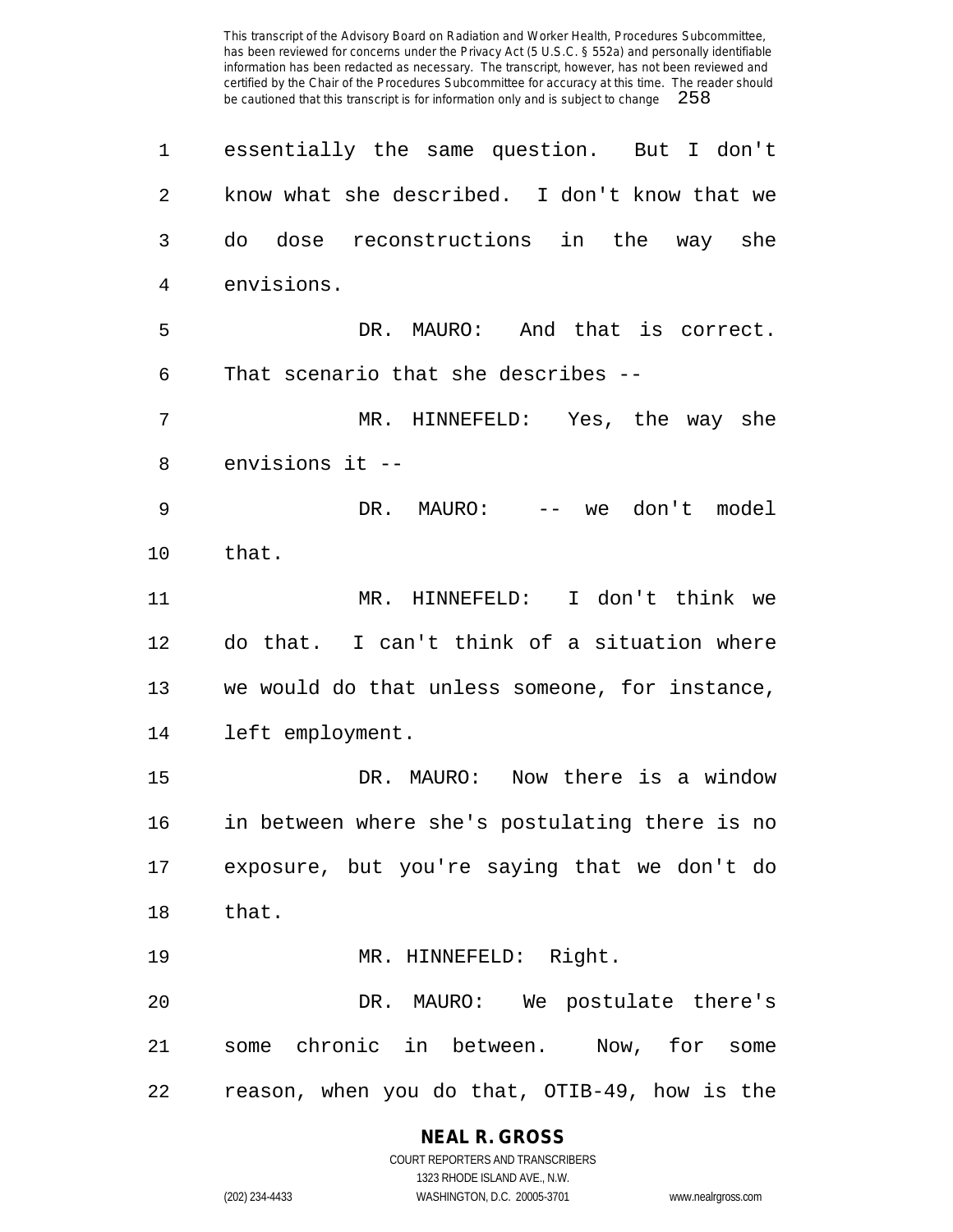problem --

| 2           | MR. HINNEFELD: My recollection,                |
|-------------|------------------------------------------------|
| 3           | when I went through this, was that the problem |
| 4           | that she described kind of went away. It is a  |
| 5           | problem of the arithmetic and the application  |
| 6           | of this correction thing.                      |
| 7           | DR. MAURO: And this is something               |
| 8           | you wrote to us?                               |
| $\mathsf 9$ | MR. HINNEFELD: Yes. I can try to               |
| 10          | reconstruct what I put out there.              |
| 11          | DR. MAURO: Or just send it to us.              |
| 12          | MR. HINNEFELD: I think I still                 |
| 13          | have it on my computer someplace.              |
| 14          | MR. MARSCHKE: Maybe I still have               |
| 15          | it.                                            |
| 16          | DR. MAURO: Well, the ball should               |
| 17          | be in our court. Let's go see if we can track  |
| 18          | down this thing.                               |
| 19          | MR. HINNEFELD: Yes, and maybe get              |
| 20          | some feedback from ORAU, in fact, that what I  |
| 21          | said was, in fact, true. We may need to get    |
| 22          | some additional input from them about the      |

## **NEAL R. GROSS**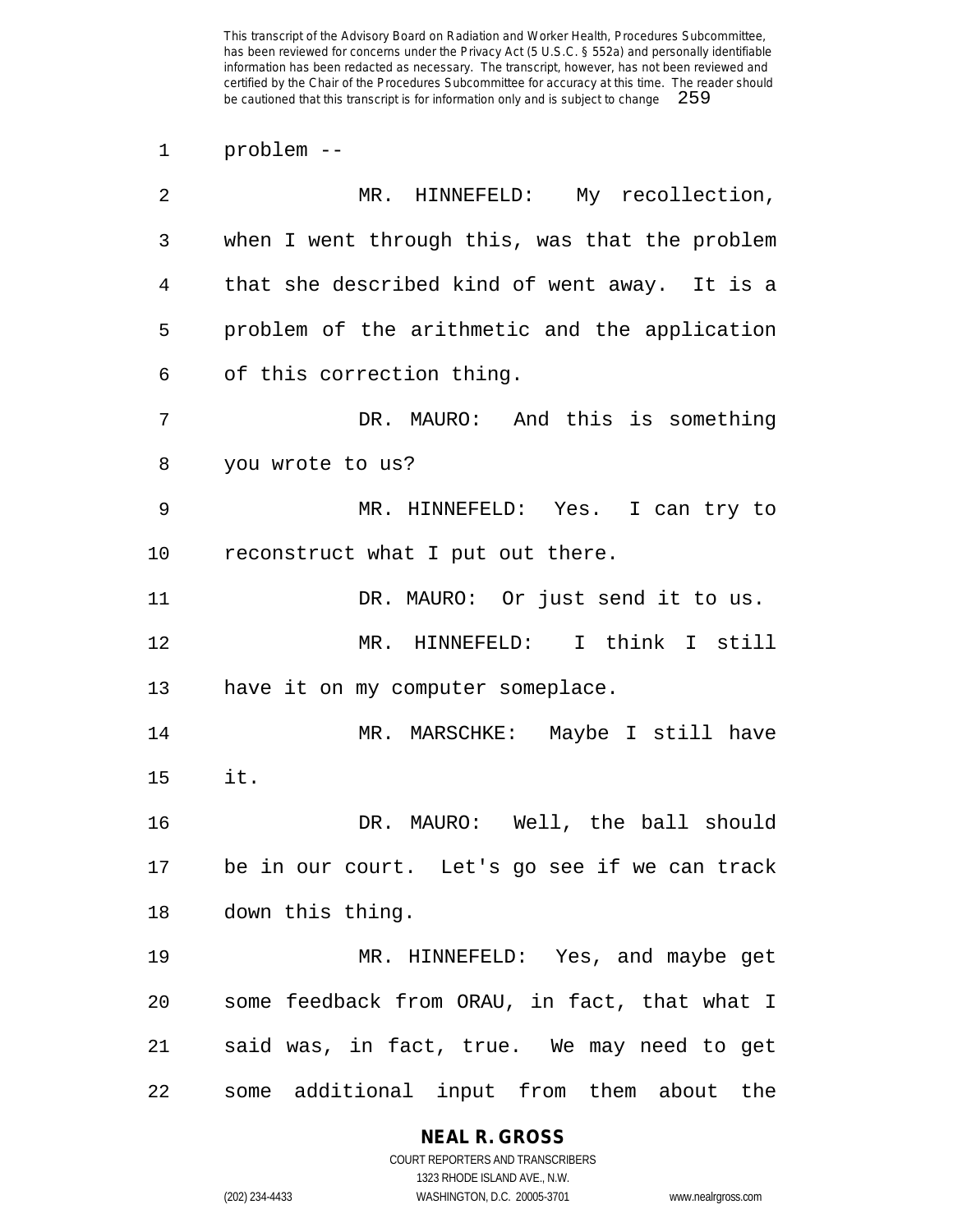nature of our findings.

 I'm confident that the nature of our finding was what do you do about this split exposure with nothing in between case? How do you apply this correction factor? So if I understood what she was saying, that's what it was. So I think we probably need to pursue this with ORAU a little bit. We're going to talk Friday on something else. We can throw this in. DR. ULSH: So is the ball in our court then? MR. HINNEFELD: Well, let me take a look at our most recent stuff. DR. MAURO: Yes, we'll certainly

 follow up, retrieve what you sent us already. It sounds like you folks may want to supplement that.

 MR. HINNEFELD: Yes. And I need to make sure we get with ORAU and make sure that what I said was correct.

#### **NEAL R. GROSS**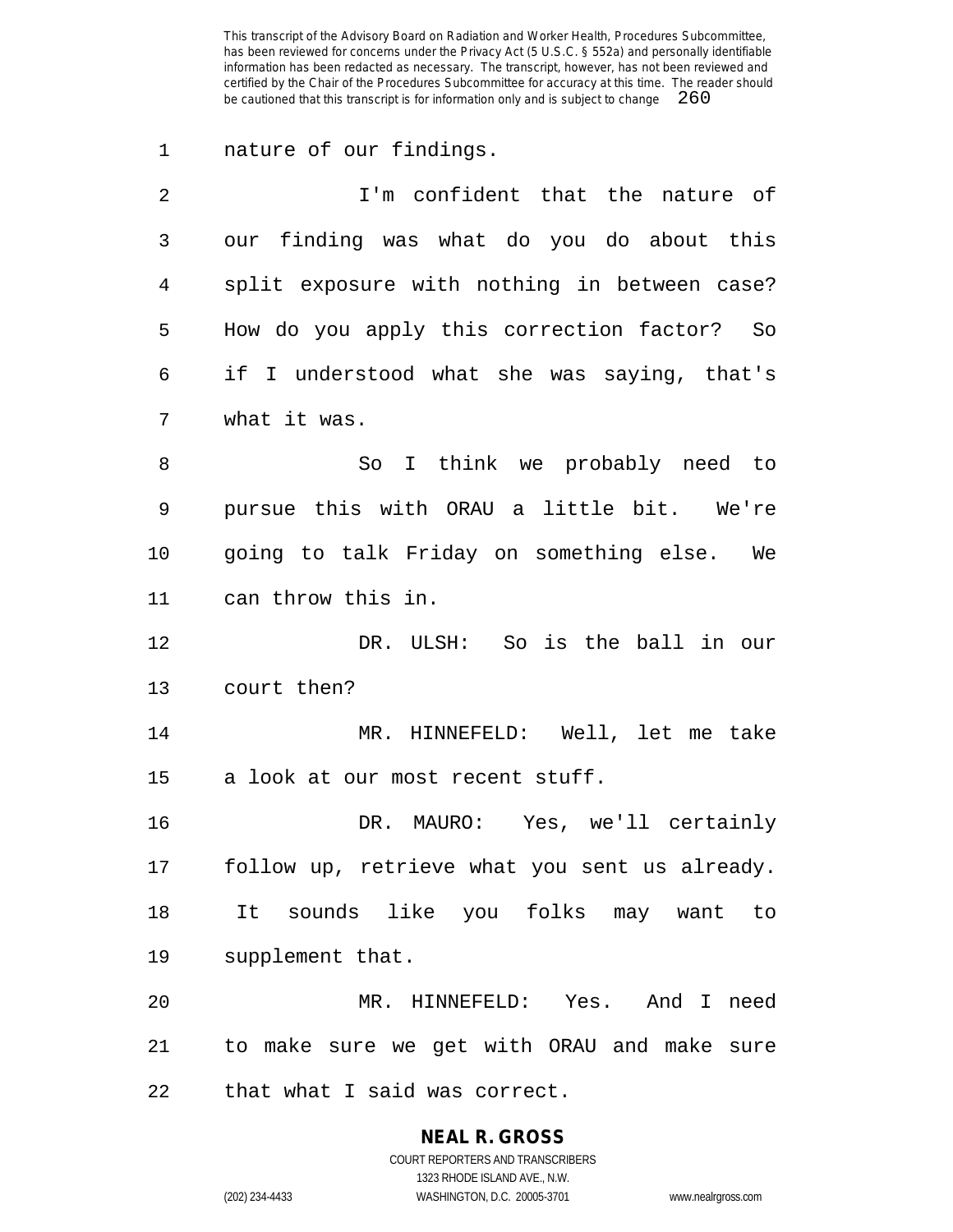| $\mathbf 1$    | CHAIR MUNN: And please do. While               |
|----------------|------------------------------------------------|
| 2              | you're looking at 01, look at 02 as well.      |
| 3              | Both of them are very closely --               |
| $\overline{4}$ | MR. HINNEFELD: Yes, and that's                 |
| 5              | part of the confusion on this. Things that     |
| 6              | were originally mentioned on one finding end   |
| 7              | up in the other finding, in the discussion of  |
| 8              | the other finding.                             |
| $\mathsf 9$    | CHAIR MUNN: Exactly.                           |
| 10             | MR. HINNEFELD: And so there's                  |
| 11             | some interlacing parts. Part of the fairly     |
| 12             | long email I wrote was an attempt to sort of   |
| 13             | unlace them and get back to either one finding |
| 14             | or two separate and distinct findings, rather  |
| 15             | than having them bleed into each other.        |
| 16             | Because of the discussion of one finding bled  |
| 17             | into the other at some point.                  |
| 18             | CHAIR MUNN: Okay. So I'm going                 |
| 19             | to propose the action that NIOSH is going to   |
| 20             | look at both 01 and 02 to better clarify the   |
| 21             | exact issues, right?                           |
|                |                                                |

MR. HINNEFELD: Well, and SC&A has

#### **NEAL R. GROSS** COURT REPORTERS AND TRANSCRIBERS

1323 RHODE ISLAND AVE., N.W. (202) 234-4433 WASHINGTON, D.C. 20005-3701 www.nealrgross.com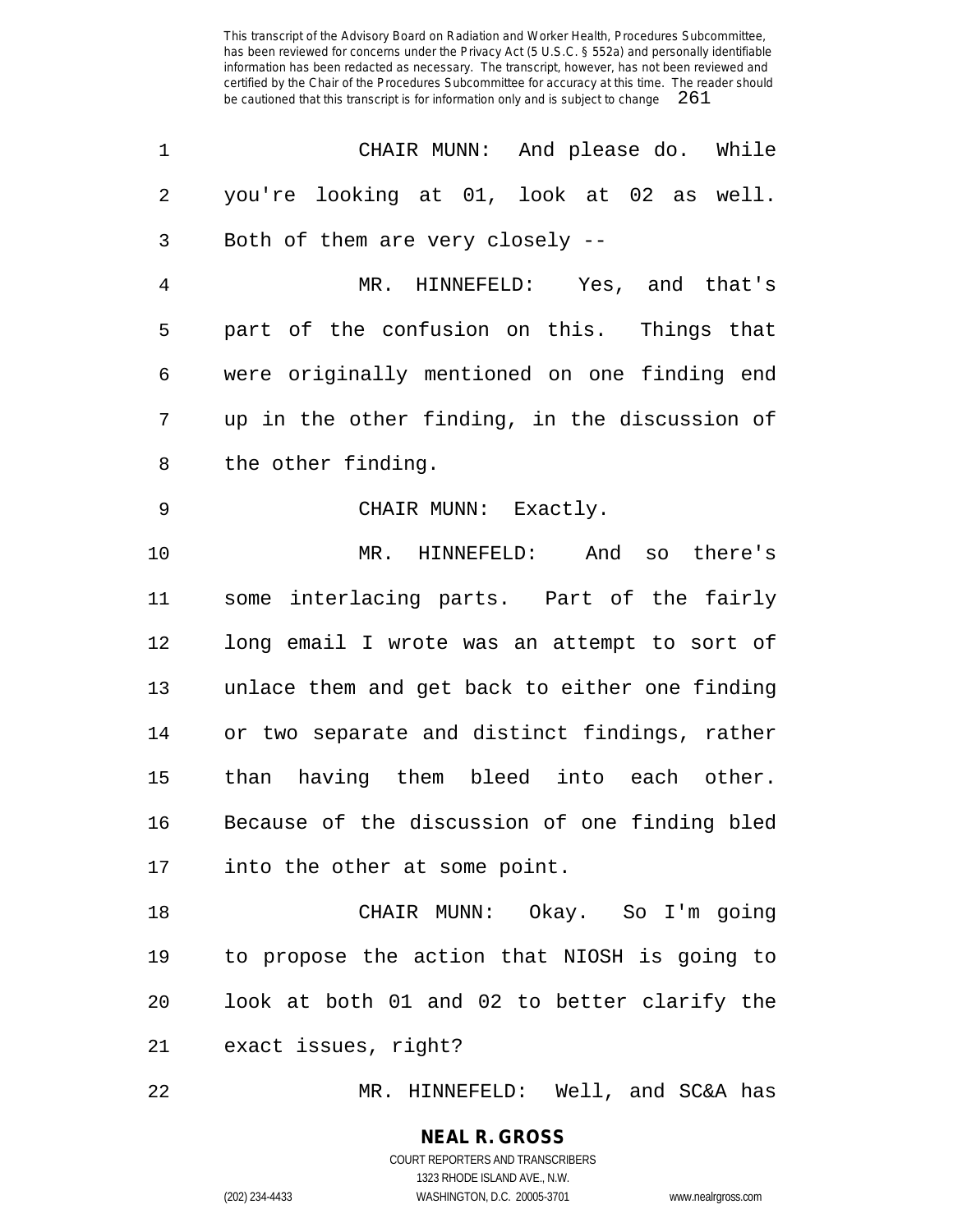got to look at that, too, what they've already received.

 DR. MAURO: Yes, we've got to catch up to you.

 And if there are some -- we will get to a point, I guess, at SC&A where we say, okay, we understand it. We bring Joyce in. Internally, we have our story straight. At that point, I guess we may say okay or maybe we need a technical discussion. I don't know. CHAIR MUNN: The Subcommittee would be very pleased if after both the agency and the contractor had an opportunity to refresh their memory on these two items, if they could, in fact, talk to each other a little bit about this before we have our next meeting. It would be most helpful to us.

 MEMBER ZIEMER: Joyce has just raised a very --

DR. MAURO: Special.

 MEMBER ZIEMER: -- special case. I don't think you want to get into a mode of

## **NEAL R. GROSS**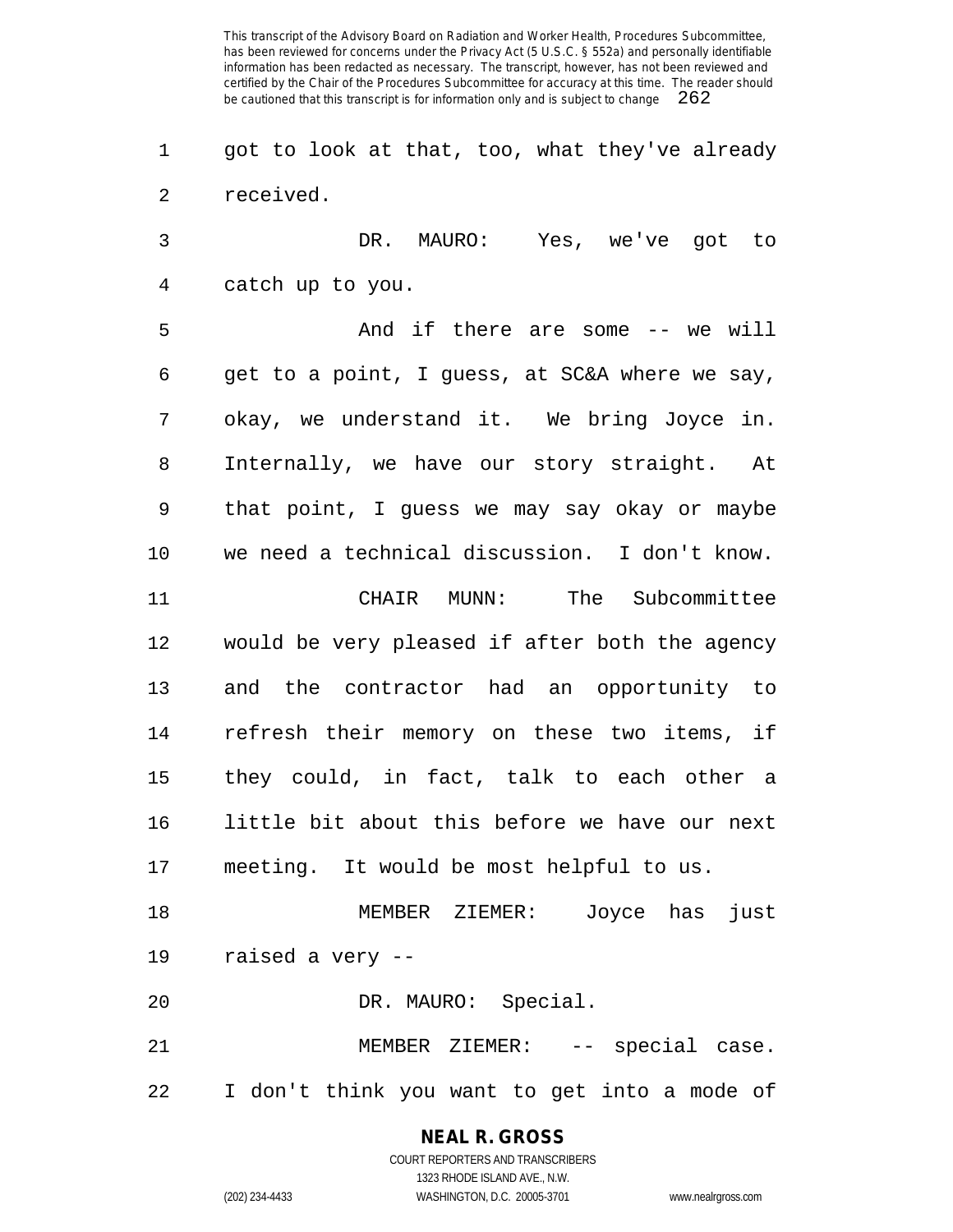saying how you're going to do every special case.

CHAIR MUNN: No.

 MEMBER ZIEMER: Because then somebody says, "Okay, what about the case where you have a third one?"

 CHAIR MUNN: Yes, let's not be laborious.

 MEMBER ZIEMER: You've got to think in more general terms. You have two data points, right? I mean that's what you've got. Then you have to have some assumptions about it.

 Do you know when the intake occurred or do you have to go back to the previous or what? So all you have is two data points?

 MR. HINNEFELD: That's exactly right. What she was describing --

 MEMBER ZIEMER: You don't necessarily know --

MR. HINNEFELD: -- is not

**NEAL R. GROSS** COURT REPORTERS AND TRANSCRIBERS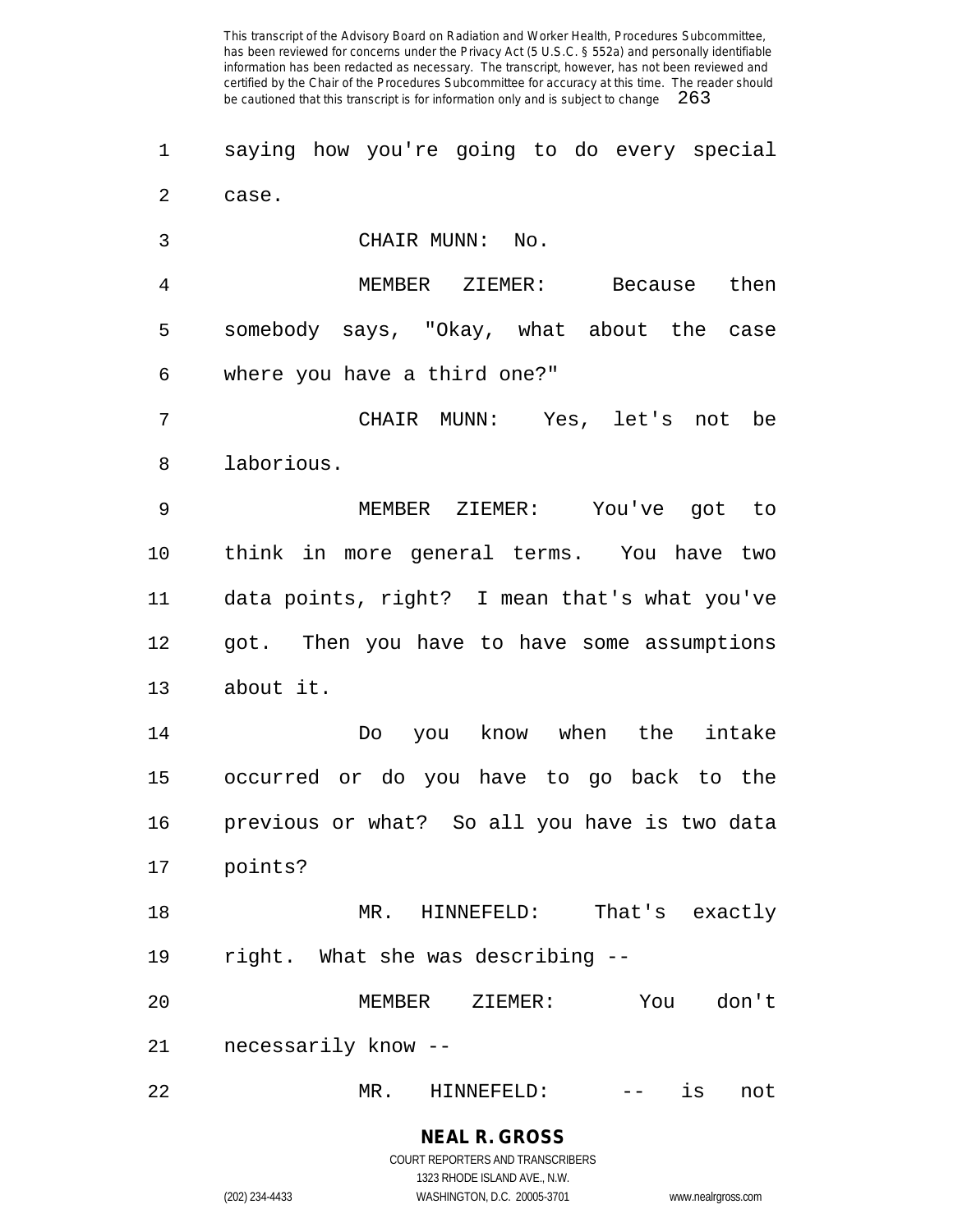| 1              | something that we can deduce from what we get. |
|----------------|------------------------------------------------|
| $\overline{2}$ | MEMBER ZIEMER: Right. So it                    |
| 3              | seems to me you have to direct it toward the   |
| 4              | general, how do you use this information. I    |
| 5              | mean, if you knew there were two discrete      |
| 6              | things -- number one, I can't imagine that you |
| 7              | would only have two data points. You're going  |
| 8              | to be tracking it. But if you did that, you    |
| 9              | could still do something with that.            |
| 10             | MR. HINNEFELD: I'd have to go                  |
| 11             | back and refresh my memory. I'm almost         |
| 12             | positive it was, what do you do in this case   |
| 13             | where you have two exposures some period       |
| 14             | apart?                                         |
| 15             | MEMBER ZIEMER: Yes.                            |
| 16             | MR. HINNEFELD: How do you treat                |
| 17             | 49?                                            |
| 18             | MR. MARSCHKE: Yes, this is a                   |
| 19             | summary of 49 that we had, I don't know, this  |
| 20             | was back, printed out last November.           |
| 21             | CHAIR MUNN: Yes.                               |
| 22             | MR. MARSCHKE: And it is more or                |

**NEAL R. GROSS** COURT REPORTERS AND TRANSCRIBERS 1323 RHODE ISLAND AVE., N.W.

(202) 234-4433 WASHINGTON, D.C. 20005-3701 www.nealrgross.com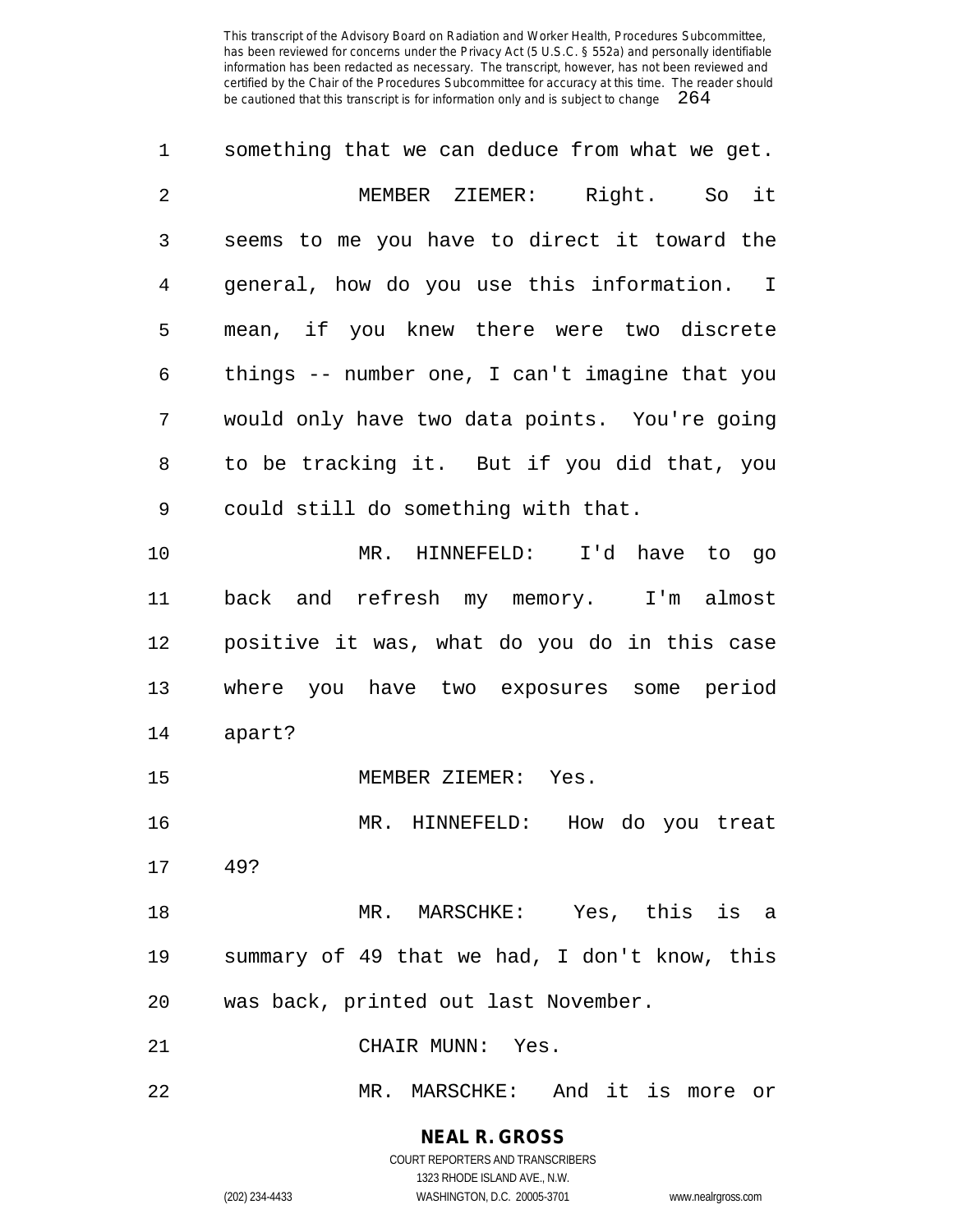| 1  | less a formatted version of what's in the      |
|----|------------------------------------------------|
| 2  | database now. It's a little better formatted.  |
| 3  | But it's still, I think, and if I remember     |
| 4  | what your email was, Stu, I think you were     |
| 5  | trying to make some heads or tails of all this |
| 6  | verbiage, this forced allocated is verbiage    |
| 7  | here.                                          |
| 8  | MEMBER ZIEMER: What<br>is<br>that              |
| 9  | you're showing there?                          |
| 10 | CHAIR MUNN: That is this White --              |
| 11 | MEMBER ZIEMER: That's the White                |
| 12 | Paper?                                         |
| 13 | CHAIR MUNN: The full length of                 |
| 14 | the response, the original response.           |
| 15 | DR. MAURO:<br>So<br>we have that.              |
| 16 | That's the response you're referring to that's |
| 17 | below the blue part?                           |
| 18 | MR. MARSCHKE: This whole thing is              |
| 19 | basically the whole history of OTIB-49-01.     |
| 20 | MEMBER ZIEMER: Do we have this?                |
| 21 | MR. MARSCHKE: You may have.<br>This            |
| 22 | was in my folder from back at a meeting that   |

**NEAL R. GROSS**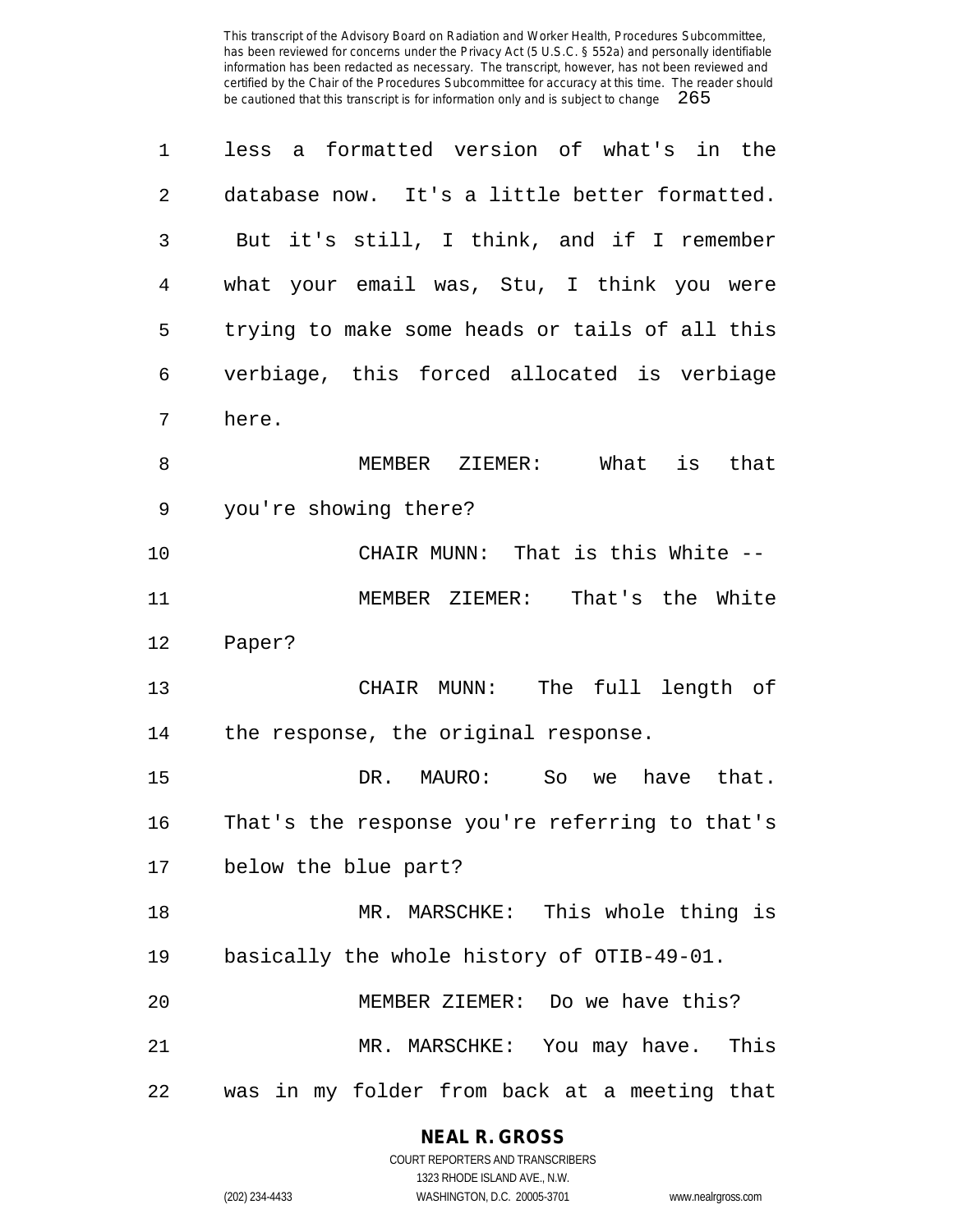| 1              | took place last November. So this is history. |
|----------------|-----------------------------------------------|
| $\overline{2}$ | This was a document which, I don't know if it |
| 3              | was provided to you back at that time or not. |
| $\overline{4}$ | It wasn't provided to you recently.           |
| 5              | CHAIR MUNN: I believe it may have             |
| 6              | been. It looks familiar to me.                |
| 7              | MR. MARSCHKE: But we<br>have                  |
| 8              | additional responses from NIOSH, and we have  |
| 9              | additional recommendations from SC&A, and the |
| 10             | additional recommendation from SC&A, what     |
| 11             | Joyce has is three workers' examples here,    |
| 12             | acute exposure in neither one and then        |
| 13             | these $--$                                    |
| 14             | CHAIR MUNN: But, in any case,                 |
| 15             | it's a technical issue that you folks have to |
| 16             | work out. Everybody has to get back up to     |
| 17             | speed on it.                                  |
| 18             | DR. MAURO: Do we have the last                |
| 19             | word?                                         |
| 20             | MR. MARSCHKE: We have the<br>last             |
| 21             | word at this point. At this point, we had the |
| 22             | last official word that's in the record.      |

## **NEAL R. GROSS**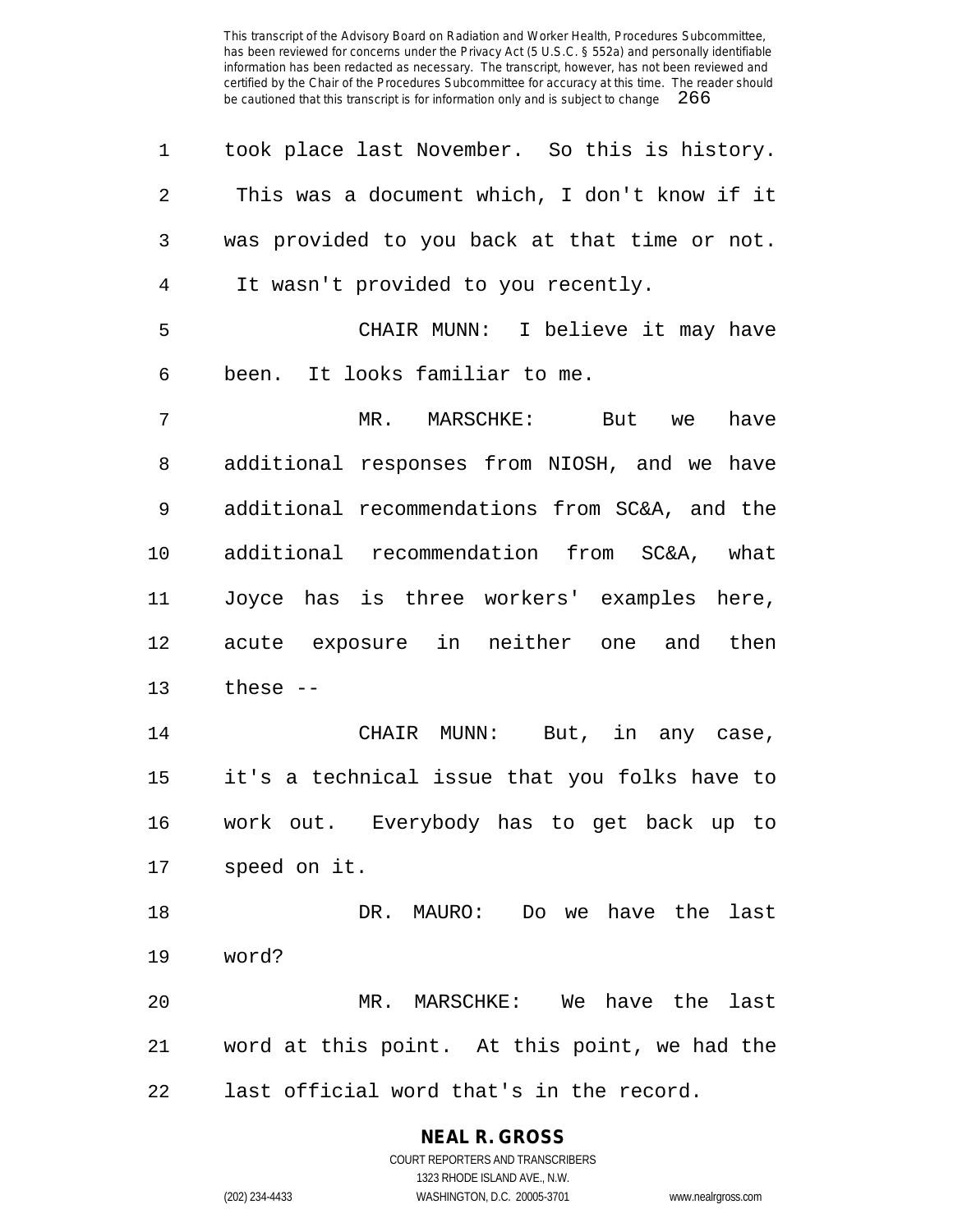| 1              | CHAIR MUNN: Which is why I think               |
|----------------|------------------------------------------------|
| 2              | I was carrying it as NIOSH response due.       |
| 3              | DR. ULSH: But that doesn't                     |
| $\overline{4}$ | reflect the email that you sent out.           |
| 5              | CHAIR MUNN: No, it doesn't                     |
| 6              | reflect the letter.                            |
| 7              | DR. MAURO: This doesn't capture                |
| 8              | maybe the last thing you sent.                 |
| 9              | MR. MARSCHKE: No, the last thing               |
| 10             | that -- yes.                                   |
| 11             | CHAIR MUNN: Yes.                               |
| 12             | DR. MAURO: Now if you folks, for               |
| 13             | any reason, want to supplement that, that's    |
| 14             | great. Otherwise, we'll work --                |
| 15             | MR. MARSCHKE: Well, wait a                     |
| 16             | minute.                                        |
| 17             | DR. MAURO: No, there's more.                   |
| 18             | MR. MARSCHKE: No, but I mean what              |
| 19             | you're saying is we'll look at what -- I don't |
| 20             | know that Stu really addressed this            |
| 21             | -- particular                                  |
| $2\sqrt{2}$    | DR. MAURO: Oh, okay.                           |

**NEAL R. GROSS** COURT REPORTERS AND TRANSCRIBERS 1323 RHODE ISLAND AVE., N.W.

(202) 234-4433 WASHINGTON, D.C. 20005-3701 www.nealrgross.com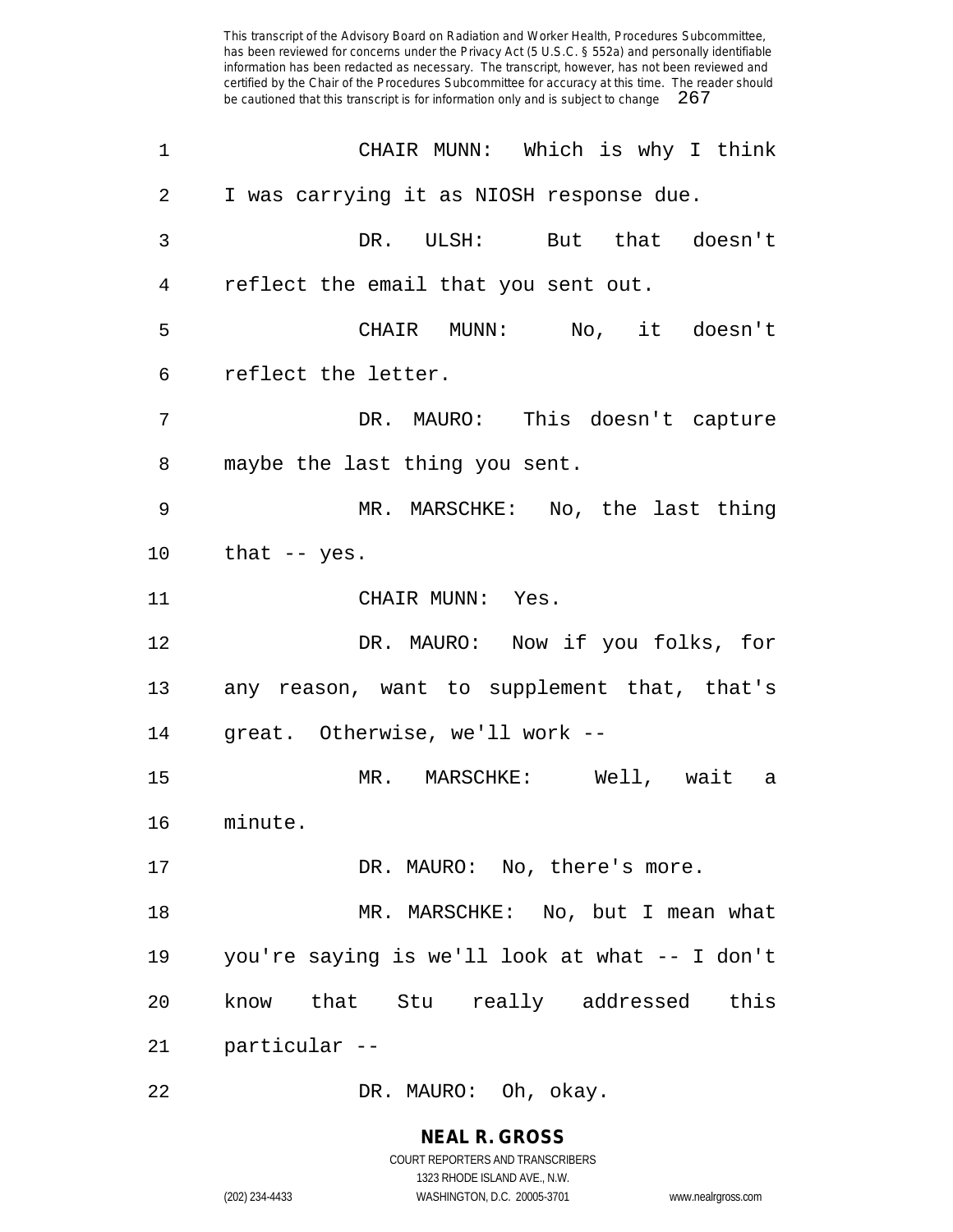| $\mathbf 1$    | MR. MARSCHKE: We'll have to look               |
|----------------|------------------------------------------------|
| $\overline{2}$ | to see what was in the email. I thought I      |
| 3              | might have the email.                          |
| $\overline{4}$ | CHAIR MUNN: Everybody has to know              |
| 5              | where we are.                                  |
| 6              | MR. MARSCHKE: I thought I might                |
| 7              | have the email as I sit here, but I don't seem |
| 8              | to.                                            |
| 9              | CHAIR MUNN: Well, let's all get                |
| 10             | on a level playing field. And until we do      |
| 11             | that, we $-$                                   |
| 12             | DR. MAURO: When all is said and                |
| 13             | done, OTIB-49 presents a fundamental approach  |
| 14             | based on the data that you looked at<br>from   |
| 15             | autopsy data, I guess it was, and came up with |
| 16             | some adjustment factors to deal with that      |
| 17             | problem. And Joyce actually shows up with      |
| 18             | certain concerns, that there are certain       |
| 19             | scenarios that one could postulate that        |
| 20             | perhaps that strategy that you are using won't |
| 21             | necessarily give you a claimant-favorable      |
| 22             | approach, although she's not clear on exactly  |

#### **NEAL R. GROSS**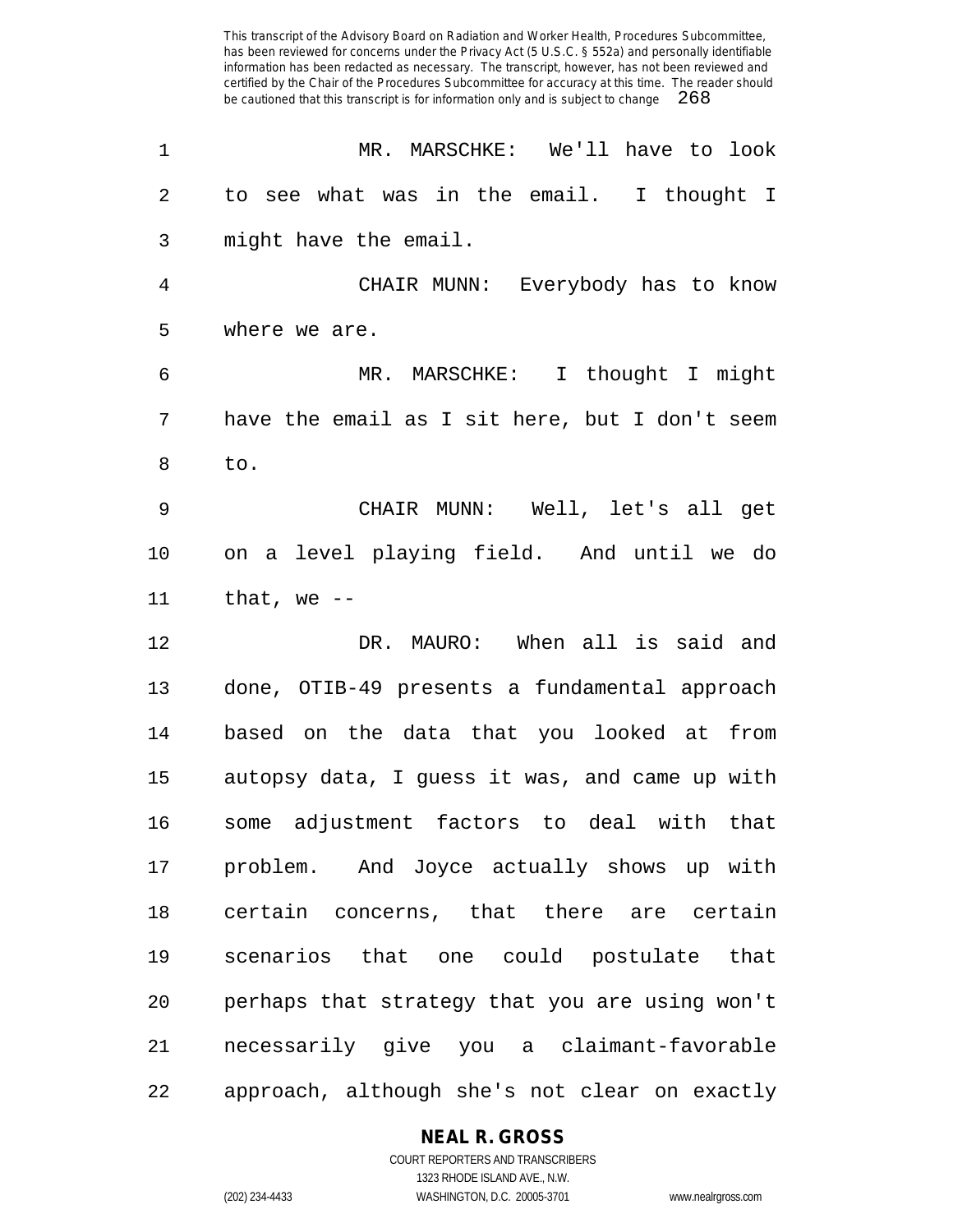| 1              | how you would deal with that strategy.        |
|----------------|-----------------------------------------------|
| $\overline{2}$ | How do you deal<br>MR. HINNEFELD:             |
| 3              | with that strategy in a split exposure        |
| 4              | situation --                                  |
| 5              | DR. MAURO: Right.                             |
| 6              | MR. HINNEFELD: -- she responds to             |
| 7              | that.                                         |
| 8              | DR. MAURO: Okay. Then we owe                  |
| 9              | you a response to their concern. Well, you    |
| 10             | gave us an answer saying, no, we do this.     |
| 11             | MR. HINNEFELD: I don't know                   |
| 12             | that $-$                                      |
| 13             | DR. MAURO: We don't know, but --              |
| 14             | MR. HINNEFELD: I don't know if I              |
| 15             | said that or not. I think that's what I still |
| 16             | needed to run down and maybe didn't.          |
| 17             | CHAIR MUNN: Well, we'll see.                  |
| 18             | We'll continue to carry it.                   |
| 19             | Now the next one causes a dilemma             |
| 20             | for me, OTIB-54, response due. Unfortunately, |
| 21             | on my list of document titles, I do not see   |
| 22             | OTIB-54.                                      |

**NEAL R. GROSS**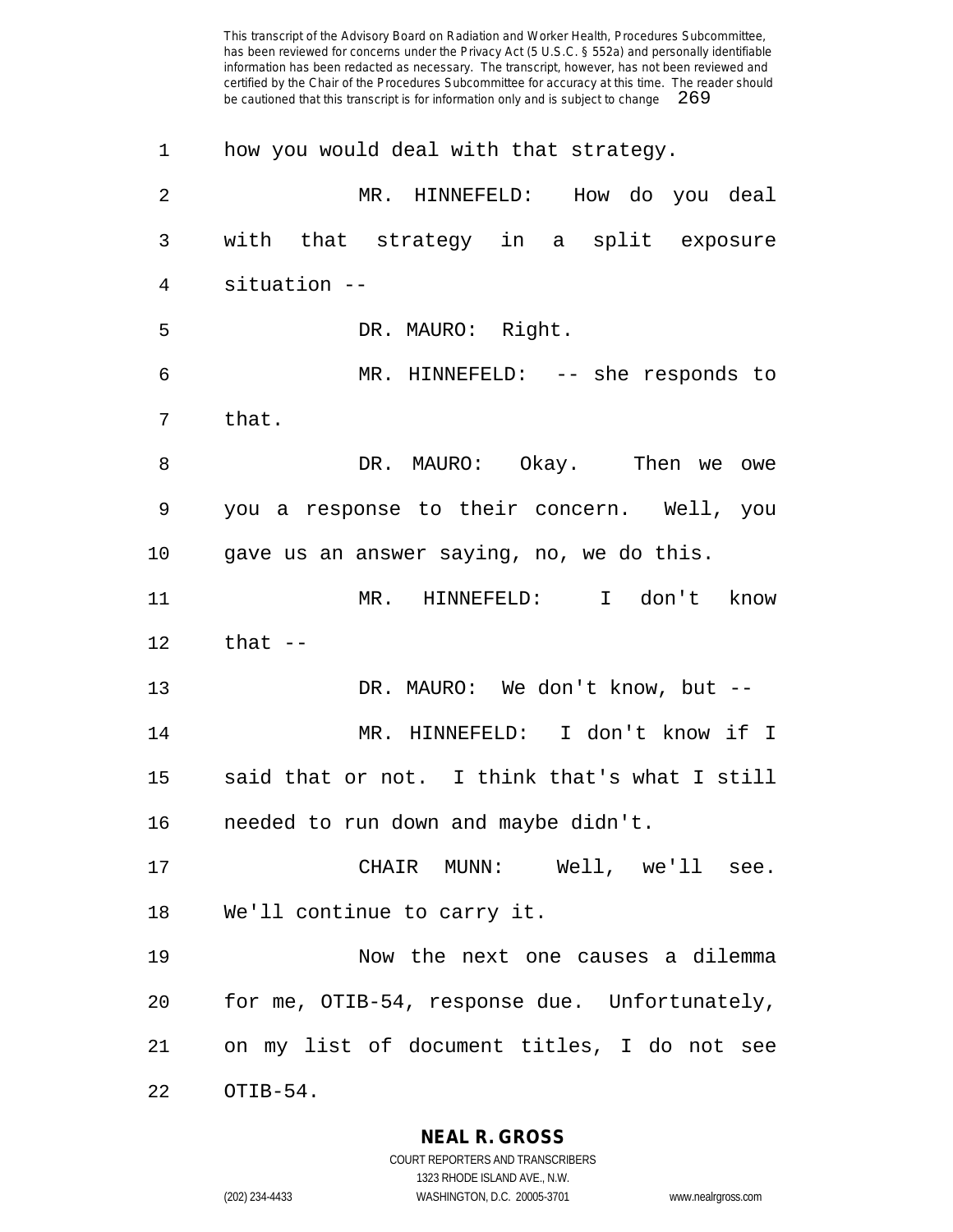| $\mathbf 1$    | DR. ULSH: I've got it.                         |
|----------------|------------------------------------------------|
| $\overline{2}$ | CHAIR MUNN: Do you? It's on your               |
| 3              | list of document titles?                       |
| 4              | MS. THOMAS: Yes, NIOSH has not                 |
| 5              | yet provided responses to OTIB-54, and we hope |
| 6              | to do that soon, you know, very soon. That     |
| 7              | may be, if not the next meeting, maybe the     |
| 8              | following meeting.                             |
| 9              | CHAIR MUNN: All right. And in                  |
| 10             | the interim, I guess, can we identify why we   |
| 11             | don't have 54 on our list?                     |
| 12             | DR. ULSH: I've got it. "Fission                |
| 13             | and activation product assignment for internal |
| 14             | dose-related gross beta and gross gamma        |
| 15             | analysis."                                     |
| 16             | CHAIR MUNN: There, it's out.                   |
| 17             | Okay. Why is that up there? Now that's         |
| 18             | interesting. It's not in numerical order, is   |
| 19             | it? Well, I guess it depends on -- all right,  |
| 20             | I'll learn to use it sooner or later, folks.   |
| 21             | Don't worry. The bottom line is it's still     |
|                |                                                |

**NEAL R. GROSS**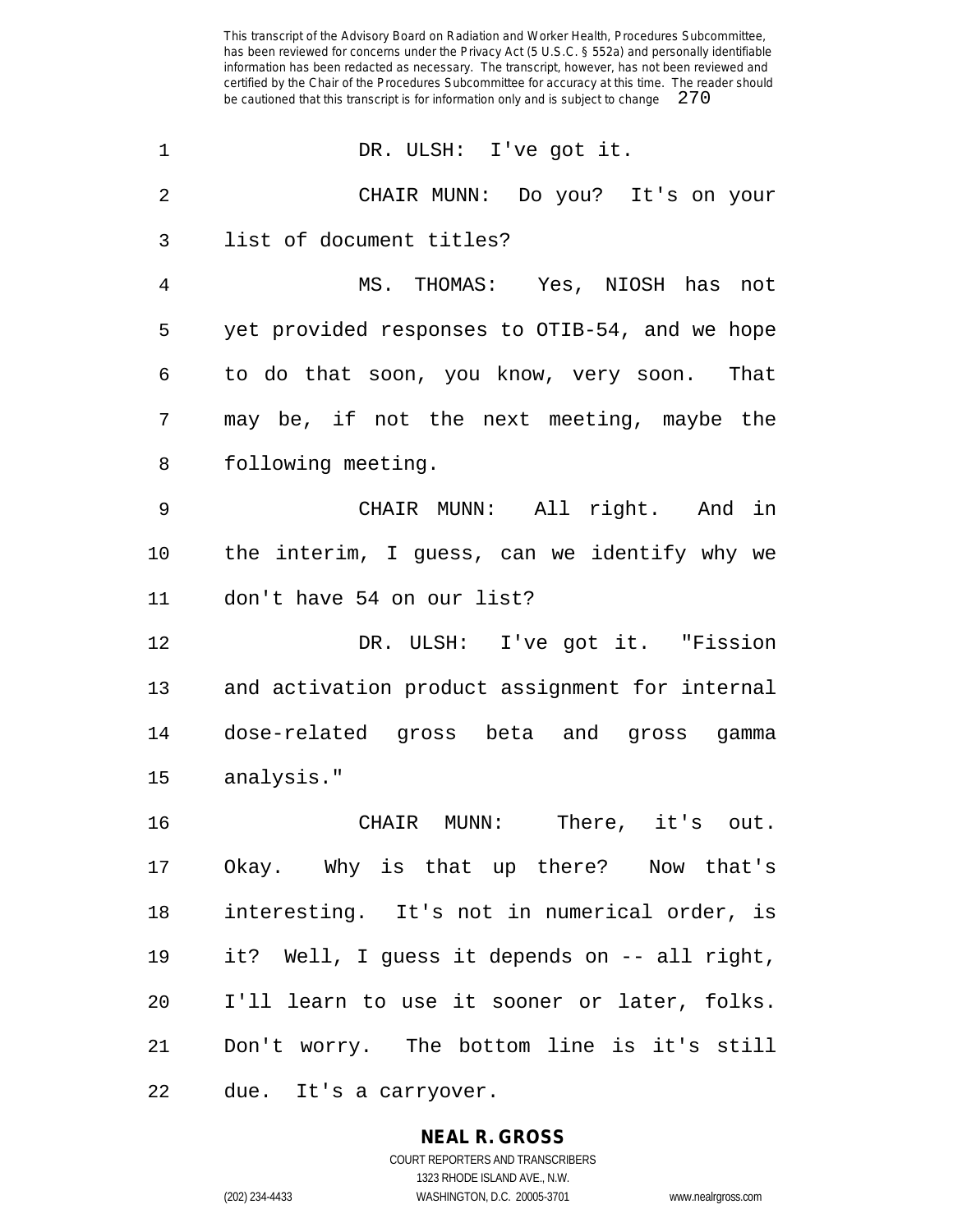PROC-0042 scaling factor finding status change, NIOSH.

 MS. THOMAS: Again, this is Elyse. I think they are referring to finding 06. There was an initial response or an initial finding. It was discussed at the November Work Group meeting, last November. And there was an issue about a negative scaling factor.

 And during the meeting, Matt Smith spoke and said that they don't use a negative number. They only scale upward with the scaling factor. So the direction from the Work Group or for the Subcommittee was for NIOSH to put a statement to that effect in writing as a follow-up response.

17 CHAIR MUNN: Yes.

 MS. THOMAS: So that has been done.

 CHAIR MUNN: Okay. Then does that or does that not close the item? In my mind, it does. Can we close finding 06? Any

> **NEAL R. GROSS** COURT REPORTERS AND TRANSCRIBERS

1323 RHODE ISLAND AVE., N.W. (202) 234-4433 WASHINGTON, D.C. 20005-3701 www.nealrgross.com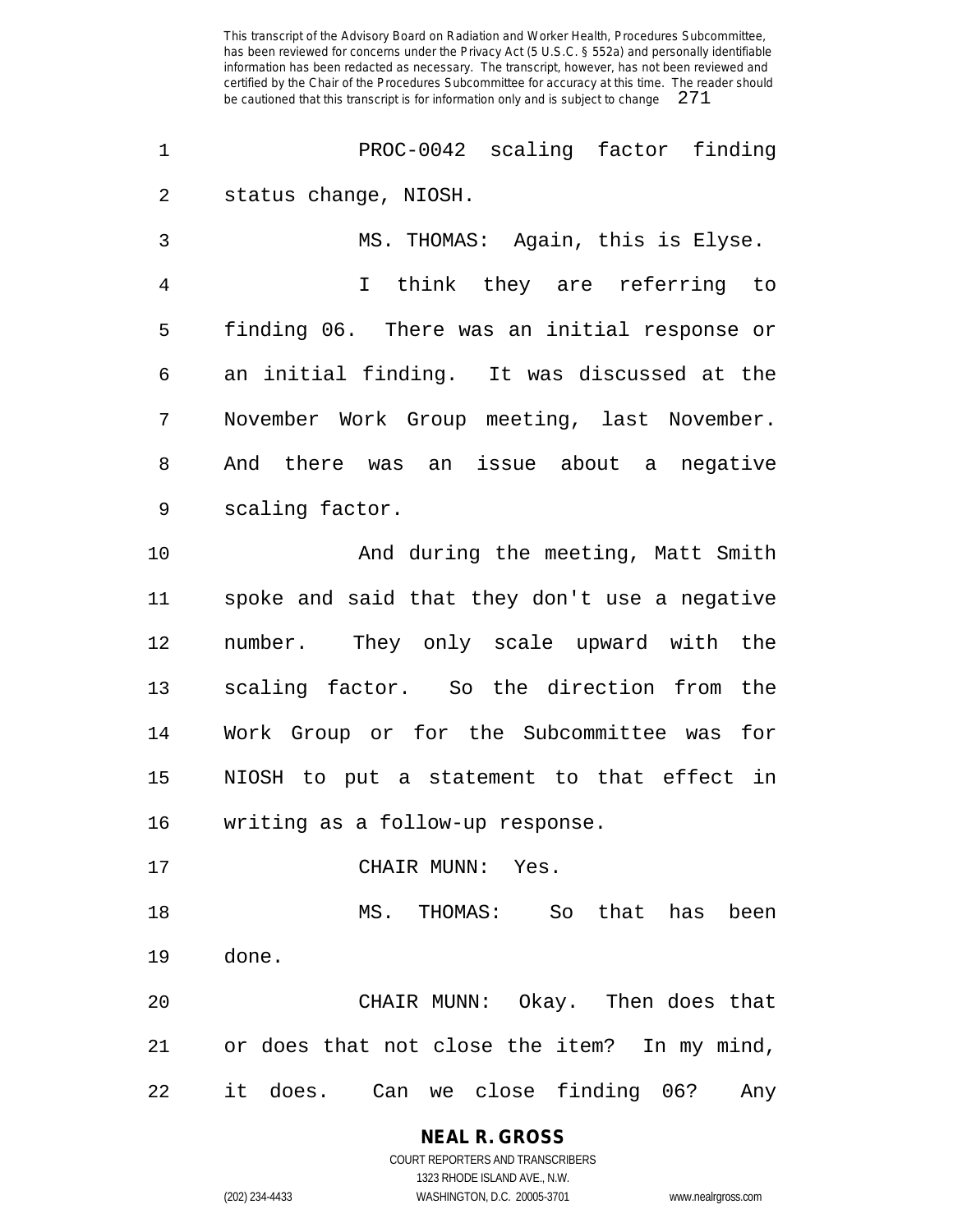objection?

| 2  | MR. MARSCHKE: Wait a minute.<br>It             |
|----|------------------------------------------------|
| 3  | says, though, the last words of the NIOSH      |
| 4  | response that I'm reading says, "The procedure |
| 5  | will be revised to incorporate this guidance." |
| 6  | CHAIR MUNN: Yes.                               |
| 7  | MR. MARSCHKE: So that's an<br>in               |
| 8  | abeyance.                                      |
| 9  | CHAIR MUNN: That's in abeyance.                |
| 10 | But I thought Elyse said it had been done.     |
| 11 | MR. MARSCHKE: Well, it says in                 |
| 12 | the response that was put in 10 days ago --    |
| 13 | MS. THOMAS: The<br>response was                |
| 14 | added to the database, and it reflects, that   |
| 15 | statement reflects our current practice, but   |
| 16 | the procedure has not been revised to          |
| 17 | incorporate this.                              |
| 18 | CHAIR MUNN: So it's in abeyance?               |
| 19 | MS. THOMAS: Yes.                               |
| 20 | CHAIR MUNN: Yes.                               |
| 21 | TIB-18, is it ready for closure?               |
| 22 | MS. THOMAS: Actually, this is                  |

**NEAL R. GROSS** COURT REPORTERS AND TRANSCRIBERS

1323 RHODE ISLAND AVE., N.W.

(202) 234-4433 WASHINGTON, D.C. 20005-3701 www.nealrgross.com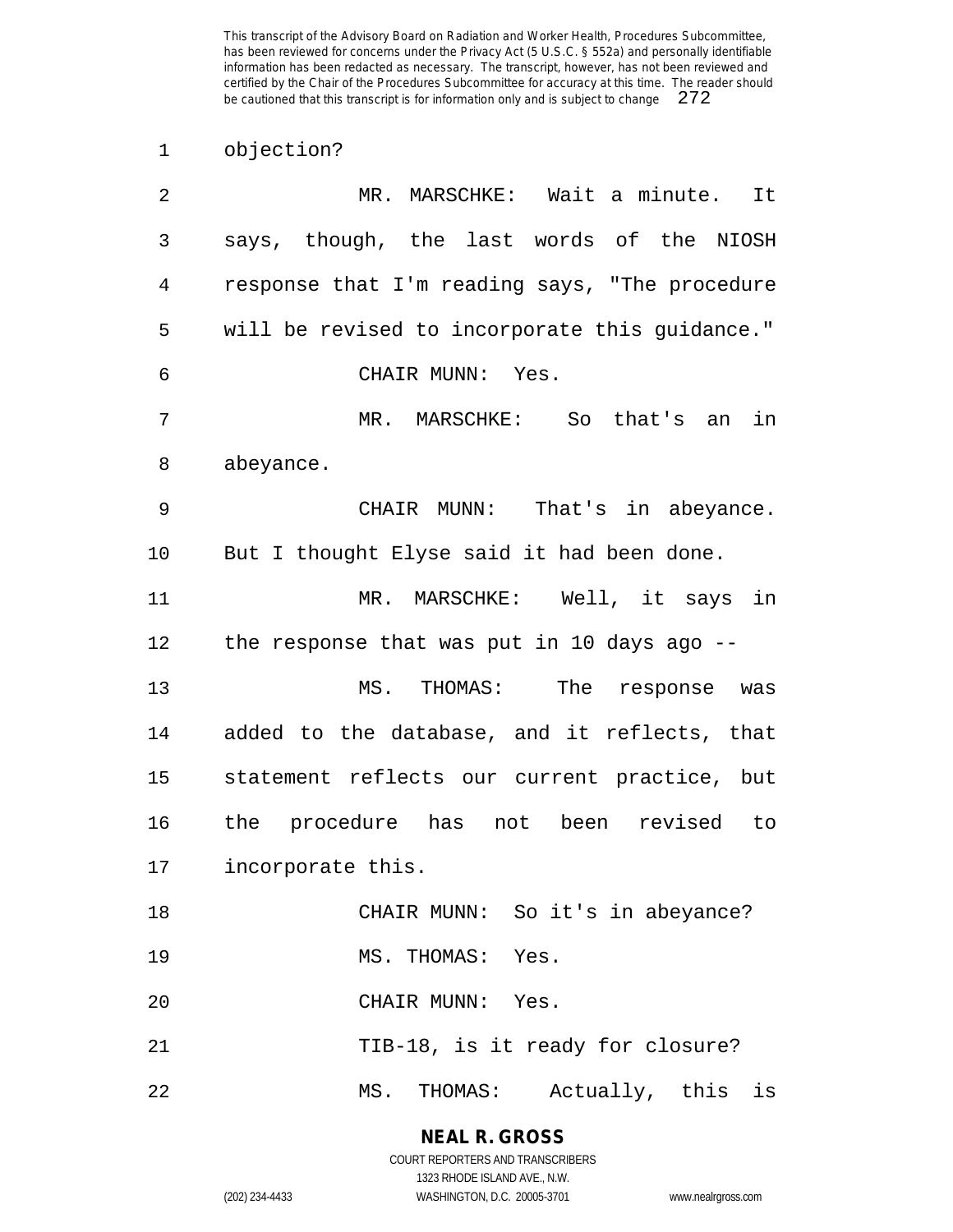OCAS TIB-10.

| 2  | CHAIR MUNN: OCAS TIB-10. Yes,                 |
|----|-----------------------------------------------|
| 3  | I'm sorry. Yes, you're right.                 |
| 4  | MS. THOMAS: And that's finding 8,             |
| 5  | not 18.                                       |
| 6  | CHAIR MUNN: Oh, it is 8?                      |
| 7  | MS. THOMAS: Yes.                              |
| 8  | CHAIR MUNN: I am glad it's not                |
| 9  | 18.                                           |
| 10 | MS. THOMAS: Yes, OCAS TIB-10,                 |
| 11 | finding 8.                                    |
| 12 | And this is where NIOSH owes the              |
| 13 | Subcommittee some MCNP calculations that they |
| 14 | originally did in Attila.                     |
| 15 | MR. MARSCHKE: This was --                     |
| 16 | DR. MAURO: Which issue?                       |
| 17 | MS. THOMAS: OCAS TIB-10, finding              |
| 18 | 8.                                            |
| 19 | MR. MARSCHKE: One, two, three,                |
| 20 | four, five --                                 |
| 21 | DR. MAURO: You lost track.<br>Put             |
| 22 | numbers on these.                             |

## **NEAL R. GROSS**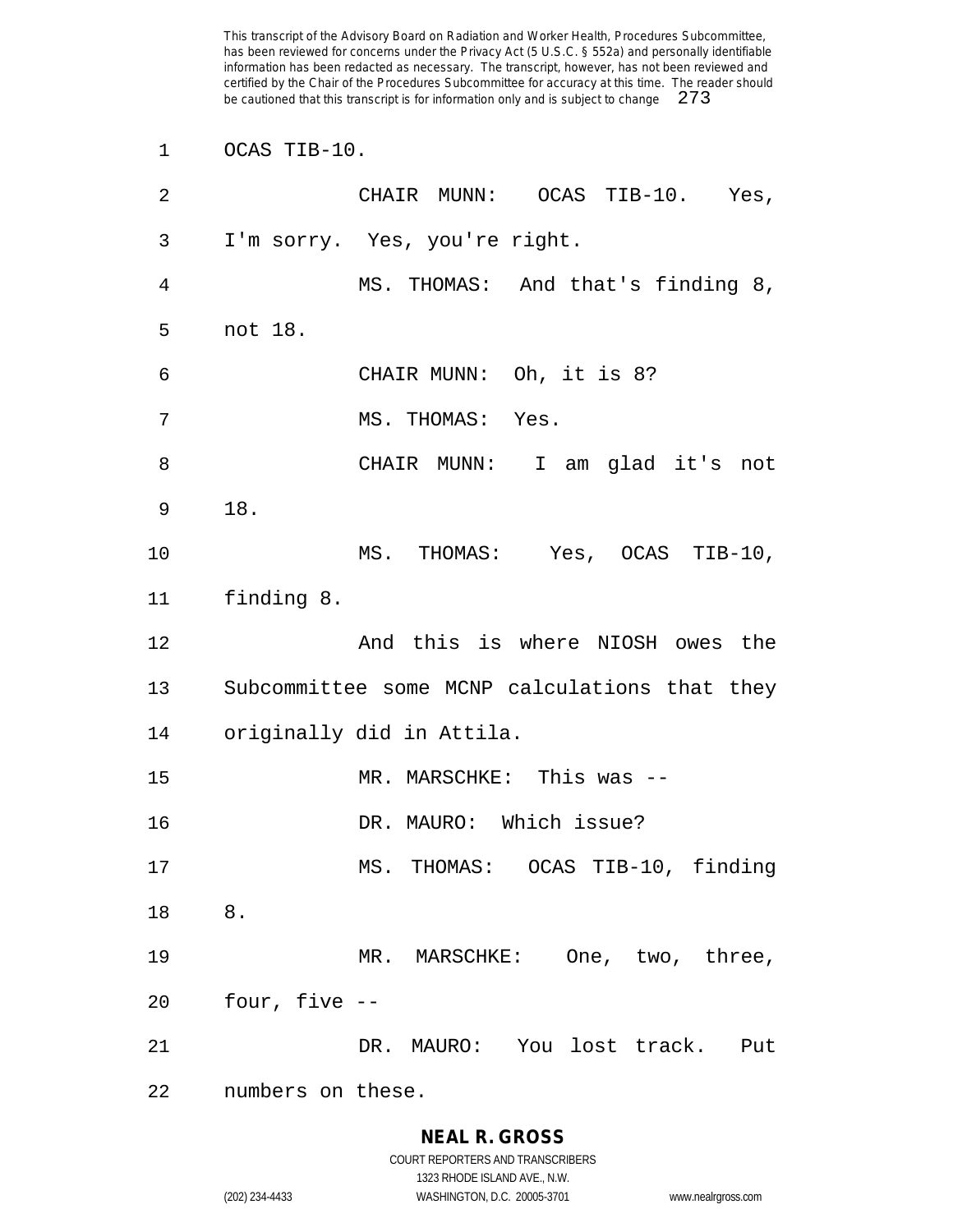DR. ULSH: Yes. MS. THOMAS: Yes. DR. ULSH: We definitely need that. CHAIR MUNN: That's a request, please, for IT. MR. MARSCHKE: Don't get rid of the closed ones. When you count them and some of them are missing -- CHAIR MUNN: That's true. You see what it is when you pull it up, but you shouldn't have to pull it up. MR. MARSCHKE: Eight. MEMBER ZIEMER: It doesn't even show 8. MR. MARSCHKE: That's because you have the closed ones that have been edited out. MEMBER ZIEMER: Oh, I see. All except closed. Okay, just put all. Got it. MR. MARSCHKE: I guess this one was NIOSH did some runs using Attila, and SC&A

#### **NEAL R. GROSS** COURT REPORTERS AND TRANSCRIBERS

1323 RHODE ISLAND AVE., N.W.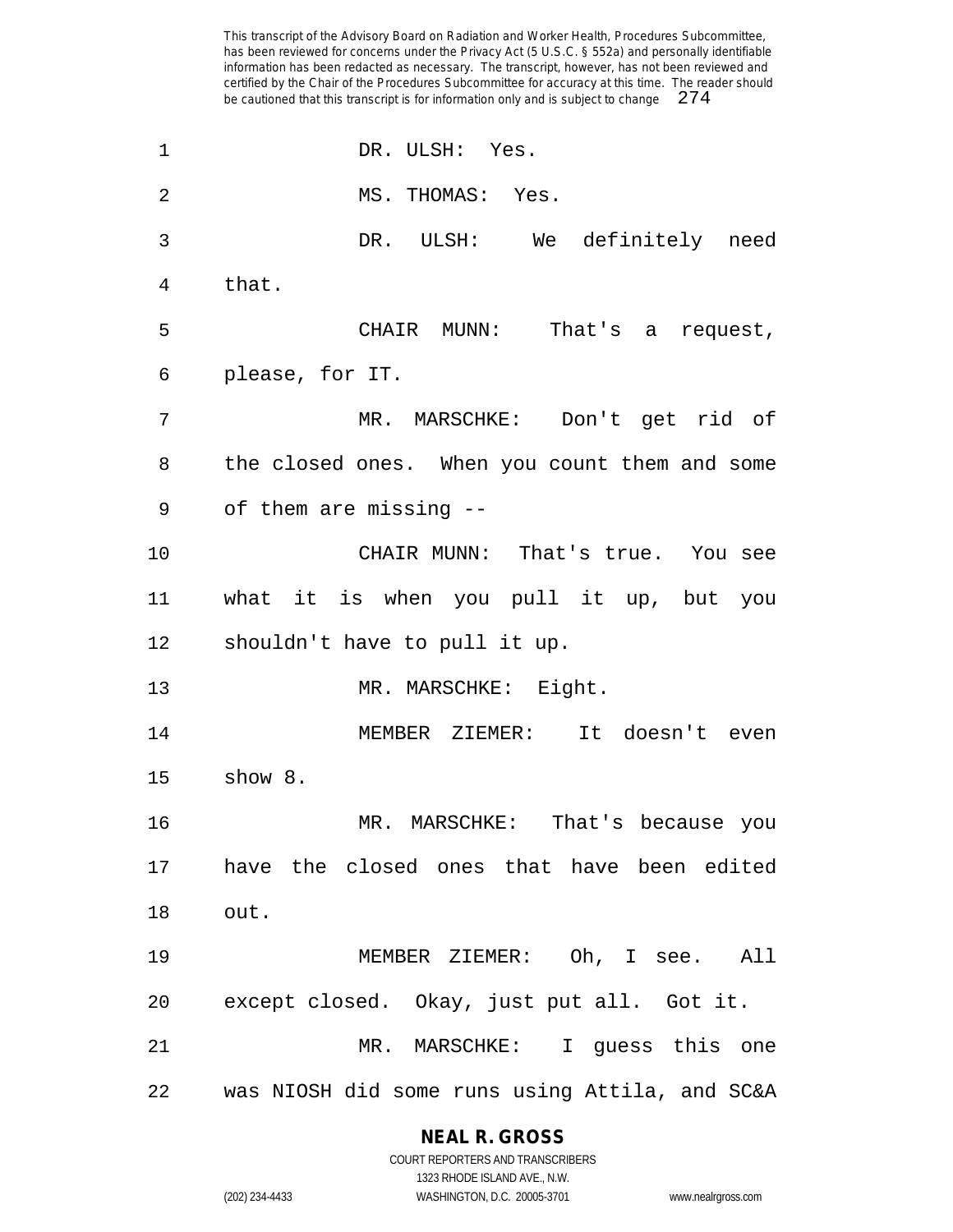|                 | did some runs using MCNP. NIOSH, I quess we  |
|-----------------|----------------------------------------------|
| $\mathcal{L}$   | agreed -- we concurred with the NIOSH        |
| 3               | responses, but somehow we got on the record  |
| $4\overline{ }$ | that we're awaiting presentation of the      |
| 5               | confirming MCNP runs or calculations that    |
| 6               | NIOSH did. So, really, it's just that's what |
| 7               | this was all about.                          |

 MR. HINNEFELD: Even though we both ran it running different software packages, we both got the same number.

 MEMBER ZIEMER: Scroll down and read to the bottom box.

 DR. ULSH: I see, on October 14th, 2008, "WM," who I assume is Wanda Munn, "will consult the August 21st meeting transcript to see what, if any, action was made."

17 CHAIR MUNN: I see that.

 MR. MARSCHKE: Yes, if you go to August 21st, there is a statement in there that I think Stu actually made saying that we will provide -- that NIOSH would provide the MCNP runs. But it's really crossing the Ts

**NEAL R. GROSS**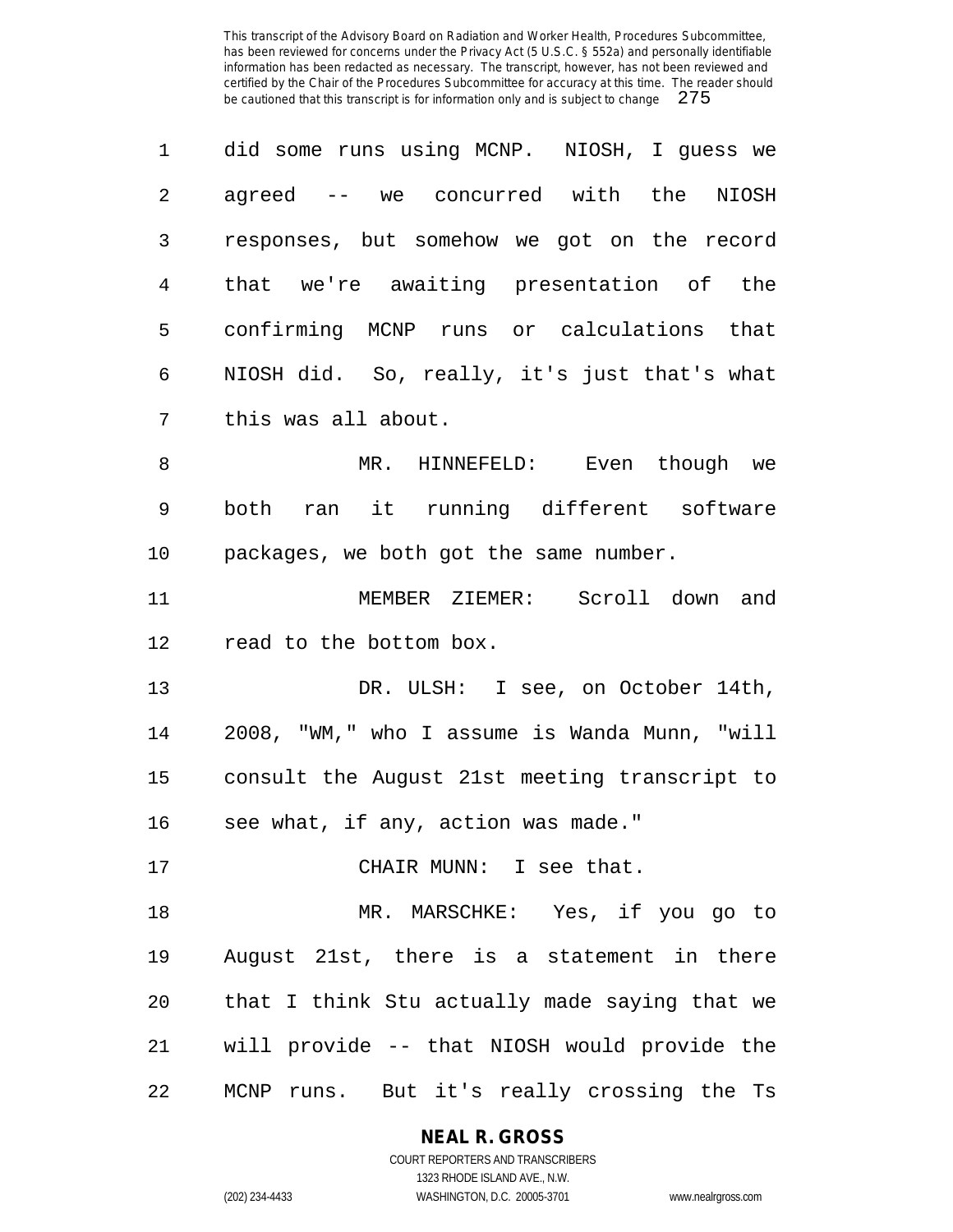and dotting the Is at this point. Because like you've said, we seem to have made runs and concurred with what NIOSH had done.

 DR. MAURO: Well, see, I've read at the top, what we're looking at right now. Bob says SC&A --

 MR. MARSCHKE: Whoops, I'm sorry. DR. MAURO: It sounds like he looked at it and he felt pretty good about it, but he wants to await presentation of the confirming MCNP calculation. And then SC&A recommends in abeyance, unfortunately. So in concept, Bob seems to think things look pretty good. In other words, whether or not you want to put it in abeyance --

 MR. MARSCHKE: It is in abeyance. No, it's not in abeyance.

 DR. MAURO: -- or in progress, but it sounds like in principle Bob thinks that everything is okay. He ran MCNP. You folks ran Attila. But then you gave us --

MR. MARSCHKE: I'm not sure that

## **NEAL R. GROSS**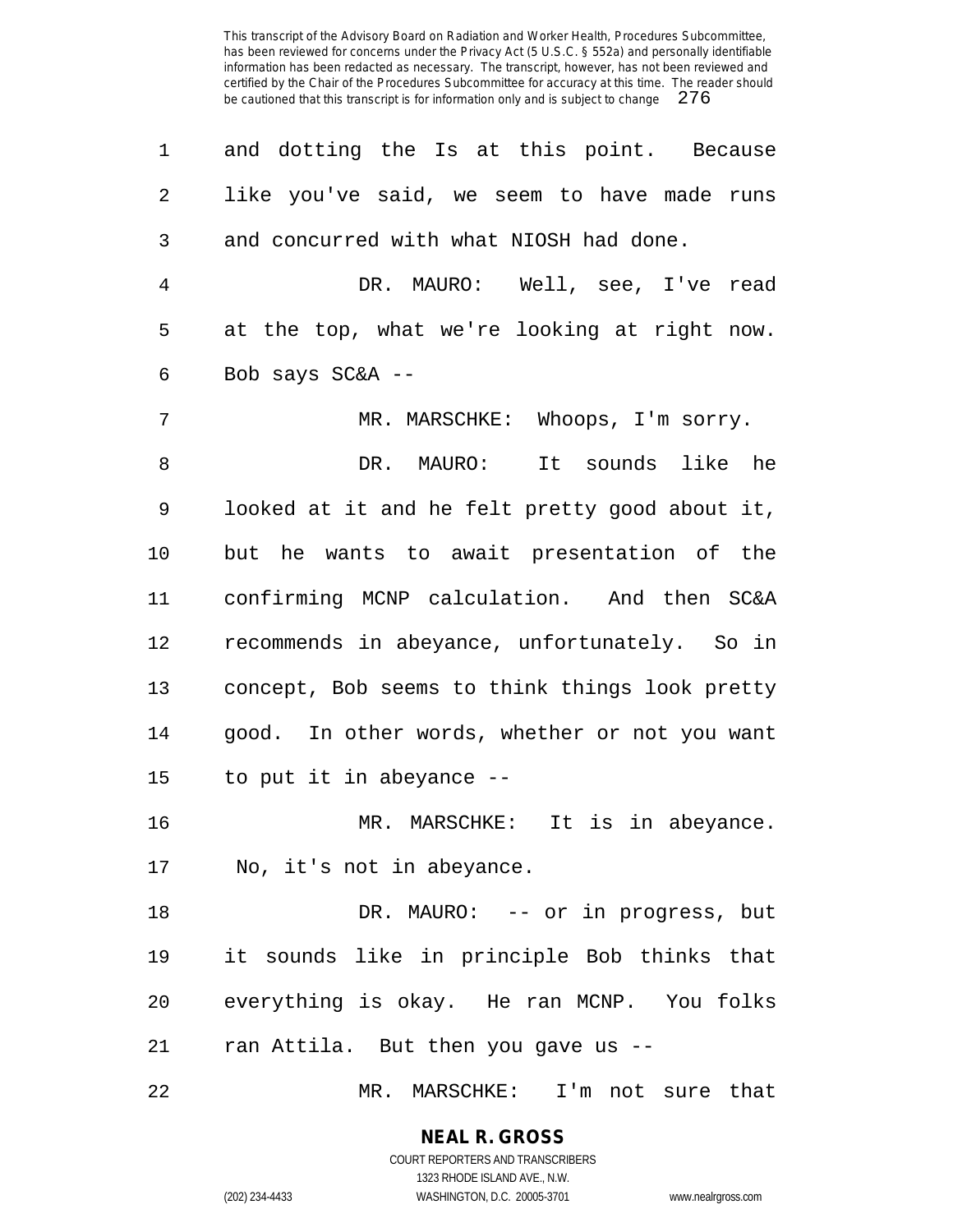| $\mathbf 1$ | he -- he didn't say that he ran it.           |
|-------------|-----------------------------------------------|
| 2           | DR. MAURO: What?                              |
| 3           | MR. MARSCHKE: I don't know --                 |
| 4           | backtrack now.                                |
| 5           | CHAIR MUNN: So --                             |
| 6           | DR. ULSH: It sounds like we owe               |
| 7           | some MCNPX runs. Is that where we are?        |
| 8           | DR. MAURO: You say you did. You               |
| 9           | ran $--$                                      |
| 10          | MR. MARSCHKE: The runs have been              |
| 11          | made.                                         |
| 12          | DR. ULSH: Yes, but we've just got             |
| 13          | to provide them to you.                       |
| 14          | MR. MARSCHKE: Yes.                            |
| 15          | CHAIR MUNN: MCNP runs to SC&A.                |
| 16          | Okay. So the action is NIOSH to get MCNP runs |
| 17          | to SC&A.                                      |
| 18          | DR. ULSH: So we leave it<br>in                |
| 19          | progress then.                                |
| 20          | We'll leave it in<br>CHAIR<br>$MUNN$ :        |
| 21          | progress. The action is NIOSH.                |
| 22          | OTIB-29-02.                                   |

**NEAL R. GROSS** COURT REPORTERS AND TRANSCRIBERS

1323 RHODE ISLAND AVE., N.W. (202) 234-4433 WASHINGTON, D.C. 20005-3701 www.nealrgross.com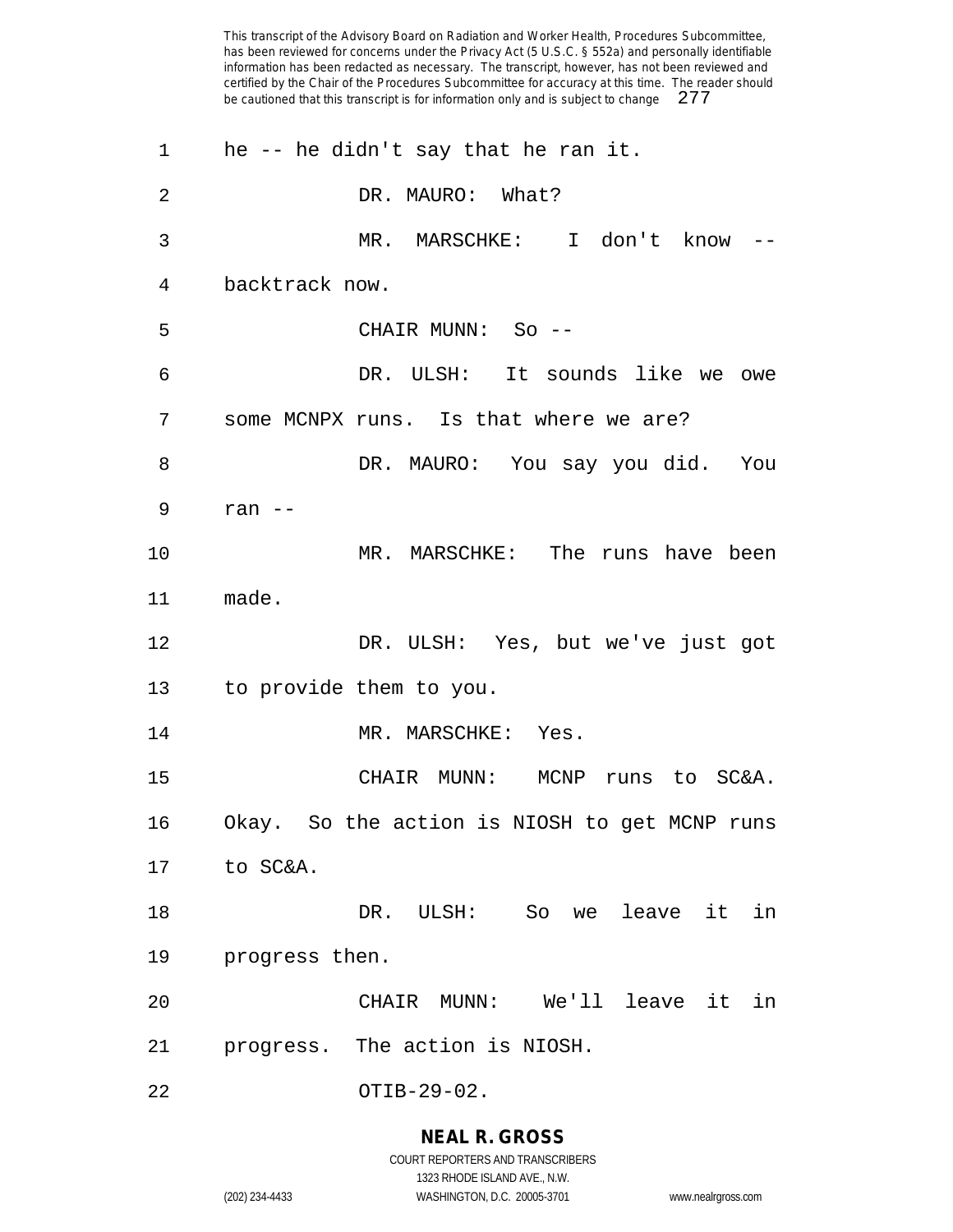| 1  | MS. THOMAS: I think this is the               |
|----|-----------------------------------------------|
| 2  | one where there was an equation in the NIOSH  |
| 3  | initial response, an equation for calculating |
| 4  | Eu excretion by electrodeposition, and there  |
| 5  | was a factor of eight in the equation. We     |
| 6  | didn't really have documentation of what was  |
| 7  | rolled up into that factor of eight. We found |
| 8  | that historical documentation, and the        |
| 9  | response was revised to include that          |
| 10 | explanation.                                  |
| 11 | DR. MAURO: It was a units thing.              |
| 12 | We didn't know what the units that made up    |
| 13 | the $--$                                      |
| 14 | MS. THOMAS: Right.                            |
| 15 | DR. MAURO: I remember that, yes.              |
| 16 | MS. THOMAS: Yes.                              |
| 17 | MEMBER ZIEMER: But I thought we               |
| 18 | had confirmed that at the last meeting, what  |
| 19 | the units were.                               |
| 20 | DR. MAURO: Yes, that's why I                  |
| 21 | remember it, yes.                             |
| 22 | MEMBER ZIEMER: Was it a matter of             |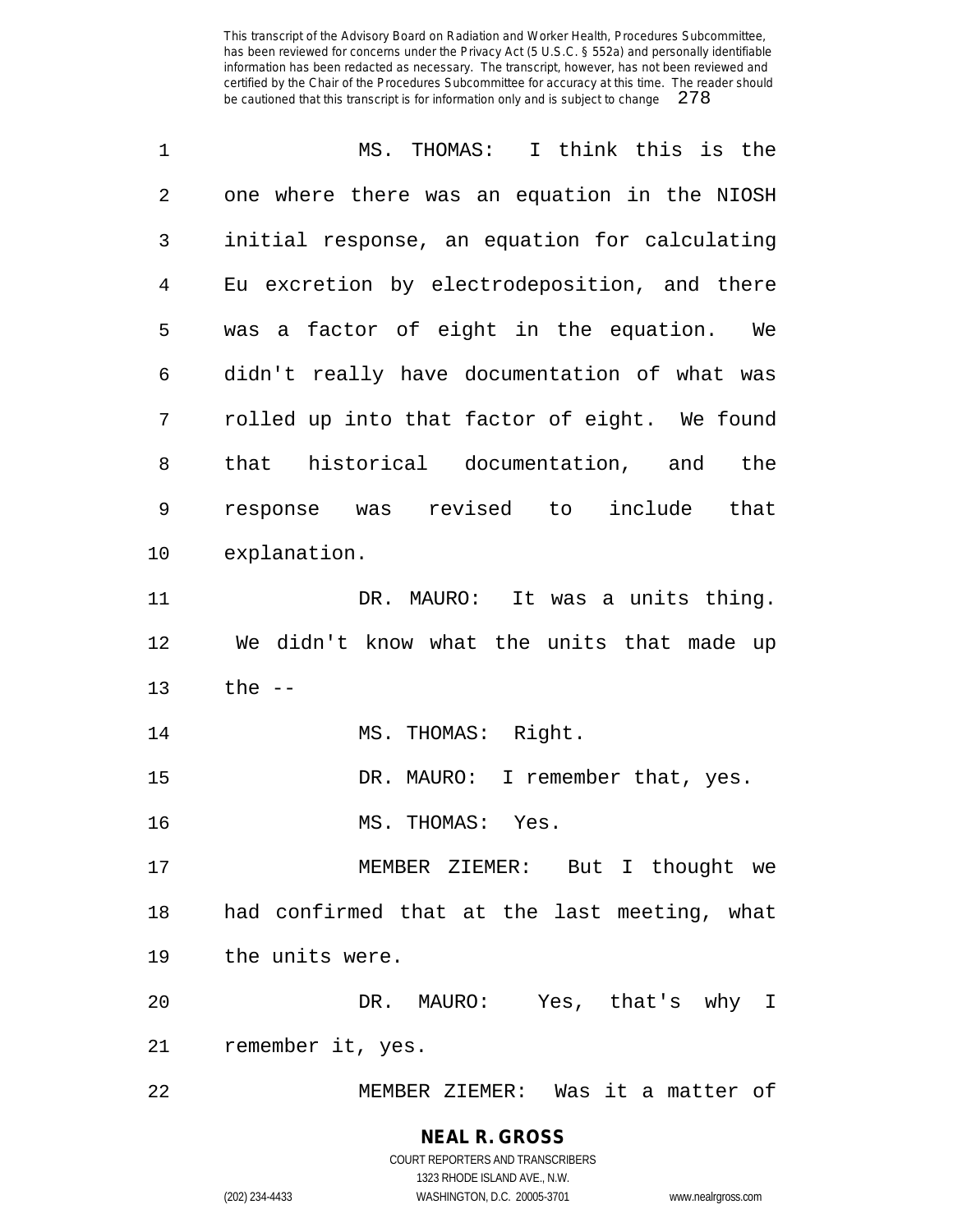incorporating it into the document? CHAIR MUNN: I think it may have been. DR. ULSH: No, I think, Elyse, wasn't this the one where we provided the spreadsheet to support it? MS. THOMAS: No. 8 DR. MAURO: It was even simpler. DR. ULSH: Oh, maybe I am mistaken. MS. THOMAS: It may be just a simple matter that it was not, this explanation, we talked about it, but it was not added to the database at that time, at the last meeting. The response was provided in hard copy, and now it's added to the database. It may just be that simple. DR. MAURO: I remember seeing that email where the units, there were three numbers that were multiplied together to get the eight, and the units were provided. When I looked at it, it seemed to make sense.

**NEAL R. GROSS**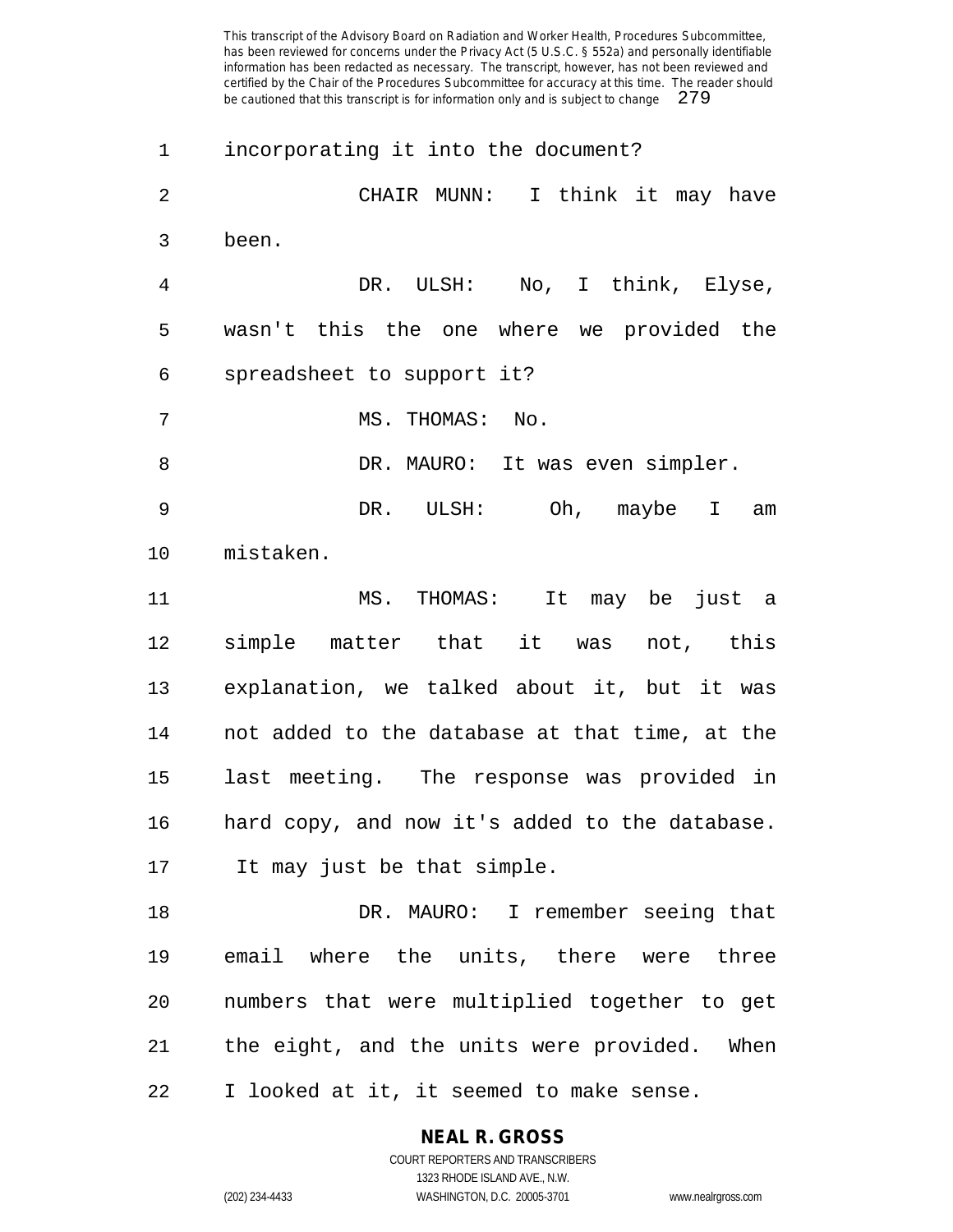| 1              | MS. THOMAS: Yes.                              |
|----------------|-----------------------------------------------|
| $\overline{2}$ | CHAIR MUNN: Are we going to be                |
| 3              | able to close this?                           |
| 4              | DR. MAURO: Since I looked at it,              |
| 5              | and I remember looking at it and saying, oh,  |
| 6              | okay, that looks right, you know. Usually,    |
| 7              | I'm not the person to make those              |
| 8              | recommendations. It's the person who          |
| 9              | originally raised the issue would. But I just |
| 10             | happened to remember that, for some reason.   |
| 11             | I would say this could be closed.             |
| 12             | CHAIR MUNN: It's stating, it says             |
| 13             | this is $-$                                   |
| 14             | MR. MARSCHKE: Is that the 8 you               |
| 15             | are talking about?                            |
| 16             | DR. MAURO: Yes, and they gave the             |
|                | 17 units. Yes, right.                         |
| 18             | MR. MARSCHKE: Oh, this is the                 |
| 19             | explanation that Elyse added to it --         |
| 20             | DR. MAURO: Yes, yes.                          |
| 21             | MR. MARSCHKE: -- on the 16th.                 |
| 22             | DR. MAURO: Yes.                               |

**NEAL R. GROSS** COURT REPORTERS AND TRANSCRIBERS

1323 RHODE ISLAND AVE., N.W.

(202) 234-4433 WASHINGTON, D.C. 20005-3701 www.nealrgross.com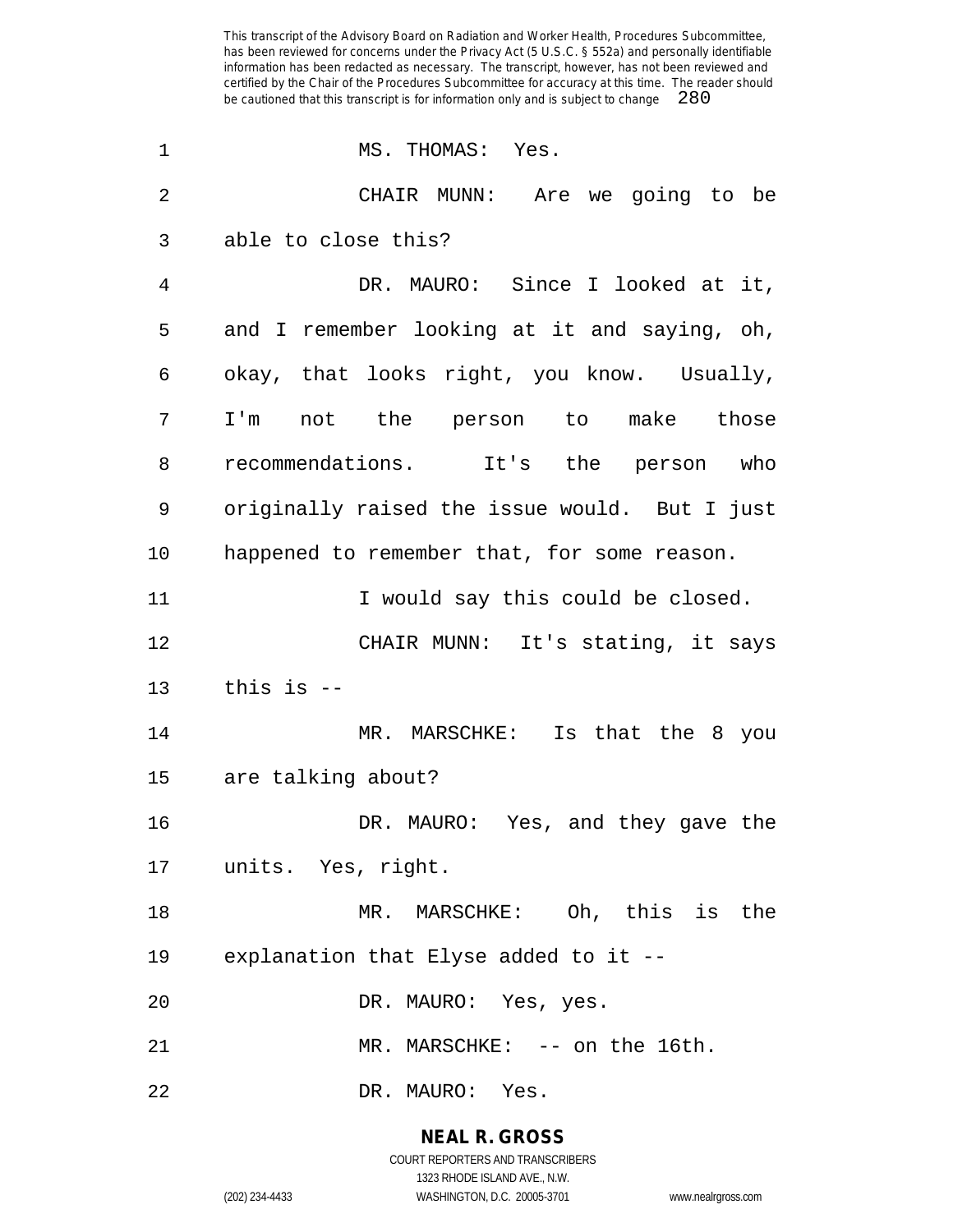| $\mathbf 1$ | CHAIR MUNN: Yes. Again I say, is               |
|-------------|------------------------------------------------|
| 2           | there any reason why we should not close this? |
| 3           | If not, let's do close it.                     |
| 4           | Is it<br>MEMBER ZIEMER:<br>in the              |
| 5           | document now or what? Were they supposed to    |
| 6           | add something to that?                         |
| 7           | MS. THOMAS: It's not yet in the                |
| 8           | document, but it will be added when that       |
| 9           | document is revised.                           |
| 10          | MR. MARSCHKE: So it's in                       |
| 11          | abeyance.                                      |
|             |                                                |
| 12          | CHAIR MUNN: It is in abeyance.                 |
| 13          | Before we start OTIB-21, five                  |
| 14          | minutes, please.                               |
| 15          | (Whereupon, the above-entitled                 |
| 16          | matter went off the record at 3:35 p.m. and    |
| 17          | resumed at $3:45$ p.m.)                        |
| 18          | CHAIR MUNN: We're ready to go on               |
| 19          | to OTIB-70.                                    |
| 20          | MR. KATZ: Mike, are you on the                 |
| 21          | line?                                          |

**NEAL R. GROSS** COURT REPORTERS AND TRANSCRIBERS

1323 RHODE ISLAND AVE., N.W. (202) 234-4433 WASHINGTON, D.C. 20005-3701 www.nealrgross.com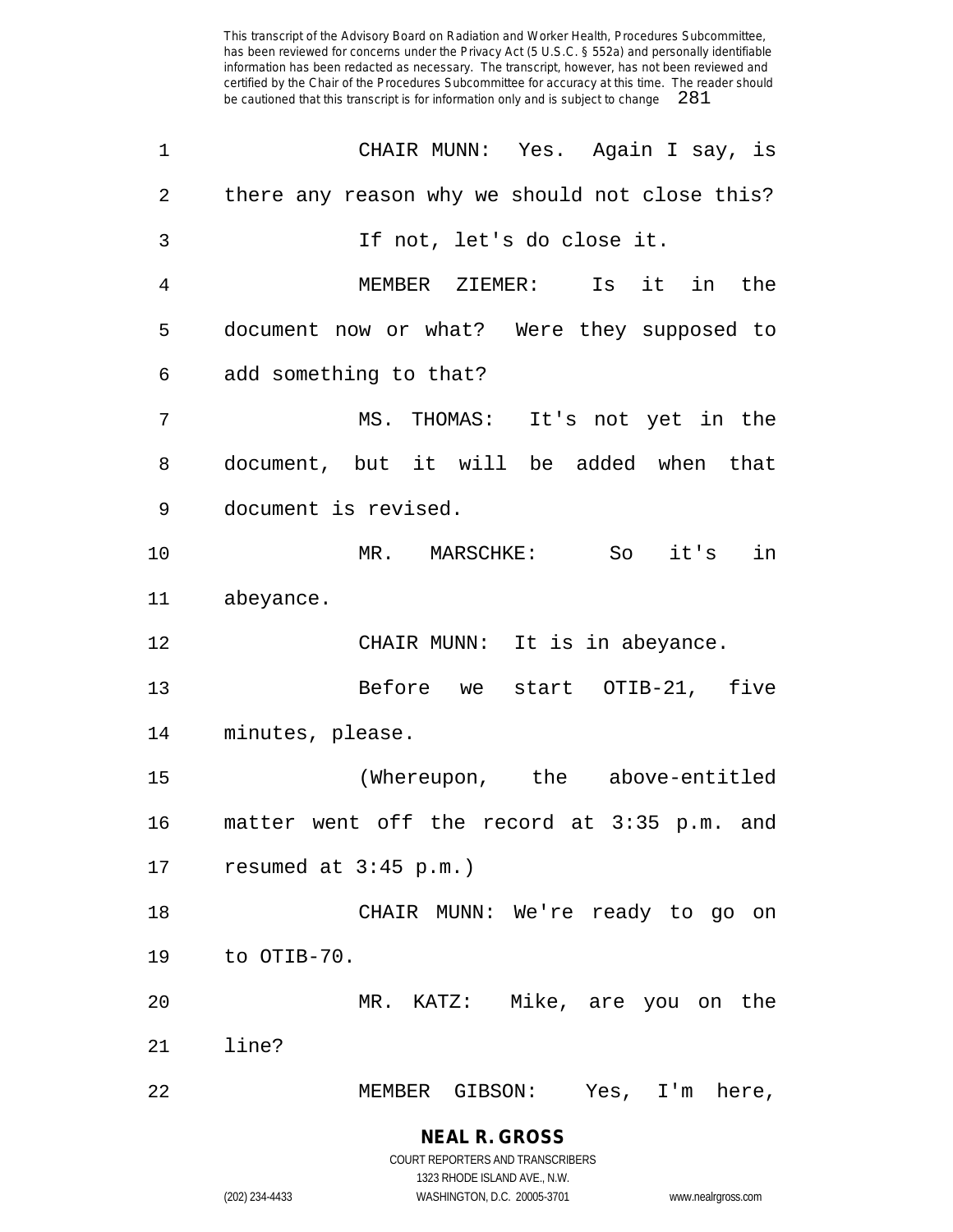Ted.

| $\overline{2}$ | MR. KATZ: Great. Thanks.                      |
|----------------|-----------------------------------------------|
| 3              | CHAIR MUNN: We're going to take               |
| 4              | up with OTIB-70 because there's been quite a  |
| 5              | bit of action going on with respect to that   |
| 6              | lately. We had it on our list assigned to     |
| 7              | NIOSH, but both NIOSH and SC&A, I think,      |
| 8              | probably have information on it. Who wants to |
| 9              | take the lead?                                |
| 10             | MEMBER ZIEMER: It seems like we               |
| 11             | have the NIOSH responses.                     |
| 12             | CHAIR MUNN: Yes, we do.                       |
| 13             | MEMBER ZIEMER: Then SC&A hasn't               |
| 14             | had an opportunity to respond.                |
| 15             | CHAIR MUNN: We have a long list               |
| 16             | of items there.                               |
| 17             | MR. MARSCHKE: Yes. Back on the                |
| 18             | 14th, we received the NIOSH responses on the  |
| 19             | 14th.                                         |
| 20             | MEMBER ZIEMER: Yes, those are                 |
| 21             | pretty new.                                   |
| 22             | MR. MARSCHKE: Hans was the<br>one             |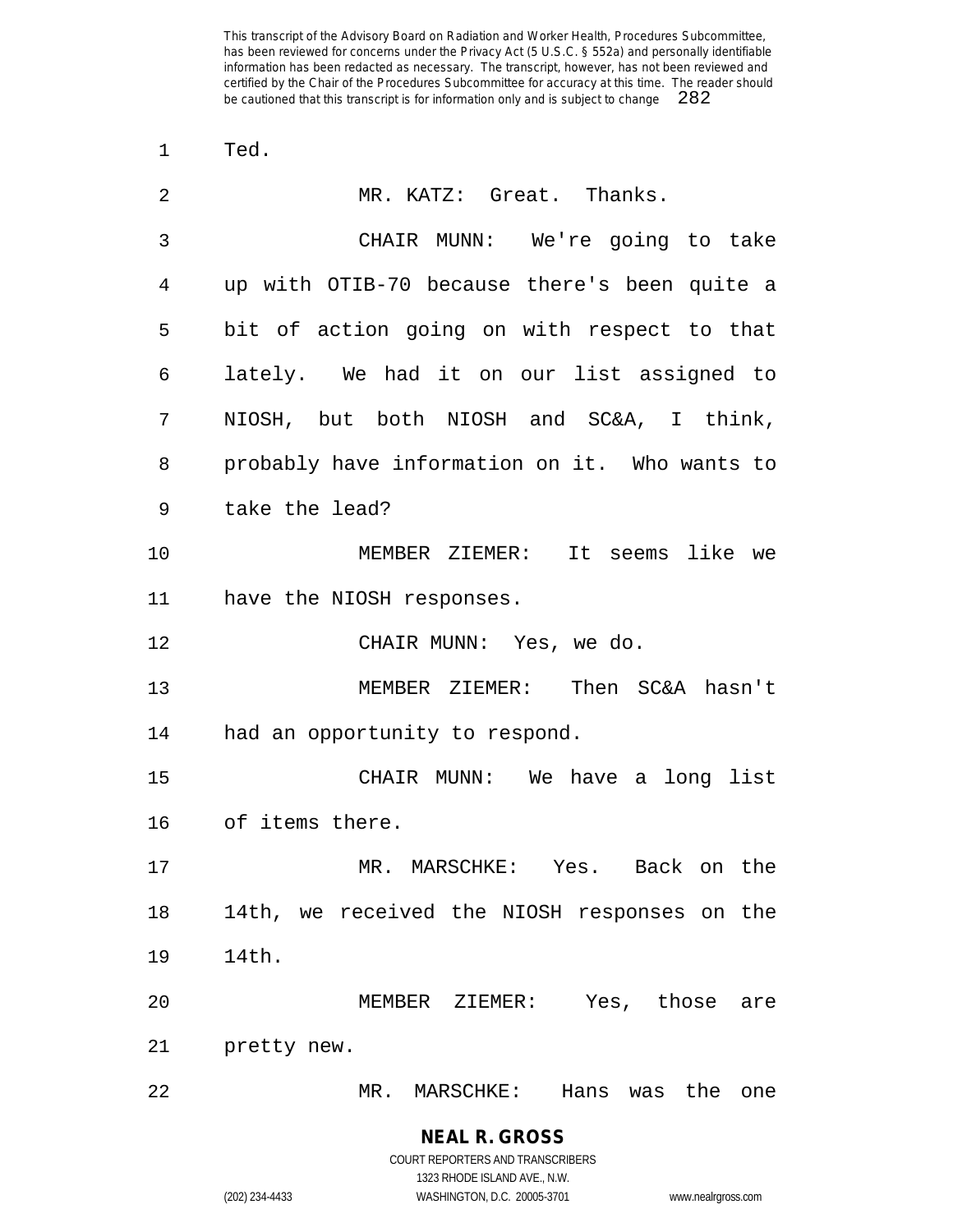who basically did the review on 70, and Hans has -- I forwarded the NIOSH responses to Hans, and he is evaluating them at this point in time.

 Just going and just clicking on some of these, John and I have been just clicking on some of the findings and looking at the SC&A findings and the NIOSH initial responses. And I can see, basically, we're probably going to get a number of in progress recommendations where we may not be in total agreement with the NIOSH response.

 So I don't know if NIOSH -- if any of these responses came back from NIOSH and said, you know, we're going to incorporate that. If any of those came back, I'm not that familiar with the documents to know that. But if there are any like that, then we could, obviously, change those statuses to in abeyance or something along those lines. But other than that, right now we don't have the follow-up SC&A recommendations to the NIOSH

#### **NEAL R. GROSS**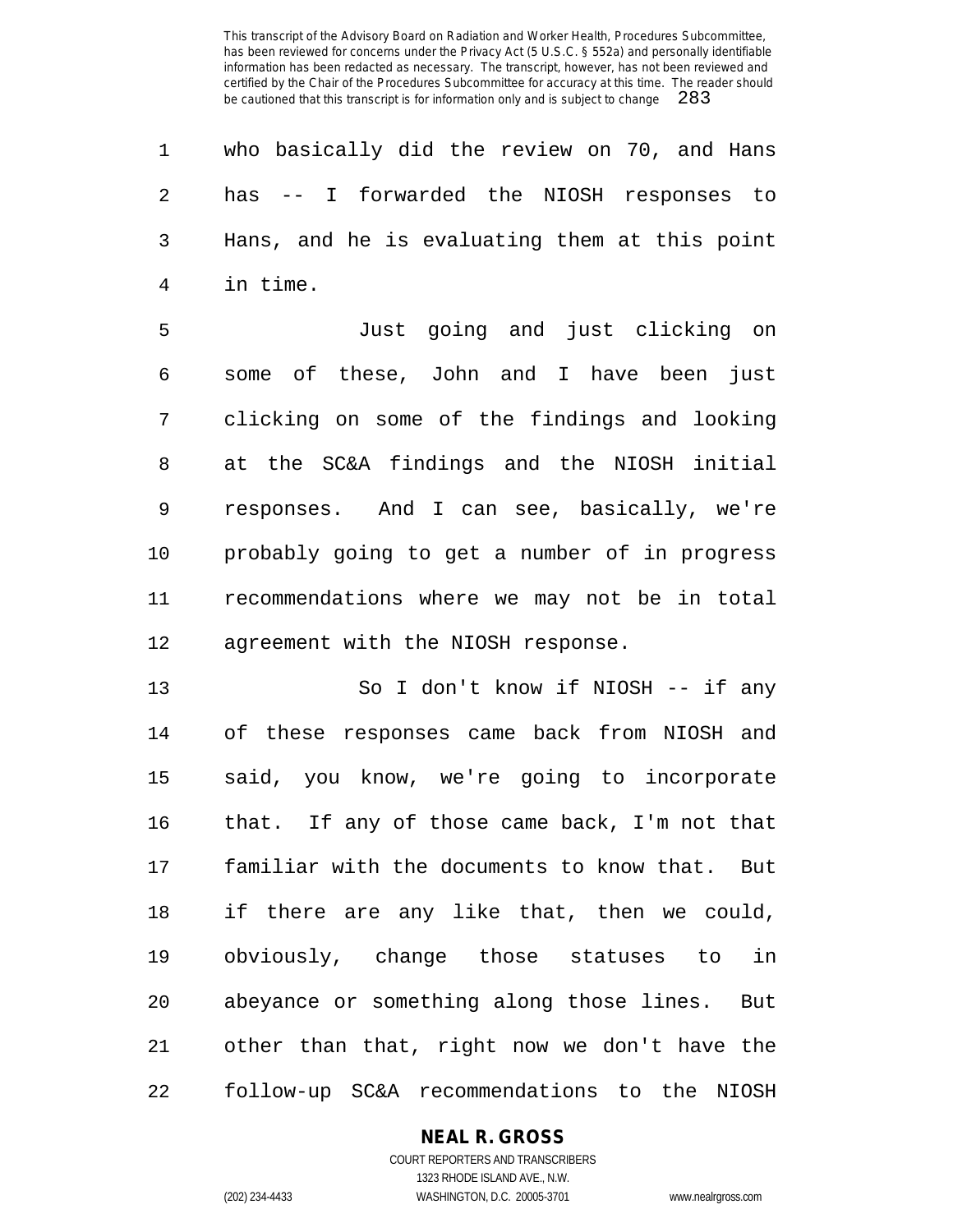responses, initial responses. CHAIR MUNN: Well, I'm pleased to see that this long list of I suppose about 15 or we originally had 15 items. MR. MARSCHKE: I think there were 15, yes. CHAIR MUNN: And I'm glad to see at least they've been peopled into the database, but the question is where that gets us with respect to the -- certainly the finding status needs to change from open. Shall we go through them one at a time or is NIOSH aware of any that we can -- are either of you aware of anything that we can't close? Or do we need to go through them one at a time? MR. MARSCHKE: I'm not aware of anything that -- to be honest with you, Wanda, I haven't reviewed the NIOSH responses -- CHAIR MUNN: Okay. 21 MR. MARSCHKE: -- other than just clicking on a few of them here now with John.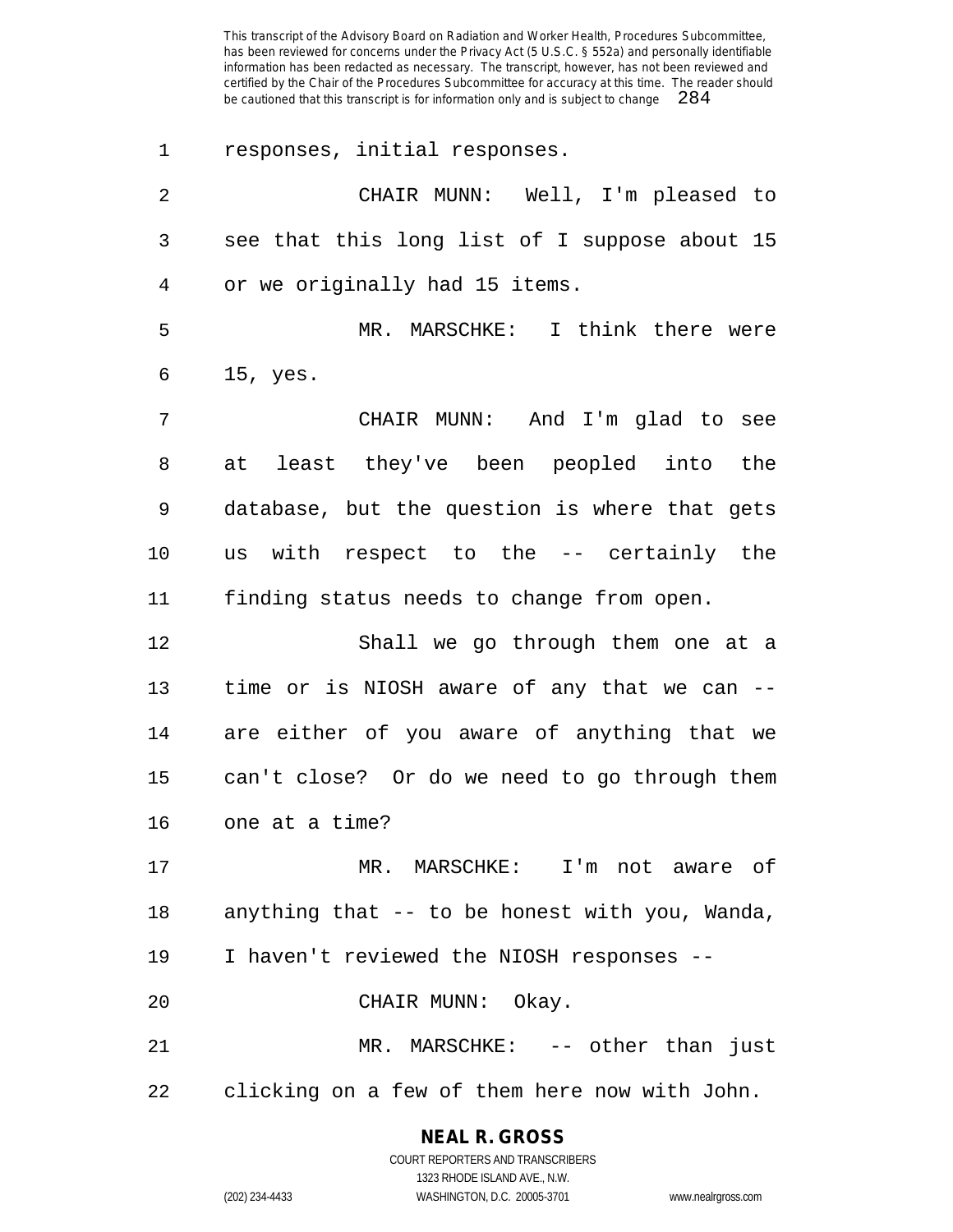$\omega_{\rm c}$  and

|                |  | CHAIR MUNN: All right. So we              |  |  |
|----------------|--|-------------------------------------------|--|--|
| $\overline{2}$ |  | really don't know whether Hans has had an |  |  |
|                |  | 3 opportunity to do something?            |  |  |

 DR. MAURO: I would just like to say, though, OTIB-70, the reason we focused in on it, the answer is it's an extremely important OTIB, but it has effects on hundreds, well, I don't know how many, I can't even tell you how many Site Profiles and how many dose reconstructions.

11 The most important point is when NIOSH is doing a dose reconstruction for the residual period and there are very little data, NIOSH has come up with a number of strategies for dealing with the residual period, as to how we're going to reconstruct doses if we have very limited air sampling data and bioassay data for the residual period. We run into this all the time on the AWE facilities.

21 at least one of the multiple approaches and strategies that are identified

# **NEAL R. GROSS**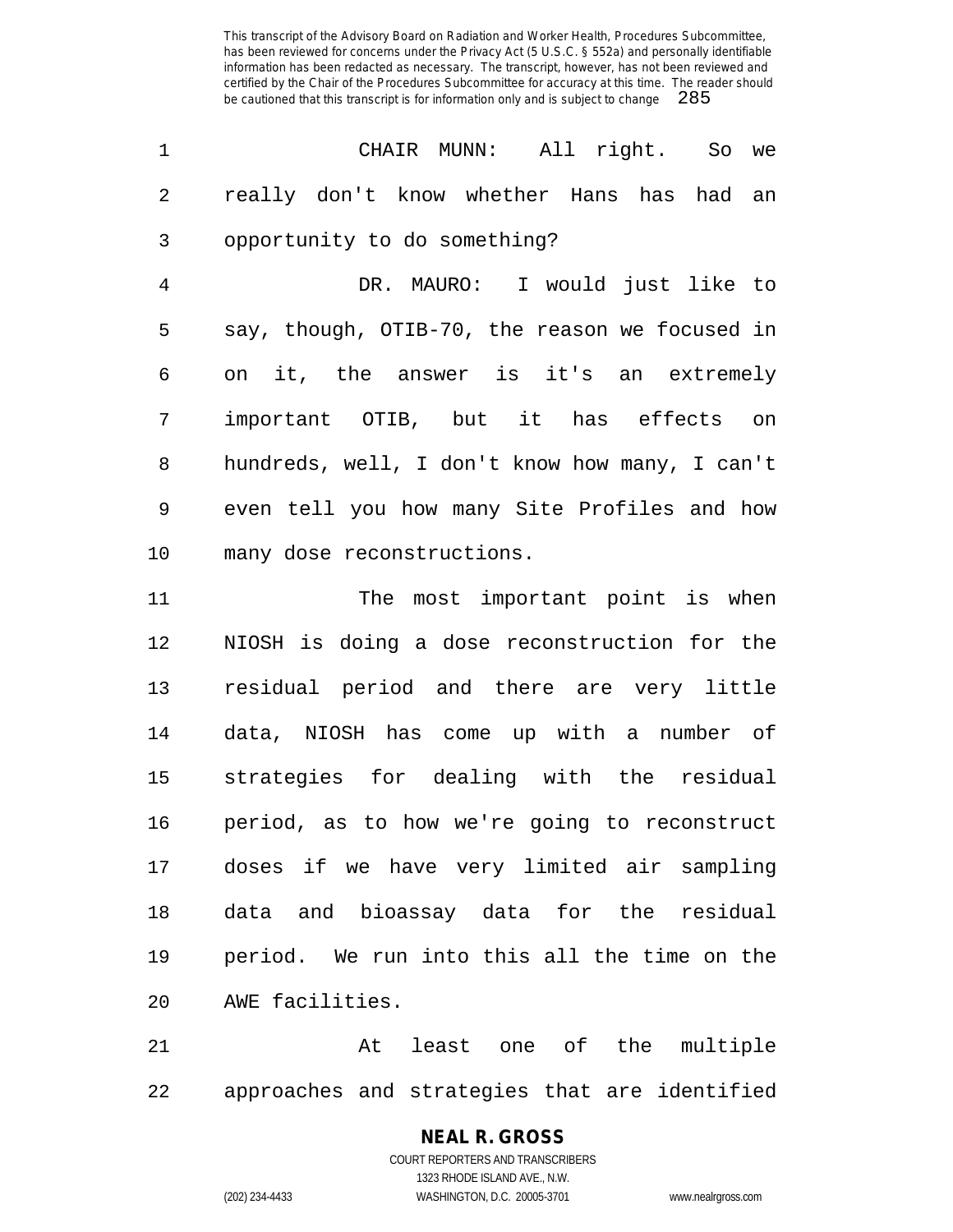in OTIB-70 is being used right now in many, many situations, and it's going to come up in spades on Linde, where a fundamental approach of taking data, air sampling data, that was collected at the very end of, let's say, the operations period or a D&D period, just before the residual period begins, represents an upper bound on the dust-loadings that might be in the air at the very beginning of the residual period, a very conservative assumption.

12 Then, usually, 30 years later, there is a FUSRAP program that was implemented, and you have got some dust- loadings there. So you have got dust-loadings, let's say, in 1953.

 CHAIR MUNN: And you have two data points?

 DR. MAURO: And they drill on it, exponential length, and we like that. And 21 every time we see it, we approve it; we recommend, yes, this is the way to combat the

# **NEAL R. GROSS**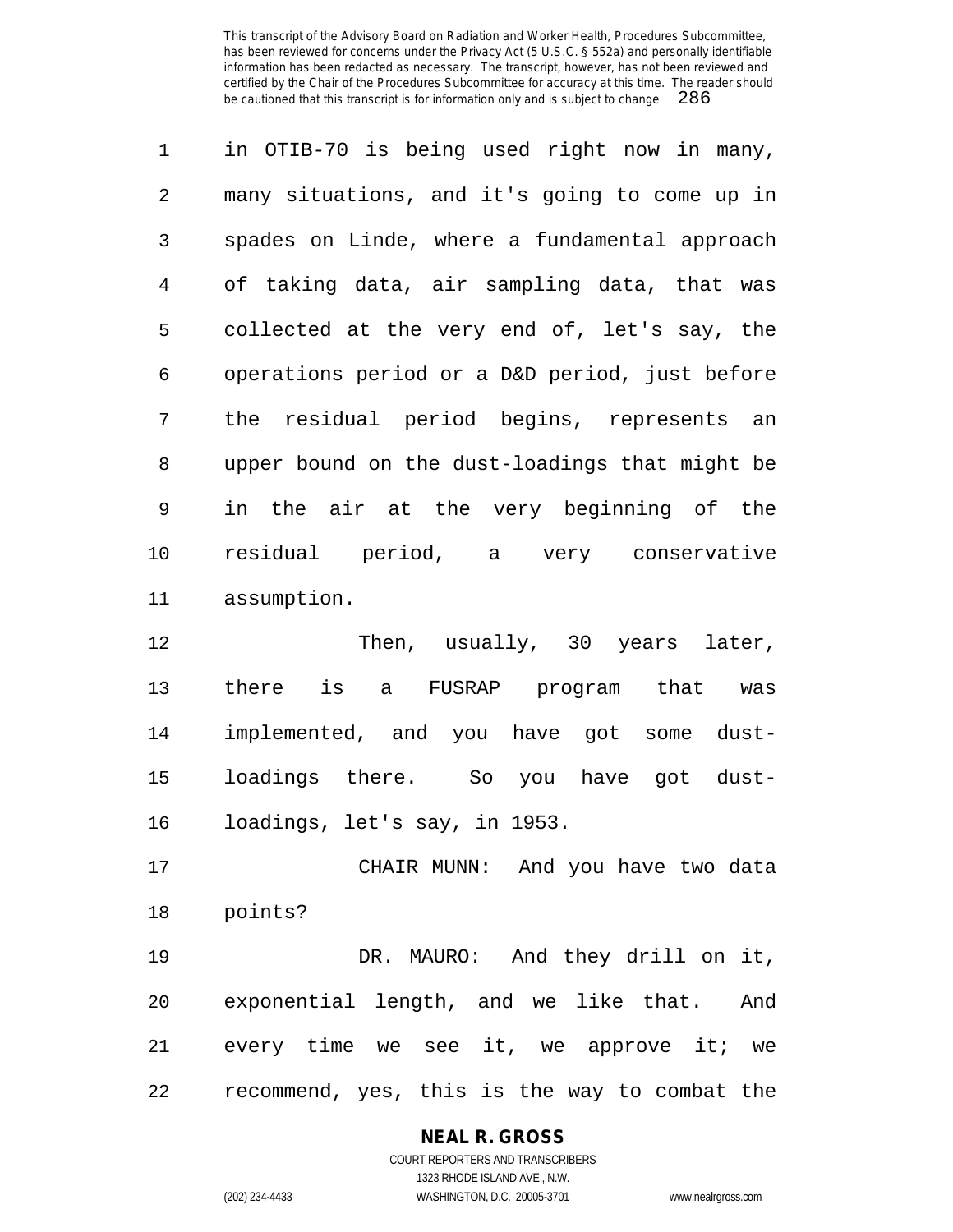#### problem.

| 2            | However, when those                            |  | data, |
|--------------|------------------------------------------------|--|-------|
| $\mathbf{3}$ | especially the initial data, are not there or  |  |       |
| 4            | in some cases elected not to use certain data, |  |       |
| 5            | there are other strategies that NIOSH has      |  |       |
| 6            | adopted other than the one I just described    |  |       |
|              | where most of our findings lie.                |  |       |

 We do have a problem with, for example, one of the approaches is 1 percent per day is the rate at which dust-loadings decline once activity stops. There's plenty of evidence that that's not a good number. Now I see they have taken a position, just now looking at it.

 So what I'm getting at, I guess in the big picture there are aspects of this OTIB that are very important and that are being used and that we fully agree with, but there are other aspects of this OTIB that they come at a residual period problem in a way that we don't agree with.

Interestingly enough, most of the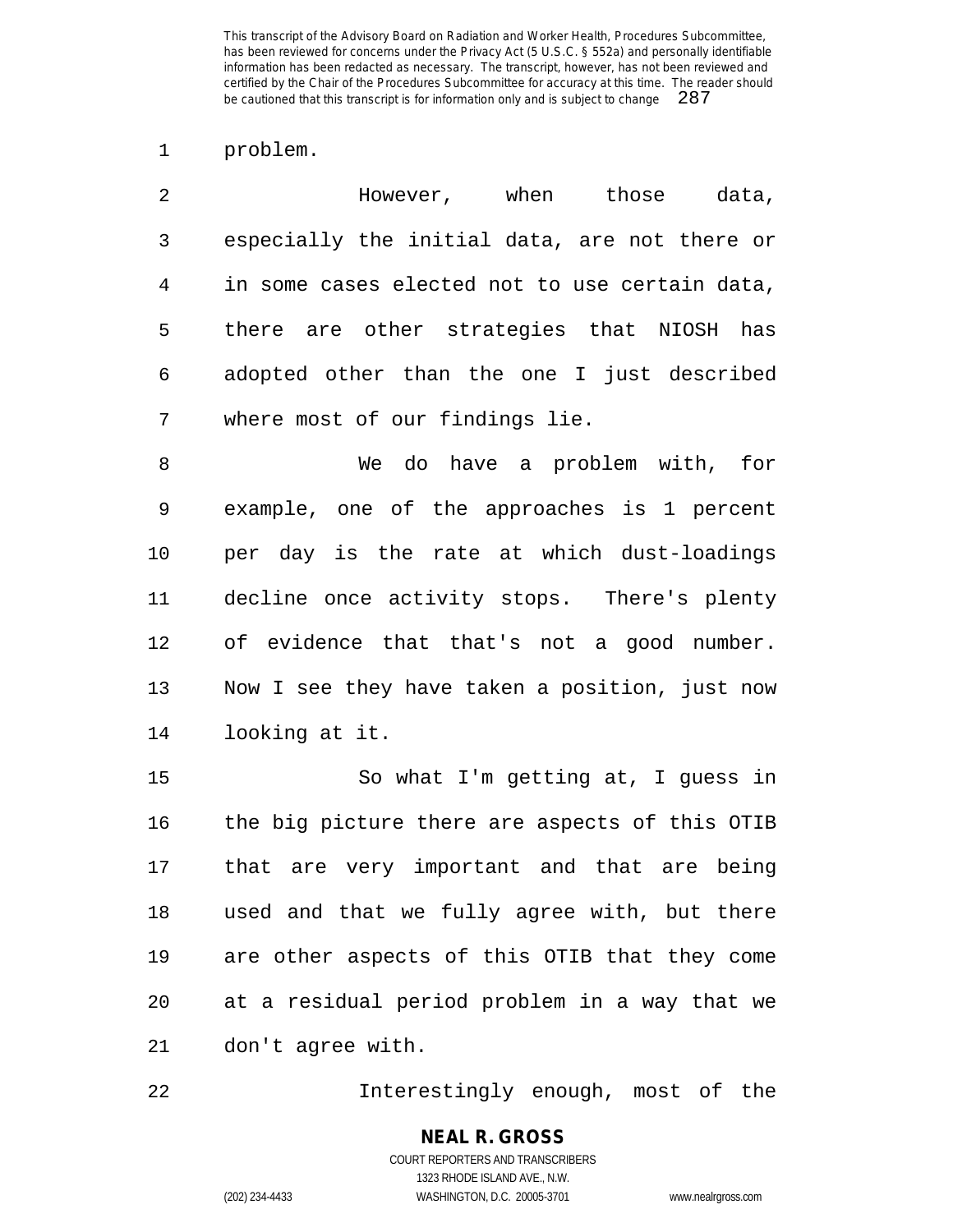| 1              | time they use the approach that we do agree   |
|----------------|-----------------------------------------------|
| 2              | with. And I guess that's about all we can say |
| 3              | about that right now. And we owe you a        |
| $\overline{4}$ | response to each one of these items now.      |
| 5              | MEMBER ZIEMER: Well this OTIB                 |
| 6              | goes back a couple of years, more than two    |
| 7              | years. I think your initial review is at      |
| 8              | least roughly two years old.                  |
| 9              | DR. MAURO: Yes.                               |
| 10             | MEMBER ZIEMER: So we need to jump             |
| 11             | on these findings, and we have the responses  |
| 12             | now. I think those are just a week old. So    |
| 13             | we can't expect you to have responded to them |
| 14             | yet anyway.                                   |
| 15             | But the fact that this is a pretty            |
| 16             | broad document, and there's quite a number of |
| 17             | these, I think we need to jump on these as    |
| 18             | quickly as we can in terms of the NIOSH -- or |
| 19             | the SC&A responses. It seems to me this is a  |
| 20             | pretty high-priority document.                |
| 21             | MR. KATZ: Yes, and I guess I                  |
| 22             | would just ask, then, I'm just trying to      |

**NEAL R. GROSS** COURT REPORTERS AND TRANSCRIBERS 1323 RHODE ISLAND AVE., N.W.

(202) 234-4433 WASHINGTON, D.C. 20005-3701 www.nealrgross.com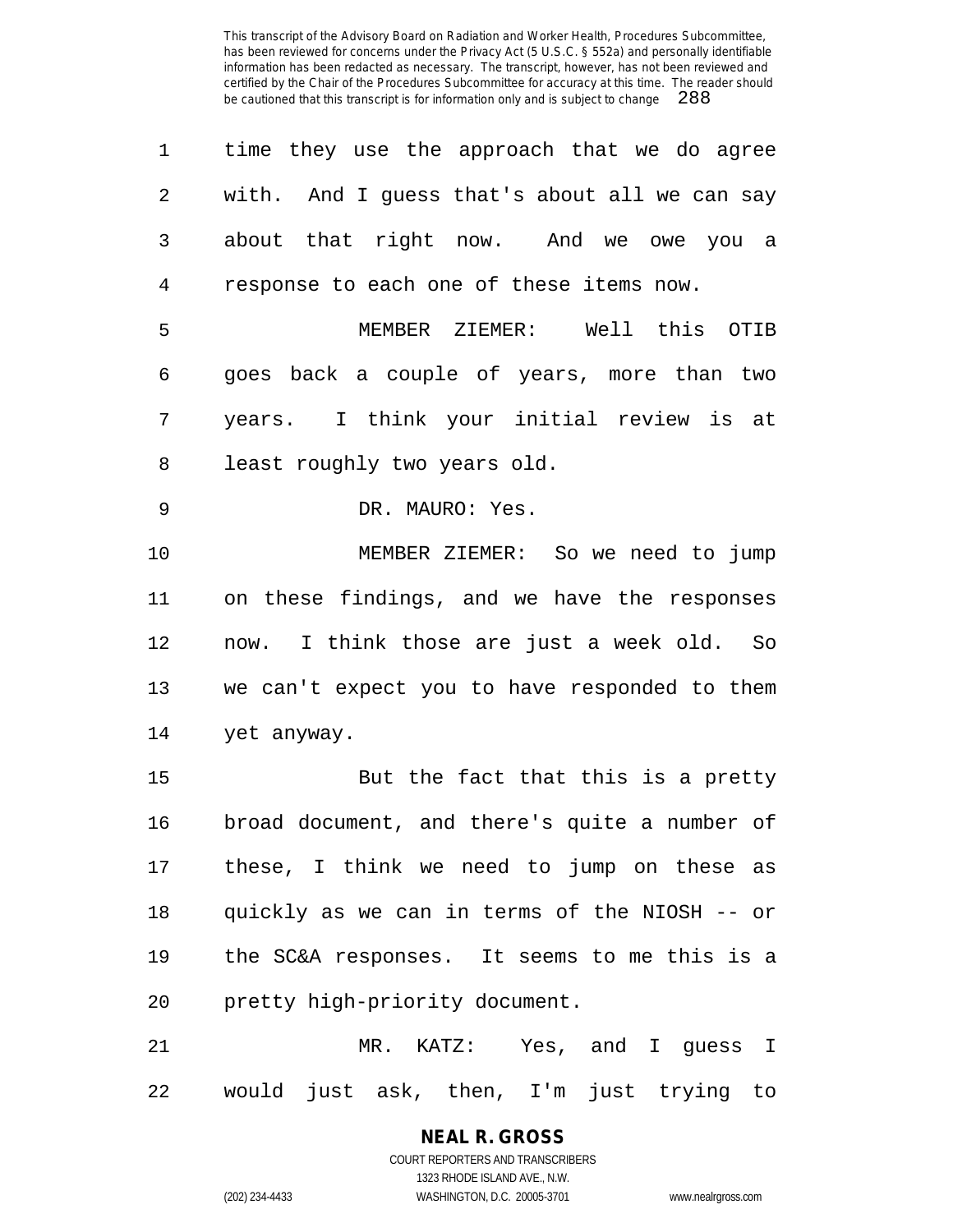| 1  | figure out how this works because now SC&A is    |
|----|--------------------------------------------------|
| 2  | going to respond to the findings. Then, of       |
| 3  | course, DCAS needs time to respond to that.      |
| 4  | Are we going to be in the same                   |
| 5  | situation where DCAS --                          |
| 6  | MEMBER ZIEMER: Well, we always                   |
| 7  | had that, but right now we have a two-year gap   |
| 8  | between the findings and the response.           |
| 9  | MR. KATZ: Yes, right.                            |
| 10 | DR. MAURO: We'll make it short.                  |
| 11 | We'll be back $-$                                |
|    |                                                  |
| 12 | MEMBER ZIEMER:<br>So,<br>yes,                    |
| 13 | obviously, we've got to have --                  |
| 14 | MR. KATZ: What I was just going                  |
| 15 | to suggest is that we need to get, more or       |
| 16 | less, a time certain when we will have SC&A      |
| 17 | schedule<br>responses so that we can             |
| 18 | appropriately.                                   |
| 19 | $\mathtt{ZIEMER}$ :<br>You've assigned<br>MEMBER |
| 20 | it, and you're underway on it.                   |
| 21 | DR. MAURO: Yes, I will make<br>- a               |

**NEAL R. GROSS** COURT REPORTERS AND TRANSCRIBERS 1323 RHODE ISLAND AVE., N.W.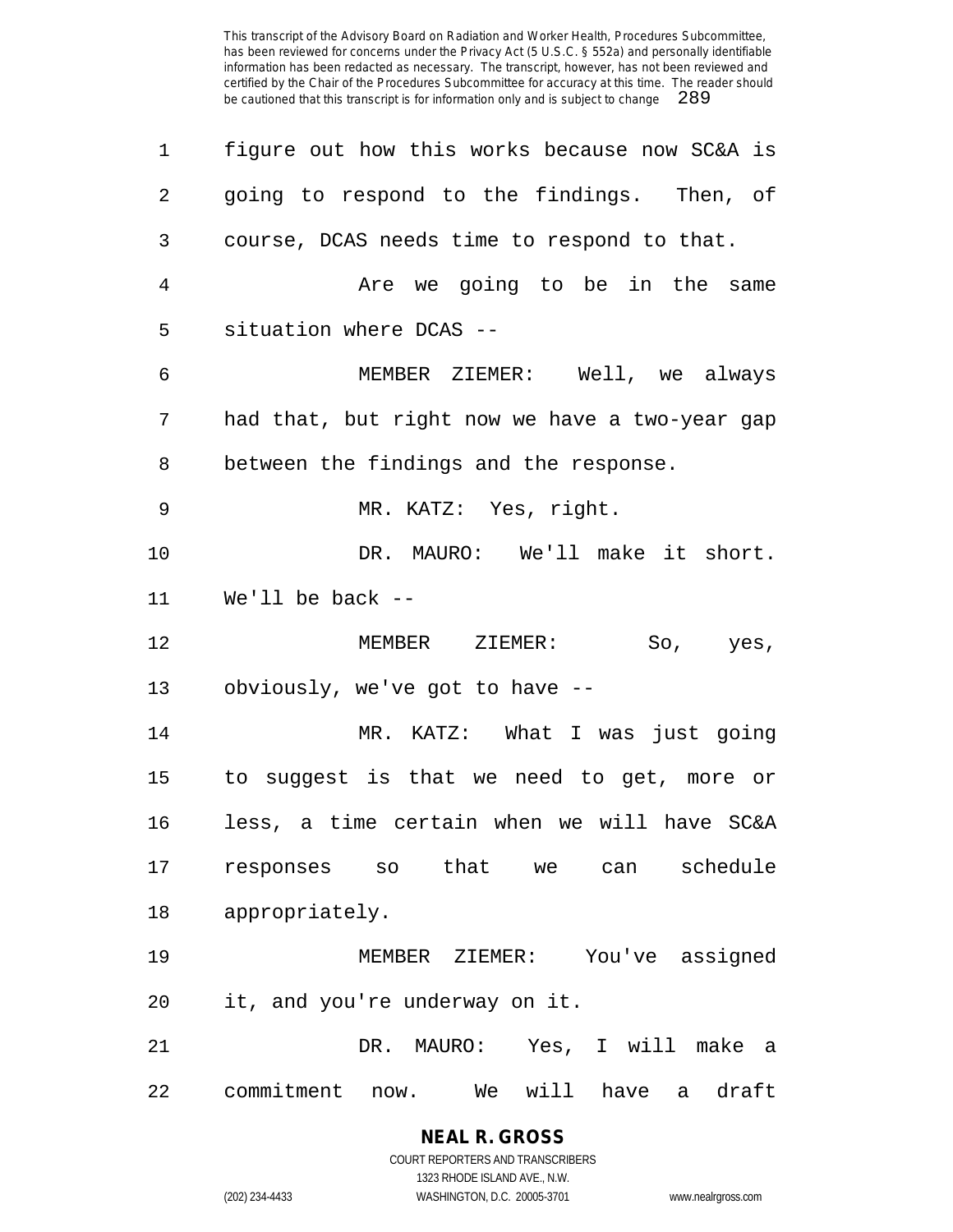- response, White Paper response to this, within a month.
- MEMBER ZIEMER: Yes.
- MR. KATZ: So then we can schedule it at the next Subcommittee meeting.

 CHAIR MUNN: Yes. This will be fine. If we start looking six weeks out, then we can be sure that we can at least begin to address OTIB-70.

 Elyse or anyone on the NIOSH team, rather than have us go through each one of these outstanding items that we have here, is there any one of those that you feel may have been adequately responded to in such a way that SC&A would not be involved in getting a response back to us?

 DR. ULSH: You're talking about OTIB-70?

 CHAIR MUNN: OTIB-70, yes, correct.

DR. MAURO: Do you agree with any

of it?

1323 RHODE ISLAND AVE., N.W.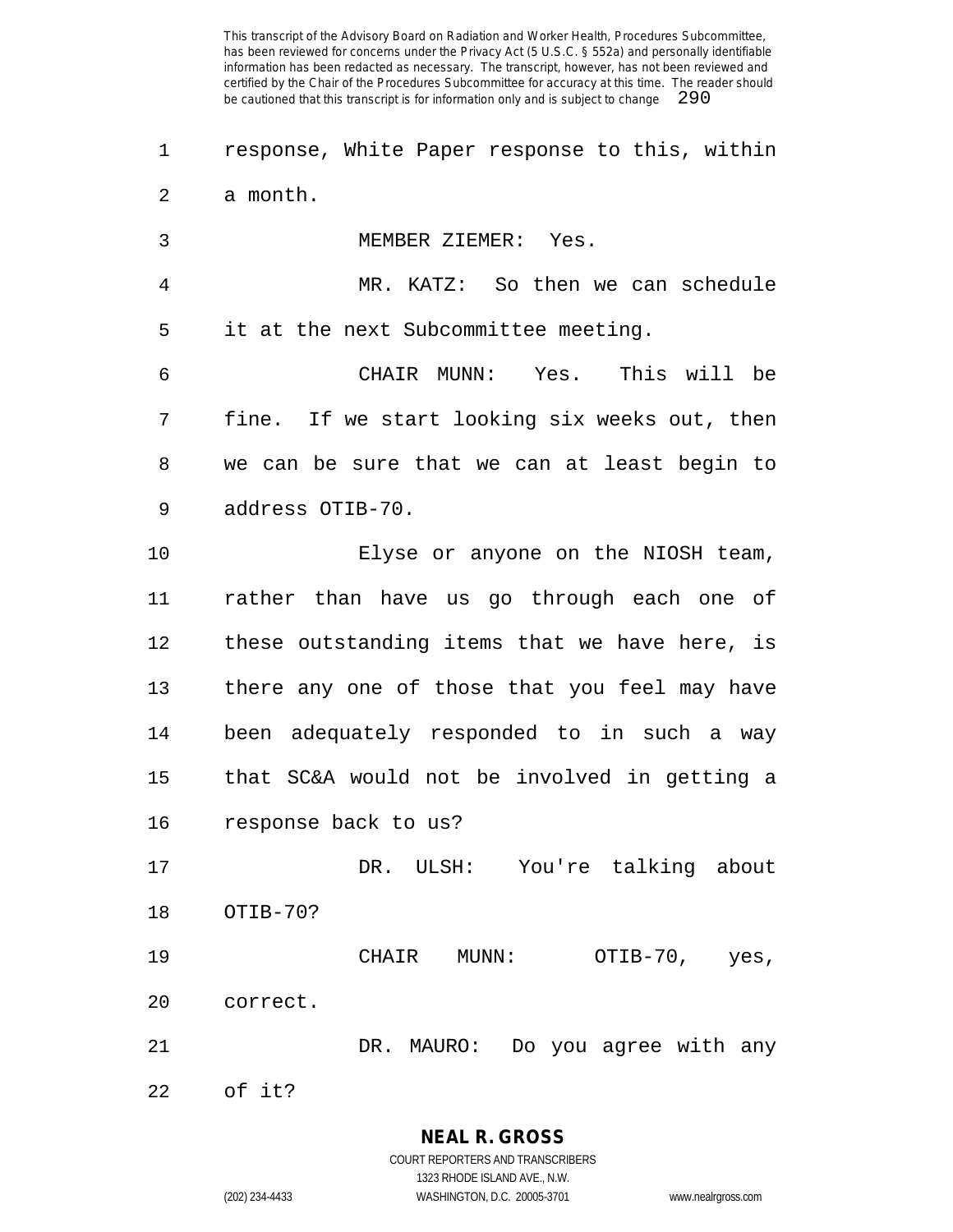| $\mathbf 1$    | (Laughter.)                                   |
|----------------|-----------------------------------------------|
| 2              | DR. ULSH: I don't know. Elyse                 |
| 3              | loaded them up.                               |
| $\overline{4}$ | Mutty, are you out there?                     |
| 5              | MR. SHARFI: Yes, I'm on.                      |
| 6              | DR. ULSH: Okay. Are there any                 |
| 7              | where we just said, "Yes, you're right," and  |
| 8              | we're done?                                   |
| 9              | MR. SHARFI: I don't think there               |
| $10 \,$        | is. I think four of them that we wanted to    |
| 11             | point out that may need to be transferred. I  |
| 12             | mean all OTIB-70 did was regurgitate like     |
| 13             | Battelle 6000 and then they had comments on   |
| 14             | how Battelle 6000 gets used. So we didn't     |
| 15             | really think -- their OTIB-70 comments are    |
| 16             | probably more Battelle 6000 comments or 6001  |
| 17             | comments.                                     |
| 18             | So I didn't know if -- and four of            |
| 19             | them, I think we responded to that they would |
| 20             | probably need to be addressed per those OTIBs |
| 21             | or from those TBDs.                           |
|                |                                               |

22 DR. MAURO: That's good.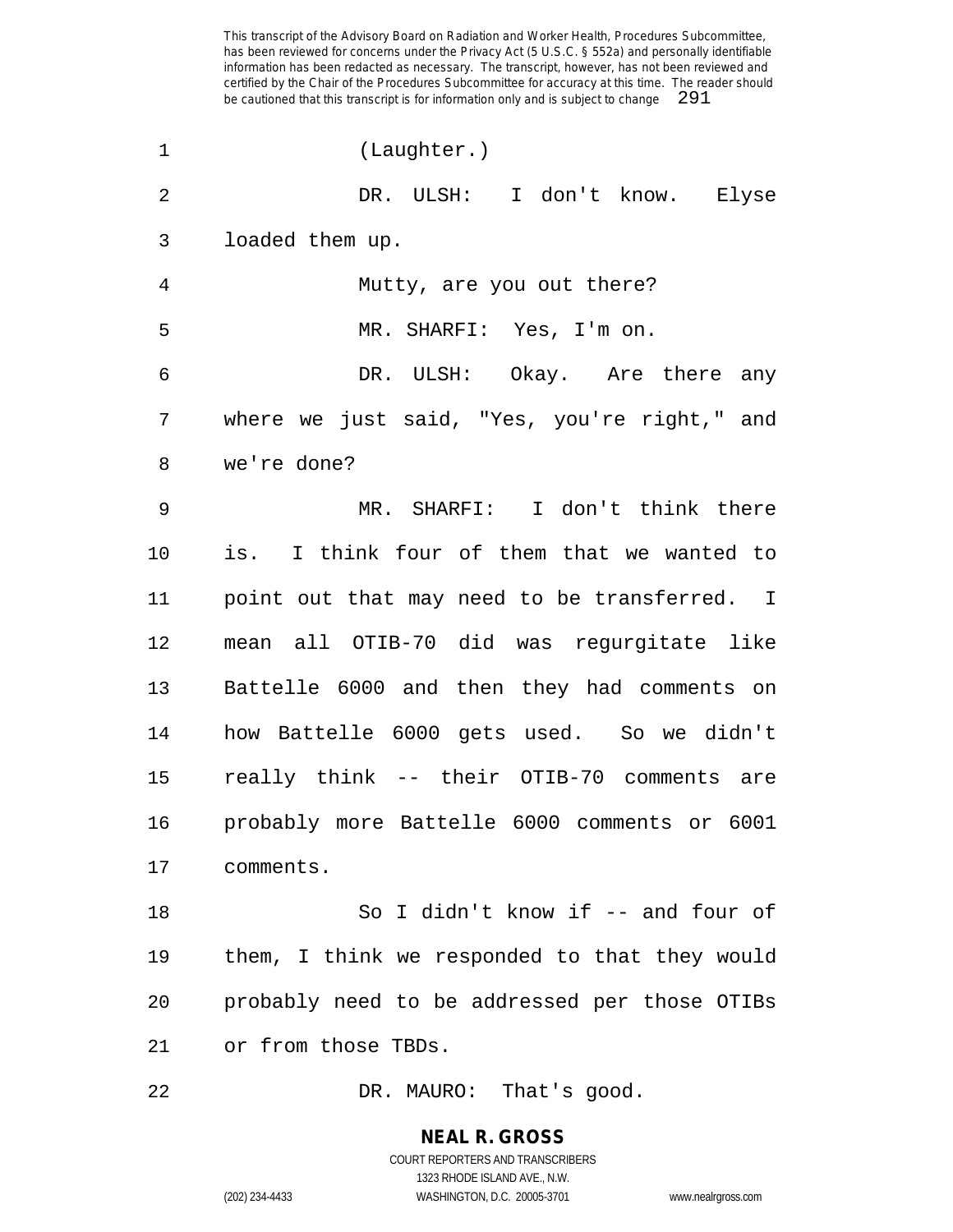| $\mathbf 1$    | CHAIR MUNN: Oh, yes.                         |
|----------------|----------------------------------------------|
| $\overline{2}$ | DR. MAURO: Let's see if we can               |
| 3              | move them.                                   |
| 4              | CHAIR MUNN: That's good. Shall               |
| 5              | we attempt to look at those today? I can see |
| 6              | them here.                                   |
| 7              | MR. SHARFI: They're the last                 |
| 8              | four, I think.                               |
| $\mathsf 9$    | CHAIR MUNN: They're -- looks like            |
| 10             | the last four.                               |
| 11             | MR. SHARFI: I think one's 6000,              |
| 12             | two is 6001, and one is OCAS-TIB-6, which is |
| 13             | the ingestion TIB.                           |
| 14             | CHAIR MUNN: So I'm looking right             |
| 15             | now at 70-12. It says, "Response to SC&A     |
| 16             | concerns on -- 6000 methodology is pending   |
|                | 17 resolution with comments specific to that |
| 18             | document."                                   |
| 19             | MR. KATZ: I'm sorry, there's some            |
| 20             | background noise on someone's phone on the   |
| 21             | line that's making it hard to hear.          |
| 22             | CHAIR MUNN: This item is tracked             |

**NEAL R. GROSS** COURT REPORTERS AND TRANSCRIBERS 1323 RHODE ISLAND AVE., N.W.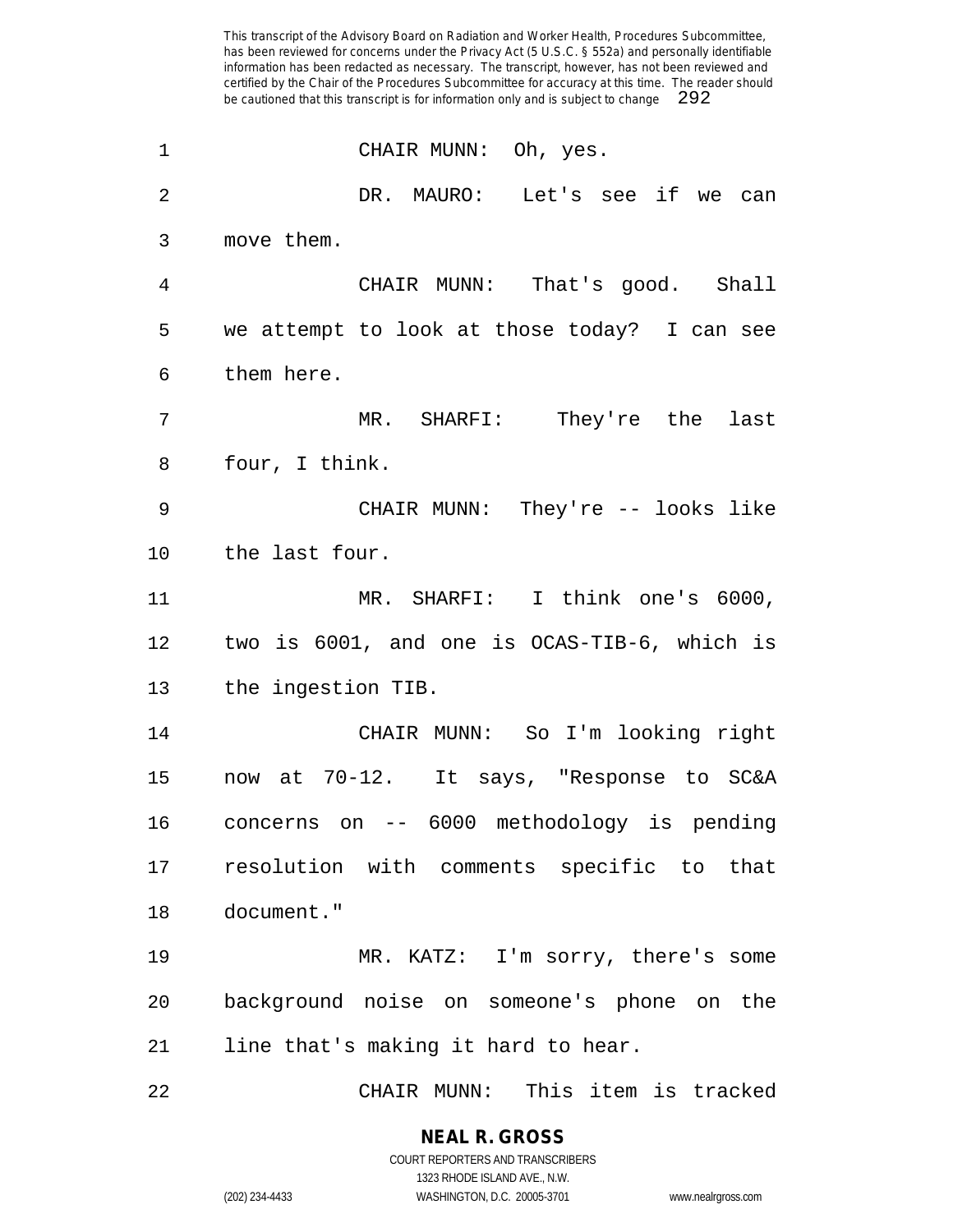as issue 4 in the TBD-6000 issues matrix. So that's one that appears to be covered in 6000, issue 4. DR. ULSH: Well, if you accept that that is the case, then it seems like it would be handled the same way we handled the earlier situation, where we marked them as addressed in or -- DR. MAURO: Transferred to. MEMBER ZIEMER: This would be a transfer in this case. DR. MAURO: But it's leaving Procedures. CHAIR MUNN: Rather than addressed in? Why not addressed in? DR. MAURO: Yes, addressed in is usually -- MEMBER ZIEMER: The addressed in, it's within your system. Right? DR. MAURO: Right. CHAIR MUNN: Do we need to check that this is, in fact, the case?

> **NEAL R. GROSS** COURT REPORTERS AND TRANSCRIBERS

> > 1323 RHODE ISLAND AVE., N.W.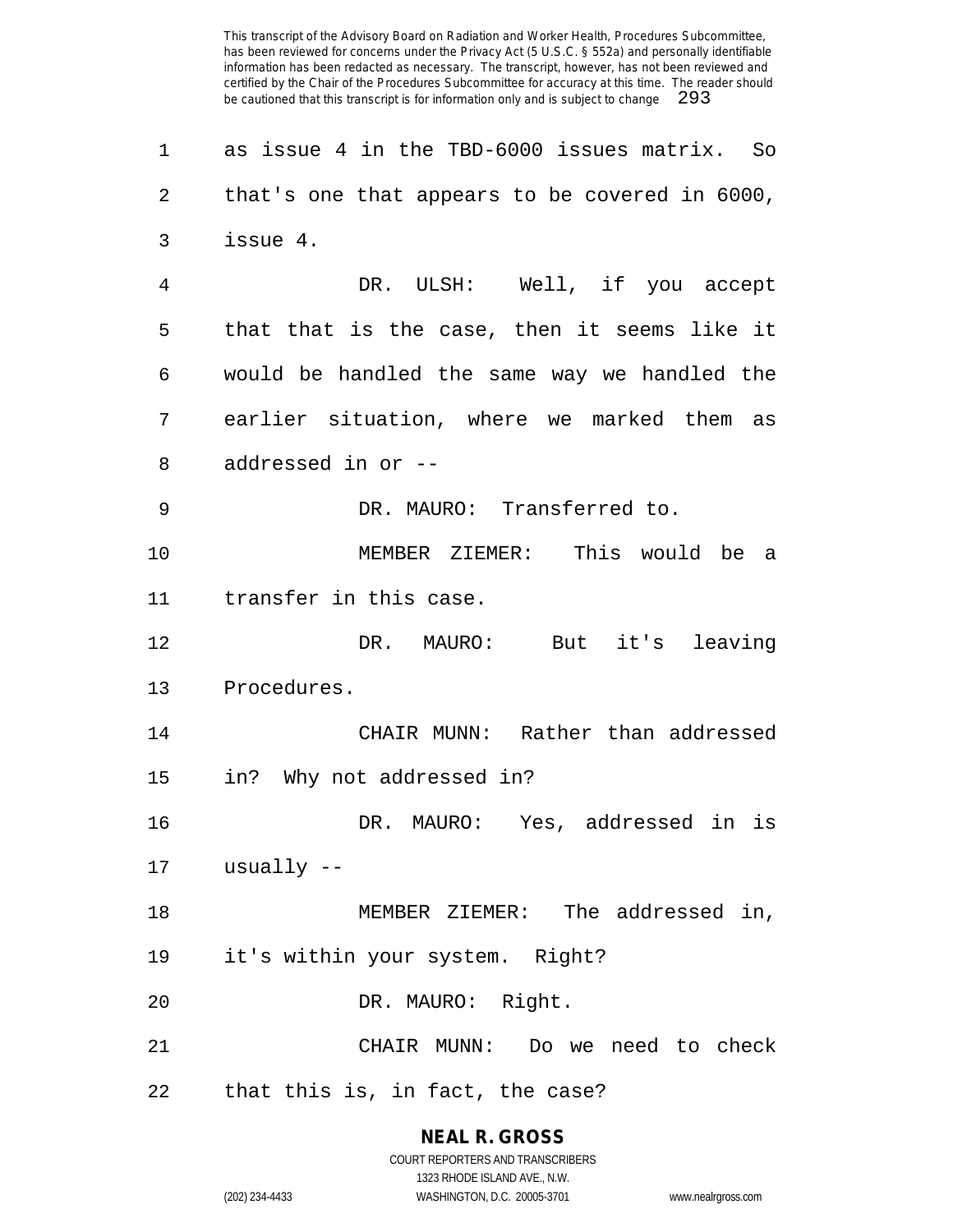| 1              | I think we<br>MR. MARSCHKE:<br>even           |
|----------------|-----------------------------------------------|
| $\overline{2}$ | stated that in our finding.                   |
| 3              | DR. MAURO: Yes.                               |
| 4              | MR. MARSCHKE: Use of Battelle                 |
| 5              | TBD-6000.                                     |
| 6              | CHAIR MUNN: Yes.<br>So<br>it's                |
| 7              | generally agreed?                             |
| 8              | MR. MARSCHKE: As I recall, yes,               |
| 9              | these were duplicates. When we did the review |
| $10 \,$        | of OTIB-70, we did duplicate a number of the  |
| 11             | findings that we had in TBD-6000 or 6001.     |
| 12             | CHAIR MUNN: Okay. So good.                    |
| 13             | MEMBER ZIEMER: Actually, I'm not              |
| 14             | even sure this is a transfer. It already is   |
| 15             | there in 6000.                                |
| 16             | DR. MAURO: That's true. That's                |
| 17             | true.                                         |
| 18             | MEMBER ZIEMER: It's not like                  |
| 19             | we're saying here's an issue that they should |
| 20             | take.                                         |
| 21             | DR. ULSH: I think it's just like              |
| 22             | the previous situation.                       |

**NEAL R. GROSS** COURT REPORTERS AND TRANSCRIBERS 1323 RHODE ISLAND AVE., N.W.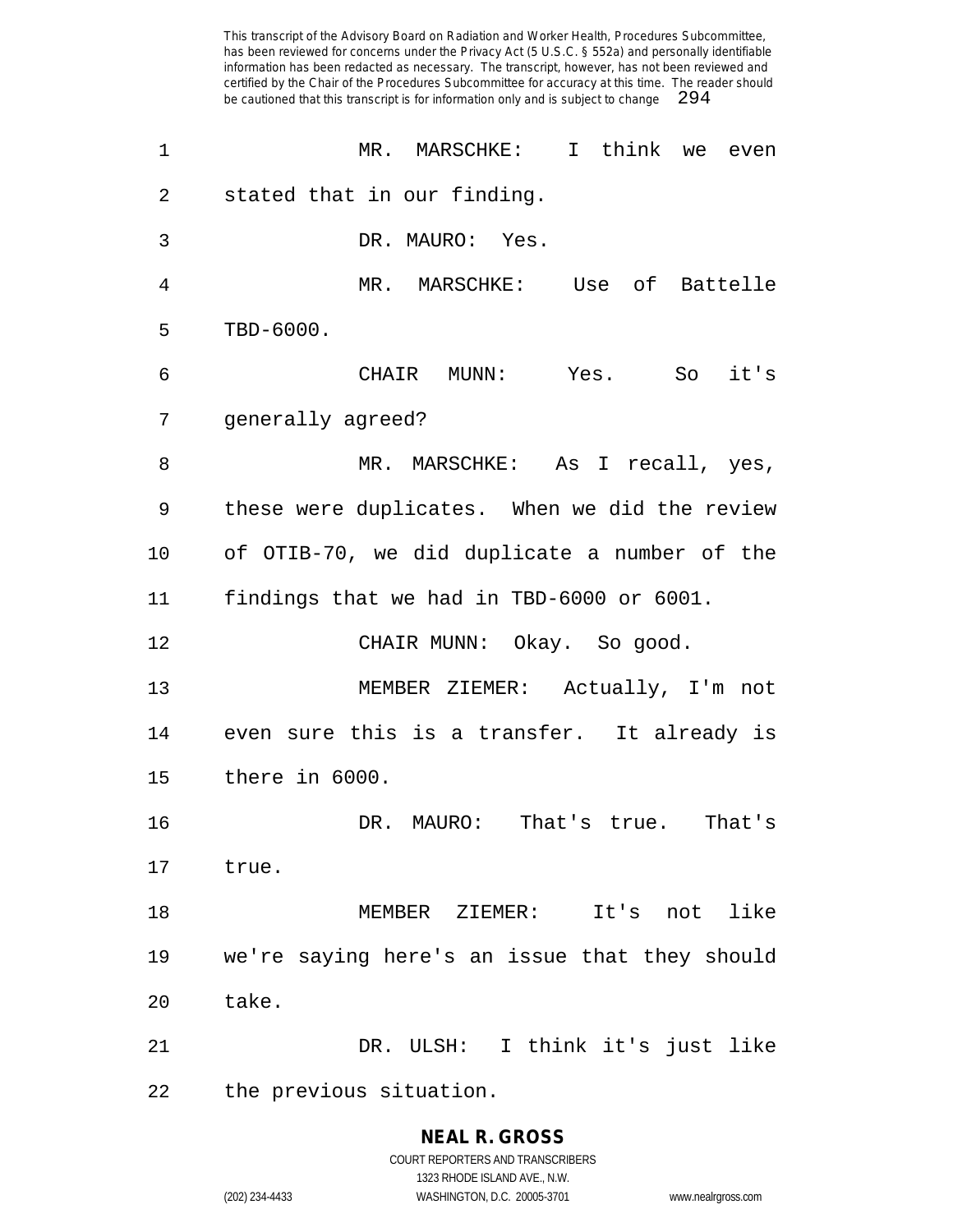| 1  | MR. MARSCHKE: I think it's like               |
|----|-----------------------------------------------|
| 2  | more the addressed in.                        |
| 3  | DR. MAURO: Yes, that's true.                  |
| 4  | MEMBER ZIEMER: Yes, I think you               |
| 5  | were right, Brant. We're not transferring it. |
| 6  | It's already there. It's the same thing, and  |
| 7  | it's already there.                           |
| 8  | CHAIR MUNN: That's what I was                 |
| 9  | trying to say earlier.                        |
| 10 | DR. MAURO: Yes. I misunderstood               |
| 11 | that.                                         |
| 12 | MEMBER ZIEMER: Yes, I'm sorry. I              |
| 13 | misunderstood that.                           |
| 14 | So it should be<br>DR. ULSH:                  |
| 15 | addressed in.                                 |
| 16 | CHAIR MUNN: Okay, can we identify             |
| 17 | it as addressed in?                           |
| 18 | Well, wait<br>MR. MARSCHKE:<br>а              |
| 19 | minute.                                       |
| 20 | DR. MAURO: That's fine. That's                |
| 21 | fine, as it is.                               |
| 22 | CHAIR MUNN: TBD-6004 -- 6000-04.              |

# **NEAL R. GROSS**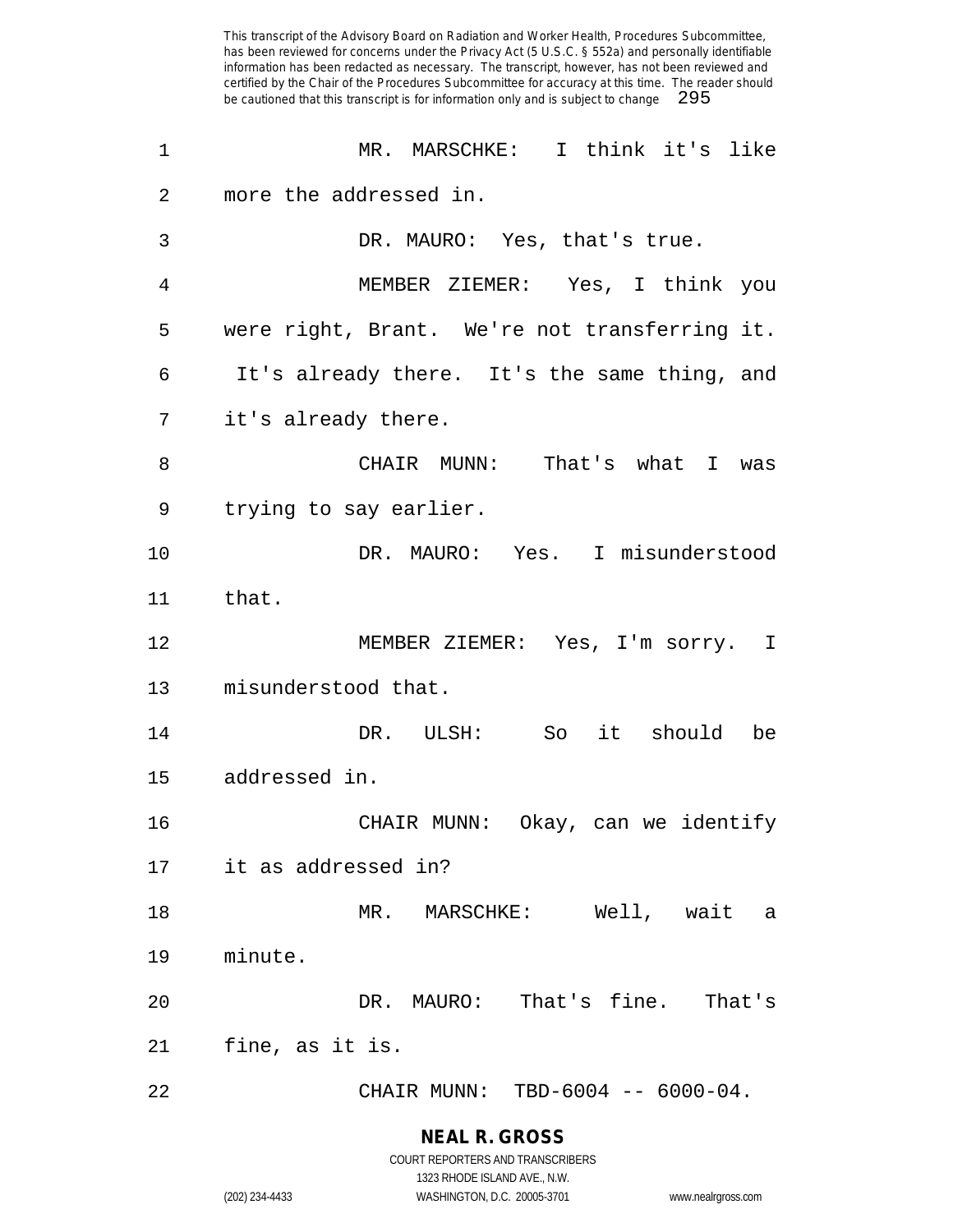| 1       | MR. MARSCHKE: Issue 4. So what                |
|---------|-----------------------------------------------|
| 2       | do we want? We want to add a response that -- |
| 3       | MEMBER ZIEMER: Basically, the                 |
| 4       | Subcommittee agrees that this is being        |
| 5       | addressed by the TBD-6000 Work Group -- or    |
| 6       | 6001.                                         |
| 7       | CHAIR MUNN: Now the next one --               |
| 8       | (Laughter.)                                   |
| 9       | I'm ready to go.                              |
| 10      | MR. KATZ: So which finding number             |
| 11      | was that?                                     |
| 12      | DR. ULSH: Four. No, no. On                    |
| 13      | OTIB-70, it was number 12.                    |
| 14      | MR. KATZ: Twelve, okay. That's                |
| 15      | what it -- thank you.                         |
| 16      | CHAIR MUNN: And the next one is               |
| 17      | issue number 13 under OTIB-70. It essentially |
| 18      | says the same thing, except it's TBD-6001.    |
| 19      | And NIOSH agrees. So even without Henry's     |
| $20 \,$ | consent, we'll transfer --                    |
| 21      | (Simultaneous speaking.)                      |
| 22      | MR. MARSCHKE: Again, it's being               |

**NEAL R. GROSS** COURT REPORTERS AND TRANSCRIBERS

1323 RHODE ISLAND AVE., N.W. (202) 234-4433 WASHINGTON, D.C. 20005-3701 www.nealrgross.com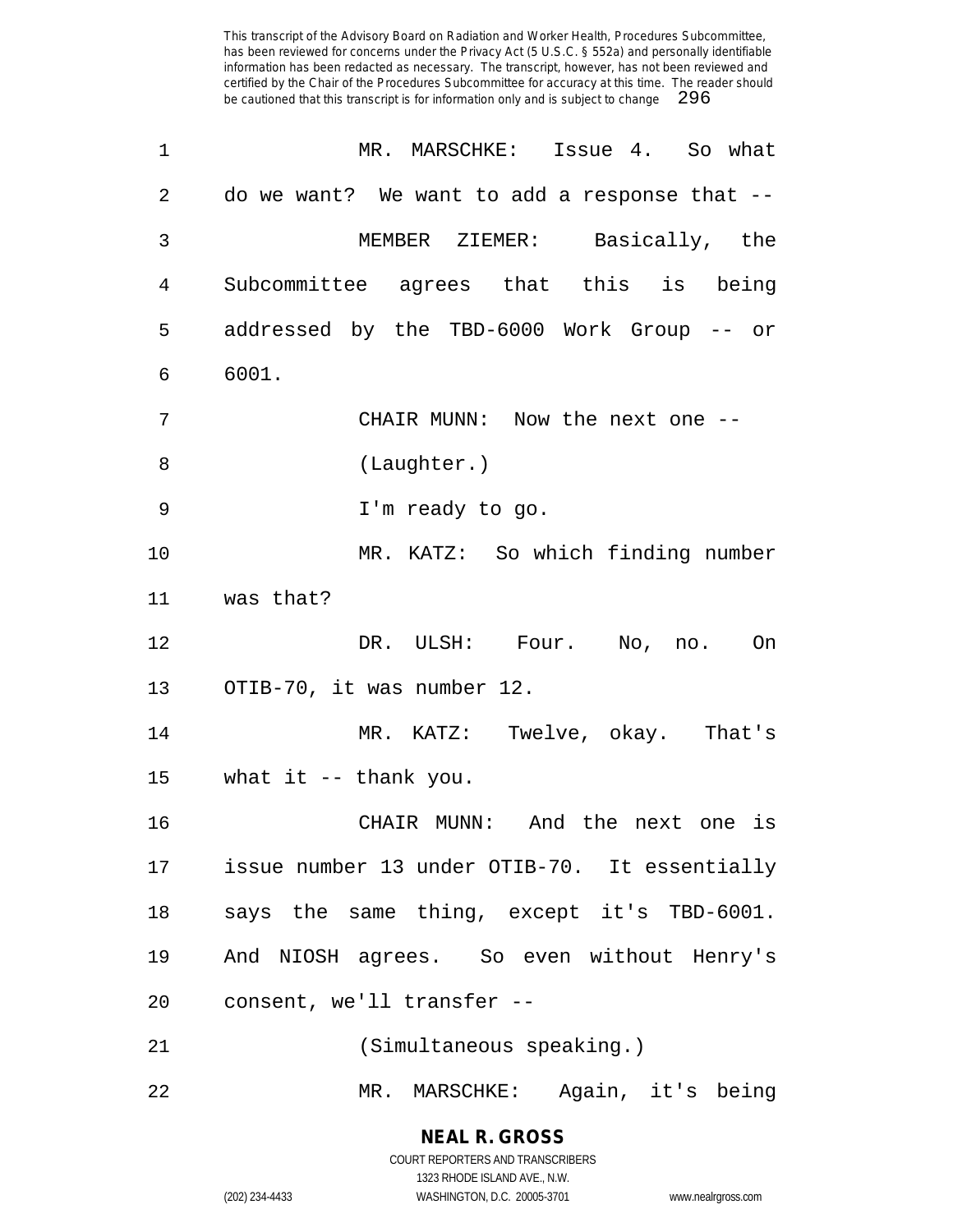addressed in.

| 2  |                     | CHAIR MUNN:                                  | Okay, being |  |
|----|---------------------|----------------------------------------------|-------------|--|
| 3  | addressed, right.   |                                              |             |  |
| 4  |                     | MR. MARSCHKE: It's not a                     |             |  |
| 5  |                     | transfer. I'm not done with this one yet. We |             |  |
| 6  | do a slow database. |                                              |             |  |
| 7  |                     | MR. HINNEFELD: -- wake up this               |             |  |
| 8  | database.           |                                              |             |  |
| 9  |                     | MR. MARSCHKE: Sometimes I get                |             |  |
| 10 | them confused.      |                                              |             |  |
| 11 |                     | This would be 6001?                          |             |  |
| 12 |                     | MR. HINNEFELD: I don't know the              |             |  |
| 13 | numbers.            |                                              |             |  |
| 14 |                     | CHAIR MUNN: It's 6001-01, finding            |             |  |
| 15 | $1$ .               |                                              |             |  |
| 16 |                     | DR. MAURO: Finding 1? Okay.                  |             |  |
| 17 |                     | CHAIR MUNN: Yes.                             |             |  |
| 18 |                     | DR. MAURO: Could we -- I guess we            |             |  |
| 19 |                     | -- because there was an issue, but it was    |             |  |
| 20 |                     | resolved. It might have been number 1.       |             |  |
| 21 |                     | MR. MARSCHKE: Which one?                     |             |  |
| 22 |                     | DR. MAURO: One in TBD-6001, what             |             |  |

#### **NEAL R. GROSS**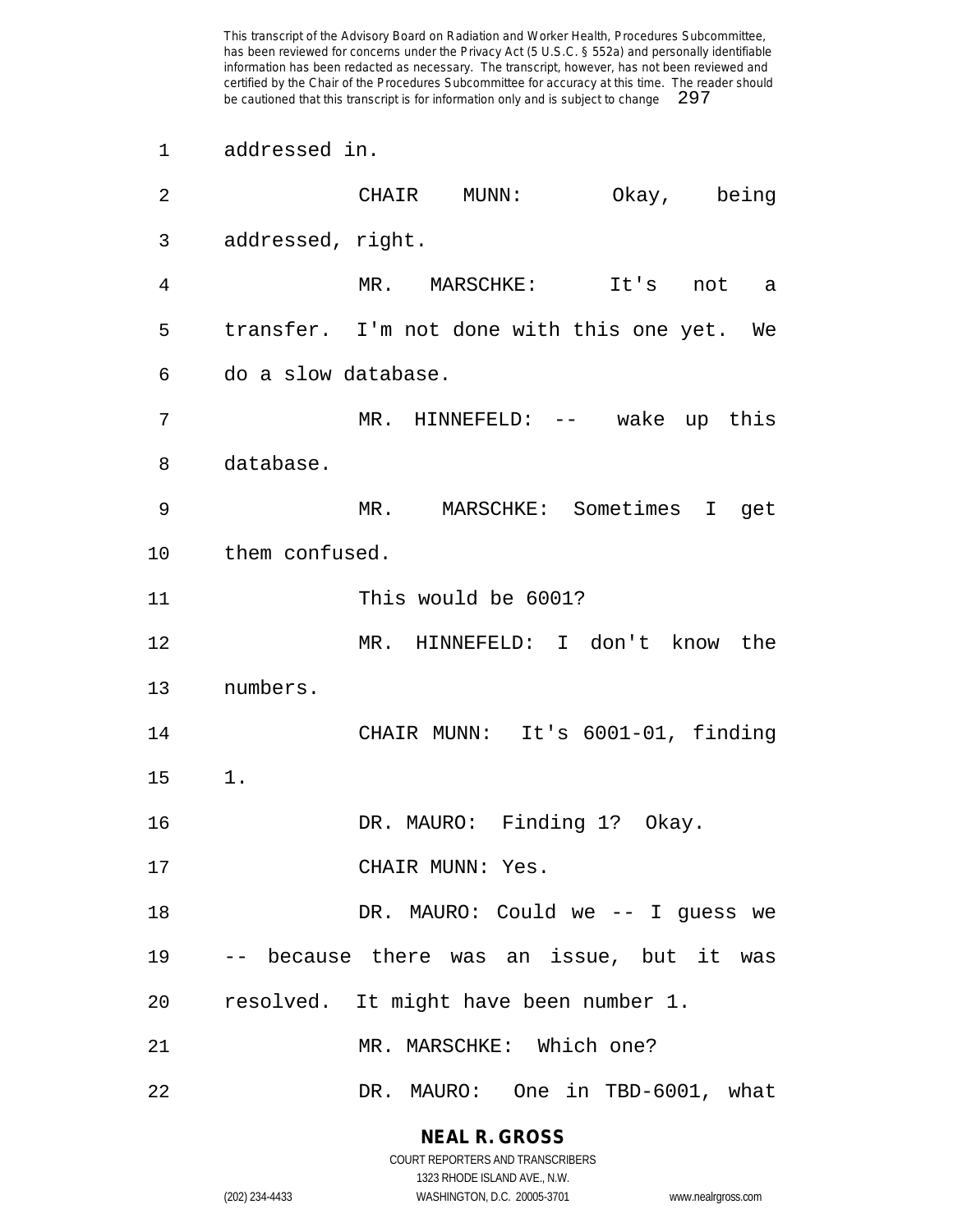that is -- MR. MARSCHKE: We have no way of finding it? DR. MAURO: We can't find that. CHAIR MUNN: Finding 1. DR. MAURO: Finding 1. CHAIR MUNN: Yes. MR. MARSCHKE: We have no way of finding that from -- DR. MAURO: From here. If it turns up -- CHAIR MUNN: And the next item is TBD-0070-14. It's also a TBD-6001. DR. MAURO: Oh, this is the ingestion model. CHAIR MUNN: Finding 5. It's exactly like the preceding one except it's issue 5, finding 5. MEMBER ZIEMER: One thing we need to double-check, and I don't remember, is when we went through the TBD-6000 matrix, you would have also identified that it was in this one.

### **NEAL R. GROSS**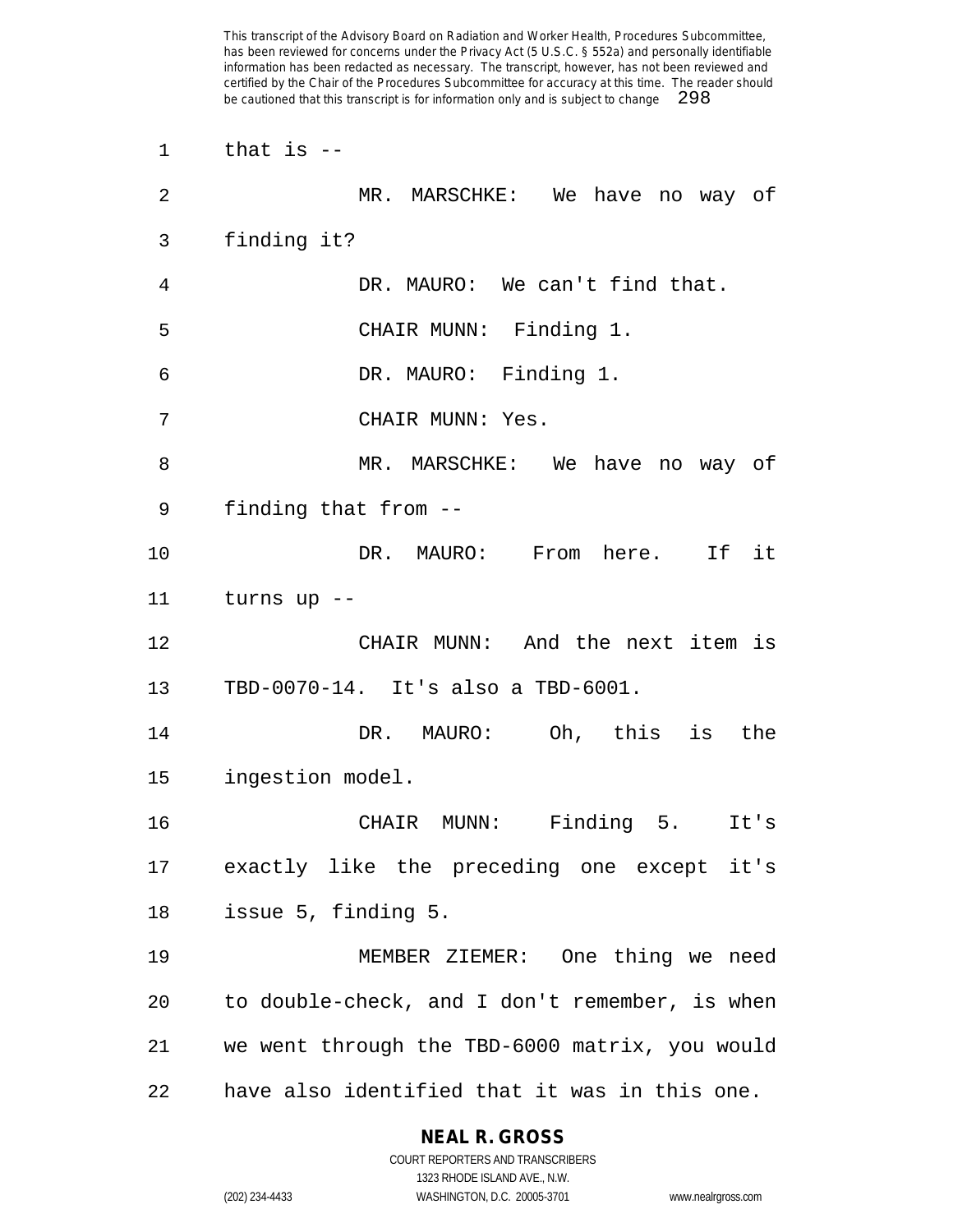DR. MAURO: We didn't send it here. MEMBER ZIEMER: No, but we didn't put it  $-$  DR. MAURO: We might have done that. MEMBER ZIEMER: -- put it in as being covered by, so each one -- DR. MAURO: We might have done that. I wouldn't be surprised. MEMBER ZIEMER: I'm going to see if I can find the matrix. We might have already said it's being covered, so we aren't. DR. MAURO: I know; we could be doing that. Any way to check that? 16 MR. MARSCHKE: No. 17 DR. MAURO: We can't? MR. MARSCHKE: TBD-6000 and 6005 are not being tracked in this database at this point in time. MEMBER ZIEMER: No, but I think I can find the matrix.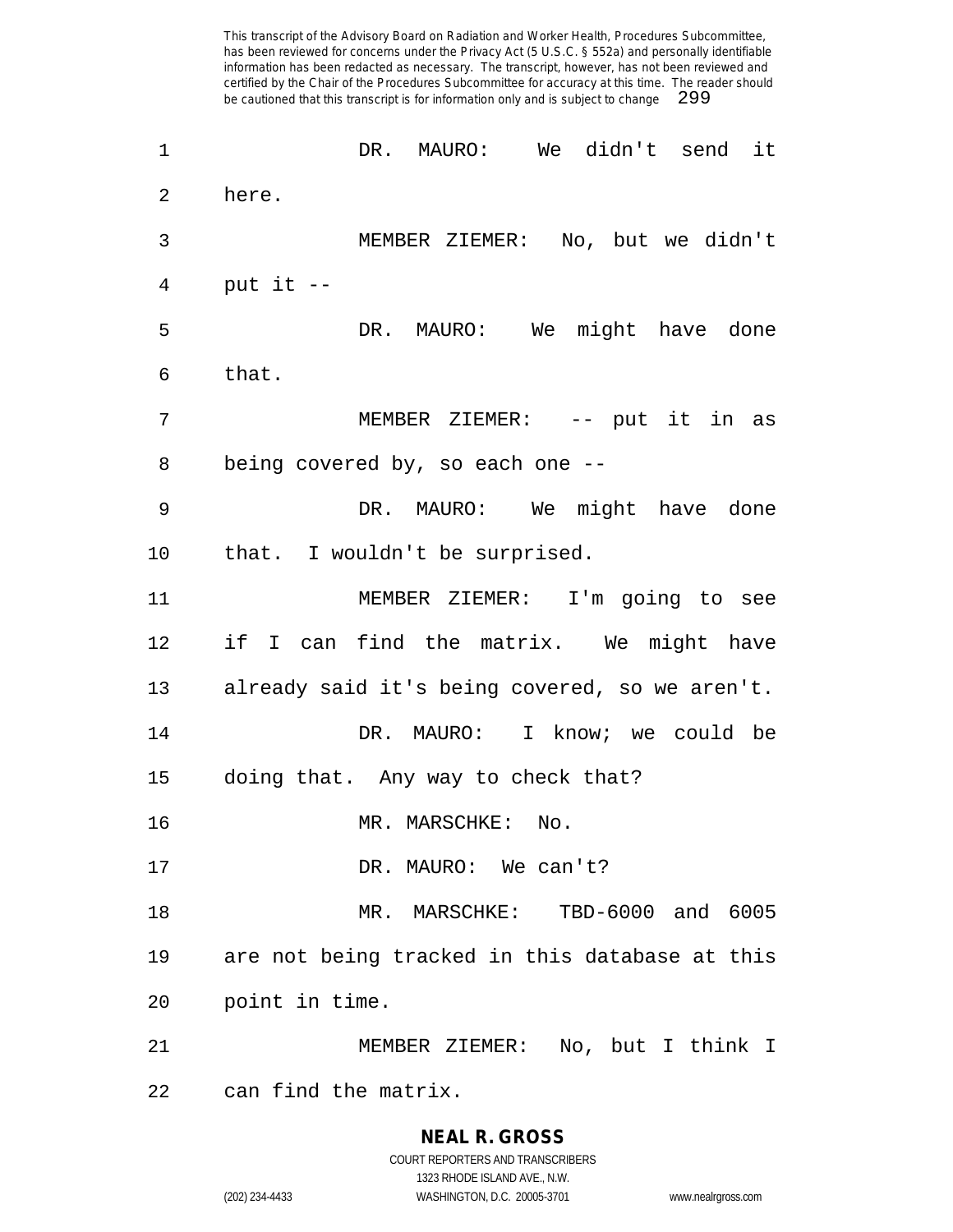| 1  | DR. MAURO: You could find it?              |
|----|--------------------------------------------|
| 2  | Yes. Okay, great.                          |
| 3  | MR. MARSCHKE: Paul has the hard            |
| 4  | copy.                                      |
| 5  | DR. MAURO: Yes, that would be              |
| 6  | fine.                                      |
| 7  | MEMBER ZIEMER: Was that the 6000           |
| 8  | matrix or the --                           |
| 9  | CHAIR MUNN: Yes, it is, yes.               |
| 10 | DR. MAURO: Yes.                            |
| 11 | CHAIR MUNN: Item 4.                        |
| 12 | DR. MAURO: I bet we could do               |
| 13 | that. Both on 6000 and 6001, we pointed to |
| 14 | OTIB-70. I bet you we could --             |
| 15 | CHAIR MUNN: It's been kicked               |
|    | 16 around an awful lot.                    |
| 17 | DR. MAURO: See, OTIB-70 is such a          |
| 18 | universally-important one.                 |
| 19 | CHAIR MUNN: Yes, it is.                    |
| 20 | DR. MAURO: So you could see why            |
| 21 | you would point to it.                     |
| 22 | CHAIR MUNN:<br>Sure.                       |

**NEAL R. GROSS** COURT REPORTERS AND TRANSCRIBERS 1323 RHODE ISLAND AVE., N.W.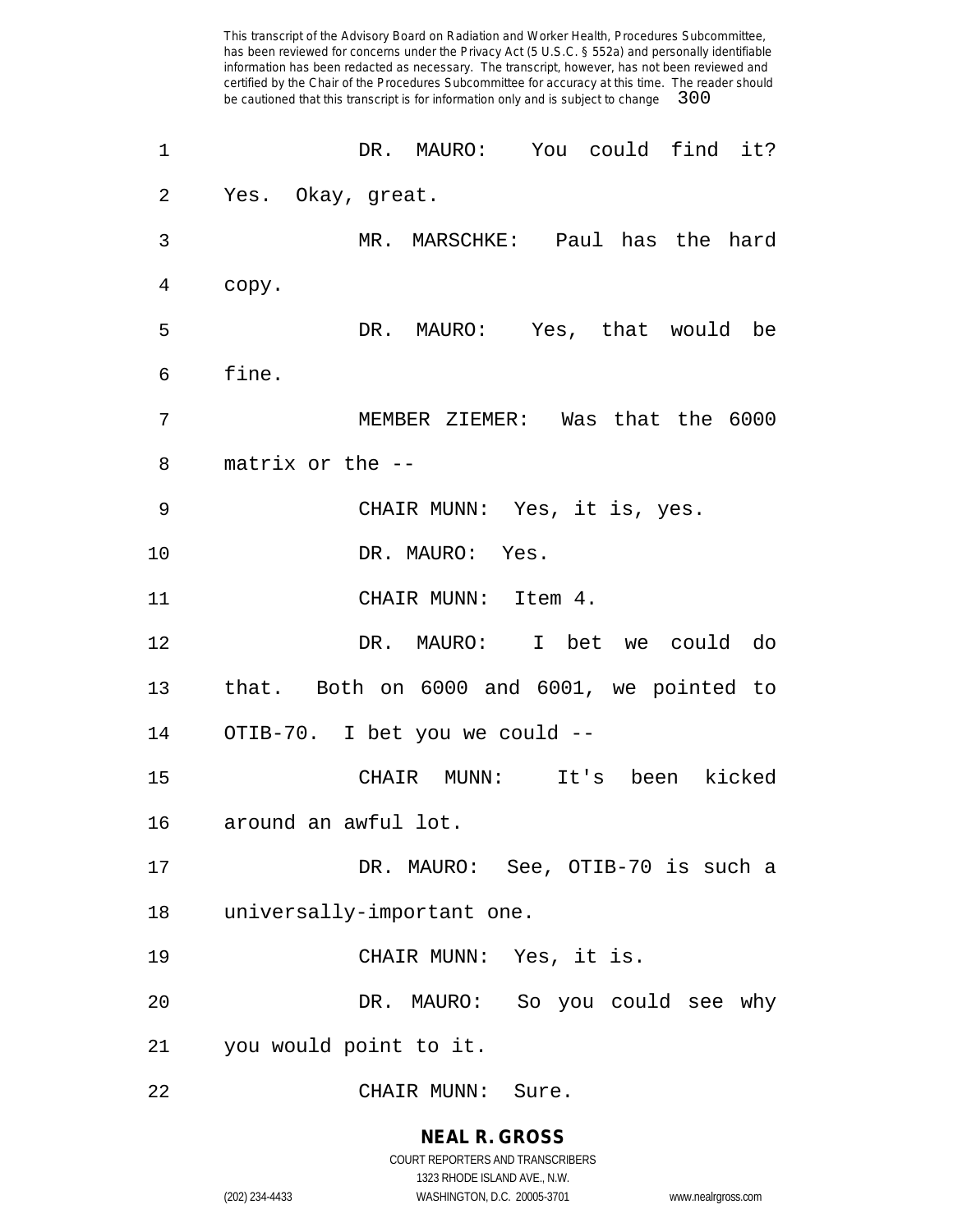| 1              | DR. MAURO: And then it would                  |
|----------------|-----------------------------------------------|
| 2              | point you back.                               |
| 3              | MR. KATZ: We have issue 12, 13,               |
| $\overline{4}$ | 14. Is there a fourth one?                    |
| 5              | CHAIR MUNN: Yes, there is.                    |
| 6              | Number 15, and this is a little different     |
| 7              | because this is talking about OTIB-9.         |
| 8              | DR. ULSH: That was OCAS TIB-9.                |
| 9              | CHAIR MUNN: Which has not been                |
| 10             | formally finalized, and it is a conditional   |
| 11             | issue. But the response that we have from     |
| 12             | NIOSH is that, response to SC&A concerns on   |
| 13             | the application of OTIB-9 is pending          |
| 14             | resolution of comments specific to that       |
| 15             | document. So that's not quite the same thing. |
| 16             | That probably is still in progress.           |
| 17             | Something is going on with OTIB-9.            |
| 18             | DR. MAURO: Yes, I know just what              |
| 19             | this issue is. This is squarely in OTIB-9.    |
| 20             | OTIB-9 is the other universal on ingestion.   |
| 21             | CHAIR MUNN: Yes.                              |
| 22             | DR. MAURO: And there is a nuance              |

**NEAL R. GROSS** COURT REPORTERS AND TRANSCRIBERS

1323 RHODE ISLAND AVE., N.W. (202) 234-4433 WASHINGTON, D.C. 20005-3701 www.nealrgross.com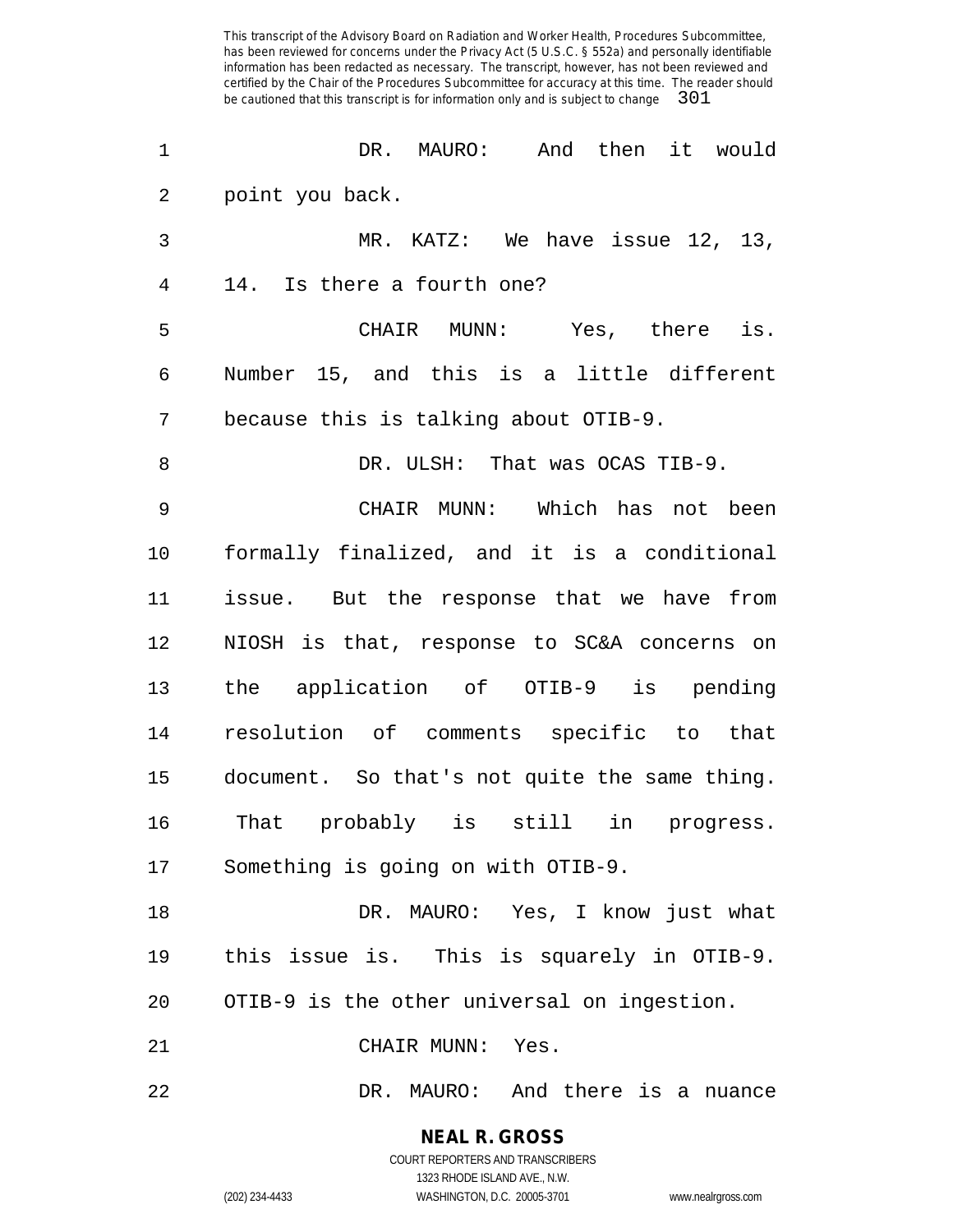here that's being dealt with. CHAIR MUNN: We'll have to wait until OTIB-9 -- MR. MARSCHKE: So, basically, you would want to say -- is this addressed in OTIB-9 or is this -- CHAIR MUNN: No. I think we would leave this one in progress. MR. MARSCHKE: In progress? CHAIR MUNN: Yes. MEMBER ZIEMER: Okay, I've checked back on the matrix. Let me make sure it's the right one. **It's issue 4 of the other matrix?** 15 CHAIR MUNN: Right. 16 DR. MAURO: In this one. 17 MR. MARSCHKE: TBD-6000? MR. KATZ: Yes, issue 4. 19 MR. MARSCHKE: Issue 4? MEMBER ZIEMER: Issue 4 is the issue of comparing the Adley report and the Simonds Saw data and validating that. And we

### **NEAL R. GROSS**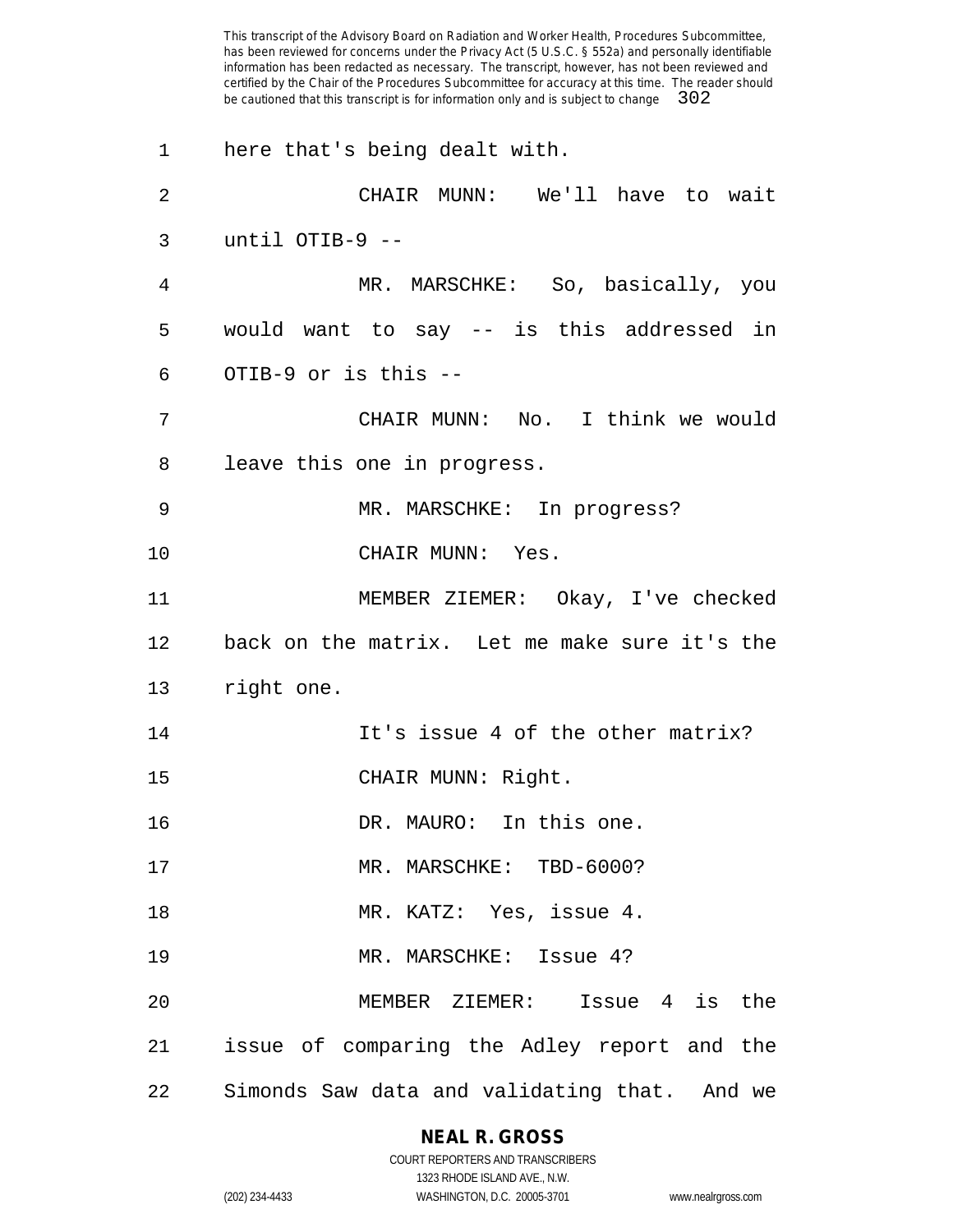did do that.

| 2  | DR. MAURO: And it's closed.                    |
|----|------------------------------------------------|
| 3  | MEMBER ZIEMER: Yes.                            |
| 4  | DR. MAURO: And we closed it here.              |
| 5  | MEMBER ZIEMER: Because there was               |
| 6  | a White Paper generated by --                  |
| 7  | DR. MAURO: That's the one.                     |
| 8  | MEMBER ZIEMER: -- NIOSH on that.               |
| 9  | It had to do with the geometric standard       |
| 10 | deviation of five. So it was handled by        |
| 11 | the --                                         |
| 12 | DR. MAURO: It was handled and                  |
| 13 | closed. We didn't close it here?               |
| 14 | MR. KATZ: Not here. We closed it               |
| 15 | there.                                         |
| 16 | MEMBER ZIEMER: No, no. I'm not                 |
| 17 | looking at the actual matrix now, but that was |
| 18 | the issue, and it doesn't look like it was     |
| 19 | transferred.                                   |
| 20 | DR. MAURO: We didn't transfer it?              |
| 21 | So you could point to it, and it would be      |
| 22 | fine.                                          |

**NEAL R. GROSS**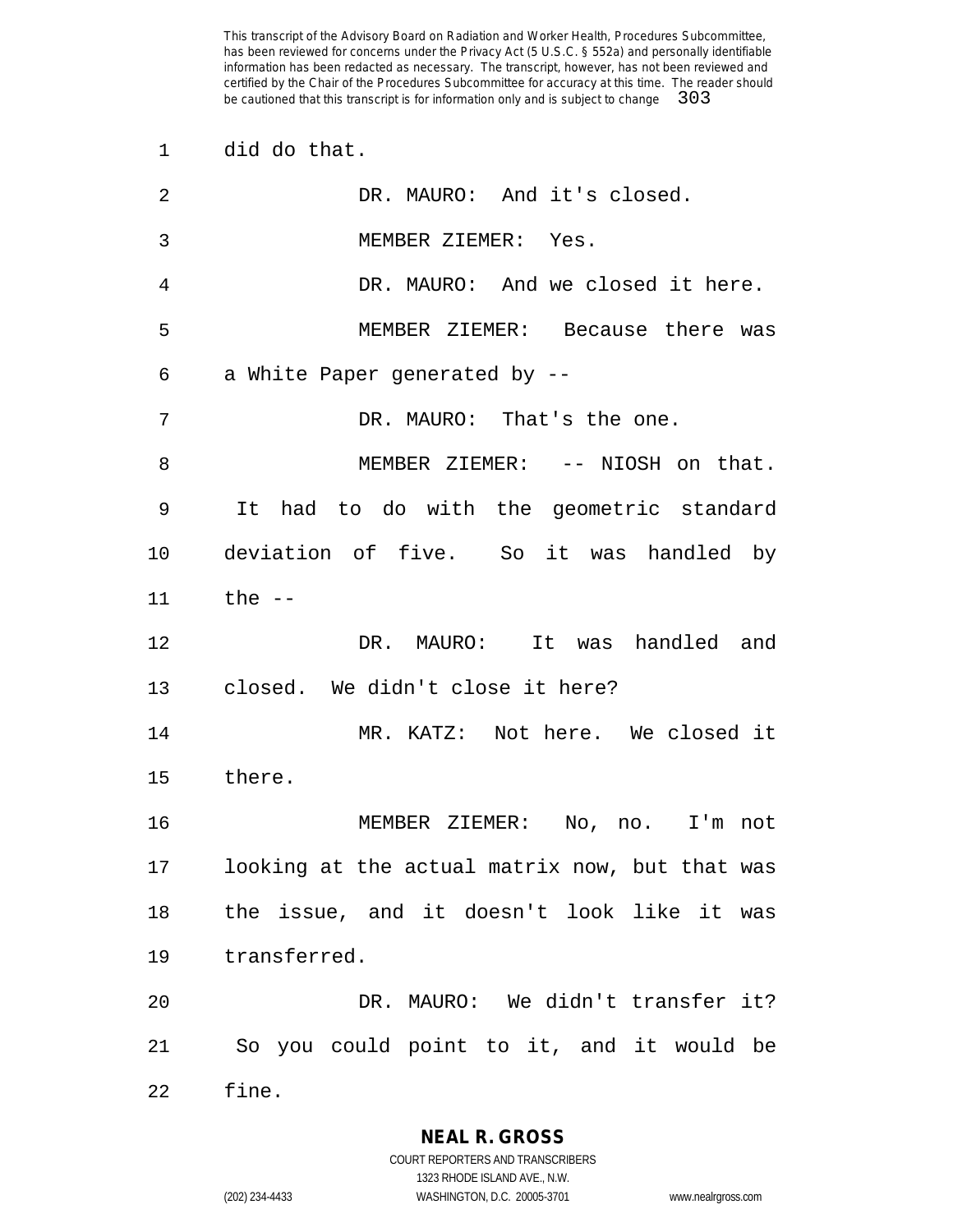| 1  | CHAIR MUNN: Yes.                               |
|----|------------------------------------------------|
| 2  | MEMBER ZIEMER: Yes.                            |
| 3  | DR. MAURO: Okay.                               |
| 4  | CHAIR MUNN: We're almost there.                |
| 5  | DR. MAURO: Did we actually close               |
| 6  | it?                                            |
| 7  | MEMBER ZIEMER: This isn't the                  |
| 8  | latest version. At this point, NIOSH was       |
| 9  | reviewing the Adley report and the Simonds Saw |
| 10 | data, and they were generating a White Paper.  |
| 11 | That goes back a year. So there's been         |
| 12 | something since then. I have to get a newer    |
| 13 | version here.                                  |
| 14 | But it wasn't one of these where               |
| 15 | we said --                                     |
| 16 | DR. MAURO: It crossed over, yes.               |
| 17 | MEMBER ZIEMER: Yes.                            |
| 18 | DR. MAURO: We're not doing this.               |
| 19 | MEMBER ZIEMER: I think we're                   |
| 20 | good.                                          |
| 21 | DR. MAURO: The pointer is good.                |
| 22 | CHAIR MUNN: One of the things I'm              |
|    |                                                |

**NEAL R. GROSS**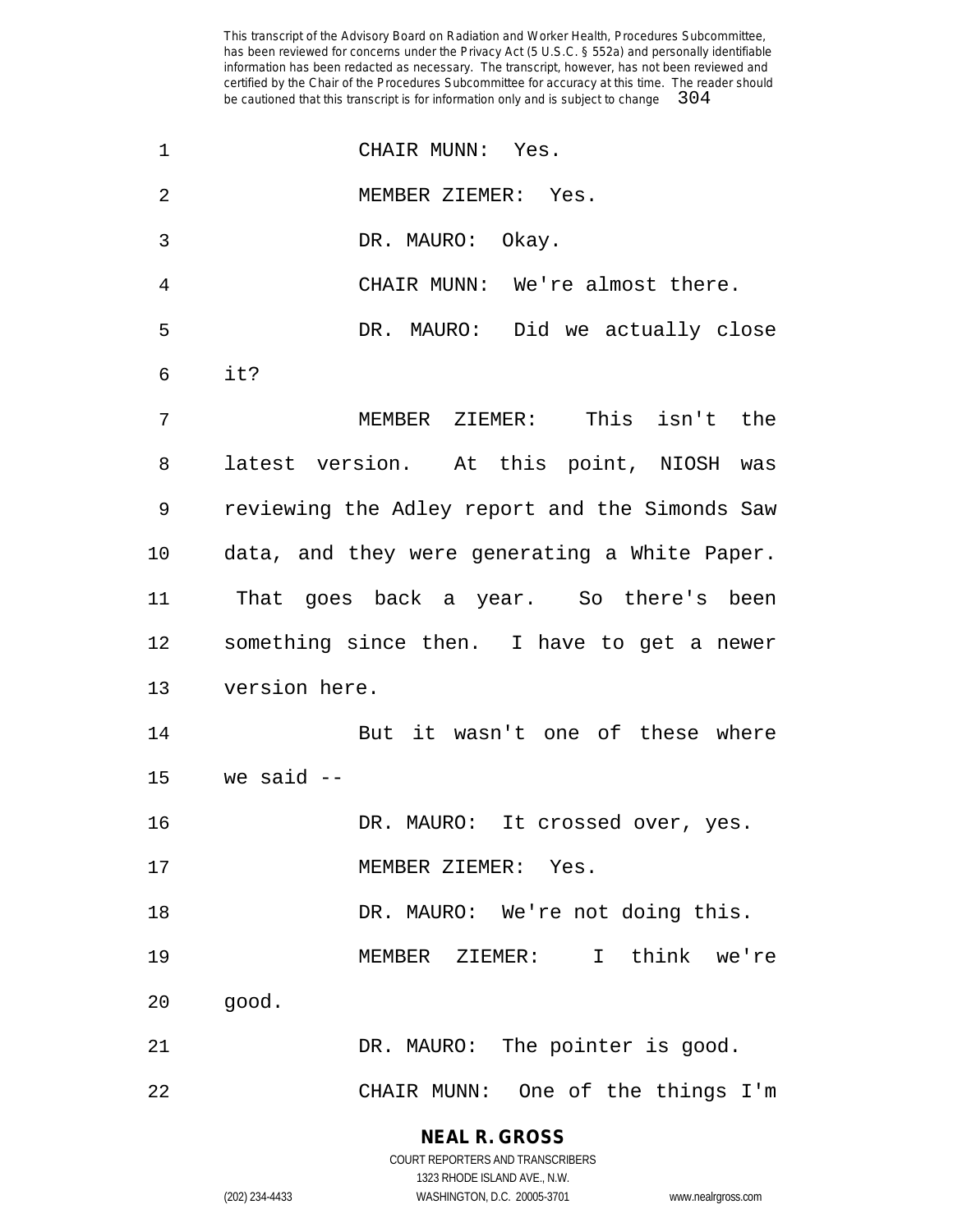| 1              | noting, also, with our new database here that |
|----------------|-----------------------------------------------|
| $\overline{2}$ | we had with the old one, but isn't showing up |
| 3              | here, is the immediate change on the screen   |
| 4              | when Steve updates the database.              |
| 5              | MR. MARSCHKE: Which one?                      |
| 6              | CHAIR MUNN: Well, mine didn't                 |
| 7              | change any of the last three.                 |
| 8              | MR. HINNEFELD: You probably need              |
| 9              | to refresh your screen.                       |
| 10             | MR. MARSCHKE: You need to refresh             |
| 11             | your screen.                                  |
| 12             | MR. HINNEFELD: Like change to a               |
| 13             | different screen and then go back to that     |
| 14             | screen.                                       |
| 15             | Oh, for goodness<br>CHAIR MUNN:               |
| 16             | sakes.                                        |
| 17             | MEMBER ZIEMER: While you're doing             |
| 18             | that, if I could make another comment?        |
| 19             | CHAIR MUNN: Please.                           |
| 20             | MEMBER ZIEMER: We did transfer                |
| 21             | from TBD-6000 matrix issue 6, which was a     |
| 22             | TIB-70 issue. So what is number 6?            |

**NEAL R. GROSS** COURT REPORTERS AND TRANSCRIBERS

1323 RHODE ISLAND AVE., N.W. (202) 234-4433 WASHINGTON, D.C. 20005-3701 www.nealrgross.com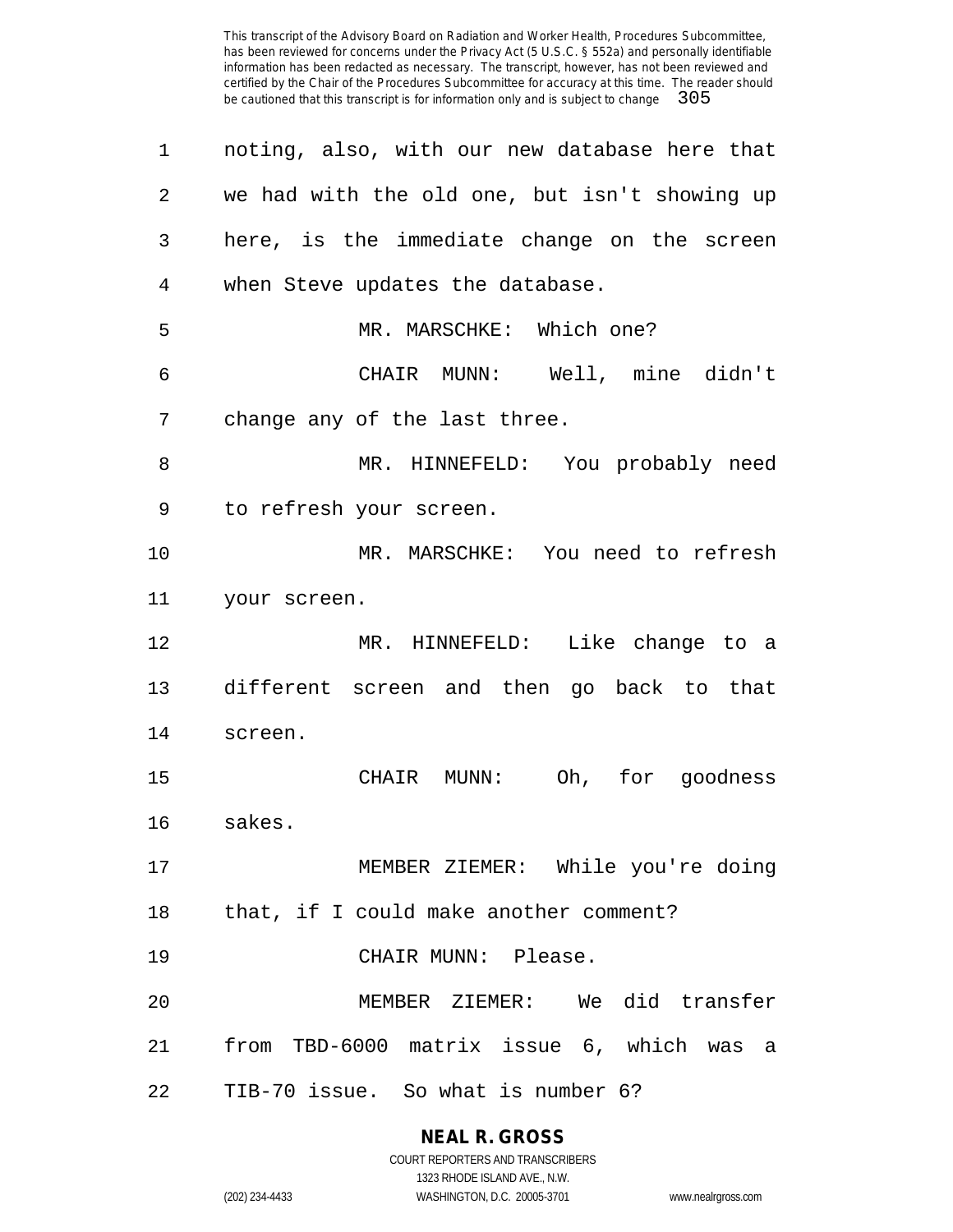| 1               | DR. ULSH: Is that TBD-6000?                     |
|-----------------|-------------------------------------------------|
| 2               | MR. MARSCHKE: That I can find.                  |
| 3               | That one I can find.                            |
| 4               | MEMBER ZIEMER: It's the                         |
| 5               | underestimate of resuspension factors.          |
| 6               | DR. MAURO: Universal.                           |
| 7               | MEMBER ZIEMER: Yes. That one was                |
| 8               | transferred.                                    |
| 9               | DR. MAURO: And we put it here                   |
| 10              | because that's another one of those             |
| 11              | overarching ones, which is one of your          |
| 12              | scientific overarching ones. It has to be       |
| 13              | still here.                                     |
| 14              | But we reference OTIB-70 as being               |
| 15              | the place where it's going to be dealt with.    |
| 16              | MEMBER ZIEMER: Right, right. Now                |
|                 | 17 this is referred to as a transfer. If it was |
| 18              | already here, it really shouldn't have been     |
| 19              | transferred, right? It's one of these that's    |
| 20 <sub>o</sub> | addressed in; it should have been.<br>Is it     |
| 21              | already here?                                   |
|                 |                                                 |

DR. MAURO: We are getting there.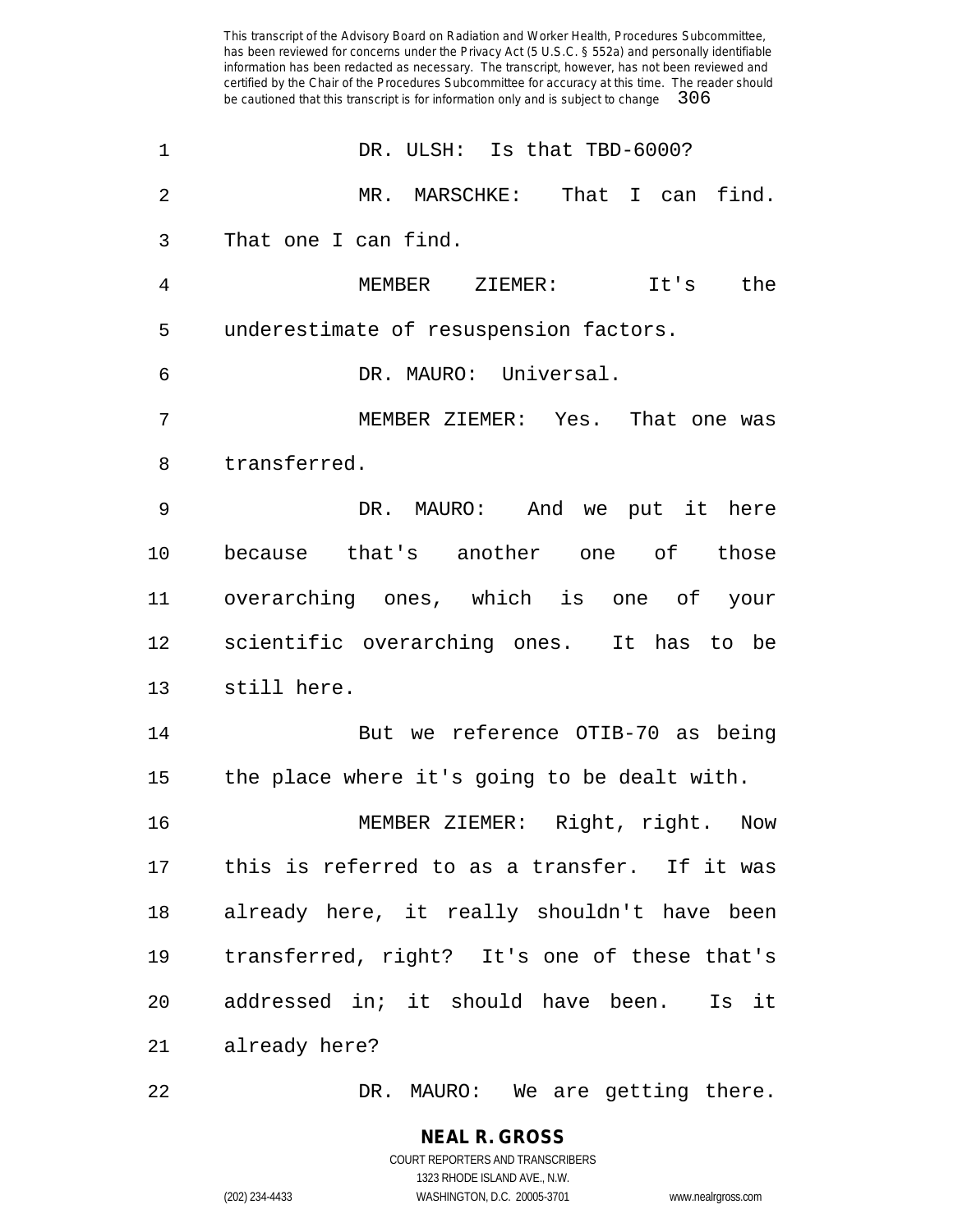I am sure there is a 10 to the minus 6 issue here. There's no doubt in my mind. (Laughter.) CHAIR MUNN: It's got to be. Now I've refreshed my screen, and I have the new information on it. What I am also seeing is, under finding status of all of those early issues, they still show open. MR. MARSCHKE: Yes, I haven't changed them. I haven't changed them yet. **Here's** the resuspension factor one that John -- right there, the one that is highlighted. So that looks like the one that was brought over from TBD-6000. 15 DR. MAURO: Here, yes. MR. MARSCHKE: So I just wanted to make sure with the Subcommittee that, of the 15 issues we have, three of them changed to addressed in and the remaining 12 are in progress. CHAIR MUNN: I believe they have to be since they've all been, the issues have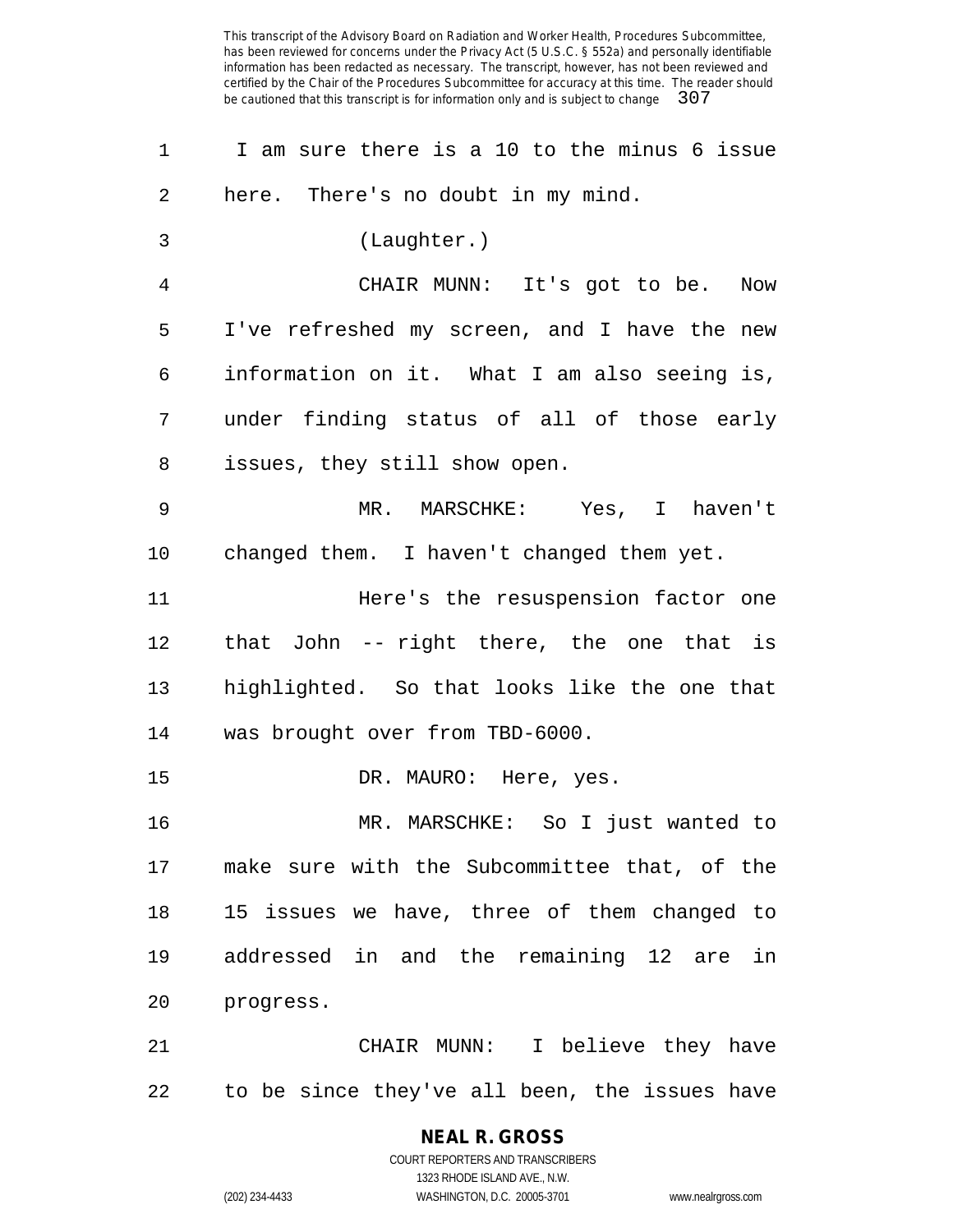| $\mathbf 1$ | been identified, and they've been responded to   |
|-------------|--------------------------------------------------|
| 2           | once. So they're all in progress.                |
| 3           | MR. MARSCHKE: Okay.                              |
| 4           | CHAIR MUNN: And I don't see 15.                  |
| 5           | MR. MARSCHKE: I will take the                    |
| 6           | same liberty, Wanda, as with the other ones      |
| 7           | where I'll add the verbiage --                   |
| 8           | CHAIR MUNN: Yes, please.                         |
| 9           | MR. MARSCHKE: -- later, to speed                 |
| 10          | things along.                                    |
| 11          | CHAIR MUNN: Right.                               |
| 12          | DR. MAURO: Does the verbiage go                  |
| 13          | in that section called Add Response? Is that     |
| 14          | where that goes?                                 |
| 15          | MR. MARSCHKE: Yes. I have to                     |
| 16          | click that Add Response, and then what it will   |
|             | 17 do is it will show up here as the latest SC&A |
| 18          | followup because we don't have any column        |
| 19          | there for the Subcommittee entries.              |
| 20          | CHAIR MUNN: Right.                               |
| 21          | MEMBER ZIEMER: And actually, it                  |
| 22          | should be a Subcommittee action.                 |

### **NEAL R. GROSS** COURT REPORTERS AND TRANSCRIBERS

1323 RHODE ISLAND AVE., N.W. (202) 234-4433 WASHINGTON, D.C. 20005-3701 www.nealrgross.com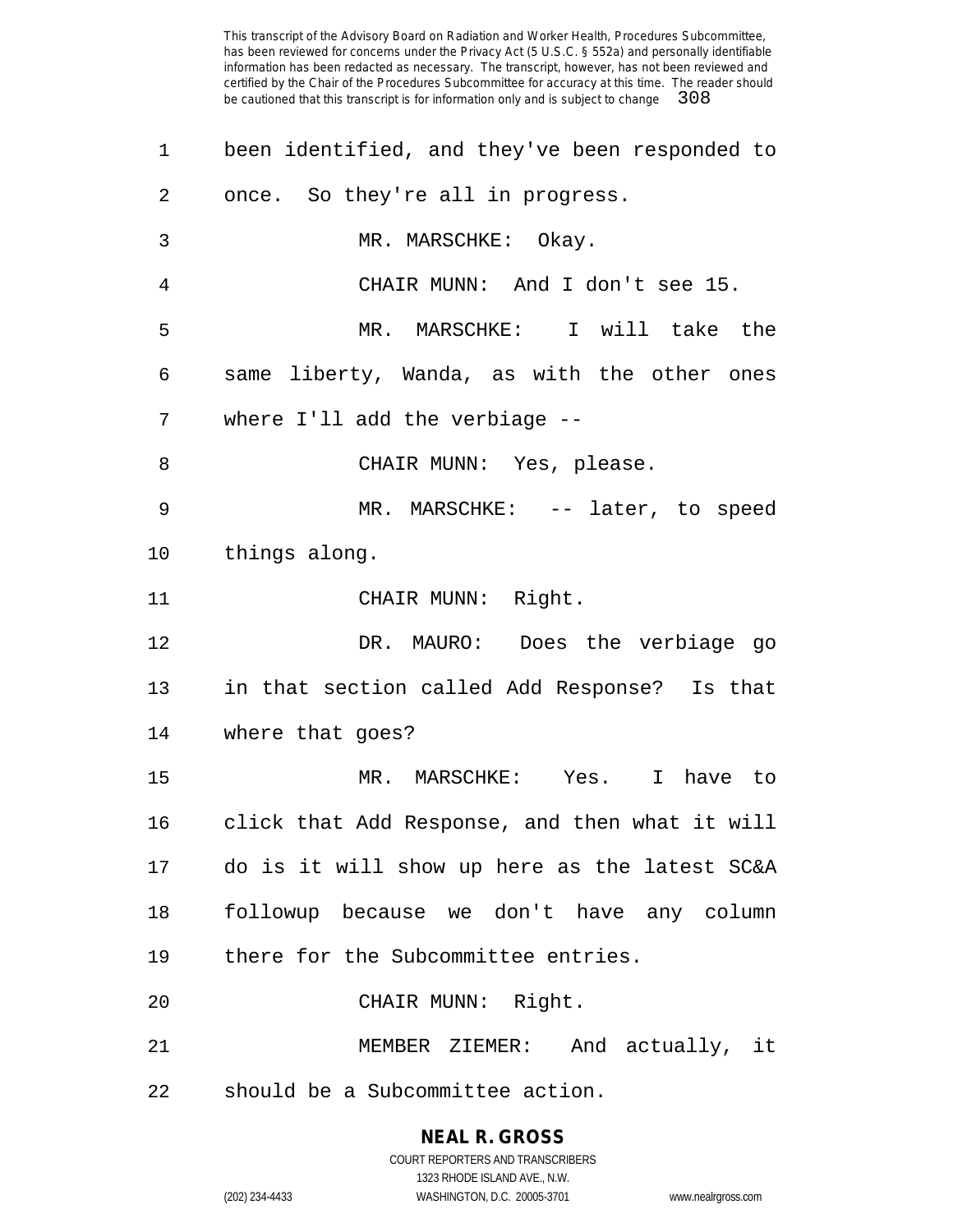| $\mathbf 1$ | MR. MARSCHKE: I will prefix                  |
|-------------|----------------------------------------------|
| 2           | everything to say, "The Subcommittee has."   |
| 3           | MEMBER ZIEMER: But when you guys             |
| 4           | all meet with the IT people --               |
| 5           | MR. MARSCHKE: Yes, that will be              |
| 6           | another $--$                                 |
| 7           | MEMBER ZIEMER: -- raise that                 |
| 8           | issue.                                       |
| 9           | MR. MARSCHKE: Again, I'm assuming            |
| 10          | I will continue to perform that function for |
| 11          | the Subcommittee.                            |
| 12          | CHAIR MUNN: I would hope so.                 |
| 13          | MR. MARSCHKE: The program will               |
| 14          | recognize me as being a Subcommittee         |
| 15          | transcriber.                                 |
| 16          | MEMBER ZIEMER: And it will show              |
| 17          | that it's not an SC&A comment. It's a Work   |
| 18          | Group comment or a Subcommittee comment.     |
| 19          | CHAIR MUNN: Is there anything                |
| 20          | else we need to do with OTIB-70? Are we okay |
| 21          | with that?                                   |
| 22          | It looks like we're<br>$MR.$ $KATZ$ :        |

**NEAL R. GROSS** COURT REPORTERS AND TRANSCRIBERS 1323 RHODE ISLAND AVE., N.W.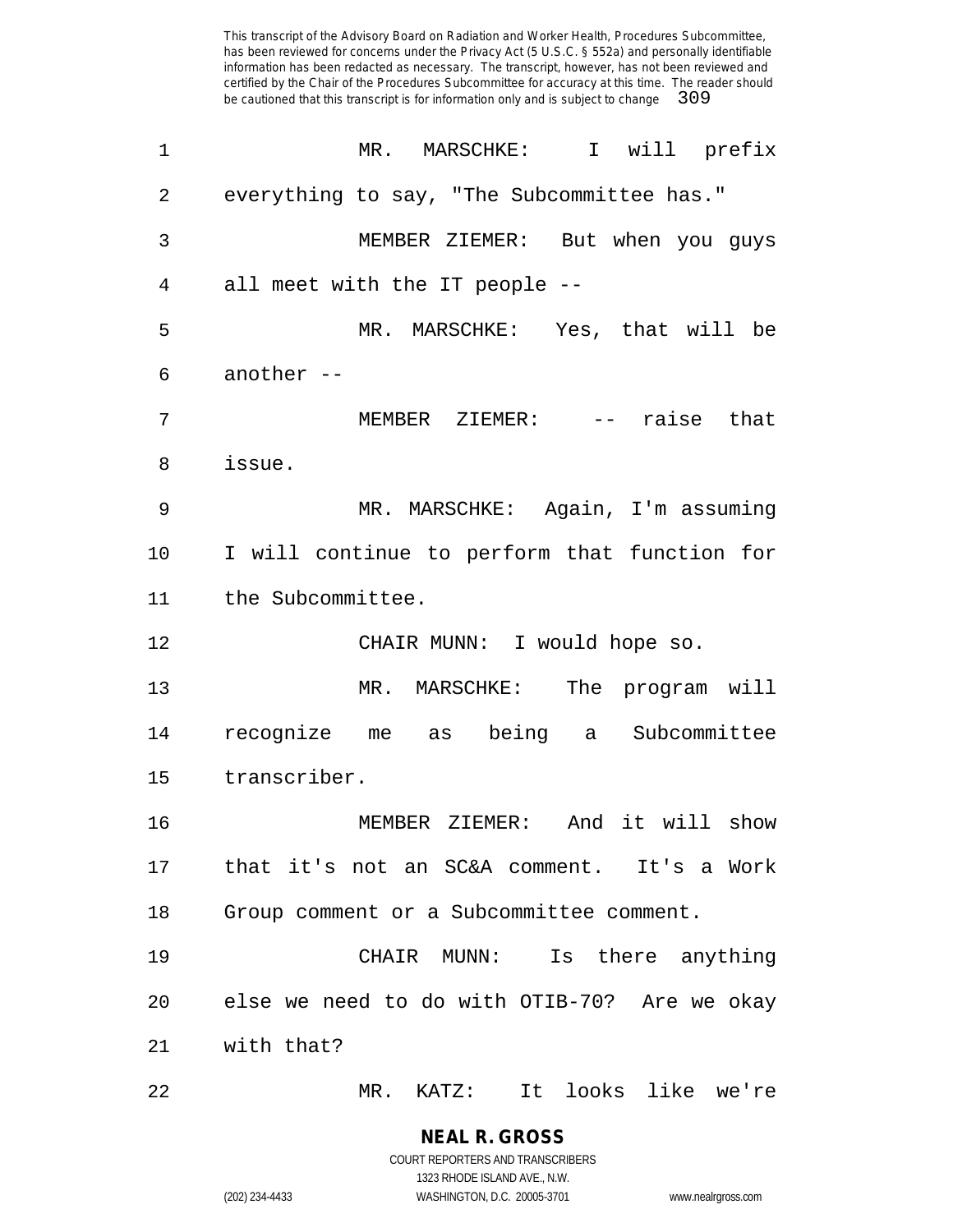good.

| 2  | CHAIR MUNN: If that's the case,                |
|----|------------------------------------------------|
| 3  | then let's go back and see if we can pick up   |
| 4  | at OTIB-21. Response to SC&A calculation       |
| 5  | differences and sources, and response to the   |
| 6  | documentation question, items 02 and 04 under  |
| 7  | OTIB-21. NIOSH action.                         |
| 8  | MS. THOMAS: Yes, this is Elyse.                |
| 9  | And on OTIB-21, let's see, 02, we were to add  |
| 10 | an explanation for some of the calculation     |
| 11 | differences. I've added that to the database,  |
| 12 | and then I've got Keith McCartney on the line  |
| 13 | -- or Matt Smith, who can answer any questions |
| 14 | about that.                                    |
| 15 | CHAIR MUNN: Okay. Give us an                   |
| 16 | opportunity to read them here.                 |
| 17 | We sure do get negative numbers on             |
| 18 | these. Do we need to give SC&A an opportunity  |
| 19 | to digest that?                                |
| 20 | DR. MAURO: I'm not looking.<br>Any             |
| 21 | way you could just sort of give<br>the<br>me   |
| 22 | summation?                                     |

**NEAL R. GROSS**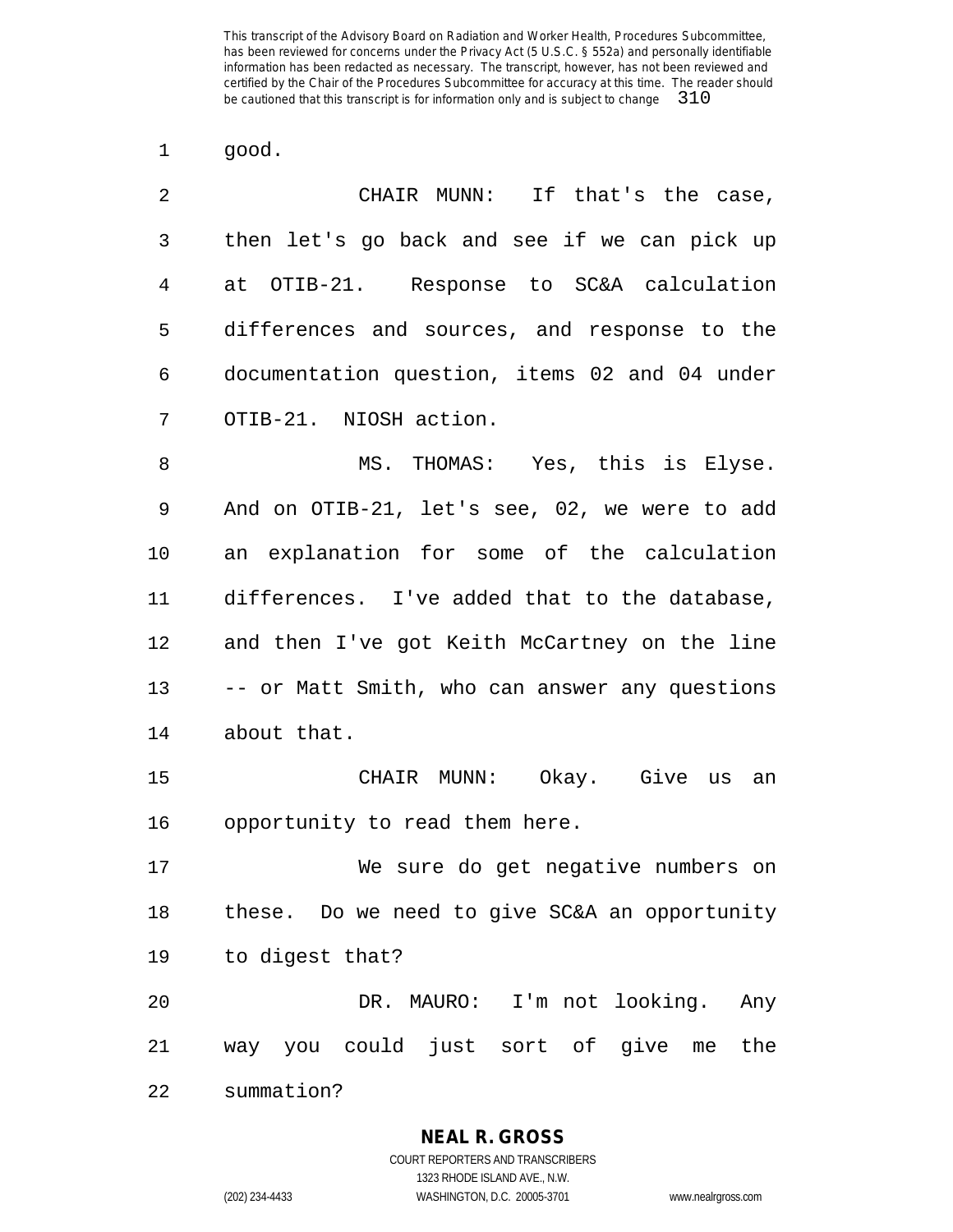MR. MARSCHKE: I'm stuck on 70 still. DR. MAURO: Yes. Yes, while we're waiting for this to catch up, maybe you could -- CHAIR MUNN: I'll just read you all the comments. 8 DR. MAURO: Okay. CHAIR MUNN: The comment finding says, "NIOSH has checked the values in question and confirmed their accuracy to the 99th percentile 1950 value, the greater quantity of the coworker value excluding zeroes, 1.4, when compared to the value including zeroes, 1.4 plus missed dose. Original excluding zeroes value: 2.980, 1.4 equals 4.172; original including zeroes value: 2333 times 1.4 plus 52 times 30 over 2 equals 4.046. "The same is true for the 1955 99th percentile value, original excluding zeroes value: 4.632 times 1.4 equals 6.485;

### **NEAL R. GROSS**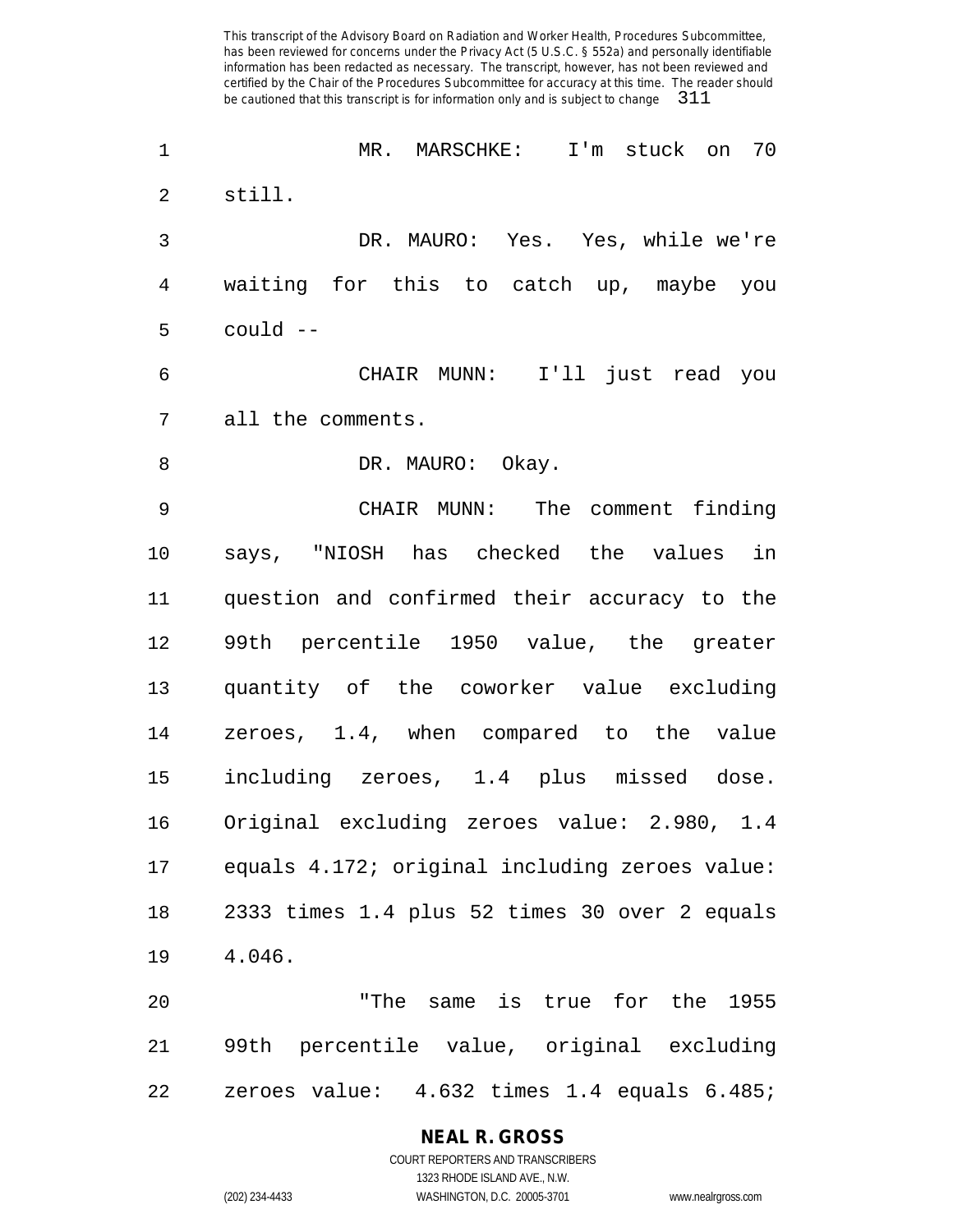| 1  | original including zeroes value: 3906 times      |
|----|--------------------------------------------------|
| 2  | 1.4 plus 52 times 30 over 2 equals 5469.         |
| 3  | "Again, no language in the OTIB                  |
| 4  | could be clarified to help explain this          |
| 5  | process. For historical context, please note     |
| 6  | that this OTIB was produced before the general   |
| 7  | OTIB, OTIB-20, covering external coworker data   |
| 8  | analysis. So the methods in OTIB-21 are          |
| 9  | unique to that document.                         |
| 10 | "Also, with respect to OTIB-20, we               |
| 11 | would not use the 99th percentile values for     |
| 12 | an upper bound, but we would use the 95th        |
| 13 | percentile values."                              |
| 14 | MEMBER ZIEMER:<br>$\mathbf{I}$<br>have<br>a a    |
| 15 | suggestion for SC&A. When you train your         |
| 16 | workers on that, the new summary process, put    |
| 17 | that in laymen's terms.                          |
| 18 | (Laughter.)                                      |
| 19 | DR. MAURO: That's a good chance.                 |
| 20 | (Laughter.)                                      |
| 21 | Ron Buchanan has got to look at                  |
| 22 | Sometimes<br>this.<br>I can't look at this.<br>I |

**NEAL R. GROSS** COURT REPORTERS AND TRANSCRIBERS

1323 RHODE ISLAND AVE., N.W.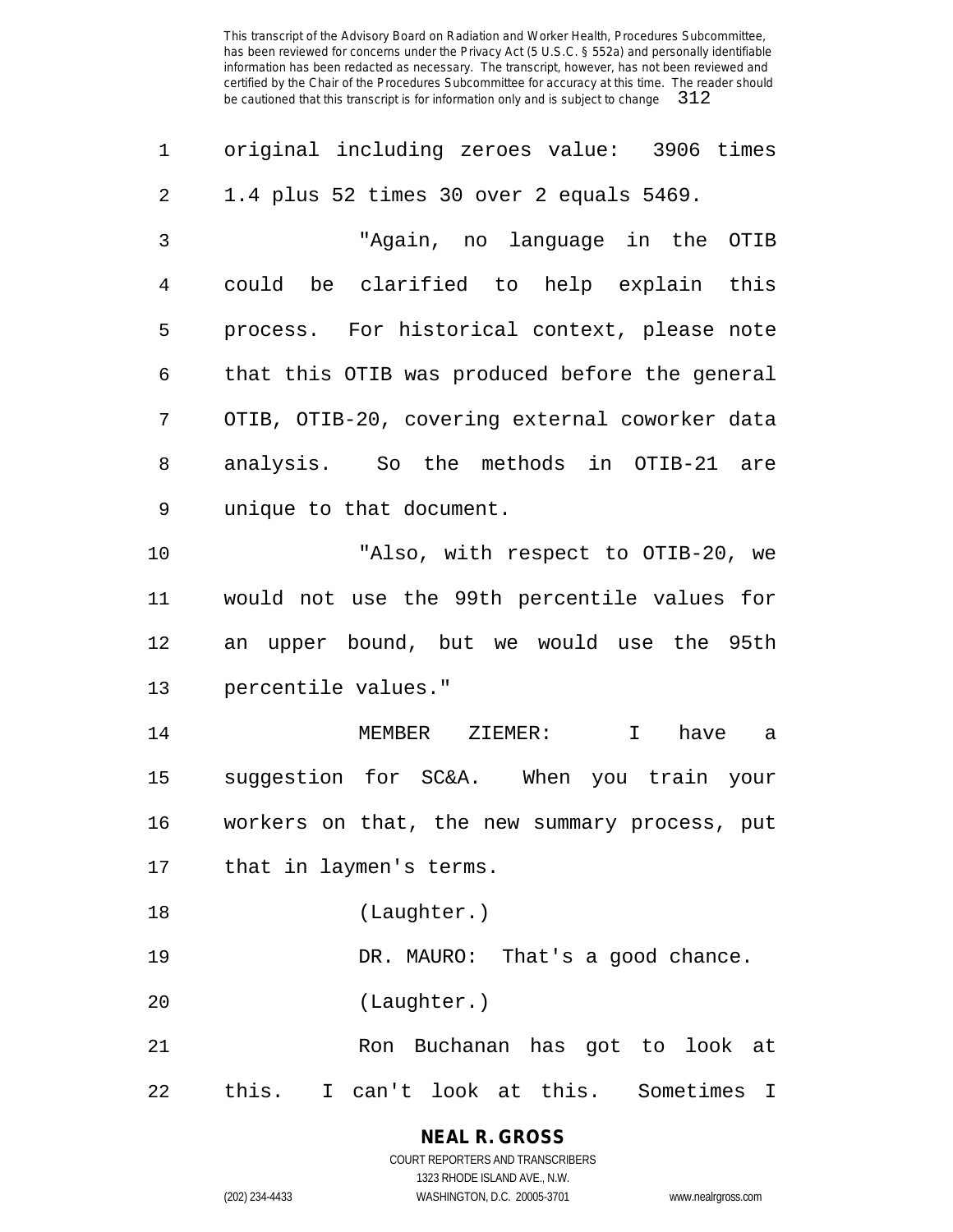|                 | 1 could, but not this one.                      |
|-----------------|-------------------------------------------------|
| 2               | CHAIR MUNN: Okay, that's easy                   |
| 3               | enough. Response to you from SC&A.              |
| 4               | DR. ULSH: So in progress?                       |
| 5               | CHAIR MUNN: In progress.                        |
| 6               | MR. MARSCHKE: It was in progress.               |
| 7               | CHAIR MUNN: Yes, no change.                     |
| 8               | MR. KATZ: No change.                            |
| 9               | CHAIR MUNN: And now item 4.                     |
| 10              | MS. THOMAS: Okay. Can you hear                  |
| 11              | me?                                             |
| 12              | CHAIR MUNN: Yes, we can.                        |
| 13              | MR. KATZ: Yes, yes.                             |
| 14              | MS. THOMAS: Okay. On item number                |
| 15 <sub>1</sub> | 4, again, I think we're at additional           |
|                 | 16 explanation. It was a response, a brief      |
| 17              | response, added to the SC&A request for better  |
| 18              | documentation.                                  |
| 19              | Now there is also another document              |
| 20              | that, again, I will add to the response when    |
| 21              | the linking function is working. But, in the    |
| 22              | meantime, again, Keith<br>address<br>can<br>any |

# **NEAL R. GROSS**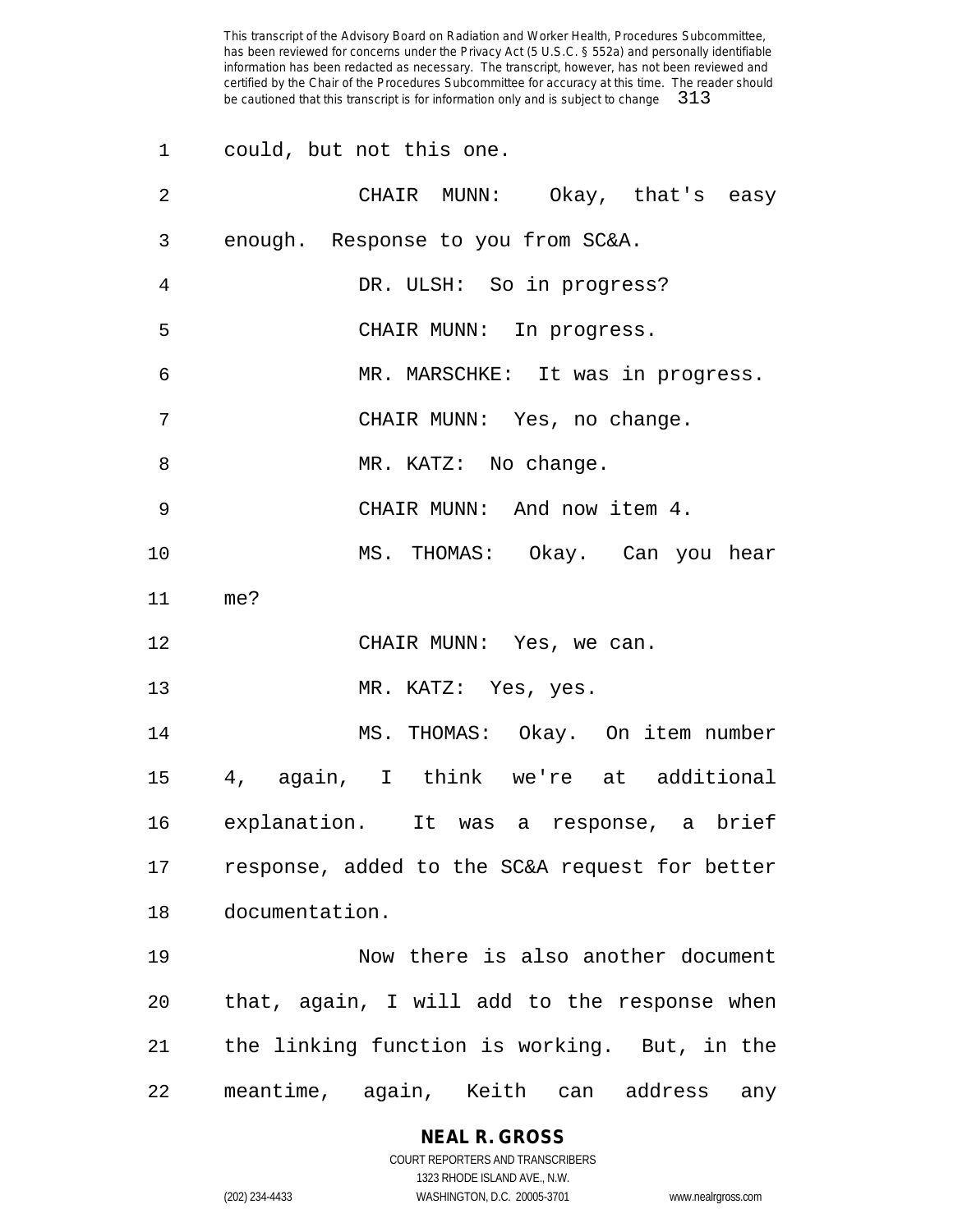technical questions about that particular item. CHAIR MUNN: Attached references and examples? Okay. Do we have any idea when that linking function is going to -- MR. MARSCHKE: Actually, I think if you go back and look at the email that was sent -- oh, no, that was the wrong one. 10 DR. ULSH: 7/9, July 9th, I think. MR. MARSCHKE: July 9th? I don't have any. I thought the odds and ends email, was it in the odds and ends email? July 19th? DR. ULSH: Oh, you know what? That might be right. MS. THOMAS: Yes, I think it was attached to that. MR. MARSCHKE: OTIB-21-04, here it is. DR. ULSH: Yes. DR. MAURO: Is this for a specific facility? It looks like this is.

> **NEAL R. GROSS** COURT REPORTERS AND TRANSCRIBERS 1323 RHODE ISLAND AVE., N.W.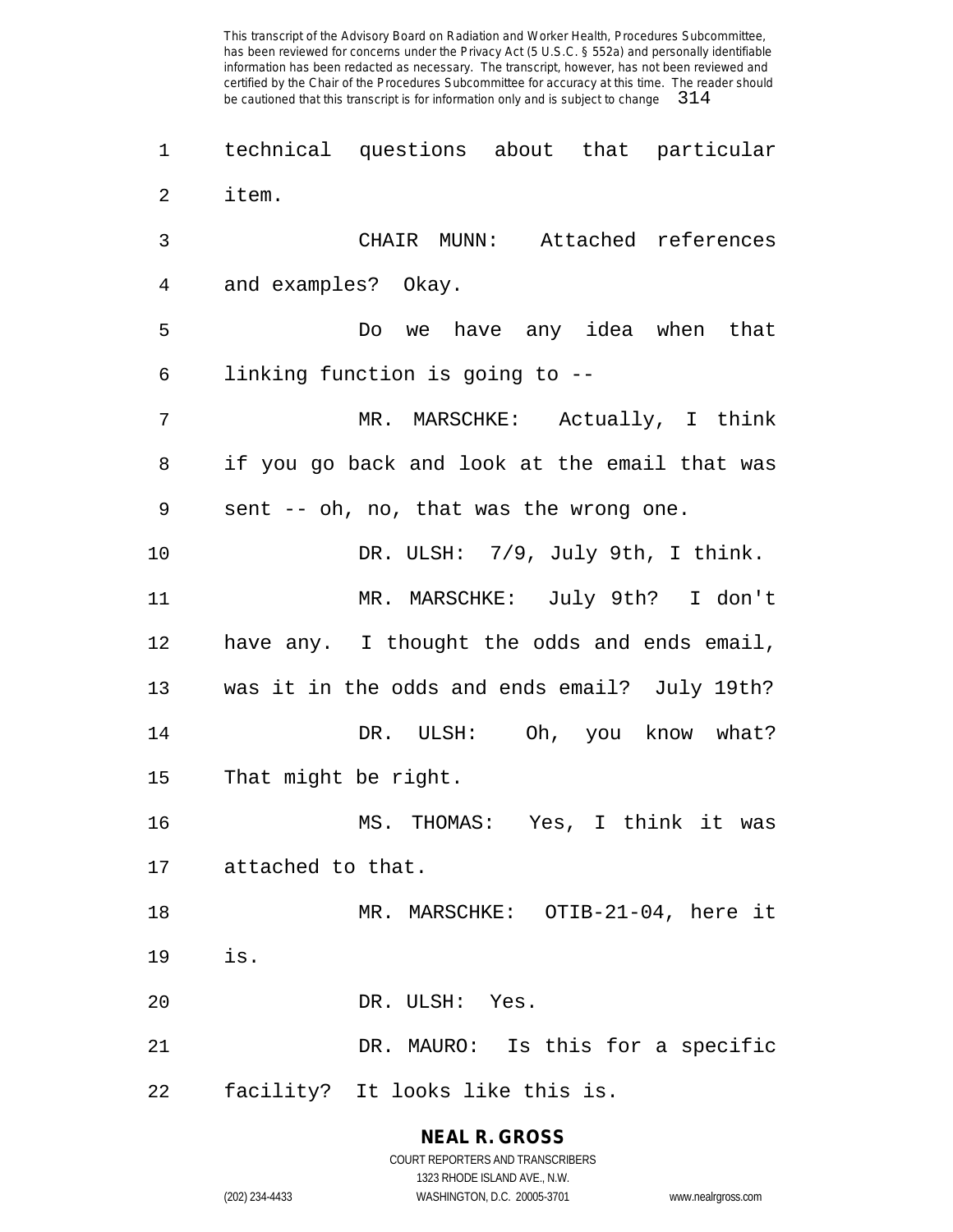CHAIR MUNN: What did you ask, John? DR. MAURO: Well, we're looking at an OTIB-21. MR. MARSCHKE: That's 10. This is 10. DR. MAURO: Yes. So this is a special circumstance. CHAIR MUNN: Yes. DR. MAURO: And the person who looked at it originally has to look at it. It's got to be in progress. CHAIR MUNN: Yes. Okay. In progress, response due from SC&A. All right, the next item, OTIB-51-01, be sure the link is complete and item closed. MS. THOMAS: Now we are back to the linking issue on that. I am keeping track of all the links that we come across, so that once that's functional, I'll be able to get the database corrected.

> **NEAL R. GROSS** COURT REPORTERS AND TRANSCRIBERS

> > 1323 RHODE ISLAND AVE., N.W.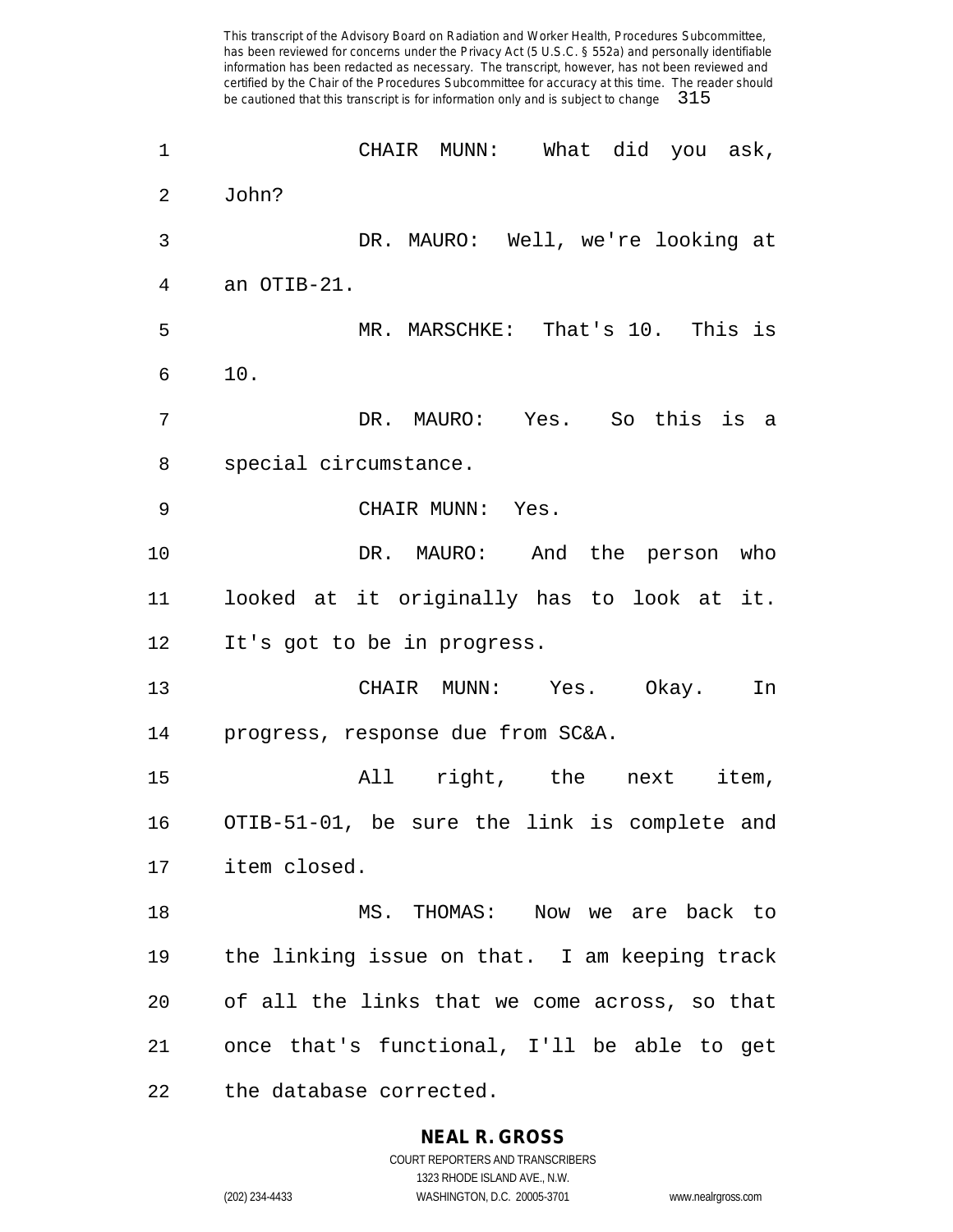| $\mathbf 1$ | CHAIR MUNN: All right. All                    |
|-------------|-----------------------------------------------|
| 2           | right, so that's a carryover.                 |
| 3           | OTIB-47-02.                                   |
| 4           | MS. THOMAS: That is also a                    |
| 5           | linking issue. There's an Excel file that is  |
| 6           | along with the NIOSH response.                |
| 7           | CHAIR MUNN: Carryover for                     |
| 8           | linking.                                      |
| 9           | MS. THOMAS: And if I could jump               |
| 10          | down to OTIB-19?                              |
| 11          | CHAIR MUNN: Yes.                              |
| 12          | MS. THOMAS: That is also a                    |
| 13          | linking issue. So you can lump all three of   |
| 14          | those together as linking issues. And, again, |
| 15          | I'm tracking those.                           |
| 16          | CHAIR MUNN: Okay. All right.                  |
| 17          | Did we miss anything in the list of           |
| 18          | carryovers? I don't believe so.               |
| 19          | MR. KATZ: Did we get 29-02?<br>$\mathbf T$    |
| 20          | might have missed it.                         |
| 21          | CHAIR MUNN: Did we get 29-02?                 |
|             |                                               |

**NEAL R. GROSS** COURT REPORTERS AND TRANSCRIBERS

1323 RHODE ISLAND AVE., N.W. (202) 234-4433 WASHINGTON, D.C. 20005-3701 www.nealrgross.com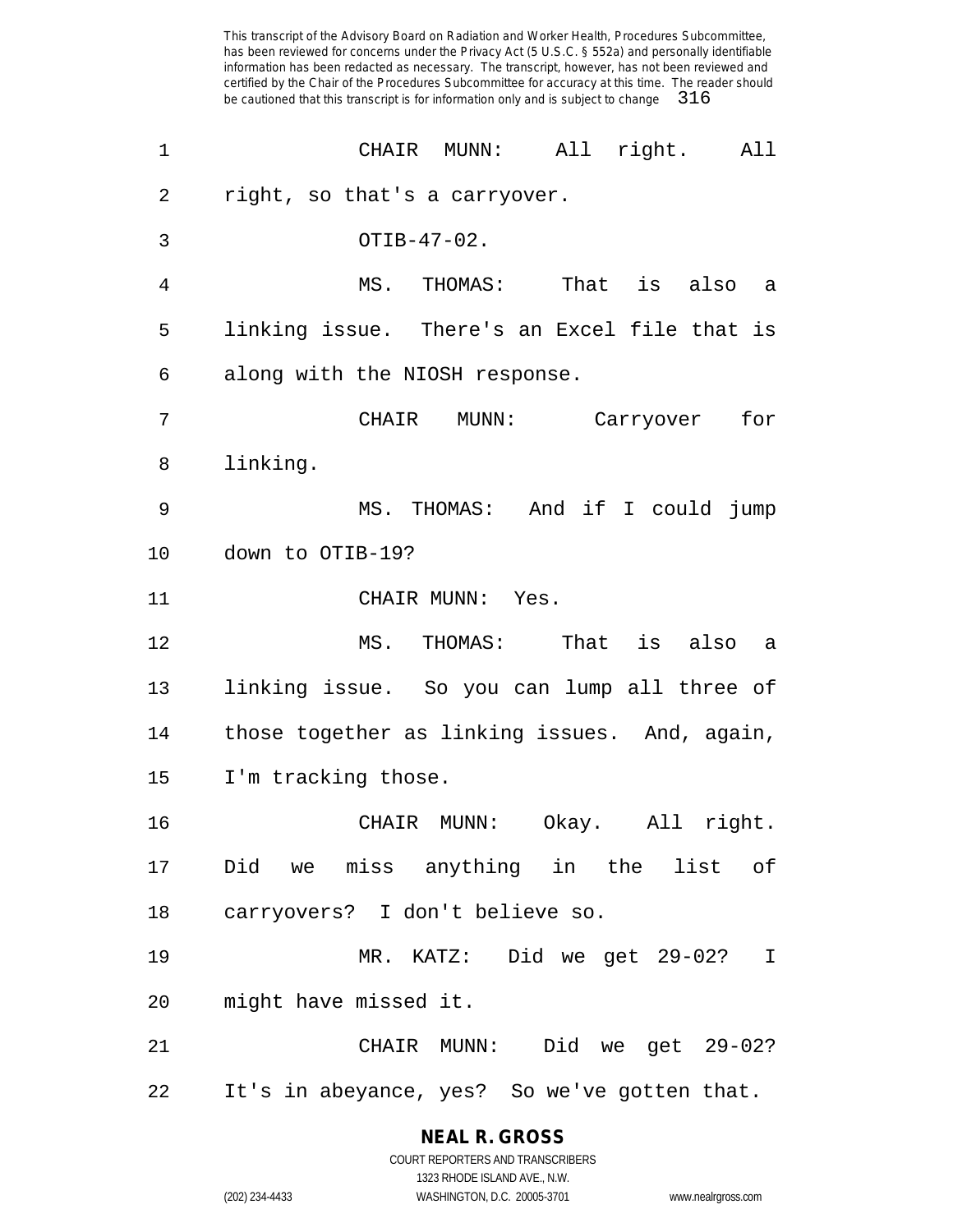All right. John wanted to give us an update on RPRT -- DR. MAURO: Forty-four. CHAIR MUNN: -- 44 issues. Yes? MR. MARSCHKE: Last time we had a meeting, we had handed out to the Subcommittee members Joyce's preliminary findings on the review of Report 44. It was just a very rough draft. Subsequent to that, the SRS Work Group also asked us to take a look at Report 44. So in addition to having Joyce look at it, we've also had Harry look at it from the probabilistic point of view. So Harry has been looking at it in conjunction with Joyce, both from a generic point of view for this Subcommittee and also

 from the point of view for the SRS Work Group. Right now we're in the process or Harry is in the final stages of putting together a report. He has some concerns and findings, both generic type findings, which would probably be

### **NEAL R. GROSS**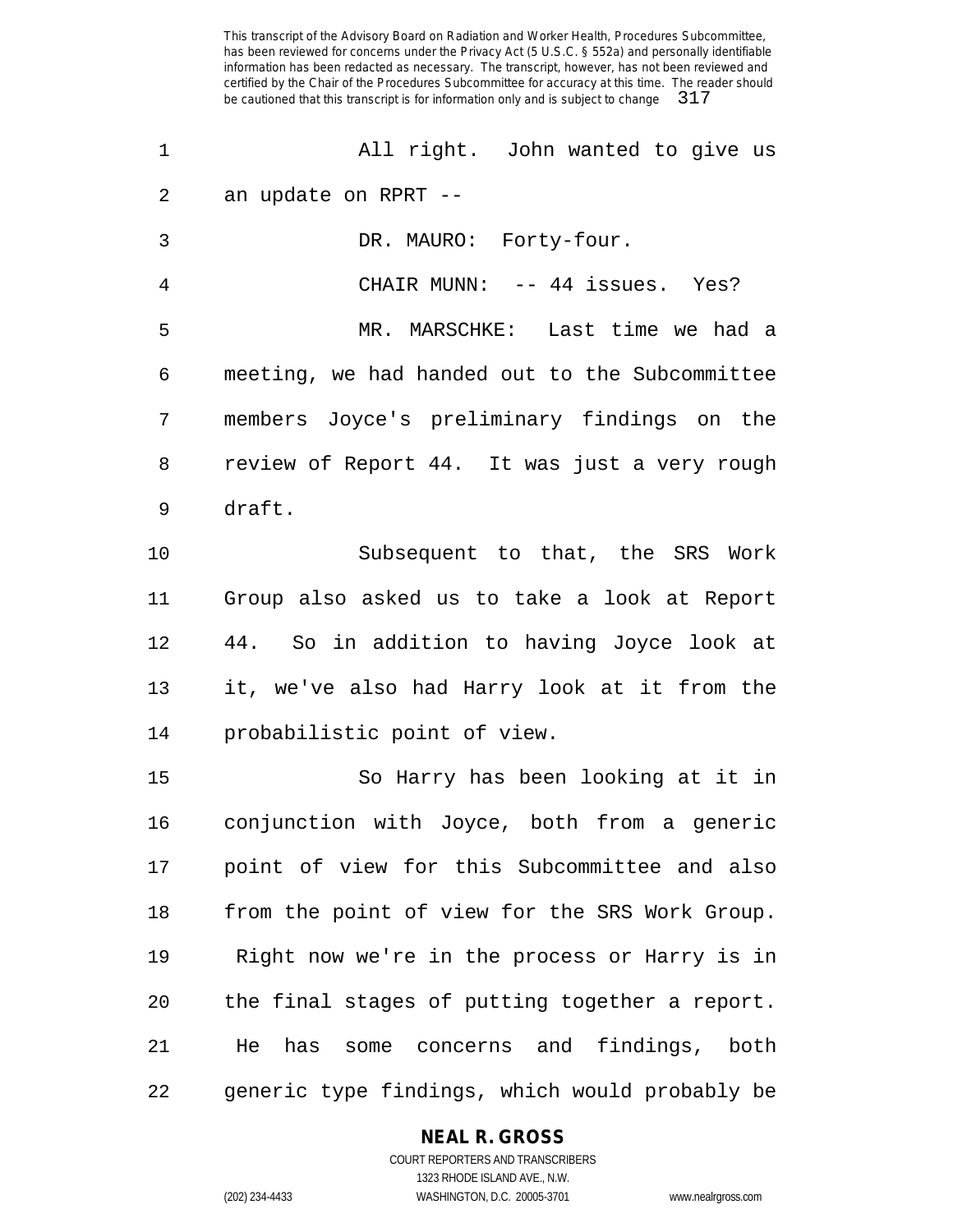more appropriate for this Work Group to address, and other findings which would be tailored specifically for SRS.

 What 44 does, the reason why SRS is being brought up in 44 is 44 uses SRS as examples to demonstrate the methodology that is being developed in there. So that's why we're getting the SRS Work Group involved, then, from that point of view.

 So where SC&A is in our review of Report 44 is we have completed looking at it both from a generic point of view and from an SRS-specific point of view, and we are in the process of putting together a report going through internal reviews and so on and so forth. Then we should have one ready shortly.

 One question that we did want to ask the Subcommittee was because we are addressing two levels of issues here, kind of generic issues and SRS-specific issues, should there be one report or two reports? One report for this Committee and a second report

**NEAL R. GROSS**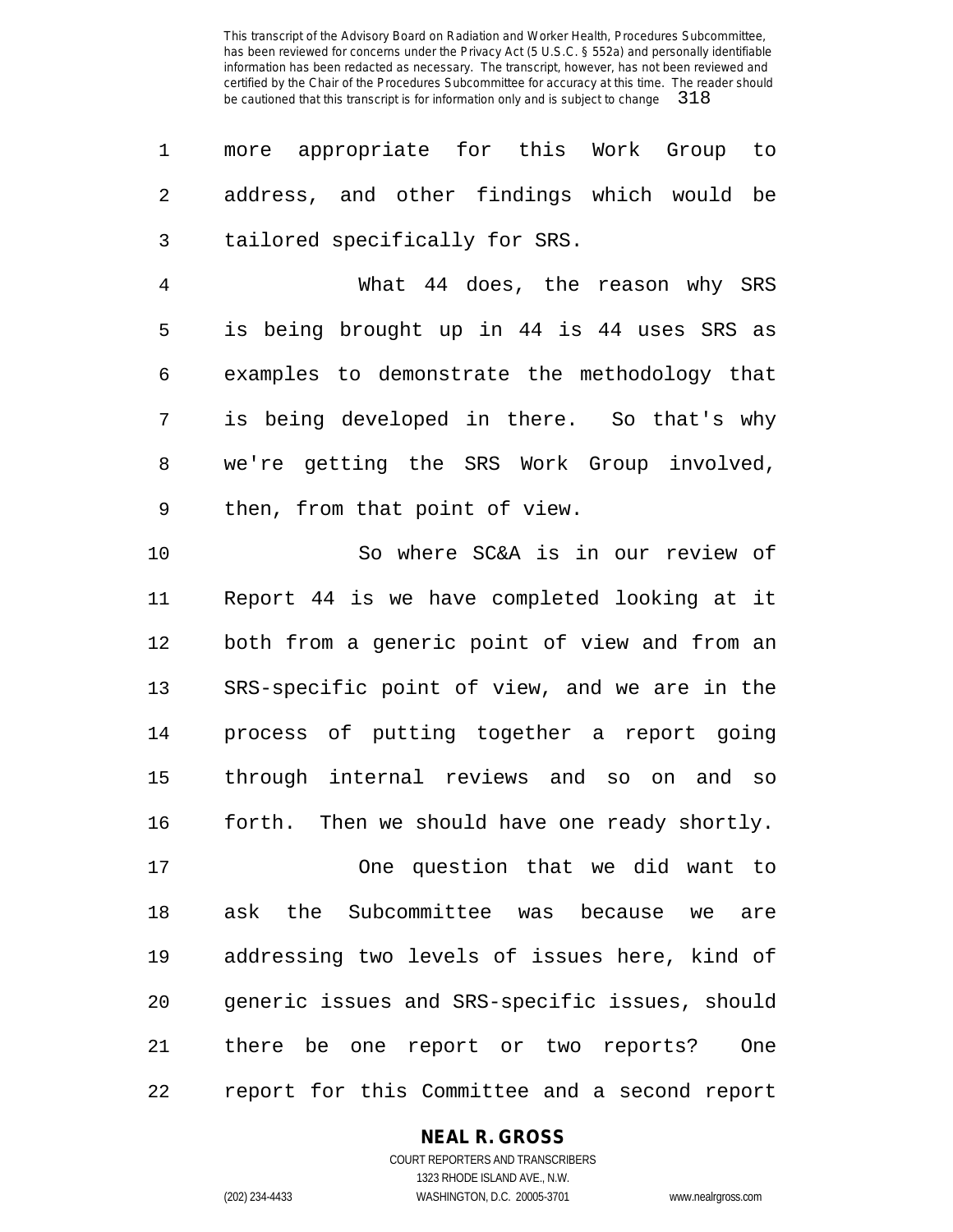| 1              | for the SRS Work Group or, basically, a single  |
|----------------|-------------------------------------------------|
| 2              | report kind of with the issues identified as    |
| 3              | to who we think is the appropriate body to      |
| $\overline{4}$ | address that?                                   |
| 5              | Is that clear?                                  |
| 6              | CHAIR MUNN: Yes, Paul?                          |
| 7              | MEMBER ZIEMER: What is the title                |
| 8              | of that report?                                 |
| 9              | DR. MAURO: It has to do with the                |
| 10             | low limits of detection and how to deal with    |
| 11             | the database. You're building a coworker        |
| 12             | model, right, and you have to deal with the     |
| 13             | database where you have a whole lot of          |
| 14             | undetects.                                      |
| 15             | MEMBER ZIEMER: But is it specific               |
| 16             | to SRS?                                         |
| 17             | DR. MAURO: No.                                  |
| 18             | $\mathrm{No}$ ,<br>it's<br>MR. MARSCHKE:<br>not |
| 19             | specific to SRS. SRS comes into play in that    |
| 20             | they use a lot of the data from SRS as          |
| 21             | examples. The title of the report is up on      |
| 22             | the screen. It's analysis of bioassay data      |

**NEAL R. GROSS**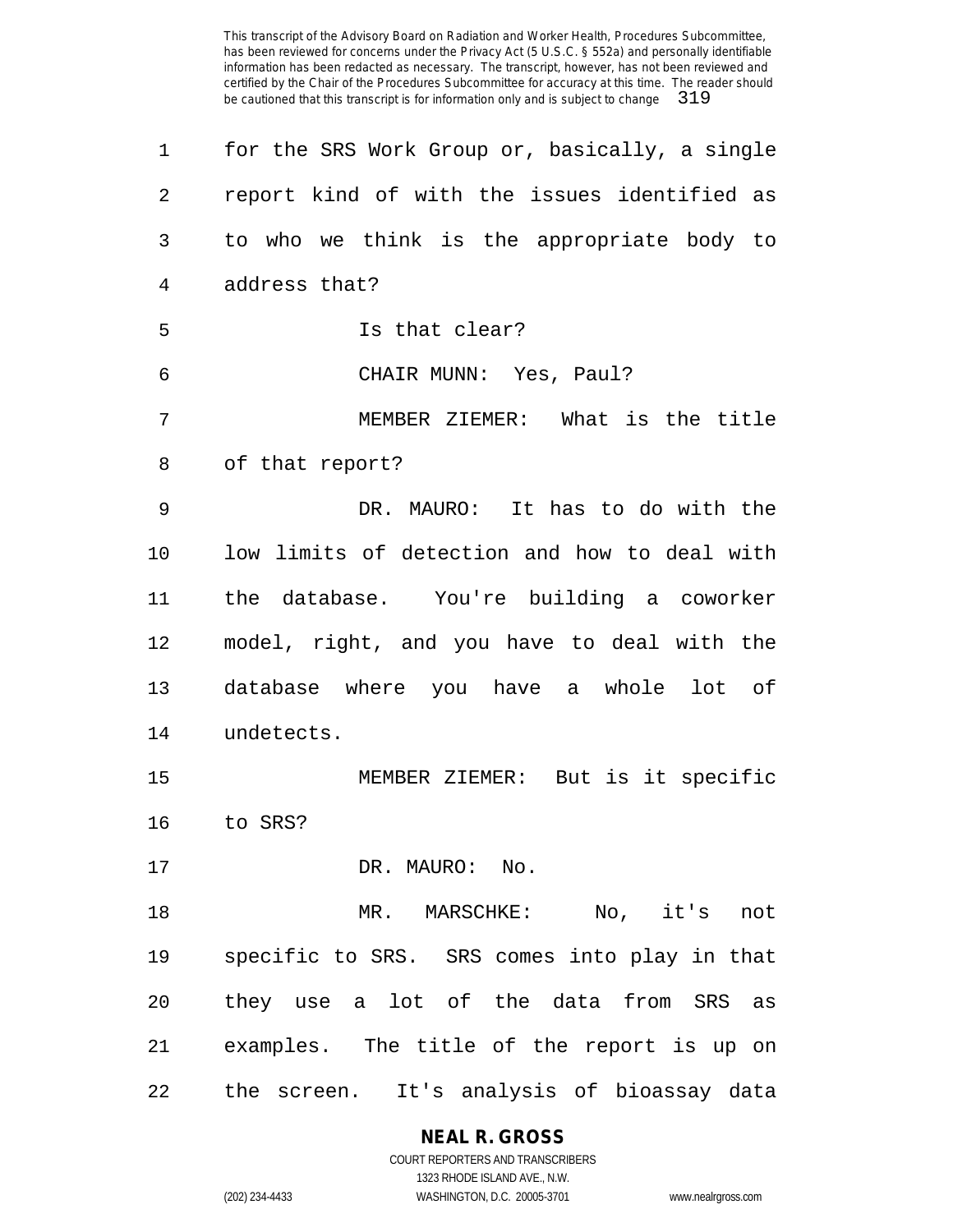with a significant fraction of less-than results.

 So if you have all your bioassay data and everything -- and there's two cases that they look at. One is where all of your sample results are less-than values, and then the second case is you have a portion which are above and a significant fraction which are below or less-than values.

 And you can see, if you just basically scroll through here, application -- the reason why SRS comes into play is because this Section 4, where they have to apply the methodology to SRS --

 MEMBER ZIEMER: But that was just sort of a show-them-how-to-do-it sort of thing.

 MR. MARSCHKE: I believe so, yes. MEMBER ZIEMER: I mean they could have picked out another site.

 MR. MARSCHKE: They could have picked out another --

> **NEAL R. GROSS** COURT REPORTERS AND TRANSCRIBERS 1323 RHODE ISLAND AVE., N.W.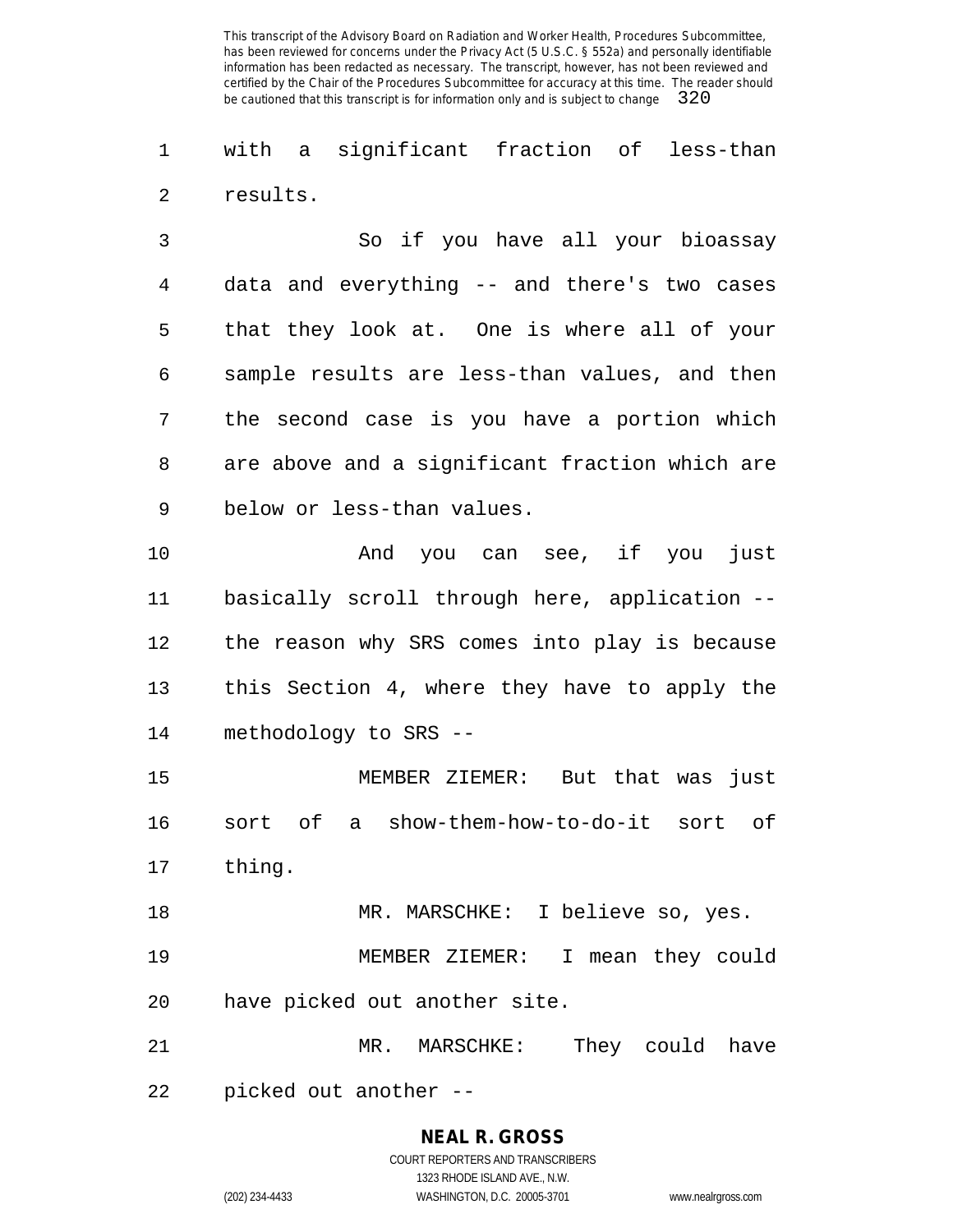| 1               | MEMBER ZIEMER: Let's see how this             |
|-----------------|-----------------------------------------------|
| 2               | works at SRS. This is not our list here, is   |
| 3               | it?                                           |
| 4               | CHAIR MUNN: No, it's not our                  |
| 5               | list.                                         |
| 6               | DR. MAURO: Well, the SRS                      |
| 7               | review --                                     |
| 8               | MEMBER ZIEMER: No, this report.               |
| 9               | MR. MARSCHKE: This report was                 |
| 10 <sub>o</sub> | given to us as a --                           |
| 11              | DR. MAURO: Standalone review.                 |
| 12              | MR. MARSCHKE: -- as a standalone              |
| 13              | review. I forget which meeting it was. I      |
| 14              | think it was in March of this year.           |
| 15              | MEMBER ZIEMER: But it's not on                |
| 16              | this list.                                    |
| 17              | MR. MARSCHKE: It's not on this                |
| 18              | list, no.                                     |
| 19              | DR. MAURO: No, we haven't loaded              |
| 20              | it yet.                                       |
| 21              | MR. MARSCHKE: We haven't loaded               |
| 22              | it because we haven't given you our feedback, |

**NEAL R. GROSS** COURT REPORTERS AND TRANSCRIBERS

1323 RHODE ISLAND AVE., N.W. (202) 234-4433 WASHINGTON, D.C. 20005-3701 www.nealrgross.com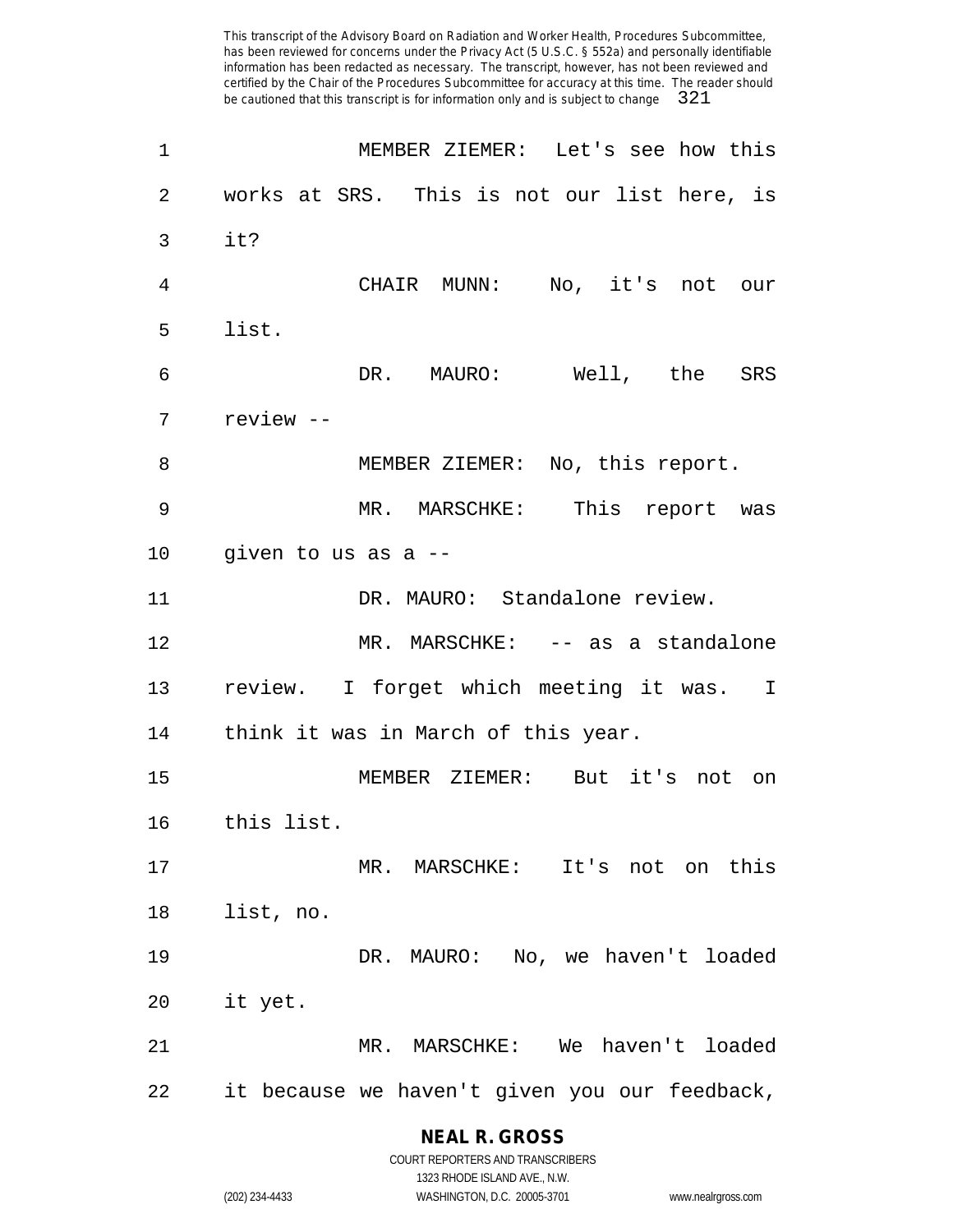our findings yet.

| $\overline{2}$ | DR. MAURO: Normally, we deliver a              |
|----------------|------------------------------------------------|
| 3              | report. At the time we deliver the report, we  |
| 4              | load the data.                                 |
| 5              | MEMBER ZIEMER: I've got you.                   |
| 6              | CHAIR MUNN: And I am looking                   |
| 7              | forward to the two-pager on this one, too.     |
| 8              | DR. MAURO: Yes, it's going to be               |
| 9              | beautiful, Harry and Joyce.                    |
| 10             | (Laughter.)                                    |
| 11             | MEMBER ZIEMER: But this is a                   |
| 12             | Procedures report?                             |
| 13             | MR. KATZ: Yes. Yes, and several                |
| 14             | meetings ago, you signed up to get this review |
| 15             | on Report 44.                                  |
| 16             | CHAIR MUNN: Yes, we did, yes.                  |
| 17             | MR. MARSCHKE:<br>That<br>was<br>a              |
| 18             | question. Do we want to have two reports, a    |
| 19             | single report? Because Mark has asked us to    |
| 20             | look at it as the Chairman of the --           |
| 21             | CHAIR MUNN: DR?                                |
| 22             | MR. MARSCHKE: -- SRS Work Group.               |

**NEAL R. GROSS**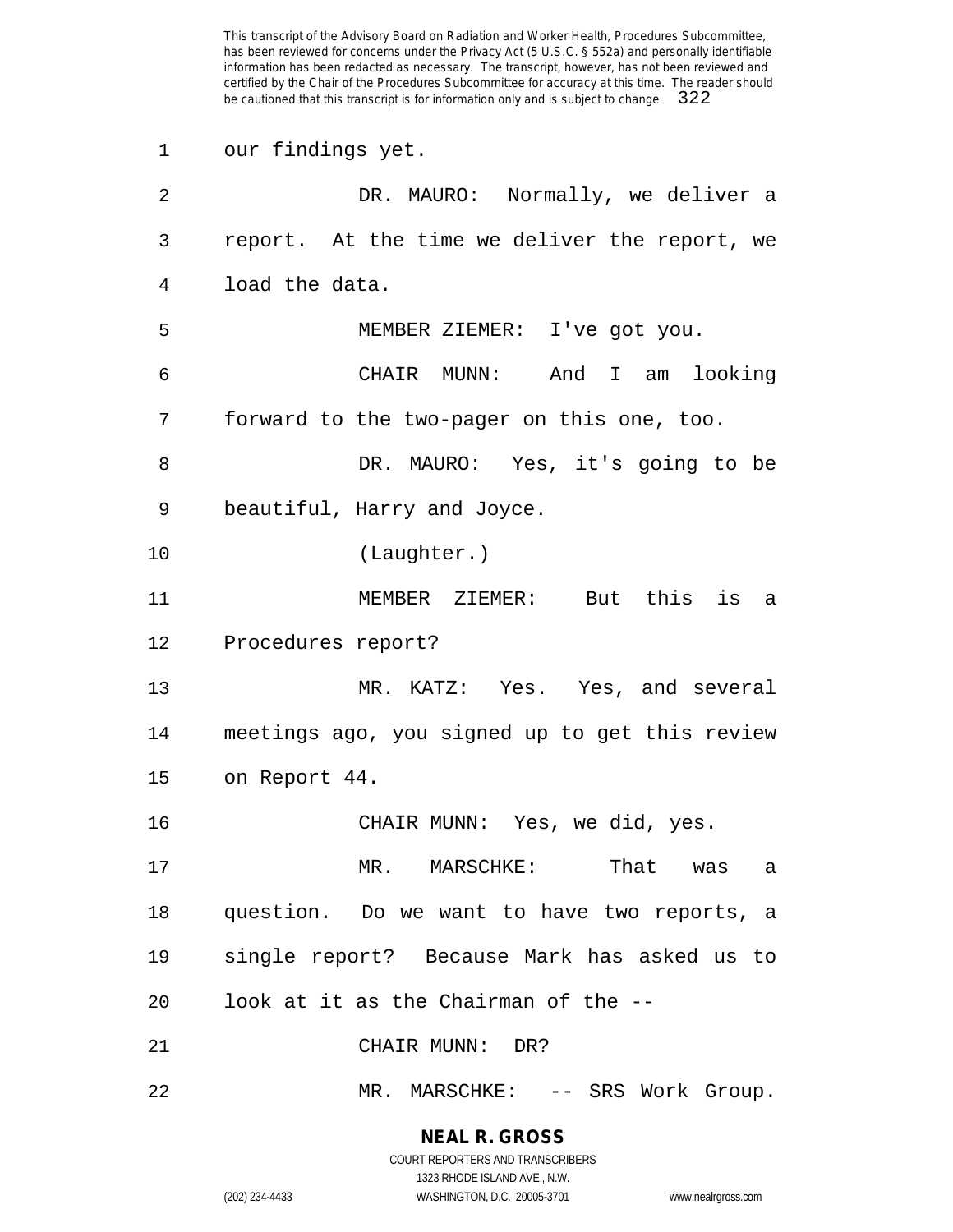| 1              | He also asked us to look at it.               |
|----------------|-----------------------------------------------|
| 2              | MEMBER ZIEMER: Can I offer an                 |
| 3              | opinion on that?                              |
| $\overline{4}$ | MR. MARSCHKE: Sure.                           |
| 5              | MEMBER ZIEMER: I think you're                 |
| 6              | reviewing this report, and so you should have |
| 7              | a set of results. It also seems to me that we |
| 8              | need to look at those results and determine   |
| 9              | whether or not they should be sent over.      |
| 10             | Because if they are simply using the general  |
| 11             | procedures and plugging them into something,  |
| 12             | that's one thing. If there's something        |
| 13             | specific about Savannah River, and I don't    |
| 14             | think we know this yet, you'll be able to     |
| 15             | identify.                                     |
| 16             | mean the fact that they are<br>I.             |
| 17             | using Savannah River data -- what if they had |
| 18             | said, "Well, here's a set of data? We're      |
| 19             | trying it out. We're not even going to tell   |
| 20             | you where it's from. We're just going to see  |
| 21             | how it works."                                |
| 22             | I think at this point, until we               |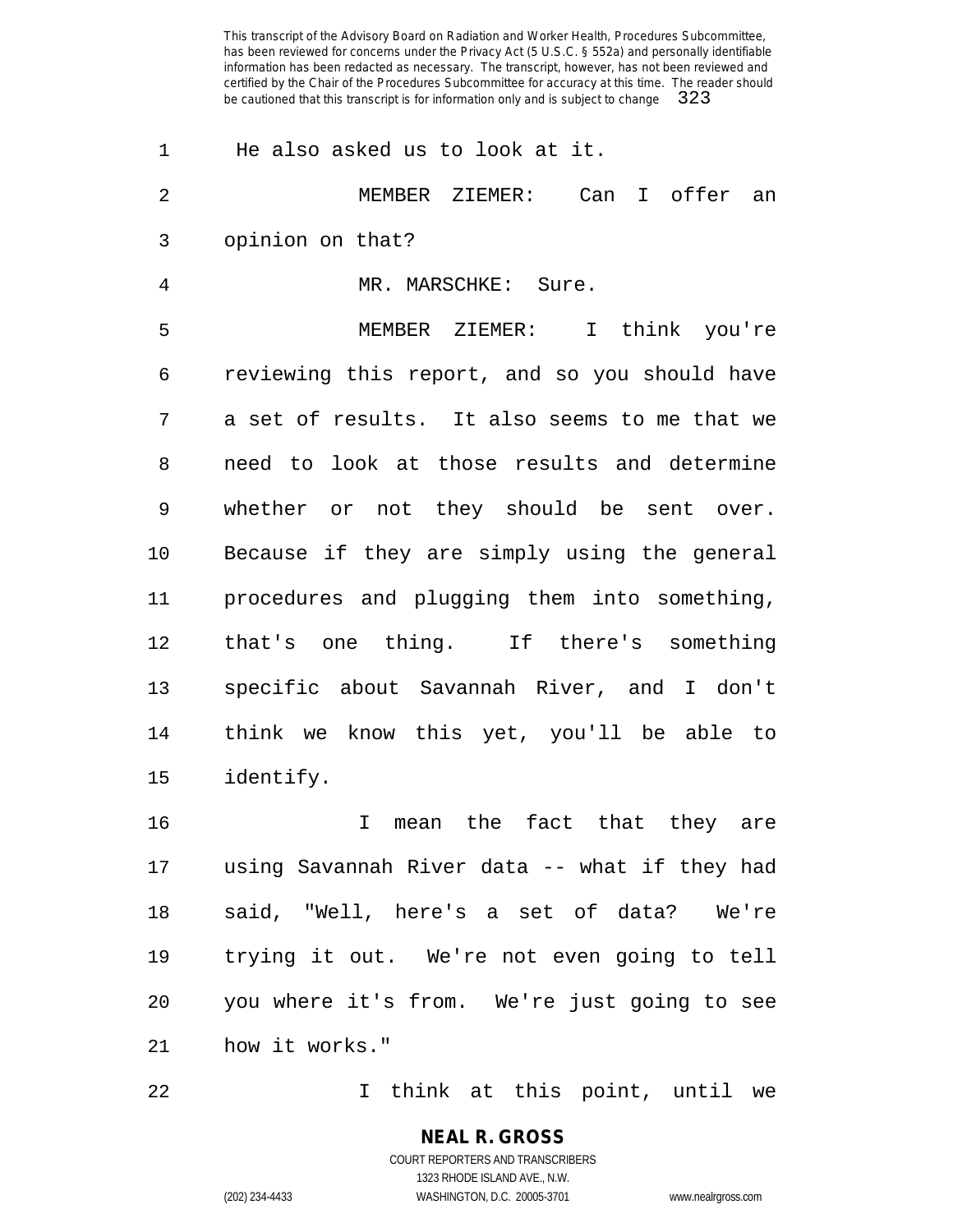| 1              | know that there's something unique -- you      |
|----------------|------------------------------------------------|
| 2              | know, would you use it different at Savannah   |
| 3              | River than you would at Hanford?               |
| $\overline{4}$ | DR. MAURO: I have to say the                   |
| 5              | question was supposed to be we should write    |
| 6              | this report as if we weren't reviewing         |
| 7              | Savannah River.                                |
| 8              | MEMBER ZIEMER: Yes.                            |
| 9              | CHAIR MUNN: Yes.                               |
| 10             | DR. MAURO: It just so happens,                 |
| 11             | coincidentally, we are reviewing Savannah      |
| 12             | River. And whatever we find out here is going  |
| 13             | to be very useful to the Savannah River folks. |
| 14             | MEMBER ZIEMER: Right.                          |
| 15             | DR. MAURO: So this should be a                 |
| 16             | standalone report, as if we weren't reviewing  |
| 17             | Savannah River. We should not be putting       |
| 18             | material in here uniquely because we know we   |
| 19             | also have Savannah River is interested in it.  |
| 20             | That's separate.                               |
| 21             | MEMBER ZIEMER: Right.                          |

DR. MAURO: So I say we review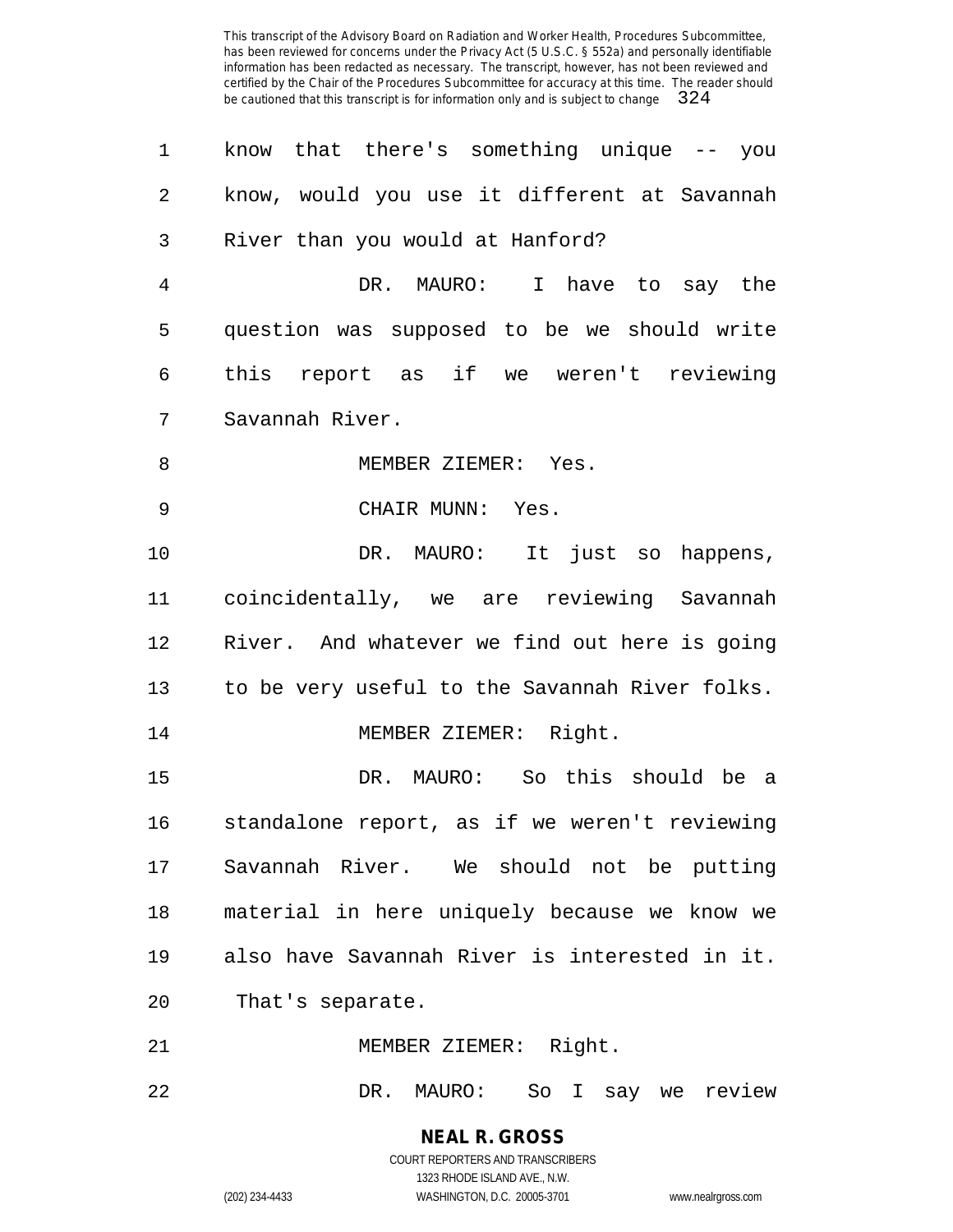this as we review any other procedures. MEMBER ZIEMER: Yes. DR. MAURO: And the fact that they have that as an example, we would do with that data what we would do even if Savannah River was not on the table. MEMBER ZIEMER: Yes, and I could imagine you saying, you know, with all the procedures, we don't have any finding on there. Really great. But when you apply them, you didn't apply them right -- 12 DR. MAURO: Right. 13 MEMBER ZIEMER: -- or we like all the procedures or we don't like the procedures, but if they were okay, they were applied correctly. DR. MAURO: See the interesting problem is that let's say we get -- and I haven't looked at it, but let's say we're working our way through this, and they base their fundamental strategy and the statistical

#### **NEAL R. GROSS**

approach to dealing with less-than -- from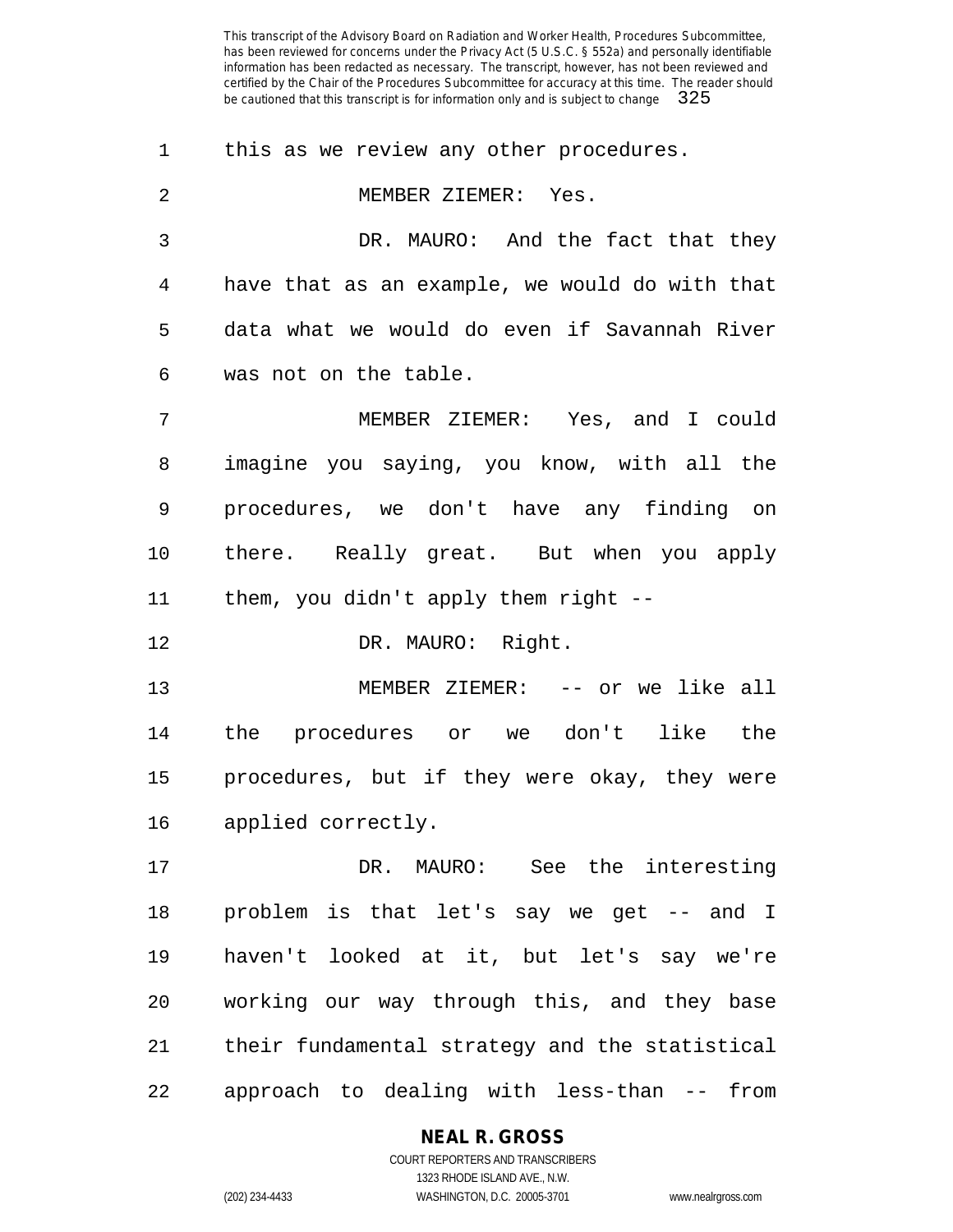data that exists in the Savannah River database. Okay? And we have a problem with that database; let's say that's what it turns out. Something we now might know because we're reviewing Savannah River, but we would not have known --

MEMBER ZIEMER: Yes.

 DR. MAURO: So that's the only place we would run into a little bit of trouble.

 But I tell you the truth, if it turns out that during the process we happen to know that because we happen to be reviewing the Savannah River database right now, it's going in here.

 MEMBER ZIEMER: Yes. But, on the other hand, you can still be in a position of saying the methodology is fine, and if the database were good, to just use a general word good --

DR. MAURO: Yes.

MEMBER ZIEMER: -- then you're

**NEAL R. GROSS** COURT REPORTERS AND TRANSCRIBERS 1323 RHODE ISLAND AVE., N.W.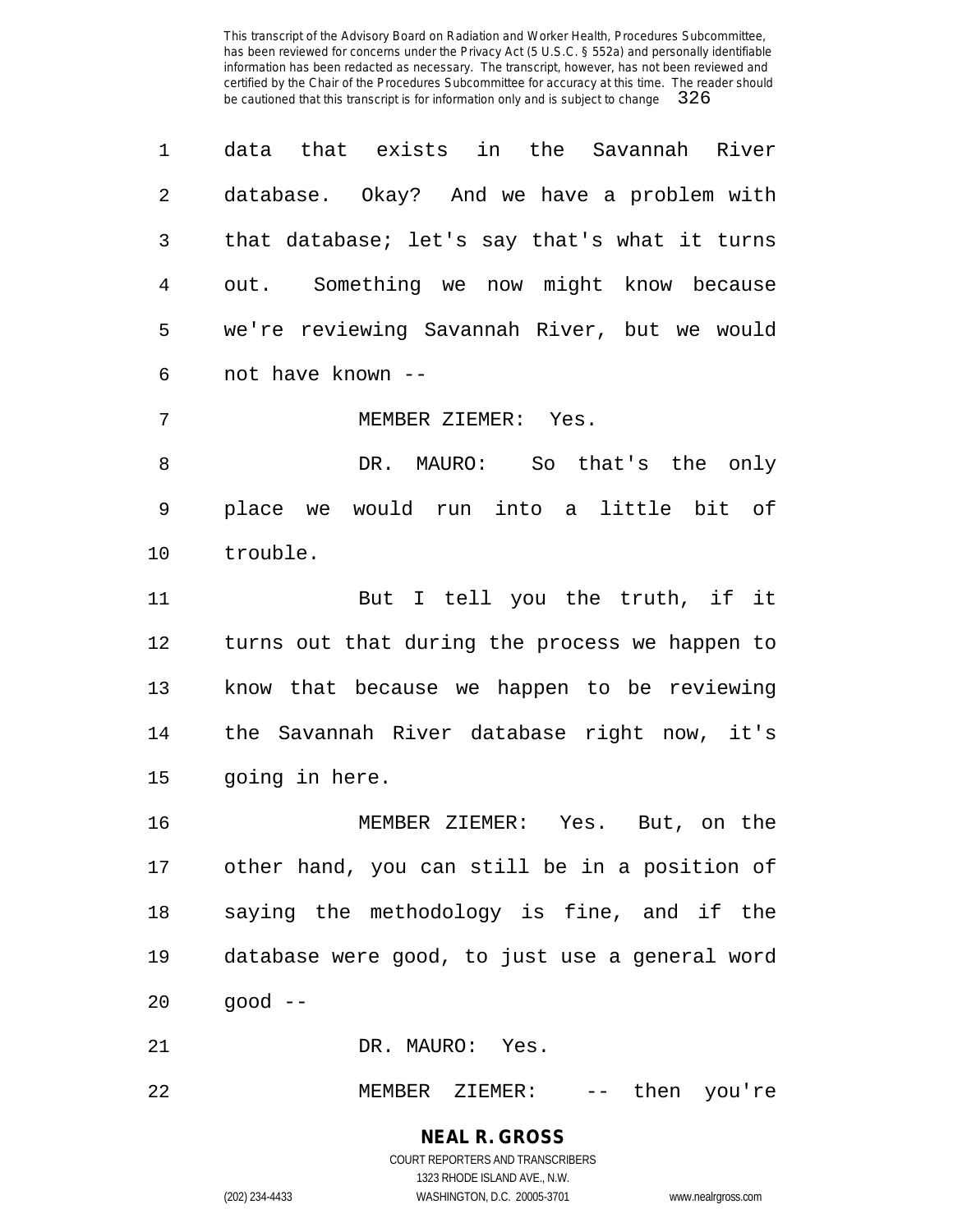fine. DR. MAURO: Yes. MEMBER ZIEMER: Now if you have an issue with the database, that's a separate question -- DR. MAURO: Yes. MEMBER ZIEMER: -- as opposed to the methodology, in my mind. I guess the bottom line for me is I think there should be one report, and if we feel like -- 11 DR. MAURO: I agree. MEMBER ZIEMER: -- some transfers need to be done, we do it at that point when we see what it looks like. MR. MARSCHKE: That, in fact, was the way that we have been, that is the path that we have been going down. CHAIR MUNN: There hasn't been anything said here to tell me to believe that we need two reports. No, one report definitely. Is there any disagreement to that?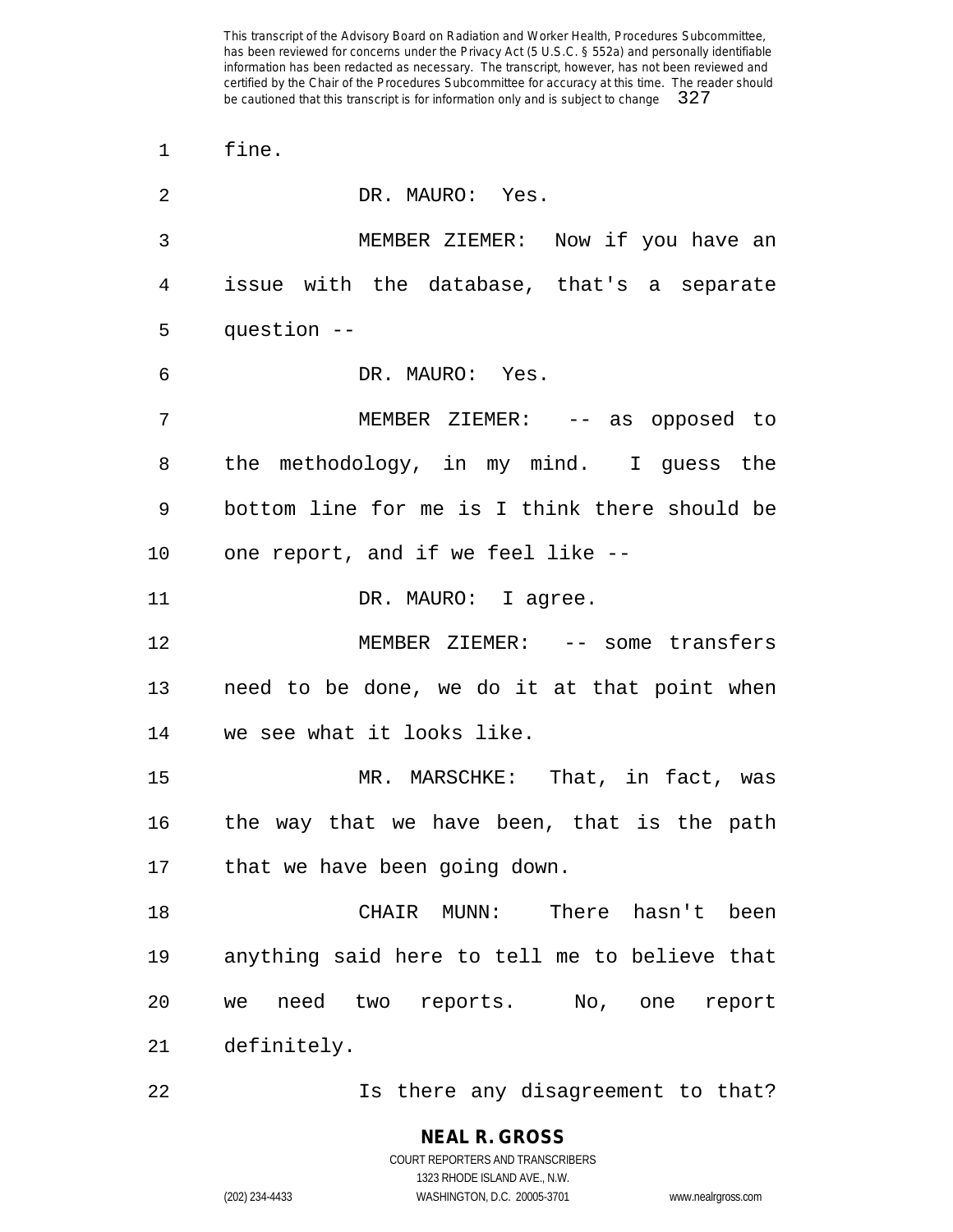Mike?

| $\overline{2}$ | MEMBER GIBSON: Nope, not at all.              |
|----------------|-----------------------------------------------|
| $\mathfrak{Z}$ | CHAIR MUNN: All right, one                    |
| 4              | report. That's it.                            |
| 5              | MEMBER ZIEMER: Good.                          |
| 6              | CHAIR MUNN: All right.                        |
| 7              | MR. MARSCHKE: Well, there's a                 |
| 8              | section here of comments specific to SRS.     |
| 9              | CHAIR MUNN: Yes.                              |
| 10             | MR. MARSCHKE: Just skimming                   |
| 11             | through here.                                 |
| 12             | CHAIR MUNN: That's it?                        |
| 13             | MR. MARSCHKE: That's all I have.              |
| 14             | Okay?                                         |
| 15             | CHAIR MUNN: Good. All right.                  |
| 16             | I have only one other item before             |
| 17             | we go to our calendar to see what we ought to |
| 18             | be doing next. That has to do with how we     |
| 19             | need to be taking our next steps.             |
| 20             | We have a large number of open                |
| 21             | items on our database that we have not        |
| 22             | addressed at all. We also have, looking at    |

**NEAL R. GROSS** COURT REPORTERS AND TRANSCRIBERS

1323 RHODE ISLAND AVE., N.W. (202) 234-4433 WASHINGTON, D.C. 20005-3701 www.nealrgross.com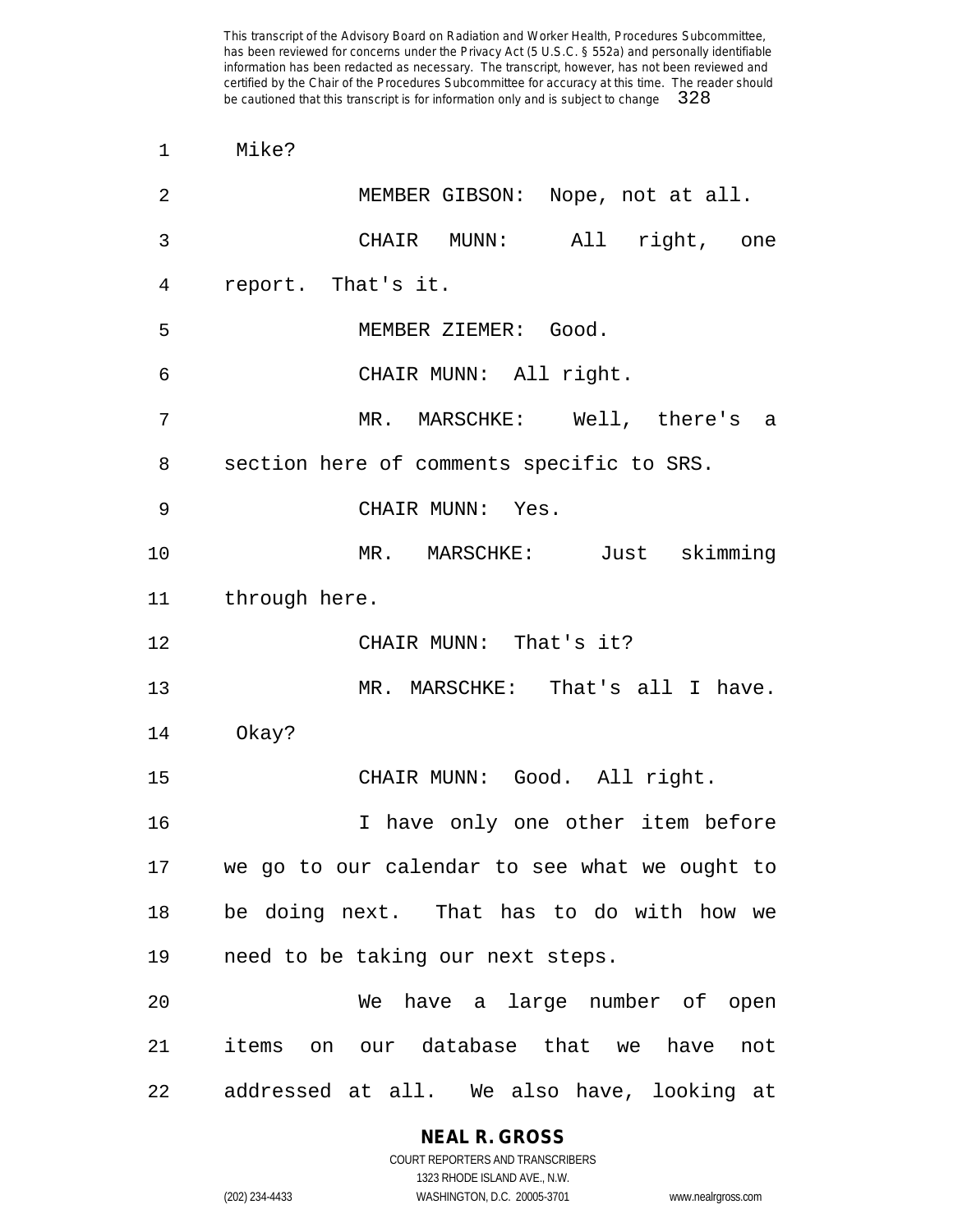our statistical bar graph, there are a significant number of items in there that are addressed in items.

 Given the restrictions that are inherent in having a limited number of people with a limited number of hours in our world, it might be very wise for us to give some thought to exactly which of these items we feel, which of these types of items we feel should be addressed first by the agency and our contractors.

 Or, in a better sense, since we need to move forward beyond the specific documents that we have been working on, what's the most effective and efficient path for us to follow in order to try to close as many of these outstanding items as we can?

 I would be more than willing to hear from anybody about their view and any recommendations on how we should proceed.

 I hate to consider giving NIOSH instructions to begin to deal with the open

# **NEAL R. GROSS**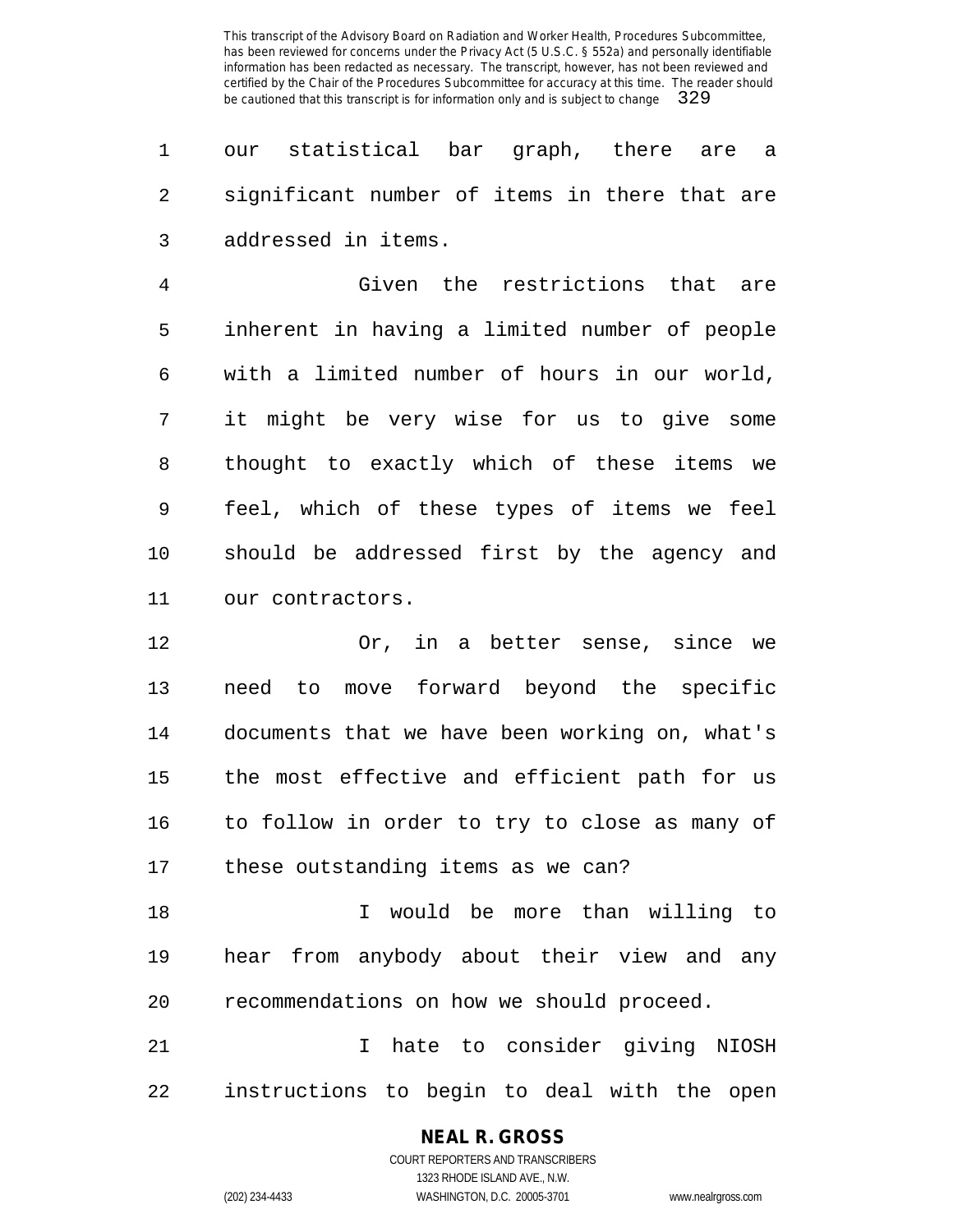items and the Chair says a blanket matter. Because so many of the open items have to do with either old or no longer functioning procedures, I hate to have them be spending much time on that. MR. MARSCHKE: Wanda? CHAIR MUNN: Yes? MR. MARSCHKE: Just scrolling through here, it looks like OTIB-54 has 26 of the 62 open items are associated with OTIB-54. I notice OTIB-54 is one of the things that we have on our carryover item list. So if NIOSH basically gives their initial responses to OTIB-54, then if you're looking to move items off from the open item list, that would go a long ways to accomplishing that. CHAIR MUNN: And we certainly are,

 at least it's my desire for us to move as many as we can off the list.

 MEMBER ZIEMER: Between that and OTIB-70, we've got a bulk of it.

DR. MAURO: We've got a nice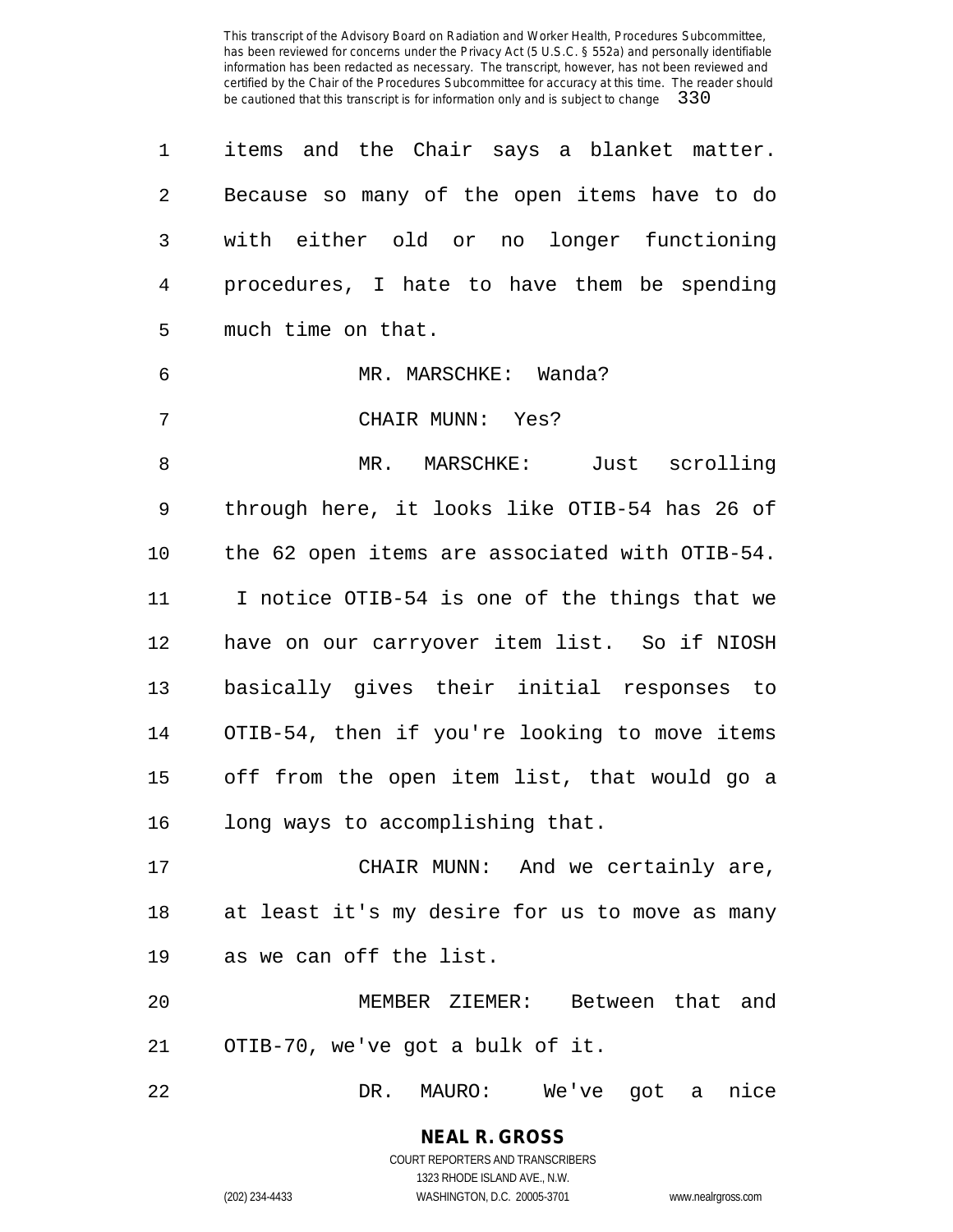chunk.

| 2  | MEMBER ZIEMER: Well, yes.                      |
|----|------------------------------------------------|
| 3  | MR. MARSCHKE: If you just want to              |
| 4  | look at this screen here, on the bottom of     |
| 5  | this screen, and compare it to the handout     |
| 6  | that I gave you this morning, the columns here |
| 7  | are -- this is the total number of 541 total   |
| 8  | issues, 267 closed, 62 open, 90 in abeyance,   |
| 9  | 43 transferred, 25 addressed in, and 54 in     |
| 10 | progress, and no imported issues.              |
| 11 | This is the current status. If                 |
| 12 | you compare that to what we had this morning,  |
| 13 | you will see the progress that we made today.  |
| 14 | I think we did make some progress today.       |
| 15 | CHAIR MUNN: We did, indeed. Yes,               |
| 16 | we did.                                        |
| 17 | So the question,<br>DR. MAURO:                 |
| 18 | Wanda, is of these items that are open, is     |
| 19 | there any way to approach them yet? We ought   |
| 20 | to prioritize. Let's go after the ones that    |
| 21 | are going to give us the most bang for our     |
| 22 | buck.                                          |

**NEAL R. GROSS**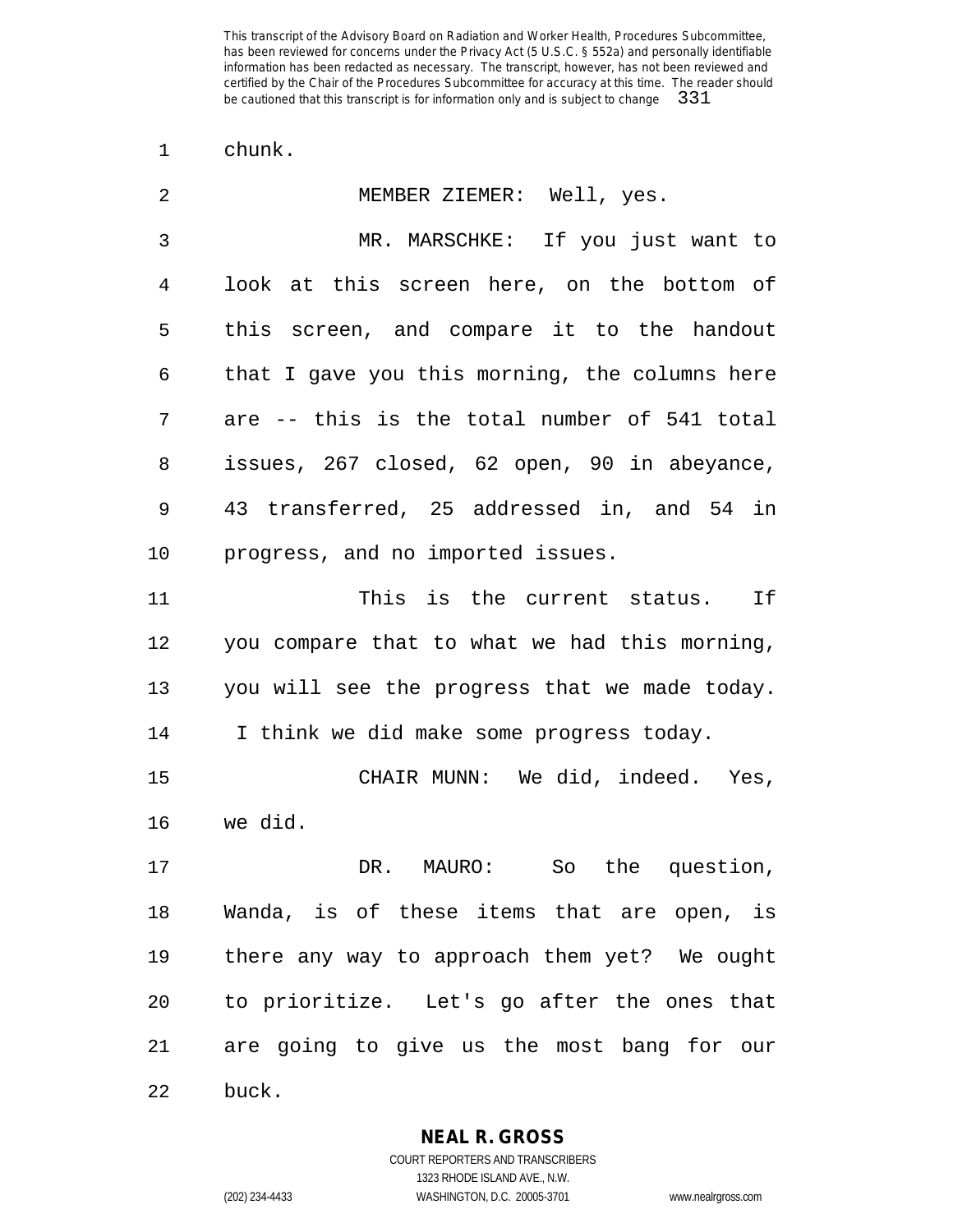| 1  | CHAIR MUNN: Well, I don't want to             |
|----|-----------------------------------------------|
| 2  | do that without some input from NIOSH. That's |
| 3  | my concern. I know how constrained we are in  |
| 4  | terms of personnel.                           |
| 5  | MR. HINNEFELD: I mean, do you                 |
| 6  | want to shoot at open or do you want to shoot |
| 7  | at in progress? Because I'm concerned that    |
| 8  | 54, I suspect a number of those findings are  |
| 9  | going to be in progress for a while.          |
| 10 | DR. MAURO: Yes.                               |
| 11 | CHAIR MUNN: Yes.                              |
| 12 | MR. HINNEFELD: Because 54 is                  |
| 13 | fairly difficult, and it is not as intuitive  |
| 14 | as some things. So there's going to be, I     |
| 15 | think, some fairly lengthy discussions on the |
| 16 | 54 findings.                                  |
| 17 | So if you just want to make sure              |
| 18 | that, look, we're doing something, then if we |
| 19 | get those responses in and we bring them up,  |
| 20 | that gets them out of open at least and in    |
| 21 | progress.                                     |
|    |                                               |

One thing that I don't know that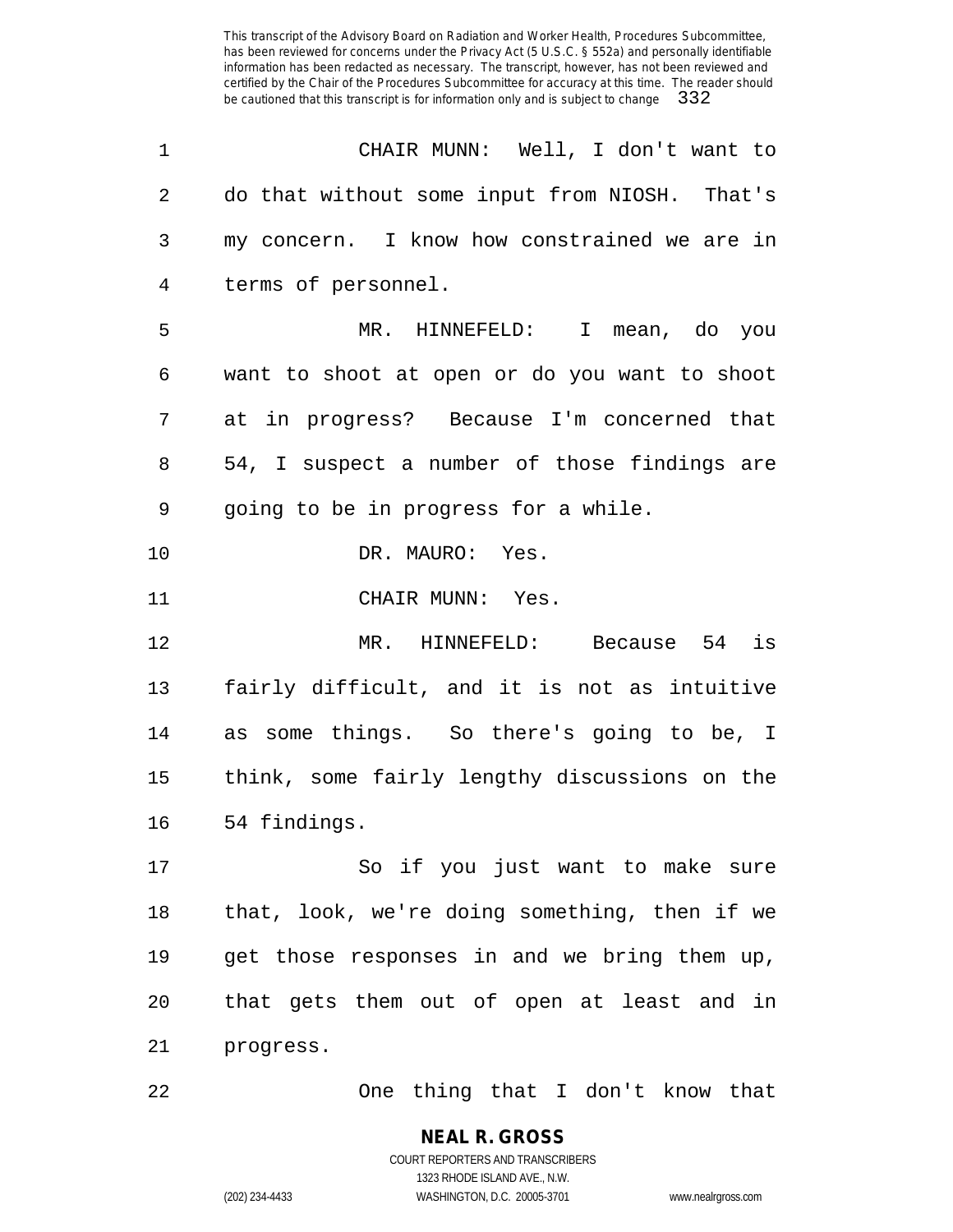| 1              | we have done is to look for any of the open    |
|----------------|------------------------------------------------|
| 2              | findings that we gave initial responses.       |
| 3              | Where the initial responses were loaded, we    |
| $\overline{4}$ | have been talking about it. I don't know if    |
| 5              | there are any like that or not. We can go      |
| 6              | look for that. That would accomplish us        |
| 7              | getting those -- talking about those           |
| 8              | accomplishes the same thing; it gets them out  |
| 9              | of open and into in progress.                  |
| 10             | CHAIR MUNN: Yes.                               |
| 11             | MR. HINNEFELD: And other than                  |
| 12             | that, other than those two suggestions, I      |
| 13             | don't really see a lot. I mean we can start    |
| 14             | looking for in progress ones. I mean the       |
| 15             | problem is anything you decide to focus on,    |
| 16             | any avenue you take to focus on it, you end up |
| 17             | just chugging through this kind of population. |
| 18             | CHAIR MUNN: Exactly.                           |
| 19             | MR. HINNEFELD: So<br>if<br>the                 |
| 20             | objective is to get things out, just get them  |
| 21             | out of the category of open, yes, we can take  |
| 22             | shot at trying to make sure we<br>get<br>а     |

**NEAL R. GROSS**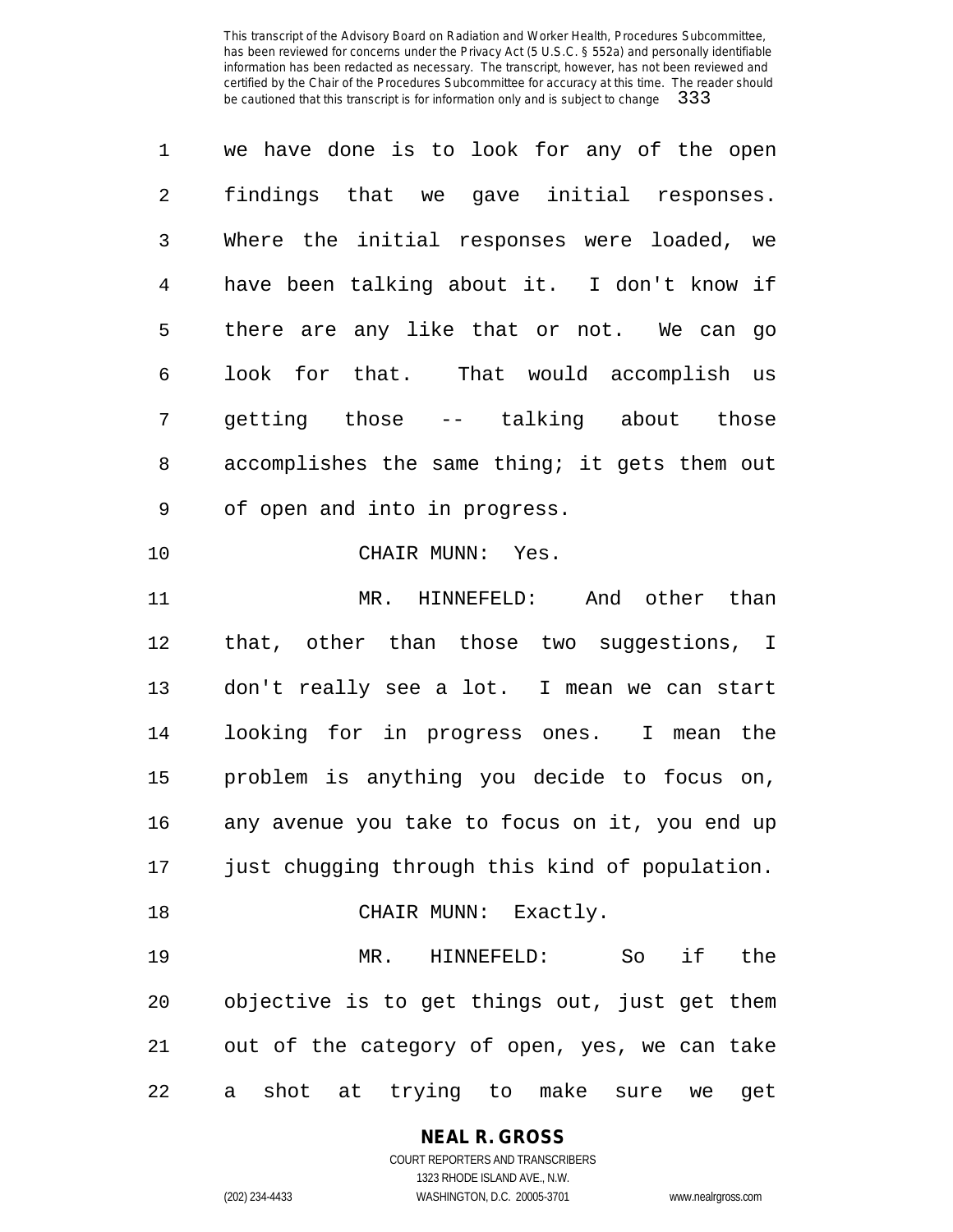| 1  | everything out there that we haven't submitted |
|----|------------------------------------------------|
| 2  | an initial response on. We get initial         |
| 3  | responses and do that at the expense of        |
| 4  | additional followup on items that are          |
| 5  | currently in progress.                         |
| 6  | MR. MARSCHKE: Well, again,                     |
| 7  | looking at this, the procedure with the        |
| 8  | biggest number of in progress is 70. Those     |
| 9  | are all, basically, SC&A's --                  |
| 10 | DR. MAURO: So we've got that.                  |
| 11 | MR. MARSCHKE: -- action items.                 |
| 12 | DR. MAURO: And we are going to                 |
| 13 | have that cleared next month.                  |
| 14 | MR. MARSCHKE: And the next one,                |
| 15 | just looking here on this particular screen,   |
| 16 | and then we go back to my old friend, OTIB-52. |
| 17 | It's got six issues in progress, and that's    |
| 18 | the construction worker thing.                 |
| 19 | MR. HINNEFELD: Really? I thought               |
| 20 | we were done with that.                        |
| 21 | MR. MARSCHKE: Jim Neton did, too.              |
| 22 | What I think happened there was we had         |

**NEAL R. GROSS** COURT REPORTERS AND TRANSCRIBERS

1323 RHODE ISLAND AVE., N.W.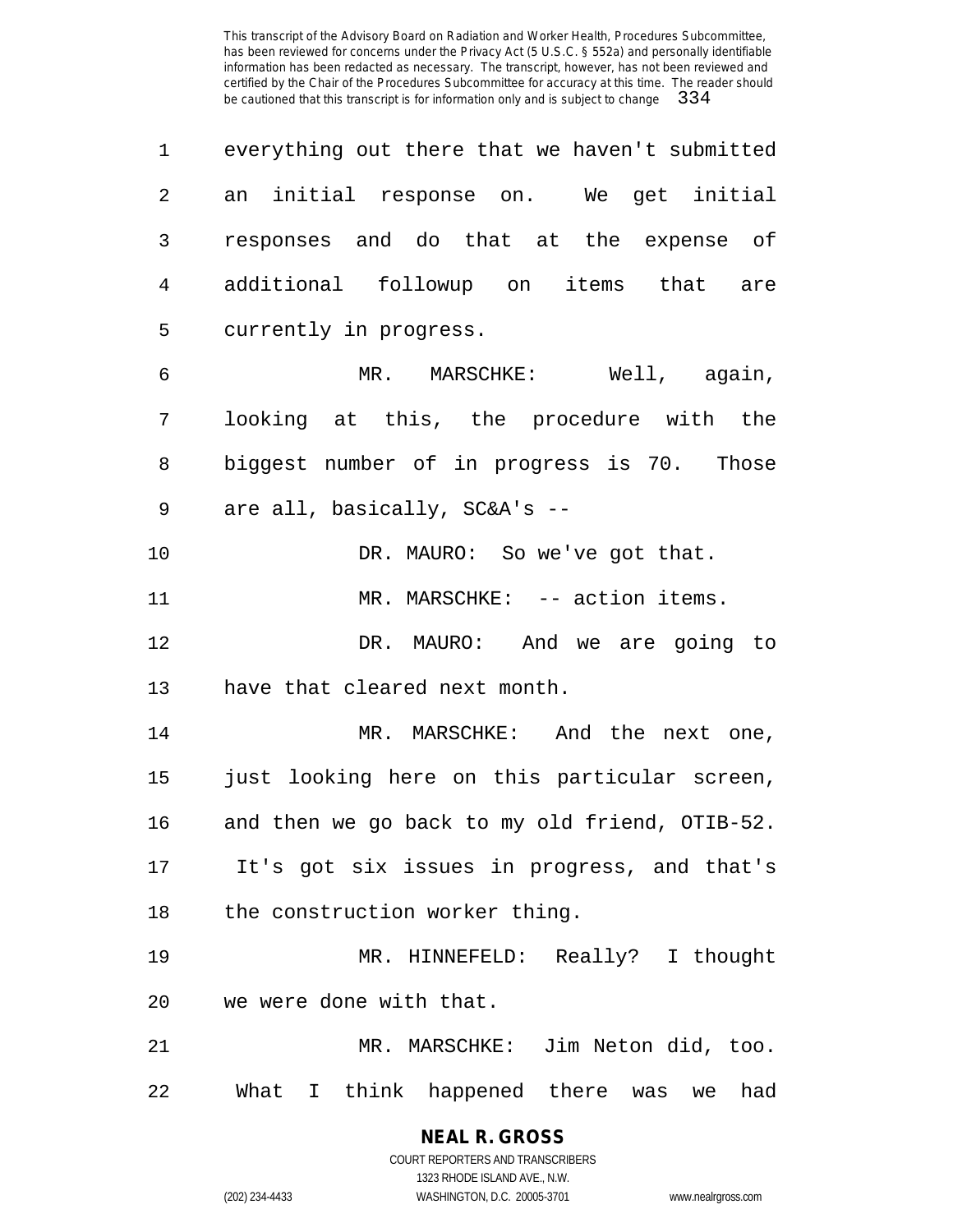| 1              | received, we have some proposed responses from |
|----------------|------------------------------------------------|
| $\overline{2}$ | NIOSH, but I don't know that they were ever    |
| 3              | -- you know, we never made it, I don't think,  |
| 4              | to the in abeyance level.                      |
| 5              | MR. HINNEFELD: Okay                            |
| 6              | MR. MARSCHKE: So there are in the              |
| 7              | OTIB-52, maybe that's time to revisit OTIB-52  |
| 8              | in the not-too-distant future.                 |
| 9              | CHAIR MUNN: If we could take Stu               |
| 10             | up on his suggestion that, as a first step,    |
| 11             | perhaps they can run through the open items to |
| 12             | see things that they actually have responses   |
| 13             | for but have not submitted, that might be our  |
| 14             | best start for our upcoming meeting.           |
| 15             | MR. KATZ: Stu, was that specific               |
| 16             | to OTIB-54 or more broad?                      |
| 17             | MR. HINNEFELD: It was more broad               |
| 18             | than that.                                     |
| 19             | CHAIR MUNN: More broad than that.              |
| 20             | MR. HINNEFELD: In fact, also,                  |
| 21             | what I've suggested is I'm not 100 percent     |
| 22             | sure there aren't some in the database now     |

# **NEAL R. GROSS**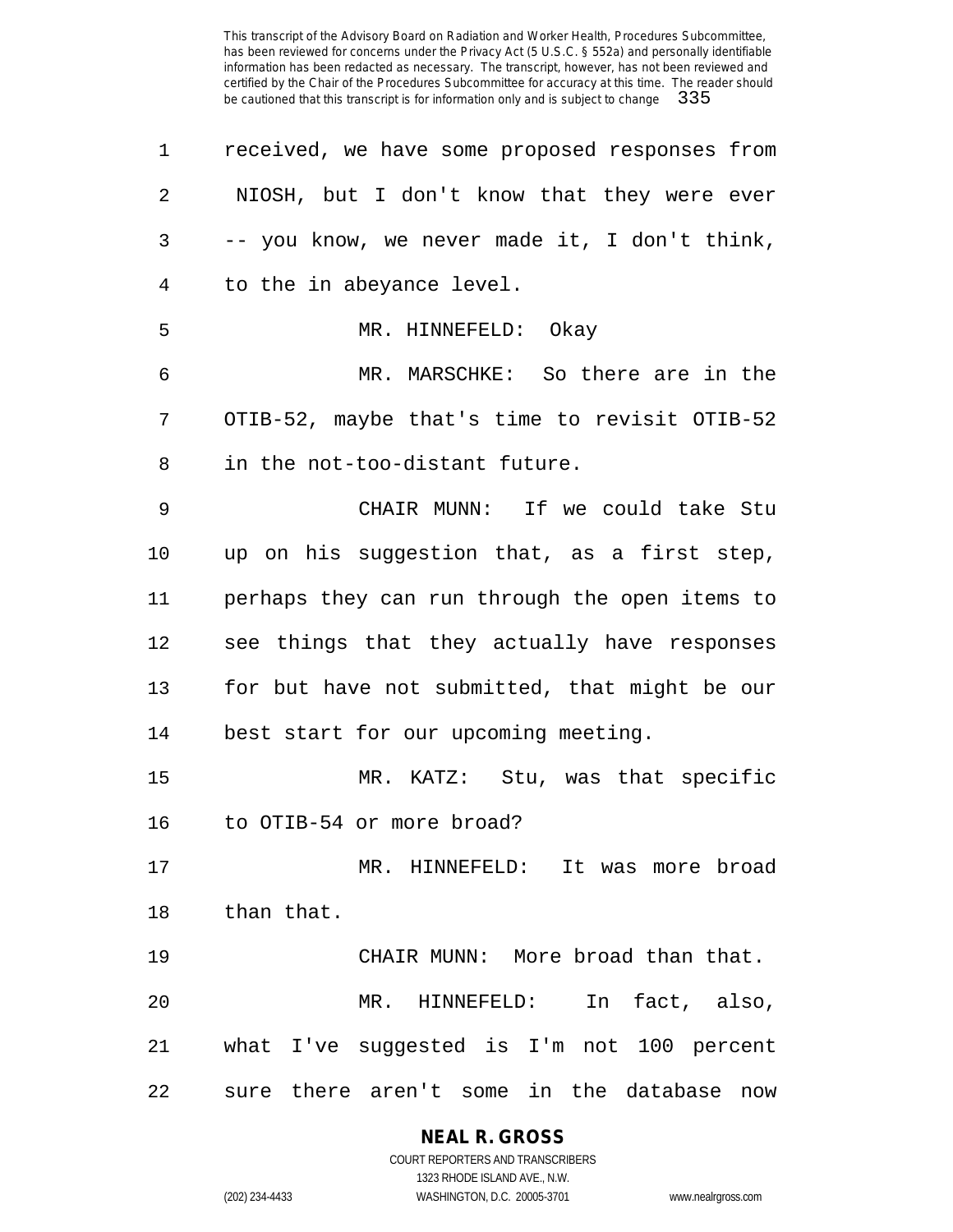| 1  | where we have submitted, you know, where we've |
|----|------------------------------------------------|
| 2  | put initial responses in, but we've just never |
| 3  | talked about them here. So it still shows as   |
| 4  | open --                                        |
| 5  | CHAIR MUNN: Yes, yes.                          |
| 6  | MR. HINNEFELD: -- instead of in                |
| 7  | progress. That's what we want to look for as   |
| 8  | well.                                          |
| 9  | MR. KATZ: Okay.                                |
| 10 | CHAIR MUNN: Yes.                               |
| 11 | DR. ULSH: Yes. I mean we might                 |
| 12 | be able to compile a list to give to the       |
| 13 | Working Group.                                 |
| 14 | DR. MAURO: Okay. So Steve is                   |
| 15 | saying that doesn't exist.                     |
| 16 | (Laughter.)                                    |
| 17 | MR. MARSCHKE: No, no, I'm not                  |
| 18 | saying that doesn't exist. You didn't listen   |
| 19 | to Stu's comment.                              |
| 20 | DR. MAURO: His response --                     |
| 21 | MR. HINNEFELD: It's been loaded,               |
| 22 | but it hasn't been talked about at the         |

**NEAL R. GROSS** COURT REPORTERS AND TRANSCRIBERS

1323 RHODE ISLAND AVE., N.W. (202) 234-4433 WASHINGTON, D.C. 20005-3701 www.nealrgross.com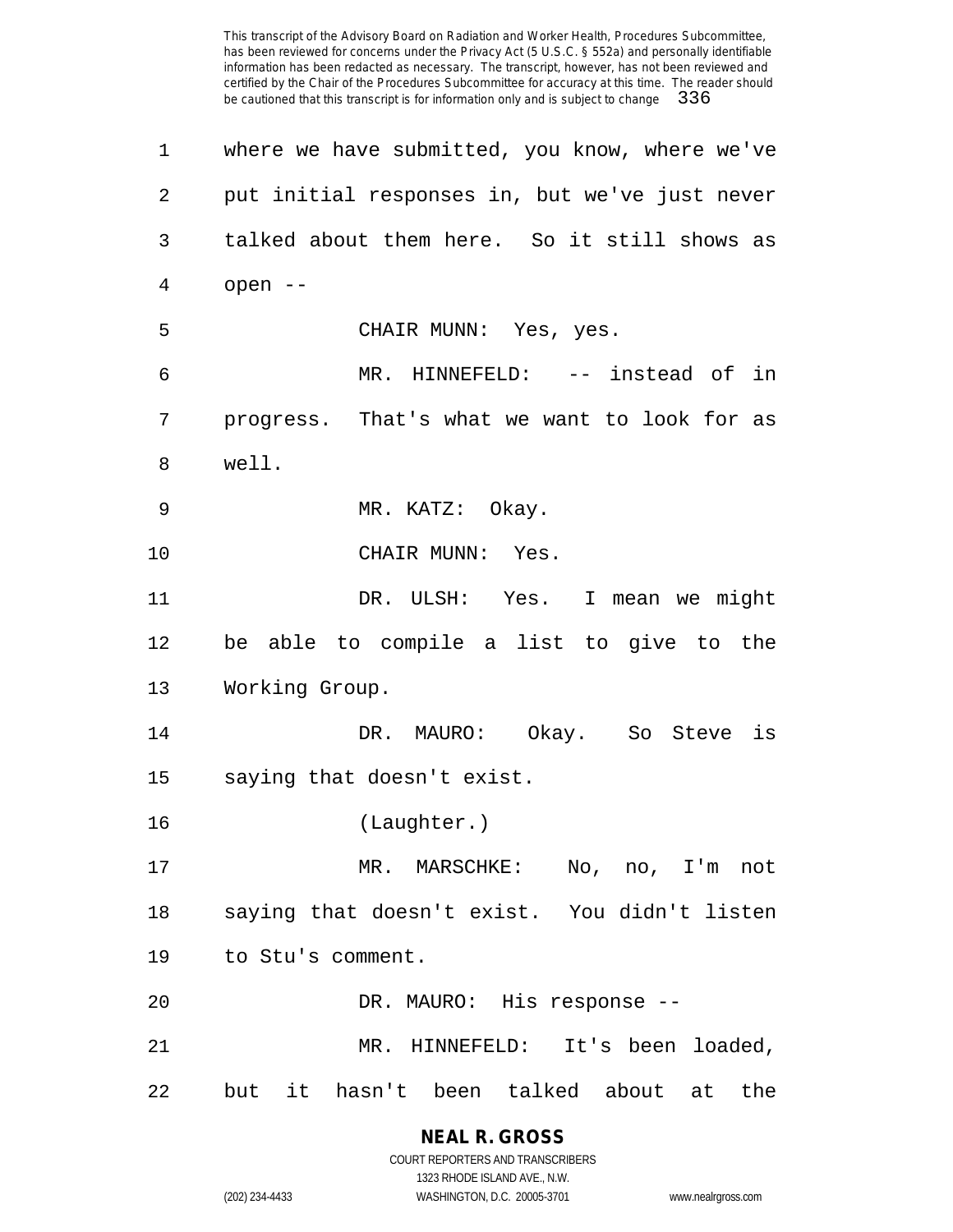meeting.

| 2  | DR. MAURO: Oh.                                 |
|----|------------------------------------------------|
| 3  | MR. HINNEFELD: Yes, see, the                   |
| 4  | status doesn't change until we talk about them |
| 5  | here. So I'm saying there could be -- I don't  |
| 6  | know if there are or not -- there could be     |
| 7  | some where we entered the initial response; we |
| 8  | just have never talked about it in here so the |
| 9  | status never changed.                          |
| 10 | DR. MAURO: So they should be                   |
| 11 | converted to in progress, but right now --     |
| 12 | CHAIR MUNN: Right.                             |
| 13 | DR. MAURO: -- they're reading as               |
| 14 | if they're open.                               |
| 15 | CHAIR MUNN: Right.                             |
| 16 | I'm saying there<br>MR. HINNEFELD:             |
| 17 | could be some like that. I don't know for      |
| 18 | sure.                                          |
| 19 | CHAIR MUNN: Right. But, as a                   |
| 20 | first step, if NIOSH will take a better look   |
| 21 | at that, and that will be on our action item   |
| 22 | list for next time, that would be helpful.     |

**NEAL R. GROSS** COURT REPORTERS AND TRANSCRIBERS

1323 RHODE ISLAND AVE., N.W.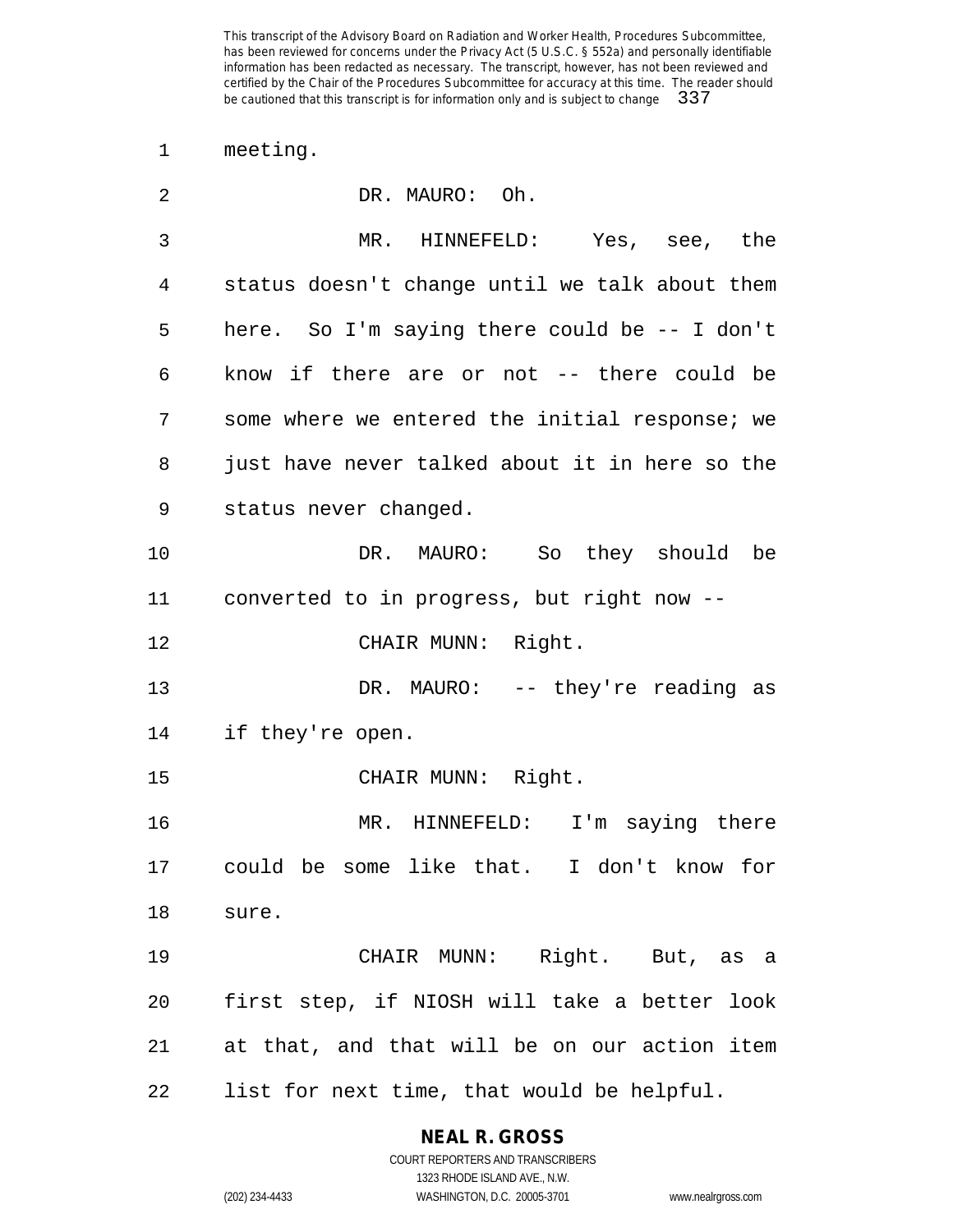| 1  | MR. KATZ: And then, with OTIB-52,              |
|----|------------------------------------------------|
| 2  | these six or eight, do we know whose action is |
| 3  | related? Because it doesn't help knowing that  |
| 4  | they're in progress but not knowing whose      |
| 5  | dance step it is.                              |
| 6  | The OTIB-52 is<br>MR. MARSCHKE:                |
| 7  | quite an old document.                         |
| 8  | CHAIR MUNN: Yes, it's been around              |
| 9  | for a while.                                   |
| 10 | MR. MARSCHKE: So I don't have it               |
| 11 | off the top of my head.                        |
| 12 | CHAIR MUNN: Well, if we look at                |
| 13 | the list that we have in front of us, we have, |
| 14 | it looks as though -- and some of them we're   |
| 15 | waiting for links.                             |
| 16 | MR. MARSCHKE: Yes, some of them,               |
| 17 | basically, actually, if we go back to the old  |
| 18 | database, we can probably see those links.     |
| 19 | CHAIR MUNN: We probably can. And               |
| 20 | NIOSH has presented their proposed changes.    |
| 21 | They had a whole list, apparently, and they    |
| 22 | are to be linked and currently aren't.         |

### **NEAL R. GROSS**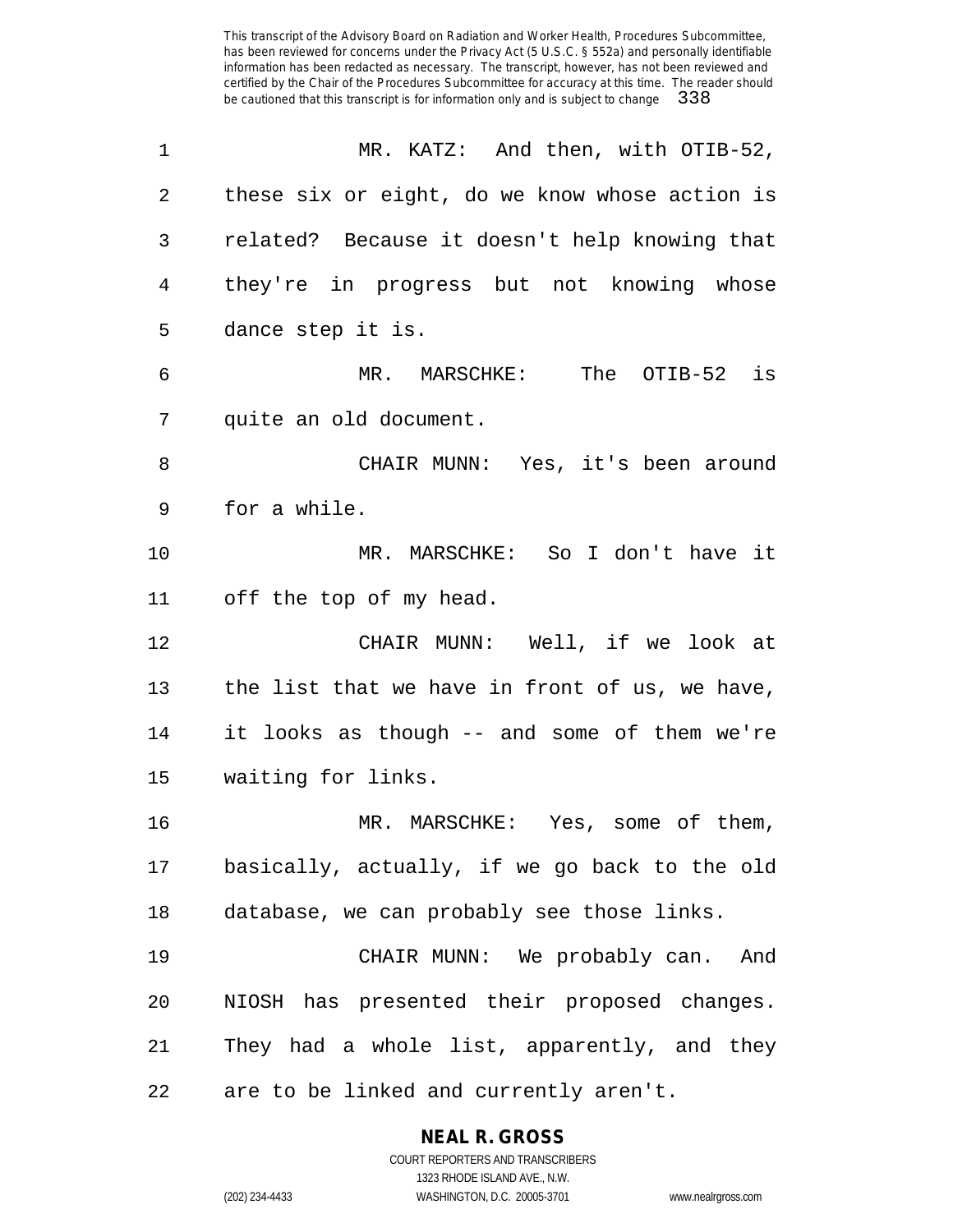| 1              | SC&A and NIOSH agreed this issue               |
|----------------|------------------------------------------------|
| $\overline{2}$ | is better resolved in OTIB-20. There are a     |
| 3              | couple of those that were transferred.         |
| 4              | They're conservative. It looks                 |
| 5              | like there might be one or two that SC&A might |
| 6              | need to respond to. But you are right, it may  |
| 7              | be easier to see on the old database than on   |
| 8              | this one.                                      |
| 9              | MR. MARSCHKE: Yes. We had an                   |
| 10             | opportunity, actually, to go back and revisit  |
| 11             | 52 recently. I know NIOSH made a number of     |
| 12             | proposed changes, modifications<br>both to     |
| 13             | OTIB-52 and to one of the other OTIBs, but I   |
| 14             | don't know whether or not we ever really       |
| 15             | discussed those proposed changes as<br>a       |
| 16             | Subcommittee.                                  |
| 17             | MEMBER ZIEMER: It doesn't look                 |
| 18             | like it from the matrix here.                  |
| 19             | MR. MARSCHKE: No.                              |
| 20             | CHAIR MUNN: If you would take a                |
| 21             | look at that, we will list that as another     |
| 22             | thing that SC&A is going to do.                |

### **NEAL R. GROSS** COURT REPORTERS AND TRANSCRIBERS

1323 RHODE ISLAND AVE., N.W. (202) 234-4433 WASHINGTON, D.C. 20005-3701 www.nealrgross.com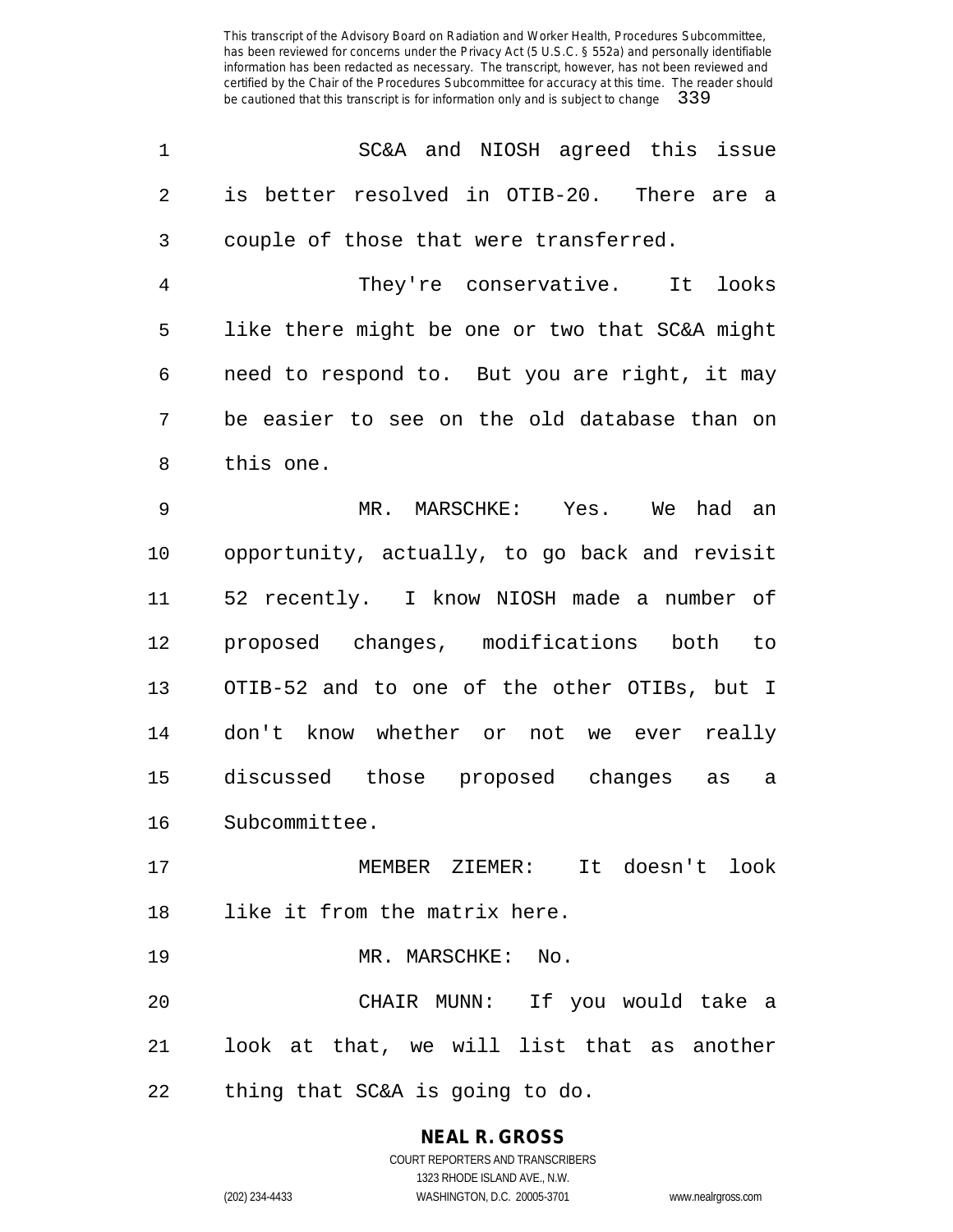| 1              | MEMBER ZIEMER: It looks like a                |
|----------------|-----------------------------------------------|
| $\overline{2}$ | number of those are ready to be closed out,   |
| 3              | though. Maybe SC&A has to respond to those    |
| $\overline{4}$ | proposals.                                    |
| 5              | CHAIR MUNN: Yes. Well, let's                  |
| 6              | have SC&A take a look at that. And before     |
| 7              | anybody goes away here, let's take a quick    |
| 8              | look at our calendars to see when --          |
| 9              | MR. KATZ: So can we just say for              |
| 10             | the time being then that SC&A will review the |
| 11             | OTIB-52 in progress items and prepare         |
| 12             | responses for any for which SC&A is tasked at |
| 13             | this point?                                   |
| 14             | CHAIR MUNN: Yes. Yes.                         |
| 15             | MR. KATZ: That way we'll know                 |
| 16             | that will be ready for discussion at the next |
| 17             | meeting.                                      |
| 18             | CHAIR MUNN: That was the intent.              |
| 19             | DR. MAURO: And the other one was              |
| 20             | NIOSH would look at all the open items --     |
| 21             | CHAIR MUNN: Yes, NIOSH is going               |
| 22             | to look at $-$                                |

**NEAL R. GROSS**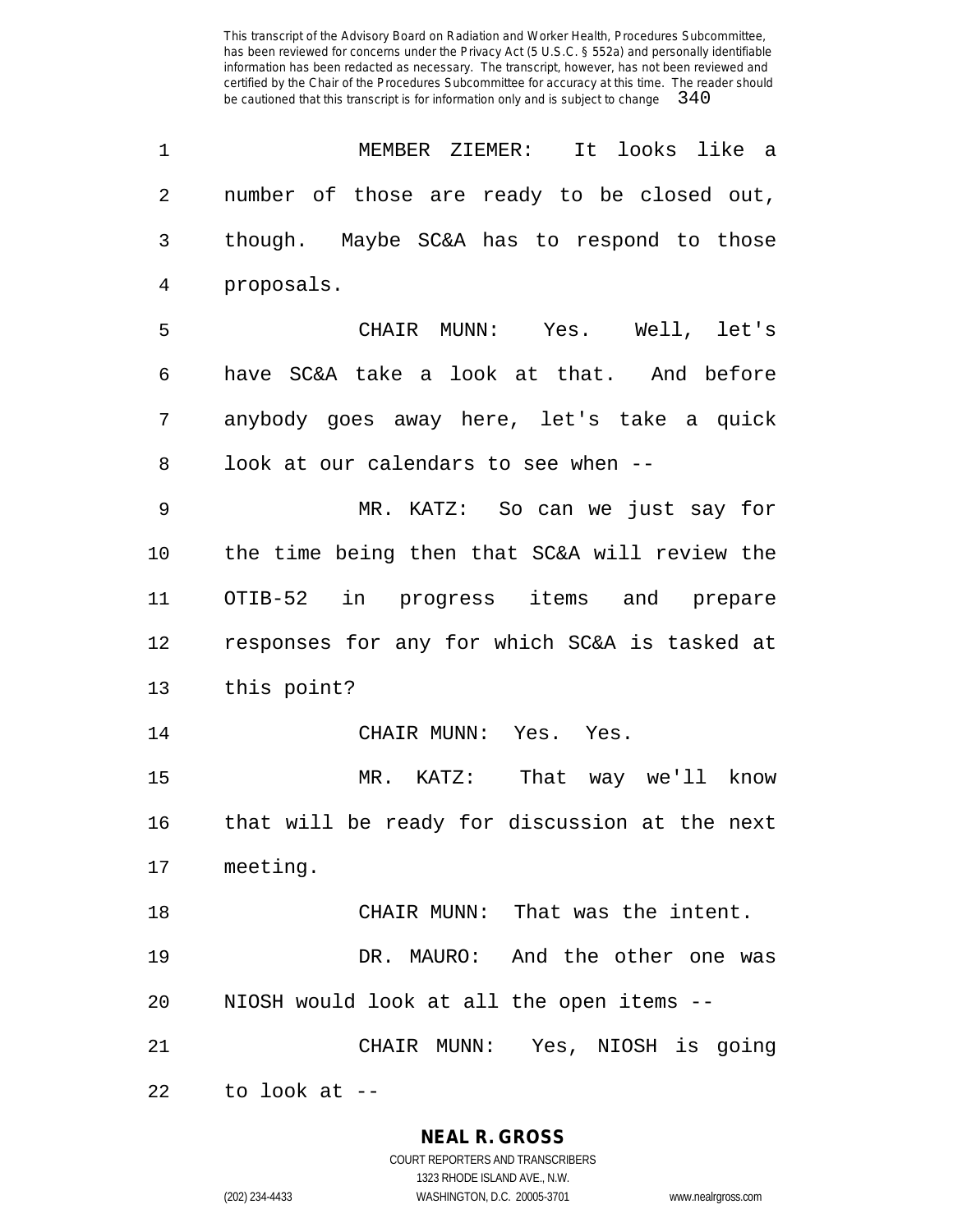| 1  | DR. MAURO: -- open items that are             |
|----|-----------------------------------------------|
| 2  | designated as open, but, in fact, they have   |
| 3  | delivered a response.                         |
| 4  | CHAIR MUNN: But they may have                 |
| 5  | some responses, yes.                          |
| 6  | MR. KATZ: Right, right.                       |
| 7  | CHAIR MUNN: That is the theory,               |
| 8  | yes. Very quickly before Brant gets out of    |
| 9  | here $--$                                     |
| 10 | DR. ULSH: You caught me.                      |
| 11 | CHAIR MUNN: The next meeting -- I             |
| 12 | did. I saw you putting things away.           |
| 13 | Clearly, as we discussed earlier,             |
| 14 | we will need at least six weeks, at the very  |
| 15 | least. Mid-September?                         |
| 16 | MEMBER ZIEMER: I would like to                |
|    | 17 get an idea of the total picture. I've got |
| 18 | two committees, Work Groups, that I need to   |
| 19 | schedule. I don't know what the other ones    |
| 20 | are doing. And do we know when you are        |
| 21 | available even, Ted, at this point?           |
|    |                                               |

MS. HOWELL: Don't we have a

# **NEAL R. GROSS**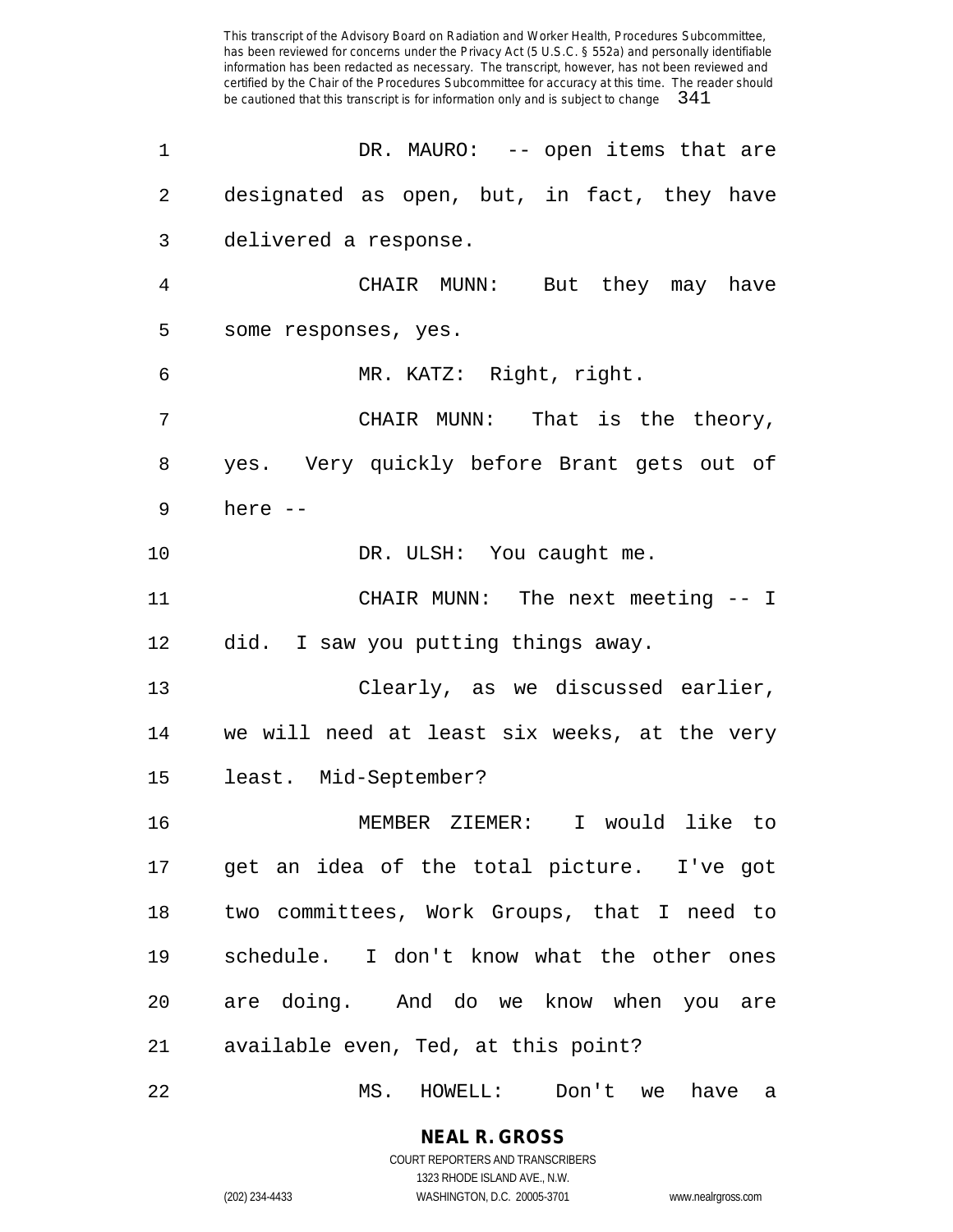travel restriction starting Friday? MR. KATZ: Well, what we are going to have to do is we're going to have to have a bunch of dummy dates because we have a limitation. August 13th, everyone's travel has to be in by August 13th for the rest of the fiscal year. What we're probably going to do is put in some dummy trips for all the Board members that can then be changed once they are in the system to allow for scheduling after the fact because there's no way to do all that scheduling now. CHAIR MUNN: Can we suggest that we might just as well for this group? MR. KATZ: Yes, you can amend it. You can amend the travel orders. 18 MS. HOWELL: Right. MR. KATZ: So you just put in the travel order, but you don't know -- and change the date. It is going to be a lot of peck work, but there's no way around that problem.

# **NEAL R. GROSS**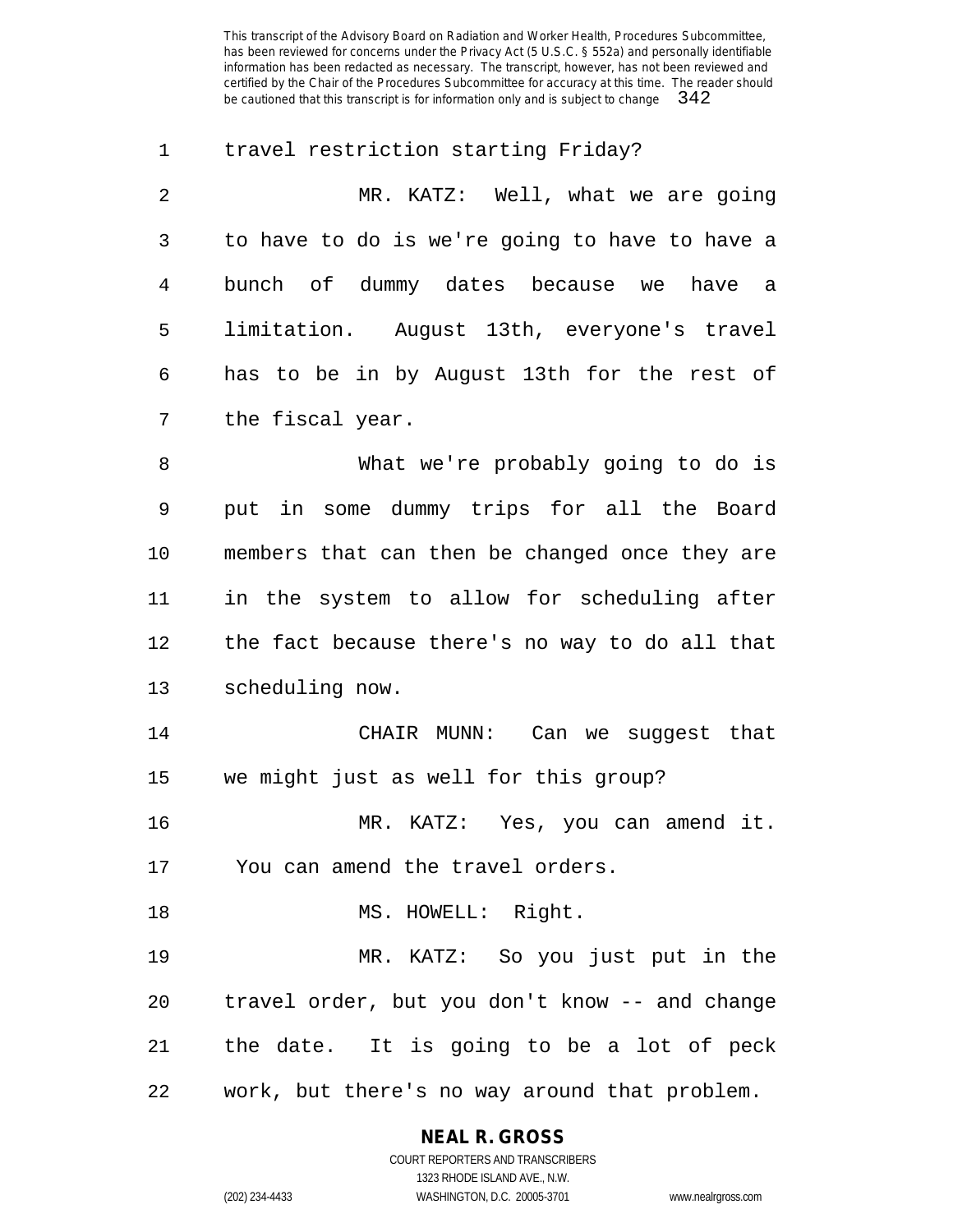| 1              | CHAIR MUNN:<br>And every                      |
|----------------|-----------------------------------------------|
| $\overline{2}$ | Subcommittee and Work Group is going to have  |
| 3              | the same thing. I don't see any reason why we |
| 4              | shouldn't just pick our date and go for it.   |
| 5              | As far as I'm concerned, September 15 looks   |
| 6              | fine.                                         |
| 7              | Does anybody have a problem with              |
| 8              | September 15?                                 |
| 9              | MEMBER ZIEMER: I'm out.                       |
| 10             | CHAIR MUNN: You're out? What                  |
| 11             | about the rest of that week?                  |
| 12             | MEMBER ZIEMER: I'm out.                       |
| 13             | CHAIR MUNN: That whole week                   |
| 14             | you're out?                                   |
| 15             | In September, I<br>MEMBER ZIEMER:             |
| 16             | have two days where I will be home.           |
| 17             | CHAIR MUNN: Well, that's not                  |
| 18             | going to work.                                |
| 19             | MEMBER ZIEMER: September 1st and              |
| 20             | 2nd, except for a couple of weekends.         |
| 21             | It looks like we're<br>$MR.$ $KATZ$ :         |
| 22             | talking about October.                        |

**NEAL R. GROSS** COURT REPORTERS AND TRANSCRIBERS

1323 RHODE ISLAND AVE., N.W.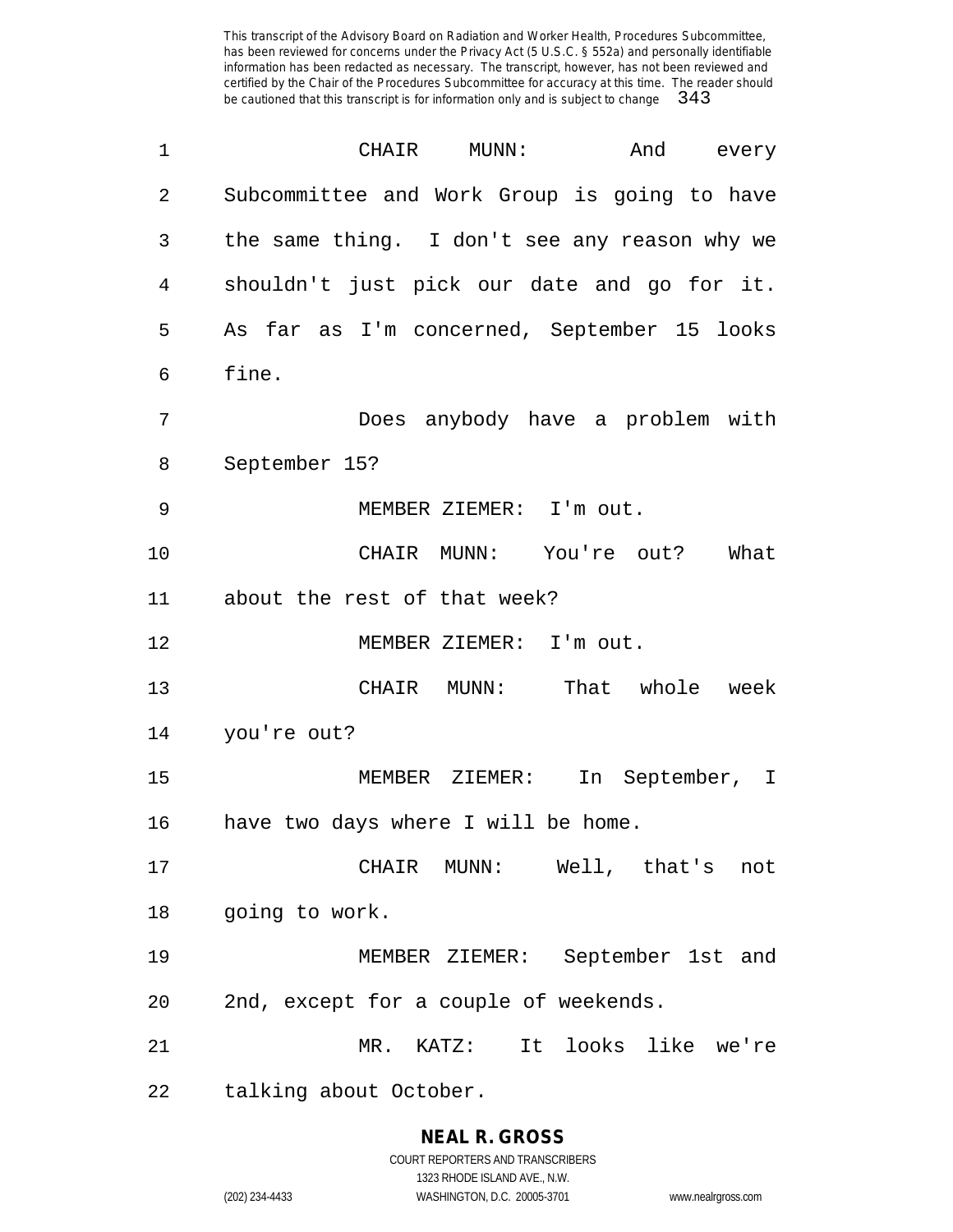| 1  | CHAIR MUNN: It looks like it will              |
|----|------------------------------------------------|
| 2  | have to be October. The conference call, the   |
| 3  | Board conference call is scheduled on the 7th, |
| 4  | and I'm going to be gone until the 5th.<br>So, |
| 5  | how are we looking for the middle of October   |
| 6  | then? Something like the 12th or 13th of       |
| 7  | October?                                       |
| 8  | MR. KATZ: That does look fine                  |
| 9  | with me.                                       |
| 10 | is<br>MS.<br>HOWELL: The 11th<br>a             |
| 11 | problem.                                       |
| 12 | MR. KATZ: The 11th is no good,                 |
| 13 | right. So the 13th is better than the 12th.    |
| 14 | CHAIR MUNN: That's a holiday. So               |
| 15 | let's say the 13th.                            |
| 16 | MR. KATZ: October 13th.                        |
| 17 | CHAIR MUNN: All right.                         |
| 18 | MR. KATZ: Okay.                                |
| 19 | CHAIR MUNN: All right.                         |
| 20 | MR. KATZ: Does that work for                   |
| 21 | everyone here?                                 |
| 22 | Mike, does that work for you?                  |

### **NEAL R. GROSS** COURT REPORTERS AND TRANSCRIBERS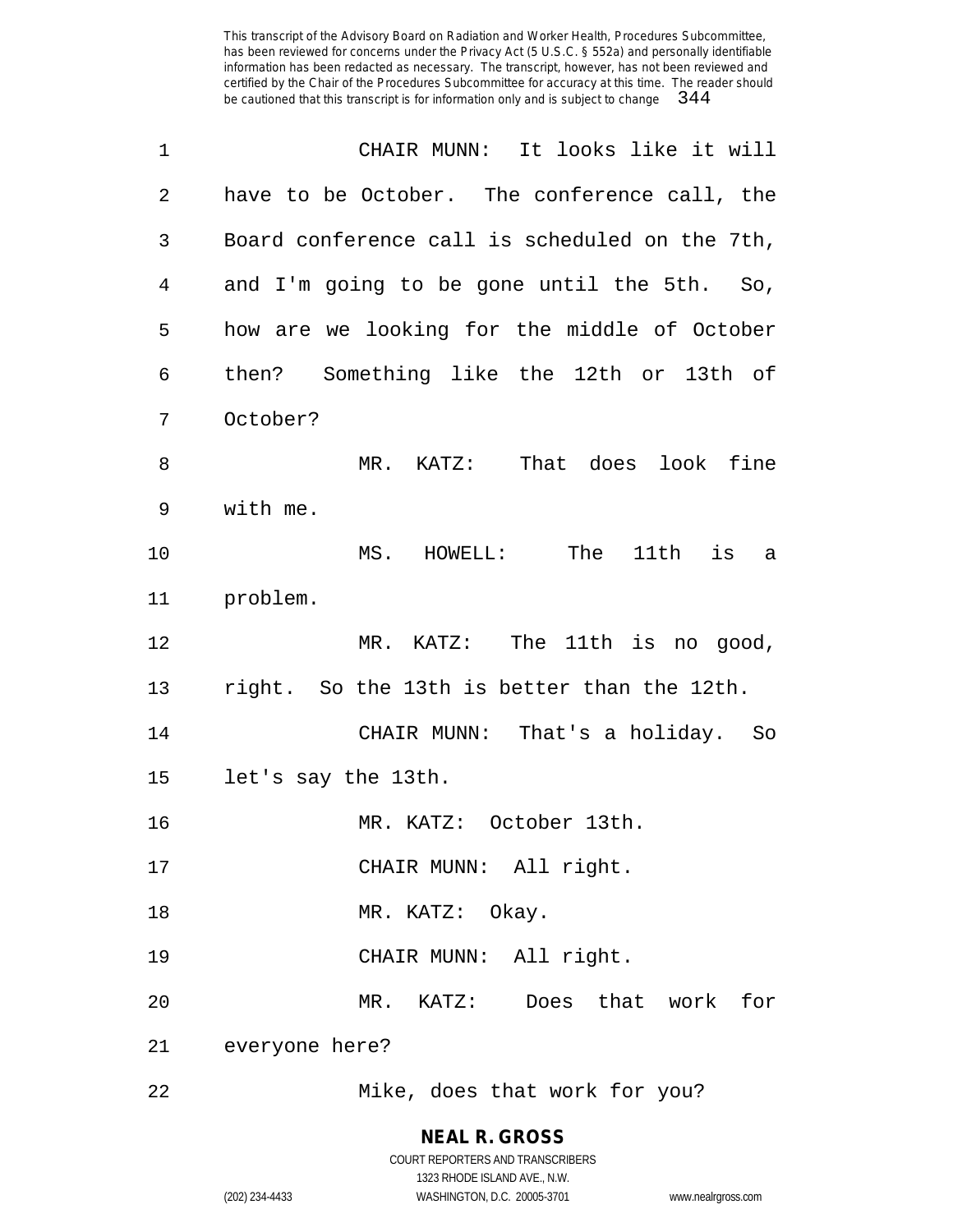(No response.) CHAIR MUNN: I think he gave up on us. You can't blame him. MR. KATZ: Okay. CHAIR MUNN: Very good. Our next Procedures meeting will be October the 13th at 9:30 in this hotel, in Cincinnati. MR. KATZ: 9:30. CHAIR MUNN: Is there any other specific that we need to address before we adjourn? MR. KATZ: Let's start before 9:30. Would you like to start before 9:30? CHAIR MUNN: It always depends on when I can get here the night before. If it happens to be one of those times when I can't get here before 11 o'clock, no. Sometimes I encounter that; I can't get a flight. MR. KATZ: Well, this is the second time we've lost Dick in the afternoon because he has some other place to go. That's why I'm thinking an earlier start might be

### **NEAL R. GROSS**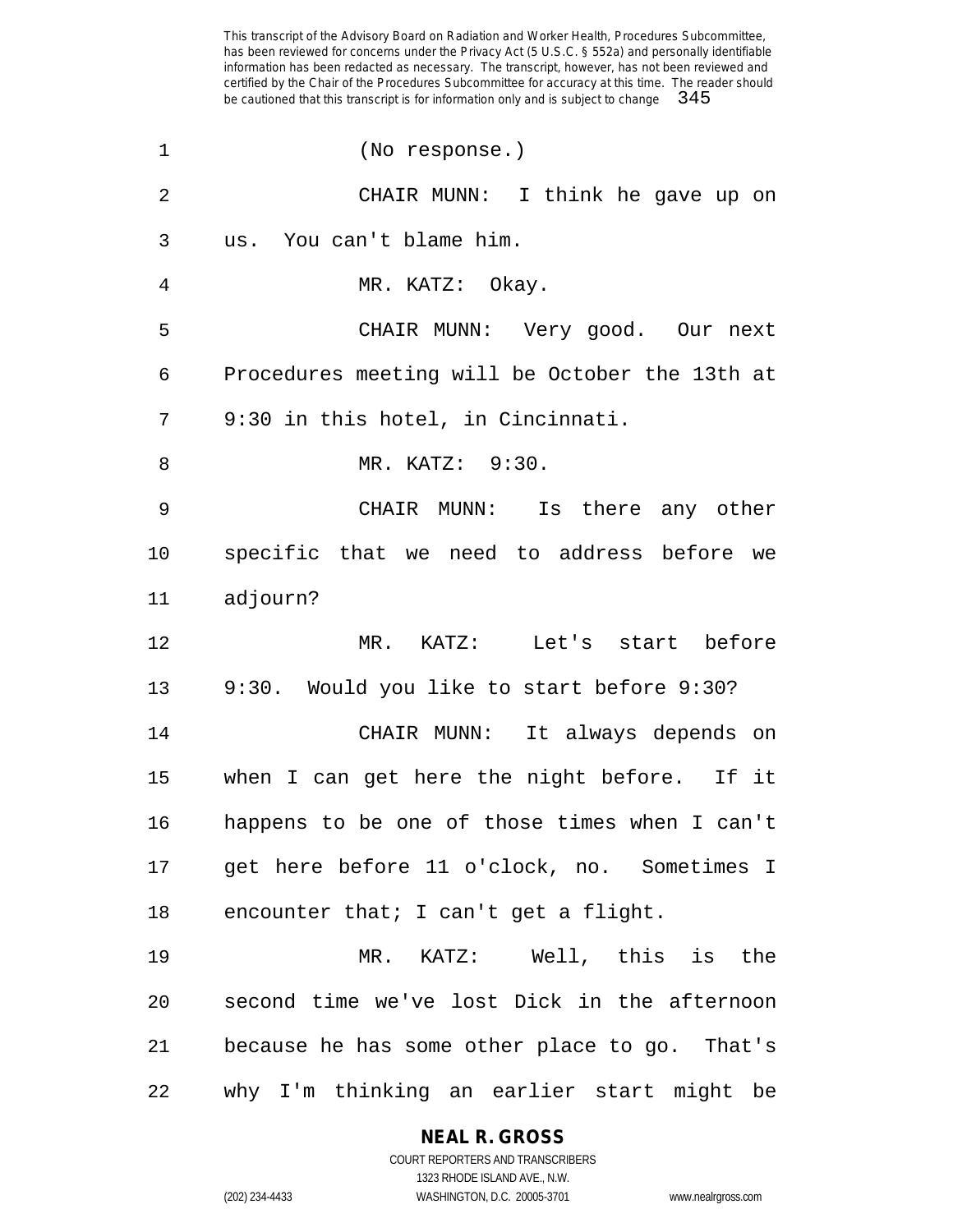good, but --

| 2  | CHAIR MUNN: Well, originally,                  |
|----|------------------------------------------------|
| 3  | there were two reasons that I like to start at |
| 4  | 9:30. One is originally we had people who      |
| 5  | wanted to fly in the same day.                 |
| 6  | MR. KATZ: Right.                               |
| 7  | CHAIR MUNN: And if we had lost                 |
| 8  | all of those people, if they've all gone away, |
| 9  | then certainly a half-hour earlier isn't going |
| 10 | to hurt anybody.                               |
| 11 | MR. KATZ: Okay. So why don't we                |
| 12 | say a nine o'clock start?                      |
| 13 | CHAIR MUNN: Nine o'clock will be               |
| 14 | fine.                                          |
| 15 | DR. MAURO: Before we close, we                 |
| 16 | keep track of percent -- I think we're about   |
| 17 | 80 percent complete. What I mean by that is    |
| 18 | out of the 500-or-so issues, 80 percent have   |
| 19 | either been closed, transferred, or placed in  |
| 20 | abeyance. So we're in the home stretch.        |
| 21 | Now we started a conversation on               |
| 22 | certain things that we could do to<br>set      |

### **NEAL R. GROSS**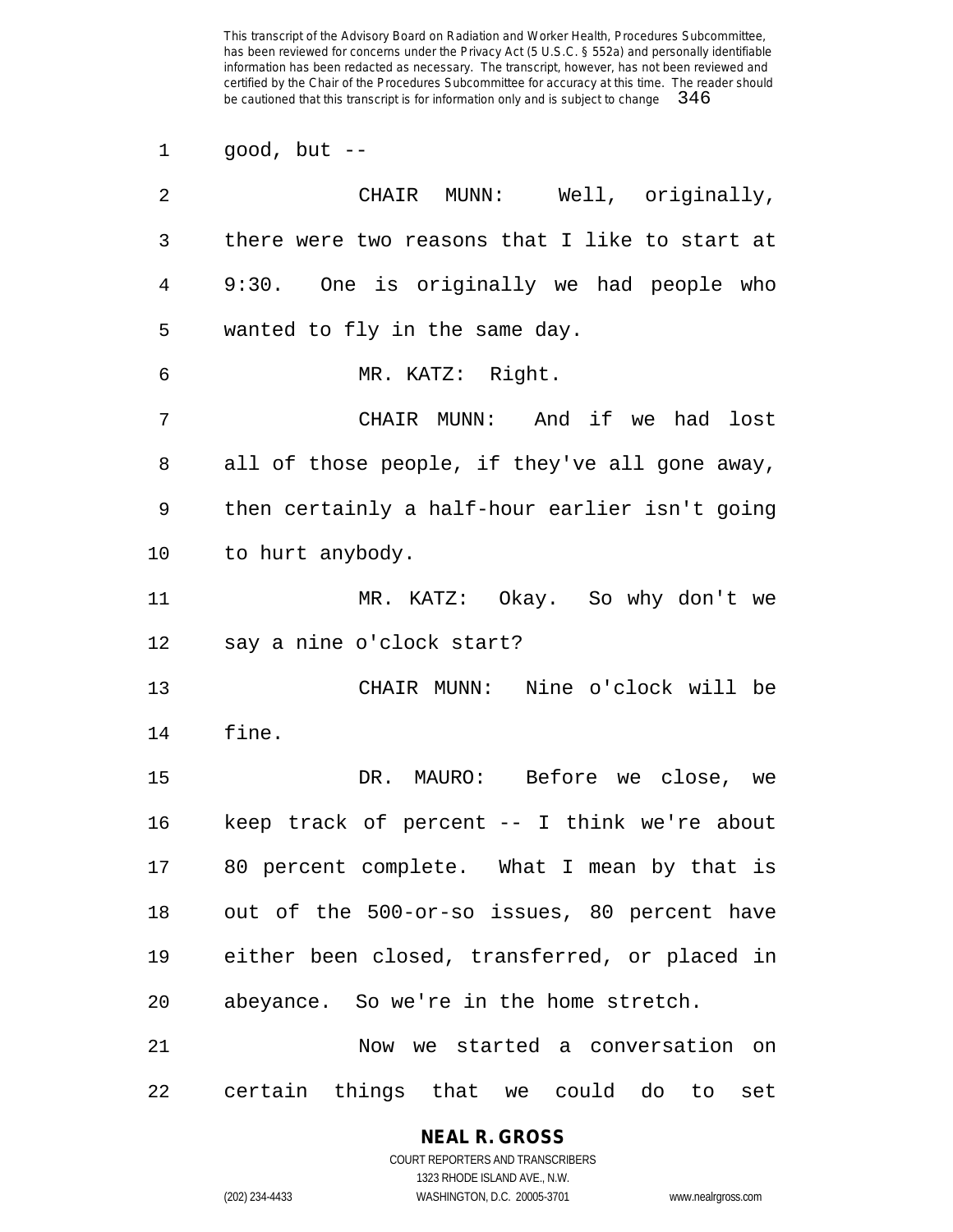| $\mathbf{1}$  | priorities to see what we have, what we need  |
|---------------|-----------------------------------------------|
| $\mathcal{L}$ | to do. Any chance that we could have NIOSH    |
| 3             | and SC&A put together what I call the home    |
| 4             | In other words, let's lay out<br>stretch?     |
| 5             | specific things that we have to do, like, of  |
| 6             | course, we have to finish up, we have to      |
| 7             | respond to OTIB-70 issues. There's 12 issues. |
| 8             | But why not just make a run at it?            |
|               |                                               |

 Let's look at where we are on that sheet, and between NIOSH, make a plan that we would bring to you at the next meeting that says, besides the action items that we have to take care, that we have already agreed to, this is how we are going to bring this baby home.

 In other words, we think here's the order in which we need to start to move out. Here are the ones that are currently open and they are high priority, and they have a lot of items and they are important. Here are the ones that may be current or of less importance.

See, before it was too big, but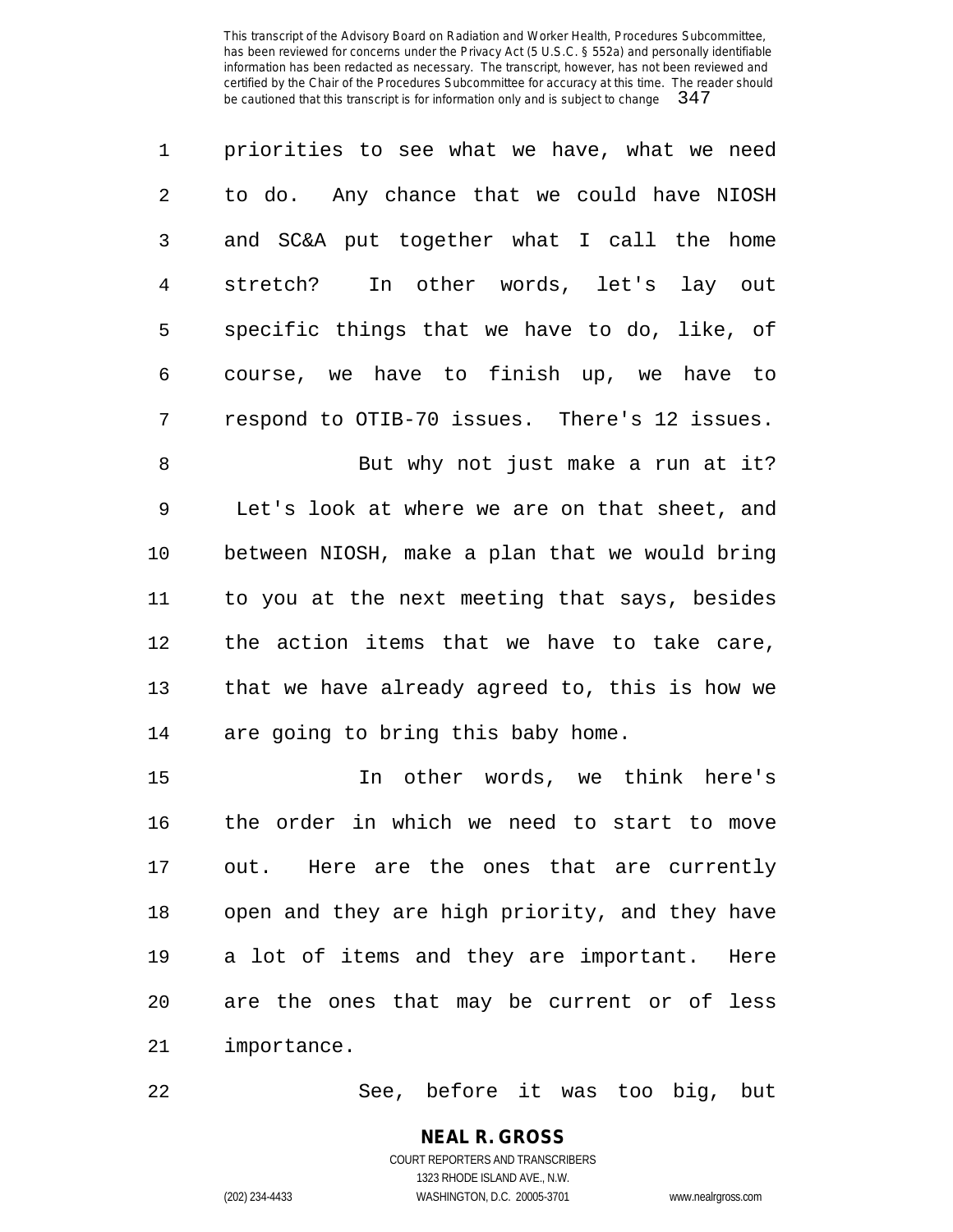it's not that big anymore. I think that if we could work together, we could probably come up with a master plan that we could offer up to the Work Group as a way to get this thing done. Because, I mean, when you're on the 10-yard line, you know, you've got to punch the thing through. MR. KATZ: This is a long 10-yard line. (Laughter.) I've heard this home stretch thing now for quite a while. 14 DR. MAURO: Well, but we've been stuck between 75 and 80 for a year. MR. KATZ: But, I mean, we haven't assigned OTIB-54 yet. DCAS isn't -- so, right now, they are closing out their what's the open issues. We didn't do anything with OTIB- 45, which is a bunch right there. 21 DR. MAURO: Right. MR. KATZ: So I don't know that we

> **NEAL R. GROSS** COURT REPORTERS AND TRANSCRIBERS

1323 RHODE ISLAND AVE., N.W. (202) 234-4433 WASHINGTON, D.C. 20005-3701 www.nealrgross.com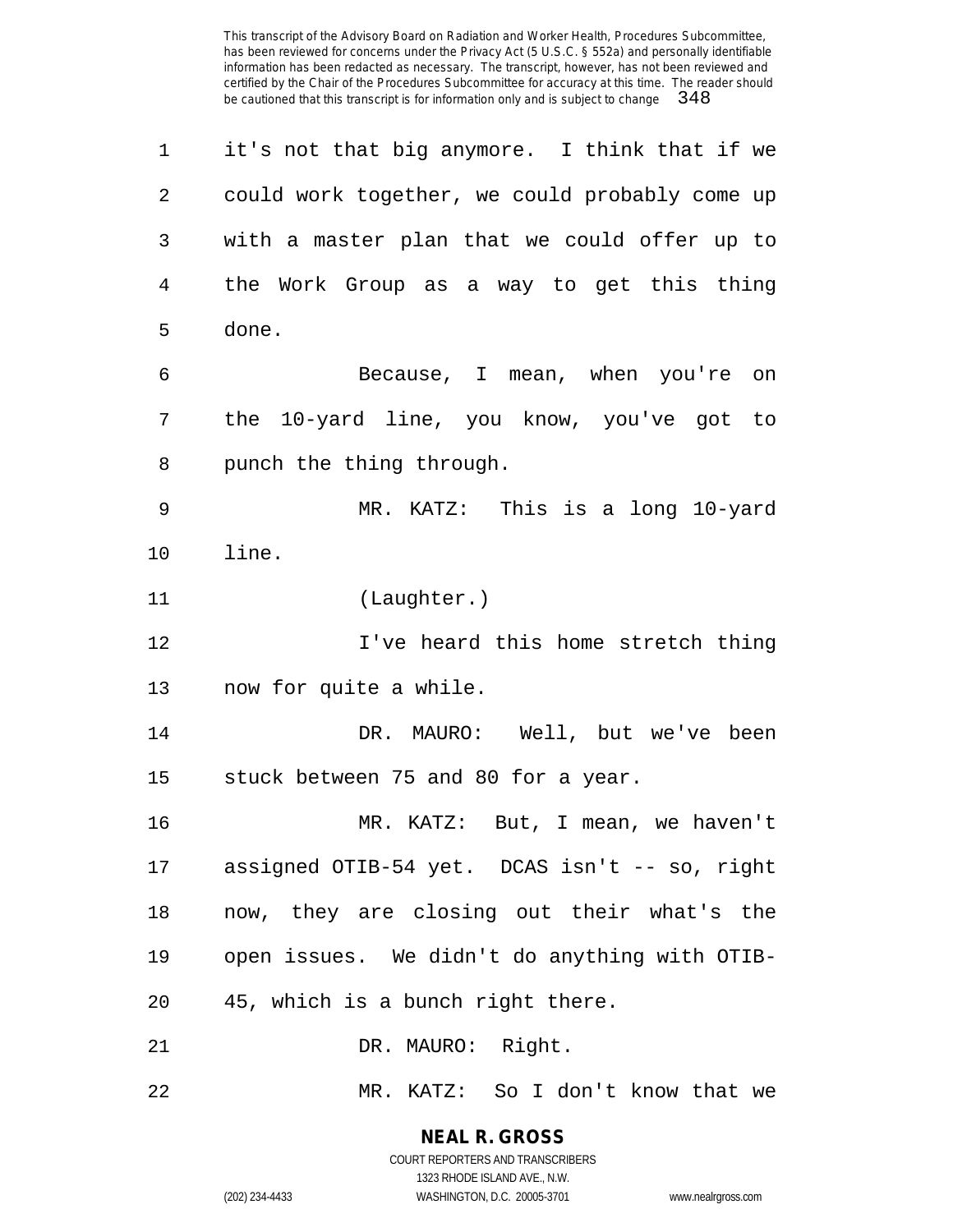| $\mathbf 1$    | need to do any more elaborate planning since   |
|----------------|------------------------------------------------|
| $\overline{2}$ | we haven't even assigned OTIB-54 to wrap up.   |
| 3              | DR. MAURO: Well, we haven't                    |
| 4              | gotten responses.                              |
| 5              | MR. KATZ: No. I mean, first,                   |
| 6              | they've got to locate what might be open that  |
| 7              | are already in progress.                       |
| 8              | DR. MAURO: Yes.                                |
| 9              | MR. KATZ: But they are going to                |
| 10             | do that, and then it seems the next step would |
| 11             | be to get OTIB-54 assigned, once we know what  |
| 12             | our landscape looks like at the next meeting.  |
| 13             | MEMBER ZIEMER: Are you sort of                 |
| 14             | talking about, if you took Steve's chart --    |
| 15             | DR. MAURO: Yes.                                |
| 16             | MEMBER ZIEMER: -- and then you                 |
| 17             | annotate at the end, for example, because you  |
| 18             | show the open items, you know, responses       |
| 19             | needed from SC&A on five items, and responses  |
| 20             | from NIOSH on two, or something like that, so  |
| 21             | you had some idea of what's left?              |
| 22             | DR. MAURO: Yes. Yes, but, also,                |

**NEAL R. GROSS**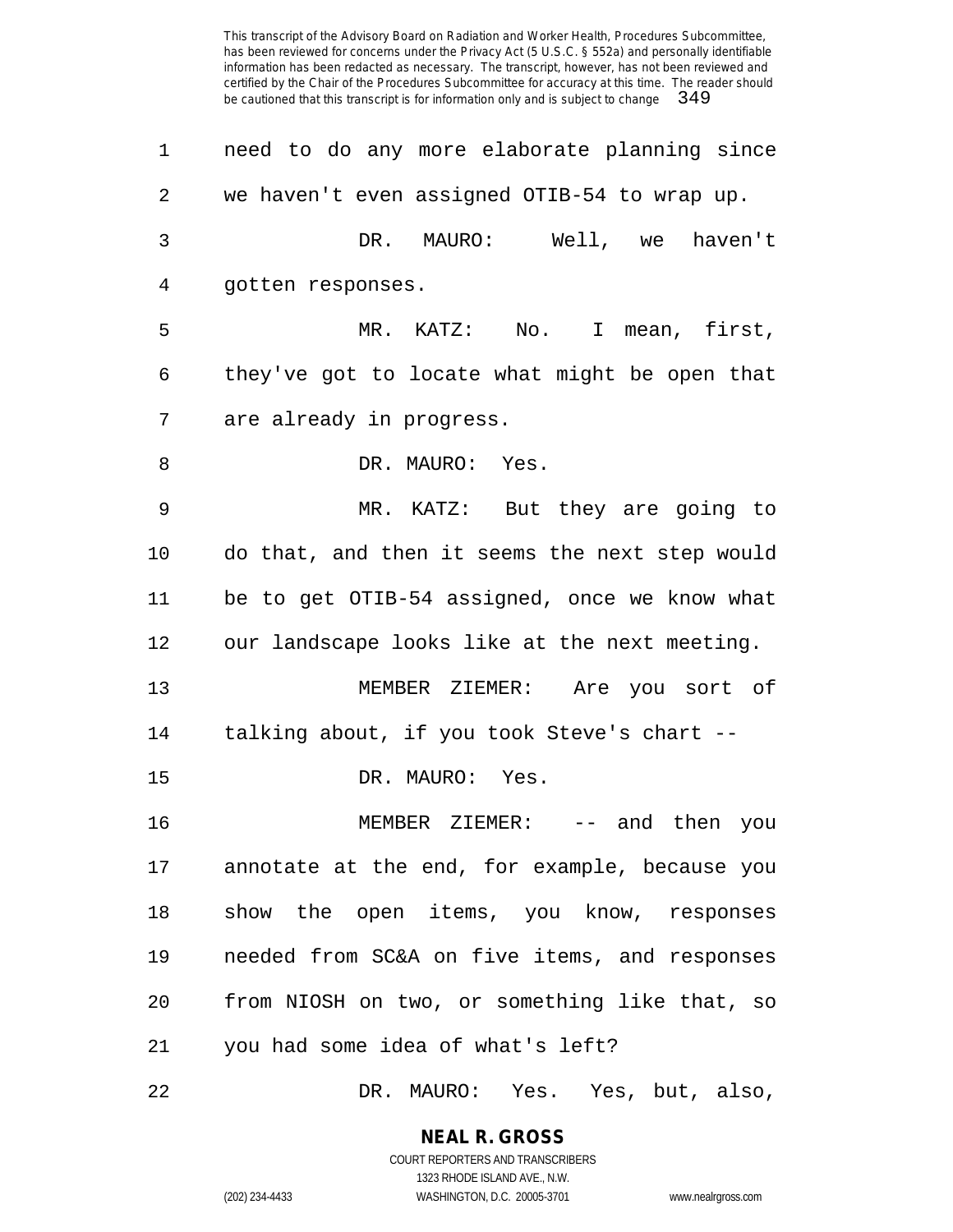| $\mathbf 1$ | there is a list of procedures that are open   |
|-------------|-----------------------------------------------|
| 2           | where we have not gotten any response.        |
| 3           | Knowing which ones they are --                |
| 4           | MR. MARSCHKE: OTIB-52, I mean you             |
| 5           | can see that right now.                       |
| 6           | DR. MAURO: Right, and whether or              |
| 7           | not they're important. And we all agree,      |
| 8           | listen, after 54, we have basically said we   |
| 9           | know 54 is hot; let's get on that one.        |
| 10          | CHAIR MUNN: Right.                            |
| 11          | DR. MAURO: Maybe we can hit a                 |
| 12          | couple more like that.                        |
| 13          | MEMBER ZIEMER: Well, I'm just                 |
| 14          | saying, is this something that Steve could    |
| 15          | simply annotate on the chart --               |
| 16          | DR. MAURO: Yes.                               |
| 17          | MEMBER ZIEMER: -- without going               |
| 18          | into a big planning effort. So if you looked  |
| 19          | at the chart and you said, okay, there's five |
| 20          | open items on 007; why are they open?         |
| 21          | DR. MAURO: Right.                             |
| 22          | MEMBER ZIEMER: Are we waiting for             |

**NEAL R. GROSS** COURT REPORTERS AND TRANSCRIBERS

1323 RHODE ISLAND AVE., N.W.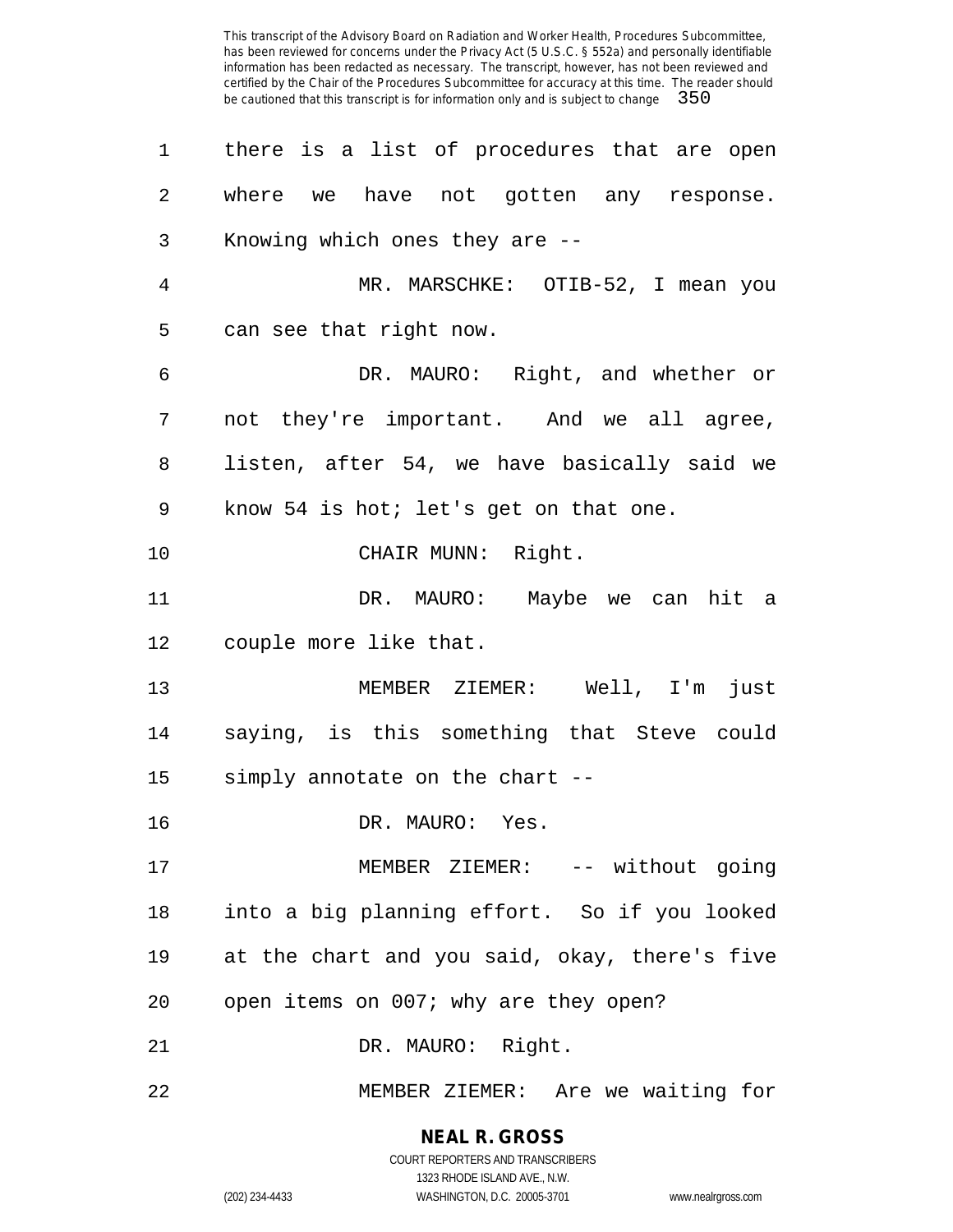something to happen? DR. MAURO: Yes. MEMBER ZIEMER: You know, who owes what? DR. MAURO: Yes, what is the action on that, right, all of the ones that are open. MEMBER ZIEMER: That would be pretty easy to do. DR. MAURO: What is the action on what's open? MEMBER ZIEMER: Wouldn't that be pretty easy to do? MR. MARSCHKE: If they're shown as open, I think most of them we are waiting on NIOSH initial responses. MEMBER ZIEMER: Oh, because the fact that they're open -- MR. MARSCHKE: The fact that they're open. MEMBER ZIEMER: -- you've posted something?

**NEAL R. GROSS**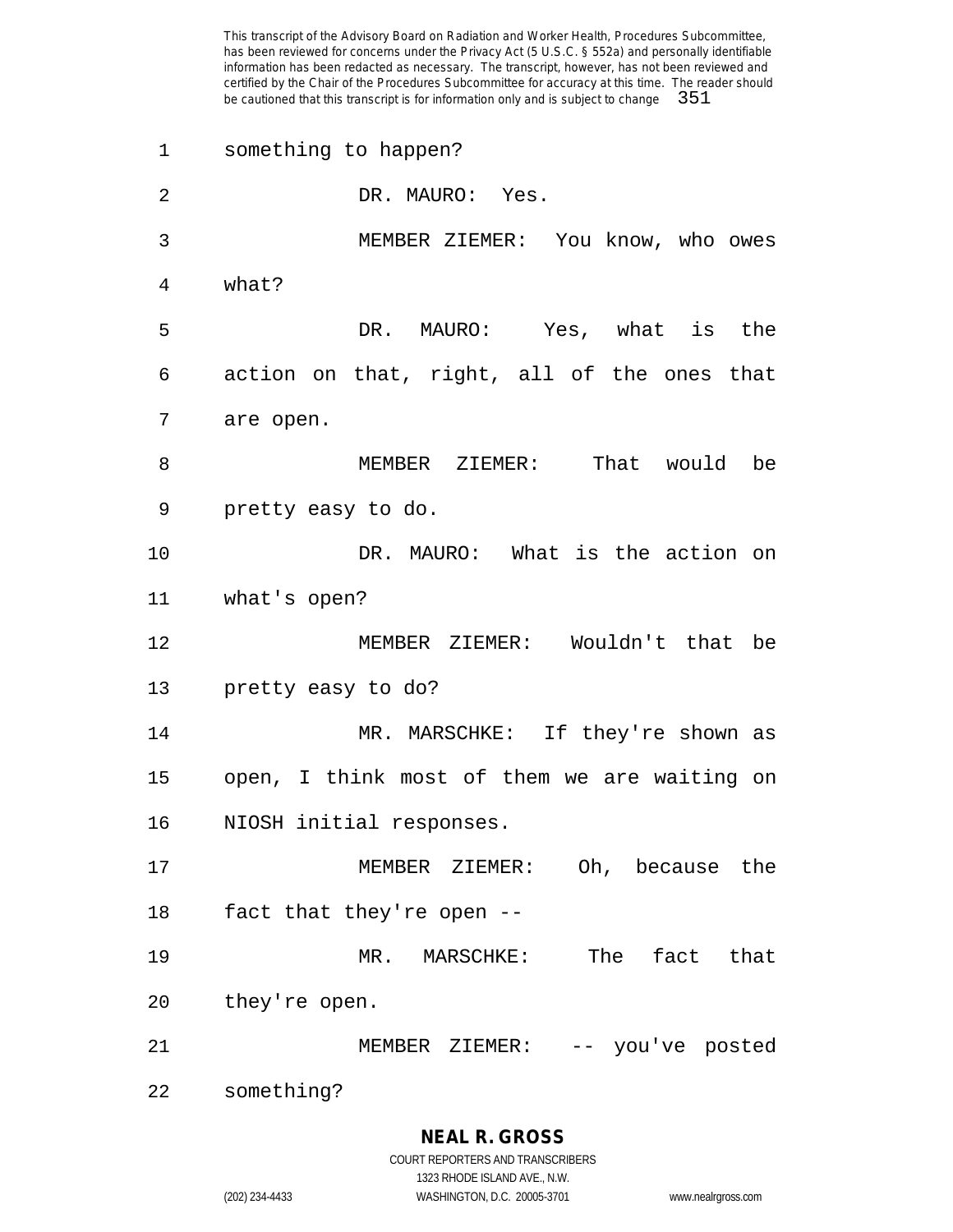| 1  | MR. MARSCHKE: Effectively, yes.                |
|----|------------------------------------------------|
| 2  | MEMBER ZIEMER: And nothing has                 |
| 3  | happened?                                      |
| 4  | And nothing has<br>MR. MARSCHKE:               |
| 5  | happened.                                      |
| 6  | MEMBER ZIEMER: Okay. So that                   |
| 7  | takes care of the open process.                |
| 8  | MR. MARSCHKE: That's why Stu                   |
| 9  | $is$ --                                        |
| 10 | DR. MAURO: What you say is good,               |
| 11 | is only in progress. In other words, who has   |
| 12 | got the action on these that are in progress?  |
| 13 | MEMBER ZIEMER: Yes, what are we                |
| 14 | waiting for?                                   |
| 15 | DR. MAURO: Yes, what are we                    |
| 16 | waiting for? Are we waiting on SC&A or         |
| 17 | waiting on NIOSH? So, I mean, that would       |
| 18 | be $--$                                        |
| 19 | CHAIR MUNN: John, what you are                 |
| 20 | proposing is precisely the kind of thing I had |
| 21 | in mind when I raised the question earlier. I  |
| 22 | would see that as being a very valid goal for  |

**NEAL R. GROSS** COURT REPORTERS AND TRANSCRIBERS

1323 RHODE ISLAND AVE., N.W. (202) 234-4433 WASHINGTON, D.C. 20005-3701 www.nealrgross.com